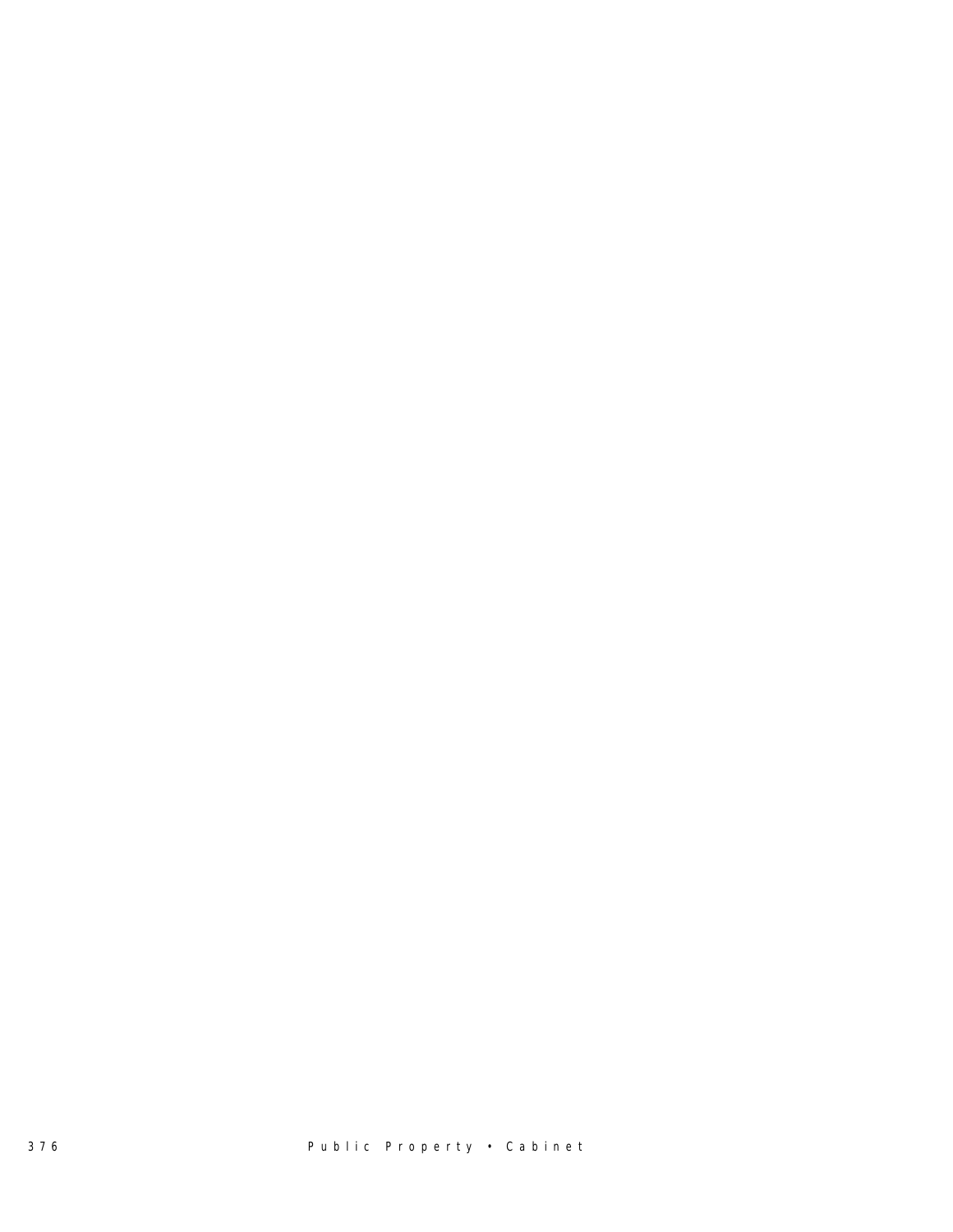## Public Property

#### *Michael Galvin, Chief of Public Property*

#### *Cabinet Mission*

Access to information, administrative functions, and maintenance of physical assets fall under the auspices of the Public Property Cabinet. The Cabinet includes such diverse entities as Parks and Recreation, Property & Construction Management, the Election Department, Consumer Affairs & Licensing and Arts, Tourism & Special Events.

| <b>Operating Budget</b>            | Program Name                                                                                                                                                                              | <b>Total Actual '04</b>                                                 | <b>Total Actual '05</b>                                                   | Total Approp '06                                                   | <b>Total Budget '07</b>                                                   |
|------------------------------------|-------------------------------------------------------------------------------------------------------------------------------------------------------------------------------------------|-------------------------------------------------------------------------|---------------------------------------------------------------------------|--------------------------------------------------------------------|---------------------------------------------------------------------------|
|                                    | Arts, Tourism & Special Events<br>Consumer Affairs & Licensing<br><b>Election Department</b><br>Parks & Recreation Department<br>Property & Construction Mgmt<br>Special Events & Tourism | $\Omega$<br>360,123<br>2,206,761<br>12,474,395<br>21,243,083<br>902,904 | 1,542,218<br>409.793<br>2,105,615<br>14,134,497<br>23,227,715<br>$\Omega$ | 1,660,014<br>437,245<br>2,562,000<br>14,556,313<br>22,785,281<br>0 | 1,625,466<br>442,357<br>2,607,646<br>14,679,331<br>21,921,559<br>$\Omega$ |
|                                    | Total                                                                                                                                                                                     | 37,187,266                                                              | 41,419,838                                                                | 42,000,853                                                         | 41,276,359                                                                |
| Capital Budget Expenditures        |                                                                                                                                                                                           | Actual 04                                                               | Actual 05                                                                 | <b>Estimated 06</b>                                                | Projected 07                                                              |
|                                    | Parks & Recreation Department<br>Property & Construction Mgmt                                                                                                                             | 7.042.185<br>4,384,491                                                  | 7.617.277<br>10,197,419                                                   | 12,892,505<br>7,631,860                                            | 13,368,025<br>14,343,008                                                  |
|                                    | <b>Total</b>                                                                                                                                                                              | 11,426,676                                                              | 17,814,696                                                                | 20,524,365                                                         | 27,711,033                                                                |
| <b>External Funds Expenditures</b> |                                                                                                                                                                                           | Total Actual '04                                                        | <b>Total Actual '05</b>                                                   | Total Approp '06                                                   | <b>Total Budget '07</b>                                                   |
|                                    | Arts, Tourism & Special Events<br>Consumer Affairs & Licensing<br><b>Election Department</b><br>Parks & Recreation Department<br>Property & Construction Mgmt                             | $\Omega$<br>46,469<br>1,473,200<br>5,132,399<br>285,511                 | 107,359<br>75,880<br>$\left($<br>5,031,117<br>115,975                     | 130,080<br>54,000<br>5,476,694<br>152,928                          | 130,080<br>51,300<br>5,015,000<br>162,927                                 |
|                                    | <b>Total</b>                                                                                                                                                                              | 6,937,579                                                               | 5,330,329                                                                 | 5,813,702                                                          | 5,359,307                                                                 |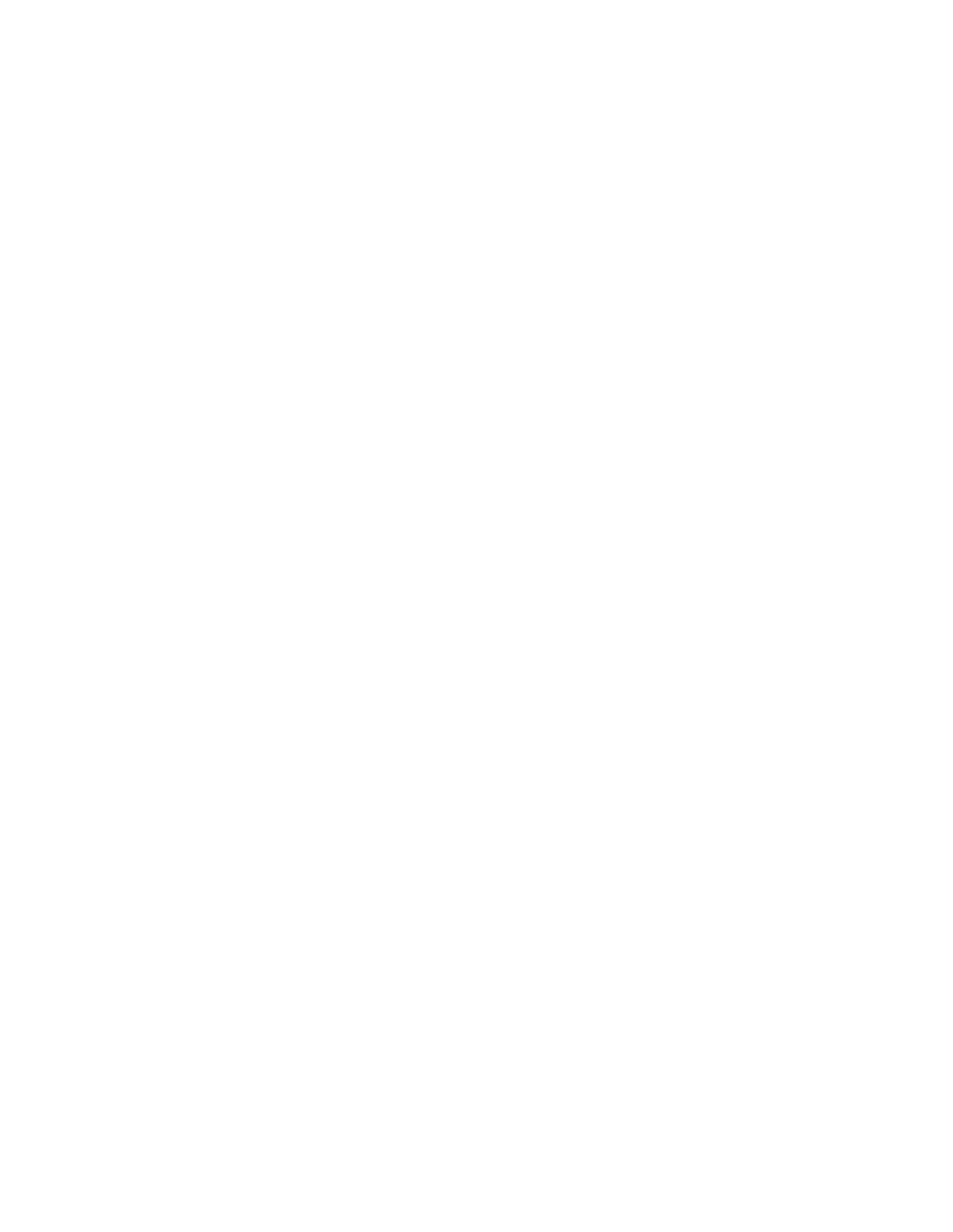# Arts, Tourism & Special Events Operating Budget

#### *Julie Burns, Director Appropriation: 416*

### *Department Mission*

The mission of the Mayor's Office of Arts, Tourism and Special Events (MOATSE) is to foster the growth of the cultural community; promote participation in the arts and public celebrations; and advance cultural tourism in Boston.

#### *FY07 Performance Objectives*

- To promote and market Boston's cultural activity.
- To produce diverse public celebrations.
- To promote Boston as a desirable destination for visitors and conventions, and producers of family oriented events.
- To support film and television production through the Boston Film Office with permitting, location assistance and coordination with local and state agencies.
- To advocate, promote, provide technical assistance and funding for the arts community.

| <b>Operating Budget</b>            | Program Name                   | <b>Total Actual '04</b> | <b>Total Actual '05</b> | Total Approp '06      | <b>Total Budget '07</b> |
|------------------------------------|--------------------------------|-------------------------|-------------------------|-----------------------|-------------------------|
|                                    | Administration                 | 0                       | 403,789                 | 543,544               | 558,689                 |
|                                    | Arts Promotion                 | 0                       | 613,022                 | 401,154               | 405,784                 |
|                                    | Film & Special Events          | $\theta$                | 423,836                 | 624,280               | 566,248                 |
|                                    | Tourism                        | $\mathbf{0}$            | 101,570                 | 91,037                | 94,745                  |
|                                    | <b>Total</b>                   | 0                       | 1,542,217               | 1,660,015             | 1,625,466               |
|                                    |                                |                         |                         |                       |                         |
| <b>External Funds Budget</b>       | <b>Fund Name</b>               | Total Actual '04        | <b>Total Actual '05</b> | Total Approp '06      | Total Budget '07        |
|                                    | <b>Boston Cultural Council</b> | 0                       | 107,359                 | 130,080               | 130,080                 |
|                                    | <b>Total</b>                   | 0                       | 107,359                 | <i><b>130,080</b></i> | 130,080                 |
|                                    |                                |                         |                         |                       |                         |
| <b>Selected Service Indicators</b> |                                | Actual '04              | Actual '05              | Approp '06            | Budget '07              |
|                                    | <b>Personnel Services</b>      | 0                       | 907,488                 | 1,011,885             | 1,032,183               |
|                                    | Non Personnel                  | $\Omega$                | 634,730                 | 648,129               | 593,283                 |
|                                    | Total                          | 0                       | 1,542,218               | 1,660,014             | 1,625,466               |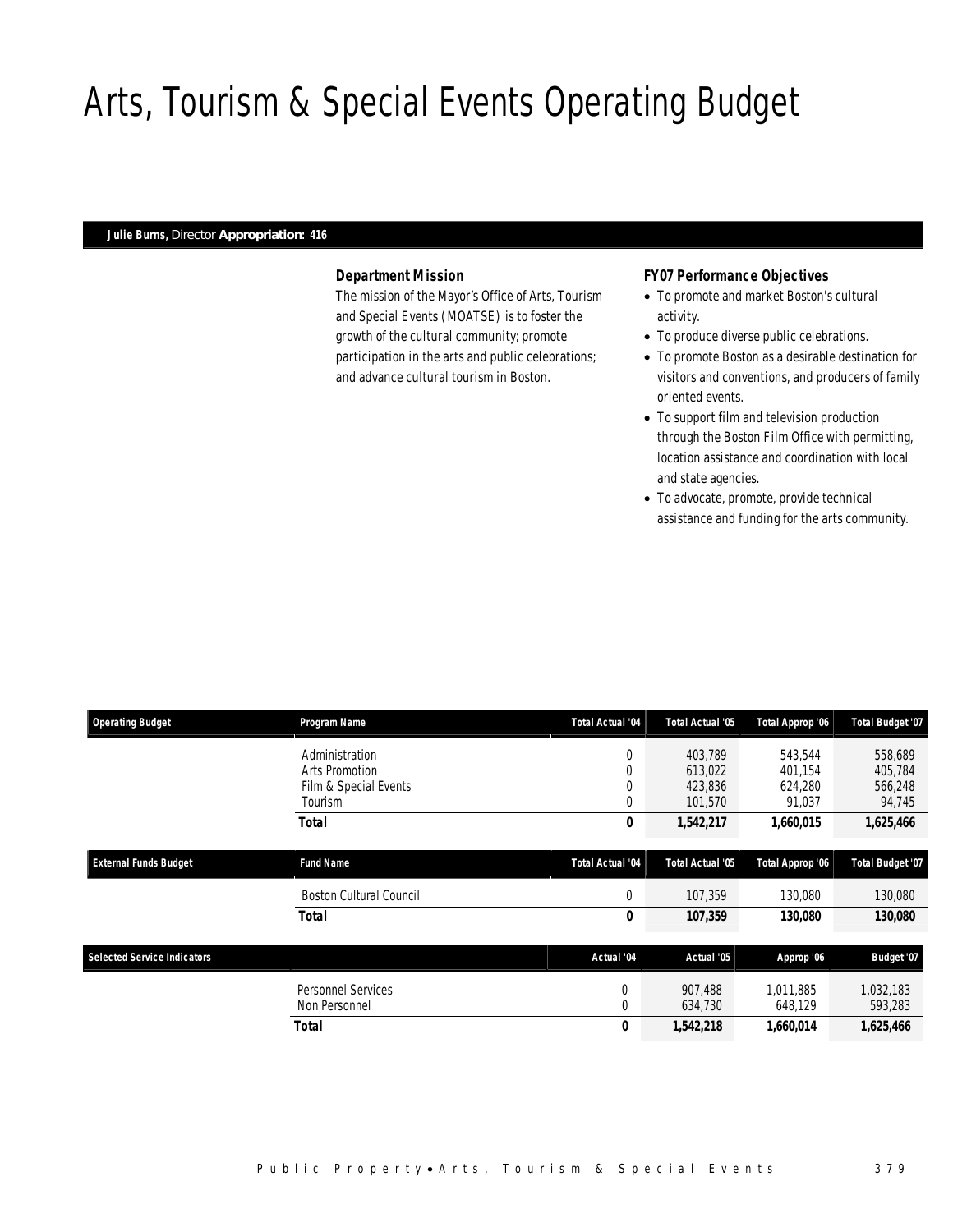# Arts, Tourism & Special Events Operating Budget



#### *Authorizing Statutes*

- Establishing Arts & Humanities Division, CBC 15- 9.
- Art Commission Enabling Legislation, Acts 1890, c. 122, sec. 1-4.
- Boston Arts Lottery Council, CBC 5-9.
- Enabling Legislation, Ord. 1984, c.15.

#### *Description of Services*

MOATSE serves Boston's residents and its visitors along with the City's cultural community and visitor industry in these ways: providing advocacy, promotion, technical assistance and funding for the arts community; producing year-round events including festivals, concerts, exhibitions and public celebrations both downtown and in Boston's neighborhoods; fostering the advancement of public art in conjunction with the Boston Art Commission, the Browne Fund and others; supporting film and television production through the Boston Film Bureau with permitting, location assistance and coordination with local and state agencies; providing technical assistance to neighborhoodbased groups with event production; promoting Boston as a desirable destination for visitors, conventions, and family-oriented sporting events such as amateur, collegiate, and Olympic tournaments; sponsoring initiatives designed to build new audiences such as the Mural Crew and the Folk & Traditional Arts Program; fostering international relations through its Sister City and Distinguished Guests Programs.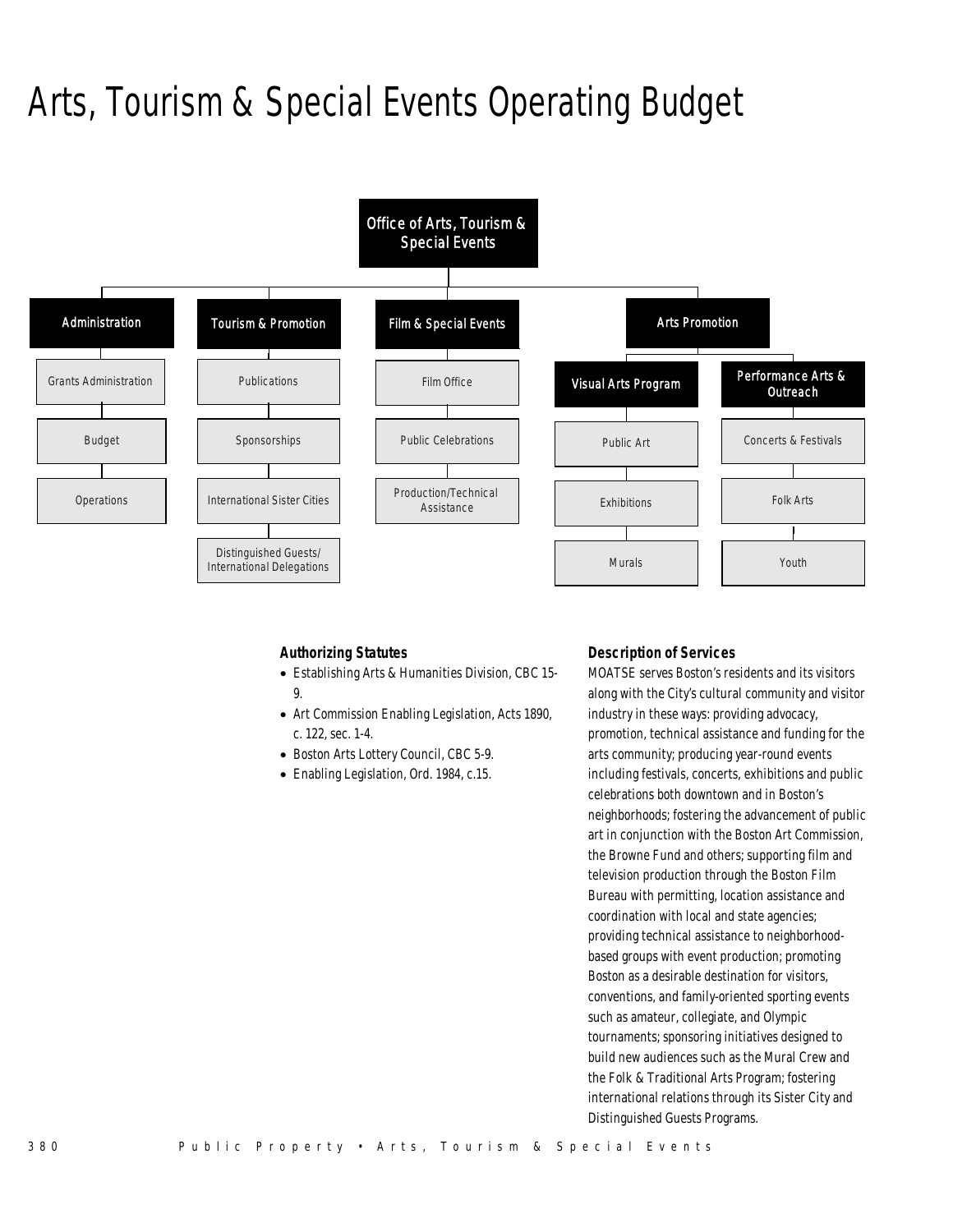## Department History

| <b>Personnel Services</b>       |                                                                                                                                                                                                                                                                                                      | FY04 Expenditure                                                                                                                           | FY05 Expenditure                                                                                               | FY06 Appropriation                                                                                         | FY07 Adopted                                                                          | Inc/Dec 06 vs 07                                                                                                                     |
|---------------------------------|------------------------------------------------------------------------------------------------------------------------------------------------------------------------------------------------------------------------------------------------------------------------------------------------------|--------------------------------------------------------------------------------------------------------------------------------------------|----------------------------------------------------------------------------------------------------------------|------------------------------------------------------------------------------------------------------------|---------------------------------------------------------------------------------------|--------------------------------------------------------------------------------------------------------------------------------------|
|                                 | 51000 Permanent Employees<br>51100 Emergency Employees<br>51200 Overtime<br>51600 Unemployment Compensation<br>51700 Workers' Compensation<br><b>Total Personnel Services</b>                                                                                                                        | $\mathbf 0$<br>$\mathbf{0}$<br>$\mathbf{0}$<br>$\overline{0}$<br>$\mathbf{0}$<br>$\mathbf{0}$                                              | 902,246<br>$\mathbf 0$<br>0<br>5,242<br>0<br>907,488                                                           | 1,011,885<br>$\overline{0}$<br>$\mathbf{0}$<br>$\overline{0}$<br>$\Omega$<br>1,011,885                     | 1,032,183<br>$\mathbf 0$<br>$\mathbf 0$<br>0<br>$\Omega$<br>1,032,183                 | 20,298<br>$\overline{0}$<br>$\overline{0}$<br>$\overline{0}$<br>$\overline{0}$<br>20,298                                             |
| <b>Contractual Services</b>     |                                                                                                                                                                                                                                                                                                      | FY04 Expenditure                                                                                                                           | FY05 Expenditure                                                                                               | FY06 Appropriation                                                                                         | FY07 Adopted                                                                          | Inc/Dec 06 vs 07                                                                                                                     |
|                                 | 52100 Communications<br>52200 Utilities<br>52300 Water & Sewer<br>52500 Garbage/Waste Removal<br>52600 Repairs Buildings & Structures<br>52700 Repairs & Service of Equipment<br>52800 Transportation of Persons<br>52900 Contracted Services<br><b>Total Contractual Services</b>                   | $\boldsymbol{0}$<br>$\mathbf{0}$<br>$\mathbf{0}$<br>$\mathbf 0$<br>$\theta$<br>$\mathbf{0}$<br>$\theta$<br>$\mathbf{0}$<br>$\mathbf{0}$    | 29,777<br>88,516<br>0<br>$\mathbf 0$<br>$\mathbf{0}$<br>5,119<br>64<br>217,252<br>340,728                      | 23,450<br>123,359<br>$\overline{0}$<br>$\mathbf 0$<br>$\overline{0}$<br>4,250<br>300<br>221,850<br>373,209 | 23,630<br>106.504<br>0<br>$\boldsymbol{0}$<br>0<br>4,250<br>300<br>194,900<br>329,584 | 180<br>$-16,855$<br>$\overline{0}$<br>$\overline{0}$<br>$\overline{0}$<br>$\overline{0}$<br>$\overline{0}$<br>$-26,950$<br>$-43,625$ |
| <b>Supplies &amp; Materials</b> |                                                                                                                                                                                                                                                                                                      | FY04 Expenditure                                                                                                                           | FY05 Expenditure                                                                                               | FY06 Appropriation                                                                                         | FY07 Adopted                                                                          | Inc/Dec 06 vs 07                                                                                                                     |
|                                 | 53000 Auto Energy Supplies<br>53200 Food Supplies<br>53400 Custodial Supplies<br>53500 Med, Dental, & Hosp Supply<br>53600 Office Supplies and Materials<br>53700 Clothing Allowance<br>53800 Educational Supplies & Mat<br>53900 Misc Supplies & Materials<br><b>Total Supplies &amp; Materials</b> | $\boldsymbol{0}$<br>$\mathbf{0}$<br>$\theta$<br>$\mathbf{0}$<br>$\theta$<br>$\mathbf{0}$<br>$\overline{0}$<br>$\mathbf{0}$<br>$\mathbf{0}$ | 369<br>$\mathbf{0}$<br>$\mathbf{0}$<br>$\overline{0}$<br>3,543<br>$\mathbf{0}$<br>$\theta$<br>11,368<br>15,280 | 500<br>500<br>$\Omega$<br>$\mathbf{0}$<br>10,000<br>0<br>$\Omega$<br>12,750<br>23,750                      | 500<br>500<br>0<br>$\mathbf 0$<br>7,300<br>0<br>$\mathbf 0$<br>8,500<br>16,800        | 0<br>$\mathbf{0}$<br>$\overline{0}$<br>$\overline{0}$<br>$-2,700$<br>$\mathbf{0}$<br>$\overline{0}$<br>$-4,250$<br>$-6,950$          |
| <b>Current Chgs &amp; Oblig</b> |                                                                                                                                                                                                                                                                                                      | FY04 Expenditure                                                                                                                           | FY05 Expenditure                                                                                               | FY06 Appropriation                                                                                         | FY07 Adopted                                                                          | Inc/Dec 06 vs 07                                                                                                                     |
|                                 | 54300 Workers' Comp Medical<br>54400 Legal Liabilities<br>54500 Aid To Veterans<br>54600 Current Charges H&I<br>54900 Other Current Charges<br>Total Current Chgs & Oblig                                                                                                                            | $\boldsymbol{0}$<br>$\mathbf{0}$<br>$\theta$<br>$\mathbf{0}$<br>$\mathbf 0$<br>$\mathbf{0}$                                                | 174<br>$\mathbf{0}$<br>$\theta$<br>$\theta$<br>2,958<br>3,132                                                  | $\boldsymbol{0}$<br>$\boldsymbol{0}$<br>$\Omega$<br>$\mathbf{0}$<br>6,485<br>6,485                         | 0<br>$\mathbf 0$<br>$\Omega$<br>$\mathbf 0$<br>4,974<br>4,974                         | 0<br>$\mathbf{0}$<br>$\overline{0}$<br>$\Omega$<br>$-1,511$<br>$-1,511$                                                              |
| Equipment                       |                                                                                                                                                                                                                                                                                                      | FY04 Expenditure                                                                                                                           | FY05 Expenditure                                                                                               | FY06 Appropriation                                                                                         | FY07 Adopted                                                                          | Inc/Dec 06 vs 07                                                                                                                     |
|                                 | 55000 Automotive Equipment<br>55400 Lease/Purchase<br>55600 Office Furniture & Equipment<br>55900 Misc Equipment<br><b>Total Equipment</b>                                                                                                                                                           | $\theta$<br>$\boldsymbol{0}$<br>$\Omega$<br>$\boldsymbol{0}$<br>$\pmb{0}$                                                                  | $\mathbf 0$<br>0<br>$\Omega$<br>29,367<br>29,367                                                               | $\boldsymbol{0}$<br>$\boldsymbol{0}$<br>$\Omega$<br>$\boldsymbol{0}$<br>0                                  | 0<br>$\mathbf 0$<br>0<br>$\boldsymbol{0}$<br>0                                        | $\mathbf 0$<br>$\overline{0}$<br>$\Omega$<br>$\mathbf{0}$<br>0                                                                       |
| Other                           |                                                                                                                                                                                                                                                                                                      | FY04 Expenditure                                                                                                                           | FY05 Expenditure                                                                                               | FY06 Appropriation                                                                                         | FY07 Adopted                                                                          | Inc/Dec 06 vs 07                                                                                                                     |
|                                 | 56200 Special Appropriation<br>57200 Structures & Improvements<br>58000 Land & Non-Structure<br><b>Total Other</b>                                                                                                                                                                                   | $\boldsymbol{0}$<br>$\mathbf 0$<br>$\theta$<br>$\pmb{0}$                                                                                   | 246,223<br>0<br>0<br>246,223                                                                                   | 244,685<br>0<br>$\overline{0}$<br>244,685                                                                  | 241,925<br>0<br>0<br>241,925                                                          | $-2,760$<br>0<br>$-2,760$                                                                                                            |
|                                 | <b>Grand Total</b>                                                                                                                                                                                                                                                                                   | $\boldsymbol{0}$                                                                                                                           | 1,542,218                                                                                                      | 1,660,014                                                                                                  | 1,625,466                                                                             | $-34,548$                                                                                                                            |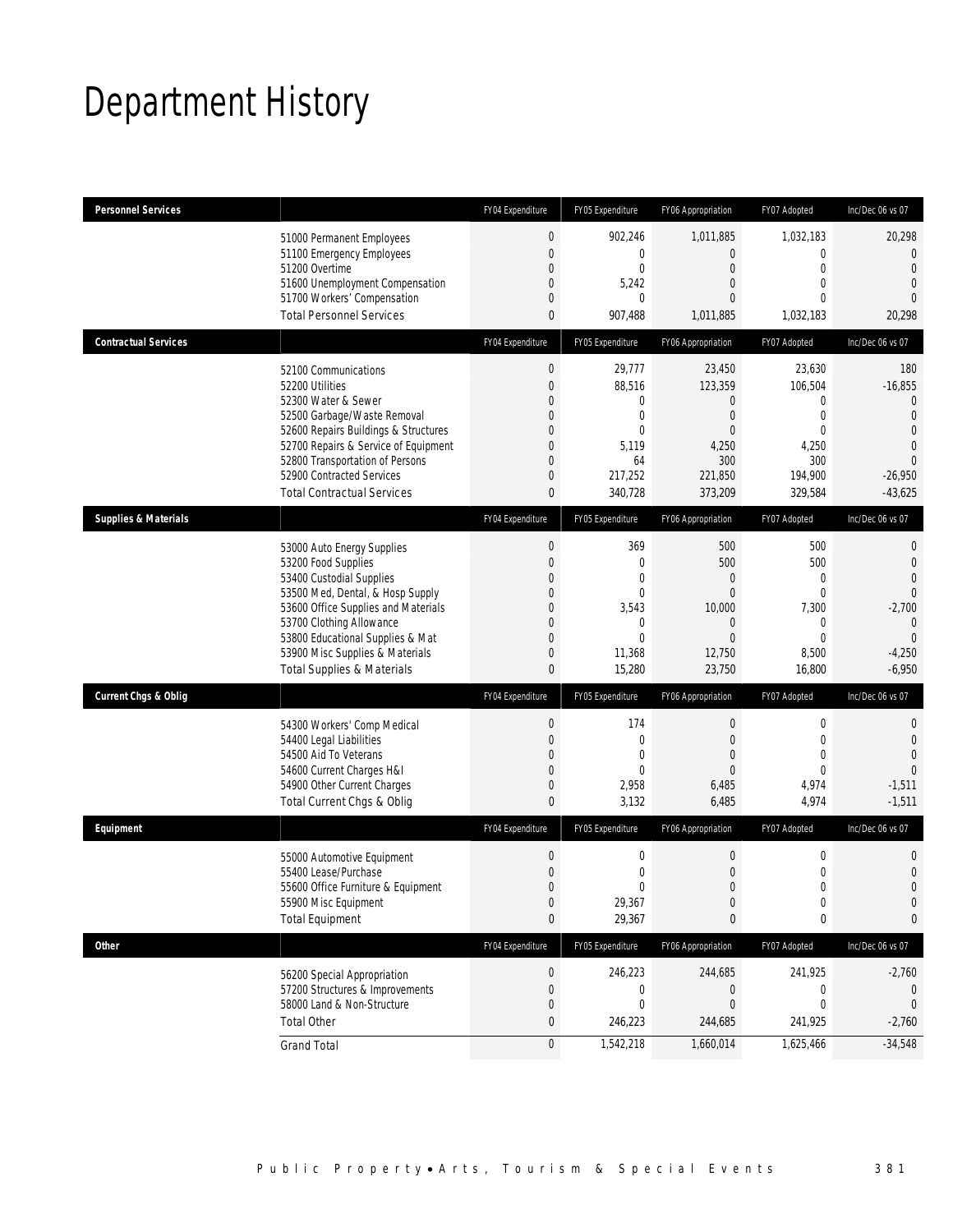# Department Personnel

| Title                    | Union<br>Code   | Grade | Position       | FY07 Salary | Title                        | Union<br>Code   | Grade | Position       | FY07 Salary  |
|--------------------------|-----------------|-------|----------------|-------------|------------------------------|-----------------|-------|----------------|--------------|
|                          |                 |       |                |             |                              |                 |       |                |              |
| <b>Director</b>          | CDH             |       |                | 100,000     | Staff Assistant II           | MY <sub>0</sub> | 6     | 3              | 158,602      |
| <b>Staff Assistant</b>   | <b>MYN</b>      |       |                | 85,442      | Staff Asst I                 | <b>MYO</b>      | 5     | $\overline{2}$ | 93,710       |
| Staff Assistant IV       | MY <sub>0</sub> | 12    |                | 78,457      | Staff Asst II                | <b>MYO</b>      | 5     | $\overline{2}$ | 87,267       |
| Director of Partnerships | MY <sub>0</sub> | 10    |                | 63,565      | Staff Assistant I            | <b>MYO</b>      | 4     | 2              | 81,724       |
| Special Assistant I      | MY <sub>0</sub> | 10    | $\overline{2}$ | 136,287     | Admin Asst                   | MY0             | 3     | $\overline{ }$ | 40,516       |
| Staff Assistant III      | MY <sub>0</sub> |       |                | 58,668      | <b>Staff Assistant</b>       | MY0             | 3     | 2              | 61,365       |
|                          |                 |       |                |             | <b>Total</b>                 |                 |       | 19             | 1,045,601    |
|                          |                 |       |                |             | <b>Adjustments</b>           |                 |       |                |              |
|                          |                 |       |                |             | <b>Differential Payments</b> |                 |       |                | $\mathbf{0}$ |
|                          |                 |       |                |             | Other                        |                 |       |                | 12,644       |
|                          |                 |       |                |             | Chargebacks                  |                 |       |                | $\mathbf 0$  |
|                          |                 |       |                |             | Salary Savings               |                 |       |                | $-26,062$    |
|                          |                 |       |                |             | <b>FY07 Total Request</b>    |                 |       |                | 1,032,183    |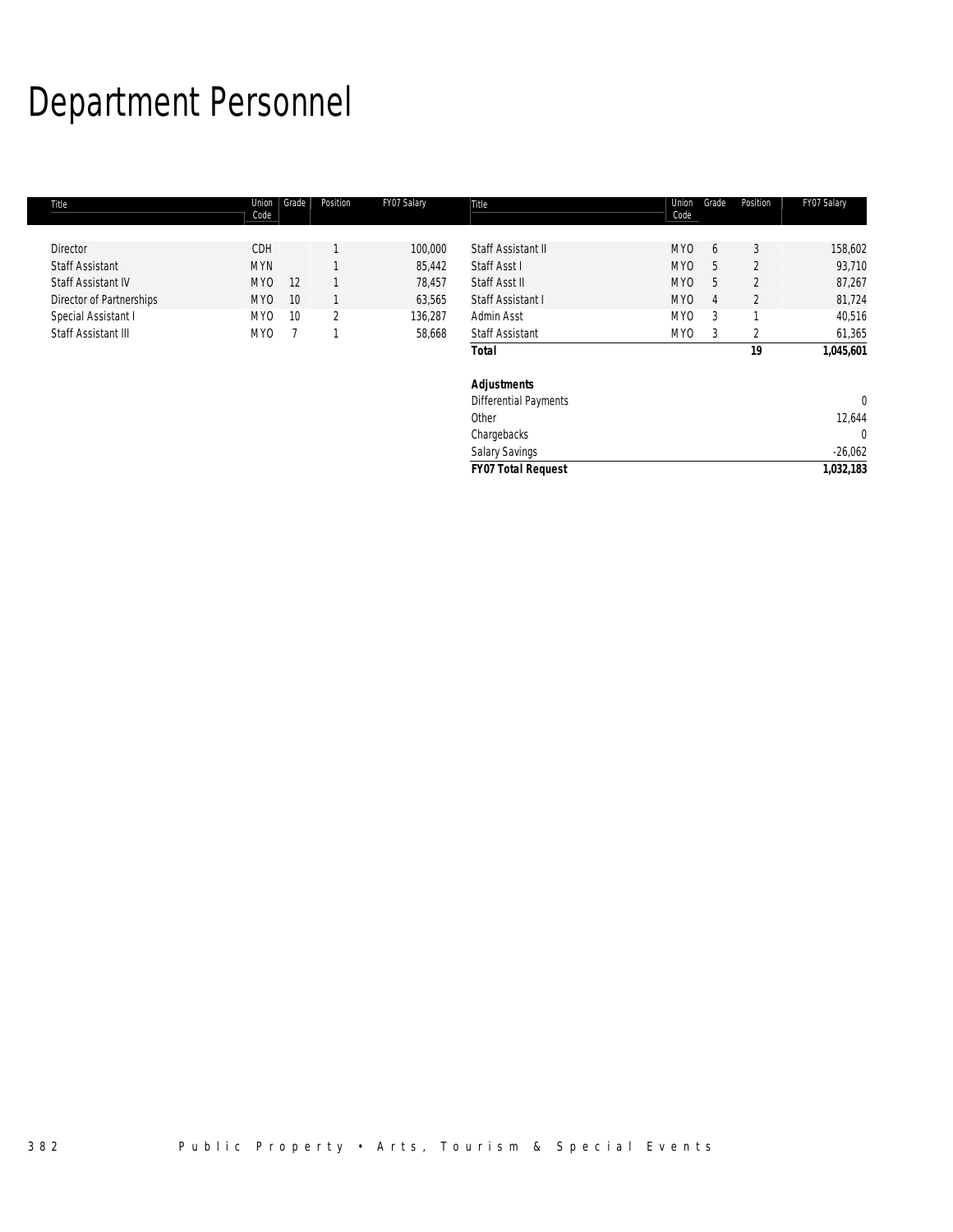## External Funds History

| <b>Personnel Services</b>       |                                                                                                                                                                                                                                                                                                            | FY04 Expenditure                                                                                                                                                               | FY05 Expenditure                                                                          | FY06 Appropriation                                                                                                                                                                 | FY07 Adopted                                                                             | Inc/Dec 06 vs 07                                                                                                                                                                    |
|---------------------------------|------------------------------------------------------------------------------------------------------------------------------------------------------------------------------------------------------------------------------------------------------------------------------------------------------------|--------------------------------------------------------------------------------------------------------------------------------------------------------------------------------|-------------------------------------------------------------------------------------------|------------------------------------------------------------------------------------------------------------------------------------------------------------------------------------|------------------------------------------------------------------------------------------|-------------------------------------------------------------------------------------------------------------------------------------------------------------------------------------|
|                                 | 51000 Permanent Employees<br>51100 Emergency Employees<br>51200 Overtime<br>51300 Part Time Employees<br>51400 Health Insurance<br>51500 Pension & Annunity<br>51600 Unemployment Compensation<br>51700 Workers' Compensation<br>51800 Indirect Costs<br>51900 Medicare<br><b>Total Personnel Services</b> | $\boldsymbol{0}$<br>$\mathbf{0}$<br>$\mathbf{0}$<br>$\mathbf{0}$<br>$\mathbf{0}$<br>$\theta$<br>$\mathbf{0}$<br>$\mathbf{0}$<br>$\overline{0}$<br>$\mathbf{0}$<br>$\mathbf{0}$ | $\mathbf 0$<br>$\mathbf{0}$<br>0<br>0<br>0<br>0<br>$\Omega$<br>0<br>27,598<br>0<br>27,598 | $\boldsymbol{0}$<br>$\mathbf{0}$<br>$\mathbf 0$<br>$\mathbf{0}$<br>$\mathbf{0}$<br>$\mathbf{0}$<br>$\mathbf{0}$<br>$\mathbf 0$<br>$\boldsymbol{0}$<br>$\mathbf{0}$<br>$\mathbf{0}$ | $\boldsymbol{0}$<br>0<br>0<br>0<br>0<br>0<br>0<br>0<br>0<br>0<br>0                       | $\mathbf 0$<br>$\mathbf 0$<br>$\mathbf{0}$<br>$\mathbf{0}$<br>$\overline{0}$<br>$\overline{0}$<br>$\mathbf 0$<br>$\overline{0}$<br>$\overline{0}$<br>$\overline{0}$<br>$\mathbf{0}$ |
| <b>Contractual Services</b>     |                                                                                                                                                                                                                                                                                                            | FY04 Expenditure                                                                                                                                                               | FY05 Expenditure                                                                          | FY06 Appropriation                                                                                                                                                                 | FY07 Adopted                                                                             | Inc/Dec 06 vs 07                                                                                                                                                                    |
|                                 | 52100 Communications<br>52200 Utilities<br>52300 Water & Sewer<br>52400 Snow Removal<br>52500 Garbage/Waste Removal<br>52600 Repairs Buildings & Structures<br>52700 Repairs & Service of Equipment<br>52800 Transportation of Persons<br>52900 Contracted Services<br><b>Total Contractual Services</b>   | $\boldsymbol{0}$<br>$\mathbf{0}$<br>$\mathbf{0}$<br>$\theta$<br>$\mathbf{0}$<br>$\mathbf{0}$<br>$\mathbf{0}$<br>$\mathbf{0}$<br>$\mathbf{0}$<br>$\mathbf{0}$                   | $\mathbf 0$<br>$\mathbf 0$<br>0<br>0<br>0<br>0<br>0<br>$\Omega$<br>79,761<br>79,761       | $\boldsymbol{0}$<br>$\boldsymbol{0}$<br>$\mathbf{0}$<br>$\boldsymbol{0}$<br>$\mathbf{0}$<br>$\mathbf 0$<br>$\mathbf{0}$<br>$\Omega$<br>130,080<br>130,080                          | $\boldsymbol{0}$<br>$\boldsymbol{0}$<br>0<br>0<br>0<br>0<br>0<br>0<br>130,080<br>130,080 | $\mathbf{0}$<br>$\mathbf{0}$<br>$\overline{0}$<br>$\overline{0}$<br>$\mathbf 0$<br>$\mathbf{0}$<br>$\mathbf{0}$<br>$\overline{0}$<br>$\overline{0}$<br>$\mathbf{0}$                 |
| <b>Supplies &amp; Materials</b> |                                                                                                                                                                                                                                                                                                            | FY04 Expenditure                                                                                                                                                               | FY05 Expenditure                                                                          | FY06 Appropriation                                                                                                                                                                 | FY07 Adopted                                                                             | Inc/Dec 06 vs 07                                                                                                                                                                    |
|                                 | 53000 Auto Energy Supplies<br>53200 Food Supplies<br>53400 Custodial Supplies<br>53500 Med, Dental, & Hosp Supply<br>53600 Office Supplies and Materials<br>53700 Clothing Allowance<br>53800 Educational Supplies & Mat<br>53900 Misc Supplies & Materials<br><b>Total Supplies &amp; Materials</b>       | $\boldsymbol{0}$<br>$\mathbf{0}$<br>$\Omega$<br>$\mathbf{0}$<br>$\mathbf{0}$<br>$\mathbf{0}$<br>$\mathbf{0}$<br>$\mathbf{0}$<br>$\mathbf{0}$                                   | $\mathbf 0$<br>$\mathbf{0}$<br>0<br>0<br>0<br>0<br>0<br>0<br>0                            | 0<br>$\boldsymbol{0}$<br>$\mathbf{0}$<br>$\mathbf{0}$<br>$\mathbf 0$<br>$\boldsymbol{0}$<br>$\mathbf{0}$<br>$\boldsymbol{0}$<br>$\mathbf{0}$                                       | 0<br>0<br>0<br>0<br>0<br>0<br>0<br>0<br>0                                                | 0<br>$\mathbf{0}$<br>$\overline{0}$<br>$\mathbf 0$<br>$\overline{0}$<br>$\overline{0}$<br>$\overline{0}$<br>$\overline{0}$<br>$\mathbf{0}$                                          |
| <b>Current Chgs &amp; Oblig</b> |                                                                                                                                                                                                                                                                                                            | FY04 Expenditure                                                                                                                                                               | FY05 Expenditure                                                                          | FY06 Appropriation                                                                                                                                                                 | FY07 Adopted                                                                             | Inc/Dec 06 vs 07                                                                                                                                                                    |
|                                 | 54300 Workers' Comp Medical<br>54400 Legal Liabilities<br>54600 Current Charges H&I<br>54800 Reserve Account<br>54900 Other Current Charges<br>Total Current Chgs & Oblig                                                                                                                                  | $\boldsymbol{0}$<br>$\mathbf{0}$<br>$\mathbf{0}$<br>$\mathbf{0}$<br>$\mathbf{0}$<br>$\pmb{0}$                                                                                  | $\mathbf 0$<br>$\mathbf{0}$<br>0<br>0<br>0<br>0                                           | 0<br>$\mathbf 0$<br>$\mathbf 0$<br>$\boldsymbol{0}$<br>$\mathbf 0$                                                                                                                 | 0<br>0<br>0<br>0<br>0<br>0                                                               | 0<br>$\overline{0}$<br>$\overline{0}$<br>$\mathbf 0$<br>$\mathbf{0}$<br>$\mathbf{0}$                                                                                                |
| Equipment                       |                                                                                                                                                                                                                                                                                                            | FY04 Expenditure                                                                                                                                                               | FY05 Expenditure                                                                          | FY06 Appropriation                                                                                                                                                                 | FY07 Adopted                                                                             | Inc/Dec 06 vs 07                                                                                                                                                                    |
|                                 | 55000 Automotive Equipment<br>55400 Lease/Purchase<br>55600 Office Furniture & Equipment<br>55900 Misc Equipment<br><b>Total Equipment</b>                                                                                                                                                                 | $\boldsymbol{0}$<br>$\mathbf 0$<br>$\mathbf{0}$<br>$\mathbf 0$<br>$\bf{0}$                                                                                                     | $\mathbf 0$<br>$\mathbf 0$<br>0<br>0<br>0                                                 | $\boldsymbol{0}$<br>$\mathbf 0$<br>0<br>$\mathbf 0$<br>0                                                                                                                           | $\boldsymbol{0}$<br>$\boldsymbol{0}$<br>0<br>$\boldsymbol{0}$<br>0                       | 0<br>$\mathbf{0}$<br>$\mathbf{0}$<br>$\mathbf 0$<br>0                                                                                                                               |
| <b>Other</b>                    |                                                                                                                                                                                                                                                                                                            | FY04 Expenditure                                                                                                                                                               | FY05 Expenditure                                                                          | FY06 Appropriation                                                                                                                                                                 | FY07 Adopted                                                                             | Inc/Dec 06 vs 07                                                                                                                                                                    |
|                                 | 56200 Special Appropriation<br>57200 Structures & Improvements<br>58000 Land & Non-Structure<br><b>Total Other</b>                                                                                                                                                                                         | $\boldsymbol{0}$<br>$\boldsymbol{0}$<br>$\mathbf 0$<br>$\bf{0}$                                                                                                                | $\boldsymbol{0}$<br>$\mathbf 0$<br>$\mathbf 0$<br>0                                       | $\boldsymbol{0}$<br>$\boldsymbol{0}$<br>$\mathbf 0$<br>$\mathbf 0$                                                                                                                 | $\boldsymbol{0}$<br>$\boldsymbol{0}$<br>0<br>0                                           | $\mathbf 0$<br>$\mathbf 0$<br>$\mathbf 0$<br>0                                                                                                                                      |
|                                 | <b>Grand Total</b>                                                                                                                                                                                                                                                                                         | $\boldsymbol{0}$                                                                                                                                                               | 107,359                                                                                   | 130,080                                                                                                                                                                            | 130,080                                                                                  | $\mathbf 0$                                                                                                                                                                         |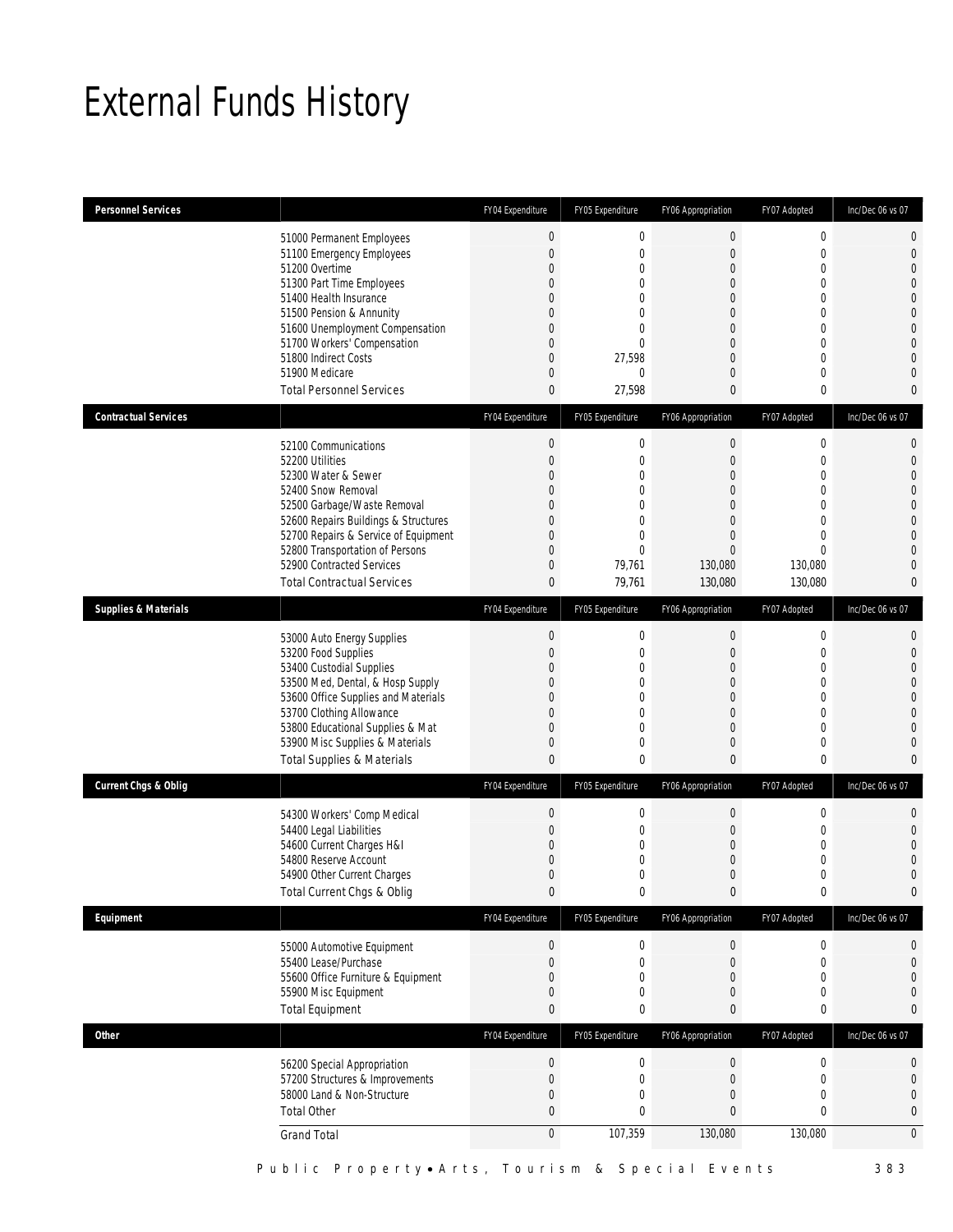## Program 1. Administration

### *Ann Palermo, Manager Organization: 416100*

#### *Program Description*

The Administration Program provides administrative, financial, and personnel support for the department. The Program builds partnerships to support and strengthen the City's cultural life.

- To make the cultural life of Boston accessible to residents and visitors.
- To generate public/private partnerships to support and sustain the Boston Cultural Agenda and disseminate information to the cultural community.
- To promote and market Boston's cultural activity.
- To provide administrative and human resource support to all department programs.

| <b>Selected Service Indicators</b> |                                              | Actual '04 | Actual '05        | Approp '06         | Budget '07         |
|------------------------------------|----------------------------------------------|------------|-------------------|--------------------|--------------------|
|                                    | Quota<br>Personnel Services<br>Non Personnel |            | 372,614<br>31.175 | 406.435<br>137.109 | 423,685<br>135,004 |
|                                    | Total                                        | 0          | 403,789           | 543,544            | 558,689            |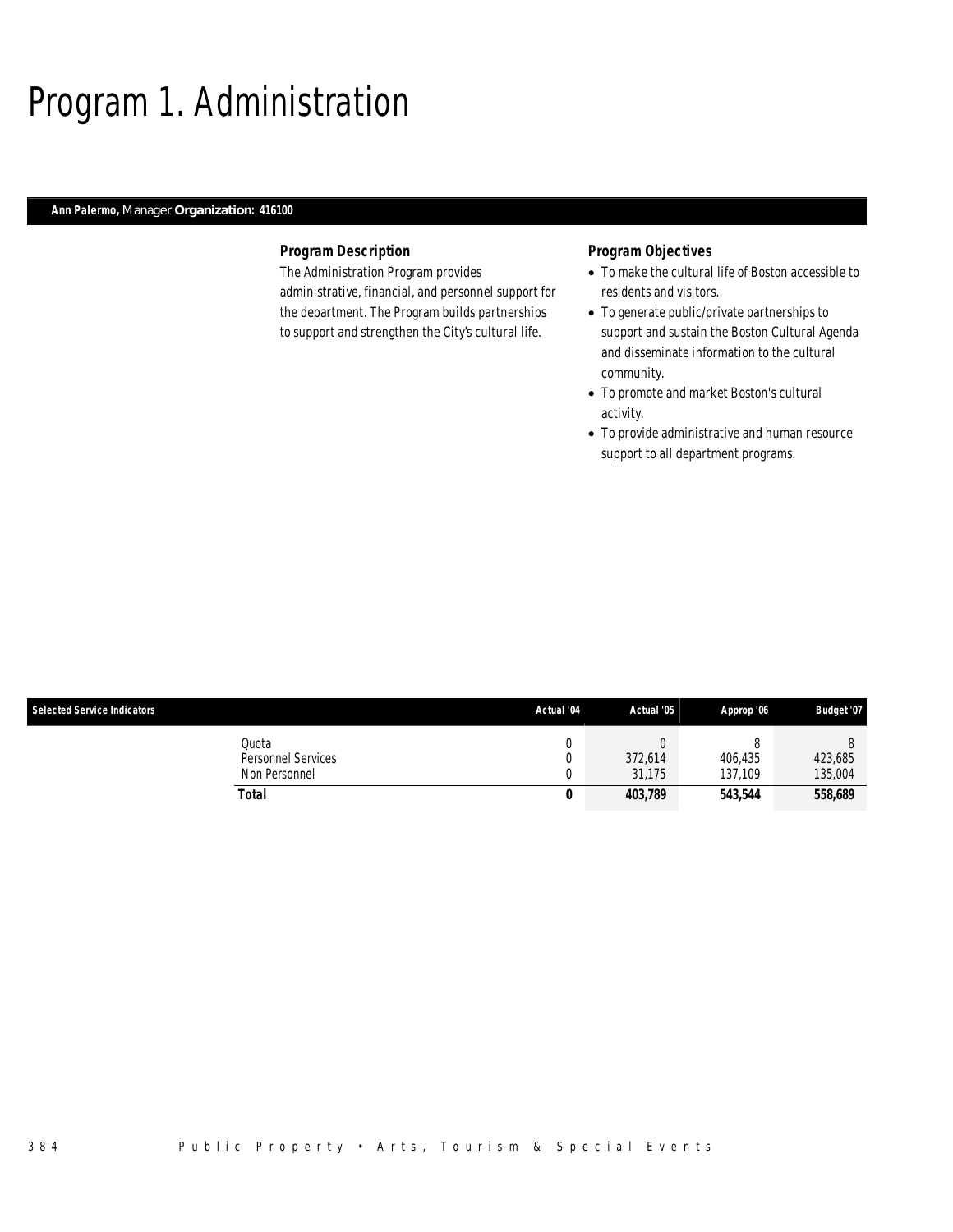## Program 2. Arts Promotion

### *Sarah Hutt, Manager Organization: 416200*

#### *Program Description*

The Arts Promotion program oversees MOATSE's efforts to support the visual and performing arts and outreach to new audiences in Boston.

- To build new audiences through outreach to youth and communities.
- To build new audiences through outreach such as the Mural Crew and the Folk and Traditional Arts Program.
- To advocate, promote, provide technical assistance and funding for the arts community.
- To foster the advancement of public art in conjunction with the Boston Art Commission, the Browne Fund, and others.
- To assist Boston Public Schools in using cultural organizations as educational resources.

| <b>Program Outcomes</b>            |                                                                                                                                                                          | Actual '04  | Actual '05         | Projected '06     | <b>PLOS '07</b>                |
|------------------------------------|--------------------------------------------------------------------------------------------------------------------------------------------------------------------------|-------------|--------------------|-------------------|--------------------------------|
|                                    | Number of grants awarded                                                                                                                                                 |             | 87                 | 69                | 79                             |
| <b>Selected Service Indicators</b> |                                                                                                                                                                          | Actual '04  | Actual '05         | Approp '06        | Budget '07                     |
|                                    | Quota<br><b>Personnel Services</b><br>Non Personnel                                                                                                                      | 0<br>0<br>0 | 294.964<br>318,058 | 326,624<br>74,530 | 356,255<br>49,529              |
|                                    | Total<br>Number of Art Mart exhibitors<br>Number of City Hall exhibitions<br>Number of open studios supported<br>Number of artists participating in the Arts<br>Festival | 0           | 613,022            | 401.154           | 405,784<br>18<br>b<br>12<br>66 |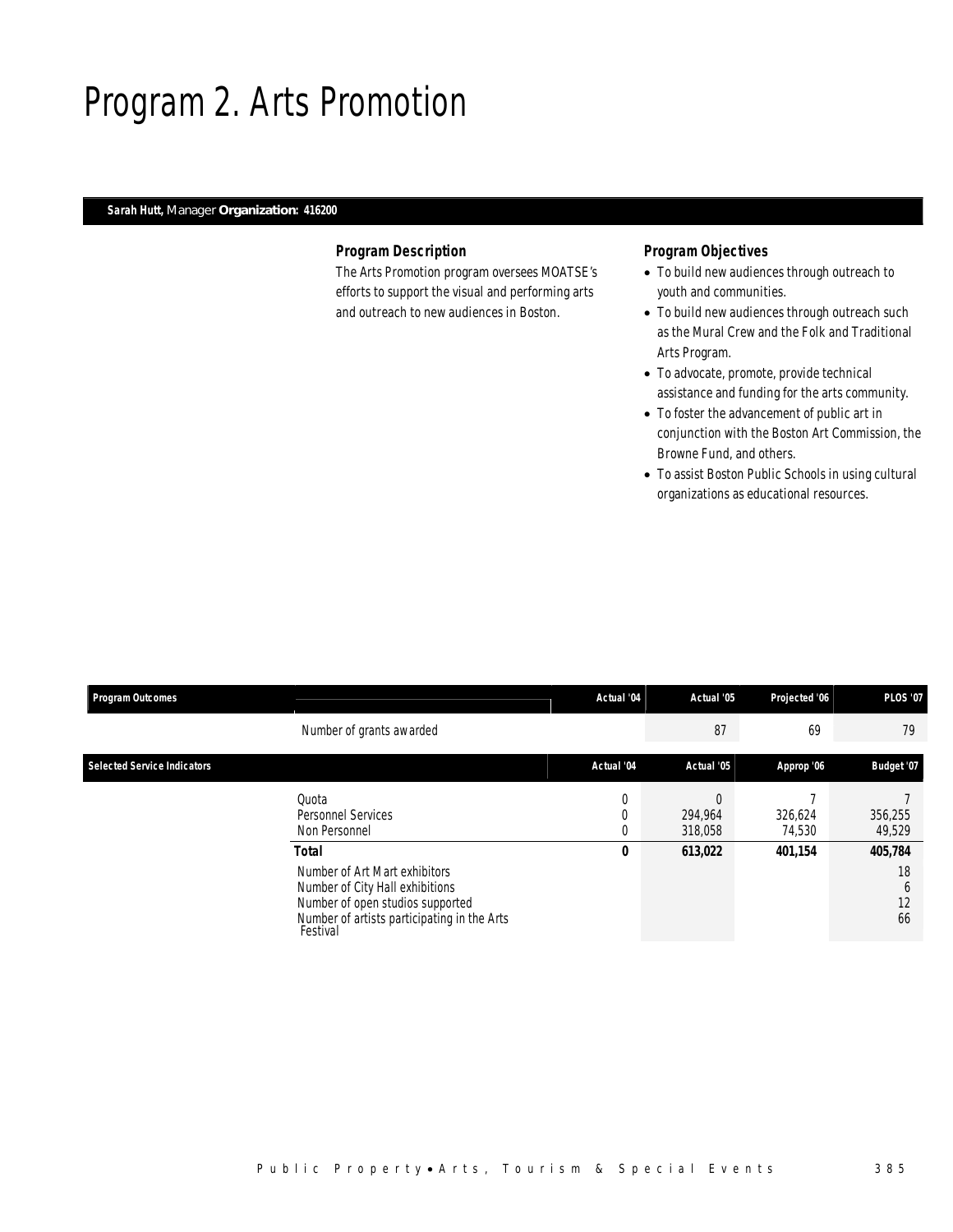## Program 3. Film & Special Events

#### *Patricia A. Papa, Manager Organization: 416300*

#### *Program Description*

The Film and Special Events program oversees the annual production of special events and public celebrations that celebrate and promote the City's cultural and ethnic diversity along with Boston's rich history and promotes Boston as a location for film and video productions by supporting the film and television industry's work in the City.

- To support film and television production through the Boston Film Office with permitting, location assistance and coordination with local and state agencies.
- To provide technical assistance to neighborhoodbased with event production.
- To produce diverse public celebrations.

| <b>Program Outcomes</b>            |                                              | Actual '04 | Actual '05         | Projected '06      | <b>PLOS '07</b>    |
|------------------------------------|----------------------------------------------|------------|--------------------|--------------------|--------------------|
|                                    | % increase in city produced special events   |            | $0\%$              | 21%                | <b>TBR</b>         |
| <b>Selected Service Indicators</b> |                                              | Actual '04 | Actual '05         | Approp '06         | Budget '07         |
|                                    | Ouota<br>Personnel Services<br>Non Personnel | 0          | 163.987<br>259.849 | 201.575<br>422.705 | 172,323<br>393,925 |
|                                    | Total                                        | 0          | 423,836            | 624,280            | 566,248            |
|                                    | Total city produced special events           |            | 148                | 178                | 150                |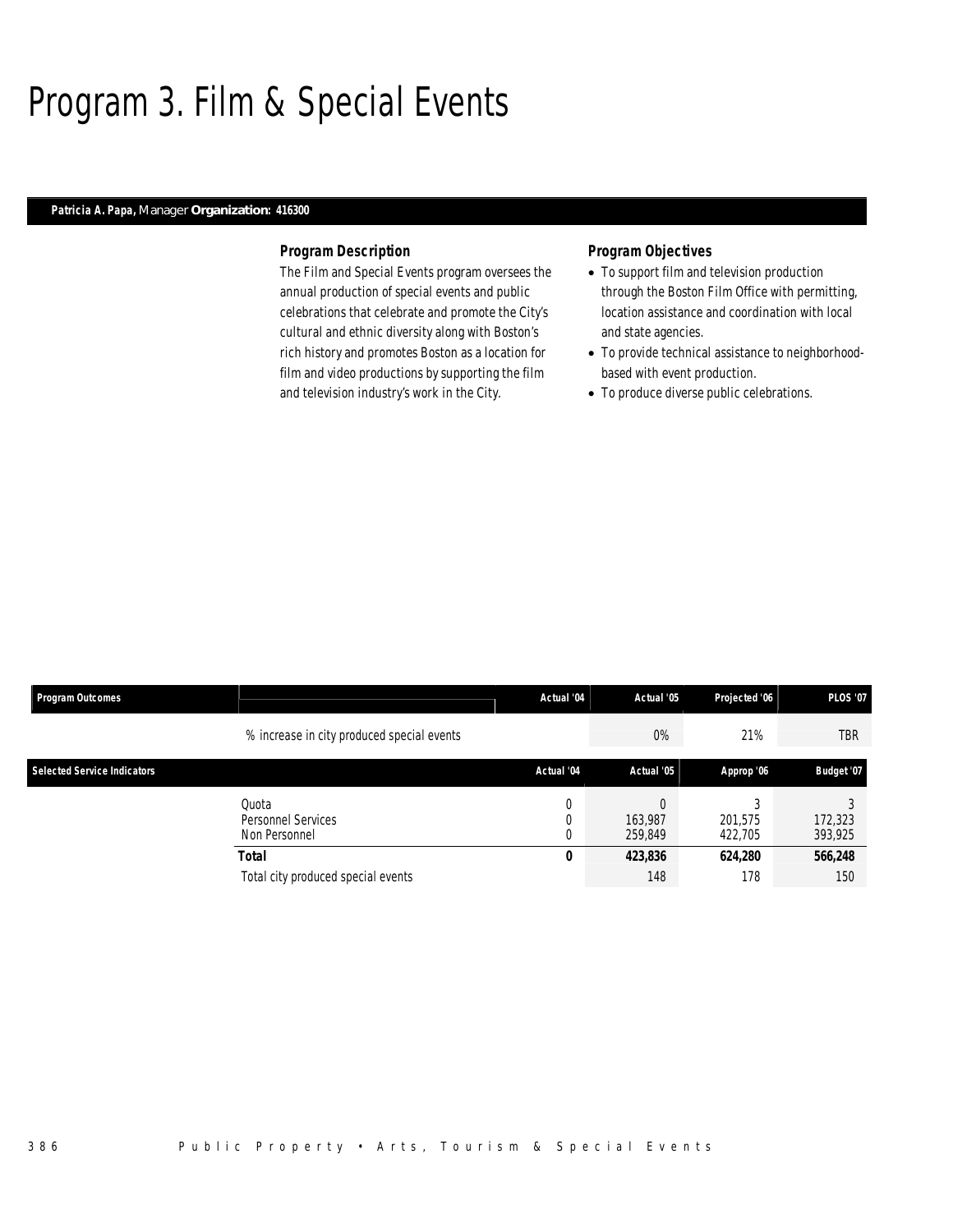## Program 4. Tourism

### *Anthony Nunziante, Manager Organization: 416400*

#### *Program Description*

The Tourism program oversees MOATSE's promotional efforts, its sponsorships and its international relations.

- To foster international relations through the Sister City and Distinguished Guests Programs.
- To produce and promote a year-round schedule of events including festivals, concerts, exhibitions and public celebrations.
- To promote Boston as a desirable destination for visitors and conventions, and producers of family oriented events.

| <b>Program Outcomes</b>            |                                                     | Actual '04  | Actual '05       | Projected '06    | <b>PLOS '07</b>  |
|------------------------------------|-----------------------------------------------------|-------------|------------------|------------------|------------------|
|                                    | Hotel room nights booked (GBCVB)                    |             | 681,116          | 882,115          | 926,220          |
| <b>Selected Service Indicators</b> |                                                     | Actual '04  | Actual '05       | Approp '06       | Budget '07       |
|                                    | Ouota<br><b>Personnel Services</b><br>Non Personnel | 0<br>0<br>0 | 75.923<br>25,647 | 77.252<br>13.785 | 79.920<br>14,825 |
|                                    | Total                                               | 0           | 101,570          | 91,037           | 94,745           |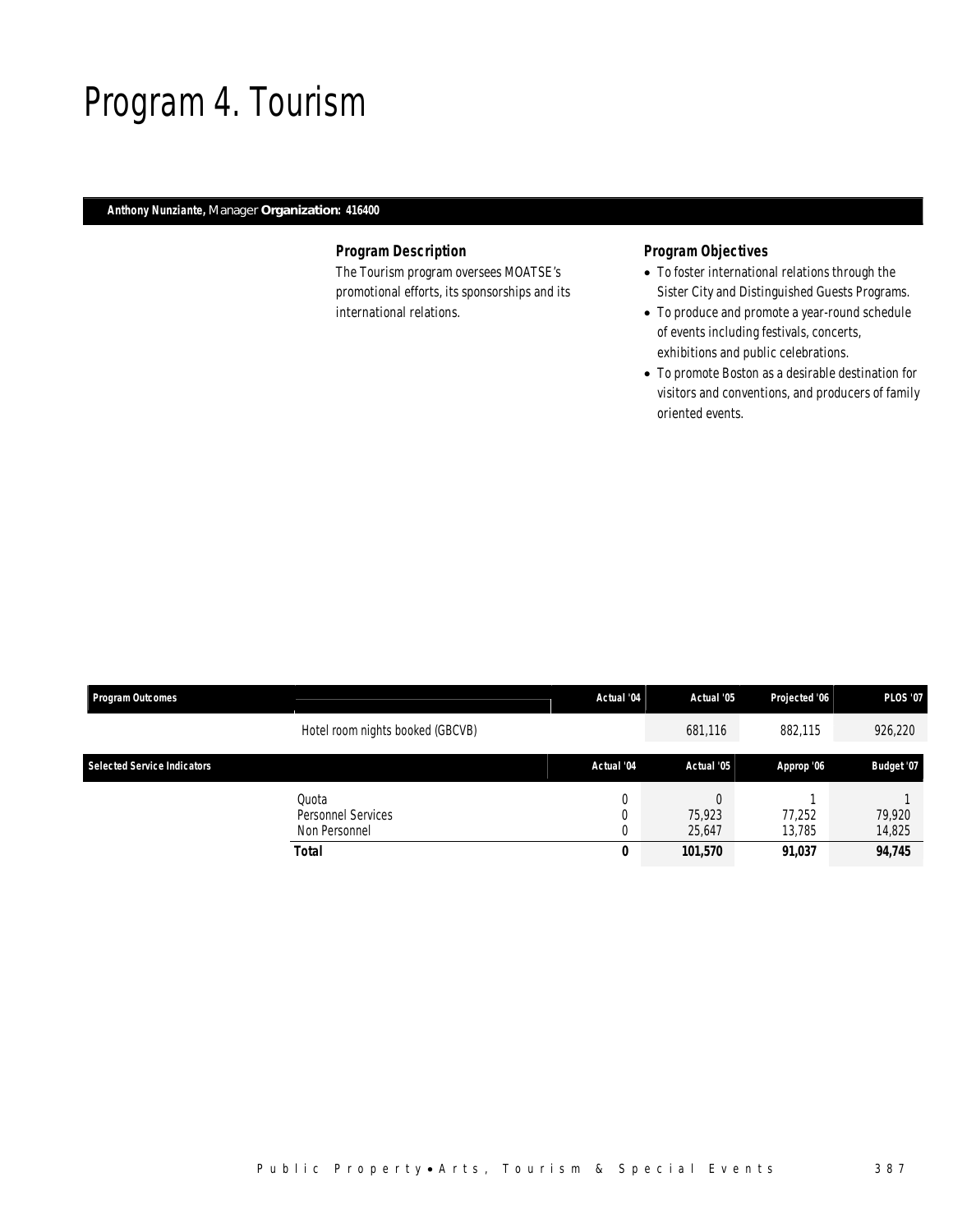## External Funds Projects

*Boston Cultural Council* 

#### *Project Mission*

The Boston Cultural Council allocates funds annually to Boston to be regranted to non-profit arts organizations in the City. This year, the Office Arts, Tourism & Special Events will receive funds to distribute to the non-profit cultural industry.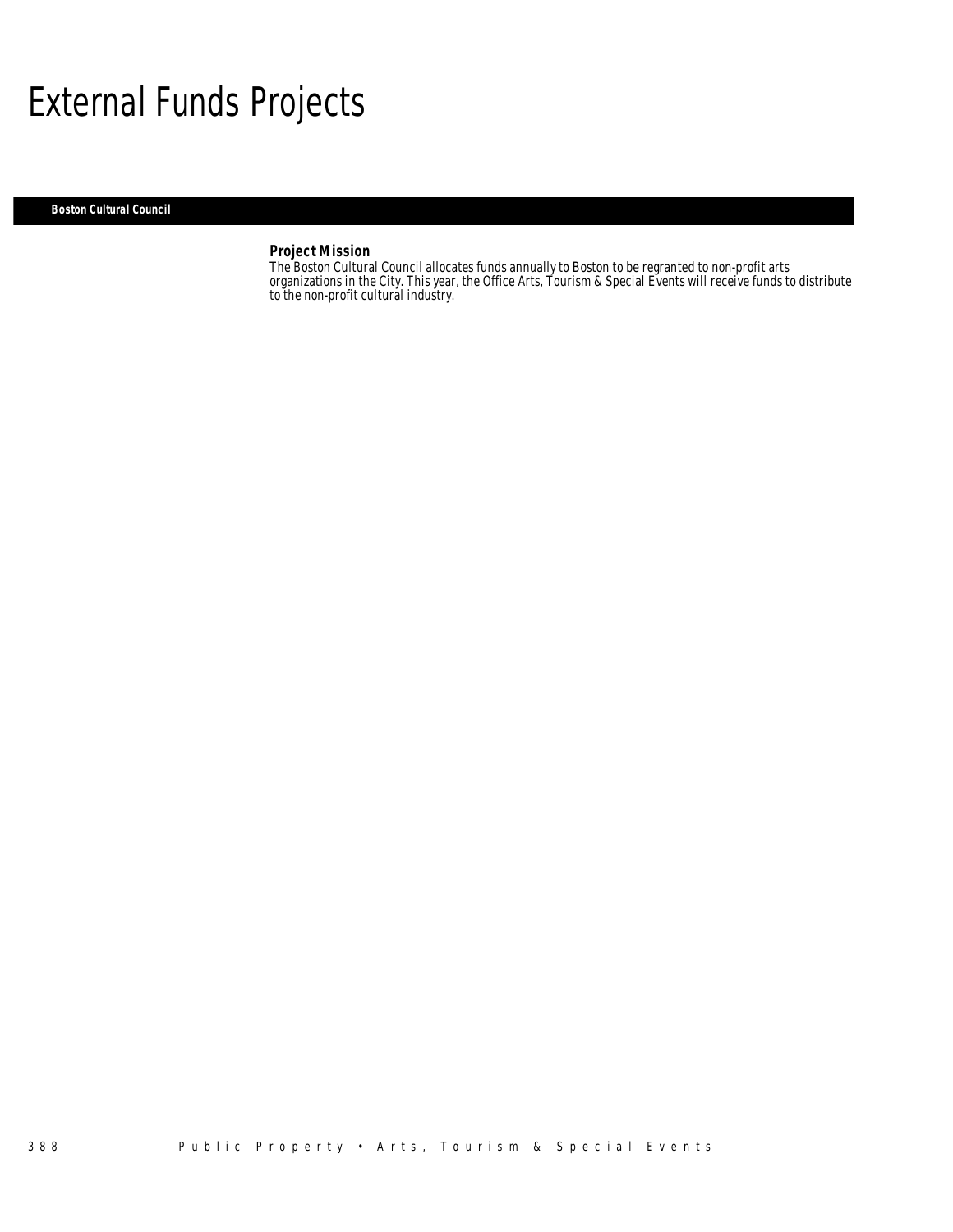# Consumer Affairs & Licensing Operating Budget

#### *Patricia Malone, Director Appropriation: 114*

#### *Department Mission*

The Consumer Affairs & Licensing Department contributes to the overall mission of improving the quality of life in the City of Boston by maintaining safety and order in the restaurant community through the licensing of entertainment activities and monitoring compliance with relevant laws. The office also educates and mediates on behalf of Boston area consumers in order to facilitate successful resolution on consumer related complaints.

#### *FY07 Performance Objectives*

- To address incidents impacting public health, safety and order in licensed premises.
- To provide high quality service.
- To hear and resolve complaints between consumers and businesses.
- To protect consumers from fraud through investigation and interaction with appropriate authorities.
- To keep citizens aware of consumer rights.

| <b>Operating Budget</b>            | Program Name                         | <b>Total Actual '04</b> | <b>Total Actual '05</b> | Total Approp '06   | Total Budget '07   |
|------------------------------------|--------------------------------------|-------------------------|-------------------------|--------------------|--------------------|
|                                    | Licensing<br><b>Consumer Affairs</b> | 288,463<br>71,660       | 307.251<br>102,542      | 325,079<br>112,166 | 324.849<br>117,508 |
|                                    | <b>Total</b>                         | 360,123                 | 409,793                 | 437.245            | 442,357            |
| <b>External Funds Budget</b>       | <b>Fund Name</b>                     | <b>Total Actual '04</b> | <b>Total Actual '05</b> | Total Approp '06   | Total Budget '07   |
|                                    | Local Consumer Aid Fund              | 46,469                  | 75,880                  | 54,000             | 51,300             |
|                                    | <b>Total</b>                         | 46,469                  | 75,880                  | 54,000             | 51,300             |
| <b>Selected Service Indicators</b> |                                      | Actual '04              | Actual '05              | Approp '06         | Budget '07         |
|                                    | Personnel Services<br>Non Personnel  | 338.035<br>22,088       | 381.659<br>28,134       | 407.595<br>29,650  | 410.057<br>32,300  |
|                                    | <b>Total</b>                         | 360,123                 | 409,793                 | 437,245            | 442,357            |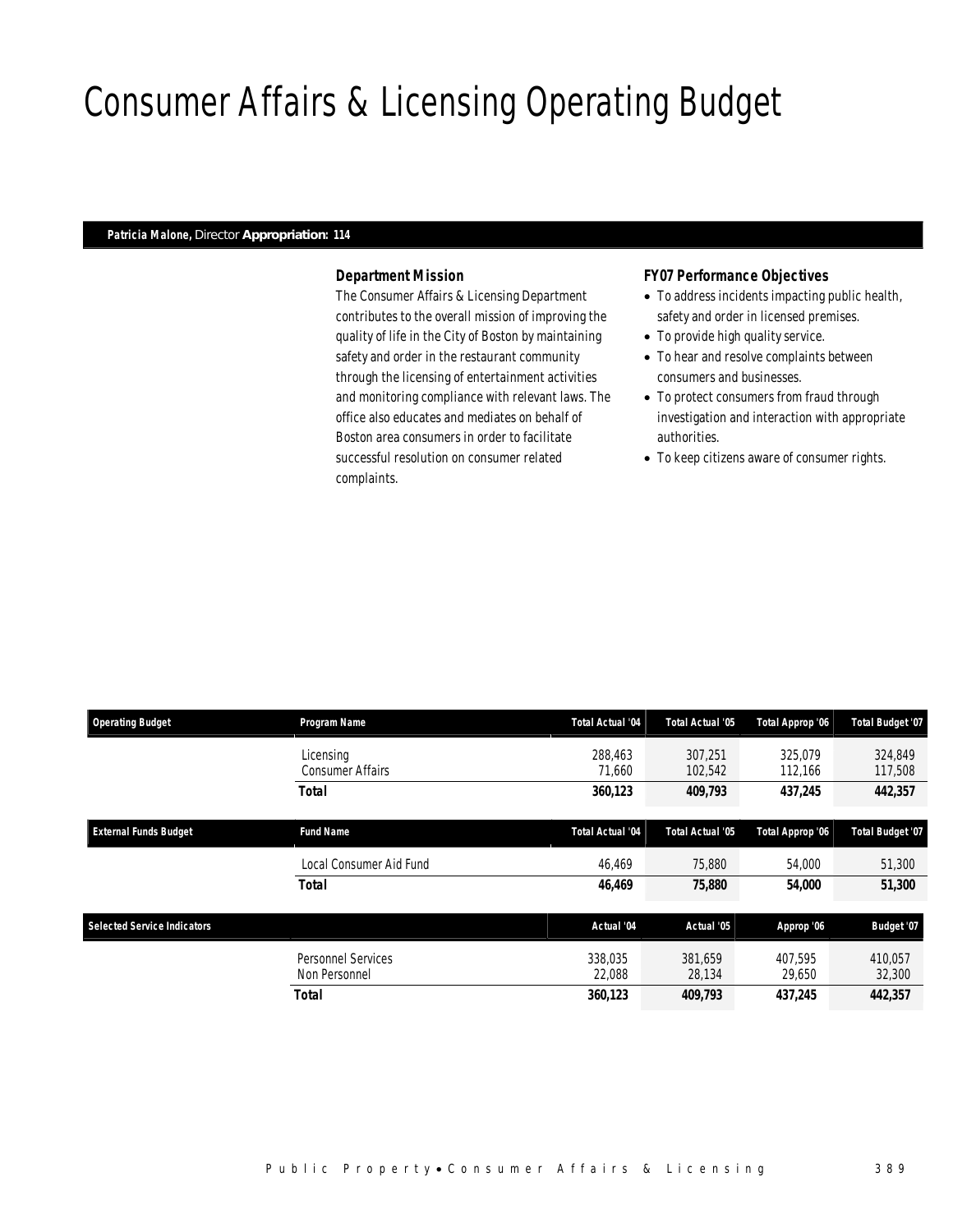## Consumer Affairs & Licensing Operating Budget



#### *Authorizing Statutes*

- Enabling Legislation, Ord. 1984, c. 12.
- Dancing Halls, MGLA c. 136, s. 4.
- Commonly Used Provisions, MGLA c. 140, s. 177A, 181, 183A, 185H.
- Theatrical Exhibitions and Public Amusements, CBC Ord. 14, s. 426-430a.
- Consumer Protection, MGLA c. 93A, s. 9.

#### *Description of Services*

The Office of Consumer Affairs and Licensing is responsible for licensing and regulating all forms of entertainment within Boston. The Office processes new applications and renewals, inspects premises, and holds hearings on licensing requests and violations. The Office also educates and mediates on behalf of Boston area consumers.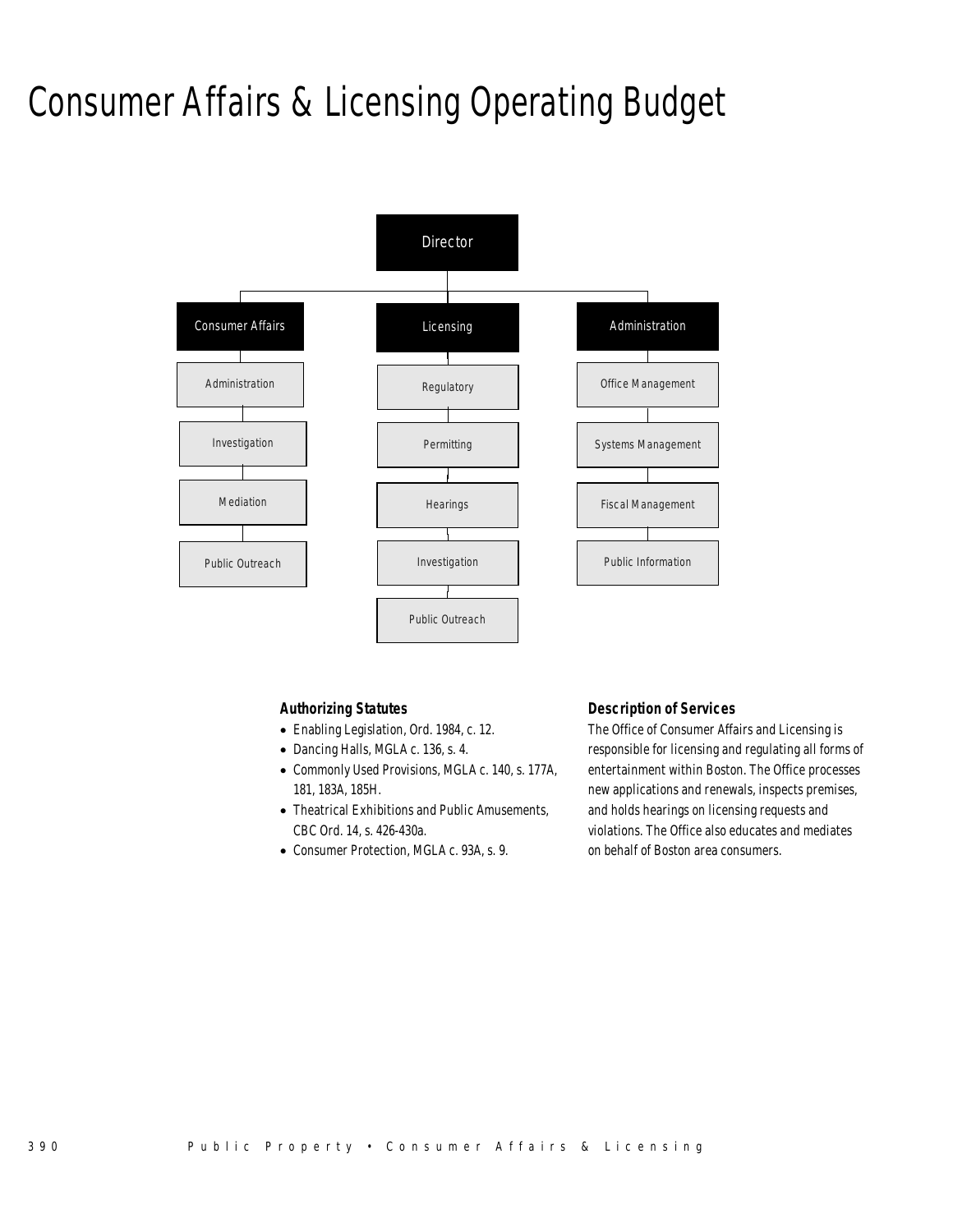## Department History

| <b>Personnel Services</b>       |                                       | FY04 Expenditure | FY05 Expenditure | FY06 Appropriation | FY07 Adopted     | Inc/Dec 06 vs 07 |
|---------------------------------|---------------------------------------|------------------|------------------|--------------------|------------------|------------------|
|                                 | 51000 Permanent Employees             | 338,035          | 352,528          | 407,595            | 410,057          | 2,462            |
|                                 | 51100 Emergency Employees             | $\mathbf 0$      | 29,132           | $\overline{0}$     | $\mathbf{0}$     | $\theta$         |
|                                 | 51200 Overtime                        | $\overline{0}$   | $\mathbf{0}$     | $\overline{0}$     | $\Omega$         | $\mathbf{0}$     |
|                                 | 51600 Unemployment Compensation       | $\mathbf 0$      | $\mathbf 0$      | $\boldsymbol{0}$   | $\mathbf{0}$     | $\mathbf{0}$     |
|                                 | 51700 Workers' Compensation           | $\mathbf{0}$     | $\mathbf{0}$     | $\mathbf{0}$       | $\Omega$         | $\overline{0}$   |
|                                 | <b>Total Personnel Services</b>       | 338,035          | 381,660          | 407,595            | 410,057          | 2,462            |
| <b>Contractual Services</b>     |                                       | FY04 Expenditure | FY05 Expenditure | FY06 Appropriation | FY07 Adopted     | Inc/Dec 06 vs 07 |
|                                 | 52100 Communications                  | 8,889            | 10,033           | 9,500              | 10,000           | 500              |
|                                 | 52200 Utilities                       | $\mathbf{0}$     | 0                | $\overline{0}$     | $\mathbf{0}$     | $\mathbf 0$      |
|                                 | 52300 Water & Sewer                   | $\overline{0}$   | $\mathbf{0}$     | $\overline{0}$     | $\mathbf{0}$     | $\mathbf{0}$     |
|                                 | 52400 Snow Removal                    | $\mathbf{0}$     | $\mathbf{0}$     | $\overline{0}$     | $\mathbf{0}$     | $\mathbf{0}$     |
|                                 | 52500 Garbage/Waste Removal           | $\overline{0}$   | $\mathbf{0}$     | $\overline{0}$     | $\mathbf{0}$     | $\mathbf 0$      |
|                                 | 52600 Repairs Buildings & Structures  | $\overline{0}$   | $\Omega$         | $\Omega$           | $\theta$         | $\overline{0}$   |
|                                 | 52700 Repairs & Service of Equipment  | 750              | 1,127            | 1,000              | 500              | $-500$           |
|                                 | 52800 Transportation of Persons       | $\overline{0}$   | $\mathbf{0}$     | $\overline{0}$     | $\Omega$         | $\mathbf{0}$     |
|                                 | 52900 Contracted Services             | 6,772            | 3,949            | 8,500              | 10,000           | 1,500            |
|                                 | <b>Total Contractual Services</b>     | 16,411           | 15,109           | 19,000             | 20,500           | 1,500            |
| <b>Supplies &amp; Materials</b> |                                       | FY04 Expenditure | FY05 Expenditure | FY06 Appropriation | FY07 Adopted     | Inc/Dec 06 vs 07 |
|                                 | 53000 Auto Energy Supplies            | $\mathbf 0$      | $\mathbf 0$      | $\mathbf 0$        | $\mathbf 0$      | $\mathbf 0$      |
|                                 | 53200 Food Supplies                   | $\mathbf 0$      | $\mathbf{0}$     | $\boldsymbol{0}$   | $\overline{0}$   | $\mathbf{0}$     |
|                                 | 53400 Custodial Supplies              | $\overline{0}$   | $\mathbf{0}$     | $\overline{0}$     | $\overline{0}$   | $\overline{0}$   |
|                                 | 53500 Med, Dental, & Hosp Supply      | $\mathbf 0$      | $\mathbf 0$      | $\boldsymbol{0}$   | $\overline{0}$   | $\mathbf 0$      |
|                                 | 53600 Office Supplies and Materials   | 3,513            | 2,992            | 9,000              | 10,000           | 1,000            |
|                                 | 53700 Clothing Allowance              | $\mathbf{0}$     | $\mathbf{0}$     | $\overline{0}$     | $\theta$         | $\overline{0}$   |
|                                 | 53800 Educational Supplies & Mat      | $\mathbf{0}$     | $\mathbf{0}$     | $\mathbf{0}$       | $\mathbf{0}$     | $\mathbf{0}$     |
|                                 | 53900 Misc Supplies & Materials       | $\overline{0}$   | $\mathbf{0}$     | $\overline{0}$     | $\theta$         | $\overline{0}$   |
|                                 | <b>Total Supplies &amp; Materials</b> | 3,513            | 2,992            | 9,000              | 10,000           | 1,000            |
| <b>Current Chgs &amp; Oblig</b> |                                       | FY04 Expenditure | FY05 Expenditure | FY06 Appropriation | FY07 Adopted     | Inc/Dec 06 vs 07 |
|                                 | 54300 Workers' Comp Medical           | $\boldsymbol{0}$ | 0                | $\theta$           | $\mathbf 0$      | $\mathbf 0$      |
|                                 | 54400 Legal Liabilities               | $\overline{0}$   | $\mathbf{0}$     | $\overline{0}$     | $\mathbf{0}$     | $\mathbf{0}$     |
|                                 | 54500 Aid To Veterans                 | $\overline{0}$   | $\mathbf{0}$     | $\overline{0}$     | $\mathbf 0$      | $\theta$         |
|                                 | 54600 Current Charges H&I             | $\overline{0}$   | $\mathbf{0}$     | $\Omega$           | $\theta$         | $\mathbf 0$      |
|                                 | 54700 Indemnification                 | $\overline{0}$   | $\mathbf{0}$     | $\overline{0}$     | $\overline{0}$   | $\mathbf{0}$     |
|                                 | 54800 Reserve Account                 | $\overline{0}$   | $\mathbf{0}$     | $\Omega$           | $\theta$         | $\overline{0}$   |
|                                 | 54900 Other Current Charges           | 1,247            | 1,397            | 1,650              | 1,800            | 150              |
|                                 | Total Current Chgs & Oblig            | 1,247            | 1,397            | 1,650              | 1,800            | 150              |
| Equipment                       |                                       | FY04 Expenditure | FY05 Expenditure | FY06 Appropriation | FY07 Adopted     | Inc/Dec 06 vs 07 |
|                                 | 55000 Automotive Equipment            | $\boldsymbol{0}$ | $\mathbf 0$      | $\boldsymbol{0}$   | $\mathbf 0$      | $\mathbf 0$      |
|                                 | 55400 Lease/Purchase                  | $\mathbf{0}$     | $\mathbf 0$      | $\overline{0}$     | $\overline{0}$   | $\mathbf 0$      |
|                                 | 55600 Office Furniture & Equipment    | 918              | $\mathbf{0}$     | $\overline{0}$     | $\overline{0}$   | $\mathbf{0}$     |
|                                 | 55900 Misc Equipment                  | $\mathbf 0$      | 8,635            | $\mathbf 0$        | $\boldsymbol{0}$ | $\theta$         |
|                                 | <b>Total Equipment</b>                | 918              | 8,635            | 0                  | 0                | $\mathbf{0}$     |
| <b>Other</b>                    |                                       | FY04 Expenditure | FY05 Expenditure | FY06 Appropriation | FY07 Adopted     | Inc/Dec 06 vs 07 |
|                                 | 56200 Special Appropriation           | 0                | $\boldsymbol{0}$ | $\boldsymbol{0}$   | $\boldsymbol{0}$ | 0                |
|                                 | 57200 Structures & Improvements       | $\boldsymbol{0}$ | $\mathbf 0$      | $\mathbf 0$        | $\mathbf 0$      | $\mathbf 0$      |
|                                 | 58000 Land & Non-Structure            | $\mathbf 0$      | $\mathbf 0$      | $\boldsymbol{0}$   | $\mathbf 0$      | $\boldsymbol{0}$ |
|                                 | <b>Total Other</b>                    | $\mathbf{0}$     | $\mathbf 0$      | 0                  | 0                | $\mathbf{0}$     |
|                                 | <b>Grand Total</b>                    | 360,124          | 409,793          | 437,245            | 442,357          | 5,112            |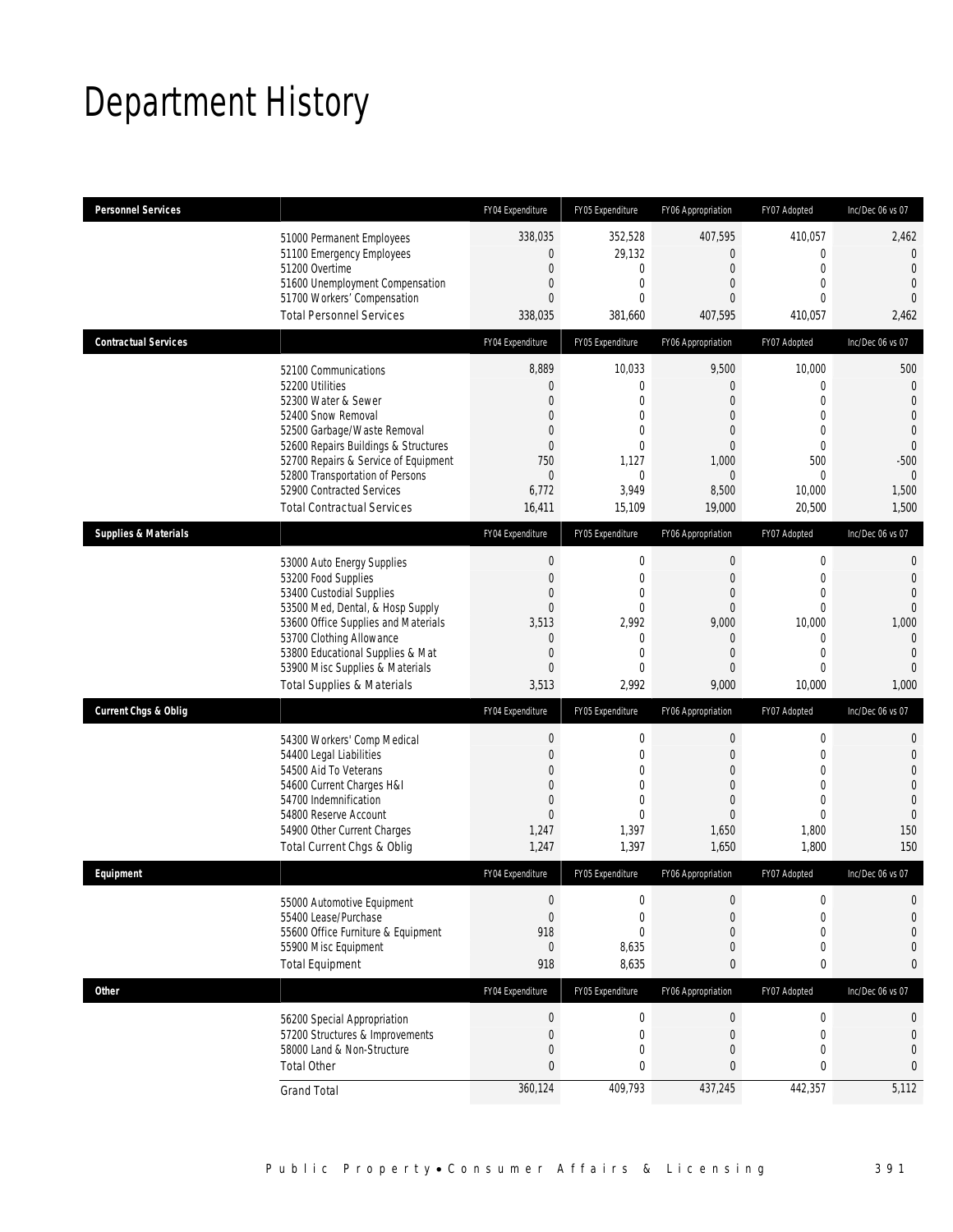# Department Personnel

| Title                     | Union<br>Code | Grade | Position | FY07 Salary | Title                         | Union<br>Code   | Grade | Position | FY07 Salary |
|---------------------------|---------------|-------|----------|-------------|-------------------------------|-----------------|-------|----------|-------------|
|                           |               |       |          |             |                               |                 |       |          |             |
| <b>Executive Director</b> | <b>CDH</b>    |       |          | 102,280     | Dep Dir/Legal Advisor         | MY <sub>0</sub> | 9     |          | 69,636      |
| Licensing Investigator II | <b>MYG</b>    | 19    |          | 53,696      | <b>Operational Supervisor</b> | MY <sub>0</sub> | 8     |          | 64,755      |
| Consumer Investigator     | MYG.          | -17   | 3        | 116,310     | <b>Staff Assistant</b>        | <b>MYO</b>      | 5     |          | 49,198      |
|                           |               |       |          |             | <b>Total</b>                  |                 |       | 8        | 455,875     |
|                           |               |       |          |             | <b>Adjustments</b>            |                 |       |          |             |
|                           |               |       |          |             | Differential Payments         |                 |       |          | $\theta$    |
|                           |               |       |          |             | Other                         |                 |       |          | 5,482       |
|                           |               |       |          |             | Chargebacks                   |                 |       |          | $-51,300$   |
|                           |               |       |          |             | Salary Savings                |                 |       |          | $\Omega$    |
|                           |               |       |          |             | <b>FY07 Total Request</b>     |                 |       |          | 410,057     |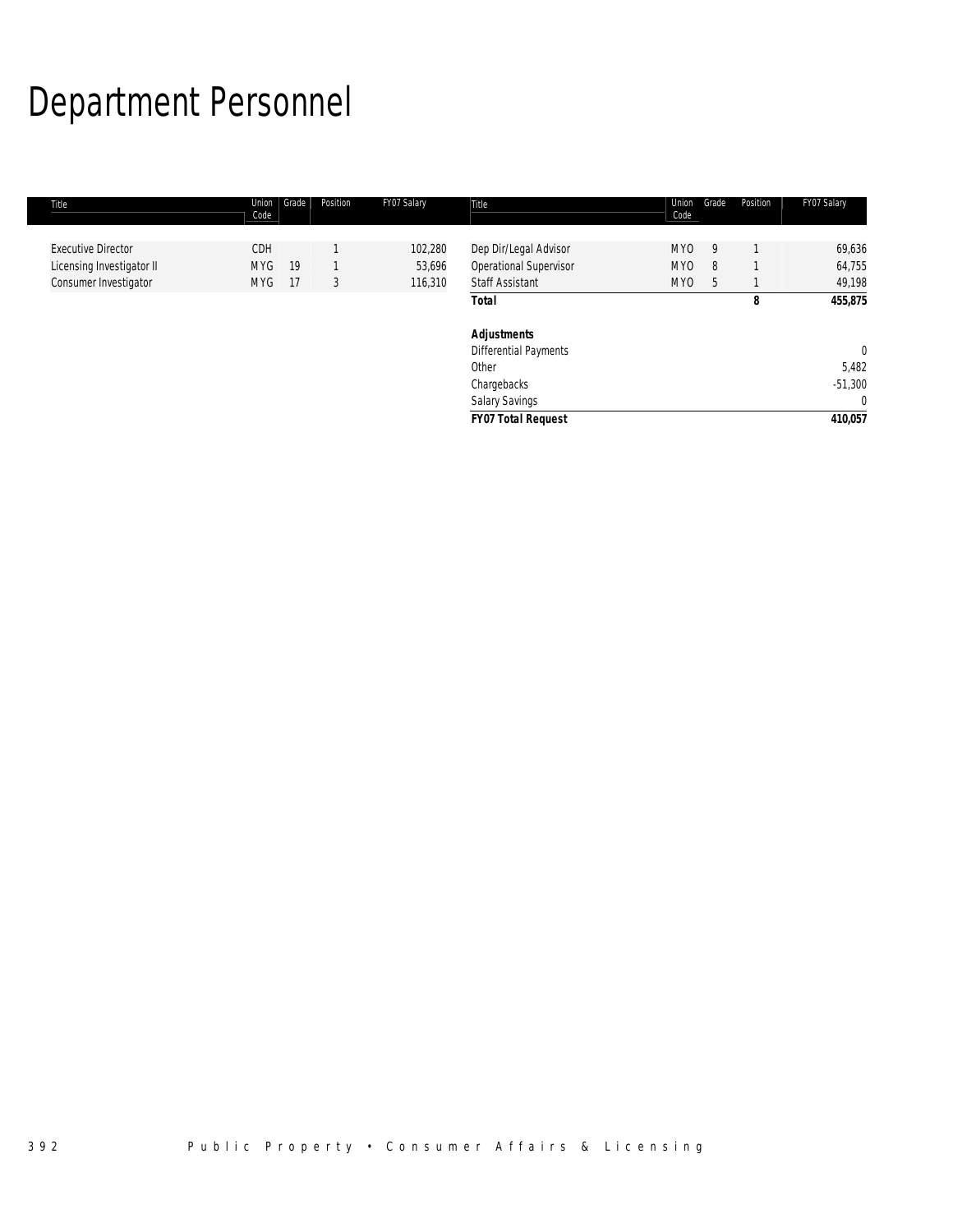## External Funds History

| <b>Personnel Services</b>       |                                                                                                                                                                                                                                                                                                            | FY04 Expenditure                                                                                                                                               | FY05 Expenditure                                                                                                                                      | FY06 Appropriation                                                                                                                                                        | FY07 Adopted                                                                                                                                  | Inc/Dec 06 vs 07                                                                                                                                                            |
|---------------------------------|------------------------------------------------------------------------------------------------------------------------------------------------------------------------------------------------------------------------------------------------------------------------------------------------------------|----------------------------------------------------------------------------------------------------------------------------------------------------------------|-------------------------------------------------------------------------------------------------------------------------------------------------------|---------------------------------------------------------------------------------------------------------------------------------------------------------------------------|-----------------------------------------------------------------------------------------------------------------------------------------------|-----------------------------------------------------------------------------------------------------------------------------------------------------------------------------|
|                                 | 51000 Permanent Employees<br>51100 Emergency Employees<br>51200 Overtime<br>51300 Part Time Employees<br>51400 Health Insurance<br>51500 Pension & Annunity<br>51600 Unemployment Compensation<br>51700 Workers' Compensation<br>51800 Indirect Costs<br>51900 Medicare<br><b>Total Personnel Services</b> | 46,469<br>$\overline{0}$<br>$\mathbf{0}$<br>$\mathbf{0}$<br>$\Omega$<br>$\mathbf{0}$<br>$\mathbf{0}$<br>$\mathbf{0}$<br>$\mathbf{0}$<br>$\mathbf{0}$<br>46,469 | 59.430<br>$\mathbf 0$<br>$\mathbf{0}$<br>$\mathbf{0}$<br>$\theta$<br>$\mathbf{0}$<br>$\mathbf{0}$<br>$\theta$<br>16,450<br>$\mathbf{0}$<br>75,880     | 51,300<br>$\mathbf{0}$<br>$\boldsymbol{0}$<br>$\overline{0}$<br>$\Omega$<br>$\overline{0}$<br>$\overline{0}$<br>$\mathbf{0}$<br>2,700<br>$\mathbf{0}$<br>54,000           | 51,300<br>$\mathbf 0$<br>$\boldsymbol{0}$<br>0<br>0<br>$\mathbf 0$<br>0<br>$\boldsymbol{0}$<br>0<br>$\mathbf 0$<br>51,300                     | $\mathbf 0$<br>$\mathbf 0$<br>$\mathbf{0}$<br>$\overline{0}$<br>$\overline{0}$<br>$\overline{0}$<br>$\mathbf 0$<br>$\overline{0}$<br>$-2,700$<br>$\overline{0}$<br>$-2,700$ |
| <b>Contractual Services</b>     |                                                                                                                                                                                                                                                                                                            | FY04 Expenditure                                                                                                                                               | FY05 Expenditure                                                                                                                                      | FY06 Appropriation                                                                                                                                                        | FY07 Adopted                                                                                                                                  | Inc/Dec 06 vs 07                                                                                                                                                            |
|                                 | 52100 Communications<br>52200 Utilities<br>52300 Water & Sewer<br>52400 Snow Removal<br>52500 Garbage/Waste Removal<br>52600 Repairs Buildings & Structures<br>52700 Repairs & Service of Equipment<br>52800 Transportation of Persons<br>52900 Contracted Services<br><b>Total Contractual Services</b>   | $\boldsymbol{0}$<br>$\mathbf{0}$<br>$\Omega$<br>$\mathbf{0}$<br>$\mathbf{0}$<br>$\mathbf{0}$<br>$\mathbf{0}$<br>$\Omega$<br>$\mathbf{0}$<br>$\mathbf{0}$       | $\mathbf 0$<br>$\mathbf 0$<br>$\mathbf{0}$<br>$\mathbf{0}$<br>$\mathbf{0}$<br>$\mathbf{0}$<br>$\mathbf{0}$<br>$\theta$<br>$\mathbf{0}$<br>$\mathbf 0$ | $\boldsymbol{0}$<br>$\boldsymbol{0}$<br>$\overline{0}$<br>$\overline{0}$<br>$\overline{0}$<br>$\boldsymbol{0}$<br>$\overline{0}$<br>$\overline{0}$<br>$\overline{0}$<br>0 | $\boldsymbol{0}$<br>$\boldsymbol{0}$<br>$\mathbf 0$<br>$\boldsymbol{0}$<br>0<br>$\boldsymbol{0}$<br>$\mathbf 0$<br>0<br>$\boldsymbol{0}$<br>0 | $\mathbf 0$<br>$\mathbf{0}$<br>$\overline{0}$<br>$\overline{0}$<br>$\overline{0}$<br>$\overline{0}$<br>$\overline{0}$<br>$\overline{0}$<br>$\overline{0}$<br>$\mathbf{0}$   |
| <b>Supplies &amp; Materials</b> |                                                                                                                                                                                                                                                                                                            | FY04 Expenditure                                                                                                                                               | FY05 Expenditure                                                                                                                                      | FY06 Appropriation                                                                                                                                                        | FY07 Adopted                                                                                                                                  | Inc/Dec 06 vs 07                                                                                                                                                            |
|                                 | 53000 Auto Energy Supplies<br>53200 Food Supplies<br>53400 Custodial Supplies<br>53500 Med, Dental, & Hosp Supply<br>53600 Office Supplies and Materials<br>53800 Educational Supplies & Mat<br>53900 Misc Supplies & Materials<br><b>Total Supplies &amp; Materials</b>                                   | $\boldsymbol{0}$<br>$\mathbf{0}$<br>$\overline{0}$<br>$\mathbf{0}$<br>$\mathbf{0}$<br>$\overline{0}$<br>$\mathbf{0}$<br>$\mathbf{0}$                           | 0<br>$\mathbf{0}$<br>0<br>$\mathbf{0}$<br>$\mathbf{0}$<br>$\mathbf{0}$<br>$\mathbf{0}$<br>$\mathbf 0$                                                 | $\mathbf 0$<br>$\overline{0}$<br>$\overline{0}$<br>$\overline{0}$<br>$\boldsymbol{0}$<br>$\overline{0}$<br>$\overline{0}$<br>0                                            | 0<br>$\mathbf 0$<br>$\boldsymbol{0}$<br>0<br>$\boldsymbol{0}$<br>$\boldsymbol{0}$<br>0<br>0                                                   | $\mathbf 0$<br>$\mathbf{0}$<br>$\overline{0}$<br>$\overline{0}$<br>$\overline{0}$<br>$\overline{0}$<br>$\overline{0}$<br>$\mathbf{0}$                                       |
| <b>Current Chgs &amp; Oblig</b> |                                                                                                                                                                                                                                                                                                            | FY04 Expenditure                                                                                                                                               | FY05 Expenditure                                                                                                                                      | FY06 Appropriation                                                                                                                                                        | FY07 Adopted                                                                                                                                  | Inc/Dec 06 vs 07                                                                                                                                                            |
|                                 | 54300 Workers' Comp Medical<br>54400 Legal Liabilities<br>54600 Current Charges H&I<br>54800 Reserve Account<br>54900 Other Current Charges<br>Total Current Chgs & Oblig                                                                                                                                  | $\boldsymbol{0}$<br>$\mathbf 0$<br>$\Omega$<br>$\mathbf{0}$<br>$\mathbf{0}$<br>$\theta$                                                                        | $\mathbf 0$<br>$\mathbf 0$<br>$\mathbf{0}$<br>$\mathbf 0$<br>$\mathbf{0}$<br>$\theta$                                                                 | $\boldsymbol{0}$<br>$\mathbf 0$<br>$\overline{0}$<br>$\boldsymbol{0}$<br>0<br>$\mathbf{0}$                                                                                | $\boldsymbol{0}$<br>0<br>0<br>$\boldsymbol{0}$<br>0<br>0                                                                                      | $\mathbf{0}$<br>$\mathbf{0}$<br>$\overline{0}$<br>$\overline{0}$<br>$\mathbf 0$<br>$\mathbf{0}$                                                                             |
| Equipment                       |                                                                                                                                                                                                                                                                                                            | FY04 Expenditure                                                                                                                                               | FY05 Expenditure                                                                                                                                      | FY06 Appropriation                                                                                                                                                        | FY07 Adopted                                                                                                                                  | Inc/Dec 06 vs 07                                                                                                                                                            |
|                                 | 55000 Automotive Equipment<br>55400 Lease/Purchase<br>55600 Office Furniture & Equipment<br>55900 Misc Equipment<br><b>Total Equipment</b>                                                                                                                                                                 | $\boldsymbol{0}$<br>$\mathbf 0$<br>$\mathbf 0$<br>$\mathbf 0$<br>$\mathbf{0}$                                                                                  | $\boldsymbol{0}$<br>$\mathbf 0$<br>$\mathbf{0}$<br>0<br>$\pmb{0}$                                                                                     | $\boldsymbol{0}$<br>$\boldsymbol{0}$<br>$\overline{0}$<br>0<br>$\mathbf{0}$                                                                                               | 0<br>$\boldsymbol{0}$<br>$\boldsymbol{0}$<br>0<br>$\bf{0}$                                                                                    | 0<br>$\mathbf{0}$<br>$\mathbf 0$<br>$\mathbf{0}$<br>$\bf{0}$                                                                                                                |
| Other                           |                                                                                                                                                                                                                                                                                                            | FY04 Expenditure                                                                                                                                               | FY05 Expenditure                                                                                                                                      | FY06 Appropriation                                                                                                                                                        | FY07 Adopted                                                                                                                                  | Inc/Dec 06 vs 07                                                                                                                                                            |
|                                 | 56200 Special Appropriation<br>57200 Structures & Improvements<br>58000 Land & Non-Structure<br><b>Total Other</b>                                                                                                                                                                                         | $\boldsymbol{0}$<br>$\mathbf 0$<br>$\mathbf{0}$<br>$\mathbf{0}$<br>46,469                                                                                      | $\mathbf 0$<br>$\mathbf 0$<br>0<br>$\mathbf 0$<br>75,880                                                                                              | $\boldsymbol{0}$<br>$\boldsymbol{0}$<br>0<br>$\mathbf 0$<br>54,000                                                                                                        | $\boldsymbol{0}$<br>$\boldsymbol{0}$<br>0<br>$\bf{0}$<br>51,300                                                                               | 0<br>0<br>$\mathbf 0$<br>0<br>$-2,700$                                                                                                                                      |
|                                 | <b>Grand Total</b>                                                                                                                                                                                                                                                                                         |                                                                                                                                                                |                                                                                                                                                       |                                                                                                                                                                           |                                                                                                                                               |                                                                                                                                                                             |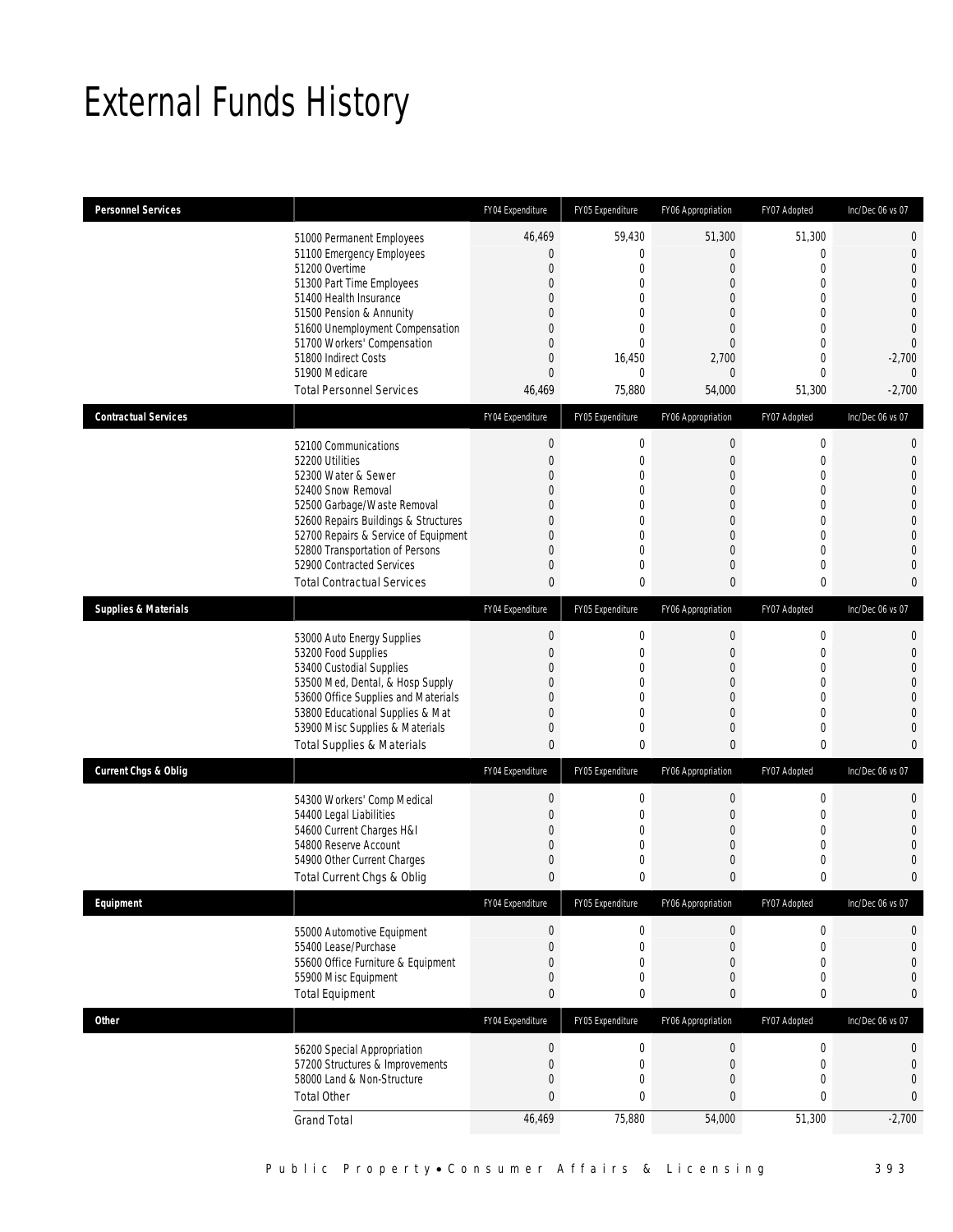### Program 1. Licensing

### *Patricia Malone, Director Organization: 114100*

#### *Program Description*

The Licensing Program maintains safety and order throughout the City neighborhoods by the licensing of entertainment activities and maintaining of compliance with relevant laws. The Licensing Division processes new applications and renewals, inspects premises and holds hearings on licensing requests and violations. The Licensing Division works closely with the Boston Police Department and neighborhood organizations.

- To issue annual and special event entertainment licenses within the statutory timeframe.
- To address incidents impacting public health, safety and order in licensed premises.
- To provide high quality service.

| <b>Program Outcomes</b>            |                                                                                                                                                     | Actual '04             | Actual '05             | Projected '06          | <b>PLOS '07</b>        |
|------------------------------------|-----------------------------------------------------------------------------------------------------------------------------------------------------|------------------------|------------------------|------------------------|------------------------|
|                                    | % of case results communicated to complainant<br>within 14 days of completed<br>investigation/licensed premises violation<br>hearing                | 100%                   | 100%                   | 100%                   | 100%                   |
|                                    | % of new licenses meeting state/local safety<br>standards                                                                                           | 100%                   | 100%                   | 100%                   | 100%                   |
|                                    | % of non-live entertainment license application<br>decisions made within 16 days                                                                    | 100%                   | 100%                   | 100%                   | 100%                   |
|                                    | % of live entertainment license application<br>decisions made within 45 days                                                                        | 100%                   | 100%                   | 100%                   | 100%                   |
|                                    | Special event and one day licenses granted                                                                                                          | 1,119                  | 1,473                  | 1,741                  | 1,200                  |
| <b>Selected Service Indicators</b> |                                                                                                                                                     | Actual '04             | Actual '05             | Approp '06             | Budget '07             |
|                                    | Quota<br><b>Personnel Services</b><br>Non Personnel                                                                                                 | 4<br>266,375<br>22,088 | 4<br>279,117<br>28,134 | 4<br>298,929<br>26,150 | 4<br>295,849<br>29,000 |
|                                    | Total                                                                                                                                               | 288,463                | 307,251                | 325,079                | 324,849                |
|                                    | <b>Licensed Premises Citations</b><br>Hearings held for Licensed Premises Citations<br>New annual licenses granted meeting<br>state/local standards | 525<br>179<br>71       | 603<br>195<br>98       | 580<br>259<br>100      | 430<br>180<br>75       |
|                                    | Non-live entertainment licenses granted<br>Live entertainment licenses granted (within<br>statutory timeframe)                                      | 173<br>51              | 202<br>62              | 206<br>79              | 210<br>42              |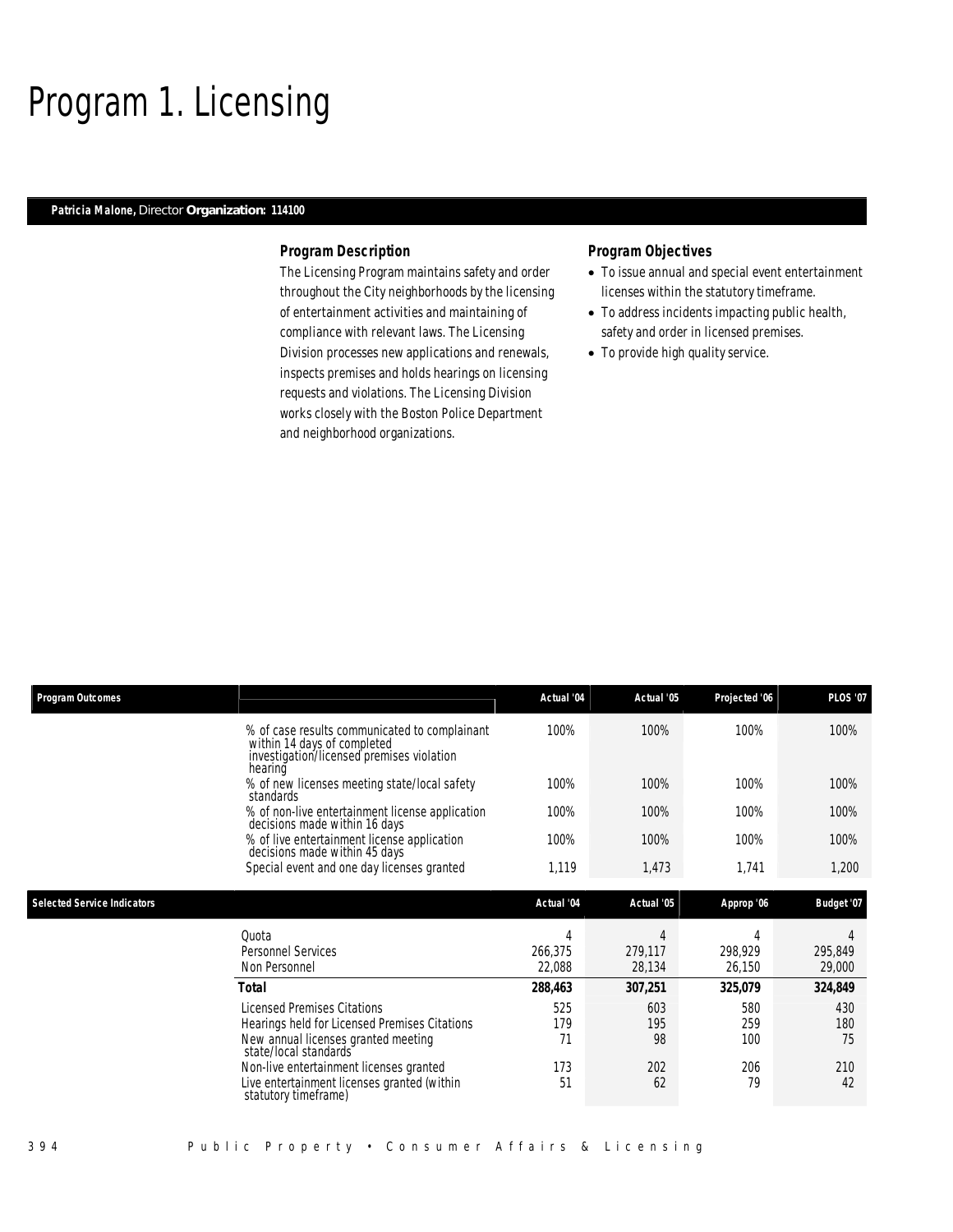## Program 2. Consumer Affairs

### *Patricia Malone, Director Organization: 114200*

#### *Program Description*

The Consumer Affairs Program educates, advocates and mediates on behalf of Boston consumers. The office monitors businesses to deter unfair and deceptive business practices affecting consumers and serves as a resource to the Mayor's Office on consumer issues. The office works closely with the Office of the Attorney General.

- To hear and resolve complaints between consumers and businesses.
- To protect consumers from fraud through investigation and interaction with appropriate authorities.
- To keep citizens aware of consumer rights.

| <b>Program Outcomes</b>            |                                                                       | Actual '04                | Actual '05                | Projected '06             | <b>PLOS '07</b>             |
|------------------------------------|-----------------------------------------------------------------------|---------------------------|---------------------------|---------------------------|-----------------------------|
|                                    | Cases resolved<br>Money saved consumers<br>Information calls received | 987<br>\$422,406<br>4,182 | 820<br>\$270,465<br>4,742 | 937<br>\$260,877<br>3,905 | 1.150<br>\$405,000<br>4,000 |
| <b>Selected Service Indicators</b> |                                                                       | Actual '04                | Actual '05                | Approp '06                | Budget '07                  |
|                                    | Quota<br>Personnel Services<br>Non Personnel                          | 4<br>71.660<br>0          | 102,542<br>0              | 108,666<br>3,500          | 114,208<br>3,300            |
|                                    | Total                                                                 | 71,660                    | 102,542                   | 112,166                   | 117,508                     |
|                                    | Cases filed                                                           | 1,066                     | 841                       | 888                       | 1,100                       |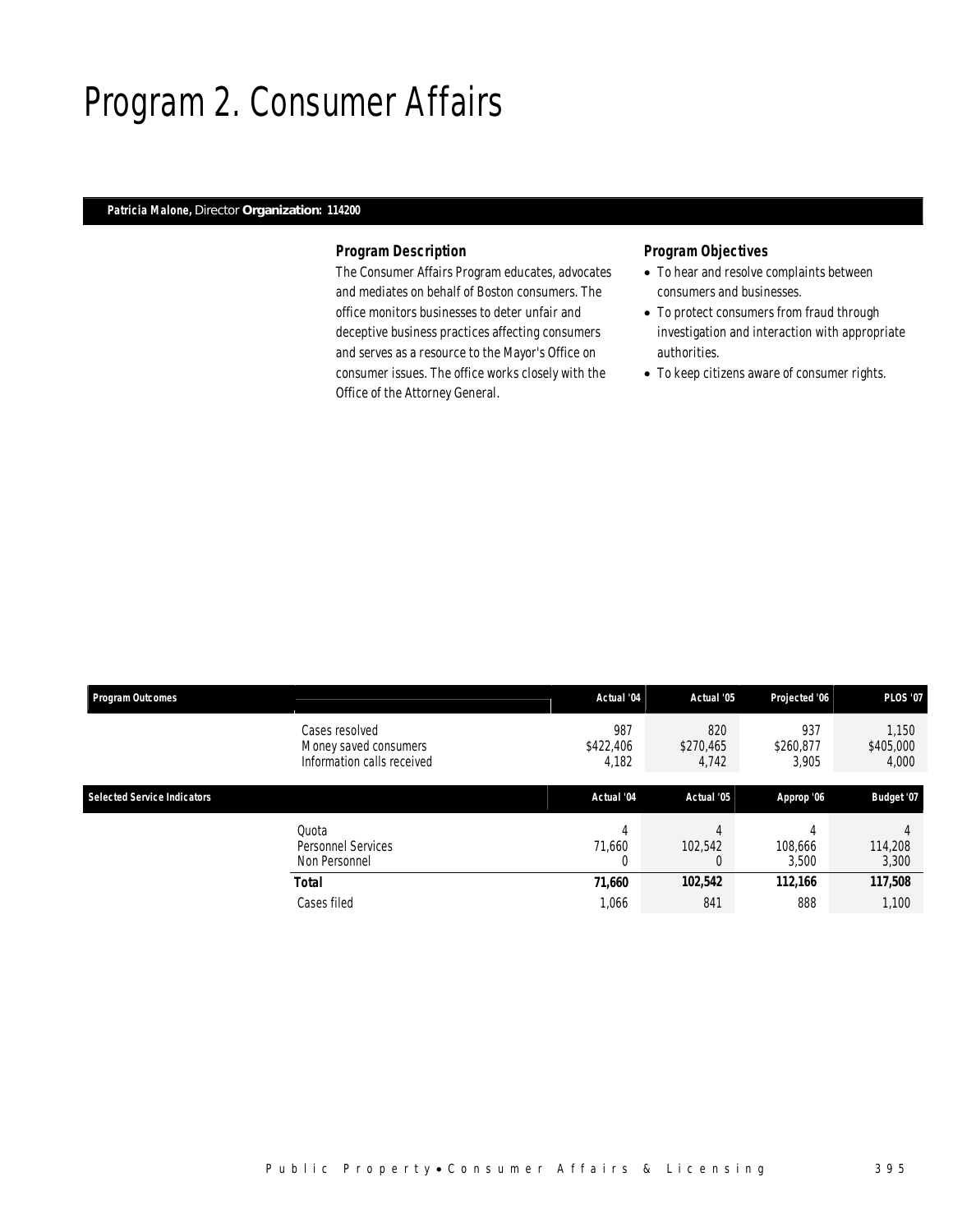## External Funds Projects

*Local Consumer Aid Fund Grant* 

#### *Project Mission*

This grant from the Massachusetts Attorney General's Office is issued annually to the Mayor's Office of Consumer Affairs and Licensing for mediation and resolution of consumer complaints for residents of the City of Boston.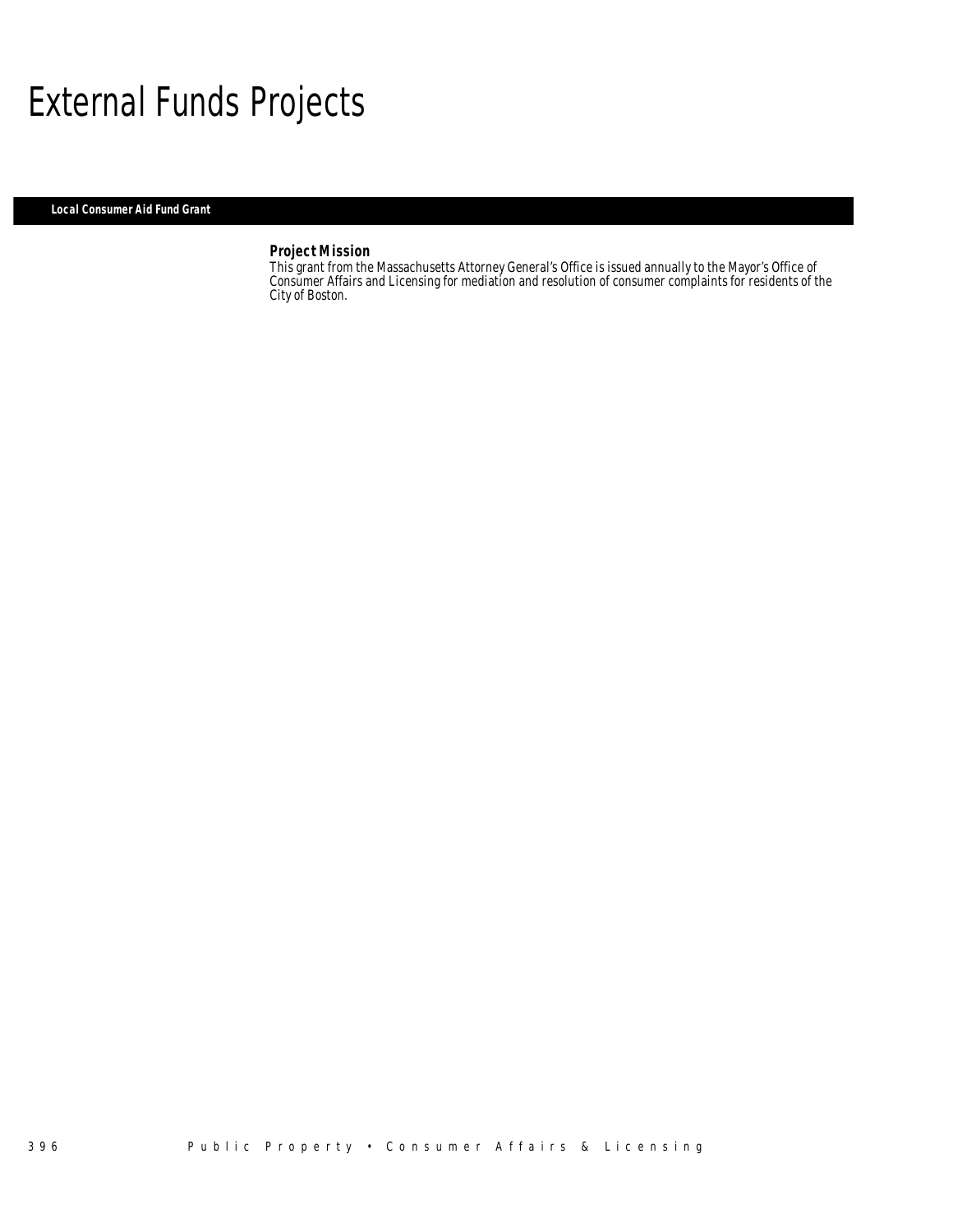# Election Department Operating Budget

#### *Geraldine Cuddyer, Commissioner Appropriation: 121*

#### *Department Mission*

The mission of the Election Department is to ensure that all municipal, state and federal elections conducted within the City of Boston are properly managed in accordance with City, state and federal laws. The Department also seeks to ensure that all eligible citizens are registered to vote and that a comprehensive juror list is provided to the State Jury Commissioner.

#### *FY07 Performance Objectives*

- To provide voter registration to all eligible residents.
- To conduct all municipal, state, and federal elections in accordance with all applicable laws.
- To maximize the response rate to the City's annual listing.
- To provide a comprehensive jury list to the Jury Commissioner each year.

| <b>Operating Budget</b>            | <b>Division Name</b>                      | <b>Total Actual '04</b> | Total Actual '05     | Total Approp '06     | <b>Total Budget '07</b> |
|------------------------------------|-------------------------------------------|-------------------------|----------------------|----------------------|-------------------------|
|                                    | <b>Election Division</b><br>Listing Board | 2,052,403<br>154,358    | 1,903,158<br>202,457 | 2,351,000<br>211,000 | 2,289,789<br>317,857    |
|                                    | <b>Total</b>                              | 2,206,761               | 2,105,615            | 2,562,000            | 2,607,646               |
| <b>External Funds Budget</b>       | <b>Fund Name</b>                          | <b>Total Actual '04</b> | Total Actual '05     | Total Approp '06     | <b>Total Budget '07</b> |
|                                    | Help America Vote Act                     | 1,473,200               | $\theta$             | 0                    | $\theta$                |
|                                    | <b>Total</b>                              | 1,473,200               | 0                    | 0                    | 0                       |
| <b>Selected Service Indicators</b> |                                           | Actual '04              | Actual '05           | Approp '06           | Budget '07              |
|                                    | Personnel Services<br>Non Personnel       | 1,630,584<br>576.177    | 1,635,646<br>469.969 | 1,917,833<br>644,166 | 1,965,392<br>642,254    |
|                                    | Total                                     | 2,206,761               | 2,105,615            | 2,562,000            | 2,607,646               |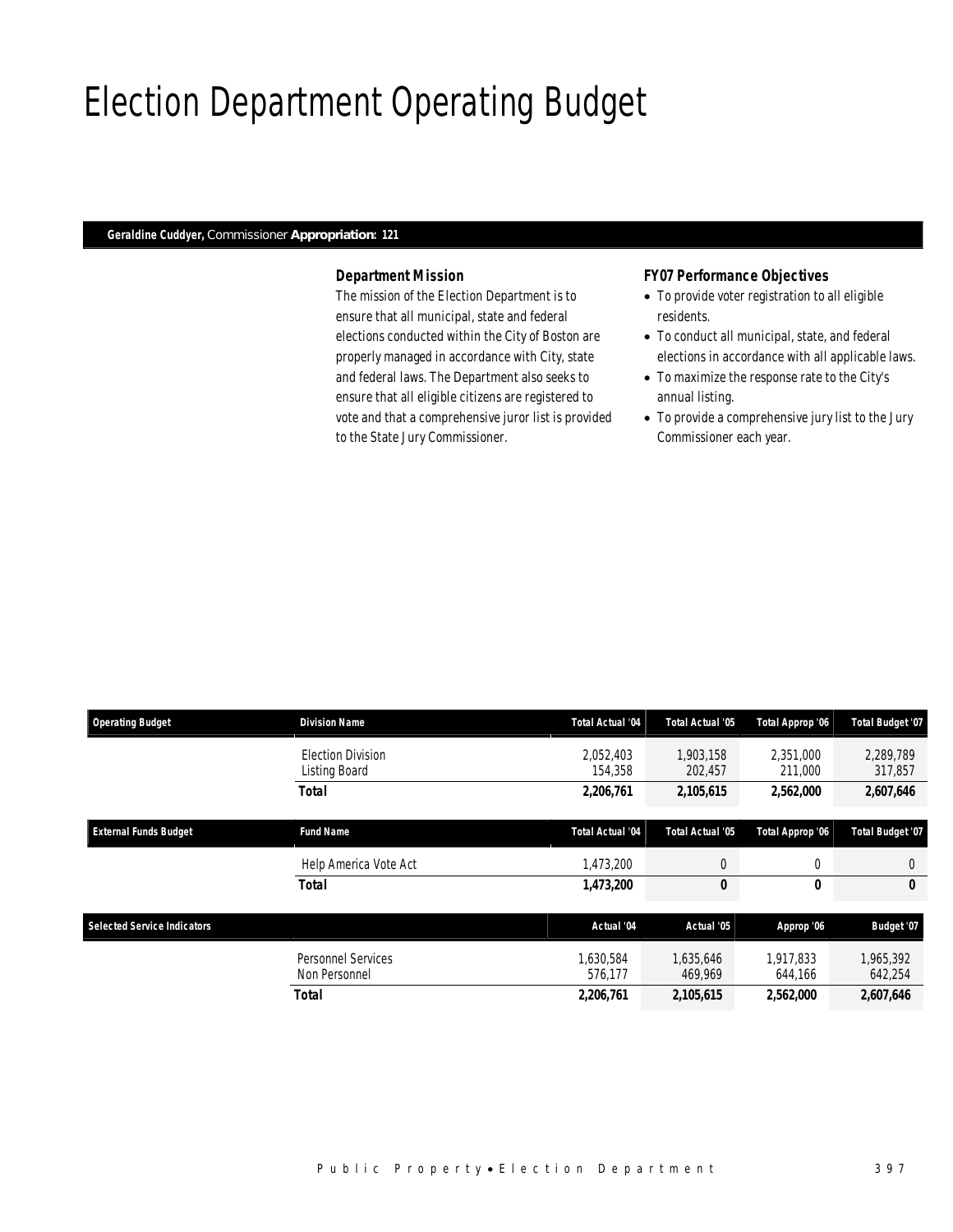# Election Department Operating Budget



#### *Authorizing Statutes*

- Enabling Legislation, Ch. 449, Acts of 1895.
- Primaries and Elections, MGLA c. 50-57; Ch. 835, Acts of 1913.
- Listing Board, Ch.29, Acts of 1917.
- Party Enrollment, Ch. 305, Acts of 1920.
- "Juries Obligation to Serve, and Lists," MGLA c. 234A, s. 4-6, CBC S, 200-245.

#### *Description of Services*

The Election Department provides for voter registration, maintenance of election equipment, arrangement for and operation of polling places, certification of nomination papers and referendum petitions, tabulations and certification of election results, operation of a public service counter in Boston City Hall, and mailings to residents on voter registration and Election Day activities. The Department also conducts a census of Boston residents ages 17 years and older.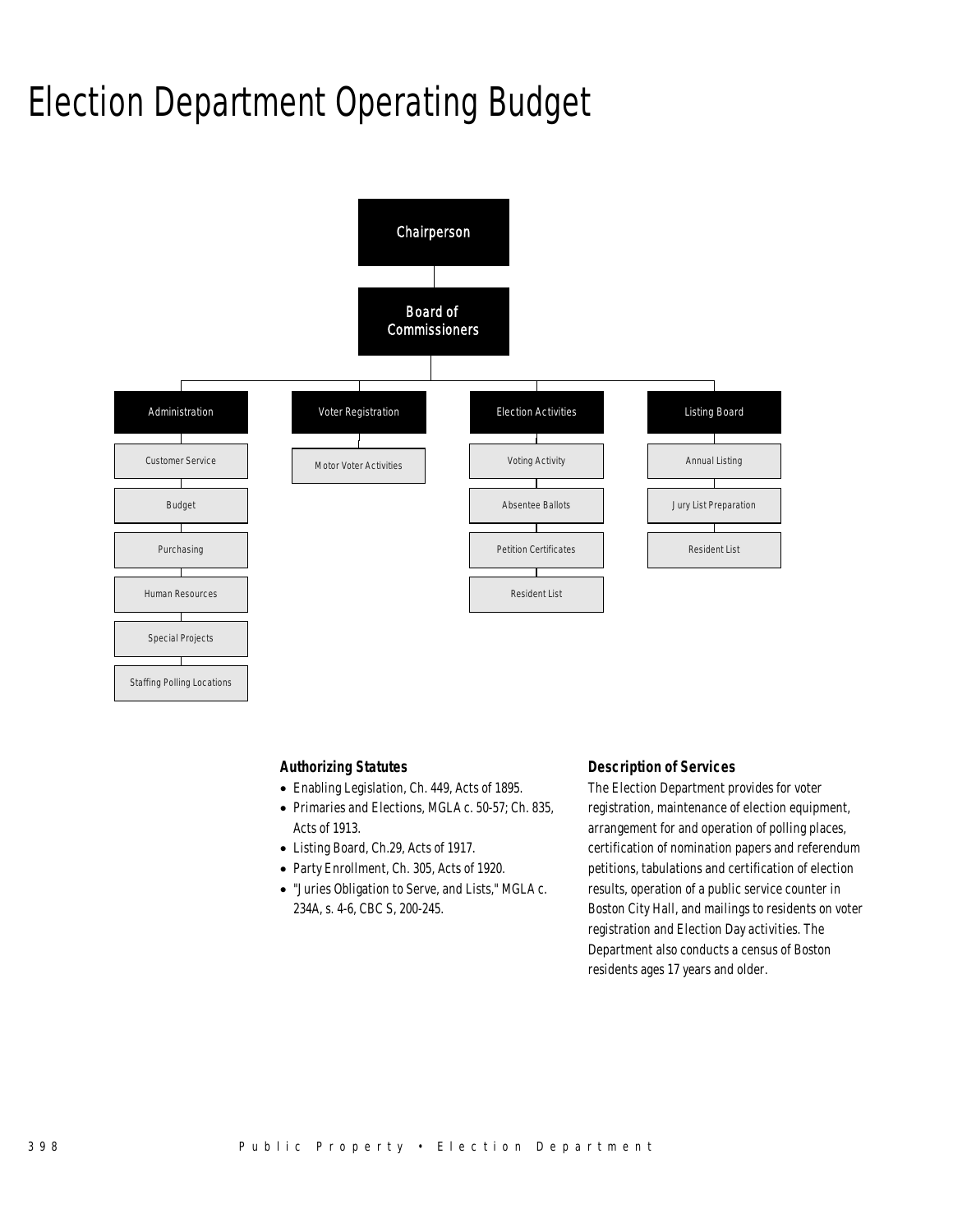## Department History

| Personnel Services              |                                                                                                                                                                                                                                                                                                          | FY04 Expenditure                                                                                                             | FY05 Expenditure                                                                                                  | FY06 Appropriation                                                                                                                          | FY07 Adopted                                                                                                            | Inc/Dec 06 vs 07                                                                                                                  |
|---------------------------------|----------------------------------------------------------------------------------------------------------------------------------------------------------------------------------------------------------------------------------------------------------------------------------------------------------|------------------------------------------------------------------------------------------------------------------------------|-------------------------------------------------------------------------------------------------------------------|---------------------------------------------------------------------------------------------------------------------------------------------|-------------------------------------------------------------------------------------------------------------------------|-----------------------------------------------------------------------------------------------------------------------------------|
|                                 | 51000 Permanent Employees<br>51100 Emergency Employees<br>51200 Overtime<br>51600 Unemployment Compensation<br>51700 Workers' Compensation<br><b>Total Personnel Services</b>                                                                                                                            | 936,703<br>492,907<br>46,008<br>80,111<br>74,855<br>1,630,584                                                                | 922,929<br>537,459<br>155,419<br>19,839<br>0<br>1,609,905                                                         | 1,114,748<br>713,086<br>77,500<br>7,500<br>5,000<br>1,917,834                                                                               | 1,197,952<br>677,440<br>77,500<br>7,500<br>5,000<br>1,965,392                                                           | 83,204<br>$-35,646$<br>$\mathbf{0}$<br>$\mathbf{0}$<br>$\overline{0}$<br>47,558                                                   |
| <b>Contractual Services</b>     |                                                                                                                                                                                                                                                                                                          | FY04 Expenditure                                                                                                             | FY05 Expenditure                                                                                                  | FY06 Appropriation                                                                                                                          | FY07 Adopted                                                                                                            | Inc/Dec 06 vs 07                                                                                                                  |
|                                 | 52100 Communications<br>52200 Utilities<br>52300 Water & Sewer<br>52400 Snow Removal<br>52500 Garbage/Waste Removal<br>52600 Repairs Buildings & Structures<br>52700 Repairs & Service of Equipment<br>52800 Transportation of Persons<br>52900 Contracted Services<br><b>Total Contractual Services</b> | 77,116<br>$\mathbf{0}$<br>$\overline{0}$<br>$\overline{0}$<br>$\mathbf{0}$<br>$\Omega$<br>16,094<br>106<br>81,724<br>175,040 | 71,572<br>0<br>$\overline{0}$<br>$\overline{0}$<br>$\theta$<br>$\theta$<br>8,000<br>$\theta$<br>67,906<br>147,478 | 82,425<br>$\overline{0}$<br>$\overline{0}$<br>$\overline{0}$<br>$\overline{0}$<br>$\overline{0}$<br>7,250<br>$\Omega$<br>176,500<br>266,175 | 87,500<br>0<br>$\overline{0}$<br>$\overline{0}$<br>$\overline{0}$<br>$\overline{0}$<br>8,750<br>0<br>149,500<br>245,750 | 5,075<br>0<br>$\overline{0}$<br>$\overline{0}$<br>$\overline{0}$<br>$\overline{0}$<br>1,500<br>$\Omega$<br>$-27,000$<br>$-20,425$ |
| <b>Supplies &amp; Materials</b> |                                                                                                                                                                                                                                                                                                          | FY04 Expenditure                                                                                                             | FY05 Expenditure                                                                                                  | FY06 Appropriation                                                                                                                          | FY07 Adopted                                                                                                            | Inc/Dec 06 vs 07                                                                                                                  |
|                                 | 53000 Auto Energy Supplies<br>53200 Food Supplies<br>53400 Custodial Supplies<br>53500 Med, Dental, & Hosp Supply<br>53600 Office Supplies and Materials<br>53700 Clothing Allowance<br>53800 Educational Supplies & Mat<br>53900 Misc Supplies & Materials<br><b>Total Supplies &amp; Materials</b>     | 3,805<br>1,855<br>$\mathbf 0$<br>$\mathbf{0}$<br>222,236<br>$\overline{0}$<br>$\mathbf{0}$<br>255<br>228,151                 | 3,858<br>1,993<br>$\mathbf 0$<br>$\mathbf{0}$<br>226,956<br>497<br>$\Omega$<br>2,354<br>235,658                   | 5,000<br>2,500<br>$\boldsymbol{0}$<br>$\overline{0}$<br>245,700<br>2,000<br>$\Omega$<br>1,000<br>256,200                                    | 6,500<br>2,500<br>$\mathbf 0$<br>$\overline{0}$<br>265,000<br>2,500<br>0<br>4,000<br>280,500                            | 1,500<br>$\mathbf{0}$<br>$\overline{0}$<br>$\overline{0}$<br>19,300<br>500<br>$\Omega$<br>3,000<br>24,300                         |
| Current Chgs & Oblig            |                                                                                                                                                                                                                                                                                                          | FY04 Expenditure                                                                                                             | FY05 Expenditure                                                                                                  | FY06 Appropriation                                                                                                                          | FY07 Adopted                                                                                                            | Inc/Dec 06 vs 07                                                                                                                  |
|                                 | 54300 Workers' Comp Medical<br>54400 Legal Liabilities<br>54600 Current Charges H&I<br>54800 Reserve Account<br>54900 Other Current Charges<br>Total Current Chgs & Oblig                                                                                                                                | 25,343<br>$\overline{0}$<br>$\mathbf 0$<br>$\Omega$<br>28,682<br>54,025                                                      | 773<br>$\mathbf{0}$<br>$\mathbf{0}$<br>$\Omega$<br>24,062<br>24,835                                               | 0<br>$\overline{0}$<br>$\overline{0}$<br>$\Omega$<br>68,800<br>68,800                                                                       | 0<br>$\overline{0}$<br>$\overline{0}$<br>0<br>68,550<br>68,550                                                          | 0<br>$\mathbf{0}$<br>$\overline{0}$<br>$\mathbf 0$<br>$-250$<br>$-250$                                                            |
| Equipment                       |                                                                                                                                                                                                                                                                                                          | FY04 Expenditure                                                                                                             | FY05 Expenditure                                                                                                  | FY06 Appropriation                                                                                                                          | FY07 Adopted                                                                                                            | Inc/Dec 06 vs 07                                                                                                                  |
|                                 | 55000 Automotive Equipment<br>55400 Lease/Purchase<br>55600 Office Furniture & Equipment<br>55900 Misc Equipment<br><b>Total Equipment</b>                                                                                                                                                               | $\mathbf 0$<br>$\Omega$<br>34,130<br>84,831<br>118,961                                                                       | $\mathbf 0$<br>$\theta$<br>7,970<br>54,029<br>61,999                                                              | 0<br>17,991<br>$\mathbf 0$<br>35,000<br>52,991                                                                                              | 0<br>17,454<br>0<br>30,000<br>47,454                                                                                    | $\mathbf 0$<br>$-537$<br>$\mathbf 0$<br>$-5,000$<br>$-5,537$                                                                      |
| Other                           |                                                                                                                                                                                                                                                                                                          | FY04 Expenditure                                                                                                             | FY05 Expenditure                                                                                                  | FY06 Appropriation                                                                                                                          | FY07 Adopted                                                                                                            | Inc/Dec 06 vs 07                                                                                                                  |
|                                 | 56200 Special Appropriation<br>57200 Structures & Improvements<br>58000 Land & Non-Structure<br><b>Total Other</b>                                                                                                                                                                                       | $\boldsymbol{0}$<br>$\mathbf 0$<br>$\mathbf{0}$<br>$\mathbf{0}$                                                              | $\boldsymbol{0}$<br>$\mathbf 0$<br>0<br>0                                                                         | 0<br>0<br>0<br>0                                                                                                                            | $\boldsymbol{0}$<br>0<br>0<br>0                                                                                         | 0<br>$\mathbf 0$<br>0<br>0                                                                                                        |
|                                 | <b>Grand Total</b>                                                                                                                                                                                                                                                                                       | 2,206,761                                                                                                                    | 2,105,616                                                                                                         | 2,562,000                                                                                                                                   | 2,607,646                                                                                                               | 45,646                                                                                                                            |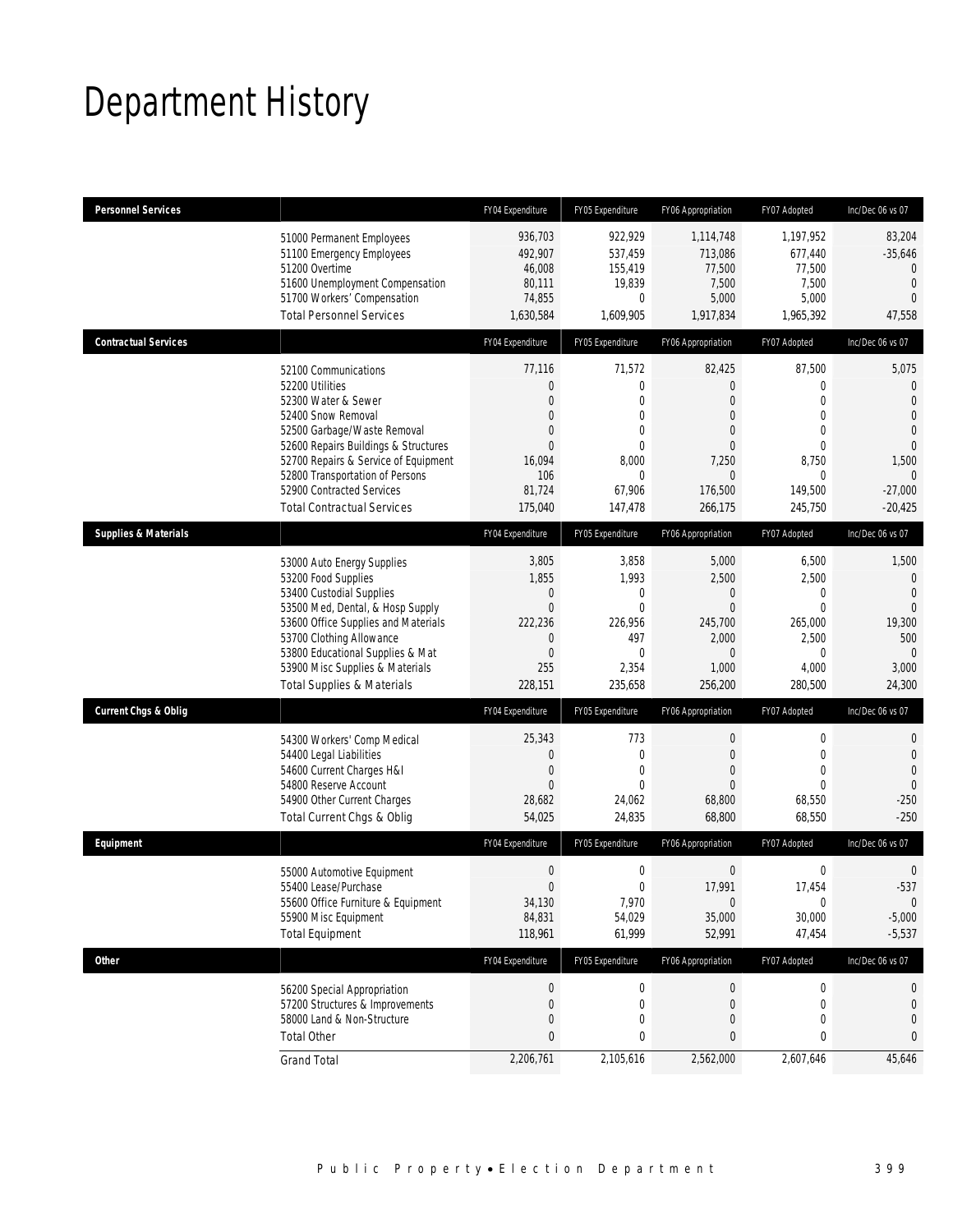# Department Personnel

г

| Title                             | Union<br>Code   | Grade | Position | FY07 Salary | Title                        | Union<br>Code   | Grade | Position | FY07 Salary |
|-----------------------------------|-----------------|-------|----------|-------------|------------------------------|-----------------|-------|----------|-------------|
|                                   |                 |       |          |             |                              |                 |       |          |             |
| Chairman                          | CDH             |       |          | 92,504      | Hd Assistant Reg Voters      | SE <sub>1</sub> | 10    |          | 90,815      |
| Member Elect Board                | <b>EXM</b>      |       | 3        | 142,223     | Sr Data Proc System Analyst  | SE <sub>1</sub> | 8     |          | 75,810      |
| Admin Analyst                     | SU4             | 17    |          | 59,604      | Admin Assistant              | SE <sub>1</sub> |       |          | 71,486      |
| Pr Assistant Reg Voters           | SU <sub>4</sub> | 15    | 3        | 139,111     | Admin Assistant              | SE <sub>1</sub> | 6     | 2        | 127,221     |
| Senior Assistant Reg Vt           | SU4             | 13    | 5        | 205,365     | Sr Personnel Officer         | SE <sub>1</sub> | 6     |          | 64,779      |
| <b>Assistant Registrar Voters</b> | SU4             | 11    | 4        | 123,555     | Admin Assistant              | SE <sub>1</sub> | 5     |          | 40,108      |
|                                   |                 |       |          |             | <b>Total</b>                 |                 |       | 24       | 1,232,580   |
|                                   |                 |       |          |             | <b>Adjustments</b>           |                 |       |          |             |
|                                   |                 |       |          |             | <b>Differential Payments</b> |                 |       |          | $\mathbf 0$ |
|                                   |                 |       |          |             | Other                        |                 |       |          | 12,780      |
|                                   |                 |       |          |             | Chargebacks                  |                 |       |          | 0           |
|                                   |                 |       |          |             | <b>Salary Savings</b>        |                 |       |          | $-47,408$   |

*FY07 Total Request 1,197,952*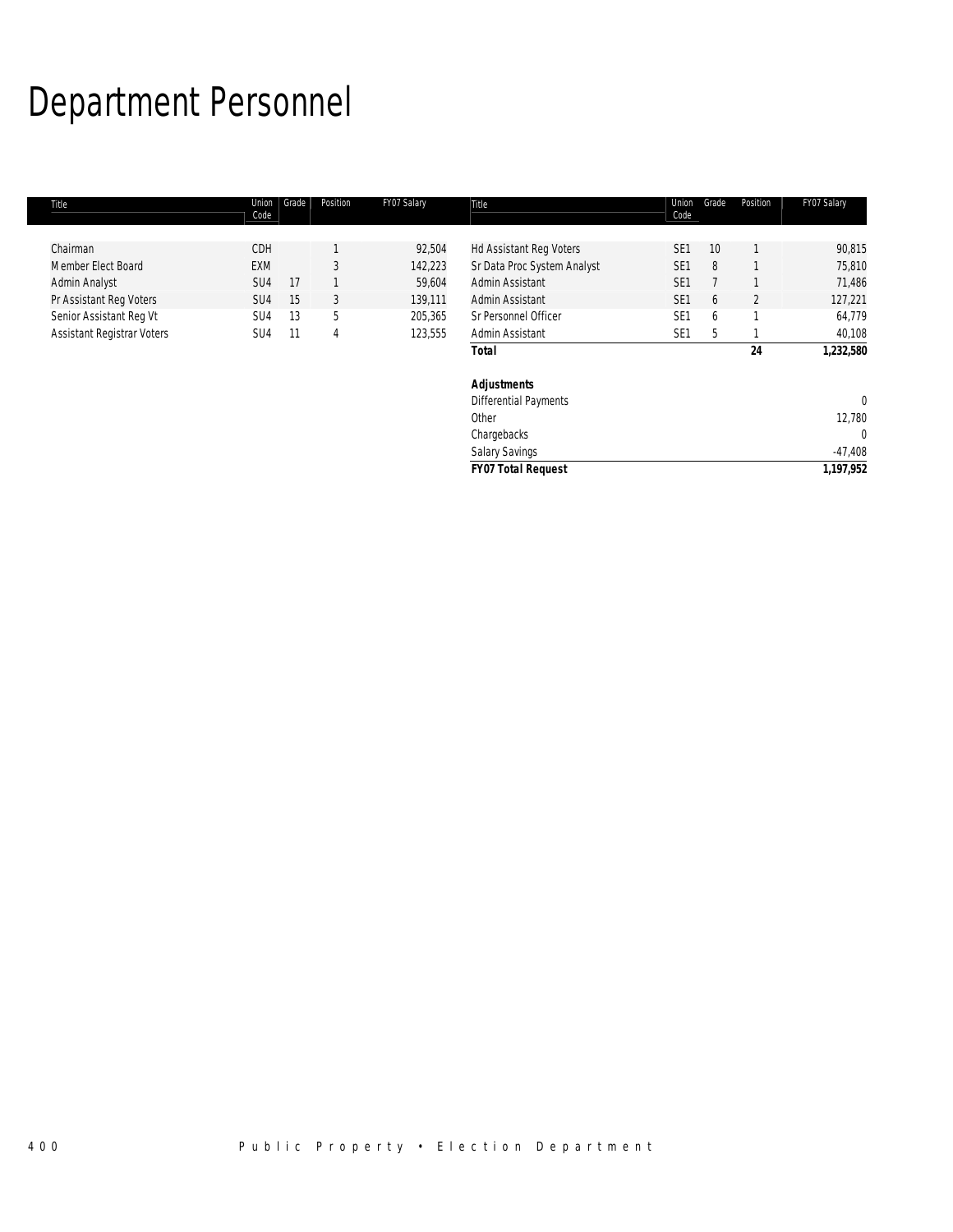## Election Division Operating Budget

*Geraldine Cuddyer, Commissioner Appropriation: 121* 

### *Division Mission*

The Election Division prepares for and conducts municipal, state, and federal elections in accordance with all applicable laws.

| <b>Operating Budget</b>            | Program Name                                                       | <b>Total Actual '04</b>       | <b>Total Actual '05</b>       | Total Approp '06              | Total Budget '07              |
|------------------------------------|--------------------------------------------------------------------|-------------------------------|-------------------------------|-------------------------------|-------------------------------|
|                                    | Administration<br>Voter Registration<br><b>Election Activities</b> | 919.157<br>387,525<br>745,721 | 751.222<br>487,890<br>664,046 | 814.789<br>553,408<br>982,802 | 704,866<br>656,885<br>928,037 |
|                                    | Total                                                              | 2,052,403                     | 1,903,158                     | 2,351,000                     | 2,289,788                     |
| <b>External Funds Budget</b>       | <b>Fund Name</b>                                                   | Total Actual '04              | <b>Total Actual '05</b>       | Total Approp '06              | Total Budget '07              |
|                                    | Help America Vote Act                                              | 1,473,200                     | $\overline{0}$                | 0                             | $\theta$                      |
|                                    | Total                                                              | 1,473,200                     | 0                             | 0                             | 0                             |
| <b>Selected Service Indicators</b> |                                                                    | Actual '04                    | Actual '05                    | Approp '06                    | Budget '07                    |
|                                    | Personnel Services<br>Non Personnel                                | 1,630,584<br>421.819          | 1,609,905<br>293,253          | 1,917,833<br>433,166          | 1,871,534<br>418,254          |
|                                    | Total                                                              | 2,052,403                     | 1,903,158                     | 2,351,000                     | 2,289,789                     |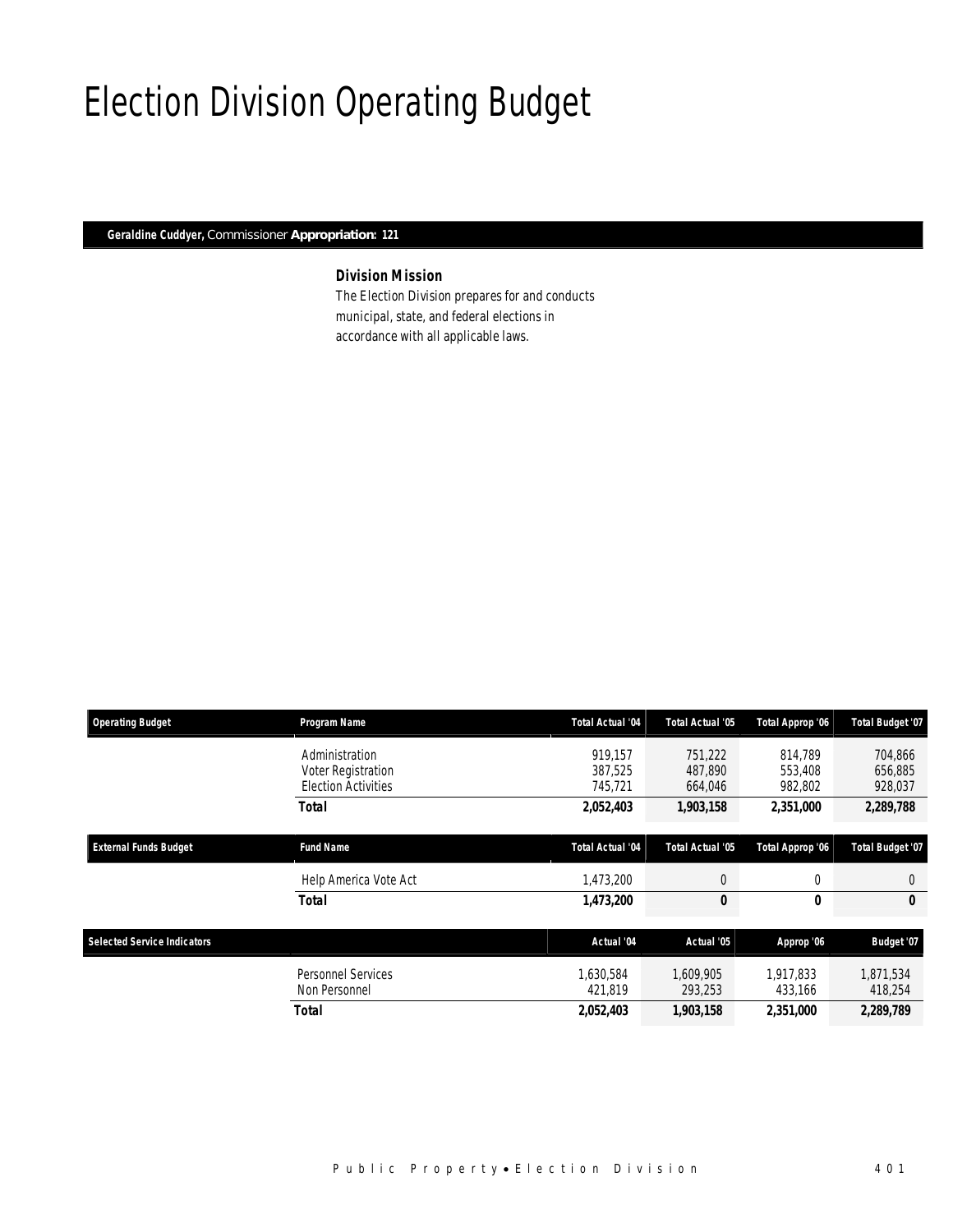# Election Division Operating Budget

 *Description of Services* 

The Election Division conducts all municipal, state, and federal elections within the City of Boston. The Division handles registration of voters, maintains all election equipment, organizes and conducts elections, and tabulates and certifies election results.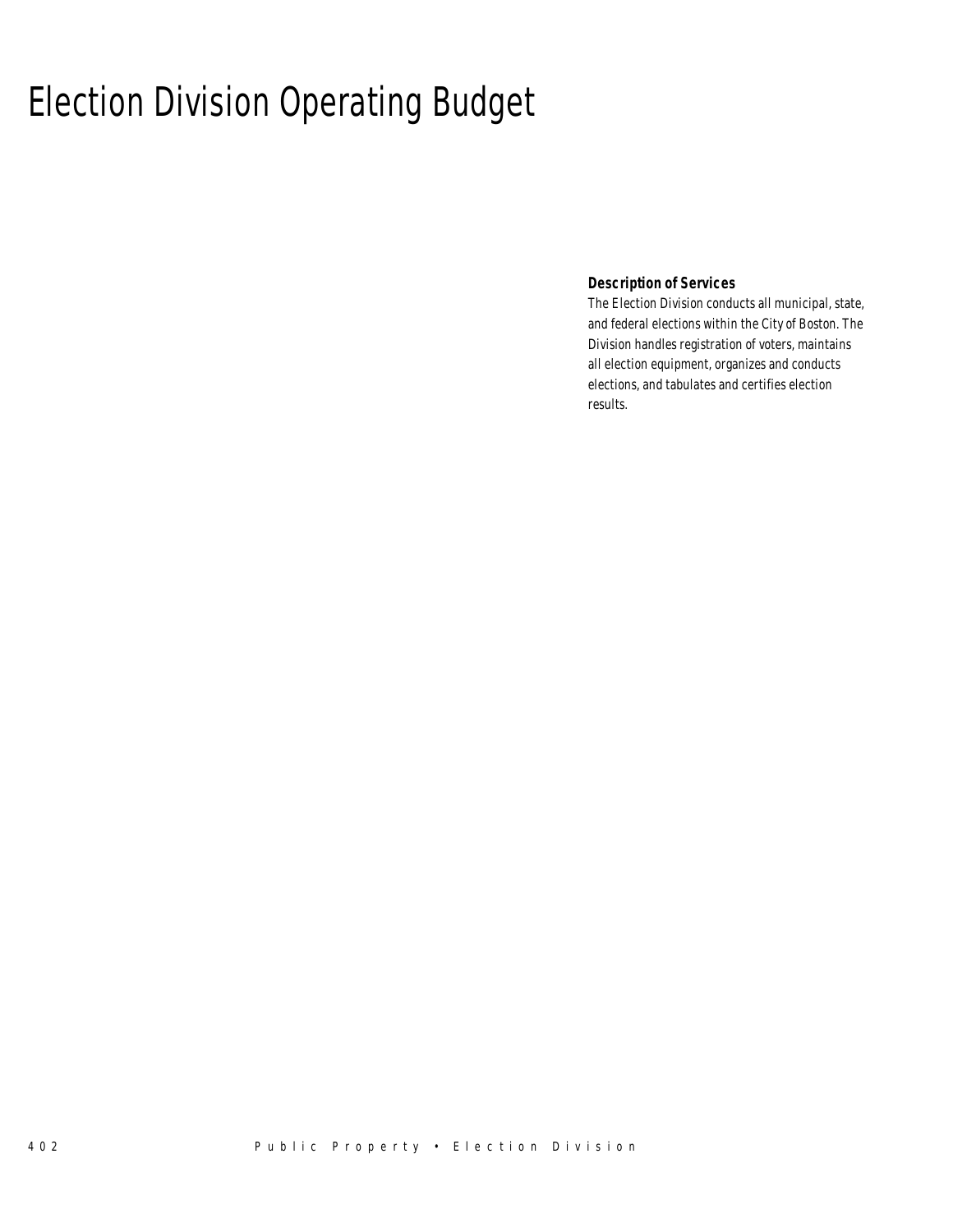# Division History

| <b>Personnel Services</b>       |                                                                                                                                                                                                                                                                                                          | FY04 Expenditure                                                                                                         | FY05 Expenditure                                                                                                             | FY06 Appropriation                                                                                                              | FY07 Adopted                                                                                                       | Inc/Dec 06 vs 07                                                                                                                       |
|---------------------------------|----------------------------------------------------------------------------------------------------------------------------------------------------------------------------------------------------------------------------------------------------------------------------------------------------------|--------------------------------------------------------------------------------------------------------------------------|------------------------------------------------------------------------------------------------------------------------------|---------------------------------------------------------------------------------------------------------------------------------|--------------------------------------------------------------------------------------------------------------------|----------------------------------------------------------------------------------------------------------------------------------------|
|                                 | 51000 Permanent Employees<br>51100 Emergency Employees<br>51200 Overtime<br>51600 Unemployment Compensation<br>51700 Workers' Compensation<br><b>Total Personnel Services</b>                                                                                                                            | 936.703<br>492,907<br>46,008<br>80,111<br>74,855<br>1,630,584                                                            | 922,929<br>511,852<br>155,284<br>19,839<br>$\mathbf{0}$<br>1,609,904                                                         | 1,114,748<br>713,086<br>77,500<br>7,500<br>5,000<br>1,917,834                                                                   | 1.197.952<br>583,583<br>77,500<br>7,500<br>5,000<br>1,871,535                                                      | 83,204<br>$-129,503$<br>$\mathbf{0}$<br>$\overline{0}$<br>$\Omega$<br>$-46,299$                                                        |
| <b>Contractual Services</b>     |                                                                                                                                                                                                                                                                                                          | FY04 Expenditure                                                                                                         | FY05 Expenditure                                                                                                             | FY06 Appropriation                                                                                                              | FY07 Adopted                                                                                                       | Inc/Dec 06 vs 07                                                                                                                       |
|                                 | 52100 Communications<br>52200 Utilities<br>52300 Water & Sewer<br>52400 Snow Removal<br>52500 Garbage/Waste Removal<br>52600 Repairs Buildings & Structures<br>52700 Repairs & Service of Equipment<br>52800 Transportation of Persons<br>52900 Contracted Services<br><b>Total Contractual Services</b> | 77,116<br>$\mathbf{0}$<br>$\mathbf{0}$<br>$\mathbf{0}$<br>$\mathbf{0}$<br>$\Omega$<br>16,094<br>106<br>81,724<br>175,040 | 71,572<br>$\mathbf{0}$<br>$\mathbf{0}$<br>$\mathbf{0}$<br>$\theta$<br>$\theta$<br>8,000<br>$\mathbf{0}$<br>65,706<br>145,278 | 82,425<br>$\overline{0}$<br>$\Omega$<br>$\overline{0}$<br>$\overline{0}$<br>$\Omega$<br>7,250<br>$\Omega$<br>122,500<br>212,175 | 87,500<br>0<br>$\mathbf 0$<br>$\mathbf 0$<br>$\mathbf 0$<br>$\mathbf 0$<br>8,750<br>$\Omega$<br>105,500<br>201,750 | 5,075<br>$\mathbf{0}$<br>$\overline{0}$<br>$\overline{0}$<br>$\theta$<br>$\overline{0}$<br>1,500<br>$\Omega$<br>$-17,000$<br>$-10,425$ |
| <b>Supplies &amp; Materials</b> |                                                                                                                                                                                                                                                                                                          | FY04 Expenditure                                                                                                         | FY05 Expenditure                                                                                                             | FY06 Appropriation                                                                                                              | FY07 Adopted                                                                                                       | Inc/Dec 06 vs 07                                                                                                                       |
|                                 | 53000 Auto Energy Supplies<br>53200 Food Supplies<br>53400 Custodial Supplies<br>53500 Med, Dental, & Hosp Supply<br>53600 Office Supplies and Materials<br>53700 Clothing Allowance<br>53800 Educational Supplies & Mat<br>53900 Misc Supplies & Materials<br><b>Total Supplies &amp; Materials</b>     | 3,805<br>1,855<br>$\boldsymbol{0}$<br>$\mathbf{0}$<br>67,878<br>$\mathbf{0}$<br>$\overline{0}$<br>255<br>73,793          | 3,858<br>1,993<br>$\mathbf 0$<br>$\mathbf{0}$<br>52,937<br>$\mathbf{0}$<br>$\theta$<br>2,354<br>61,142                       | 5,000<br>2,500<br>$\boldsymbol{0}$<br>$\Omega$<br>90,700<br>$\overline{0}$<br>$\Omega$<br>1,000<br>99,200                       | 6,500<br>2,500<br>$\boldsymbol{0}$<br>$\mathbf 0$<br>87,500<br>$\mathbf 0$<br>$\theta$<br>4,000<br>100,500         | 1,500<br>$\overline{0}$<br>$\overline{0}$<br>$\theta$<br>$-3,200$<br>$\mathbf{0}$<br>$\Omega$<br>3,000<br>1,300                        |
| <b>Current Chgs &amp; Oblig</b> |                                                                                                                                                                                                                                                                                                          | FY04 Expenditure                                                                                                         | FY05 Expenditure                                                                                                             | FY06 Appropriation                                                                                                              | FY07 Adopted                                                                                                       | Inc/Dec 06 vs 07                                                                                                                       |
|                                 | 54300 Workers' Comp Medical<br>54400 Legal Liabilities<br>54500 Aid To Veterans<br>54600 Current Charges H&I<br>54700 Indemnification<br>54800 Reserve Account<br>54900 Other Current Charges<br>Total Current Chgs & Oblig                                                                              | 25,343<br>$\mathbf{0}$<br>$\mathbf{0}$<br>$\mathbf{0}$<br>$\mathbf{0}$<br>$\mathbf{0}$<br>28,682<br>54,025               | 773<br>$\mathbf{0}$<br>$\mathbf{0}$<br>$\theta$<br>$\mathbf{0}$<br>$\theta$<br>24,062<br>24,835                              | $\mathbf 0$<br>$\overline{0}$<br>$\overline{0}$<br>$\overline{0}$<br>$\mathbf{0}$<br>$\Omega$<br>68,800<br>68,800               | 0<br>$\mathbf 0$<br>$\mathbf 0$<br>0<br>$\mathbf 0$<br>$\theta$<br>68,550<br>68,550                                | $\mathbf 0$<br>$\overline{0}$<br>$\overline{0}$<br>$\overline{0}$<br>$\overline{0}$<br>$\overline{0}$<br>$-250$<br>$-250$              |
| Equipment                       |                                                                                                                                                                                                                                                                                                          | FY04 Expenditure                                                                                                         | FY05 Expenditure                                                                                                             | FY06 Appropriation                                                                                                              | FY07 Adopted                                                                                                       | Inc/Dec 06 vs 07                                                                                                                       |
|                                 | 55000 Automotive Equipment<br>55400 Lease/Purchase<br>55600 Office Furniture & Equipment<br>55900 Misc Equipment<br><b>Total Equipment</b>                                                                                                                                                               | $\boldsymbol{0}$<br>$\overline{0}$<br>34,130<br>84,831<br>118,961                                                        | $\mathbf 0$<br>$\mathbf{0}$<br>7,970<br>54,029<br>61,999                                                                     | $\boldsymbol{0}$<br>17,991<br>$\mathbf{0}$<br>35,000<br>52,991                                                                  | $\boldsymbol{0}$<br>17,454<br>0<br>30,000<br>47,454                                                                | $\boldsymbol{0}$<br>$-537$<br>$\mathbf{0}$<br>$-5,000$<br>$-5,537$                                                                     |
| <b>Other</b>                    |                                                                                                                                                                                                                                                                                                          | FY04 Expenditure                                                                                                         | FY05 Expenditure                                                                                                             | FY06 Appropriation                                                                                                              | FY07 Adopted                                                                                                       | Inc/Dec 06 vs 07                                                                                                                       |
|                                 | 56200 Special Appropriation<br>57200 Structures & Improvements<br>58000 Land & Non-Structure<br><b>Total Other</b>                                                                                                                                                                                       | $\boldsymbol{0}$<br>$\mathbf 0$<br>$\mathbf{0}$<br>$\mathbf{0}$                                                          | $\mathbf 0$<br>$\mathbf 0$<br>$\mathbf 0$<br>$\mathbf 0$                                                                     | $\boldsymbol{0}$<br>0<br>$\boldsymbol{0}$<br>0                                                                                  | 0<br>0<br>$\boldsymbol{0}$<br>0                                                                                    | 0<br>$\mathbf{0}$<br>$\overline{0}$<br>0                                                                                               |
|                                 | <b>Grand Total</b>                                                                                                                                                                                                                                                                                       | 2,052,403                                                                                                                | 1,903,158                                                                                                                    | 2,351,000                                                                                                                       | 2,289,789                                                                                                          | $-61,211$                                                                                                                              |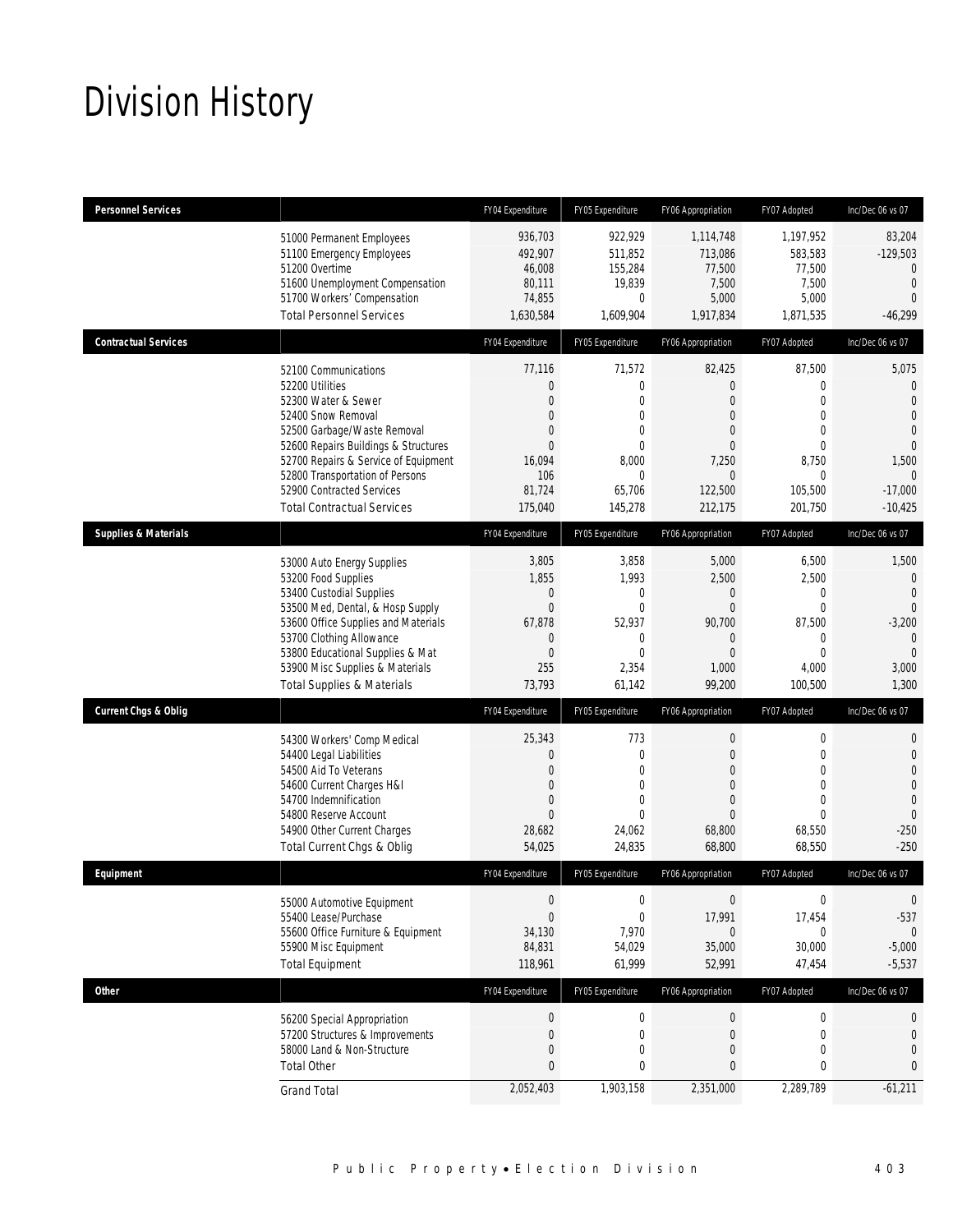# Department Personnel

г

| Title                             | Union<br>Code   | Grade | Position | FY07 Salary | Title                        | Union<br>Code   | Grade           | Position | FY07 Salary  |
|-----------------------------------|-----------------|-------|----------|-------------|------------------------------|-----------------|-----------------|----------|--------------|
|                                   |                 |       |          |             |                              |                 |                 |          |              |
| Chairman                          | CDH             |       |          | 92,504      | Hd Assistant Reg Voters      | SE <sub>1</sub> | 10 <sup>°</sup> |          | 90,815       |
| Member Elect Board                | <b>EXM</b>      |       | 3        | 142,223     | Sr Data Proc System Analyst  | SE <sub>1</sub> | 8               |          | 75,810       |
| Admin Analyst                     | SU <sub>4</sub> | 17    |          | 59,604      | Admin Assistant              | SE <sub>1</sub> |                 |          | 71,486       |
| Pr Assistant Reg Voters           | SU <sub>4</sub> | 15    | 3        | 139,111     | Admin Assistant              | SE <sub>1</sub> | 6               | 2        | 127,221      |
| Senior Assistant Reg Vt           | SU4             | 13    | 5        | 205,365     | Sr Personnel Officer         | SE <sub>1</sub> | 6               |          | 64,779       |
| <b>Assistant Registrar Voters</b> | SU4             | 11    | 4        | 123,555     | Admin Assistant              | SE <sub>1</sub> | 5               |          | 40,108       |
|                                   |                 |       |          |             | <b>Total</b>                 |                 |                 | 24       | 1,232,580    |
|                                   |                 |       |          |             | <b>Adjustments</b>           |                 |                 |          |              |
|                                   |                 |       |          |             | <b>Differential Payments</b> |                 |                 |          | $\mathbf 0$  |
|                                   |                 |       |          |             | Other                        |                 |                 |          | 12,780       |
|                                   |                 |       |          |             | Chargebacks                  |                 |                 |          | $\mathbf{0}$ |
|                                   |                 |       |          |             | <b>Salary Savings</b>        |                 |                 |          | $-47,408$    |

*FY07 Total Request 1,197,952*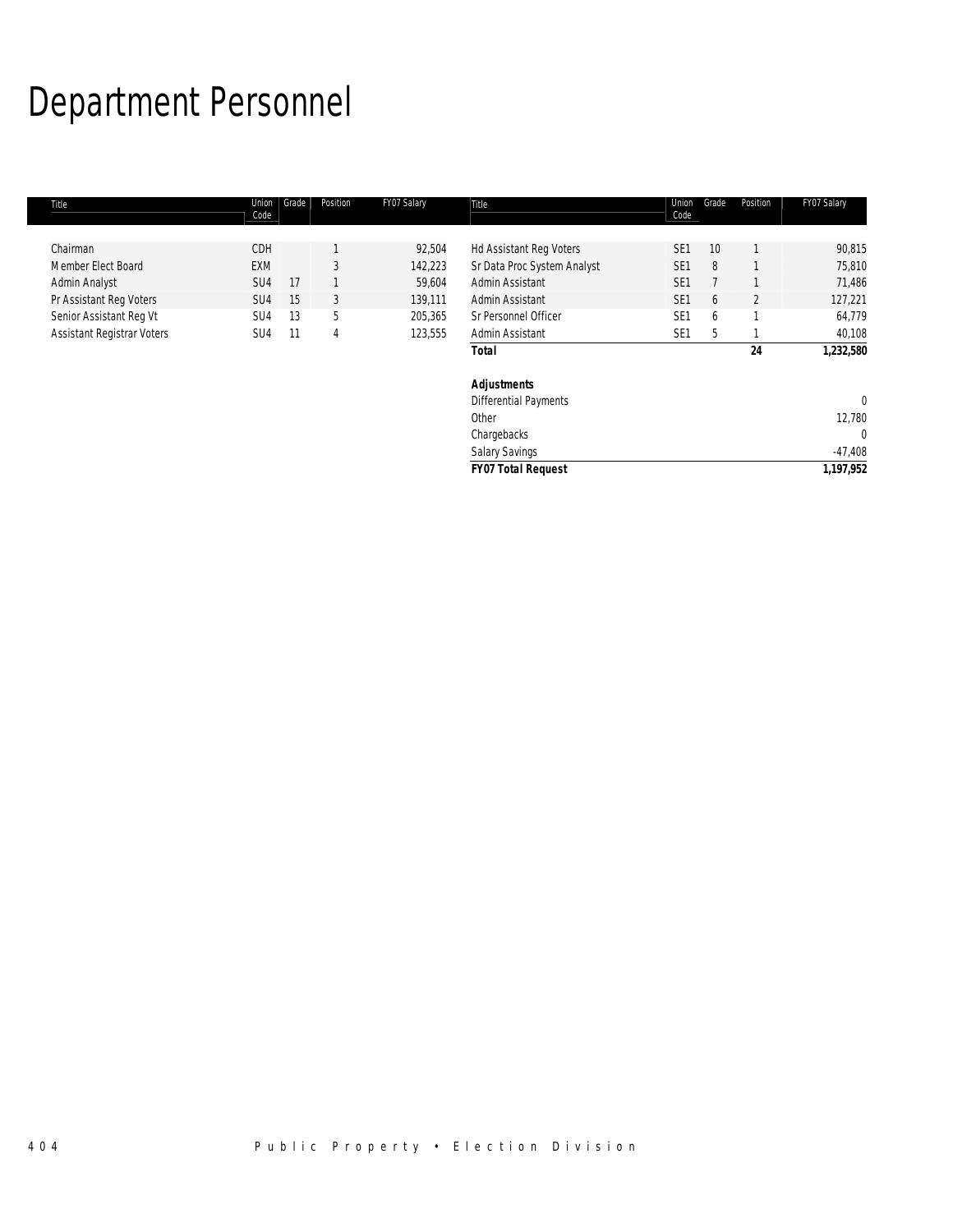## Program 1. Administration

### *Geraldine Cuddyer, Commissioner Organization: 121100*

#### *Program Description*

The Administration Program provides overall administrative and management support to the Election Department, including managing staff and Election Day employee attendance, hiring and compensation, handling complaints, and monitoring the performance of each of the Department's programs.

- To respond to all voter complaints.
- To process Election Day employees' payroll in a timely manner.
- To expand voter registration and outreach activities.

|                                                                            | Actual '04                                                                                         | Actual '05               | Projected '06            | <b>PLOS '07</b>         |
|----------------------------------------------------------------------------|----------------------------------------------------------------------------------------------------|--------------------------|--------------------------|-------------------------|
| % of complaints responded to<br>Average # of days between election and pay | 100%<br>24                                                                                         | 100%<br>26               | 100%<br>23               | 100%<br>21              |
| Outreach and media activities to encourage voter                           |                                                                                                    |                          | 47                       | 50                      |
| Mayor's voter outreach & education task force<br>meetings                  |                                                                                                    |                          |                          | 18                      |
|                                                                            |                                                                                                    |                          |                          |                         |
|                                                                            |                                                                                                    |                          |                          | Budget '07              |
| Quota<br>Personnel Services<br>Non Personnel                               | 10<br>752,117<br>167.040                                                                           | 10<br>615,808<br>135,415 | 10<br>686,539<br>128,250 | 10<br>639,066<br>65,800 |
| <b>Total</b>                                                               | 919.157                                                                                            | 751,222                  | 814.789                  | 704.866                 |
| Total voter complaints                                                     | 103<br>103                                                                                         | 125<br>125               | 59                       | 75<br>75                |
|                                                                            | date for election day employees<br>registration and participation<br>Voter complaints responded to | Actual '04               | Actual '05               | Approp '06<br>59        |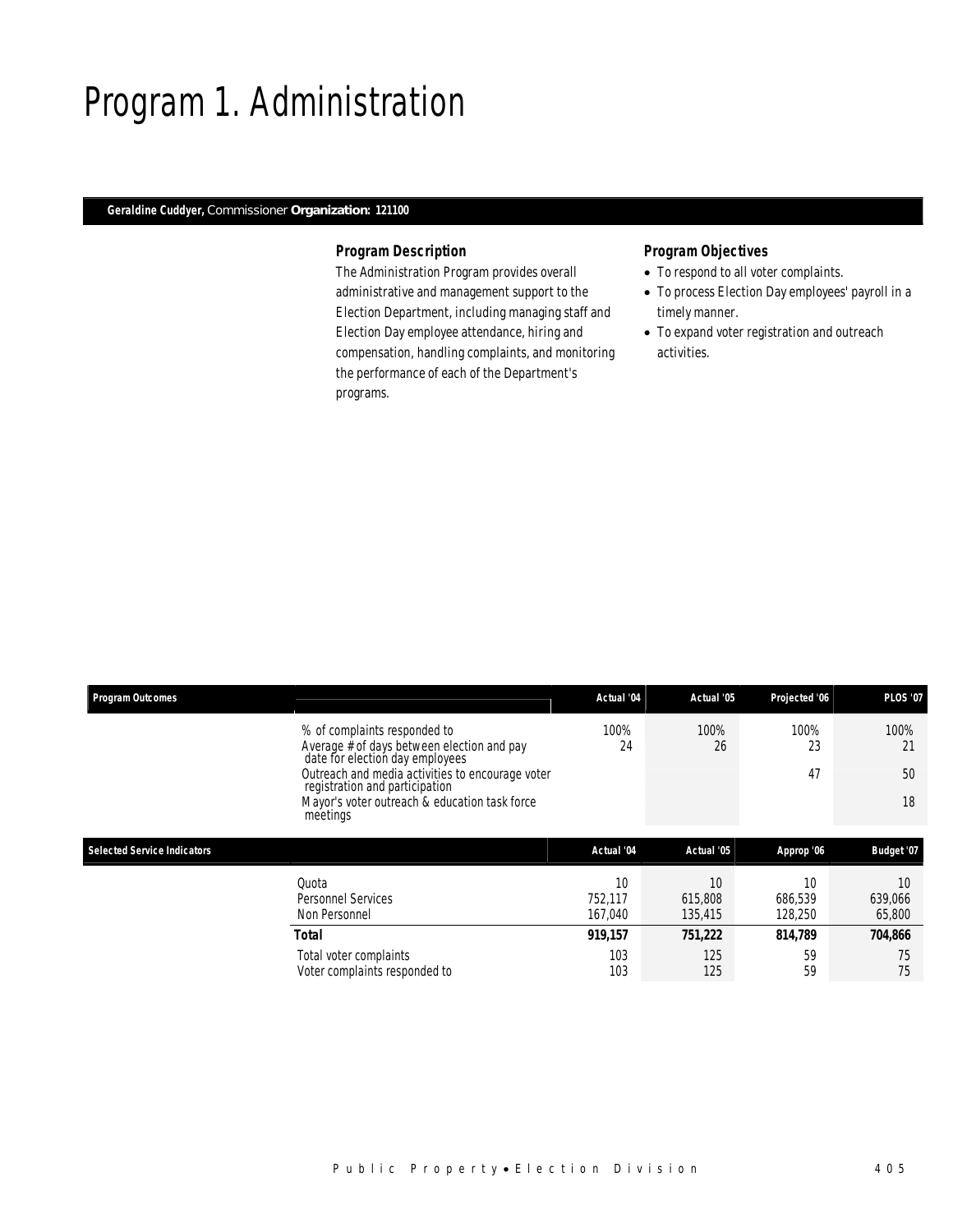## Program 2. Voter Registration

#### *John F. Donovan, Jr., Manager Organization: 121300*

#### *Program Description*

The Voter Registration Program works to promote voting among eligible City of Boston residents in accordance with state laws. The Voter Registration Program registers voters, maintains accurate and up-to-date lists of registered voters, keeps a master voting list of eligible Boston voters, and provides information to voters about registration and the voting process.

### *Program Objectives*

• To provide voter registration to all eligible residents.

| <b>Program Outcomes</b>            |                                                                  | Actual '04             | Actual '05              | Projected '06           | <b>PLOS '07</b>         |
|------------------------------------|------------------------------------------------------------------|------------------------|-------------------------|-------------------------|-------------------------|
|                                    | % net increase in registered voters                              | 6%                     | 6.2%                    | 6.6%                    | 1.7%                    |
| <b>Selected Service Indicators</b> |                                                                  | Actual '04             | Actual '05              | Approp '06              | Budget '07              |
|                                    | Ouota<br>Personnel Services<br>Non Personnel                     | 10<br>379.897<br>7.628 | 13<br>477.408<br>10.482 | 13<br>511.208<br>42,200 | 14<br>634,385<br>22,500 |
| <b>Total</b>                       |                                                                  | 387,525                | 487,890                 | 553,408                 | 656,885                 |
|                                    | New voter registrations processed<br>Net total registered voters | 32,318<br>277.944      | 69,246<br>276,410       | 17.509<br>262,588       | 25,000<br>290,000       |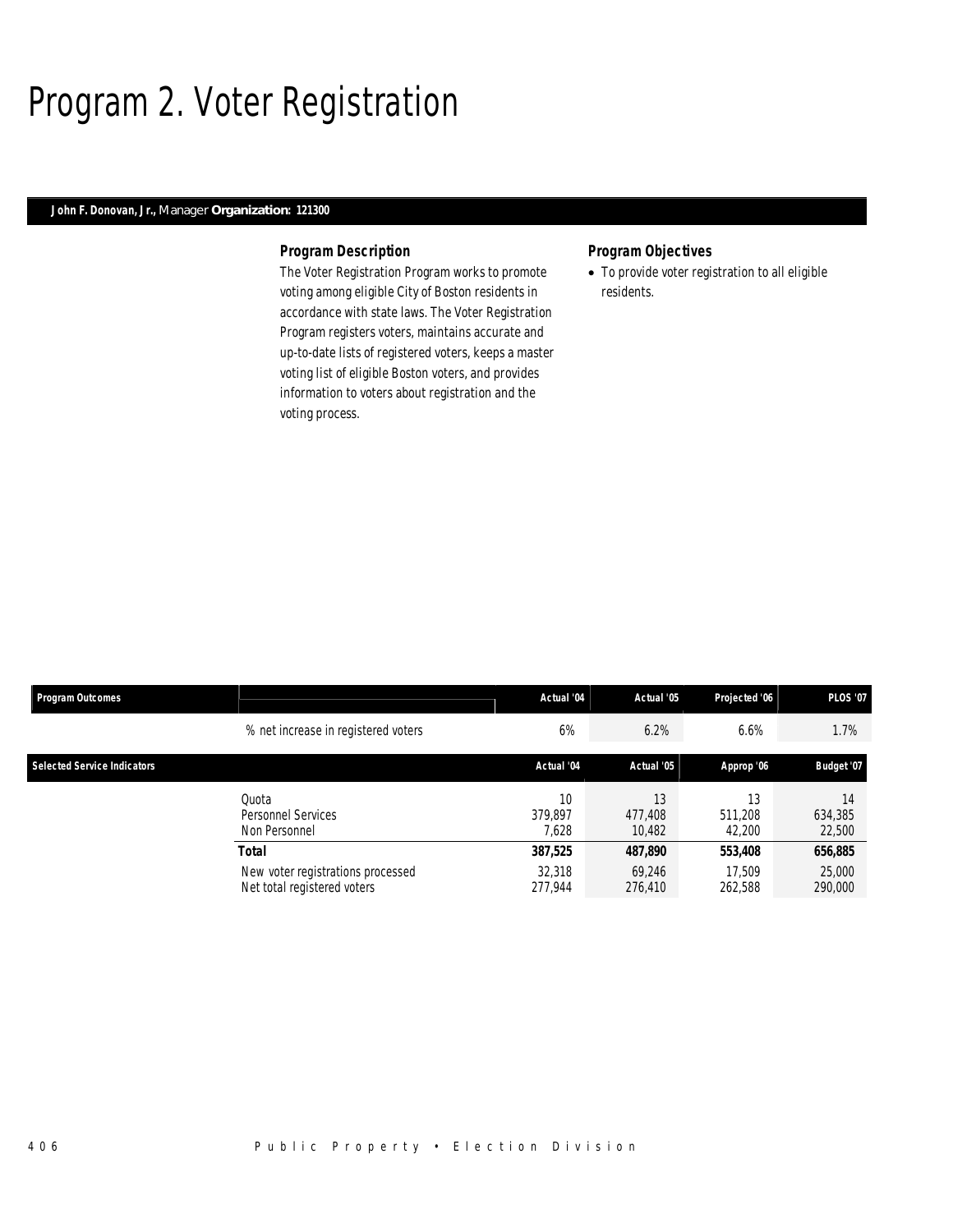## Program 3. Election Activities

#### *John F. Donovan, Jr., Manager Organization: 121400*

#### *Program Description*

The Election Activities Program manages all activities related to the conduct of elections in the City of Boston, certifies nomination papers, provides all material for polling locations, trains election day officials, conducts the absentee ballot process, tabulates and certifies election results, registers voters, and responds to inquiries regarding voter status. The Election Activities Program is also responsible for equipping election sites with the proper equipment.

- To ensure the proper functioning of election equipment.
- To conduct absentee ballot process.
- To conduct all municipal, state, and federal elections in accordance with all applicable laws.
- To certify signatures for nomination papers.
- To properly train and equip election day officials.

| Program Outcomes                                                       | Actual '04 | Actual '05 | Projected '06 | <b>PLOS '07</b> |
|------------------------------------------------------------------------|------------|------------|---------------|-----------------|
| Elections held                                                         | c          |            |               |                 |
| % of registered voters casting ballots on final<br>election day        | 59%        | 69%        | 35%           | <b>TBR</b>      |
| Nomination papers verified                                             | 6.360      | 2.976      | 5.295         | 4,000           |
| Initiative petitions processed                                         | 4.500      |            | 32,321        |                 |
| Election officials provided training and materials<br>for election day | 1,824      | 2,865      | 1,486         | 3,200           |
| % of registered voters voting by absentee ballot                       | 0.9%       | 3.4%       | 1%            | <b>TBR</b>      |
| % of scanners requiring service calls on Election<br>Day               | 6%         | 3%         | 1%            | 0%              |

| <b>Selected Service Indicators</b> |                                                                                                                                                               | Actual '04 | Actual '05 | Approp '06   | Budget '07     |
|------------------------------------|---------------------------------------------------------------------------------------------------------------------------------------------------------------|------------|------------|--------------|----------------|
|                                    | Quota                                                                                                                                                         | $\Omega$   | 0          | $\Omega$     |                |
|                                    | <b>Personnel Services</b>                                                                                                                                     | 498,571    | 516,689    | 720,086      | 598,083        |
|                                    | Non Personnel                                                                                                                                                 | 247,151    | 147,356    | 262,716      | 329,954        |
|                                    | Total                                                                                                                                                         | 745,721    | 664,046    | 982,802      | 928,037        |
|                                    | Election officers hired<br>Bilingual poll workers                                                                                                             | 1,824      | 2,865      | 3,050<br>789 | 3,200<br>1,000 |
|                                    | Absentee ballots returned to Election<br>Department                                                                                                           | 2,389      | 9.368      | 2,543        | 4,000          |
|                                    | Affirmation of Current and Continuous Residence<br>forms filled out on Election Day (for incorrect<br>address, spelling, or name missing from voting<br>list) | 1,350      | 6,584      | 688          | 1,000          |
|                                    | Provisional ballots                                                                                                                                           |            |            | 230          | 300            |
|                                    | Optical scanners requiring service calls on<br>Election Day                                                                                                   | 14         | 15         | 5            | 0              |
|                                    | Optical scanners per precinct                                                                                                                                 |            |            |              |                |
|                                    | Number of precincts                                                                                                                                           | 254        | 254        | 254          | 254            |
|                                    | Optical scanners owned by the City of Boston                                                                                                                  | 265        | 265        | 265          | 265            |
|                                    | Number of polling locations                                                                                                                                   |            |            | 180          | 180            |
|                                    | ADA HAVA required machines service calls on<br>election day                                                                                                   |            |            |              | TBR            |
|                                    | ADA HAVA required machines per precinct                                                                                                                       |            |            |              | <b>TBR</b>     |
|                                    | ADA HAVA required machines per precinct<br>requiring routine maintenance                                                                                      |            |            |              | TBR            |
|                                    | ADA HAVA owned by the City of Boston                                                                                                                          |            |            |              | <b>TBR</b>     |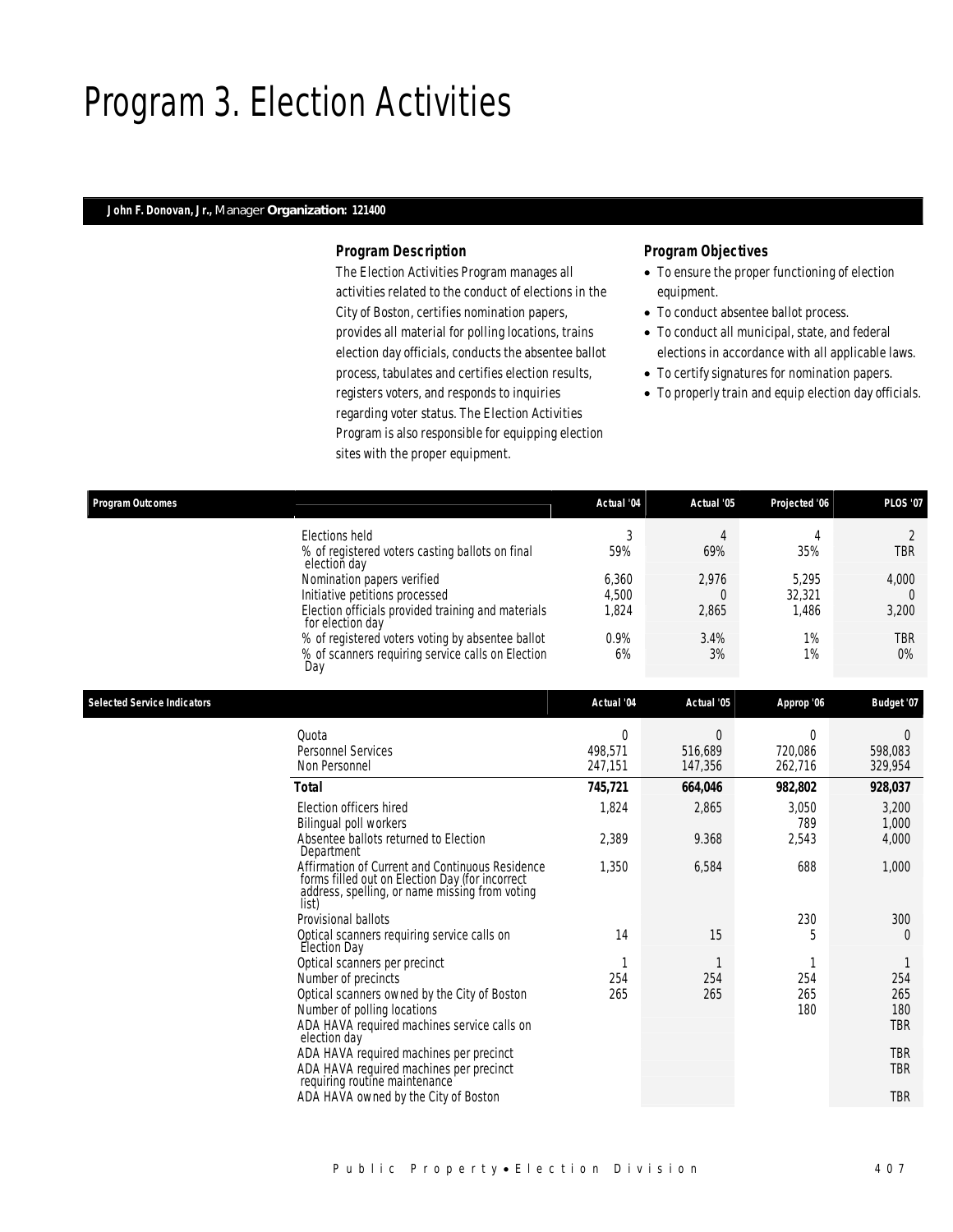## Listing Board Operating Budget

*Geraldine Cuddyer, Commissioner Appropriation: 128* 

### *Division Mission*

The Listing Board's mission is to produce, on an annual basis, a listing of all residents of the City of Boston who are age 17 years or older. This list must be provided to the Jury Commissioner each year.

| <b>Operating Budget</b>            | Program Name                               | Total Actual '04 | Total Actual '05  | Total Approp '06 | <b>Total Budget '07</b> |
|------------------------------------|--------------------------------------------|------------------|-------------------|------------------|-------------------------|
|                                    | Annual Listing                             | 154,358          | 202,457           | 211,000          | 317,857                 |
|                                    | <b>Total</b>                               | 154,358          | 202,457           | 211,000          | 317,857                 |
| <b>Selected Service Indicators</b> |                                            | Actual '04       | Actual '05        | Approp '06       | Budget '07              |
|                                    |                                            |                  |                   |                  |                         |
|                                    | <b>Personnel Services</b><br>Non Personnel | 0<br>154.358     | 25.741<br>176,715 | 211,000          | 93,857<br>224,000       |
|                                    | <b>Total</b>                               | 154,358          | 202,457           | 211,000          | 317,857                 |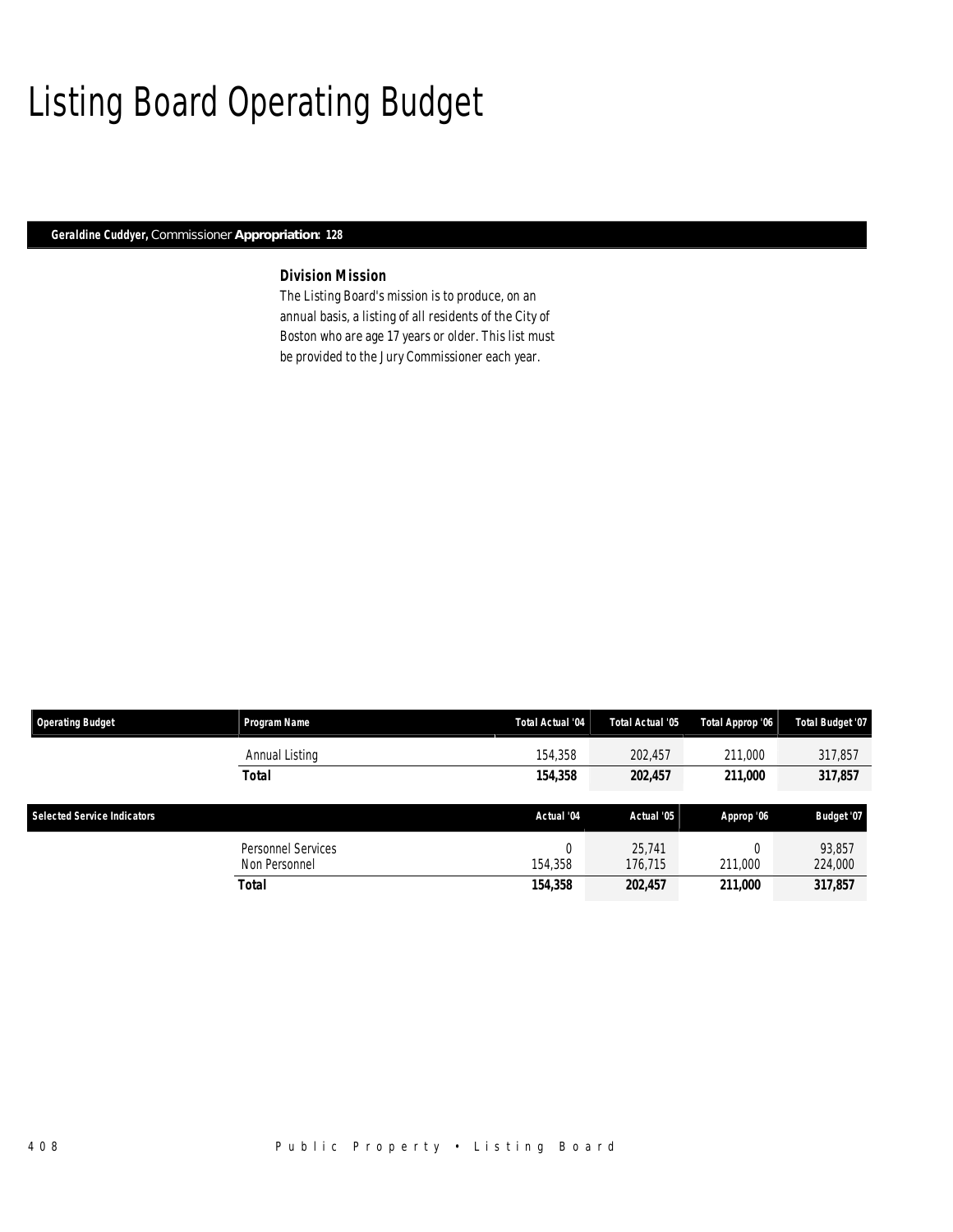# Listing Board Operating Budget

### *Description of Services*

The Listing Board is responsible for an annual listing of Boston residents age 17 or older. The Listing Board prepares an Annual Listing of Residents and a Jury List and verifies voters eligible to vote in elections.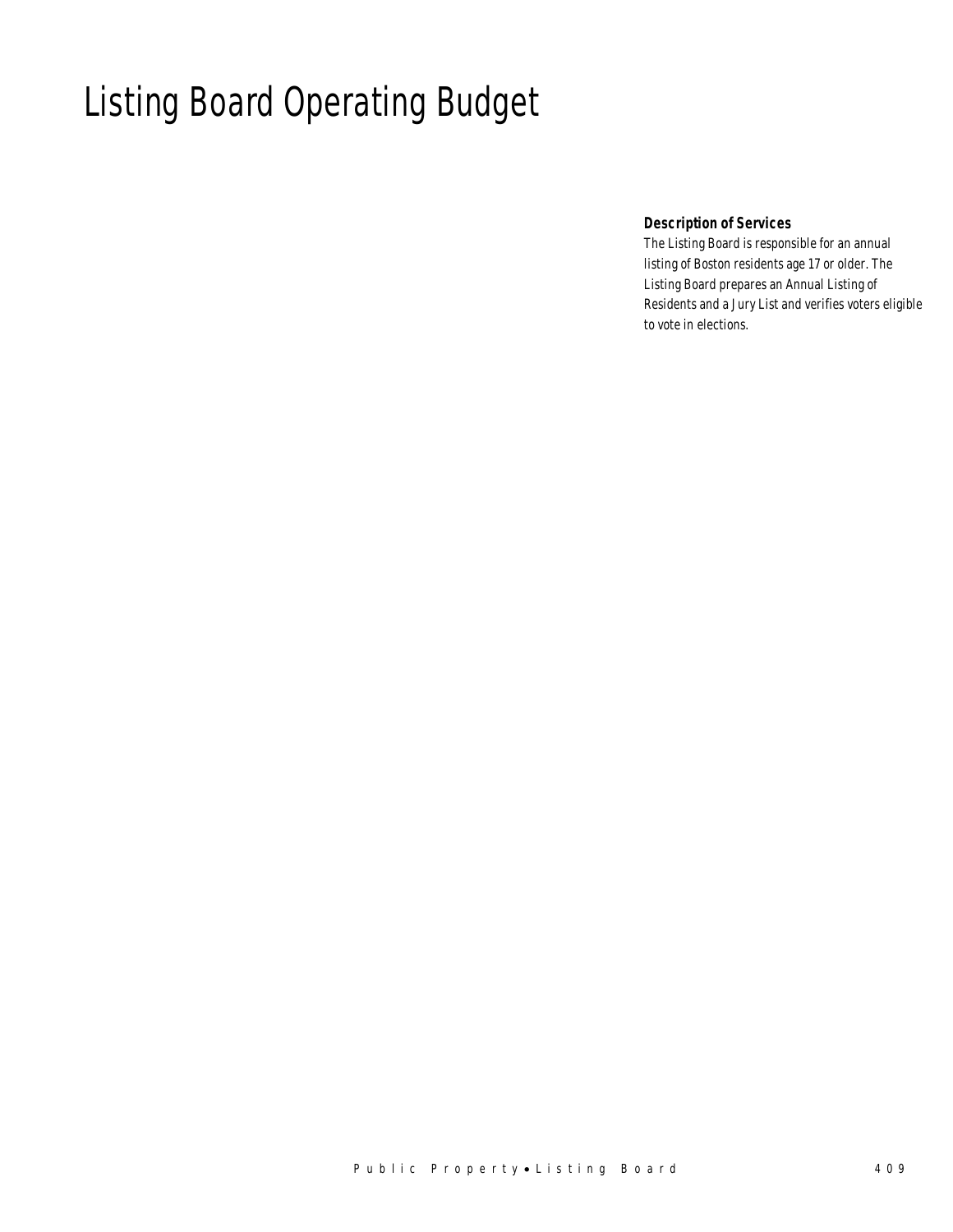# Division History

| <b>Personnel Services</b>       |                                                                                                                                                                                                                                                                                                          | FY04 Expenditure                                                                                                                                                | FY05 Expenditure                                                                                                                | FY06 Appropriation                                                                                                                       | FY07 Adopted                                                                                                                                  | Inc/Dec 06 vs 07                                                                                                                    |
|---------------------------------|----------------------------------------------------------------------------------------------------------------------------------------------------------------------------------------------------------------------------------------------------------------------------------------------------------|-----------------------------------------------------------------------------------------------------------------------------------------------------------------|---------------------------------------------------------------------------------------------------------------------------------|------------------------------------------------------------------------------------------------------------------------------------------|-----------------------------------------------------------------------------------------------------------------------------------------------|-------------------------------------------------------------------------------------------------------------------------------------|
|                                 | 51000 Permanent Employees<br>51100 Emergency Employees<br>51200 Overtime<br>51600 Unemployment Compensation<br>51700 Workers' Compensation<br><b>Total Personnel Services</b>                                                                                                                            | $\boldsymbol{0}$<br>$\mathbf{0}$<br>$\mathbf{0}$<br>$\overline{0}$<br>$\mathbf{0}$<br>$\mathbf{0}$                                                              | $\mathbf{0}$<br>25,606<br>135<br>$\mathbf{0}$<br>$\theta$<br>25,741                                                             | $\boldsymbol{0}$<br>$\mathbf{0}$<br>$\mathbf{0}$<br>$\mathbf{0}$<br>$\mathbf{0}$<br>$\mathbf{0}$                                         | 0<br>93,857<br>0<br>0<br>$\Omega$<br>93,857                                                                                                   | 0<br>93,857<br>$\theta$<br>$\overline{0}$<br>$\Omega$<br>93,857                                                                     |
| <b>Contractual Services</b>     |                                                                                                                                                                                                                                                                                                          | FY04 Expenditure                                                                                                                                                | FY05 Expenditure                                                                                                                | FY06 Appropriation                                                                                                                       | FY07 Adopted                                                                                                                                  | Inc/Dec 06 vs 07                                                                                                                    |
|                                 | 52100 Communications<br>52200 Utilities<br>52300 Water & Sewer<br>52400 Snow Removal<br>52500 Garbage/Waste Removal<br>52600 Repairs Buildings & Structures<br>52700 Repairs & Service of Equipment<br>52800 Transportation of Persons<br>52900 Contracted Services<br><b>Total Contractual Services</b> | $\boldsymbol{0}$<br>$\mathbf{0}$<br>$\Omega$<br>$\mathbf 0$<br>$\mathbf{0}$<br>$\overline{0}$<br>$\overline{0}$<br>$\mathbf{0}$<br>$\mathbf{0}$<br>$\mathbf{0}$ | $\mathbf 0$<br>$\mathbf{0}$<br>$\theta$<br>$\overline{0}$<br>$\theta$<br>$\mathbf{0}$<br>$\theta$<br>$\theta$<br>2,200<br>2,200 | $\mathbf{0}$<br>$\mathbf{0}$<br>$\mathbf{0}$<br>$\mathbf{0}$<br>$\Omega$<br>$\mathbf{0}$<br>$\mathbf{0}$<br>$\Omega$<br>54,000<br>54,000 | $\boldsymbol{0}$<br>$\overline{0}$<br>$\Omega$<br>$\overline{0}$<br>$\theta$<br>$\overline{0}$<br>$\mathbf 0$<br>$\Omega$<br>44,000<br>44,000 | $\theta$<br>$\mathbf 0$<br>$\theta$<br>$\overline{0}$<br>$\theta$<br>$\mathbf{0}$<br>$\theta$<br>$\Omega$<br>$-10,000$<br>$-10,000$ |
| <b>Supplies &amp; Materials</b> |                                                                                                                                                                                                                                                                                                          | FY04 Expenditure                                                                                                                                                | FY05 Expenditure                                                                                                                | FY06 Appropriation                                                                                                                       | FY07 Adopted                                                                                                                                  | Inc/Dec 06 vs 07                                                                                                                    |
|                                 | 53000 Auto Energy Supplies<br>53200 Food Supplies<br>53400 Custodial Supplies<br>53500 Med, Dental, & Hosp Supply<br>53600 Office Supplies and Materials<br>53700 Clothing Allowance<br>53800 Educational Supplies & Mat<br>53900 Misc Supplies & Materials<br><b>Total Supplies &amp; Materials</b>     | $\mathbf 0$<br>$\mathbf{0}$<br>$\mathbf 0$<br>$\mathbf{0}$<br>154,358<br>$\mathbf{0}$<br>$\mathbf{0}$<br>$\mathbf{0}$<br>154,358                                | $\mathbf 0$<br>$\mathbf{0}$<br>$\overline{0}$<br>$\theta$<br>174.018<br>497<br>$\mathbf{0}$<br>$\mathbf{0}$<br>174,515          | $\mathbf{0}$<br>$\mathbf{0}$<br>$\mathbf{0}$<br>$\Omega$<br>155,000<br>2,000<br>$\mathbf{0}$<br>$\mathbf{0}$<br>157,000                  | 0<br>$\overline{0}$<br>$\overline{0}$<br>$\theta$<br>177,500<br>2,500<br>$\mathbf 0$<br>$\mathbf 0$<br>180,000                                | 0<br>$\mathbf{0}$<br>$\mathbf{0}$<br>$\theta$<br>22,500<br>500<br>$\overline{0}$<br>$\mathbf{0}$<br>23,000                          |
| <b>Current Chgs &amp; Oblig</b> |                                                                                                                                                                                                                                                                                                          | FY04 Expenditure                                                                                                                                                | FY05 Expenditure                                                                                                                | FY06 Appropriation                                                                                                                       | FY07 Adopted                                                                                                                                  | Inc/Dec 06 vs 07                                                                                                                    |
|                                 | 54300 Workers' Comp Medical<br>54400 Legal Liabilities<br>54500 Aid To Veterans<br>54600 Current Charges H&I<br>54700 Indemnification<br>54800 Reserve Account<br>54900 Other Current Charges<br>Total Current Chgs & Oblig                                                                              | $\mathbf 0$<br>$\mathbf{0}$<br>$\mathbf{0}$<br>$\theta$<br>$\mathbf{0}$<br>$\overline{0}$<br>$\mathbf 0$<br>$\mathbf{0}$                                        | $\mathbf{0}$<br>$\mathbf{0}$<br>$\overline{0}$<br>$\mathbf{0}$<br>$\mathbf{0}$<br>$\mathbf{0}$<br>$\mathbf{0}$<br>0             | $\mathbf{0}$<br>$\mathbf{0}$<br>$\mathbf{0}$<br>$\mathbf{0}$<br>$\mathbf{0}$<br>$\mathbf{0}$<br>$\mathbf{0}$<br>$\mathbf{0}$             | $\mathbf 0$<br>$\mathbf 0$<br>$\overline{0}$<br>$\mathbf 0$<br>$\mathbf 0$<br>$\overline{0}$<br>$\mathbf 0$<br>0                              | 0<br>$\theta$<br>$\overline{0}$<br>0<br>$\theta$<br>$\boldsymbol{0}$<br>$\Omega$<br>0                                               |
| Equipment                       |                                                                                                                                                                                                                                                                                                          | FY04 Expenditure                                                                                                                                                | FY05 Expenditure                                                                                                                | FY06 Appropriation                                                                                                                       | FY07 Adopted                                                                                                                                  | Inc/Dec 06 vs 07                                                                                                                    |
|                                 | 55000 Automotive Equipment<br>55400 Lease/Purchase<br>55600 Office Furniture & Equipment<br>55900 Misc Equipment<br><b>Total Equipment</b>                                                                                                                                                               | $\theta$<br>$\mathbf{0}$<br>$\mathbf{0}$<br>$\mathbf{0}$<br>$\mathbf{0}$                                                                                        | $\mathbf 0$<br>$\theta$<br>$\mathbf{0}$<br>0<br>$\mathbf 0$                                                                     | 0<br>$\mathbf{0}$<br>$\mathbf{0}$<br>$\mathbf{0}$<br>0                                                                                   | 0<br>$\overline{0}$<br>0<br>$\boldsymbol{0}$<br>0                                                                                             | $\theta$<br>$\mathbf 0$<br>$\theta$<br>$\mathbf{0}$<br>0                                                                            |
| <b>Other</b>                    |                                                                                                                                                                                                                                                                                                          | FY04 Expenditure                                                                                                                                                | FY05 Expenditure                                                                                                                | FY06 Appropriation                                                                                                                       | FY07 Adopted                                                                                                                                  | Inc/Dec 06 vs 07                                                                                                                    |
|                                 | 56200 Special Appropriation<br>57200 Structures & Improvements<br>58000 Land & Non-Structure<br><b>Total Other</b>                                                                                                                                                                                       | $\mathbf 0$<br>$\mathbf 0$<br>$\mathbf{0}$<br>$\mathbf{0}$                                                                                                      | $\mathbf 0$<br>$\mathbf{0}$<br>$\mathbf{0}$<br>$\mathbf 0$                                                                      | 0<br>$\mathbf{0}$<br>$\mathbf{0}$<br>0                                                                                                   | $\boldsymbol{0}$<br>0<br>$\mathbf 0$<br>0                                                                                                     | 0<br>$\theta$<br>$\theta$<br>0                                                                                                      |
|                                 | <b>Grand Total</b>                                                                                                                                                                                                                                                                                       | 154,358                                                                                                                                                         | 202,456                                                                                                                         | 211,000                                                                                                                                  | 317,857                                                                                                                                       | 106,857                                                                                                                             |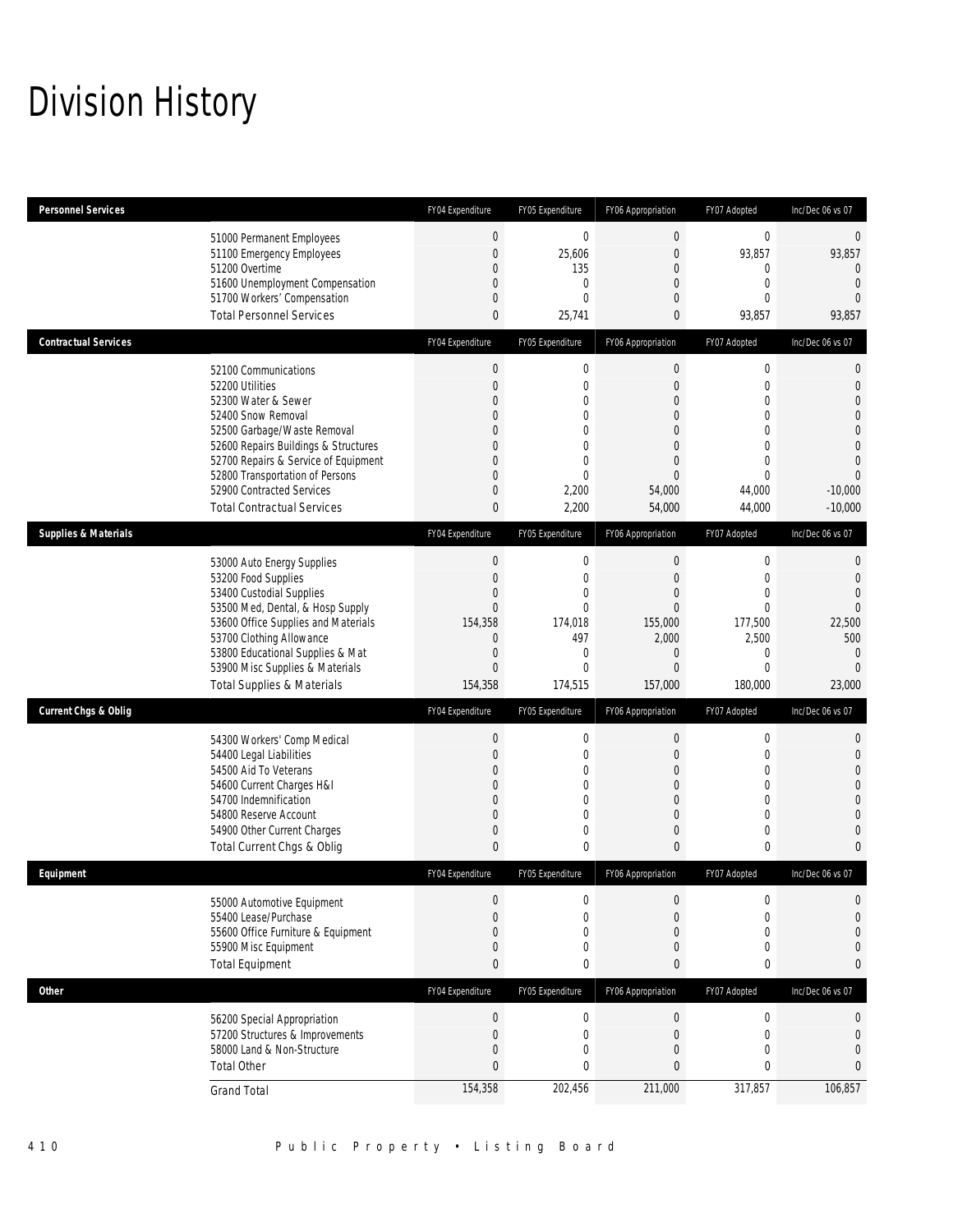# Program 1. Annual Listing

## *Sabino Piemonte, Manager Organization: 128100*

## *Program Description*

The Annual Listing is mandated by the Commonwealth to provide annually, a list of all residents 17 years of age and older to the Jury Commission. This list is compiled through an annual citywide census including residents of multiple dwelling units, nursing homes, shelters and college residences.

## *Program Objectives*

- To maximize the ressponse rate to the City's annual listing.
- To provide a comprehensive jury list to the Jury Commissioner each year.

| <b>Program Outcomes</b>            |                                                                                                                                                                                                  | Actual '04                    | Actual '05                    | Projected '06                 | <b>PLOS '07</b>                                    |
|------------------------------------|--------------------------------------------------------------------------------------------------------------------------------------------------------------------------------------------------|-------------------------------|-------------------------------|-------------------------------|----------------------------------------------------|
|                                    | Response rate (% of response)<br>Annual listing submitted to the State Jury<br>Commissioner                                                                                                      |                               |                               |                               | <b>TBR</b>                                         |
| <b>Selected Service Indicators</b> |                                                                                                                                                                                                  | Actual '04                    | Actual '05                    | Approp '06                    | Budget '07                                         |
|                                    | Quota<br>Personnel Services<br>Non Personnel                                                                                                                                                     | 154,358                       | 25,741<br>176,715             | 211,000                       | 93,857<br>224,000                                  |
|                                    | Total<br># of total pieces mailed for annual listing<br>Responses by mail<br># of total pieces mailed for annual listing<br>Eligible voters verified<br>Residents listed for the Jury Commission | 154,358<br>271,930<br>428,062 | 202,457<br>292,619<br>434,349 | 211,000<br>269,312<br>452,484 | 317,857<br>TBR<br>TBR<br>TBR<br>290,000<br>455,000 |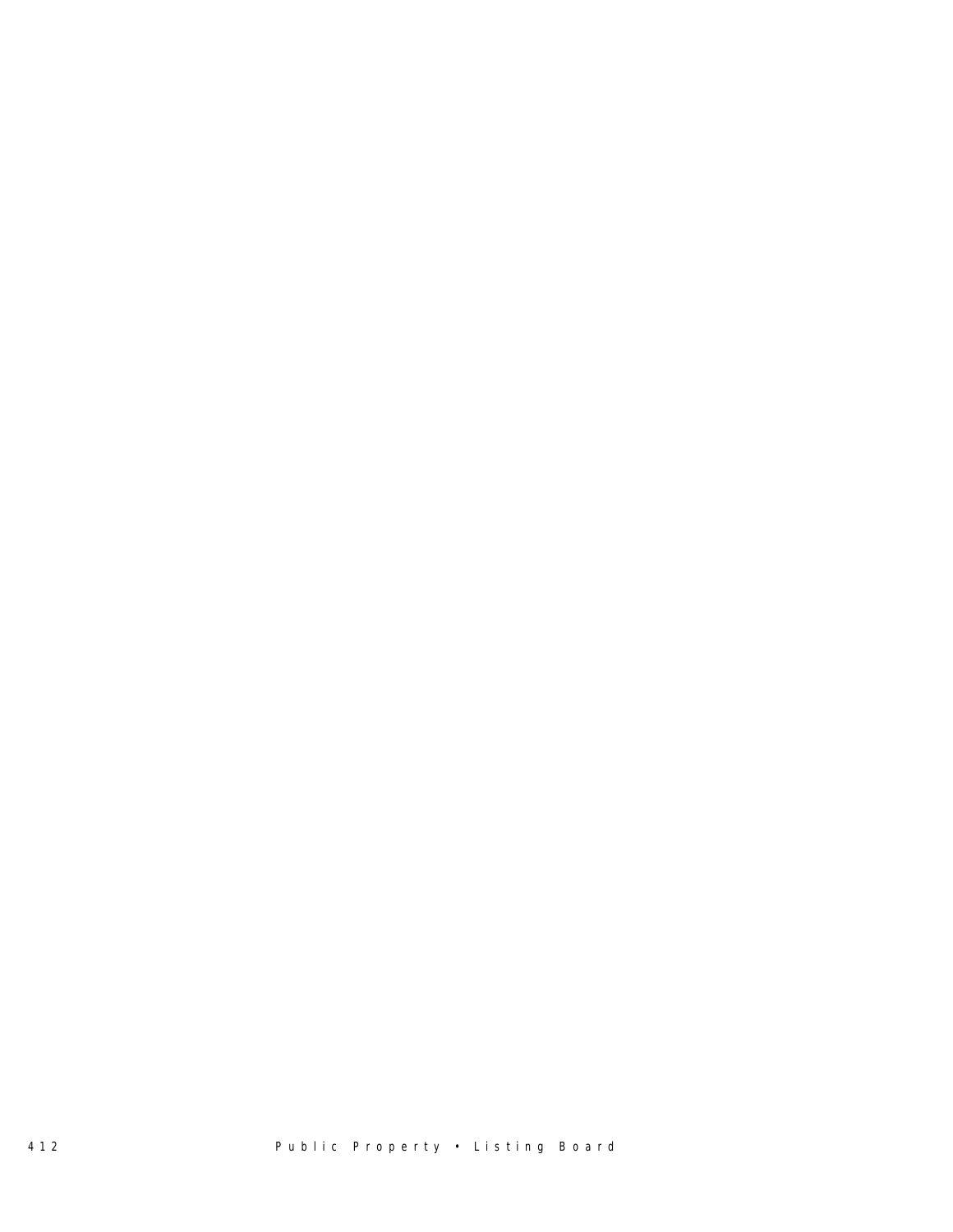# Parks & Recreation Department Operating Budget

#### *Antonia Pollak, Commissioner Appropriation: 300*

### *Department Mission*

The mission of the Parks and Recreation Department is to maintain clean, green, safe, accessible and well-programmed park land for the City's residents.

#### *FY07 Performance Objectives*

- To maintain clean, green, safe, attractive parks and playgrounds.
- To design and construct capital projects.
- To maintain active and historic cemeteries.
- To monitor quality control programs to ensure consistent work performance.
- To permit use of park facilities.
- To raise funds through various leases, sponsorships, and special events.
- To provide skilled horticultural maintenance to City of Boston parks and open spaces.
- To maintain a citywide beautification program.
- To manage a street tree maintenance program.

| <b>Operating Budget</b>            | Program Name                                                                                                | <b>Total Actual '04</b>                          | Total Actual '05                                 | Total Approp '06                                 | Total Budget '07                                 |
|------------------------------------|-------------------------------------------------------------------------------------------------------------|--------------------------------------------------|--------------------------------------------------|--------------------------------------------------|--------------------------------------------------|
|                                    | Administration<br>Maintenance<br>Design & Construction<br>Cemetery                                          | 3.356.019<br>6.050.297<br>1,340,195<br>1,727,884 | 3,094,625<br>7,516,321<br>1,657,482<br>1,866,069 | 3,430,868<br>7,648,807<br>1,366,637<br>2,110,001 | 3,225,158<br>8,036,789<br>1,196,884<br>2,220,500 |
|                                    | <b>Total</b>                                                                                                | 12,474,395                                       | 14,134,497                                       | 14,556,313                                       | 14,679,331                                       |
| <b>External Funds Budget</b>       | <b>Fund Name</b>                                                                                            | <b>Total Actual '04</b>                          | Total Actual '05                                 | Total Approp '06                                 | Total Budget '07                                 |
|                                    | Floodlighting Fees<br>Fund for Parks and Recreation<br>George W. Parkman Trust Fund<br>Ryder Cup Trust Fund | 167.537<br>3,873,812<br>1,086,410<br>4,640       | 167.166<br>3,705,416<br>1,100,000<br>58,535      | 180,000<br>4,150,000<br>1,100,000<br>46,694      | 180,000<br>3,705,000<br>1,100,000<br>30,000      |
|                                    | <b>Total</b>                                                                                                | 5,132,399                                        | 5,031,117                                        | 5,476,694                                        | 5,015,000                                        |
| <b>Selected Service Indicators</b> |                                                                                                             | Actual '04                                       | Actual '05                                       | Approp '06                                       | <b>Budget '07</b>                                |
|                                    | <b>Personnel Services</b><br>Non Personnel                                                                  | 7,945,773<br>4,528,622                           | 8,818,339<br>5,316,158                           | 9,035,465<br>5,520,848                           | 9,151,569<br>5,527,762                           |
|                                    | Total                                                                                                       | 12,474,395                                       | 14, 134, 497                                     | 14,556,313                                       | 14,679,331                                       |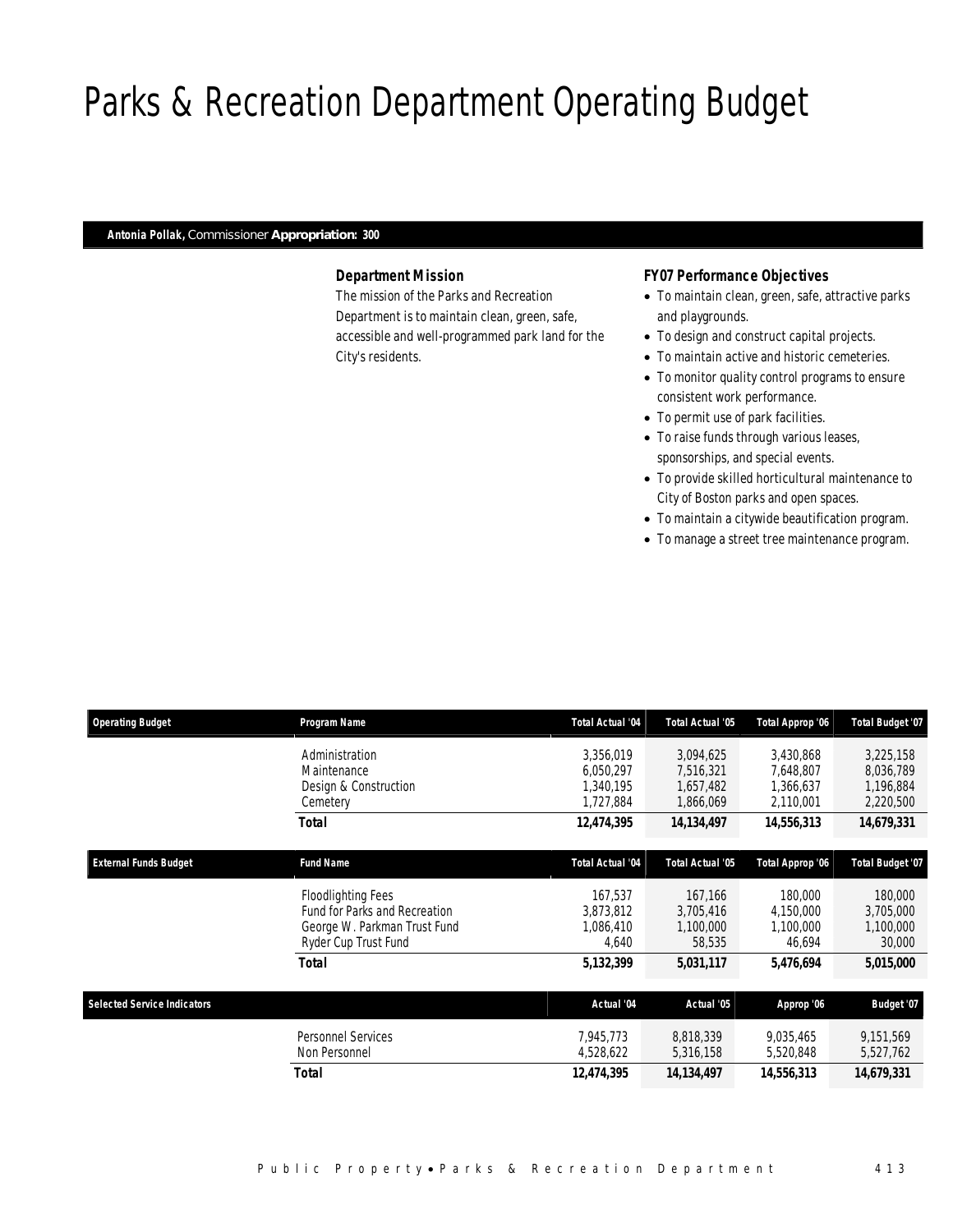# Parks & Recreation Department Operating Budget



## *Authorizing Statutes*

- Care of Public Parks and Playgrounds, CBC St. 7 s. 100-106.
- Parks and Recreation Board: Powers and Duties, CBC Ord. 7, s. 100-112.
- Administration, Ch. 624m, s. 1-10, Acts of 1982.
- Generally, St. 1898, c. 410, s. 3-4, 6; Special St. 1919, c. 87, s. 2; St. 1953, c.473, s. 1; Rev. Ord. 1961, c. 4, s. 8; MGLA c. 41, s. 82-84.

### *Description of Services*

The Department maintains 215 City parks, playgrounds and athletic fields, 65 squares, 17 fountains, 75 game courts, and approximately 125,000 trees, all covering 2,200 acres, 1,000 of which comprise the historic Emerald Necklace. The department annually beautifies these park areas with ornamental plantings of trees, shrubs, and flowers. The department schedules events and programs for the participation and enjoyment of the public.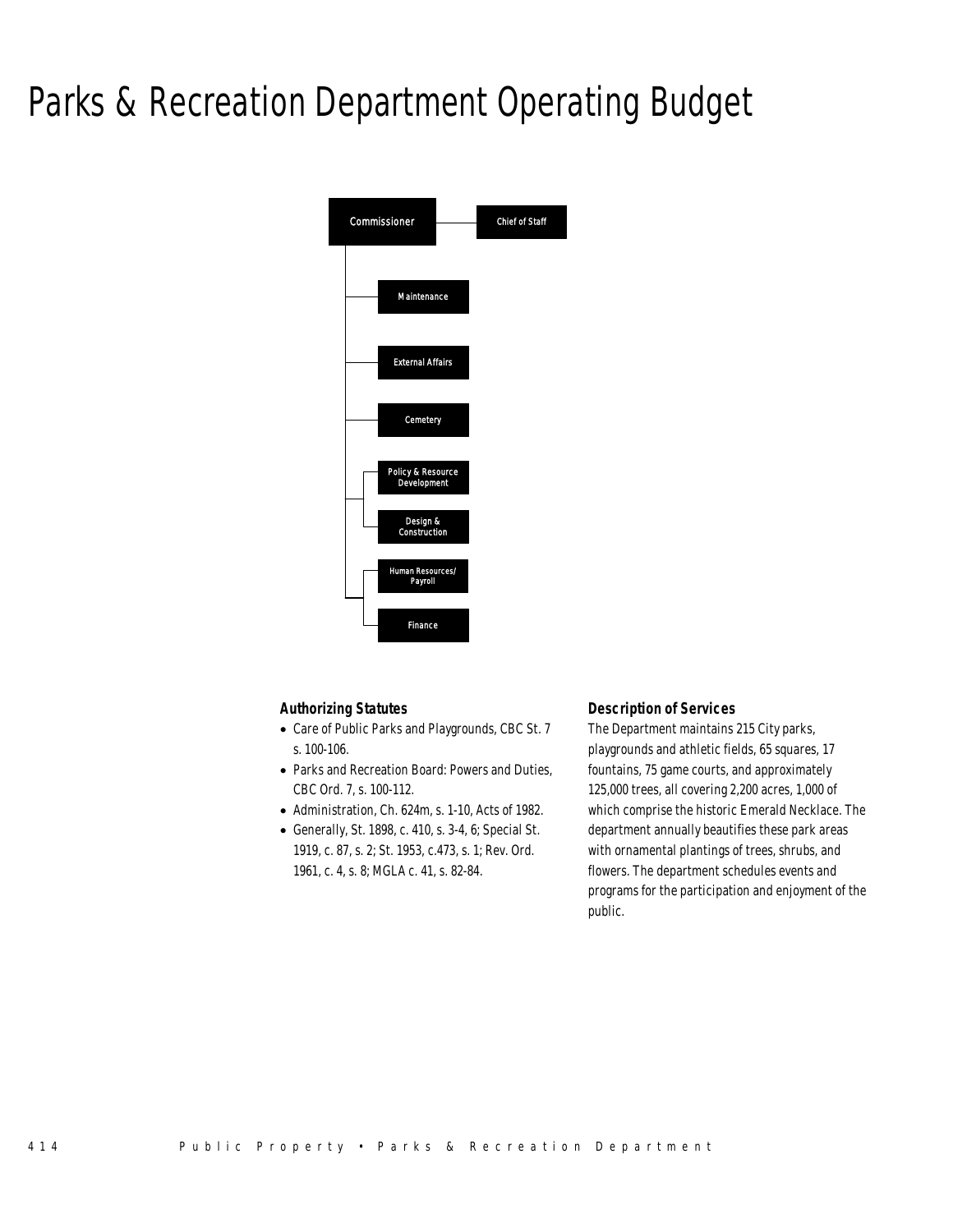# Department History

| <b>Personnel Services</b>       |                                                                                                                                                                                                                                                                                                          | FY04 Expenditure                                                                                                   | FY05 Expenditure                                                                                           | FY06 Appropriation                                                                                             | FY07 Adopted                                                                                            | Inc/Dec 06 vs 07                                                                                                          |
|---------------------------------|----------------------------------------------------------------------------------------------------------------------------------------------------------------------------------------------------------------------------------------------------------------------------------------------------------|--------------------------------------------------------------------------------------------------------------------|------------------------------------------------------------------------------------------------------------|----------------------------------------------------------------------------------------------------------------|---------------------------------------------------------------------------------------------------------|---------------------------------------------------------------------------------------------------------------------------|
|                                 | 51000 Permanent Employees<br>51100 Emergency Employees<br>51200 Overtime<br>51600 Unemployment Compensation<br>51700 Workers' Compensation<br><b>Total Personnel Services</b>                                                                                                                            | 6,923,539<br>$\mathbf 0$<br>672,547<br>74,893<br>274,794<br>7,945,773                                              | 7,741,359<br>124,962<br>790,488<br>30,615<br>130,915<br>8,818,339                                          | 8,111,373<br>147,732<br>551,359<br>35,000<br>190,000<br>9,035,464                                              | 8,338,921<br>131,148<br>551,500<br>35,000<br>95,000<br>9,151,569                                        | 227,548<br>$-16,584$<br>141<br>$\overline{0}$<br>$-95,000$<br>116,105                                                     |
| <b>Contractual Services</b>     |                                                                                                                                                                                                                                                                                                          | FY04 Expenditure                                                                                                   | FY05 Expenditure                                                                                           | FY06 Appropriation                                                                                             | FY07 Adopted                                                                                            | Inc/Dec 06 vs 07                                                                                                          |
|                                 | 52100 Communications<br>52200 Utilities<br>52300 Water & Sewer<br>52400 Snow Removal<br>52500 Garbage/Waste Removal<br>52600 Repairs Buildings & Structures<br>52700 Repairs & Service of Equipment<br>52800 Transportation of Persons<br>52900 Contracted Services<br><b>Total Contractual Services</b> | 177,183<br>1,073,407<br>$\mathbf{0}$<br>$\Omega$<br>338,112<br>171,032<br>322,406<br>5,995<br>733,374<br>2,821,509 | 190,585<br>976,563<br>$\theta$<br>$\theta$<br>330,685<br>195,108<br>361,367<br>949<br>962,615<br>3,017,872 | 176,000<br>1,302,379<br>$\Omega$<br>$\Omega$<br>334,000<br>173,985<br>325,000<br>1,000<br>648,000<br>2,960,364 | 171,000<br>1,195,083<br>0<br>$\theta$<br>305,000<br>231,356<br>315,000<br>1,000<br>815,053<br>3,033,492 | $-5,000$<br>$-107,296$<br>$\Omega$<br>$\Omega$<br>$-29,000$<br>57,371<br>$-10,000$<br>$\overline{0}$<br>167,053<br>73,128 |
| <b>Supplies &amp; Materials</b> |                                                                                                                                                                                                                                                                                                          | FY04 Expenditure                                                                                                   | FY05 Expenditure                                                                                           | FY06 Appropriation                                                                                             | FY07 Adopted                                                                                            | Inc/Dec 06 vs 07                                                                                                          |
|                                 | 53000 Auto Energy Supplies<br>53200 Food Supplies<br>53400 Custodial Supplies<br>53500 Med, Dental, & Hosp Supply<br>53600 Office Supplies and Materials<br>53800 Educational Supplies & Mat<br>53900 Misc Supplies & Materials<br><b>Total Supplies &amp; Materials</b>                                 | 152,439<br>$\Omega$<br>32,652<br>$\mathbf{0}$<br>32,654<br>$\overline{0}$<br>75,468<br>293,213                     | 199,099<br>500<br>40,337<br>0<br>6,144<br>$\mathbf{0}$<br>361,716<br>607,796                               | 280,780<br>$\overline{0}$<br>39,000<br>$\Omega$<br>30,000<br>$\Omega$<br>391,380<br>741,160                    | 238.000<br>0<br>77,500<br>0<br>29,000<br>0<br>408,000<br>752,500                                        | $-42,780$<br>38,500<br>$\theta$<br>$-1,000$<br>$\theta$<br>16,620<br>11,340                                               |
| <b>Current Chgs &amp; Oblig</b> |                                                                                                                                                                                                                                                                                                          | FY04 Expenditure                                                                                                   | FY05 Expenditure                                                                                           | FY06 Appropriation                                                                                             | FY07 Adopted                                                                                            | Inc/Dec 06 vs 07                                                                                                          |
|                                 | 54300 Workers' Comp Medical<br>54400 Legal Liabilities<br>54600 Current Charges H&I<br>54900 Other Current Charges<br>Total Current Chgs & Oblig                                                                                                                                                         | 83,193<br>26,467<br>$\mathbf{0}$<br>320,114<br>429,774                                                             | 103,763<br>10,259<br>$\mathbf{0}$<br>306,044<br>420,066                                                    | 115,000<br>60,299<br>$\overline{0}$<br>319,225<br>494,524                                                      | 90,000<br>34,561<br>0<br>246,598<br>371,159                                                             | $-25,000$<br>$-25,738$<br>$\mathbf{0}$<br>$-72,627$<br>$-123,365$                                                         |
| Equipment                       |                                                                                                                                                                                                                                                                                                          | FY04 Expenditure                                                                                                   | FY05 Expenditure                                                                                           | FY06 Appropriation                                                                                             | FY07 Adopted                                                                                            | Inc/Dec 06 vs 07                                                                                                          |
|                                 | 55000 Automotive Equipment<br>55400 Lease/Purchase<br>55600 Office Furniture & Equipment<br>55900 Misc Equipment<br><b>Total Equipment</b>                                                                                                                                                               | $\mathbf 0$<br>51,521<br>$\mathbf{0}$<br>277,897<br>329,418                                                        | $\mathbf{0}$<br>30,036<br>5,253<br>80,618<br>115,907                                                       | 0<br>$\overline{0}$<br>$\Omega$<br>122,800<br>122,800                                                          | $\boldsymbol{0}$<br>73,411<br>0<br>55,200<br>128,611                                                    | 0<br>73,411<br>$\theta$<br>$-67,600$<br>5,811                                                                             |
| Other                           |                                                                                                                                                                                                                                                                                                          | FY04 Expenditure                                                                                                   | FY05 Expenditure                                                                                           | FY06 Appropriation                                                                                             | FY07 Adopted                                                                                            | Inc/Dec 06 vs 07                                                                                                          |
|                                 | 56200 Special Appropriation<br>57200 Structures & Improvements<br>58000 Land & Non-Structure<br><b>Total Other</b>                                                                                                                                                                                       | 269,500<br>$\boldsymbol{0}$<br>385,208<br>654,708                                                                  | 514,648<br>$\mathbf{0}$<br>639,869<br>1,154,517                                                            | 592,000<br>$\overline{0}$<br>610,000<br>1,202,000                                                              | 632,000<br>$\mathbf 0$<br>610,000<br>1,242,000                                                          | 40,000<br>$\theta$<br>0<br>40,000                                                                                         |
|                                 | <b>Grand Total</b>                                                                                                                                                                                                                                                                                       | 12,474,395                                                                                                         | 14,134,497                                                                                                 | 14,556,312                                                                                                     | 14,679,331                                                                                              | 123,019                                                                                                                   |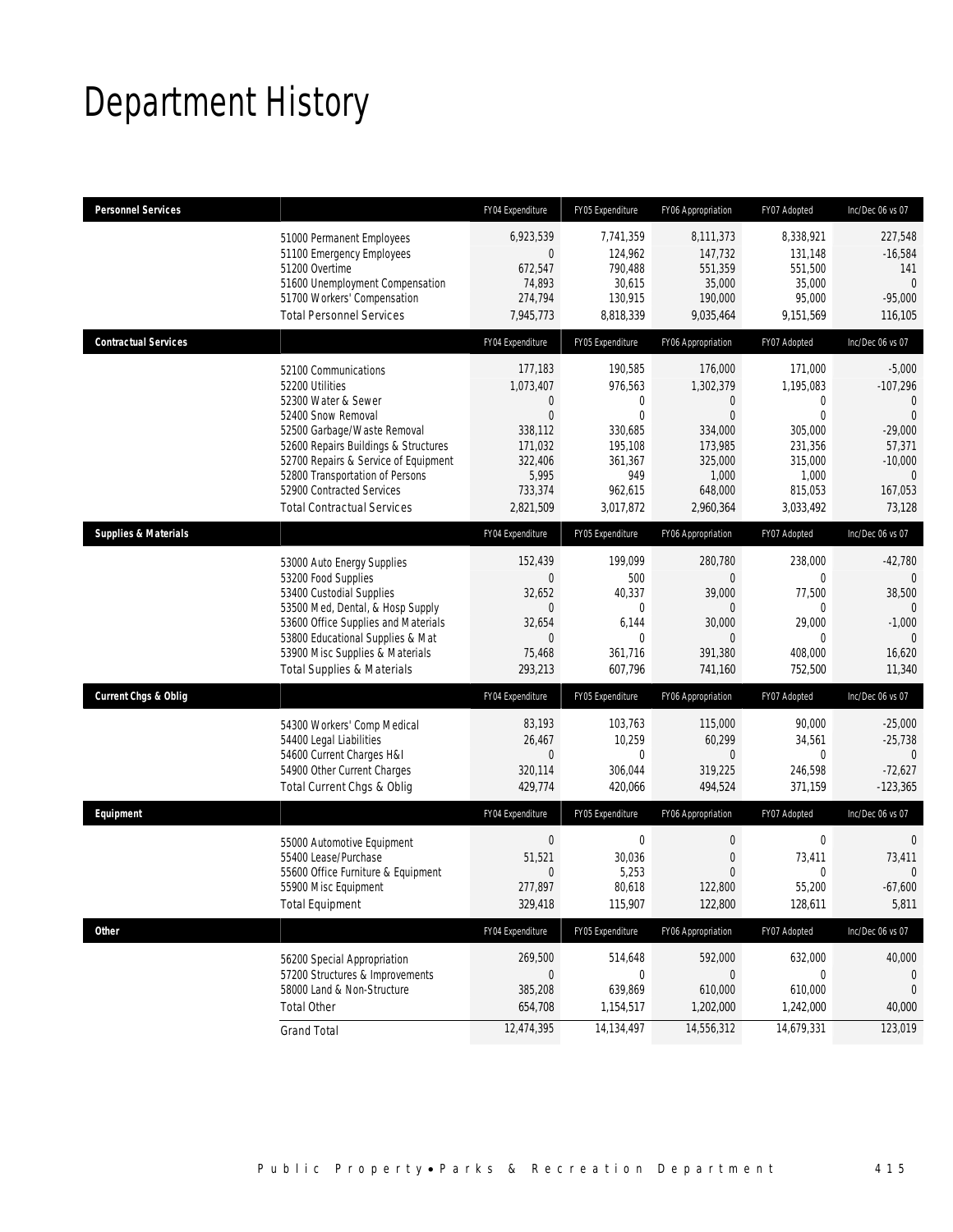# Department Personnel

| Title                                | Code       | Union Grade    | Position       | FY07 Salary | Title                            | Code            | Union Grade    | Position       | FY07 Salary  |
|--------------------------------------|------------|----------------|----------------|-------------|----------------------------------|-----------------|----------------|----------------|--------------|
|                                      |            |                |                |             |                                  |                 |                |                |              |
| Commissioner                         | CDH        |                | 1              | 102,585     | Maint Mech Carpenter             | AFE             | 12L            | 3              | 103,848      |
| <b>Executive Asst-Dir Parks</b>      | EXM        | 12             | $\mathbf{1}$   | 100,045     | Maint Mech Plumber               | AFE             | 12L            | $\overline{2}$ | 78,958       |
| <b>Executive Secretary</b>           | <b>EXM</b> | 10             | $\mathbf{1}$   | 90,815      | Maint Mech Welder                | AFE             | 12L            | $\overline{2}$ | 78,958       |
| Principal Admin Asst-Comm Off        | <b>EXM</b> | 10             | $\overline{2}$ | 181,630     | <b>Tree Climber</b>              | AFE             | 12L            | $\overline{2}$ | 63,520       |
| Pr Admin Asst                        | EXM        | 9              | 3              | 226,122     | Chief Engineer                   | SE1             | 11             | $\mathbf{1}$   | 96,395       |
| <b>Executive Secretary</b>           | <b>EXM</b> | $\overline{4}$ | $\mathbf{1}$   | 54,306      | Gardener                         | AFE             | 11L            | 16             | 562,148      |
| Admin Assistant                      | AFE        | 18             | $\mathbf{1}$   | 54,520      | Sp Hvy Mot Equip Oper            | AFE             | 11L            | $\overline{4}$ | 150,881      |
| <b>Assistant Electrical Engineer</b> | AFJ        | 18             | $\mathbf{1}$   | 67,462      | Gen Superintendant               | SE <sub>1</sub> | 10             | $\mathbf{1}$   | 91,336       |
| Gen Tree Maint Foreman               | AFG        | 18             | $\overline{2}$ | 112,768     | Gen Supt of Park Maint           | SE1             | 10             | $\mathbf{1}$   | 90,815       |
| Graphic Arts Tech                    | AFG        | 18             | $\mathbf{1}$   | 64,867      | Hvy Mot Equip Oper & Lab-Prk     | AFE             | 10L            | $\overline{7}$ | 226,251      |
| Senior Research Anl                  | AFJ        | <b>18A</b>     | $\overline{2}$ | 134,925     | Landscape Designer               | SE1             | 10             | $\mathbf{1}$   | 90,815       |
| Gen Maint Mech Foreman               | AFG        | <b>16A</b>     | $\mathbf{1}$   | 55,971      | Grave Digger                     | AFE             | <b>9L</b>      | 16             | 514,697      |
| General Park Maint Foreman           | AFG        | 16A            | $\overline{7}$ | 370,637     | Principal Clerk Typist           | AFE             | 9              | $\mathbf{1}$   | 25,967       |
| Junior Civil Engineer                | AFJ        | 16A            | $\mathbf{1}$   | 55,450      | Work Foreman Park Keeper         | AFG             | 9L             | $\mathbf{1}$   | 34,633       |
| Maint Mech Foreman (Mach/Parks)      | AFE        | 16             | $\mathbf{1}$   | 56,492      | <b>Executive Secretary</b>       | SE <sub>1</sub> | 8              | $\overline{2}$ | 156,808      |
| Admin Assistant                      | AFE        | 15             | $\overline{2}$ | 85,299      | Executive Secretary (P&R)        | SE <sub>1</sub> | 8              | 6              | 468,860      |
| Admin Assistant                      | AFG        | 15             | $\mathbf{1}$   | 49,294      | Maint Mech Helper                | AFE             | 8L             | $\overline{2}$ | 64,919       |
| Maint Mech Fmn Carp                  | AFG        | 15A            | $\mathbf{1}$   | 37,445      | Park Keeper                      | AFE             | 8L             | 14             | 438,233      |
| Maint Mech Fmn Plumber               | AFG        | 15A            | $\mathbf{1}$   | 51,787      | Mot Equip Oper & Lbr-P&R         | AFE             | 7L             | 14             | 405,755      |
| Maint Mech Fmn Ptr                   | AFG        | <b>15A</b>     | $\mathbf{1}$   | 51,787      | Superintendent Horticulture      | SE1             | $\overline{7}$ | $\mathbf{1}$   | 54,008       |
| <b>Administrative Secretary</b>      | AFE        | 14             | 8              | 317,096     | Superintendent Park Maint        | SE <sub>1</sub> | $\overline{7}$ | 6              | 386,730      |
| Gardener Foreman                     | AFG        | 14             | 4              | 175,288     | Superintendent Park Maint Trades | SE <sub>1</sub> | $\overline{7}$ | $\mathbf{1}$   | 50,623       |
| <b>Head Storekeeper</b>              | AFE        | 14             | $\mathbf{1}$   | 43,822      | Superintendent Tree Maint        | SE <sub>1</sub> | $\overline{7}$ | $\mathbf{1}$   | 61,200       |
| Cemetery Foreman                     | AFG        | 13             | 3              | 117,561     | Supn Automotive Maint            | SE1             | $\overline{7}$ | $\mathbf{1}$   | 72,007       |
| Head Clerk & Secretary               | AFE        | 13             | $\mathbf{1}$   | 40,516      | Laborer                          | AFE             | 6L             | 24             | 654,086      |
| Hvy Mot Equip Rep                    | AFE        | 13             | 3              | 104,164     | Pr Admin Asst                    | SE1             | 6              | 9              | 546,724      |
| Park Maint Foreman                   | AFE        | 13             | $\mathbf{1}$   | 38,709      | Principal Personnel Officer      | SE1             | 6              | $\mathbf{1}$   | 65,044       |
| Park Maint Foreman                   | AFG        | 13             | 17             | 668,157     | Community Rel Spec               | SE1             | 5              | $\mathbf{1}$   | 59,675       |
| Greenhouse Gardener                  | AFE        | 12L            | $\mathbf{1}$   | 38,957      | <b>Community Relations Spec</b>  | SE1             | 5              | $\overline{2}$ | 119,351      |
| <b>Head Clerk</b>                    | AFE        | 12             | $\mathbf{1}$   | 28,455      | <b>Executive Assistant</b>       | SE1             | 5              | 3              | 175,600      |
| Maint Mech (Painter)                 | AFE        | 12L            | $\overline{2}$ | 76,364      | <b>Executive Asst</b>            | SE1             | 5              | $\sqrt{3}$     | 159,459      |
|                                      |            |                |                |             | <b>Total</b>                     |                 |                | 223            | 9,801,598    |
|                                      |            |                |                |             | <b>Adjustments</b>               |                 |                |                |              |
|                                      |            |                |                |             | <b>Differential Payments</b>     |                 |                |                | $\theta$     |
|                                      |            |                |                |             | Other                            |                 |                |                | 35,000       |
|                                      |            |                |                |             | Chargebacks                      |                 |                |                | $-1,272,457$ |

Salary Savings -225,220 *FY07 Total Request 8,338,921*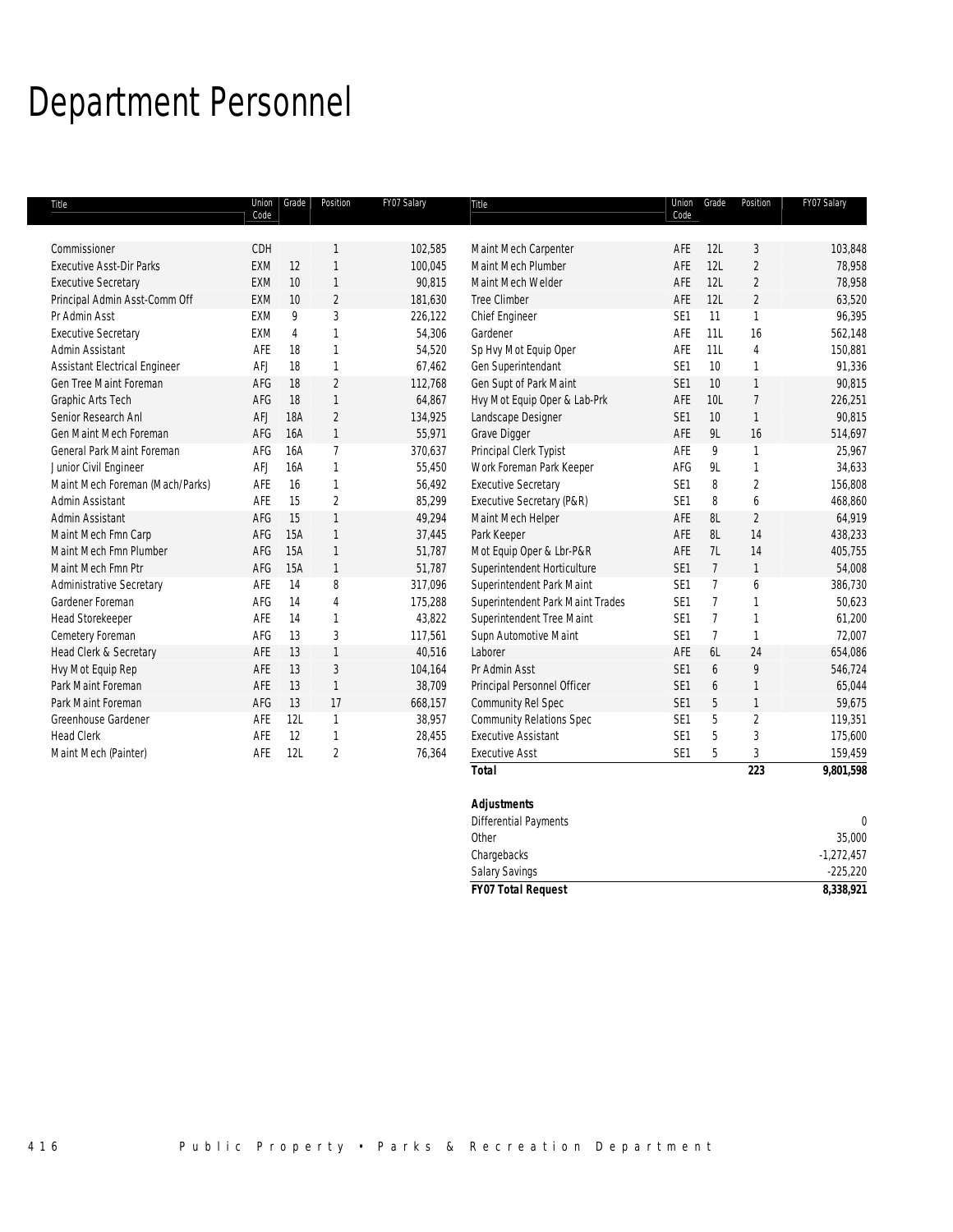# External Funds History

| <b>Personnel Services</b>       |                                                                                                                                                                                                                                                                                                          | FY04 Expenditure                                                                                          | FY05 Expenditure                                                                                                          | FY06 Appropriation                                                                                                                   | FY07 Adopted                                                                                                                      | Inc/Dec 06 vs 07                                                                                                                    |
|---------------------------------|----------------------------------------------------------------------------------------------------------------------------------------------------------------------------------------------------------------------------------------------------------------------------------------------------------|-----------------------------------------------------------------------------------------------------------|---------------------------------------------------------------------------------------------------------------------------|--------------------------------------------------------------------------------------------------------------------------------------|-----------------------------------------------------------------------------------------------------------------------------------|-------------------------------------------------------------------------------------------------------------------------------------|
|                                 | 51000 Permanent Employees<br>51100 Emergency Employees<br>51200 Overtime<br>51400 Health Insurance<br>51600 Unemployment Compensation<br>51700 Workers' Compensation<br>51800 Indirect Costs<br>51900 Medicare<br><b>Total Personnel Services</b>                                                        | 691,817<br>6,791<br>124,390<br>0<br>$\overline{0}$<br>$\mathbf{0}$<br>$\Omega$<br>$\Omega$<br>822,998     | 692,000<br>7,000<br>124,000<br>0<br>$\mathbf{0}$<br>$\Omega$<br>$\overline{0}$<br>$\Omega$<br>823,000                     | 823,000<br>0<br>$\overline{0}$<br>$\mathbf 0$<br>0<br>$\overline{0}$<br>$\overline{0}$<br>$\Omega$<br>823,000                        | 823,000<br>$\overline{0}$<br>0<br>$\overline{0}$<br>$\overline{0}$<br>$\Omega$<br>$\overline{0}$<br>$\Omega$<br>823,000           | 0<br>$\overline{0}$<br>$\overline{0}$<br>$\overline{0}$<br>$\overline{0}$<br>$\Omega$<br>$\overline{0}$<br>$\Omega$<br>$\mathbf{0}$ |
| <b>Contractual Services</b>     |                                                                                                                                                                                                                                                                                                          | FY04 Expenditure                                                                                          | FY05 Expenditure                                                                                                          | FY06 Appropriation                                                                                                                   | FY07 Adopted                                                                                                                      | Inc/Dec 06 vs 07                                                                                                                    |
|                                 | 52100 Communications<br>52200 Utilities<br>52300 Water & Sewer<br>52400 Snow Removal<br>52500 Garbage/Waste Removal<br>52600 Repairs Buildings & Structures<br>52700 Repairs & Service of Equipment<br>52800 Transportation of Persons<br>52900 Contracted Services<br><b>Total Contractual Services</b> | $\mathbf{0}$<br>151,614<br>0<br>$\mathbf 0$<br>5,900<br>12,625<br>3,959<br>$\theta$<br>156,822<br>330,920 | $\mathbf 0$<br>113,473<br>0<br>$\mathbf{0}$<br>$\Omega$<br>10,000<br>$\overline{0}$<br>$\mathbf{0}$<br>206,735<br>330,208 | $\boldsymbol{0}$<br>180,000<br>0<br>$\theta$<br>$\overline{0}$<br>$\Omega$<br>$\overline{0}$<br>$\overline{0}$<br>177,000<br>357,000 | $\boldsymbol{0}$<br>180,000<br>0<br>$\mathbf 0$<br>$\overline{0}$<br>$\Omega$<br>$\Omega$<br>$\overline{0}$<br>165,500<br>345,500 | 0<br>$\overline{0}$<br>$\overline{0}$<br>$\overline{0}$<br>$\Omega$<br>$\Omega$<br>$\Omega$<br>$\Omega$<br>$-11,500$<br>$-11.500$   |
| <b>Supplies &amp; Materials</b> |                                                                                                                                                                                                                                                                                                          | FY04 Expenditure                                                                                          | FY05 Expenditure                                                                                                          | FY06 Appropriation                                                                                                                   | FY07 Adopted                                                                                                                      | Inc/Dec 06 vs 07                                                                                                                    |
|                                 | 53000 Auto Energy Supplies<br>53200 Food Supplies<br>53400 Custodial Supplies<br>53500 Med, Dental, & Hosp Supply<br>53600 Office Supplies and Materials<br>53900 Misc Supplies & Materials<br>Total Supplies & Materials                                                                                | $\mathbf 0$<br>$\mathbf{0}$<br>$\Omega$<br>$\overline{0}$<br>$\mathbf{0}$<br>20,973<br>20,973             | $\mathbf 0$<br>$\overline{0}$<br>$\theta$<br>$\overline{0}$<br>$\theta$<br>33,238<br>33,238                               | $\mathbf 0$<br>$\mathbf 0$<br>$\theta$<br>$\overline{0}$<br>0<br>20,000<br>20,000                                                    | 0<br>$\mathbf 0$<br>0<br>$\mathbf{0}$<br>0<br>31,500<br>31,500                                                                    | 0<br>$\Omega$<br>$\Omega$<br>$\Omega$<br>$\Omega$<br>11,500<br>11,500                                                               |
| <b>Current Chgs &amp; Oblig</b> |                                                                                                                                                                                                                                                                                                          | FY04 Expenditure                                                                                          | FY05 Expenditure                                                                                                          | FY06 Appropriation                                                                                                                   | FY07 Adopted                                                                                                                      | Inc/Dec 06 vs 07                                                                                                                    |
|                                 | 54300 Workers' Comp Medical<br>54400 Legal Liabilities<br>54900 Other Current Charges<br>Total Current Chgs & Oblig                                                                                                                                                                                      | $\boldsymbol{0}$<br>$\mathbf{0}$<br>$\mathbf 0$<br>$\mathbf{0}$                                           | $\mathbf 0$<br>$\mathbf{0}$<br>720<br>720                                                                                 | $\theta$<br>$\theta$<br>$\theta$<br>$\mathbf{0}$                                                                                     | 0<br>$\mathbf 0$<br>0<br>0                                                                                                        | $\Omega$<br>$\mathbf{0}$<br>$\Omega$<br>$\Omega$                                                                                    |
| Equipment                       |                                                                                                                                                                                                                                                                                                          | FY04 Expenditure                                                                                          | FY05 Expenditure                                                                                                          | FY06 Appropriation                                                                                                                   | FY07 Adopted                                                                                                                      | Inc/Dec 06 vs 07                                                                                                                    |
|                                 | 55000 Automotive Equipment<br>55400 Lease/Purchase<br>55600 Office Furniture & Equipment<br>55900 Misc Equipment<br><b>Total Equipment</b>                                                                                                                                                               | 10,836<br>$\mathbf{0}$<br>$\Omega$<br>7,187<br>18,023                                                     | $\mathbf 0$<br>$\mathbf{0}$<br>$\Omega$<br>20,000<br>20,000                                                               | $\boldsymbol{0}$<br>$\mathbf 0$<br>$\Omega$<br>20,000<br>20,000                                                                      | $\boldsymbol{0}$<br>0<br>$\Omega$<br>20,000<br>20,000                                                                             | $\overline{0}$<br>$\mathbf{0}$<br>$\Omega$<br>$\mathbf 0$<br>0                                                                      |
| Other                           |                                                                                                                                                                                                                                                                                                          | FY04 Expenditure                                                                                          | FY05 Expenditure                                                                                                          | FY06 Appropriation                                                                                                                   | FY07 Adopted                                                                                                                      | Inc/Dec 06 vs 07                                                                                                                    |
|                                 | 56200 Special Appropriation<br>57200 Structures & Improvements<br>58000 Land & Non-Structure<br><b>Total Other</b>                                                                                                                                                                                       | 3,878,452<br>$\theta$<br>61,033<br>3,939,485                                                              | 3,763,951<br>$\boldsymbol{0}$<br>60,000<br>3,823,951                                                                      | 4,196,694<br>$\mathbf 0$<br>60,000<br>4,256,694                                                                                      | 3,735,000<br>0<br>60,000<br>3,795,000                                                                                             | $-461,694$<br>$\mathbf{0}$<br>$-461,694$                                                                                            |
|                                 | <b>Grand Total</b>                                                                                                                                                                                                                                                                                       | 5,132,399                                                                                                 | 5,031,117                                                                                                                 | 5,476,694                                                                                                                            | 5,015,000                                                                                                                         | $-461,694$                                                                                                                          |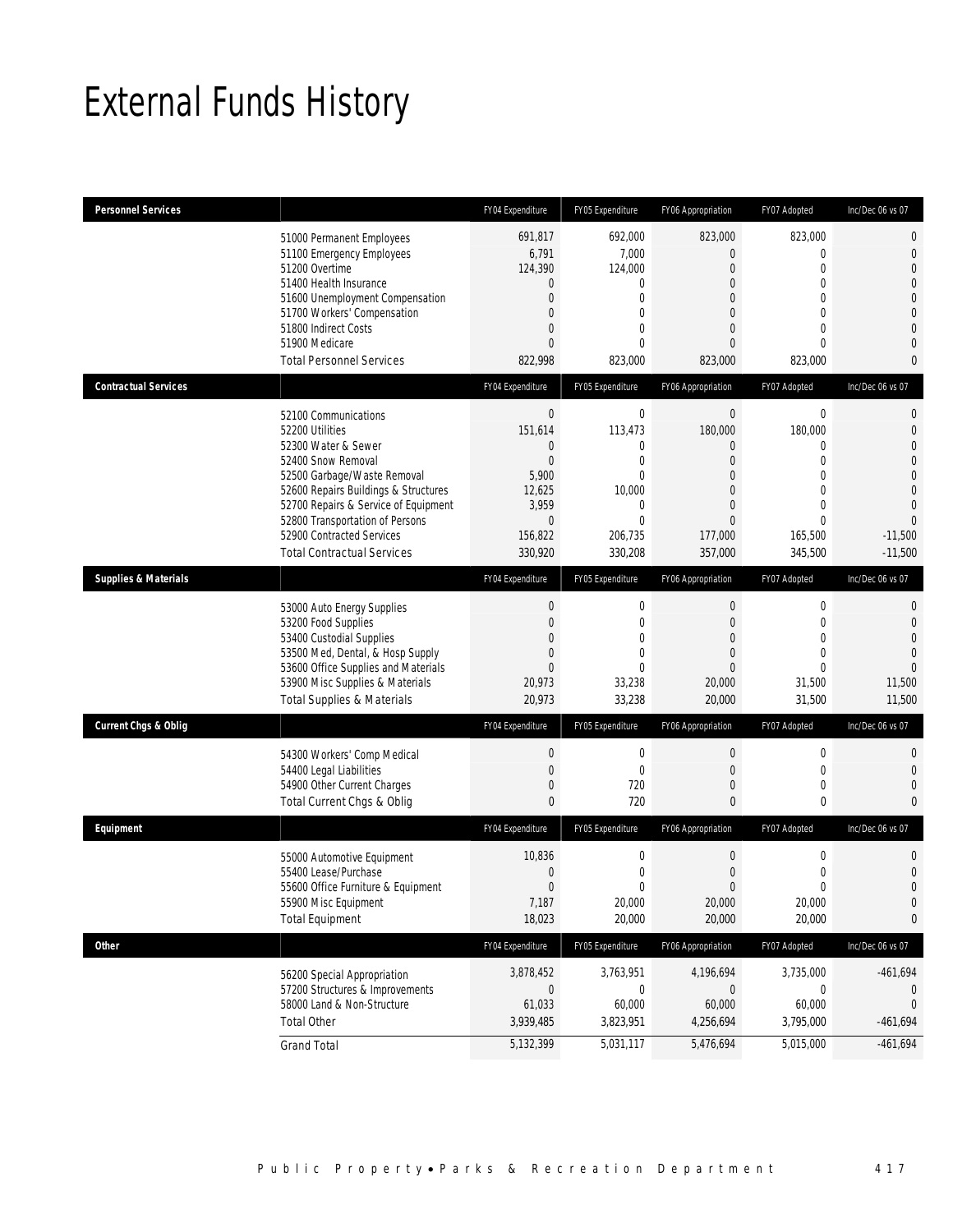# Program 1. Administration

#### *Antonia Pollak, Commissioner Organization: 300100*

### *Program Description*

The Administration Program provides administrative, financial, and personnel support for all departmental units. This program is also responsible for monitoring MOAs, contractual arrangements, licensing of major park facilities, coordination of community-based organizations, solicitation of corporate sponsorship, and communication with the public.

### *Program Objectives*

- To provide yearlong arts and cultural programs.
- To raise funds through various leases, sponsorships, and special events.
- To permit use of park facilities.
- To monitor licenses and contracts.
- To provide administrative, financial, and human resource support to all department programs.

| <b>Program Outcomes</b>            |                                                             | Actual '04 | Actual '05 | Projected '06 | <b>PLOS '07</b> |
|------------------------------------|-------------------------------------------------------------|------------|------------|---------------|-----------------|
|                                    | Vendor payments processed                                   | 4.170      | 5.772      | TBR           | 7,000           |
|                                    | Revenue transactions completed                              | 1,662      | 1,528      | TBR           | 1,800           |
|                                    | Licenses, contracts, MOUs, and MOAs renewed<br>or initiated | 20         |            | TBR           | 25              |
|                                    | Park permits granted                                        | 4.844      | 5.237      | 5,010         | 5,400           |
|                                    | Dollar amount raised                                        | 3,803,882  | 4,768,095  | TBR           | 4,000,000       |
|                                    | Arts and cultural programs                                  |            |            | 150           | 150             |
|                                    |                                                             |            |            |               |                 |
| <b>Selected Service Indicators</b> |                                                             | Actual '04 | Actual '05 | Approp '06    | Budget '07      |
|                                    | Quota                                                       | 24         | 25         | 27            | 27              |
|                                    | Personnel Services                                          | 1.608.235  | 1.556.042  | 1.656.547     | 1,579,379       |
|                                    | Non Personnel                                               | 1,747,785  | 1,538,583  | 1,774,321     | 1,645,779       |
|                                    |                                                             |            |            |               |                 |
|                                    | <b>Total</b>                                                | 3,356,019  | 3,094,625  | 3,430,868     | 3,225,158       |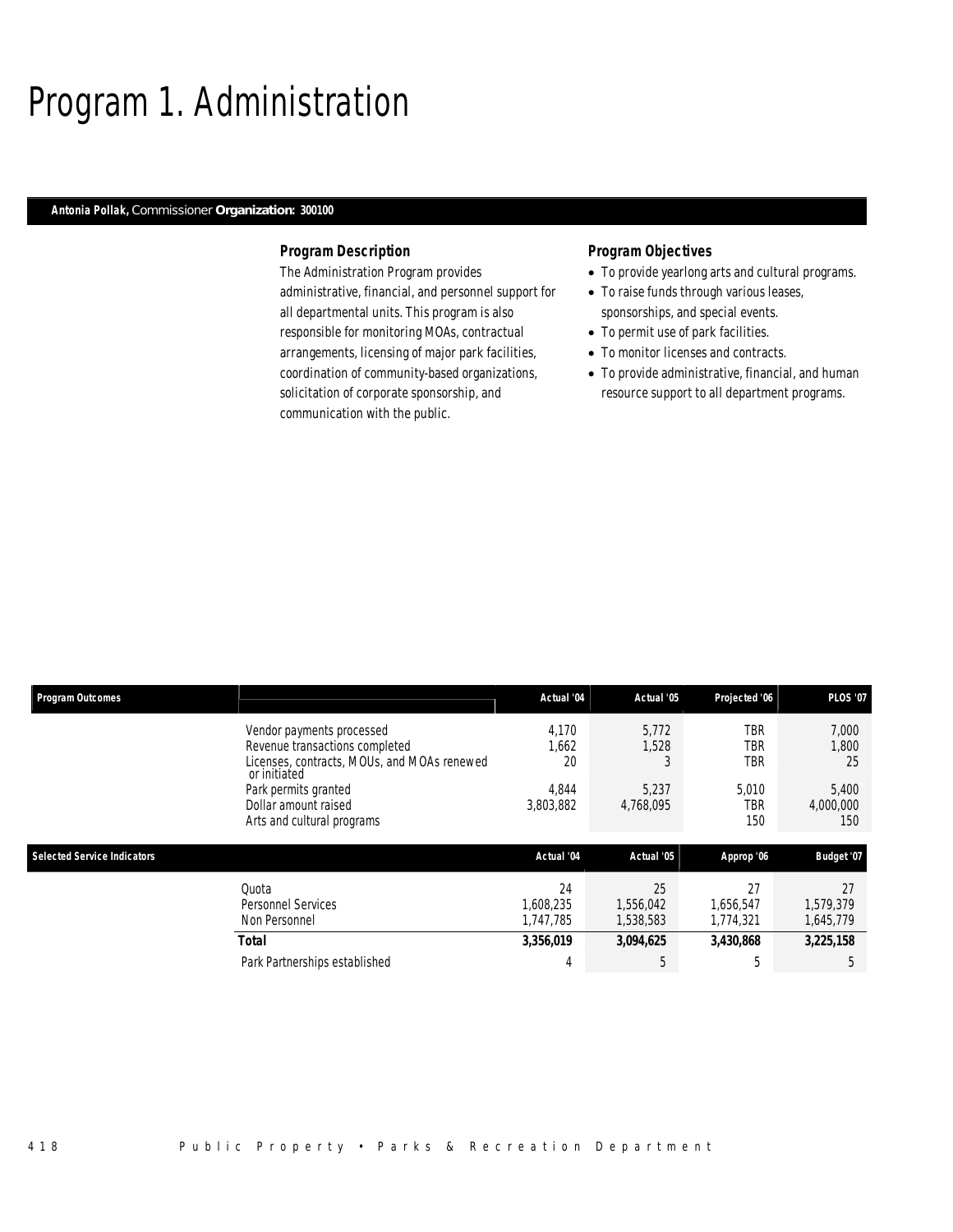## Program 2. Maintenance

## *Bernie Lynch, Manager Organization: 300200*

### *Program Description*

The Maintenance Program provides clean, hazard free, and physically attractive areas for public use. This includes maintaining the grounds and equipment in squares, parks, all City athletic fields and playgrounds.

### *Program Objectives*

- To manage a street tree maintenance program.
- To manage Franklin Park greenhouse activities.
- To maintain a citywide beautification program.
- To provide skilled horticultural maintenance to City of Boston parks and open spaces.
- To maintain clean, green, safe, attractive parks and playgrounds.
- To monitor quality control programs to ensure consistent work performance.

| <b>Program Outcomes</b>            |                                                                                                                | Actual '04                    | Actual '05                    | Projected '06                   | <b>PLOS '07</b>               |
|------------------------------------|----------------------------------------------------------------------------------------------------------------|-------------------------------|-------------------------------|---------------------------------|-------------------------------|
|                                    | % of maintenance requests completed on<br>schedule                                                             | 69%                           | 74%                           | <b>TBR</b>                      | 75%                           |
|                                    | Park Inspection Program (PIP) overall rating for<br>cleanliness and condition in 5 regions                     | 86%                           | 88%                           | <b>DNR</b>                      | 85%                           |
|                                    | Skilled horticultural maintenance visits<br>conducted                                                          | 1,500                         | 1,500                         | <b>DNR</b>                      | 1,500                         |
|                                    | Maintenance visits to beautification sites<br>Greenhouse plants distributed or planted<br>Street trees planted | 5,000<br>50,000<br>300        | 5,000<br>50,000<br>285        | <b>DNR</b><br><b>DNR</b><br>TBR | 5,000<br>50,000<br>500        |
|                                    |                                                                                                                |                               |                               |                                 |                               |
|                                    |                                                                                                                |                               |                               |                                 |                               |
| <b>Selected Service Indicators</b> |                                                                                                                | Actual '04                    | Actual '05                    | Approp '06                      | Budget '07                    |
|                                    | Quota<br><b>Personnel Services</b><br>Non Personnel                                                            | 152<br>4.198.019<br>1,852,279 | 152<br>4.991.056<br>2,525,265 | 152<br>5,216,159<br>2,432,648   | 152<br>5,356,539<br>2,680,249 |
|                                    | Total                                                                                                          | 6,050,297                     | 7,516,321                     | 7,648,807                       | 8,036,789                     |
|                                    | Maintenance requests completed on schedule<br>Maintenance requests received<br>Street trees maintained/pruned  | 1,587<br>2,307<br>1,619       | 2,052<br>2.773<br>1,052       | TBR<br>TBR<br>TBR               | 2,000<br>2,700<br>1,700       |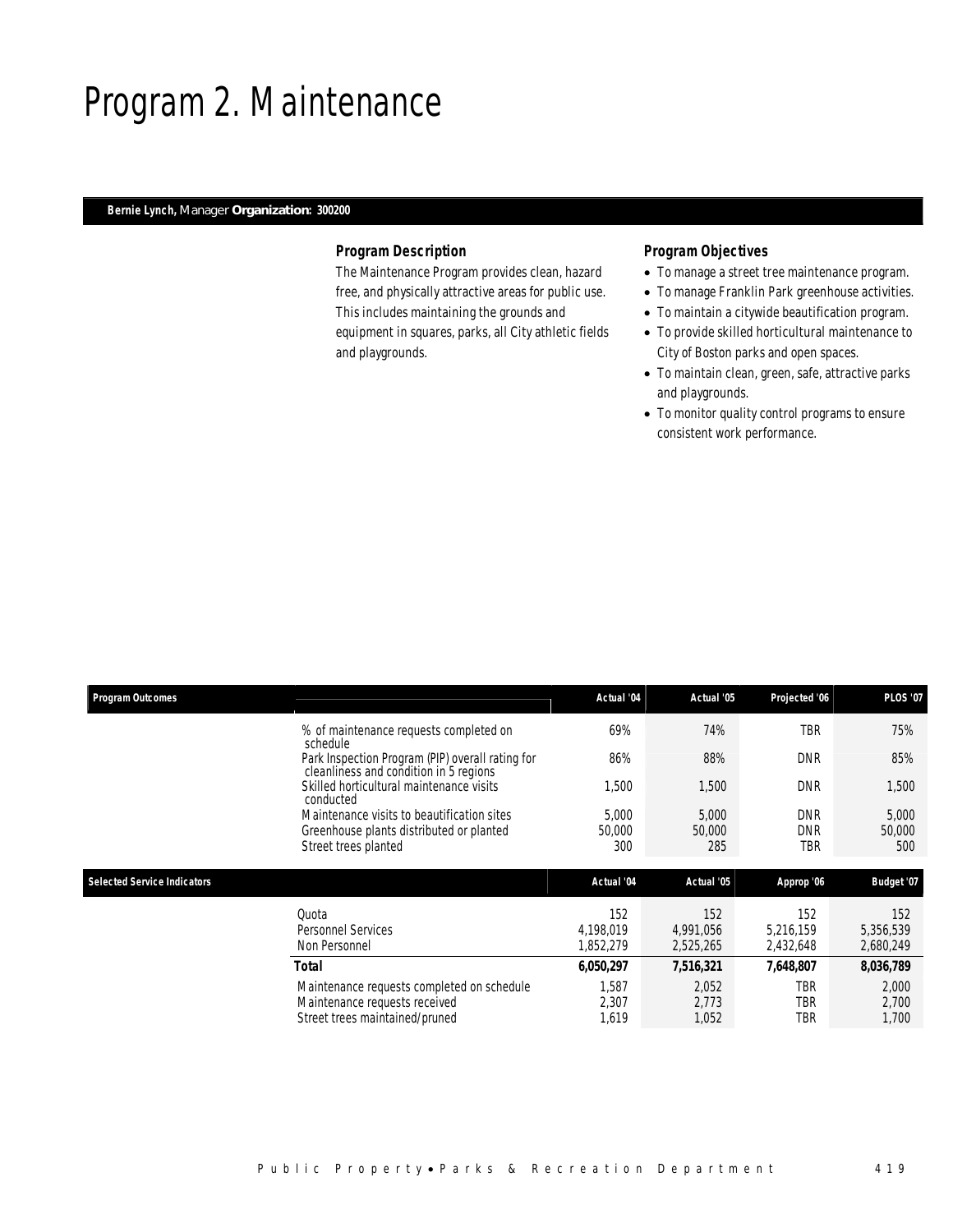# Program 3. Design & Construction

### *Stan Ivan, Manager Organization: 300400*

#### *Program Description*

The Design & Construction Program works to develop and revitalize the full potential of Boston's physical park system by designing, contracting, and monitoring capital improvement projects. The planning process analyzes active and passive park opportunities, restores park lands, and promotes open space that is safe and accessible as well as functional and aesthetically pleasing. Improvements must be sensitive to community needs, budget limitations, appropriate environmental and horticultural values, and maintenance requirements.

### *Program Objectives*

• To design and construct capital projects.

| Program Outcomes                   |                                                                     | Actual '04               | Actual '05               | Projected '06            | <b>PLOS '07</b>          |
|------------------------------------|---------------------------------------------------------------------|--------------------------|--------------------------|--------------------------|--------------------------|
|                                    | Park design plans completed<br>Park construction projects completed | 10<br>10                 | 15<br>12                 | <b>TBR</b><br>TBR        | 10<br>12                 |
| <b>Selected Service Indicators</b> |                                                                     | Actual '04               | Actual '05               | Approp '06               | Budget '07               |
|                                    | Ouota<br>Personnel Services<br>Non Personnel                        | 12<br>760,236<br>579.959 | 12<br>795.248<br>862,234 | 12<br>554.289<br>812,348 | 12<br>585,938<br>610,947 |
|                                    | <b>Total</b>                                                        | 1,340,195                | 1,657,482                | 1,366,637                | 1,196,885                |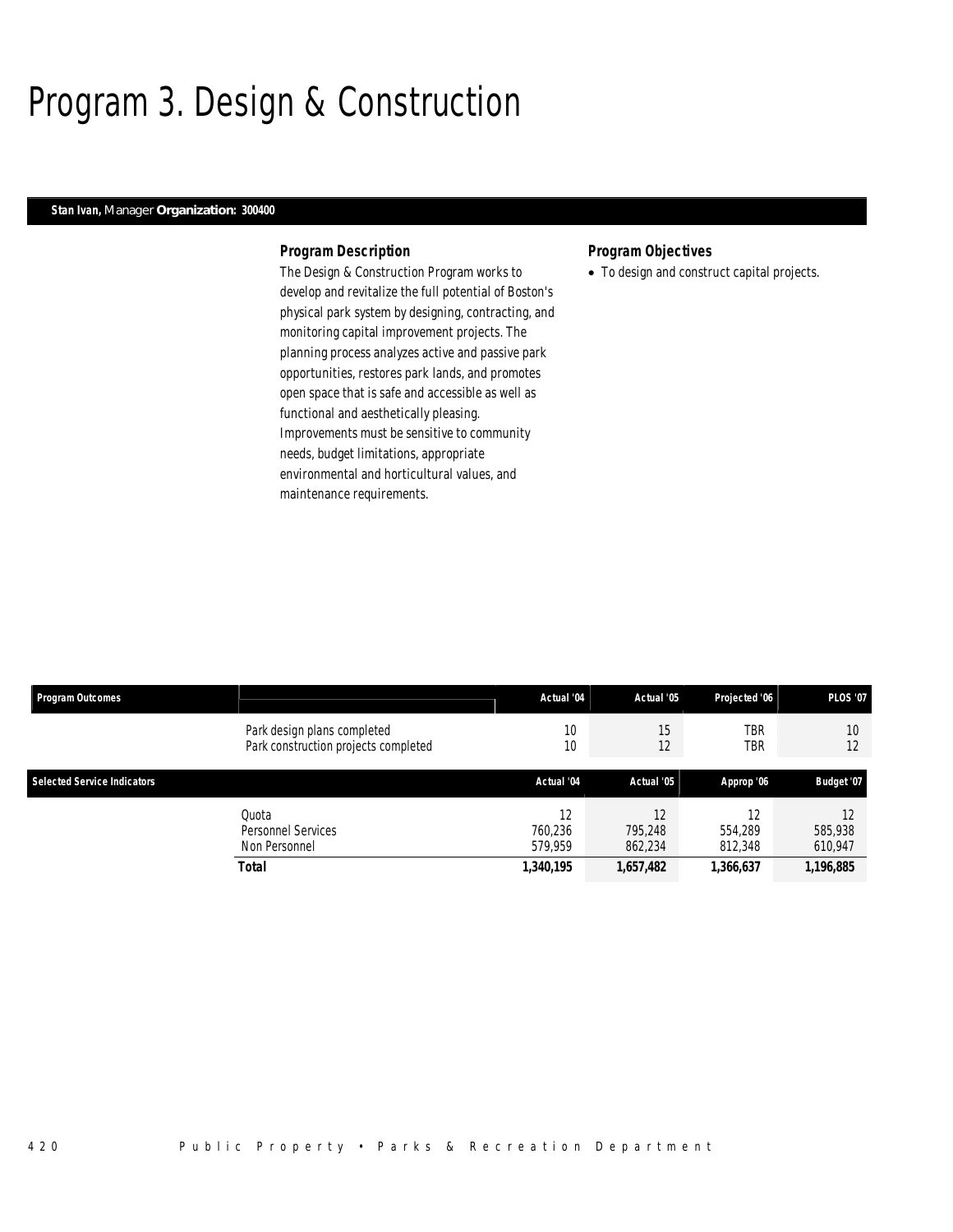## Program 4. Cemetery

## *Donald Griffis, Manager Organization: 400100*

#### *Program Description*

The Cemetery Program provides grounds maintenance for the City's three active cemeteries and sixteen historic cemeteries ensuring that they are physically attractive and well manicured. Special efforts are undertaken in preparation for Memorial Day, Veterans' Day, and other holidays. This program is also responsible for completing all burials requested during the year. Preparation involves identifying and preparing gravesites, escorting the funeral service, and securing the burial plot upon completion of service.

## *Program Objectives*

- To maintain active and historic cemeteries.
- To provide respectful and courteous burials as requested.

| <b>Program Outcomes</b>            |                                                       | Actual '04                              | Actual '05                              | Projected '06                           | <b>PLOS '07</b>                         |
|------------------------------------|-------------------------------------------------------|-----------------------------------------|-----------------------------------------|-----------------------------------------|-----------------------------------------|
|                                    | Burials performed                                     | 913                                     | 858                                     | TBR                                     | 800                                     |
| <b>Selected Service Indicators</b> |                                                       | Actual '04                              | Actual '05                              | Approp '06                              | Budget '07                              |
|                                    | Ouota<br>Personnel Services<br>Non Personnel<br>Total | 32<br>1.379.284<br>348,600<br>1,727,884 | 32<br>1.475.993<br>390.076<br>1,866,069 | 32<br>1,608,469<br>501.531<br>2,110,000 | 32<br>1,629,713<br>590,787<br>2,220,500 |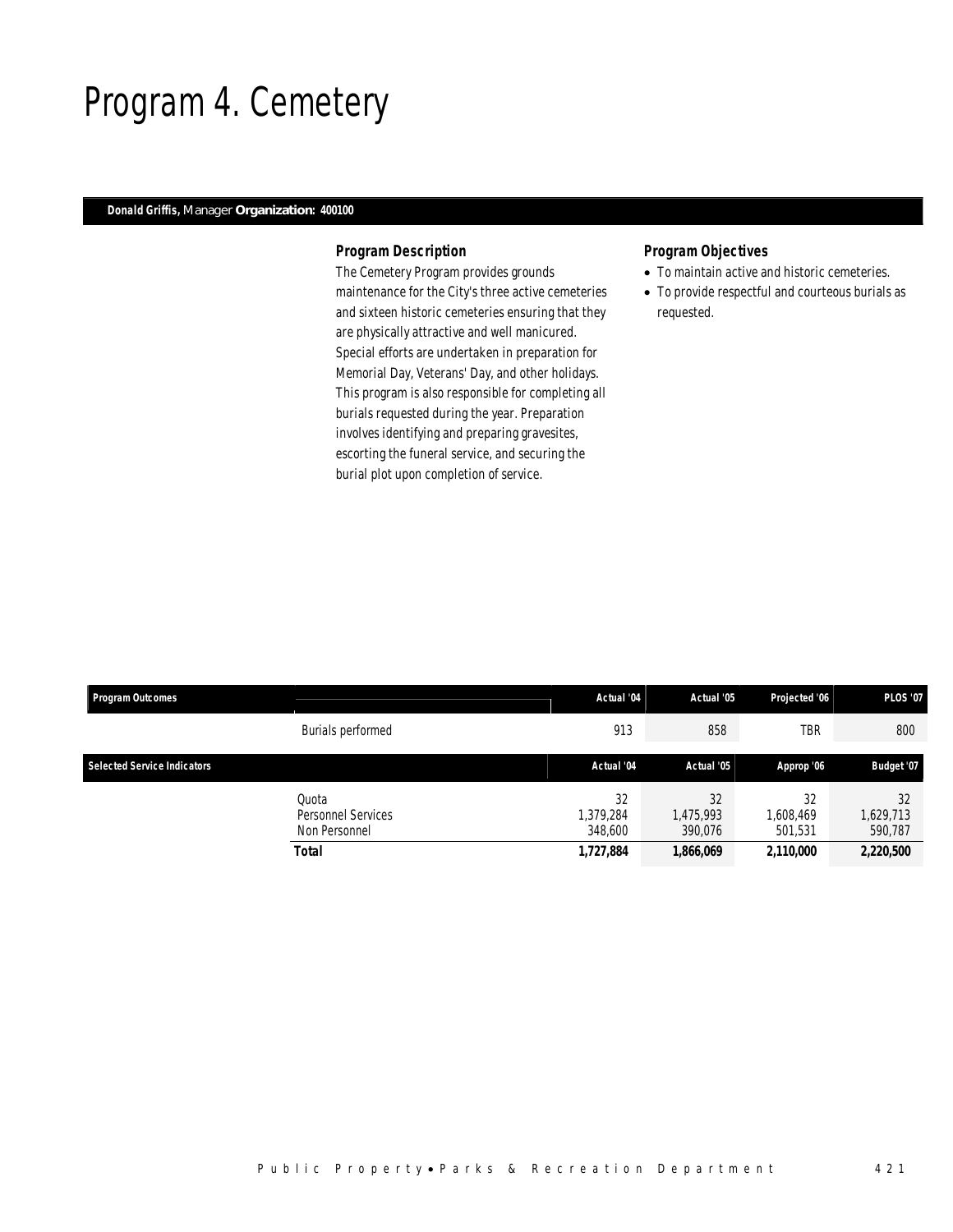## External Funds Projects

*Floodlighting Fees* 

#### *Project Mission*

Floodlighting fees are charged to non-resident groups and resident non-youth group organizations (typically sports leagues) conducting permitted nighttime activities that require the use of the floodlights located at City parks.

#### *Fund for Parks and Recreation*

#### *Project Mission*

The Fund for Parks and Recreation in Boston was established in 1983 for the purpose of furthering the maintenance and preservation of parks now or in the future belonging to the City of Boston and to provide recreational programs to the residents of Boston.

#### *Parkman Trust Fund*

#### *Project Mission*

The Parkman Fund annually provides additional funding to maintain and improve parks, such as the Boston Common, Public Garden, Franklin Park, the Fens, etc. This includes tree work, repairs to roads, turf, and funding for maintenance employees working in designated parks.

*Ryder Cup/Youth Endowment Fund* 

#### *Project Mission*

The Ryder Cup/Youth Endowment Fund was formed from the proceeds of tickets to the 1999 Ryder Cup matches. The tickets were donated by the Country Club of Brookline to the City of Boston. The income from the Fund is used to support youth golf programming and other youth recreation activities.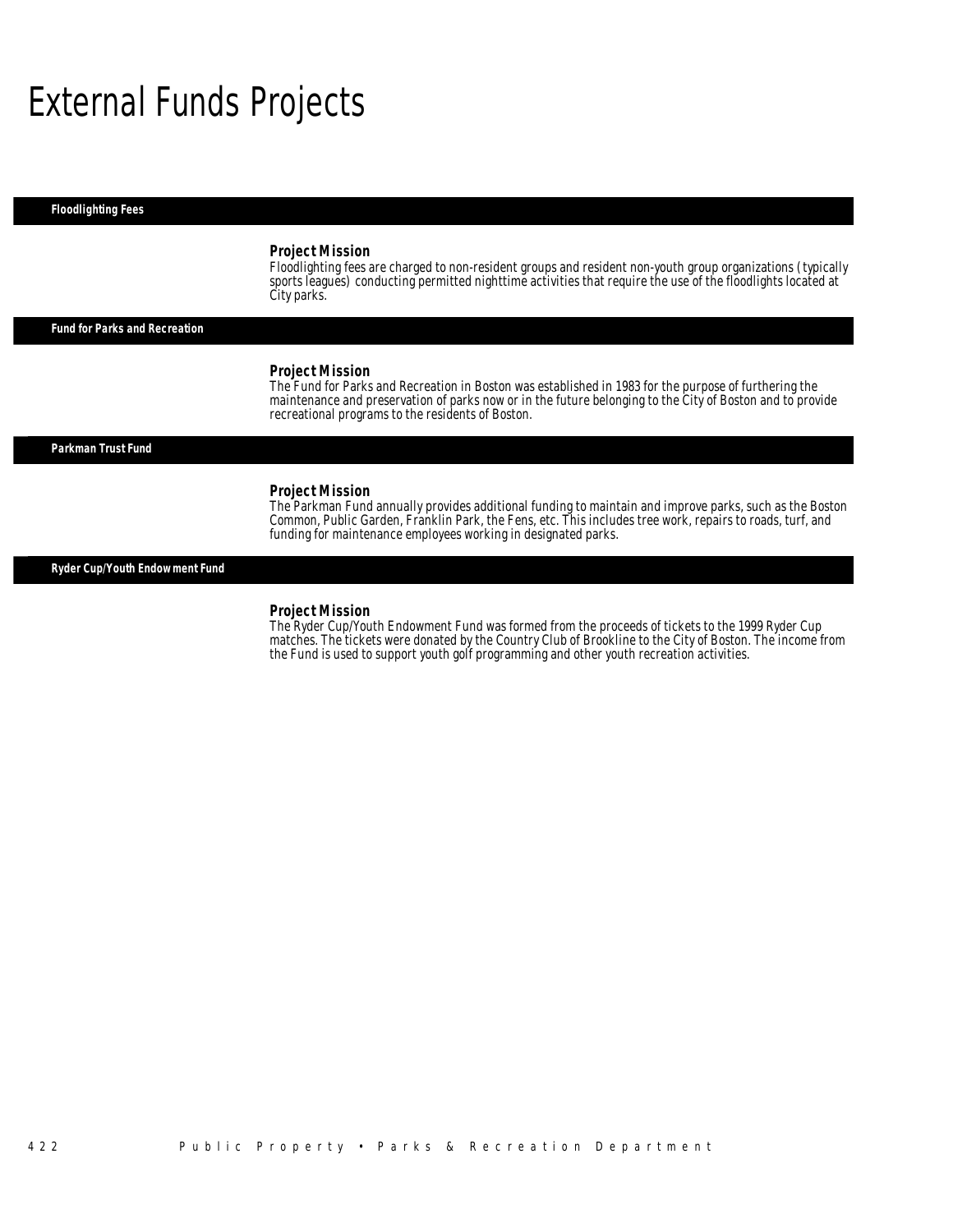## Parks & Recreation Department Capital Budget

### *Overview*

Boston's parks and open spaces provide numerous environmental, recreational, social and economic benefits to the city's residents and visitors. This includes the Emerald Necklace, a series of nine parks from Franklin Park to the Back Bay Fens to the Boston Common, which connects Boston's neighborhoods to the downtown area. Ongoing capital investment in these and other parks, as well as in the many ball fields, playgrounds, play lots and other recreational areas utilized by the city's visitors, youth and families, results in a park system that is among the nation's best.

## *FY07 Major Initiatives*

- 8 park, ballfield and playlot projects will be completed including Dorothy Curran, Quincy Street, Hynes and Almont/Orlando Street.
- Charlestown High School and East Boston Memorial Park synthetic turf playing fields will be completed.
- Ceylon Park and Noyes Playground synthentic turf playing fields will begin design.
- The Street Tree Planting program will plant approximately 290 trees.
- Upgrades will be made to ballfield lighting systems in ten parks.
- Ongoing improvements at the George Wright and William Devine Golf courses.
- Hynes Playground play lot renovations will include a new water spray.

|           |                         |                  | Estimated '06 Total Projected '07 |
|-----------|-------------------------|------------------|-----------------------------------|
| 7,042,185 | 7,617,277               | 12,892,505       | 13,368,025                        |
|           | <b>Total Department</b> | Total Actual '04 | Total Actual '05                  |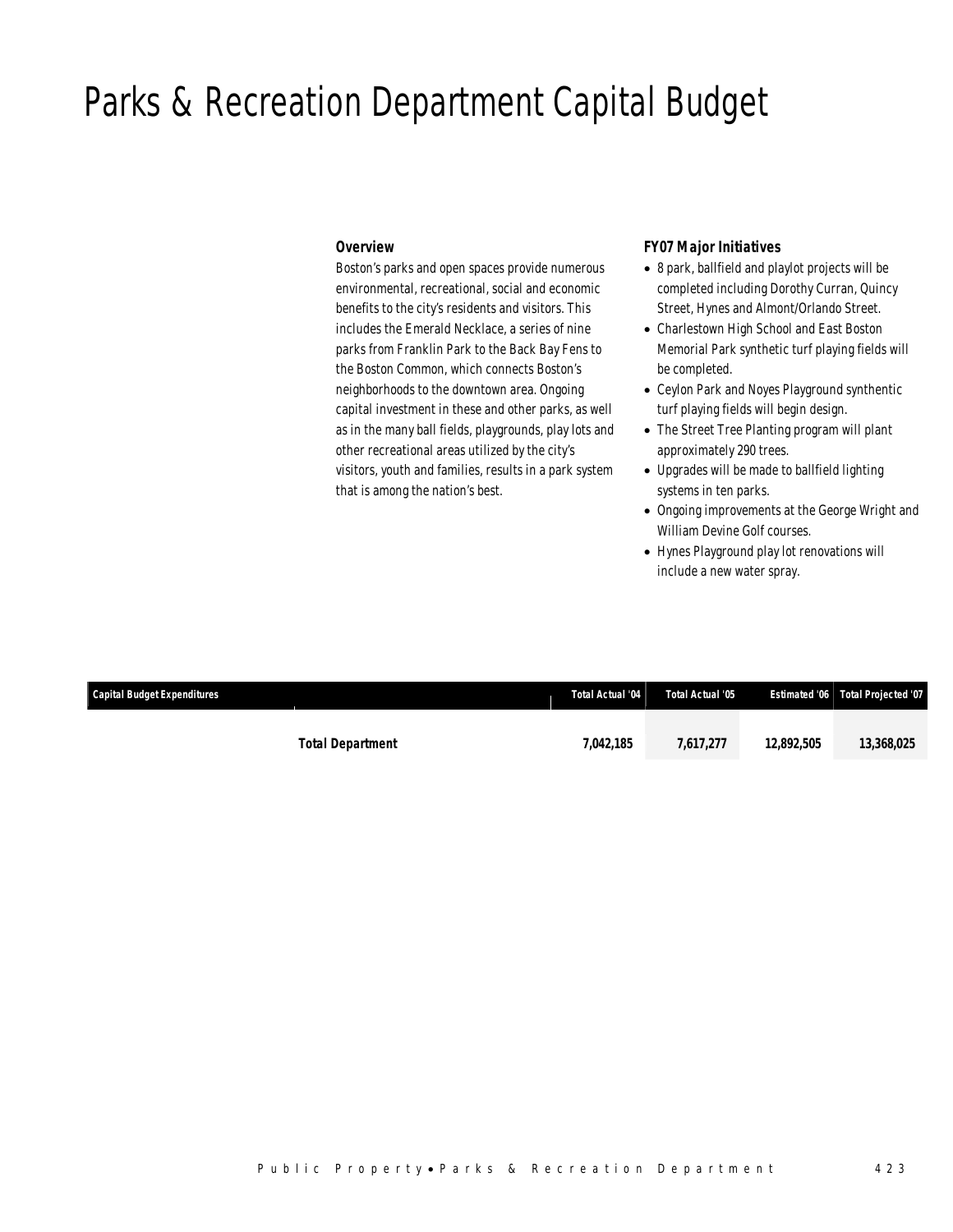#### *ALMONT/ORLANDO STREET PLAYLOT*

## *Project Mission*

Remove and replace outdated play equipment.

*Managing Department,* Parks and Recreation Department *Status,* In Construction

*Location,* Mattapan

| <b>Authorizations</b>                    |          |                  |                  |             |         |
|------------------------------------------|----------|------------------|------------------|-------------|---------|
|                                          |          |                  |                  | Non Capital |         |
| Source                                   | Existing | FY <sub>07</sub> | Future           | Fund        | Total   |
| City Capital                             | 400,000  | 0                | 0                | 0           | 400,000 |
| Grants/Other                             | 0        | 0                | 0                | 0           | 0       |
| Total                                    | 400,000  | 0                | 0                | $\theta$    | 400,000 |
| <b>Expenditures (Actual and Planned)</b> |          |                  |                  |             |         |
|                                          | Thru     |                  |                  |             |         |
| Source                                   | 6/30/05  | FY <sub>06</sub> | FY <sub>07</sub> | FY08-11     | Total   |
| City Capital                             | 0        | 200,000          | 200,000          | $\Omega$    | 400.000 |
| Grants/Other                             | 0        | 0                | 0                | 0           | 0       |
| Total                                    | $\theta$ | 200,000          | 200,000          | $\theta$    | 400.000 |

#### *AMERICAN LEGION FIELD HOUSE*

*Project Mission* 

Demolish the field house and replace the electrical controls for the floodlighting system in a small structure. *Managing Department,* Construction Management *Status,* To Be Scheduled *Location,* East Boston

| <b>Authorizations</b>             |          |      |        |             |         |
|-----------------------------------|----------|------|--------|-------------|---------|
|                                   |          |      |        | Non Capital |         |
| Source                            | Existing | FY07 | Future | Fund        | Total   |
| City Capital                      | 410,000  |      |        | 0           | 410,000 |
| Grants/Other                      |          |      | 0      |             |         |
| Total                             | 410,000  |      |        |             | 410,000 |
| Evnandituras (Actual and Diannad) |          |      |        |             |         |

|              | Thru    |      |      |         |         |
|--------------|---------|------|------|---------|---------|
| Source       | 6/30/05 | FY06 | FY07 | FY08-11 | Total   |
| City Capital |         |      |      | 410,000 | 410,000 |
| Grants/Other |         |      |      |         |         |
| Total        |         |      |      | 410,000 | 410,000 |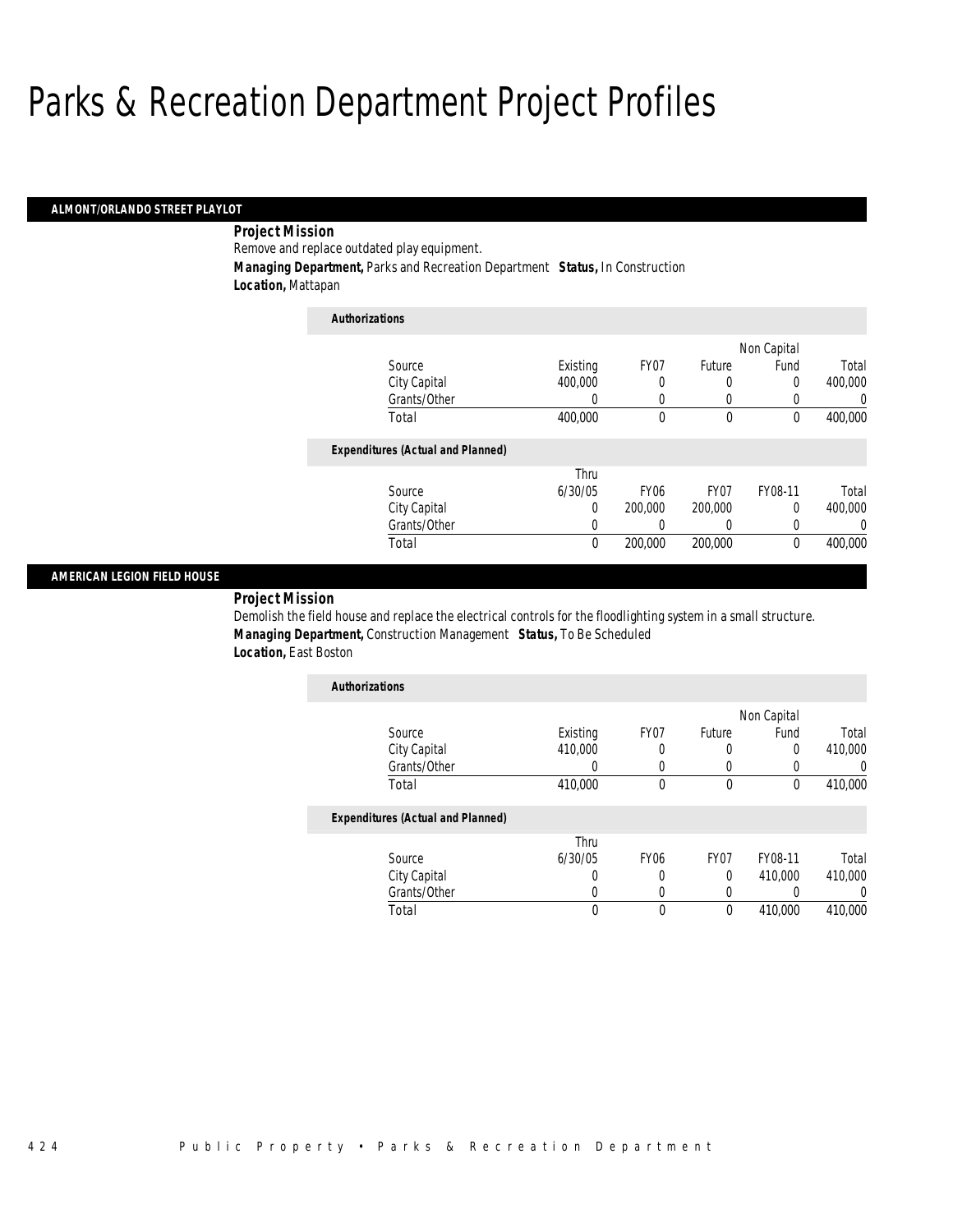#### *B.B. FENS AND CORRIDOR LINKS ENHANCEMENT*

#### *Project Mission*

Design and construct pedestrian and bicycle pathways linking Fenway Corridor to Southwest Corridor. Federal Enhancement funding anticipated.

*Managing Department,* Parks and Recreation Department *Status,* To Be Scheduled *Location,* Fenway/Kenmore

| <b>Authorizations</b>                    |          |             |                |             |           |
|------------------------------------------|----------|-------------|----------------|-------------|-----------|
|                                          |          |             |                | Non Capital |           |
| Source                                   | Existing | FY07        | Future         | Fund        | Total     |
| City Capital                             | 909,800  | 0           | 0              | 0           | 909.800   |
| Grants/Other                             | 0        | 0           | $\overline{0}$ | 1,000,000   | 1,000,000 |
| Total                                    | 909,800  | $\theta$    | 0              | 1,000,000   | 1,909,800 |
| <b>Expenditures (Actual and Planned)</b> |          |             |                |             |           |
|                                          | Thru     |             |                |             |           |
| Source                                   | 6/30/05  | <b>FY06</b> | FY07           | FY08-11     | Total     |
| City Capital                             | 121.850  |             | 0              | 787.950     | 909,800   |
| Grants/Other                             | 0        | 0           | 0              |             | 0         |
| Total                                    | 121,850  | 0           | $\mathbf 0$    | 787.950     | 909,800   |
|                                          |          |             |                |             |           |

### *BALLFIELD FLOODLIGHTING*

#### *Project Mission*

Repair and upgrade the ballfield lighting system in ten parks located throughout the City. *Managing Department,* Parks and Recreation Department *Status,* In Design *Location,* Citywide

| <b>Authorizations</b>                    |          |                  |             |             |         |
|------------------------------------------|----------|------------------|-------------|-------------|---------|
|                                          |          |                  |             | Non Capital |         |
| Source                                   | Existing | FY07             | Future      | Fund        | Total   |
| City Capital                             | 350,000  | 0                | 0           | 0           | 350,000 |
| Grants/Other                             | 0        | 0                | 0           |             | 0       |
| Total                                    | 350,000  | 0                | $\mathbf 0$ | $\mathbf 0$ | 350,000 |
| <b>Expenditures (Actual and Planned)</b> |          |                  |             |             |         |
|                                          | Thru     |                  |             |             |         |
| Source                                   | 6/30/05  | FY <sub>06</sub> | FY07        | FY08-11     | Total   |
| City Capital                             | 0        | 50,000           | 250,000     | 50,000      | 350,000 |
| Grants/Other                             | 0        |                  |             |             | 0       |
| Total                                    | 0        | 50,000           | 250,000     | 50,000      | 350,000 |
|                                          |          |                  |             |             |         |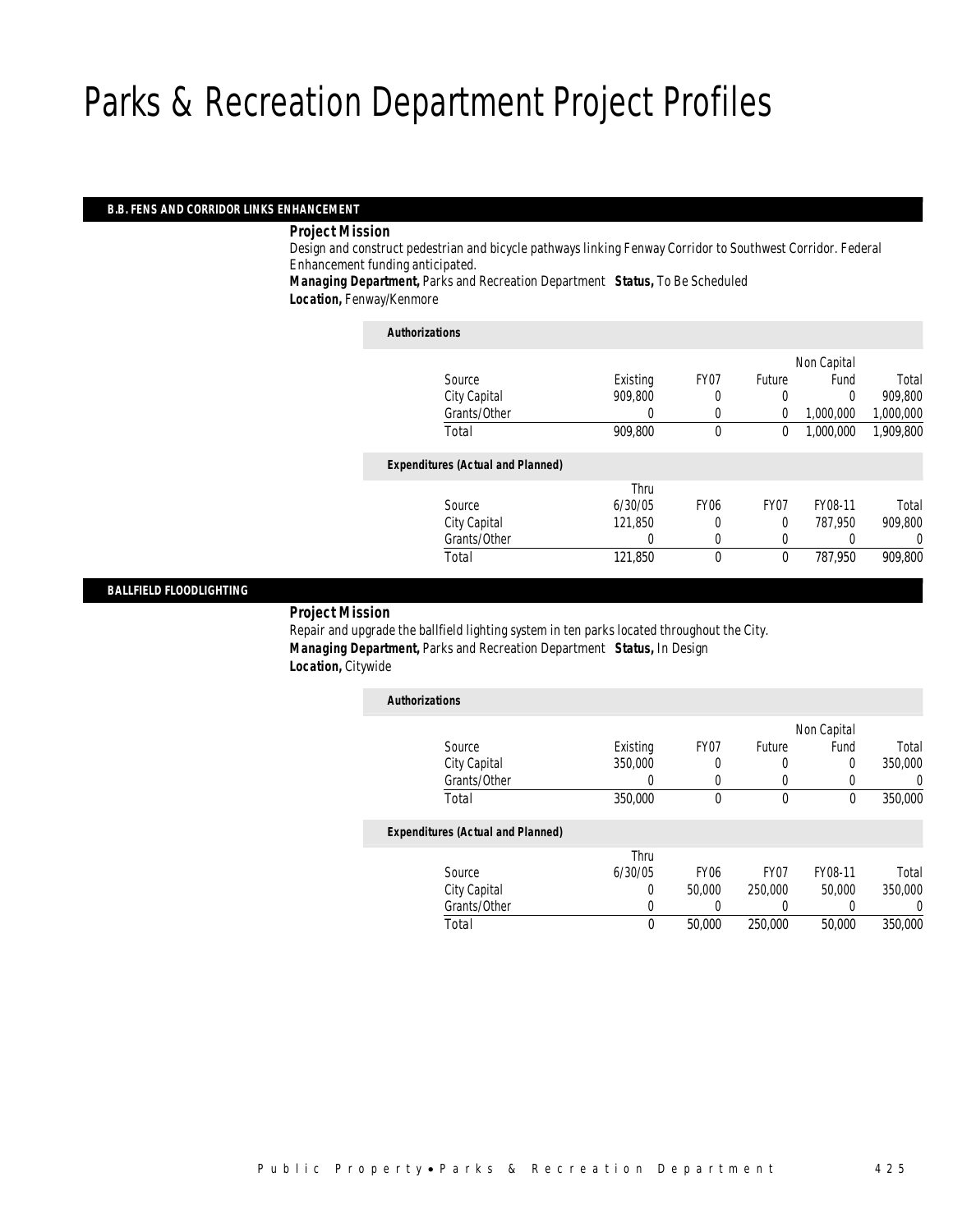*Authorizations*

#### *BALLFIELD IMPROVEMENTS*

#### *Project Mission*

Design and plan for various ballfield use and reconfigure fields in existing parks to maximize their use. *Managing Department,* Parks and Recreation Department *Status,* New Project *Location,* Citywide

| Authorizations                           |          |                  |        |             |          |
|------------------------------------------|----------|------------------|--------|-------------|----------|
|                                          |          |                  |        | Non Capital |          |
| Source                                   | Existing | FY07             | Future | Fund        | Total    |
| City Capital                             | 0        | 155,000          | 0      | 0           | 155,000  |
| Grants/Other                             | 0        | 0                | 0      | 0           | 0        |
| Total                                    | 0        | 155,000          | 0      | 0           | 155,000  |
| <b>Expenditures (Actual and Planned)</b> |          |                  |        |             |          |
|                                          | Thru     |                  |        |             |          |
| Source                                   | 6/30/05  | FY <sub>06</sub> | FY07   | FY08-11     | Total    |
| City Capital                             | 0        | 0                | 55,000 | 100,000     | 155,000  |
| Grants/Other                             | 0        | 0                | 0      | 0           | $\Omega$ |
| Total                                    | 0        | 0                | 55,000 | 100,000     | 155,000  |

#### *BARRY PLAYGROUND*

*Project Mission* 

Renovate ballfield including landscaping and irrigation. Replace and/or repair fencing. *Managing Department,* Parks and Recreation Department *Status,* To Be Scheduled *Location,* Charlestown

| <b>Authorizations</b> |          |      |        |             |         |
|-----------------------|----------|------|--------|-------------|---------|
|                       |          |      |        | Non Capital |         |
| Source                | Existing | FY07 | Future | Fund        | Total   |
| City Capital          | 400,000  | 0    | U      | U           | 400,000 |
| Grants/Other          |          |      |        |             |         |
| Total                 | 400,000  |      |        |             | 400,000 |
|                       |          |      |        |             |         |

|              | Thru    |                  |        |         |         |
|--------------|---------|------------------|--------|---------|---------|
| Source       | 6/30/05 | FY <sub>06</sub> | FY07   | FY08-11 | Total   |
| City Capital |         | 25.000           | 25,000 | 350,000 | 400,000 |
| Grants/Other |         |                  |        |         |         |
| Total        | 0       | 25,000           | 25,000 | 350,000 | 400,000 |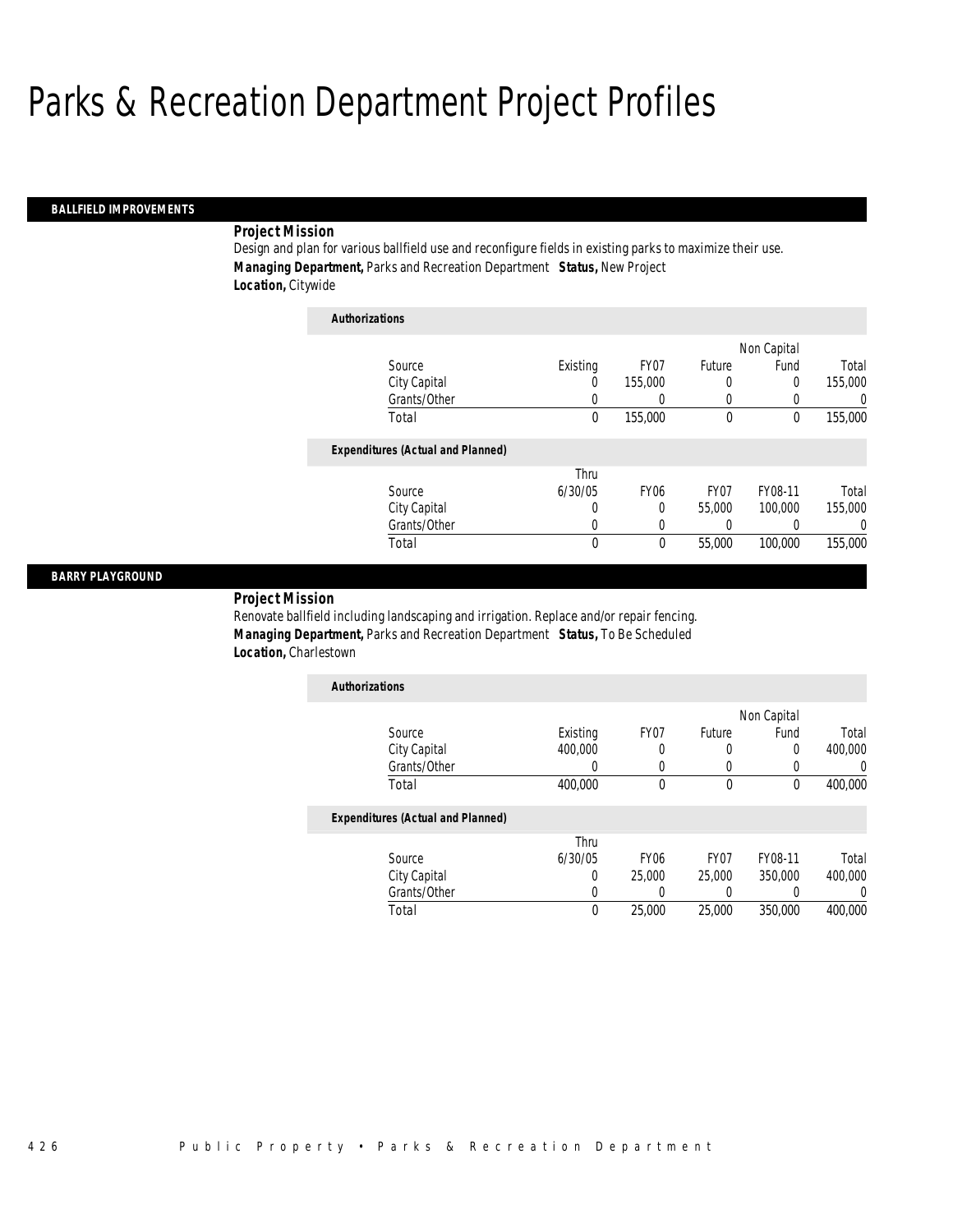### *BLACKSTONE/FRANKLIN SQUARES FOUNTAINS*

#### *Project Mission*

Complete design of comprehensive improvements.

 *Managing Department,* Parks and Recreation Department *Status,* To Be Scheduled *Location,* South End

| <b>Authorizations</b>                    |          |             |                  |             |         |
|------------------------------------------|----------|-------------|------------------|-------------|---------|
|                                          |          |             |                  | Non Capital |         |
| Source                                   | Existing | FY07        | Future           | Fund        | Total   |
| City Capital                             | 310,700  | 0           | 0                | $\Omega$    | 310,700 |
| Grants/Other                             | 0        | 0           | 0                |             | 0       |
| Total                                    | 310,700  | 0           | $\theta$         | $\theta$    | 310,700 |
| <b>Expenditures (Actual and Planned)</b> |          |             |                  |             |         |
|                                          | Thru     |             |                  |             |         |
| Source                                   | 6/30/05  | <b>FY06</b> | FY <sub>07</sub> | FY08-11     | Total   |
| City Capital                             | 0        | $\Omega$    | 280,700          | 30,000      | 310,700 |
| Grants/Other                             | 0        | 0           | 0                |             | 0       |
| Total                                    | $\theta$ | $\theta$    | 280.700          | 30,000      | 310,700 |
|                                          |          |             |                  |             |         |

#### *BOSTON COMMON*

### *Project Mission*

Reconstruct deteriorated walkways including drainage systems, benches and curbing. *Managing Department,* Parks and Recreation Department *Status,* To Be Scheduled *Location,* Back Bay/Beacon Hill

| <b>Authorizations</b>                    |          |                  |                  |             |         |
|------------------------------------------|----------|------------------|------------------|-------------|---------|
|                                          |          |                  |                  | Non Capital |         |
| Source                                   | Existing | FY <sub>07</sub> | Future           | Fund        | Total   |
| City Capital                             | 515,000  | 0                | 0                | 0           | 515,000 |
| Grants/Other                             |          | 0                | 0                | 0           |         |
| Total                                    | 515,000  | 0                | $\theta$         | 0           | 515,000 |
| <b>Expenditures (Actual and Planned)</b> |          |                  |                  |             |         |
|                                          | Thru     |                  |                  |             |         |
| Source                                   | 6/30/05  | FY <sub>06</sub> | FY <sub>07</sub> | FY08-11     | Total   |
| City Capital                             | 100,857  | 0                | 0                | 414.144     | 515,000 |
| Grants/Other                             |          |                  | N                |             |         |

Total 100,857 0 0 414,144 515,000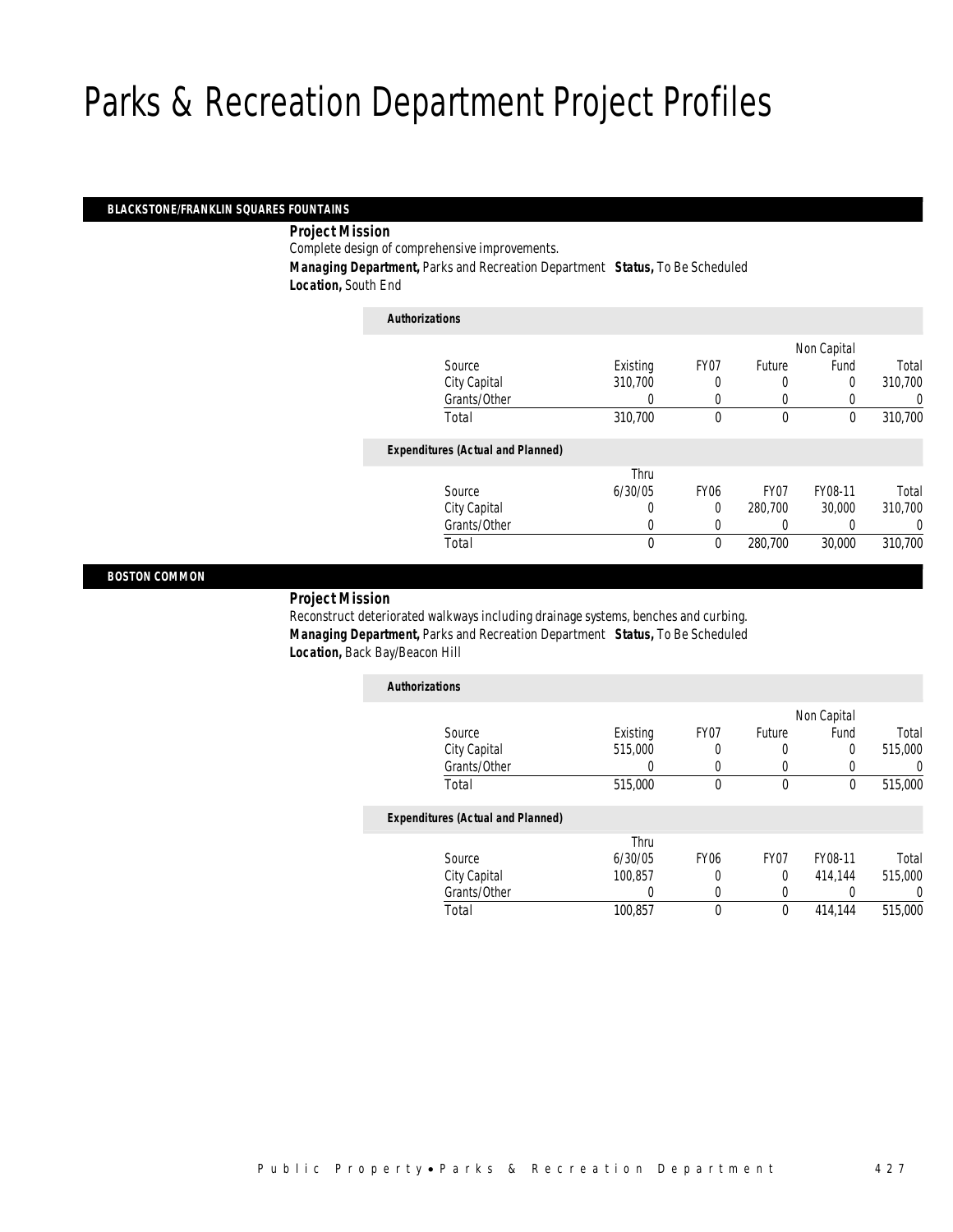#### *BOSTON COMMON BREWER FOUNTAIN*

## *Project Mission*

Statuary conservation of the Brewer Fountain.

*Authorizations*

*Managing Department,* Parks and Recreation Department *Status,* To Be Scheduled

*Location,* Back Bay/Beacon Hill

| Authorizations                           |          |                  |                  |             |          |
|------------------------------------------|----------|------------------|------------------|-------------|----------|
|                                          |          |                  |                  | Non Capital |          |
| Source                                   | Existing | FY07             | Future           | Fund        | Total    |
| City Capital                             | 78,000   | 0                | 0                | 0           | 78,000   |
| Grants/Other                             | O        | 0                | 0                |             | 0        |
| Total                                    | 78,000   | 0                | 0                | $\theta$    | 78,000   |
| <b>Expenditures (Actual and Planned)</b> |          |                  |                  |             |          |
|                                          | Thru     |                  |                  |             |          |
| Source                                   | 6/30/05  | FY <sub>06</sub> | FY <sub>07</sub> | FY08-11     | Total    |
| City Capital                             | 7.492    | 0                | 0                | 70.509      | 78,000   |
| Grants/Other                             | 0        | 0                | 0                | 0           | $\left($ |
| Total                                    | 7,492    | 0                | $\mathbf{0}$     | 70.509      | 78,000   |

#### *BRIGHTON SQUARE PARK*

## *Project Mission*

Reconstruct the park, including a new passive area, lawn, pergola, benches and other miscellaneous items. *Managing Department,* Parks and Recreation Department *Status,* New Project *Location,* Allston/Brighton

| <b>Authorizations</b> |          |         |        |             |         |
|-----------------------|----------|---------|--------|-------------|---------|
|                       |          |         |        | Non Capital |         |
| Source                | Existing | FY07    | Future | Fund        | Total   |
| City Capital          | 0        | 150,000 |        |             | 150,000 |
| Grants/Other          |          |         |        | 365,000     | 365,000 |
| Total                 | 0        | 150,000 | 0      | 365,000     | 515,000 |

| Source       | Thru<br>6/30/05 | FY06 | FY07   | FY08-11 | Total   |
|--------------|-----------------|------|--------|---------|---------|
| City Capital |                 |      | 25,000 | 125,000 | 150,000 |
| Grants/Other |                 |      |        |         |         |
| Гоtal        |                 |      | 25,000 | 125,000 | 150,000 |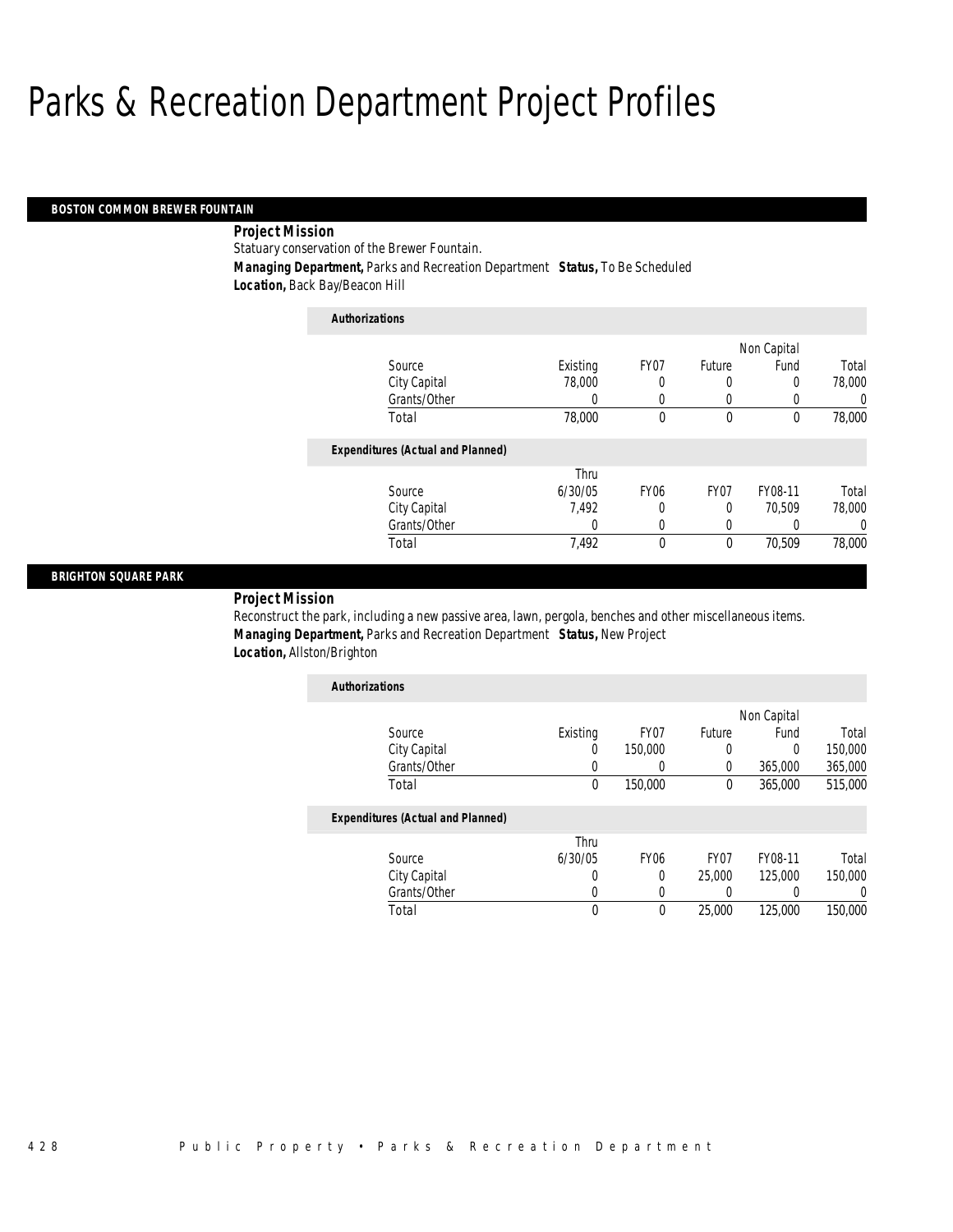#### *BRYNE PLAYGROUND*

#### *Project Mission*

Restore the play equipment and reconstruct the court and passive areas. *Managing Department,* Parks and Recreation Department *Status,* New Project *Location,* Dorchester

| <b>Authorizations</b>                    |          |             |             |             |         |
|------------------------------------------|----------|-------------|-------------|-------------|---------|
|                                          |          |             |             | Non Capital |         |
| Source                                   | Existing | FY07        | Future      | Fund        | Total   |
| City Capital                             | $\left($ | 350,000     | 0           | 0           | 350,000 |
| Grants/Other                             | 0        |             | 0           |             | 0       |
| Total                                    | 0        | 350,000     | $\mathbf 0$ | $\mathbf 0$ | 350,000 |
| <b>Expenditures (Actual and Planned)</b> |          |             |             |             |         |
|                                          | Thru     |             |             |             |         |
| Source                                   | 6/30/05  | <b>FY06</b> | FY07        | FY08-11     | Total   |
| City Capital                             | 0        | 0           | 50,000      | 300,000     | 350,000 |
| Grants/Other                             | 0        | 0           |             |             | 0       |
| Total                                    | 0        | 0           | 50,000      | 300,000     | 350,000 |
|                                          |          |             |             |             |         |

#### *CARTER PLAYGROUND*

### *Project Mission*

Demolish existing structure housing water and electrical controls and replace with new service building for electrical controls and a separate vault for the water controls.

*Managing Department,* Construction Management *Status,* New Project *Location,* South End

| <b>Authorizations</b> |                                          |             |                  |             |             |         |
|-----------------------|------------------------------------------|-------------|------------------|-------------|-------------|---------|
|                       |                                          |             |                  |             | Non Capital |         |
|                       | Source                                   | Existing    | FY <sub>07</sub> | Future      | Fund        | Total   |
|                       | City Capital                             | 0           | 950,000          | 0           | 0           | 950.000 |
|                       | Grants/Other                             | 0           |                  | 0           |             | 0       |
|                       | Total                                    | $\mathbf 0$ | 950.000          | $\mathbf 0$ | $\mathbf 0$ | 950,000 |
|                       | <b>Expenditures (Actual and Planned)</b> |             |                  |             |             |         |
|                       |                                          | Thru        |                  |             |             |         |
|                       | Source                                   | 6/30/05     | <b>FY06</b>      | FY07        | FY08-11     | Total   |
|                       | City Capital                             | 0           | 0                | 60,000      | 890,000     | 950,000 |
|                       | Grants/Other                             | 0           | 0                |             |             | 0       |
|                       | Total                                    | 0           | 0                | 60,000      | 890.000     | 950.000 |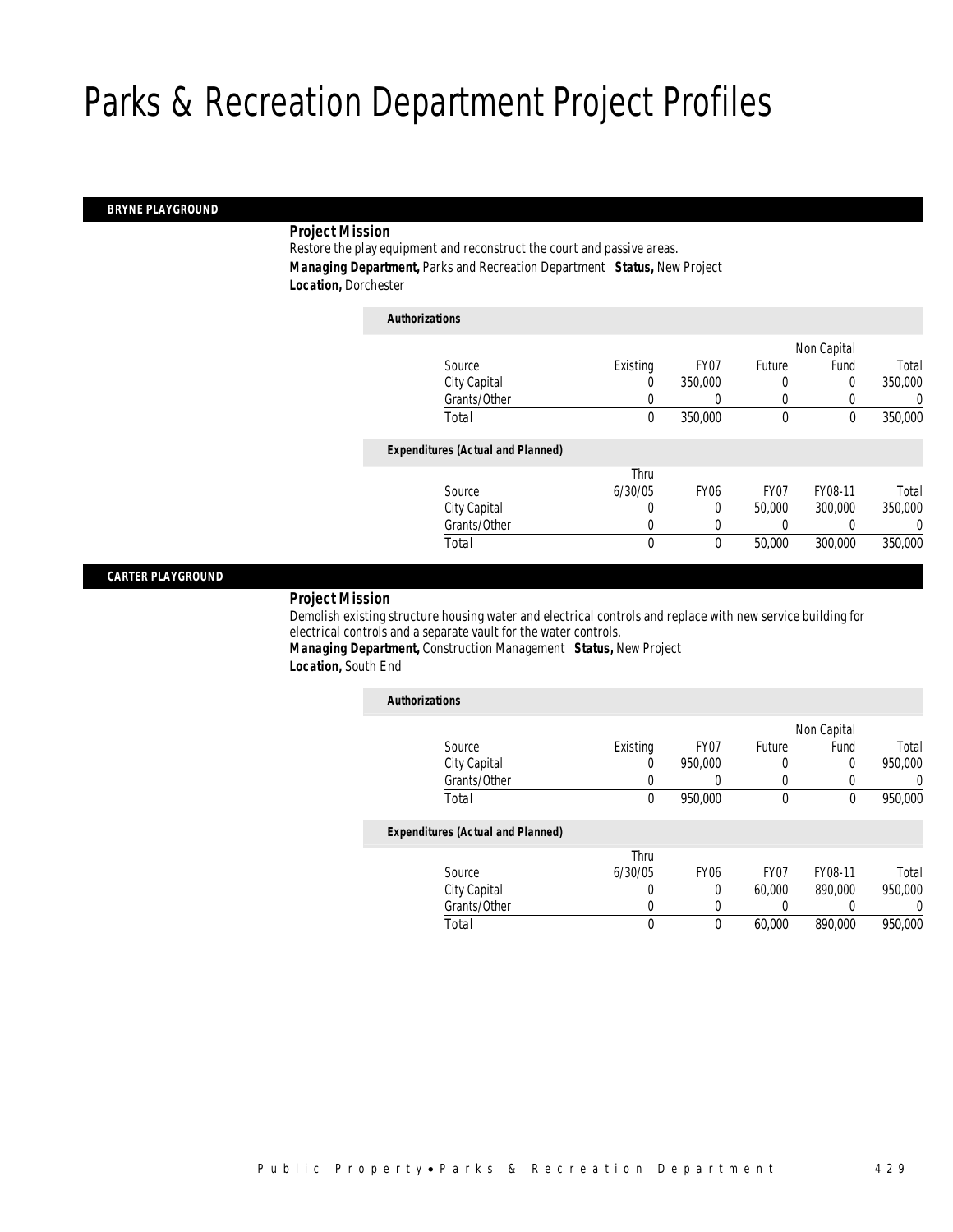#### *CASSIDY FIELD HOUSE*

#### *Project Mission*

Renovate existing fieldhouse with exterior improvements to roof, windows, doors and brickwork. Provide handicap accessibility. Interior improvements include bathrooms, locker rooms and office. *Managing Department,* Construction Management *Status,* To Be Scheduled *Location,* Allston/Brighton

| <b>Authorizations</b>                    |          |                  |                  |             |          |
|------------------------------------------|----------|------------------|------------------|-------------|----------|
|                                          |          |                  |                  | Non Capital |          |
| Source                                   | Existing | FY07             | Future           | Fund        | Total    |
| City Capital                             | 330,000  | 0                |                  | 0           | 330,000  |
| Grants/Other                             | 0        | $\left($         | 0                |             | $\Omega$ |
| Total                                    | 330,000  | 0                | $\theta$         | $\Omega$    | 330,000  |
| <b>Expenditures (Actual and Planned)</b> |          |                  |                  |             |          |
|                                          | Thru     |                  |                  |             |          |
| Source                                   | 6/30/05  | FY <sub>06</sub> | FY <sub>07</sub> | FY08-11     | Total    |
| City Capital                             | 16.536   | 0                | $\theta$         | 313.464     | 330,000  |
| Grants/Other                             | O        | $\Omega$         | $\left( \right)$ |             | $\Omega$ |
| Total                                    | 16,536   | 0                | 0                | 313,464     | 330,000  |

#### *CEYLON PARK*

#### *Project Mission*

Replace existing ballfield with artificial turf, upgrade entrances, improve ballfield lighting and landscaping. Replace concrete stairs.

### *Managing Department,* Parks and Recreation Department *Status,* New Project *Location,* Roxbury

| <b>Authorizations</b>                    |          |                  |          |             |           |
|------------------------------------------|----------|------------------|----------|-------------|-----------|
|                                          |          |                  |          | Non Capital |           |
| Source                                   | Existing | FY07             | Future   | Fund        | Total     |
| City Capital                             | 0        | 1,925,000        | 0        | 0           | 1,925,000 |
| Grants/Other                             | 0        |                  | 0        |             | 0         |
| Total                                    | 0        | 1,925,000        | $\theta$ | 0           | 1,925,000 |
| <b>Expenditures (Actual and Planned)</b> |          |                  |          |             |           |
|                                          | Thru     |                  |          |             |           |
| Source                                   | 6/30/05  | FY <sub>06</sub> | FY07     | FY08-11     | Total     |
| City Capital                             | 0        | 0                | 75,000   | 1,850,000   | 1,925,000 |
| Grants/Other                             | U        | 0                |          |             | 0         |
| Total                                    | 0        | $\mathbf 0$      | 75,000   | 1,850,000   | 1,925,000 |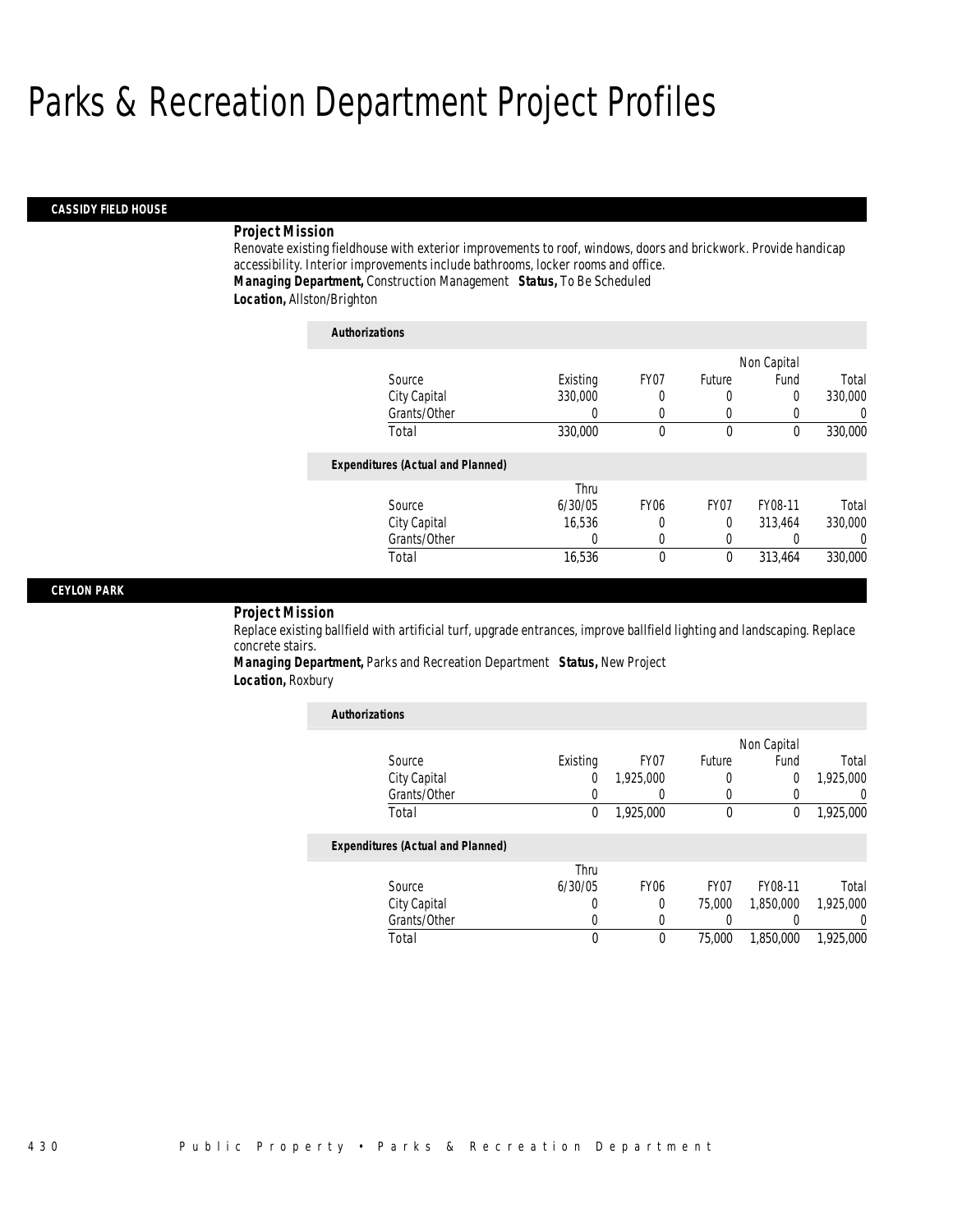#### *CHANDLER POND*

### *Project Mission*

Provide landscaping, paving and shoreline vegetation.

 *Managing Department,* Parks and Recreation Department *Status,* To Be Scheduled *Location,* Allston/Brighton

| <b>Authorizations</b>                    |              |             |             |             |         |
|------------------------------------------|--------------|-------------|-------------|-------------|---------|
|                                          |              |             |             | Non Capital |         |
| Source                                   | Existing     | FY07        | Future      | Fund        | Total   |
| City Capital                             | 193,000      | 0           | 0           | 0           | 193,000 |
| Grants/Other                             |              |             | 0           |             | 0       |
| Total                                    | 193,000      | 0           | $\mathbf 0$ | $\mathbf 0$ | 193,000 |
| <b>Expenditures (Actual and Planned)</b> |              |             |             |             |         |
|                                          | Thru         |             |             |             |         |
| Source                                   | 6/30/05      | <b>FY06</b> | FY07        | FY08-11     | Total   |
| City Capital                             | 0            | 0           | $\Omega$    | 193,000     | 193,000 |
| Grants/Other                             | 0            |             | 0           |             | 0       |
| Total                                    | $\mathbf{0}$ | 0           | $\mathbf 0$ | 193,000     | 193,000 |
|                                          |              |             |             |             |         |

#### *CHARLESTOWN HIGH SCHOOL FIELD*

*Project Mission* 

Renovate the high school field with artificial turf, new playing courts, bleachers, track, fencing and other miscellaneous improvements.

*Managing Department,* Parks and Recreation Department *Status,* In Design *Location,* Charlestown

| <b>Authorizations</b>                    |           |                  |                  |             |           |
|------------------------------------------|-----------|------------------|------------------|-------------|-----------|
|                                          |           |                  |                  | Non Capital |           |
| Source                                   | Existing  | FY07             | Future           | Fund        | Total     |
| City Capital                             | 3.500.000 | 0                | 0                | 0           | 3,500,000 |
| Grants/Other                             |           | 0                | 0                |             | 0         |
| Total                                    | 3,500,000 | 0                | 0                | 0           | 3,500,000 |
| <b>Expenditures (Actual and Planned)</b> |           |                  |                  |             |           |
|                                          | Thru      |                  |                  |             |           |
| Source                                   | 6/30/05   | FY <sub>06</sub> | FY <sub>07</sub> | FY08-11     | Total     |
| City Capital                             | $\Omega$  | 100,000          | 2.600.000        | 800,000     | 3.500.000 |
| Grants/Other                             | 0         |                  | 0                |             | 0         |
| Total                                    | 0         | 100,000          | 2,600,000        | 800,000     | 3,500,000 |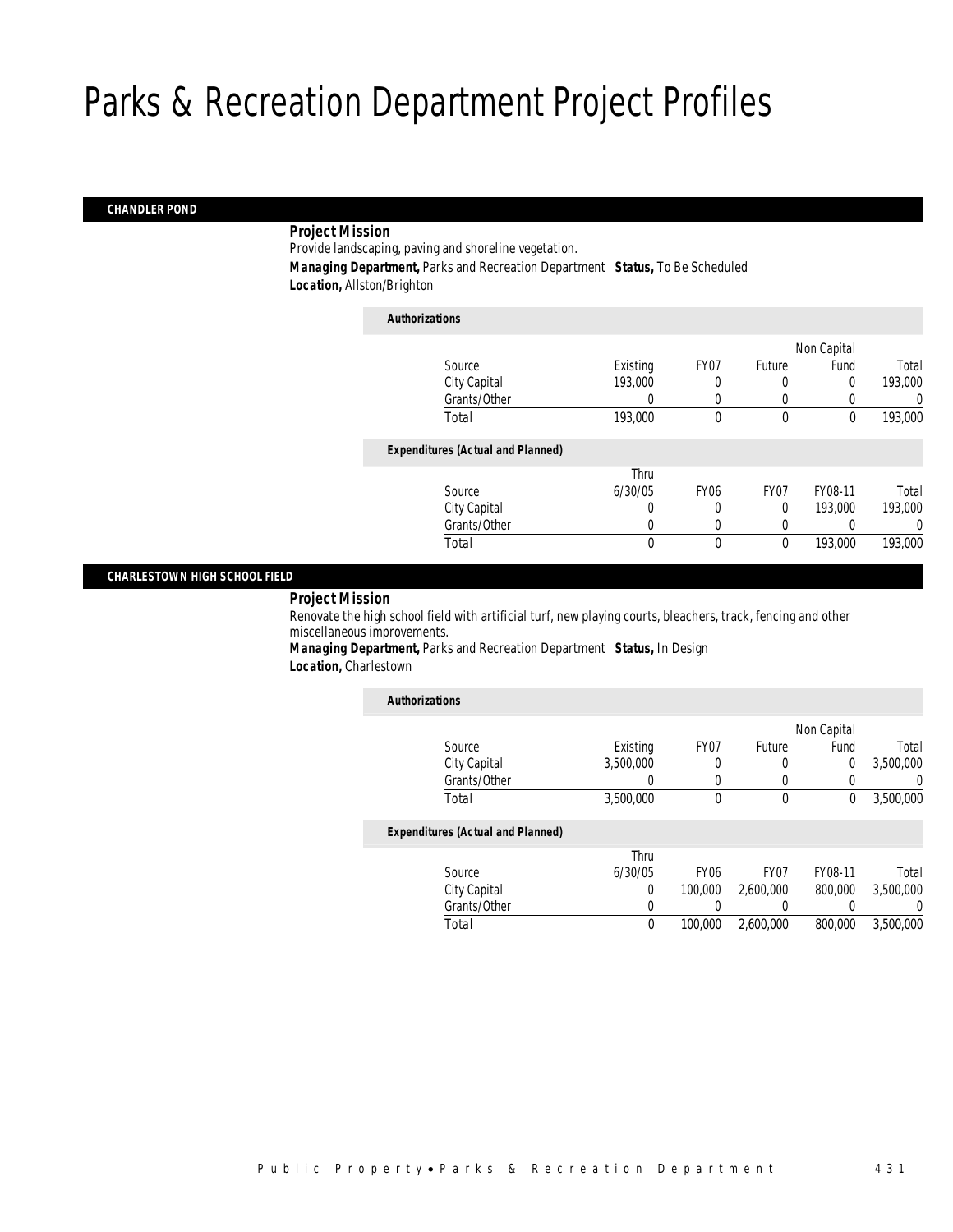#### *CHESTER SQUARE*

## *Project Mission*

Provide a water system, landscaping and miscellaneous site improvements. *Managing Department,* Parks and Recreation Department *Status,* To Be Scheduled *Location,* South End

| <b>Authorizations</b>                    |          |             |                  |             |          |
|------------------------------------------|----------|-------------|------------------|-------------|----------|
|                                          |          |             |                  | Non Capital |          |
| Source                                   | Existing | FY07        | Future           | Fund        | Total    |
| City Capital                             | 0        | $\Omega$    | 119,600          | 0           | 119,600  |
| Grants/Other                             | 0        | 0           |                  |             | $\Omega$ |
| Total                                    | 0        | 0           | 119,600          | $\theta$    | 119,600  |
| <b>Expenditures (Actual and Planned)</b> |          |             |                  |             |          |
|                                          | Thru     |             |                  |             |          |
| Source                                   | 6/30/05  | <b>FY06</b> | FY <sub>07</sub> | FY08-11     | Total    |
| City Capital                             | 0        | 0           | $\Omega$         | 119,600     | 119,600  |
| Grants/Other                             | 0        | 0           | $\Omega$         |             | $\Omega$ |
| Total                                    | 0        | $\theta$    | 0                | 119,600     | 119,600  |

#### *CHINATOWN PARK*

*Project Mission* 

Renovate park with new paving, landscaping and other site improvements. *Managing Department,* Parks and Recreation Department *Status,* To Be Scheduled *Location,* Chinatown

|        | Non Capital |         |
|--------|-------------|---------|
| Future | Fund        | Total   |
|        |             | 150,000 |
| Ω      |             |         |
|        |             | 150,000 |
|        |             |         |

|       |              | Thru    |                  |      |         |         |
|-------|--------------|---------|------------------|------|---------|---------|
|       | Source       | 6/30/05 | FY <sub>06</sub> | FY07 | FY08-11 | Total   |
|       | City Capital | 5.681   |                  |      | 144.319 | 150,000 |
|       | Grants/Other |         |                  |      |         |         |
| Total |              | 5.681   |                  |      | 144,319 | 150,000 |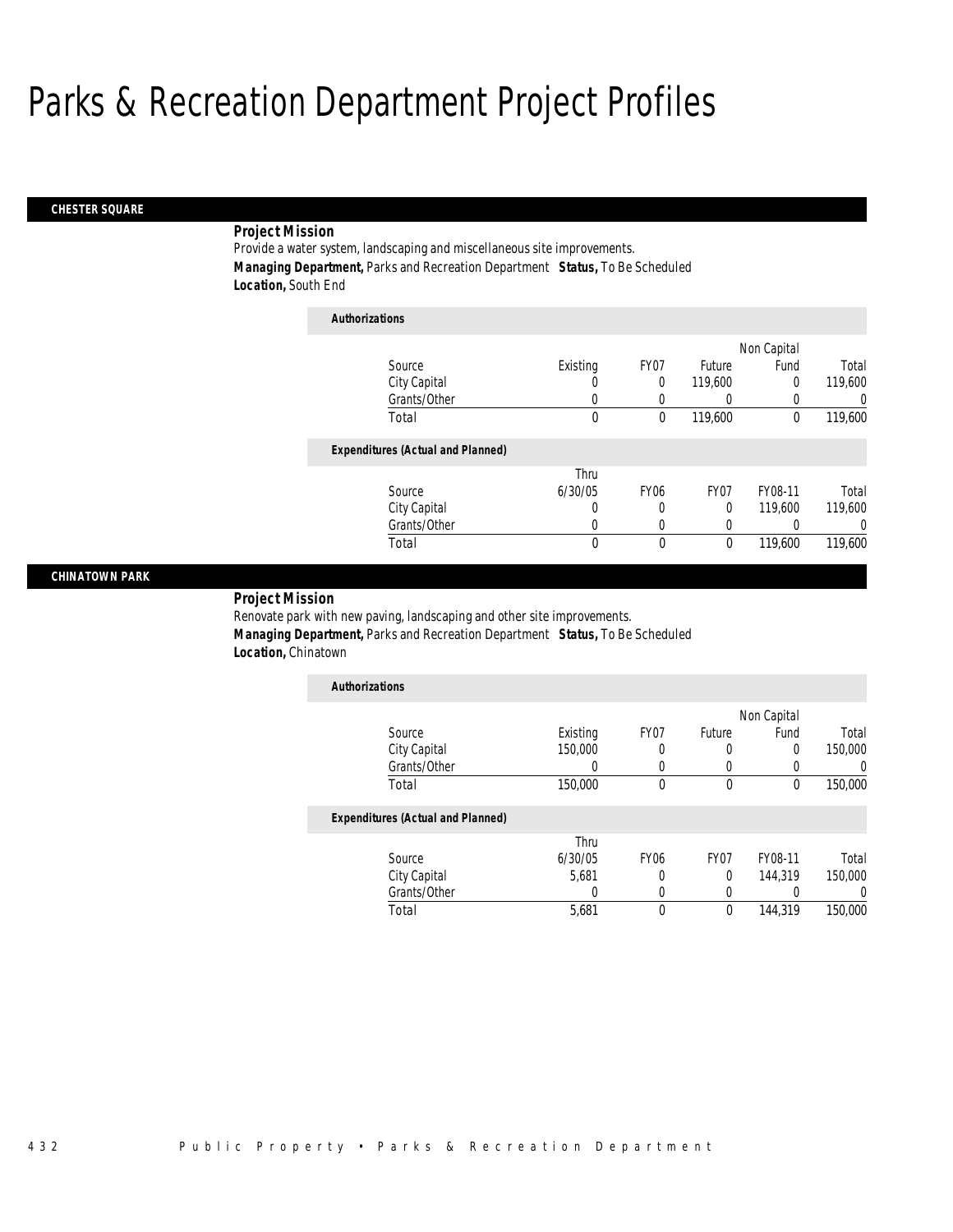*Authorizations*

#### *CLARENDON STREET PLAYGROUND*

#### *Project Mission*

Upgrade the playground with new recycled timbers, play surfaces, ground cover and other miscellaneous items. *Managing Department,* Parks and Recreation Department *Status,* New Project *Location,* Back Bay/Beacon Hill

| Authorizations                           |             |             |             |             |         |
|------------------------------------------|-------------|-------------|-------------|-------------|---------|
|                                          |             |             |             | Non Capital |         |
| Source                                   | Existing    | FY07        | Future      | Fund        | Total   |
| City Capital                             | $\left($    | 120,000     | 0           | 0           | 120,000 |
| Grants/Other                             | 0           |             | 0           |             | 0       |
| Total                                    | $\mathbf 0$ | 120,000     | $\mathbf 0$ | $\theta$    | 120,000 |
| <b>Expenditures (Actual and Planned)</b> |             |             |             |             |         |
|                                          | Thru        |             |             |             |         |
| Source                                   | 6/30/05     | <b>FY06</b> | FY07        | FY08-11     | Total   |
| City Capital                             | 0           | 0           | 30,000      | 90.000      | 120,000 |
| Grants/Other                             | 0           |             |             |             | 0       |
| Total                                    | $\mathbf 0$ | 0           | 30,000      | 90,000      | 120,000 |
|                                          |             |             |             |             |         |

#### *COURT RENOVATIONS FY06*

#### *Project Mission*

Rehabilitate tennis, basketball and street hockey courts at various locations. *Managing Department,* Parks and Recreation Department *Status,* Ongoing Program *Location,* Citywide

| <b>Authorizations</b>                    |          |                  |                  |             |         |
|------------------------------------------|----------|------------------|------------------|-------------|---------|
|                                          |          |                  |                  | Non Capital |         |
| Source                                   | Existing | FY <sub>07</sub> | Future           | Fund        | Total   |
| City Capital                             | 760,000  | 0                | 0                | 0           | 760,000 |
| Grants/Other                             |          |                  |                  | 0           |         |
| Total                                    | 760,000  | 0                | $\Omega$         | 0           | 760,000 |
| <b>Expenditures (Actual and Planned)</b> |          |                  |                  |             |         |
|                                          | Thru     |                  |                  |             |         |
| Source                                   | 6/30/05  | FY <sub>06</sub> | FY <sub>07</sub> | FY08-11     | Total   |
| City Capital                             | 0        | $\Omega$         | 70,000           | 690,000     | 760,000 |
| Grants/Other                             |          |                  |                  |             | 0       |

Total 0 0 70,000 690,000 760,000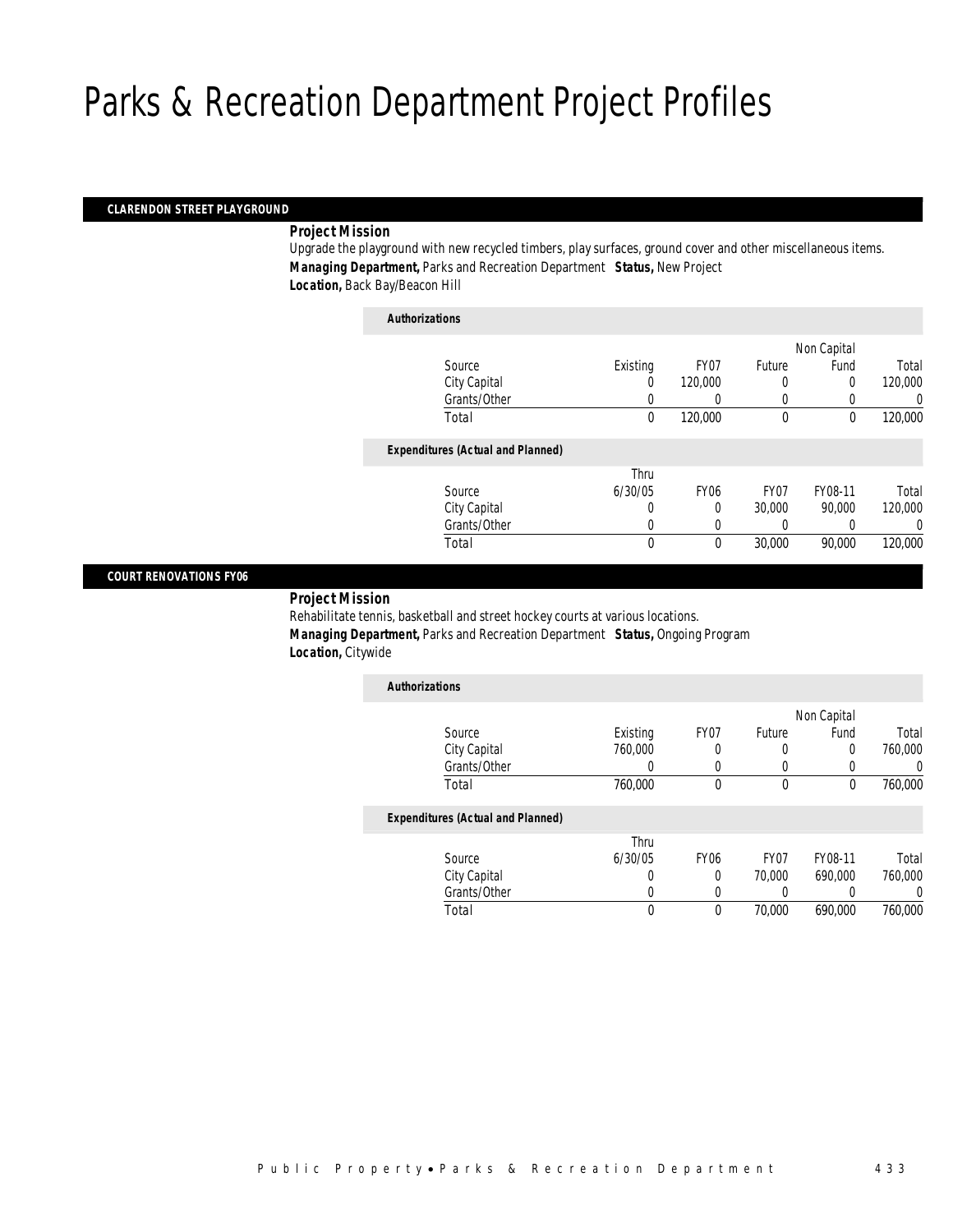*Authorizations*

#### *CUTILLO PLAYGROUND*

### *Project Mission*

Renovate playground including outdated playlot, paving, benches and landscaping. *Managing Department,* Parks and Recreation Department *Status,* In Design *Location,* North End

| AUUDULLAUVUS |                                          |          |             |        |             |          |
|--------------|------------------------------------------|----------|-------------|--------|-------------|----------|
|              |                                          |          |             |        | Non Capital |          |
|              | Source                                   | Existing | FY07        | Future | Fund        | Total    |
|              | City Capital                             | 227,850  | 0           | 0      | 0           | 227,850  |
|              | Grants/Other                             | 0        | 0           | 0      | 0           | 0        |
|              | Total                                    | 227,850  | 0           | 0      | 0           | 227,850  |
|              | <b>Expenditures (Actual and Planned)</b> |          |             |        |             |          |
|              |                                          | Thru     |             |        |             |          |
|              | Source                                   | 6/30/05  | <b>FY06</b> | FY07   | FY08-11     | Total    |
|              | City Capital                             | 17.556   | 0           | 50,000 | 160.294     | 227.850  |
|              | Grants/Other                             | 0        | 0           | 0      | 0           | $\left($ |
|              | Total                                    | 17,556   | 0           | 50,000 | 160.294     | 227,850  |

#### *DENNIS STREET PARK*

*Project Mission* 

Renovate park to include new paving, water, benches, trees and landscaping. *Managing Department,* Parks and Recreation Department *Status,* In Design *Location,* Roxbury

| Existing | FY07 | Future | Fund | Total       |
|----------|------|--------|------|-------------|
| 270,000  |      |        | 0    | 270,000     |
|          |      | 0      |      |             |
| 270,000  |      |        |      | 270,000     |
|          |      |        |      | Non Capital |

|              | Thru    |                  |        |         |         |
|--------------|---------|------------------|--------|---------|---------|
| Source       | 6/30/05 | FY <sub>06</sub> | FY07   | FY08-11 | Total   |
| City Capital |         | 30,000           | 80,000 | 160,000 | 270,000 |
| Grants/Other |         |                  |        |         |         |
| Total        | 0       | 30,000           | 80,000 | 160,000 | 270,000 |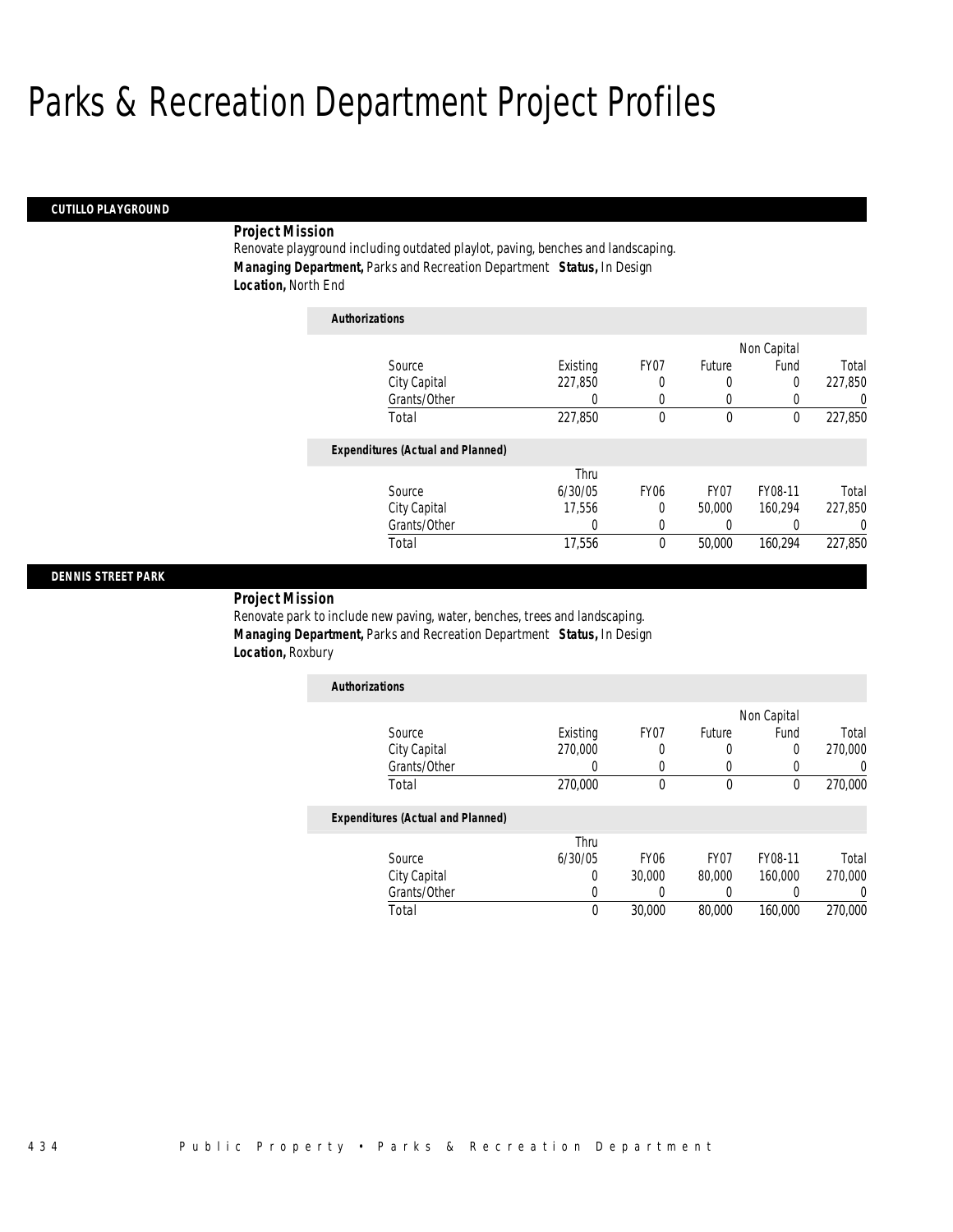#### *DORCHESTER SKATEBOARD PARK*

#### *Project Mission*

Design a skateboard park to be located in Dorchester.

 *Managing Department,* Parks and Recreation Department *Status,* To Be Scheduled *Location,* Dorchester

| <b>Authorizations</b>                    |          |             |             |             |        |
|------------------------------------------|----------|-------------|-------------|-------------|--------|
|                                          |          |             |             | Non Capital |        |
| Source                                   | Existing | FY07        | Future      | Fund        | Total  |
| City Capital                             | 0        | 0           | 60,000      | 0           | 60,000 |
| Grants/Other                             | 0        |             | 0           |             | 0      |
| Total                                    | 0        | 0           | 60,000      | $\mathbf 0$ | 60,000 |
| <b>Expenditures (Actual and Planned)</b> |          |             |             |             |        |
|                                          | Thru     |             |             |             |        |
| Source                                   | 6/30/05  | <b>FY06</b> | FY07        | FY08-11     | Total  |
| City Capital                             | 0        | 0           | 0           | 60,000      | 60,000 |
| Grants/Other                             | 0        |             | 0           |             | 0      |
| Total                                    | 0        | 0           | $\mathbf 0$ | 60,000      | 60,000 |
|                                          |          |             |             |             |        |

#### *DOROTHY CURRAN PLAYLOT*

*Project Mission* 

Remove and replace playlot with new play equipment, a water spray, pavement and landscaping. *Managing Department,* Parks and Recreation Department *Status,* In Construction *Location,* South Boston

| <b>Authorizations</b>                    |          |                  |                  |             |                  |
|------------------------------------------|----------|------------------|------------------|-------------|------------------|
|                                          |          |                  |                  | Non Capital |                  |
| Source                                   | Existing | FY07             | Future           | Fund        | Total            |
| City Capital                             | 747.500  | 100,000          | 0                | 0           | 847.500          |
| Grants/Other                             |          |                  |                  | $\Omega$    | $\left( \right)$ |
| Total                                    | 747,500  | 100,000          | 0                | 0           | 847,500          |
| <b>Expenditures (Actual and Planned)</b> |          |                  |                  |             |                  |
|                                          | Thru     |                  |                  |             |                  |
| Source                                   | 6/30/05  | FY <sub>06</sub> | FY <sub>07</sub> | FY08-11     | Total            |
| City Capital                             | 11.198   | 100,000          | 685,000          | 51.303      | 847,500          |
| Grants/Other                             |          |                  | 0                | 0           | 0                |
| Total                                    | 11.198   | 100,000          | 685,000          | 51,303      | 847.500          |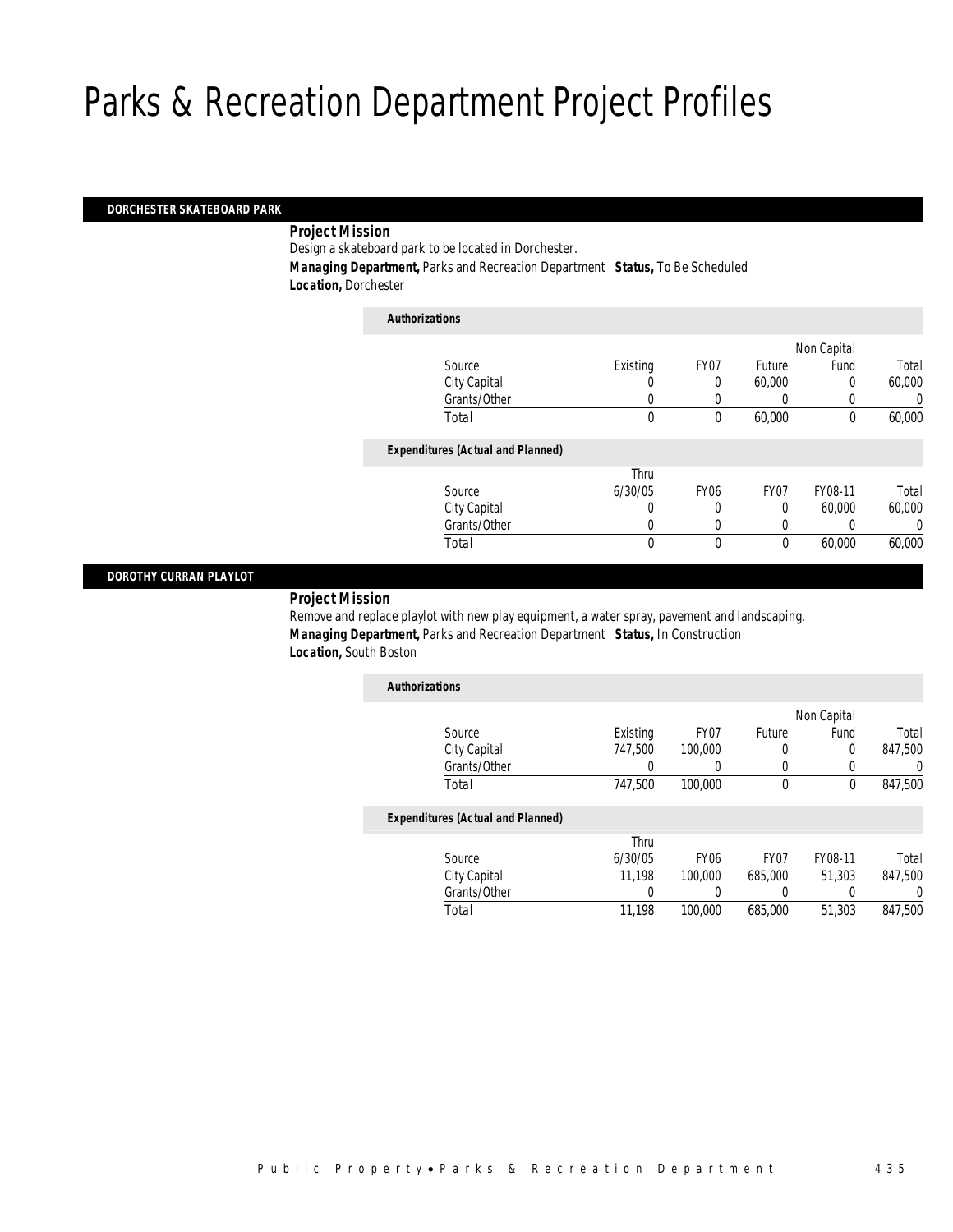#### *DRAPER PLAYGROUND SPRINKLER*

## *Project Mission*

Design and construct a sprinkler/fountain.

*Authorizations*

*Managing Department,* Parks and Recreation Department *Status,* To Be Scheduled

*Location,* West Roxbury

| <b>Authorizations</b>                    |          |                  |             |             |          |
|------------------------------------------|----------|------------------|-------------|-------------|----------|
|                                          |          |                  |             | Non Capital |          |
| Source                                   | Existing | FY07             | Future      | Fund        | Total    |
| City Capital                             | 50,000   | 0                | 0           | $\Omega$    | 50,000   |
| Grants/Other                             | O        | 0                | U           |             | 0        |
| Total                                    | 50,000   | 0                | $\mathbf 0$ | $\theta$    | 50,000   |
| <b>Expenditures (Actual and Planned)</b> |          |                  |             |             |          |
|                                          | Thru     |                  |             |             |          |
| Source                                   | 6/30/05  | FY <sub>06</sub> | FY07        | FY08-11     | Total    |
| City Capital                             | 27,492   | 0                | 0           | 22,508      | 50,000   |
| Grants/Other                             | 0        | 0                | 0           |             | $\Omega$ |
| Total                                    | 27,492   | 0                | $\theta$    | 22.508      | 50,000   |

#### *EAST BOSTON MEMORIAL PARK*

*Project Mission* 

Install a new synthetic, multi-use turf field.

 *Managing Department,* Parks and Recreation Department *Status,* In Construction *Location,* East Boston

| <b>Authorizations</b> |           |      |        |             |           |
|-----------------------|-----------|------|--------|-------------|-----------|
|                       |           |      |        | Non Capital |           |
| Source                | Existing  | FY07 | Future | Fund        | Total     |
| City Capital          | 1,406,000 |      |        |             | 1,406,000 |
| Grants/Other          |           |      |        |             |           |
| Total                 | 1,406,000 |      |        |             | 1,406,000 |

|              | Thru    |                  |                  |         |           |
|--------------|---------|------------------|------------------|---------|-----------|
| Source       | 6/30/05 | FY <sub>06</sub> | FY <sub>07</sub> | FY08-11 | Total     |
| City Capital |         | 200,000          | 1.050.000        | 156,000 | 1,406,000 |
| Grants/Other |         |                  |                  |         |           |
| Total        |         | 200,000          | 1.050.000        | 156,000 | 1,406,000 |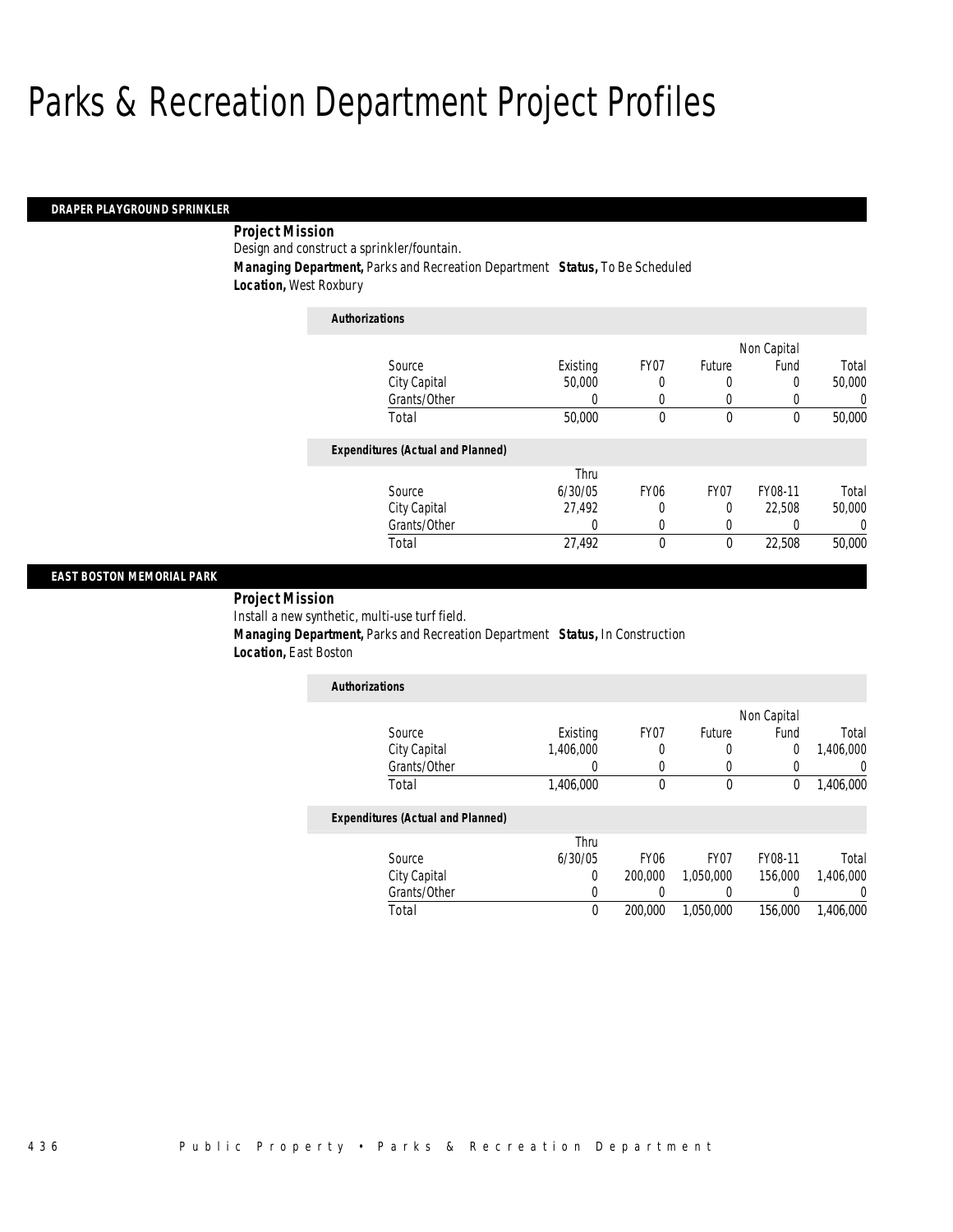#### *EAST BOSTON STADIUM*

#### *Project Mission*

Waterproof concrete bleacher structure, secure access below stands, renovate locker rooms and storage rooms and upgrade mechanical and electrical systems.

*Managing Department,* Construction Management *Status,* In Design *Location,* East Boston

| <b>Authorizations</b>                    |           |                  |           |             |                  |
|------------------------------------------|-----------|------------------|-----------|-------------|------------------|
|                                          |           |                  |           | Non Capital |                  |
| Source                                   | Existing  | FY07             | Future    | Fund        | Total            |
| City Capital                             | 1.585.000 | 1,000,000        | 7,825,000 | $\theta$    | 10,410,000       |
| Grants/Other                             |           |                  |           |             | $\left( \right)$ |
| Total                                    | 1,585,000 | 1,000,000        | 7.825.000 | $\Omega$    | 10,410,000       |
| <b>Expenditures (Actual and Planned)</b> |           |                  |           |             |                  |
|                                          | Thru      |                  |           |             |                  |
| Source                                   | 6/30/05   | FY <sub>06</sub> | FY07      | FY08-11     | Total            |
| City Capital                             | 128,447   | 1.056.553        | 400,000   | 8.825.000   | 10,410,000       |
| Grants/Other                             | 0         |                  | $\Omega$  |             | 0                |
| Total                                    | 128,447   | 1.056.553        | 400.000   | 8.825.000   | 10,410,000       |
|                                          |           |                  |           |             |                  |

### *EMERALD NECKLACE*

## *Project Mission*

Design of site improvements to the Emerald Necklace. *Managing Department,* Parks and Recreation Department *Status,* In Design *Location,* Jamaica Plain

| <b>Authorizations</b>                    |          |                  |                  |             |         |
|------------------------------------------|----------|------------------|------------------|-------------|---------|
|                                          |          |                  |                  | Non Capital |         |
| Source                                   | Existing | FY <sub>07</sub> | Future           | Fund        | Total   |
| City Capital                             | 60,000   | 0                | 0                | 0           | 60,000  |
| Grants/Other                             | 62,000   | 0                | 0                | 0           | 62.000  |
| Total                                    | 122,000  | 0                | 0                | 0           | 122,000 |
| <b>Expenditures (Actual and Planned)</b> |          |                  |                  |             |         |
|                                          | Thru     |                  |                  |             |         |
| Source                                   | 6/30/05  | FY <sub>06</sub> | FY <sub>07</sub> | FY08-11     | Total   |
| City Capital                             | 52.977   | 0                | 0                | 7.023       | 60,000  |
| Grants/Other                             | 62,000   | 0                | 0                | 0           | 62,000  |
| Total                                    | 114,977  | 0                | 0                | 7,023       | 122,000 |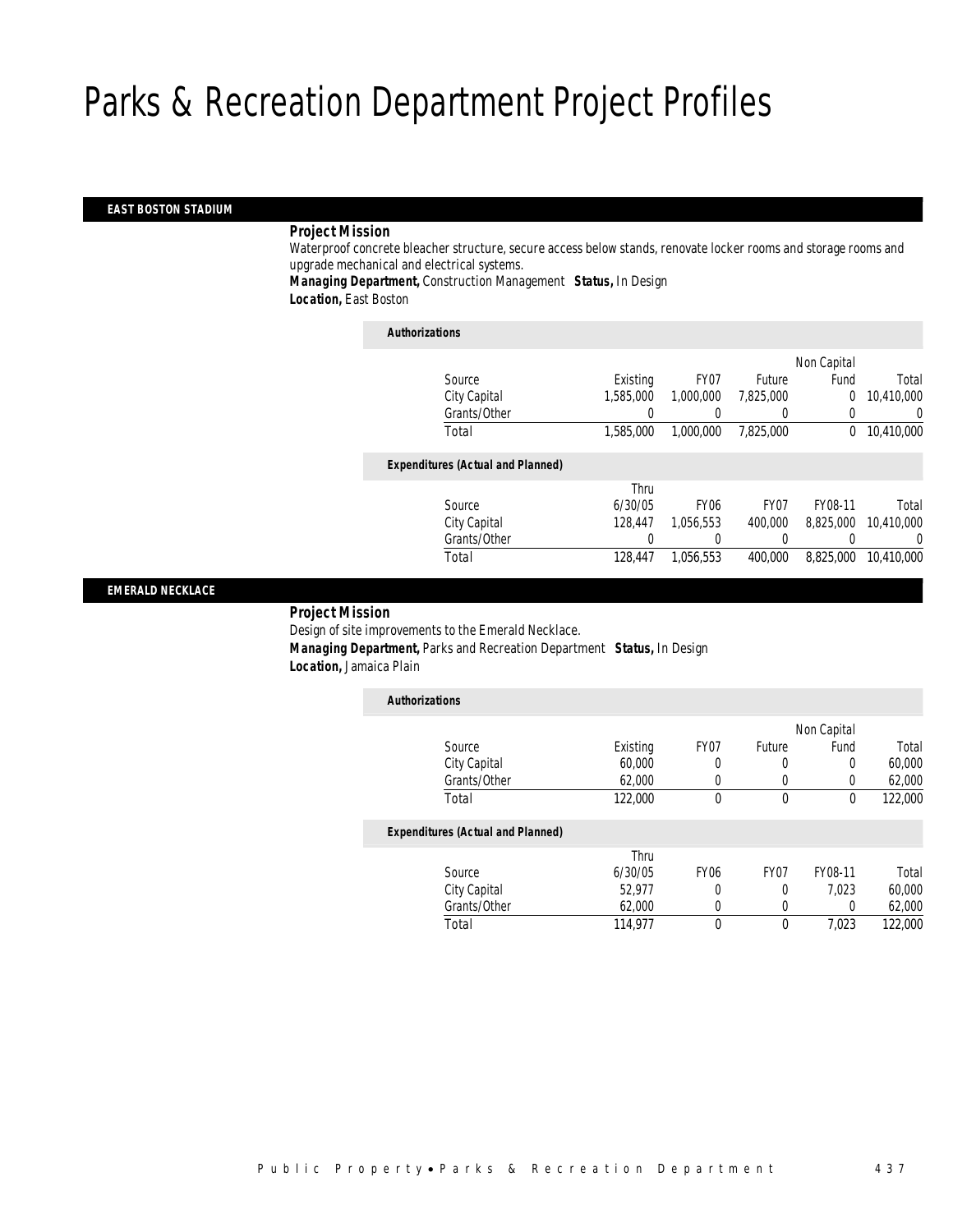#### *EVERGREEN CEMETERY*

#### *Project Mission*

Renovate the administration building including roof repairs, interior and exterior painting, window repairs/replacement, new flooring and other miscellaneous improvements. *Managing Department,* Construction Management *Status,* To Be Scheduled *Location,* Allston/Brighton

| <b>Authorizations</b>                    |          |                  |                  |             |                  |
|------------------------------------------|----------|------------------|------------------|-------------|------------------|
|                                          |          |                  |                  | Non Capital |                  |
| Source                                   | Existing | FY07             | Future           | Fund        | Total            |
| City Capital                             | 405,000  |                  |                  | 0           | 405,000          |
| Grants/Other                             | 0        |                  | $\left($         |             | $\left( \right)$ |
| Total                                    | 405,000  | $\theta$         | $\theta$         | 0           | 405,000          |
| <b>Expenditures (Actual and Planned)</b> |          |                  |                  |             |                  |
|                                          | Thru     |                  |                  |             |                  |
| Source                                   | 6/30/05  | FY <sub>06</sub> | FY <sub>07</sub> | FY08-11     | Total            |
| City Capital                             | O        | 0                | 35,000           | 370,000     | 405,000          |
| Grants/Other                             | 0        |                  | 0                |             | 0                |
| Total                                    | $\theta$ | $\Omega$         | 35,000           | 370,000     | 405,000          |

## *FAIRVIEW CEMETERY GARAGE BUILDING*

 *Project Mission* Construct new garage addition. Provide access for persons with disabilities. *Managing Department,* Construction Management *Status,* To Be Scheduled *Location,* Hyde Park

| <b>Authorizations</b>                    |          |                  |                  |             |                  |
|------------------------------------------|----------|------------------|------------------|-------------|------------------|
|                                          |          |                  |                  | Non Capital |                  |
| Source                                   | Existing | FY07             | Future           | Fund        | Total            |
| City Capital                             | 667,000  | 0                | 0                | 0           | 667,000          |
| Grants/Other                             |          | 0                | 0                | 0           | 0                |
| Total                                    | 667,000  | 0                | $\mathbf 0$      | 0           | 667,000          |
| <b>Expenditures (Actual and Planned)</b> |          |                  |                  |             |                  |
|                                          | Thru     |                  |                  |             |                  |
| Source                                   | 6/30/05  | FY <sub>06</sub> | FY <sub>07</sub> | FY08-11     | Total            |
| City Capital                             | 48.457   | $\Omega$         | $\Omega$         | 618.543     | 667.000          |
| Grants/Other                             | 0        | 0                | 0                | 0           | $\left( \right)$ |
| Total                                    | 48.457   | 0                | $\mathbf{0}$     | 618.543     | 667.000          |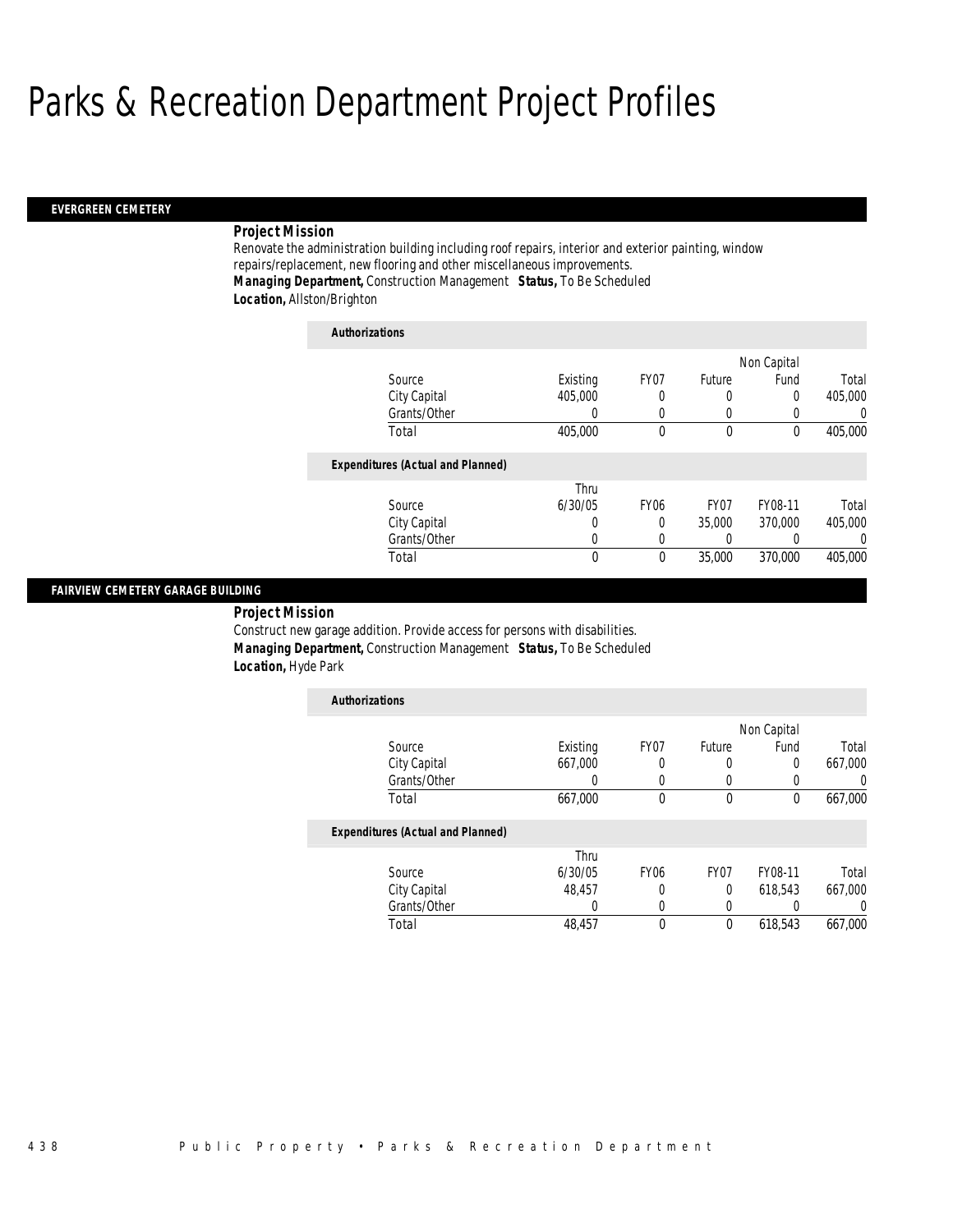### *FALLON FIELD*

### *Project Mission*

Comprehensive improvements to the ballfield.

 *Managing Department,* Parks and Recreation Department *Status,* To Be Scheduled *Location,* Roslindale

| <b>Authorizations</b>                    |          |                  |                  |             |          |
|------------------------------------------|----------|------------------|------------------|-------------|----------|
|                                          |          |                  |                  | Non Capital |          |
| Source                                   | Existing | FY07             | Future           | Fund        | Total    |
| City Capital                             | 100,000  | 0                | 0                | 0           | 100,000  |
| Grants/Other                             | 0        | 0                | 0                |             | $\Omega$ |
| Total                                    | 100,000  | 0                | $\mathbf 0$      | 0           | 100,000  |
| <b>Expenditures (Actual and Planned)</b> |          |                  |                  |             |          |
|                                          | Thru     |                  |                  |             |          |
| Source                                   | 6/30/05  | FY <sub>06</sub> | FY <sub>07</sub> | FY08-11     | Total    |
| City Capital                             | 0        | 0                | 30,000           | 70,000      | 100,000  |
| Grants/Other                             | 0        | 0                | 0                |             | $\Omega$ |
| Total                                    | 0        | 0                | 30,000           | 70,000      | 100,000  |

#### *FRANKLIN PARK*

#### *Project Mission*

Rebuild the deteriorated stone walls along the perimeter of the park. *Managing Department,* Parks and Recreation Department *Status,* New Project *Location,* Roxbury

| <b>Authorizations</b>                    |          |                  |        |             |         |
|------------------------------------------|----------|------------------|--------|-------------|---------|
|                                          |          |                  |        | Non Capital |         |
| Source                                   | Existing | FY07             | Future | Fund        | Total   |
| City Capital                             | 0        | 275,000          | 0      | 0           | 275,000 |
| Grants/Other                             | 0        |                  | 0      |             | 0       |
| Total                                    | 0        | 275,000          | 0      | 0           | 275,000 |
| <b>Expenditures (Actual and Planned)</b> |          |                  |        |             |         |
|                                          | Thru     |                  |        |             |         |
| Source                                   | 6/30/05  | FY <sub>06</sub> | FY07   | FY08-11     | Total   |

Total 0 0 50,000 225,000 275,000

 City Capital 0 0 50,000 225,000 275,000 Grants/Other 0 0 0 0 0 0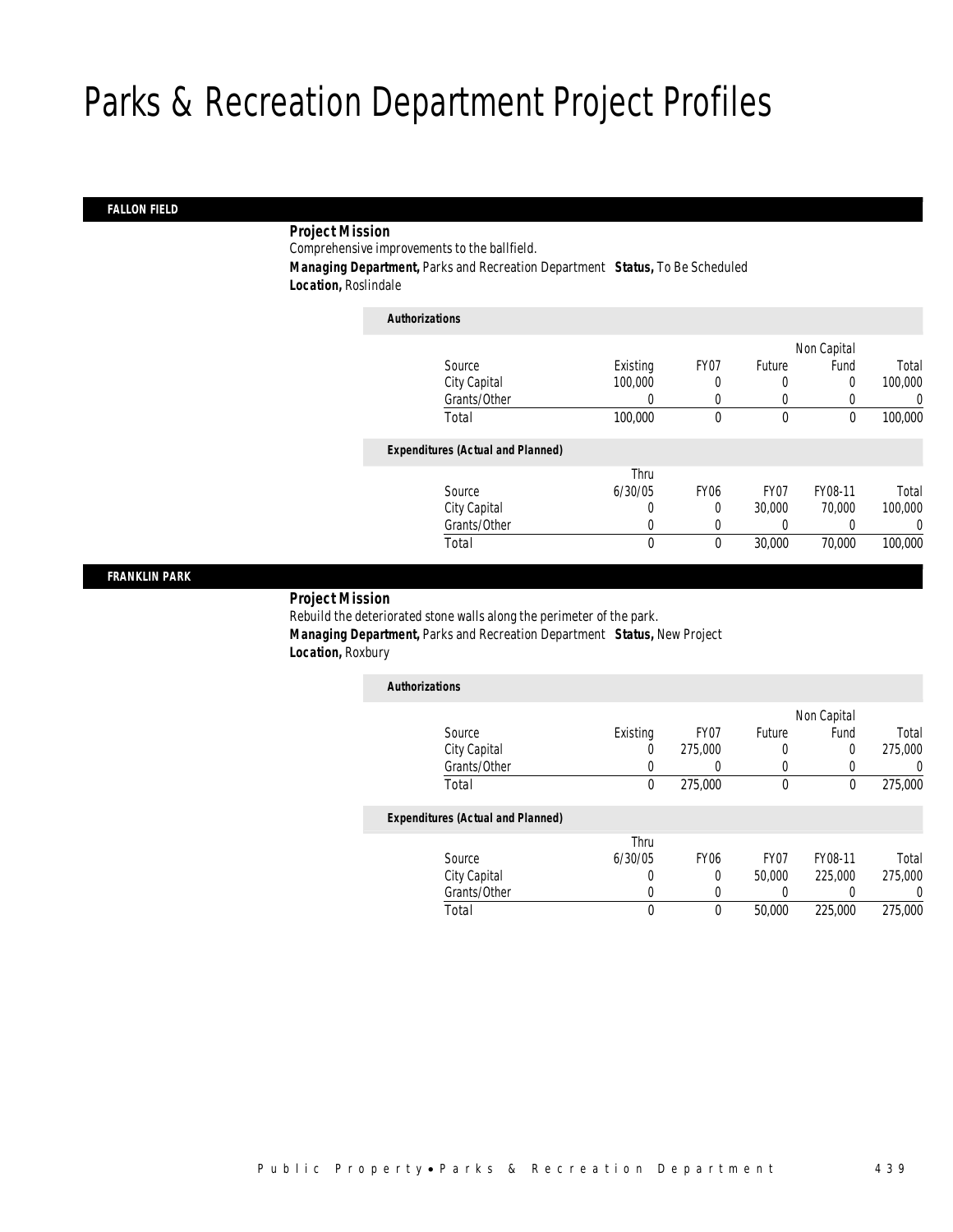#### *FRANKLIN PARK ADMIN BUILDING INTERIOR*

## *Project Mission*

Interior renovations, window replacement, electrical and HVAC upgrades and access improvements for persons with disabilities.

*Managing Department,* Construction Management *Status,* To Be Scheduled

*Location,* Roxbury

| <b>Authorizations</b>                    |           |             |                  |             |           |
|------------------------------------------|-----------|-------------|------------------|-------------|-----------|
|                                          |           |             |                  | Non Capital |           |
| Source                                   | Existing  | FY07        | Future           | Fund        | Total     |
| City Capital                             | 1,972,820 | 0           | $\left($         | 0           | 1,972,820 |
| Grants/Other                             | 0         | $\left($    | 0                |             | $\left($  |
| Total                                    | 1,972,820 | $\theta$    | $\theta$         | $\theta$    | 1,972,820 |
| <b>Expenditures (Actual and Planned)</b> |           |             |                  |             |           |
|                                          | Thru      |             |                  |             |           |
| Source                                   | 6/30/05   | <b>FY06</b> | FY <sub>07</sub> | FY08-11     | Total     |
| City Capital                             | 132.911   | 0           | $\Omega$         | 1.839.909   | 1.972.820 |
| Grants/Other                             | 0         | 0           | $\left( \right)$ |             | $\Omega$  |
| Total                                    | 132.911   | $\theta$    | $\mathbf{0}$     | 1,839,909   | 1.972.820 |

#### *FRANKLIN PARK BULK STORAGE FACILITY*

*Project Mission* 

Design concrete storage bins for loose material such as loam, sand and infield mix. *Managing Department,* Construction Management *Status,* To Be Scheduled *Location,* Roxbury

| <b>Authorizations</b>                    |          |                  |                  |             |                  |
|------------------------------------------|----------|------------------|------------------|-------------|------------------|
|                                          |          |                  |                  | Non Capital |                  |
| Source                                   | Existing | FY07             | Future           | Fund        | Total            |
| City Capital                             | 40,000   | $\Omega$         | 595,000          | 0           | 635,000          |
| Grants/Other                             | 0        |                  |                  |             | 0                |
| Total                                    | 40,000   | $\theta$         | 595,000          | 0           | 635,000          |
| <b>Expenditures (Actual and Planned)</b> |          |                  |                  |             |                  |
|                                          | Thru     |                  |                  |             |                  |
| Source                                   | 6/30/05  | FY <sub>06</sub> | FY <sub>07</sub> | FY08-11     | Total            |
| City Capital                             | 0        |                  | $\theta$         | 635,000     | 635,000          |
| Grants/Other                             | 0        |                  |                  |             | $\left( \right)$ |
| Total                                    | 0        | $\Omega$         | $\theta$         | 635,000     | 635,000          |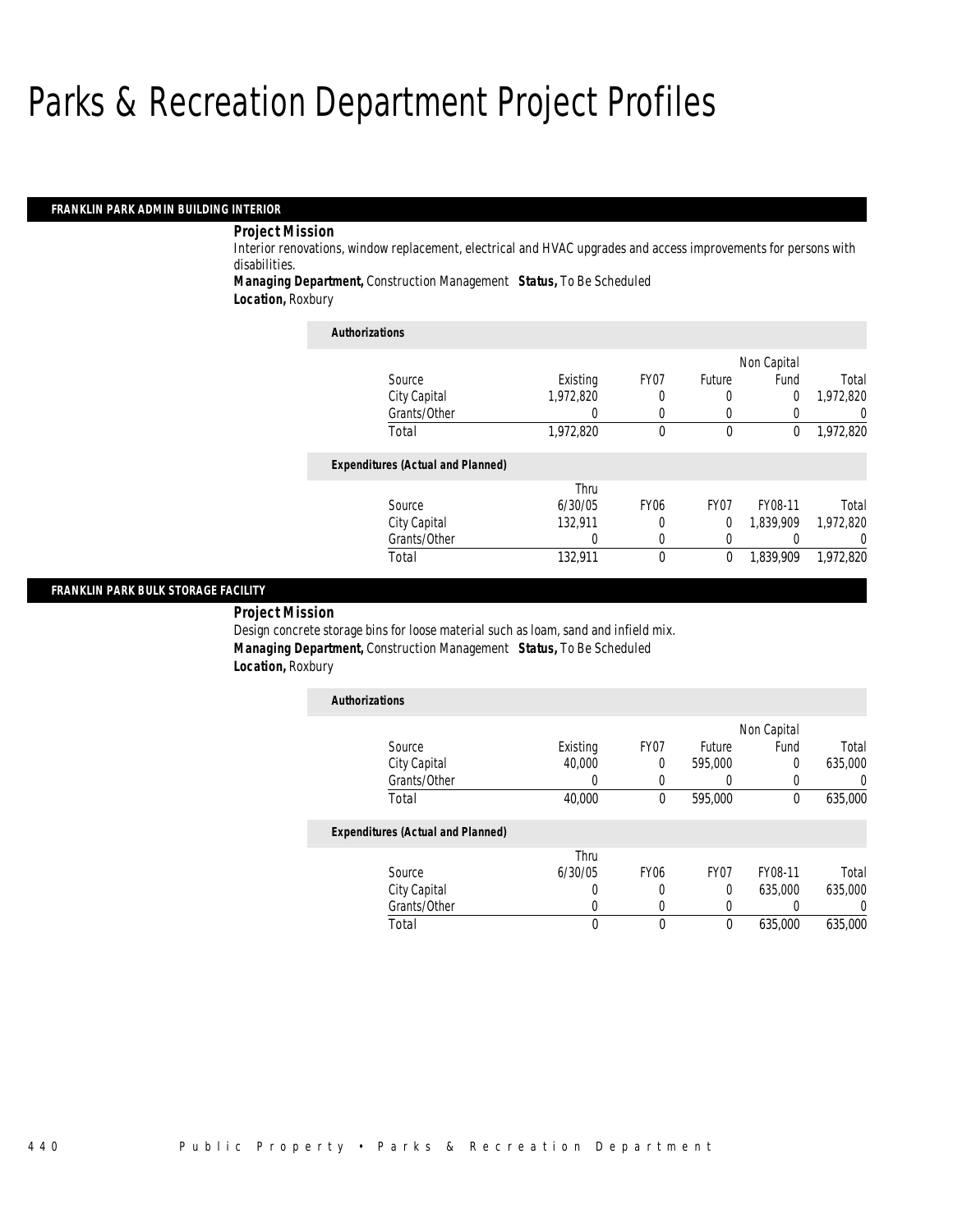#### *FRANKLIN PARK GREENHOUSE CONSTRUCTION*

*Project Mission* 

Construct third new greenhouse.

*Managing Department,* Construction Management *Status,* To Be Scheduled

*Location,* Roxbury

| <b>Authorizations</b>                    |          |                  |        |             |         |
|------------------------------------------|----------|------------------|--------|-------------|---------|
|                                          |          |                  |        | Non Capital |         |
| Source                                   | Existing | FY07             | Future | Fund        | Total   |
| City Capital                             | 520,000  | 0                | 0      | 0           | 520,000 |
| Grants/Other                             | 0        |                  | 0      |             | 0       |
| Total                                    | 520,000  | 0                | 0      | 0           | 520,000 |
| <b>Expenditures (Actual and Planned)</b> |          |                  |        |             |         |
|                                          | Thru     |                  |        |             |         |
| Source                                   | 6/30/05  | FY <sub>06</sub> | FY07   | FY08-11     | Total   |
| City Capital                             | 0        | 0                | 0      | 520,000     | 520,000 |
| Grants/Other                             | 0        |                  | 0      |             | 0       |
| Total                                    | 0        | 0                | 0      | 520,000     | 520,000 |

### *FRANKLIN PARK MAINTENANCE YARD UTILITIES*

## *Project Mission*

Design and construct site utilities at Franklin Park including new storm drain, sanitary sewer and fresh water lines. Some new site paving related to primary utility work.

*Managing Department,* Construction Management *Status,* In Construction *Location,* Roxbury

| <b>Authorizations</b>                    |           |                  |                  |             |           |
|------------------------------------------|-----------|------------------|------------------|-------------|-----------|
|                                          |           |                  |                  | Non Capital |           |
| Source                                   | Existing  | FY07             | Future           | Fund        | Total     |
| City Capital                             | 2,215,600 | 0                | 0                | 0           | 2,215,600 |
| Grants/Other                             | 0         | 0                | 0                | 0           | 0         |
| Total                                    | 2,215,600 | 0                | $\mathbf 0$      | 0           | 2,215,600 |
| <b>Expenditures (Actual and Planned)</b> |           |                  |                  |             |           |
|                                          | Thru      |                  |                  |             |           |
| Source                                   | 6/30/05   | FY <sub>06</sub> | FY <sub>07</sub> | FY08-11     | Total     |
| City Capital                             | 124.970   | 1.400.000        | 378,900          | 311.730     | 2.215.600 |
| Grants/Other                             | 0         | 0                | 0                |             | 0         |
| Total                                    | 124,970   | 1,400,000        | 378,900          | 311,730     | 2.215.600 |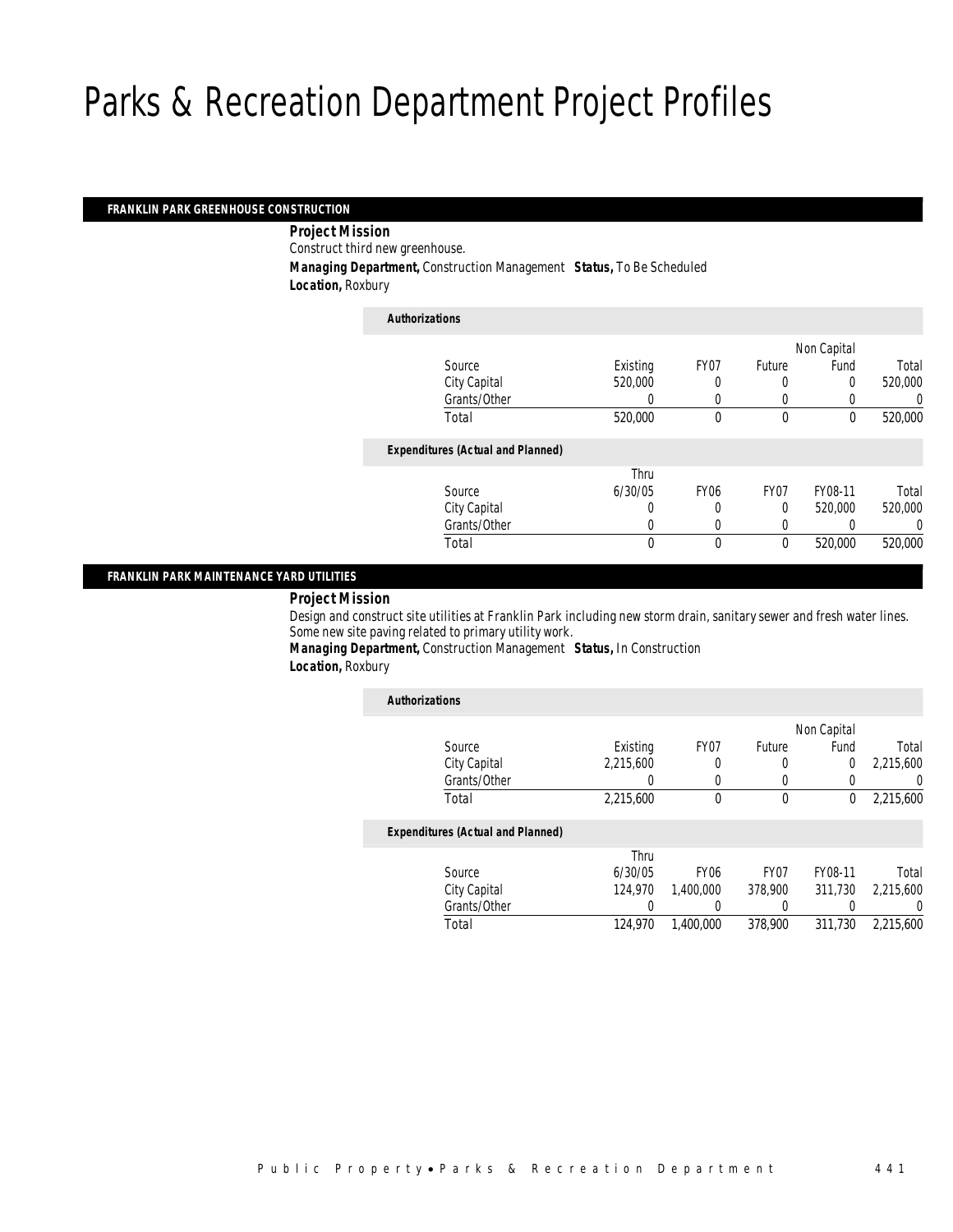#### *FRANKLIN PARK MAINTENANCE YARD UTILITIES PHASE II*

#### *Project Mission*

Design and construct underground telephone and electric services. Repave site including curbing and parking improvements.

*Managing Department,* Construction Management *Status,* To Be Scheduled

*Location,* Roxbury

| <b>Authorizations</b>                    |          |                  |                  |             |           |
|------------------------------------------|----------|------------------|------------------|-------------|-----------|
|                                          |          |                  |                  | Non Capital |           |
| Source                                   | Existing | FY07             | Future           | Fund        | Total     |
| City Capital                             | O        | 0                | 1.595.000        | $\theta$    | 1,595,000 |
| Grants/Other                             | O        | 0                |                  |             | $\Omega$  |
| Total                                    | 0        | 0                | 1,595,000        | $\theta$    | 1,595,000 |
| <b>Expenditures (Actual and Planned)</b> |          |                  |                  |             |           |
|                                          | Thru     |                  |                  |             |           |
| Source                                   | 6/30/05  | FY <sub>06</sub> | FY <sub>07</sub> | FY08-11     | Total     |
| City Capital                             | 0        | 0                | $\Omega$         | 1,595,000   | 1,595,000 |
| Grants/Other                             | 0        | $\left($         |                  |             | $\Omega$  |
| Total                                    | 0        | $\theta$         | 0                | 1,595,000   | 1,595,000 |

#### *FRANKLIN PARK RANGER FACILITY STUDY*

 *Project Mission* Study options to locate park ranger facility. *Managing Department,* Construction Management *Status,* To Be Scheduled *Location,* Roxbury

| <b>Authorizations</b>                    |          |                  |                  |             |         |
|------------------------------------------|----------|------------------|------------------|-------------|---------|
|                                          |          |                  |                  | Non Capital |         |
| Source                                   | Existing | FY <sub>07</sub> | Future           | Fund        | Total   |
| City Capital                             | 120,000  | 0                | 0                | 0           | 120,000 |
| Grants/Other                             |          | 0                | 0                | 0           |         |
| Total                                    | 120,000  | 0                | $\mathbf 0$      | $\theta$    | 120,000 |
| <b>Expenditures (Actual and Planned)</b> |          |                  |                  |             |         |
|                                          | Thru     |                  |                  |             |         |
| Source                                   | 6/30/05  | <b>FY06</b>      | FY <sub>07</sub> | FY08-11     | Total   |
| City Capital                             |          | 0                | 0                | 120,000     | 120,000 |
| Grants/Other                             |          | 0                | 0                | 0           |         |
| Total                                    | 0        | 0                | 0                | 120,000     | 120,000 |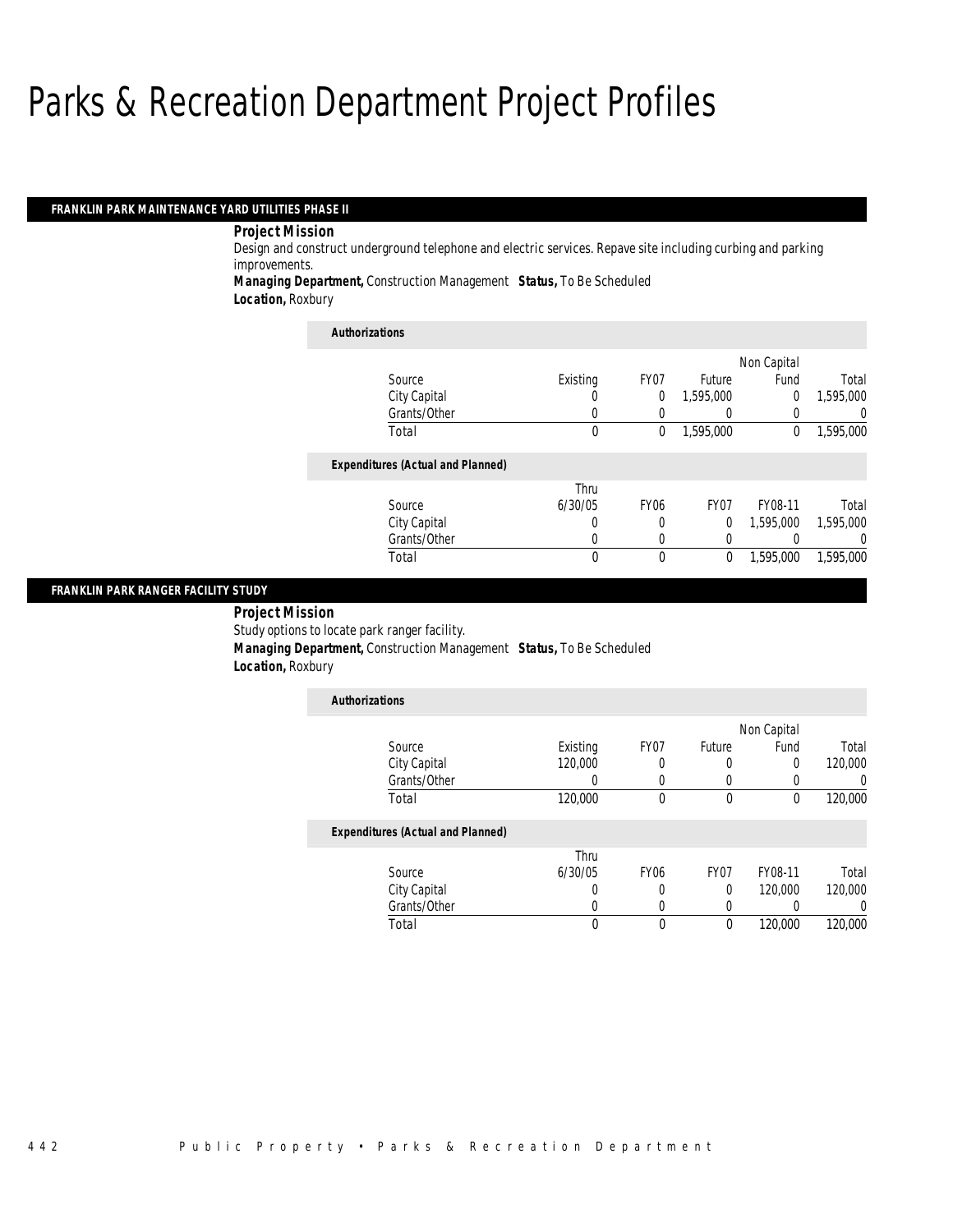#### *GARVEY PARK*

### *Project Mission*

Remove and replace playlot with new surfacing, fencing and landscaping. *Managing Department,* Parks and Recreation Department *Status,* Complete *Location,* Dorchester

| <b>Authorizations</b>                    |          |             |             |             |         |
|------------------------------------------|----------|-------------|-------------|-------------|---------|
|                                          |          |             |             | Non Capital |         |
| Source                                   | Existing | FY07        | Future      | Fund        | Total   |
| City Capital                             | 308,905  |             | 0           | 0           | 308,905 |
| Grants/Other                             | 0        | 0           | 0           |             | 0       |
| Total                                    | 308,905  | 0           | $\mathbf 0$ | $\mathbf 0$ | 308,905 |
| <b>Expenditures (Actual and Planned)</b> |          |             |             |             |         |
|                                          | Thru     |             |             |             |         |
| Source                                   | 6/30/05  | <b>FY06</b> | FY07        | FY08-11     | Total   |
| City Capital                             | 22,920   | 253,520     | $\Omega$    | 32,465      | 308,905 |
| Grants/Other                             | 0        | 0           | 0           |             | 0       |
| Total                                    | 22,920   | 253,520     | $\theta$    | 32,465      | 308,905 |
|                                          |          |             |             |             |         |

### *GENERAL PARKS IMPROVEMENTS FY01-05*

*Project Mission* 

Replacement of fencing, pavement, court lighting and other infrastructure repairs as needed. *Managing Department,* Parks and Recreation Department *Status,* Ongoing Program *Location,* Citywide

| <b>Authorizations</b>                    |           |                  |                  |             |                  |
|------------------------------------------|-----------|------------------|------------------|-------------|------------------|
|                                          |           |                  |                  | Non Capital |                  |
| Source                                   | Existing  | FY07             | Future           | Fund        | Total            |
| City Capital                             | 1,582,000 | 0                | 0                | 0           | 1,582,000        |
| Grants/Other                             |           |                  | $\left($         | 0           | $\left( \right)$ |
| Total                                    | 1,582,000 | 0                | 0                | 0           | 1,582,000        |
| <b>Expenditures (Actual and Planned)</b> |           |                  |                  |             |                  |
|                                          | Thru      |                  |                  |             |                  |
| Source                                   | 6/30/05   | FY <sub>06</sub> | FY <sub>07</sub> | FY08-11     | Total            |
| City Capital                             | 1,194,940 | 387,060          | 0                | 0           | 1,582,000        |
| Grants/Other                             |           |                  |                  | 0           | $\left( \right)$ |

Total 1,194,940 387,060 0 0 1,582,000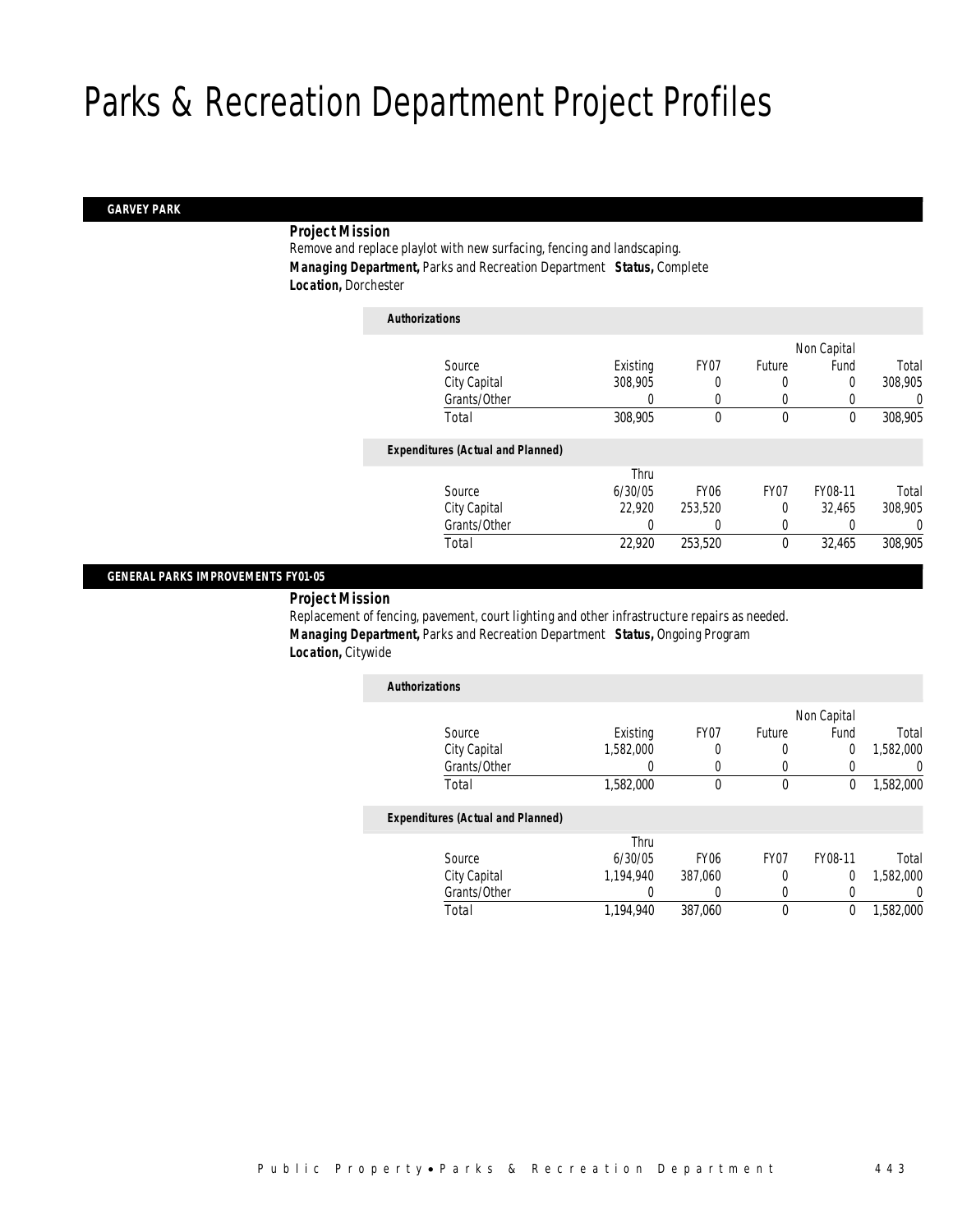*Authorizations*

#### *GENERAL PARKS IMPROVEMENTS FY06*

### *Project Mission*

Replacement of fencing, pavement, court lighting and other infrastructure repairs as needed. *Managing Department,* Parks and Recreation Department *Status,* Ongoing Program *Location,* Citywide

| Authorizations                           |          |                  |                  |             |          |
|------------------------------------------|----------|------------------|------------------|-------------|----------|
|                                          |          |                  |                  | Non Capital |          |
| Source                                   | Existing | FY07             | Future           | Fund        | Total    |
| City Capital                             | 328,450  | 0                | 0                | 0           | 328,450  |
| Grants/Other                             | 0        | 0                | 0                | 0           | 0        |
| Total                                    | 328,450  | 0                | 0                | $\theta$    | 328,450  |
| <b>Expenditures (Actual and Planned)</b> |          |                  |                  |             |          |
|                                          | Thru     |                  |                  |             |          |
| Source                                   | 6/30/05  | FY <sub>06</sub> | FY <sub>07</sub> | FY08-11     | Total    |
| City Capital                             | 0        | 250,000          | 0                | 78.450      | 328.450  |
| Grants/Other                             | 0        | 0                | 0                |             | $\Omega$ |
| Total                                    | 0        | 250,000          | 0                | 78.450      | 328,450  |

#### *GENERAL PARKS IMPROVEMENTS FY07*

#### *Project Mission*

Replacement of fencing, pavement, court lighting and other infrastructure repairs as needed. *Managing Department,* Parks and Recreation Department *Status,* Ongoing Program *Location,* Citywide

| <b>Authorizations</b> |          |         |        |             |         |
|-----------------------|----------|---------|--------|-------------|---------|
|                       |          |         |        | Non Capital |         |
| Source                | Existing | FY07    | Future | Fund        | Total   |
| City Capital          |          | 300,000 |        |             | 300,000 |
| Grants/Other          |          |         |        |             |         |
| Total                 |          | 300,000 |        |             | 300,000 |

|              | Thru    |      |         |         |         |
|--------------|---------|------|---------|---------|---------|
| Source       | 6/30/05 | FY06 | FY07    | FY08-11 | Total   |
| City Capital |         |      | 300,000 |         | 300,000 |
| Grants/Other |         |      |         |         |         |
| Total        |         |      | 300,000 |         | 300,000 |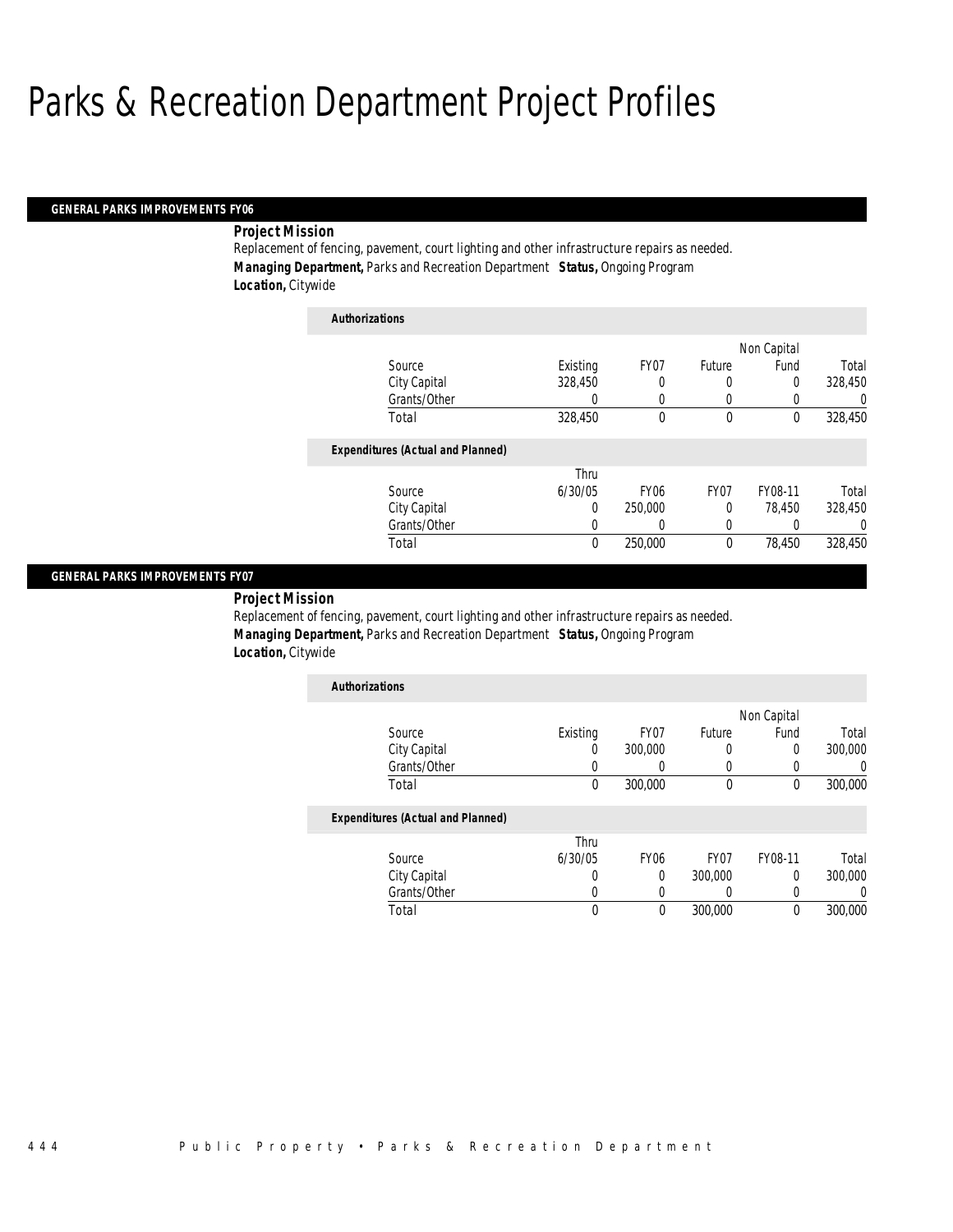*Authorizations*

#### *GEORGE WRIGHT GOLF COURSE I*

#### *Project Mission*

Improve pathways, exterior drainage systems and other miscellaneous improvements. *Managing Department,* Parks and Recreation Department *Status,* In Construction *Location,* Hyde Park

| Authorizations                           |          |             |             |             |         |
|------------------------------------------|----------|-------------|-------------|-------------|---------|
|                                          |          |             |             | Non Capital |         |
| Source                                   | Existing | FY07        | Future      | Fund        | Total   |
| City Capital                             | 230,000  | 0           | 0           | $\Omega$    | 230,000 |
| Grants/Other                             | 0        | 0           | 0           |             | 0       |
| Total                                    | 230,000  | 0           | $\mathbf 0$ | $\theta$    | 230,000 |
| <b>Expenditures (Actual and Planned)</b> |          |             |             |             |         |
|                                          | Thru     |             |             |             |         |
| Source                                   | 6/30/05  | <b>FY06</b> | FY07        | FY08-11     | Total   |
| City Capital                             | 10.960   | 118,388     | 60.000      | 40.652      | 230,000 |
| Grants/Other                             |          |             |             |             | 0       |
| Total                                    | 10,960   | 118,388     | 60,000      | 40,652      | 230,000 |
|                                          |          |             |             |             |         |

#### *GEORGE WRIGHT GOLF COURSE II*

*Project Mission* 

Ongoing improvements including drainage, paving and other miscellaneous items. *Managing Department,* Parks and Recreation Department *Status,* In Design *Location,* Hyde Park

| <b>Authorizations</b>                    |          |                  |             |         |                  |
|------------------------------------------|----------|------------------|-------------|---------|------------------|
|                                          |          |                  | Non Capital |         |                  |
| Source                                   | Existing | FY07             | Future      | Fund    | Total            |
| City Capital                             | 200,000  |                  | $\left($    | 0       | 200,000          |
| Grants/Other                             | O        |                  |             |         | $\left( \right)$ |
| Total                                    | 200,000  | 0                | $\theta$    | 0       | 200,000          |
| <b>Expenditures (Actual and Planned)</b> |          |                  |             |         |                  |
|                                          | Thru     |                  |             |         |                  |
| Source                                   | 6/30/05  | FY <sub>06</sub> | FY07        | FY08-11 | Total            |
| City Capital                             | 0        | 25,000           | 175,000     | 0       | 200,000          |
| Grants/Other                             |          |                  |             |         | 0                |

Total 0 25,000 175,000 0 200,000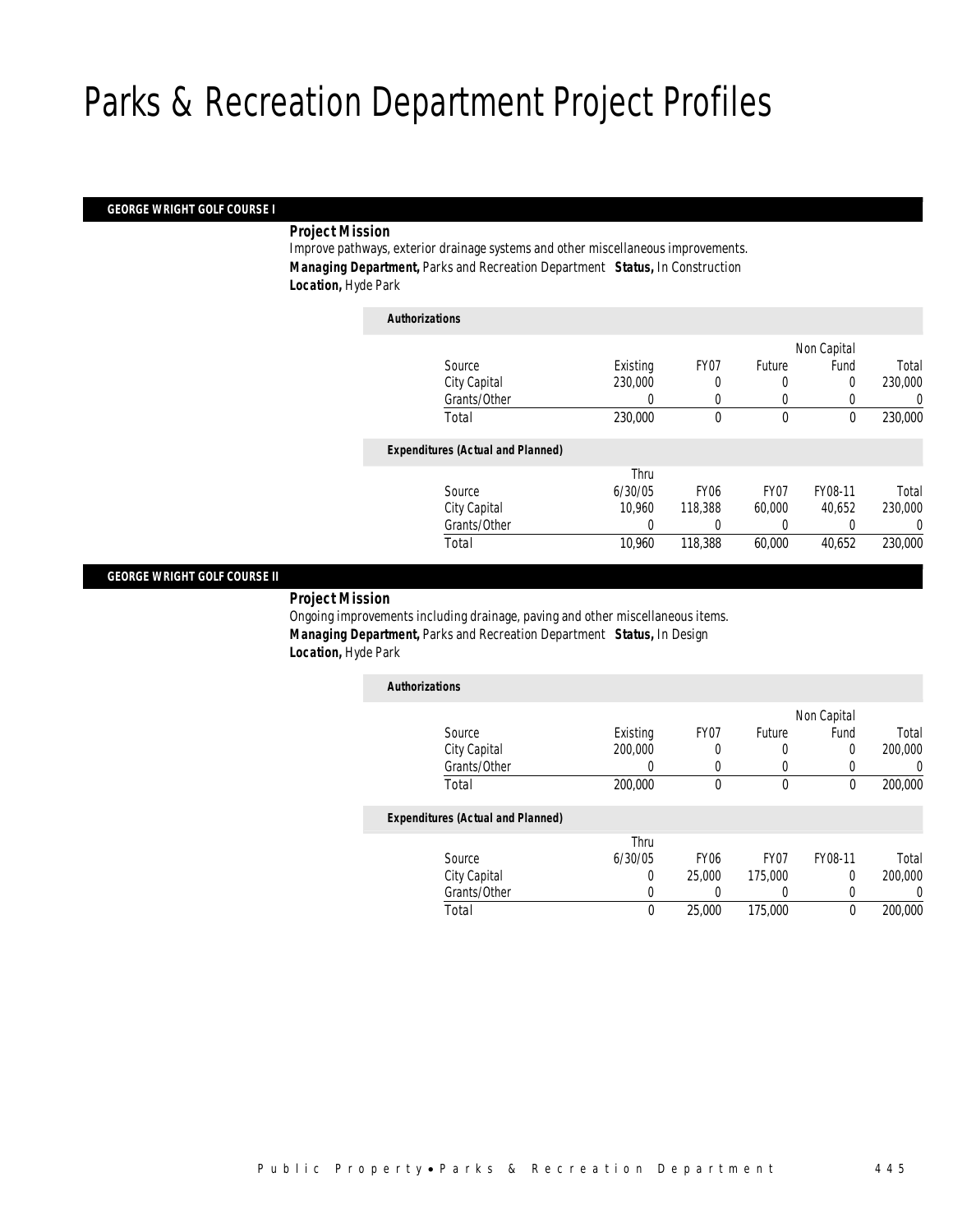#### *GEORGE WRIGHT GOLF COURSE III*

## *Project Mission*

Ongoing improvements including drainage, paving and other miscellaneous items. *Managing Department,* Parks and Recreation Department *Status,* Ongoing Program *Location,* Hyde Park

| <b>Authorizations</b>                    |          |                  |                  |         |          |
|------------------------------------------|----------|------------------|------------------|---------|----------|
|                                          |          |                  | Non Capital      |         |          |
| Source                                   | Existing | FY <sub>07</sub> | Future           | Fund    | Total    |
| City Capital                             | 0        | 200,000          | 0                | 0       | 200,000  |
| Grants/Other                             | 0        | 0                | 0                |         | 0        |
| Total                                    | 0        | 200,000          | $\theta$         | 0       | 200,000  |
| <b>Expenditures (Actual and Planned)</b> |          |                  |                  |         |          |
|                                          | Thru     |                  |                  |         |          |
| Source                                   | 6/30/05  | FY <sub>06</sub> | FY <sub>07</sub> | FY08-11 | Total    |
| City Capital                             | 0        | 0                | 25,000           | 175,000 | 200,000  |
| Grants/Other                             | 0        | 0                | 0                | 0       | $\left($ |
| Total                                    | 0        | 0                | 25,000           | 175,000 | 200,000  |

#### *GEORGE WRIGHT MAINTENANCE BUILDING*

*Project Mission* 

Make critical repairs necessary to stabilize structure. Replace roof. *Managing Department,* Construction Management *Status,* To Be Scheduled *Location,* Hyde Park

|          |      | Non Capital |                  |         |  |
|----------|------|-------------|------------------|---------|--|
| Existing | FY07 | Future      | Fund             | Total   |  |
| 668,000  |      | O           | $\left( \right)$ | 668,000 |  |
|          |      |             |                  |         |  |
| 668,000  |      | 0           | U                | 668,000 |  |
|          |      |             |                  |         |  |

|              | Thru    |                  |                  |         |         |
|--------------|---------|------------------|------------------|---------|---------|
| Source       | 6/30/05 | FY <sub>06</sub> | FY <sub>07</sub> | FY08-11 | Total   |
| City Capital | 22,070  | 50,000           |                  | 595,930 | 668,000 |
| Grants/Other |         |                  |                  |         |         |
| Total        | 22,070  | 50,000           |                  | 595,930 | 668,000 |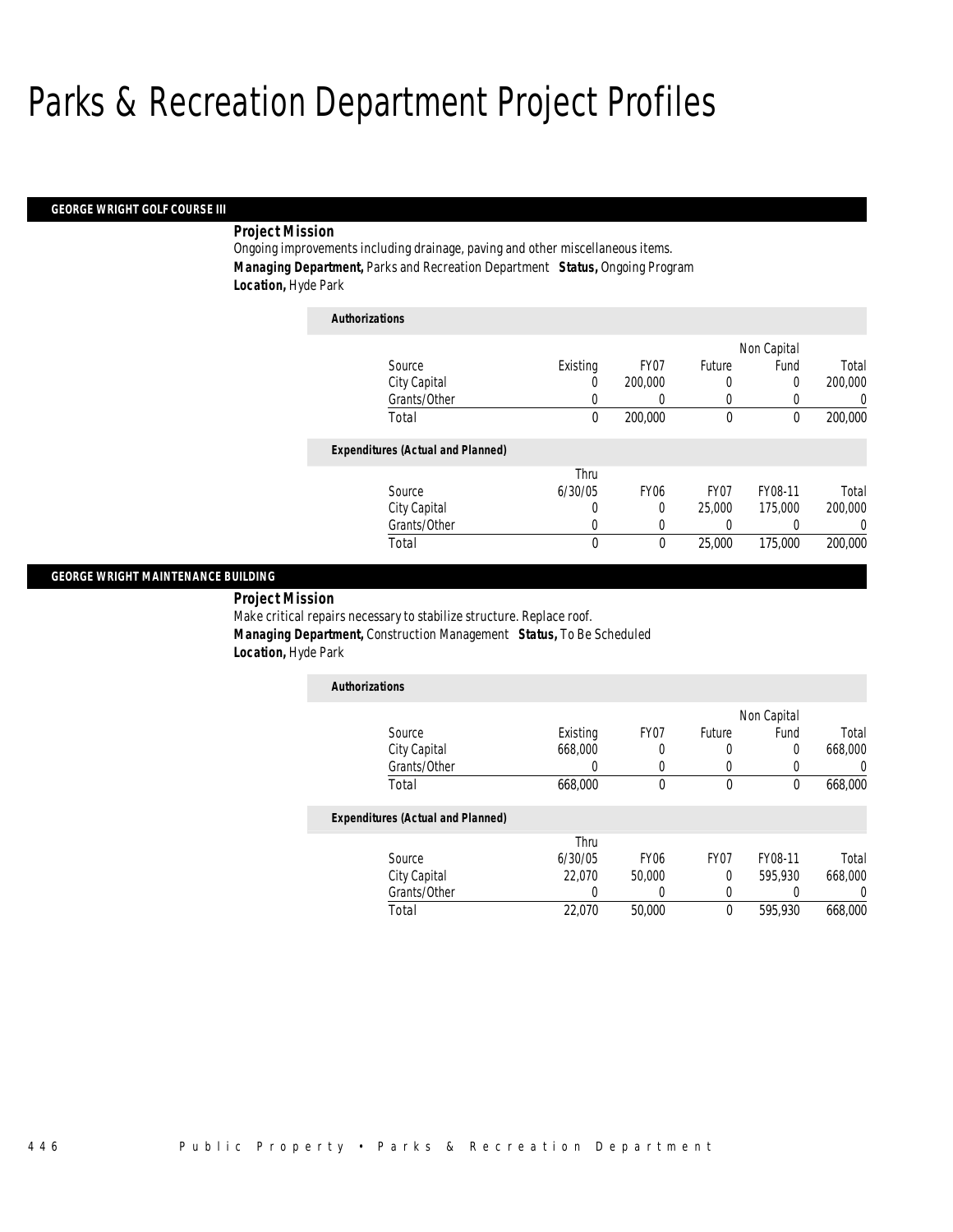#### *HARAMBEE PARK*

# *Project Mission*

Renovate the playlot area including new equipment, curbing, fencing, paving and other miscellaneous items. *Managing Department,* Parks and Recreation Department *Status,* To Be Scheduled *Location,* Mattapan

| <b>Authorizations</b>                    |          |             |                  |             |          |
|------------------------------------------|----------|-------------|------------------|-------------|----------|
|                                          |          |             |                  | Non Capital |          |
| Source                                   | Existing | FY07        | Future           | Fund        | Total    |
| City Capital                             | 460,000  | 0           | 0                | $\theta$    | 460,000  |
| Grants/Other                             | 0        | 0           | 0                | 0           | $\left($ |
| Total                                    | 460,000  | 0           | 0                | 0           | 460,000  |
| <b>Expenditures (Actual and Planned)</b> |          |             |                  |             |          |
|                                          | Thru     |             |                  |             |          |
| Source                                   | 6/30/05  | <b>FY06</b> | FY <sub>07</sub> | FY08-11     | Total    |
| City Capital                             | 0        | 15,000      | 0                | 445,000     | 460,000  |
| Grants/Other                             | 0        | 0           | 0                | 0           | $\Omega$ |
| Total                                    | 0        | 15,000      | 0                | 445,000     | 460,000  |

## *HAYES PLAYGROUND*

## *Project Mission*

Remove and replace the play equipment and upgrade the adjacent areas. *Managing Department,* Parks and Recreation Department *Status,* To Be Scheduled *Location,* South End

| <b>Authorizations</b>                    |          |                  |          |             |                  |
|------------------------------------------|----------|------------------|----------|-------------|------------------|
|                                          |          |                  |          | Non Capital |                  |
| Source                                   | Existing | FY07             | Future   | Fund        | Total            |
| City Capital                             | 200,000  | 0                | $\left($ | 0           | 200,000          |
| Grants/Other                             | 0        |                  | $\Omega$ | 0           | $\left( \right)$ |
| Total                                    | 200,000  | 0                | 0        | 0           | 200,000          |
| <b>Expenditures (Actual and Planned)</b> |          |                  |          |             |                  |
|                                          | Thru     |                  |          |             |                  |
| Source                                   | 6/30/05  | FY <sub>06</sub> | FY07     | FY08-11     | Total            |
| City Capital                             | 0        |                  | 20,000   | 180,000     | 200,000          |

Total 0 0 20,000 180,000 200,000

Grants/Other 0 0 0 0 0 0<br>
Total 0 0 20,000 180,000 200,000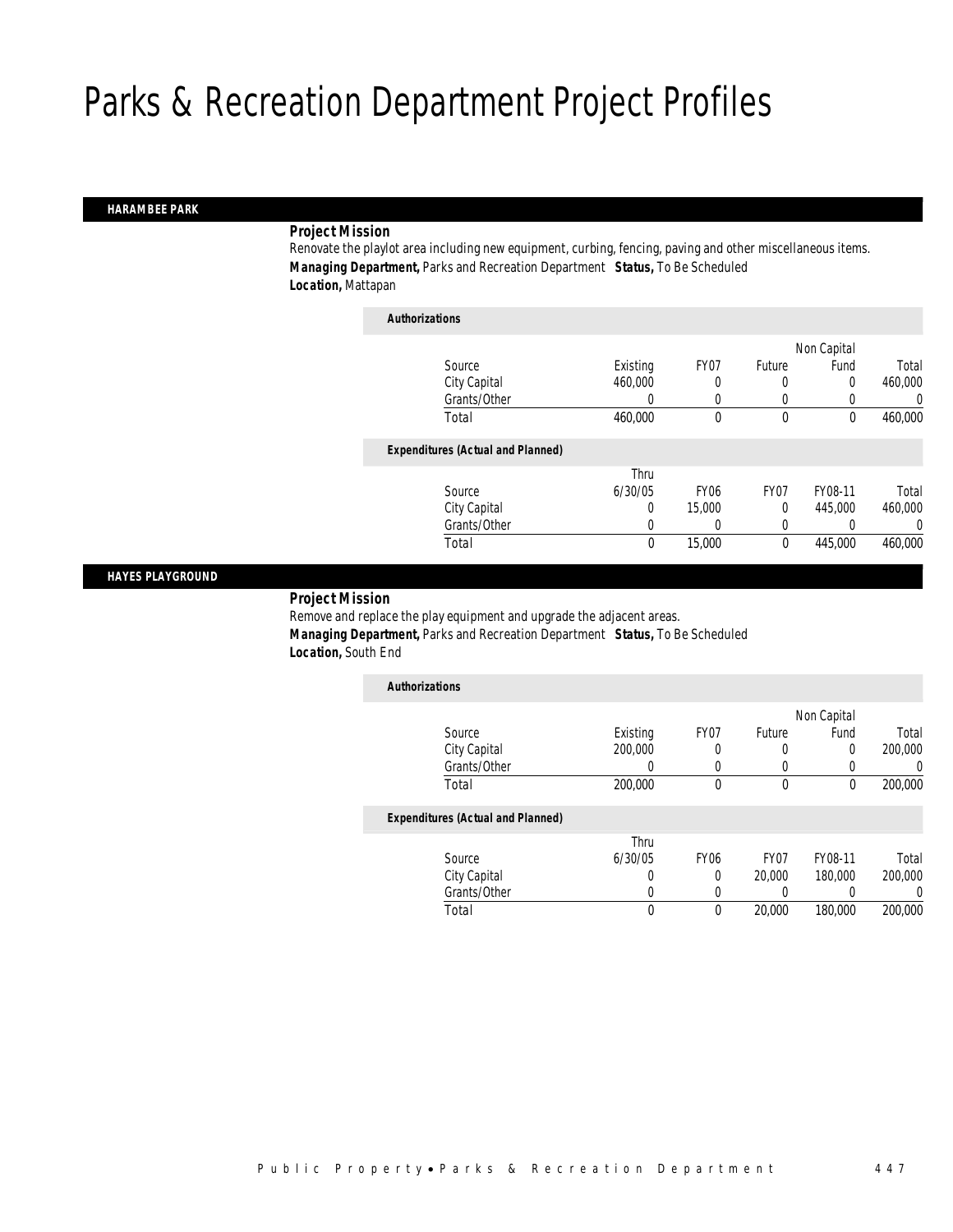#### *HAZARDOUS REMEDIATION*

## *Project Mission*

Mandatory site assessments in accordance with DEP requirements. Provide clean up at various sites. *Managing Department,* Parks and Recreation Department *Status,* Ongoing Program *Location,* Various neighborhoods

| <b>Authorizations</b>                    |          |             |                  |             |         |
|------------------------------------------|----------|-------------|------------------|-------------|---------|
|                                          |          |             |                  | Non Capital |         |
| Source                                   | Existing | FY07        | Future           | Fund        | Total   |
| City Capital                             | 439,000  | 0           | 0                | 0           | 439,000 |
| Grants/Other                             | 0        | 0           | 0                | 0           | 0       |
| Total                                    | 439,000  | 0           | 0                | 0           | 439,000 |
| <b>Expenditures (Actual and Planned)</b> |          |             |                  |             |         |
|                                          | Thru     |             |                  |             |         |
| Source                                   | 6/30/05  | <b>FY06</b> | FY <sub>07</sub> | FY08-11     | Total   |
| City Capital                             | 244,350  | 110,000     | 0                | 84.650      | 439,000 |
| Grants/Other                             | 0        | 0           | 0                | 0           | 0       |
| Total                                    | 244,350  | 110,000     | 0                | 84,650      | 439,000 |

#### *HAZARDOUS REMEDIATION*

## *Project Mission*

Mandatory site assessments in accordance with DEP requirements. Provide cleanup at various sites. *Managing Department,* Parks and Recreation Department *Status,* Ongoing Program *Location,* Various neighborhoods

| <b>Authorizations</b> |          |      |        |             |         |
|-----------------------|----------|------|--------|-------------|---------|
|                       |          |      |        | Non Capital |         |
| Source                | Existing | FY07 | Future | Fund        | Total   |
| City Capital          | 415,000  |      |        |             | 415,000 |
| Grants/Other          |          |      |        |             |         |
| Total                 | 415,000  |      |        |             | 415,000 |

|              | Thru    |                  |                  |         |         |
|--------------|---------|------------------|------------------|---------|---------|
| Source       | 6/30/05 | FY <sub>06</sub> | FY <sub>07</sub> | FY08-11 | Total   |
| City Capital |         | 180,000          | 185,000          | 50,000  | 415,000 |
| Grants/Other |         |                  |                  |         |         |
| Total        | 0       | 180,000          | 185,000          | 50,000  | 415,000 |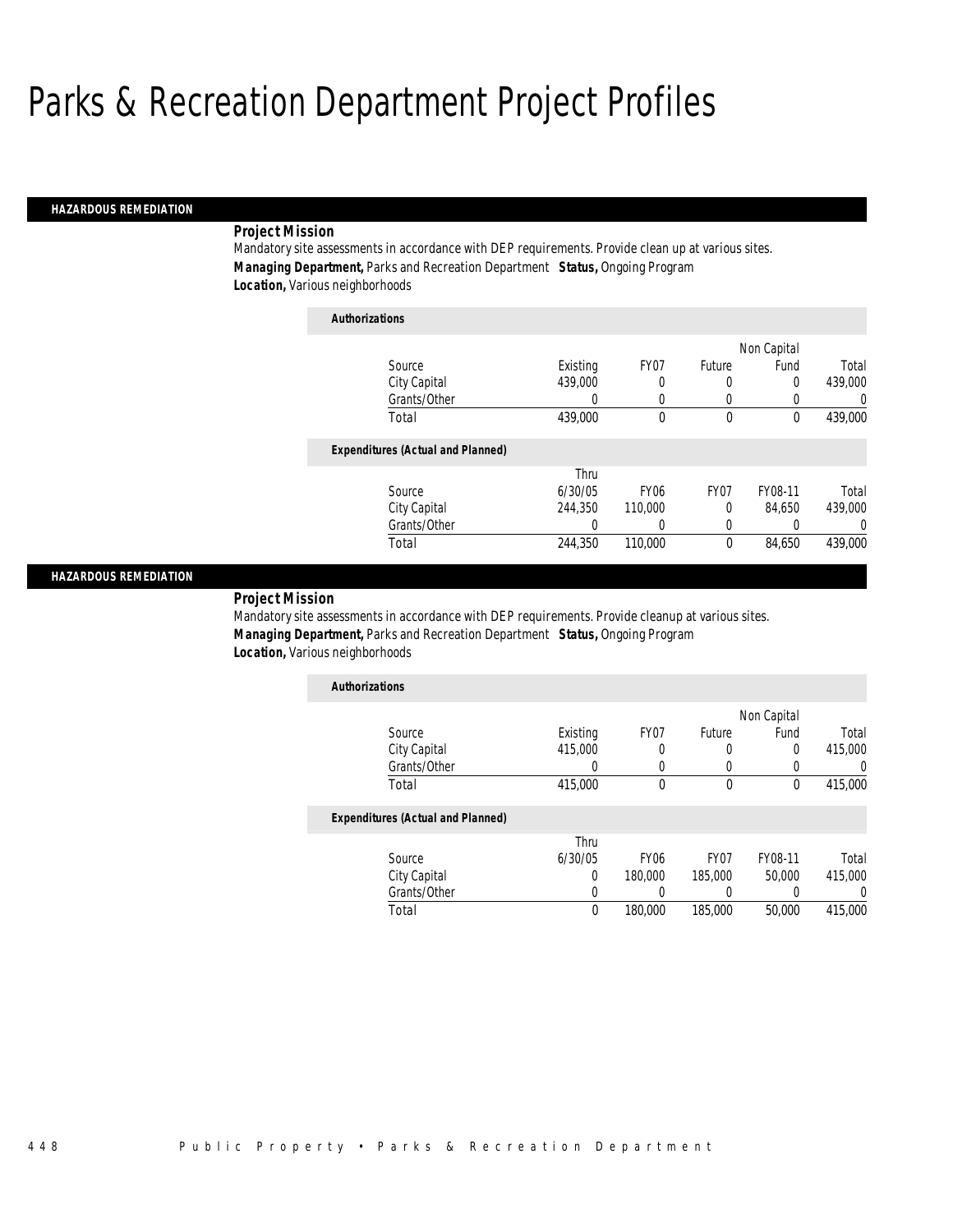#### *HIGHLAND PARK*

# *Project Mission*

Upgrade the park with new benches, paving, landscaping and improvements to the tower. *Managing Department,* Parks and Recreation Department *Status,* New Project *Location,* Roxbury

| <b>Authorizations</b>                    |          |                  |              |                  |         |
|------------------------------------------|----------|------------------|--------------|------------------|---------|
|                                          |          |                  |              | Non Capital      |         |
| Source                                   | Existing | FY <sub>07</sub> | Future       | Fund             | Total   |
| City Capital                             | 0        | 250,000          | 0            | 0                | 250,000 |
| Grants/Other                             | 0        | 0                | 0            | $\left( \right)$ | 0       |
| Total                                    | $\theta$ | 250,000          | $\mathbf{0}$ | 0                | 250,000 |
| <b>Expenditures (Actual and Planned)</b> |          |                  |              |                  |         |
|                                          | Thru     |                  |              |                  |         |
| Source                                   | 6/30/05  | FY <sub>06</sub> | FY07         | FY08-11          | Total   |
| City Capital                             | 0        | 0                | 0            | 250,000          | 250,000 |
| Grants/Other                             | 0        | 0                | 0            | 0                | 0       |
| Total                                    | 0        | 0                | $\mathbf{0}$ | 250,000          | 250,000 |
|                                          |          |                  |              |                  |         |

*HISCOCK PARK* 

# *Project Mission* Park improvements and landscaping. *Managing Department,* Parks and Recreation Department *Status,* Complete *Location,* South End

| <b>Authorizations</b>                    |                  |                  |                  |             |         |
|------------------------------------------|------------------|------------------|------------------|-------------|---------|
|                                          |                  |                  |                  | Non Capital |         |
| Source                                   | Existing         | FY07             | Future           | Fund        | Total   |
| City Capital                             | 178,000          | 0                | 0                | 0           | 178,000 |
| Grants/Other                             | $\left( \right)$ | 0                | 0                |             |         |
| Total                                    | 178,000          | 0                | 0                | $\theta$    | 178,000 |
| <b>Expenditures (Actual and Planned)</b> |                  |                  |                  |             |         |
|                                          | Thru             |                  |                  |             |         |
| Source                                   | 6/30/05          | FY <sub>06</sub> | FY <sub>07</sub> | FY08-11     | Total   |
| City Capital                             | 15.473           | 110,000          | 52.527           | $\Omega$    | 178,000 |
| Grants/Other                             |                  | 0                |                  |             |         |

Total 15,473 110,000 52,527 0 178,000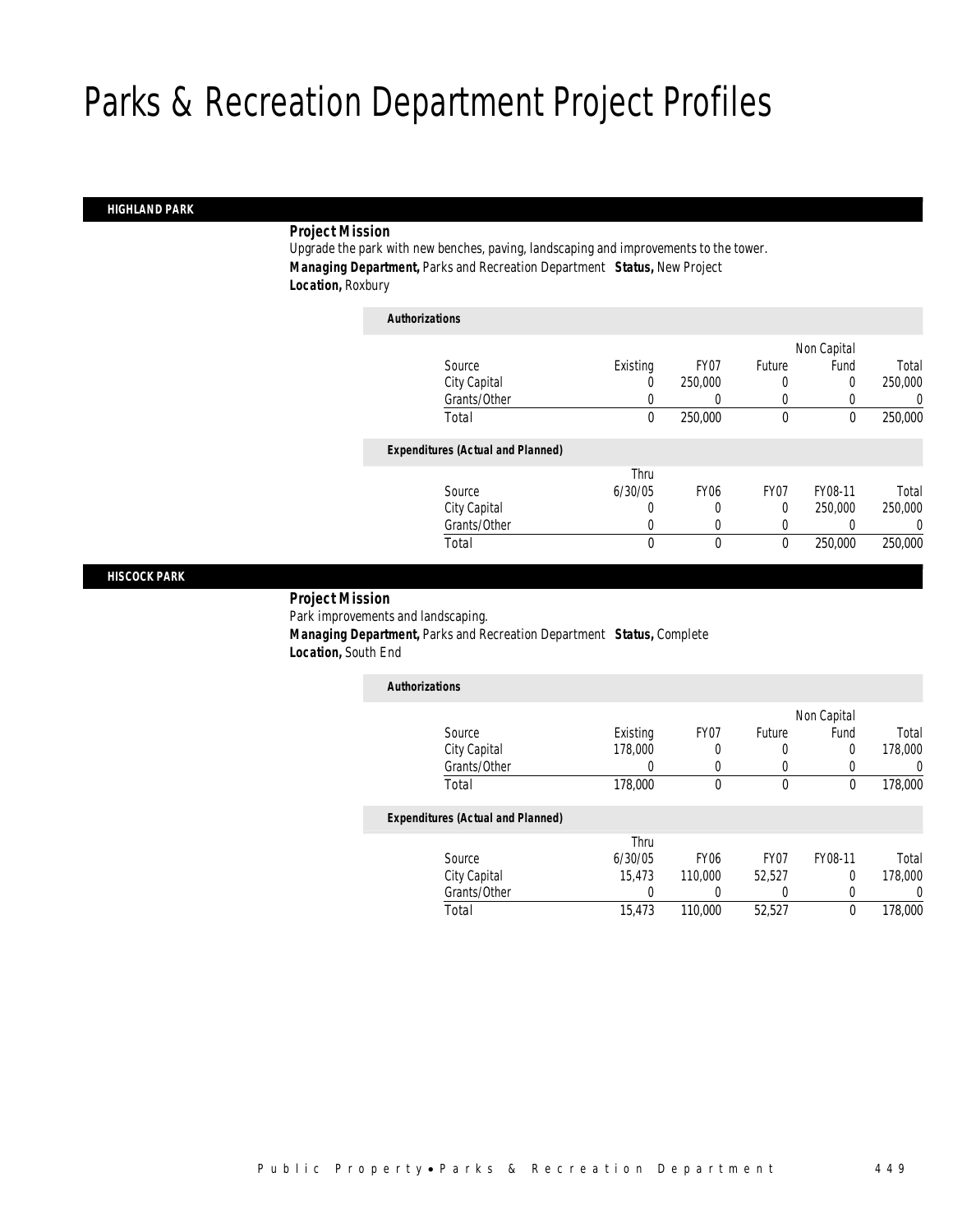#### *HISTORIC CEMETERIES FY02-05*

# *Project Mission*

Ongoing program of repairs in designated historic cemeteries located throughout the City. *Managing Department,* Parks and Recreation Department *Status,* Ongoing Program *Location,* Citywide

| <b>Authorizations</b>                    |          |                  |                  |             |         |
|------------------------------------------|----------|------------------|------------------|-------------|---------|
|                                          |          |                  |                  | Non Capital |         |
| Source                                   | Existing | FY07             | Future           | Fund        | Total   |
| City Capital                             | 825,000  | 0                | 0                | 0           | 825,000 |
| Grants/Other                             | 137.500  | 0                | 0                | $\Omega$    | 137,500 |
| Total                                    | 962,500  | 0                | 0                | $\theta$    | 962,500 |
| <b>Expenditures (Actual and Planned)</b> |          |                  |                  |             |         |
|                                          | Thru     |                  |                  |             |         |
| Source                                   | 6/30/05  | FY <sub>06</sub> | FY <sub>07</sub> | FY08-11     | Total   |
| City Capital                             | 456.987  | 330,000          | 20,000           | 18.013      | 825,000 |
| Grants/Other                             | 137.500  | 0                | 0                | 0           | 137,500 |
| Total                                    | 594.487  | 330,000          | 20,000           | 18.013      | 962.500 |

## *HISTORIC CEMETERIES FY06*

# *Project Mission*

Ongoing program of repairs in designated historic cemeteries located throughout the City. *Managing Department,* Parks and Recreation Department *Status,* Ongoing Program *Location,* Citywide

| <b>Authorizations</b> |          |      |        |             |         |
|-----------------------|----------|------|--------|-------------|---------|
|                       |          |      |        | Non Capital |         |
| Source                | Existing | FY07 | Future | Fund        | Total   |
| City Capital          | 180,000  |      |        |             | 180,000 |
| Grants/Other          |          |      |        |             |         |
| Total                 | 180,000  |      | 0      | U           | 180,000 |

|              | Thru    |                  |                  |         |         |
|--------------|---------|------------------|------------------|---------|---------|
| Source       | 6/30/05 | FY <sub>06</sub> | FY <sub>07</sub> | FY08-11 | Total   |
| City Capital |         | 125,000          | 55,000           |         | 180,000 |
| Grants/Other |         |                  |                  |         |         |
| Total        |         | 125,000          | 55,000           |         | 180,000 |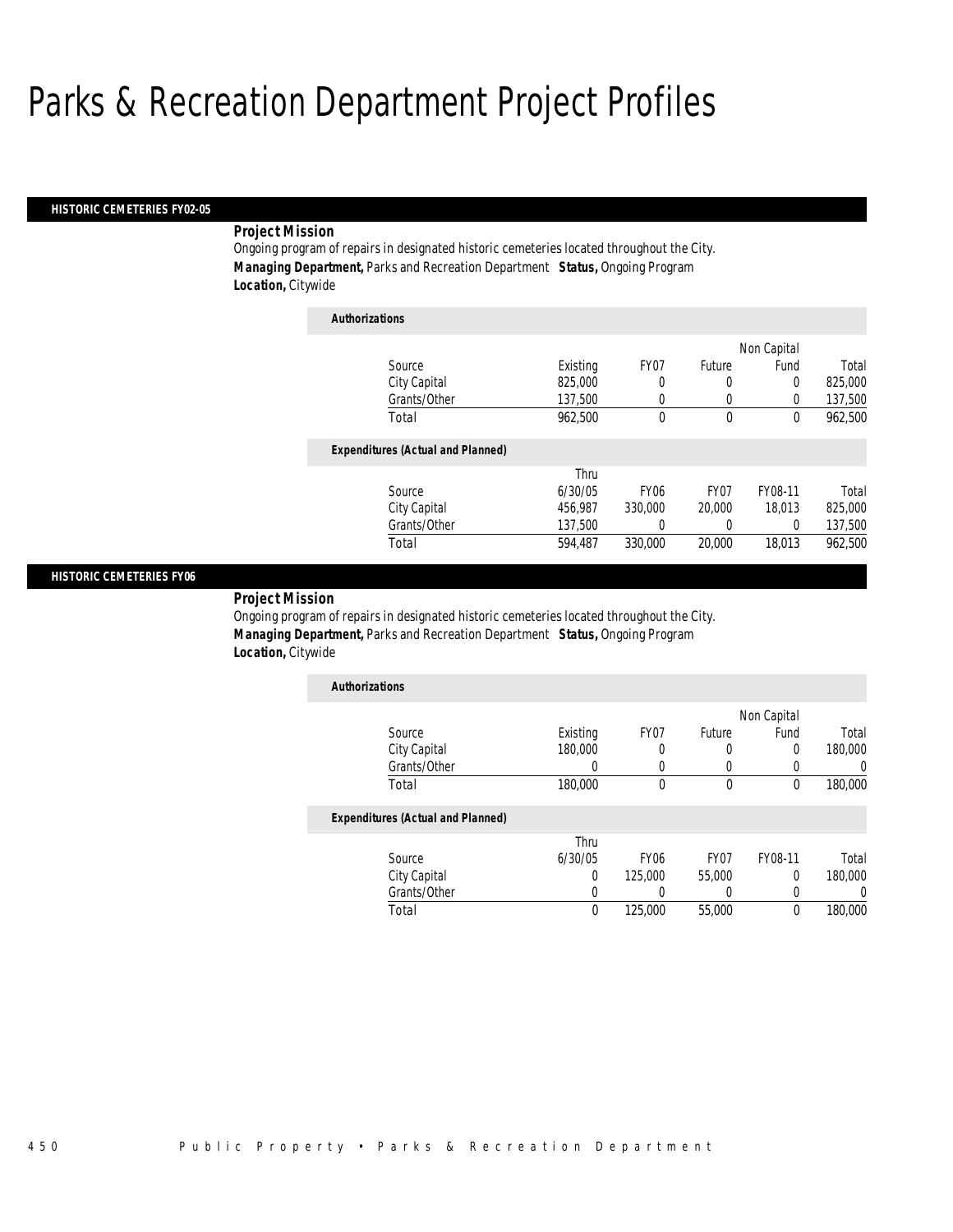## *HISTORIC CEMETERIES FY07*

# *Project Mission*

Ongoing program of repairs in designated historic cemetaries located throughout the City. *Managing Department,* Parks and Recreation Department *Status,* Ongoing Program *Location,* Citywide

| <b>Authorizations</b> |                                          |              |             |             |             |         |
|-----------------------|------------------------------------------|--------------|-------------|-------------|-------------|---------|
|                       |                                          |              |             |             | Non Capital |         |
|                       | Source                                   | Existing     | FY07        | Future      | Fund        | Total   |
|                       | City Capital                             | 0            | 180,000     | 0           | 0           | 180,000 |
|                       | Grants/Other                             |              |             | 0           |             | 0       |
|                       | Total                                    | 0            | 180,000     | $\mathbf 0$ | 0           | 180,000 |
|                       | <b>Expenditures (Actual and Planned)</b> |              |             |             |             |         |
|                       |                                          | Thru         |             |             |             |         |
|                       | Source                                   | 6/30/05      | <b>FY06</b> | FY07        | FY08-11     | Total   |
|                       | City Capital                             | 0            | $\Omega$    | 160,000     | 20,000      | 180,000 |
|                       | Grants/Other                             | 0            | 0           |             |             | 0       |
|                       | Total                                    | $\mathbf{0}$ | 0           | 160,000     | 20,000      | 180,000 |

## *HOOKER/SORRENTO PLAYGROUND*

*Project Mission* 

Remove and replace playlot with new surfacing, fencing and landscaping. *Managing Department,* Parks and Recreation Department *Status,* Complete *Location,* Allston/Brighton

| <b>Authorizations</b>                    |           |       |          |             |          |
|------------------------------------------|-----------|-------|----------|-------------|----------|
|                                          |           |       |          | Non Capital |          |
| Source                                   | Existing  | FY07  | Future   | Fund        | Total    |
| City Capital                             | 377,618   | 0     | U        | 0           | 377,618  |
| Grants/Other                             | 0         |       | O        |             | $\Omega$ |
| Total                                    | 377,618   | 0     | 0        | 0           | 377,618  |
| <b>Expenditures (Actual and Planned)</b> |           |       |          |             |          |
|                                          | Thru<br>. | _____ | -- - - - | ------      |          |

| Source       | 6/30/05 | FY06    | FY07 | FY08-11 | Total   |
|--------------|---------|---------|------|---------|---------|
| City Capital | 39.600  | 338,018 |      |         | 377.618 |
| Grants/Other |         |         |      |         |         |
| Total        | 39,600  | 338,018 |      |         | 377.618 |
|              |         |         |      |         |         |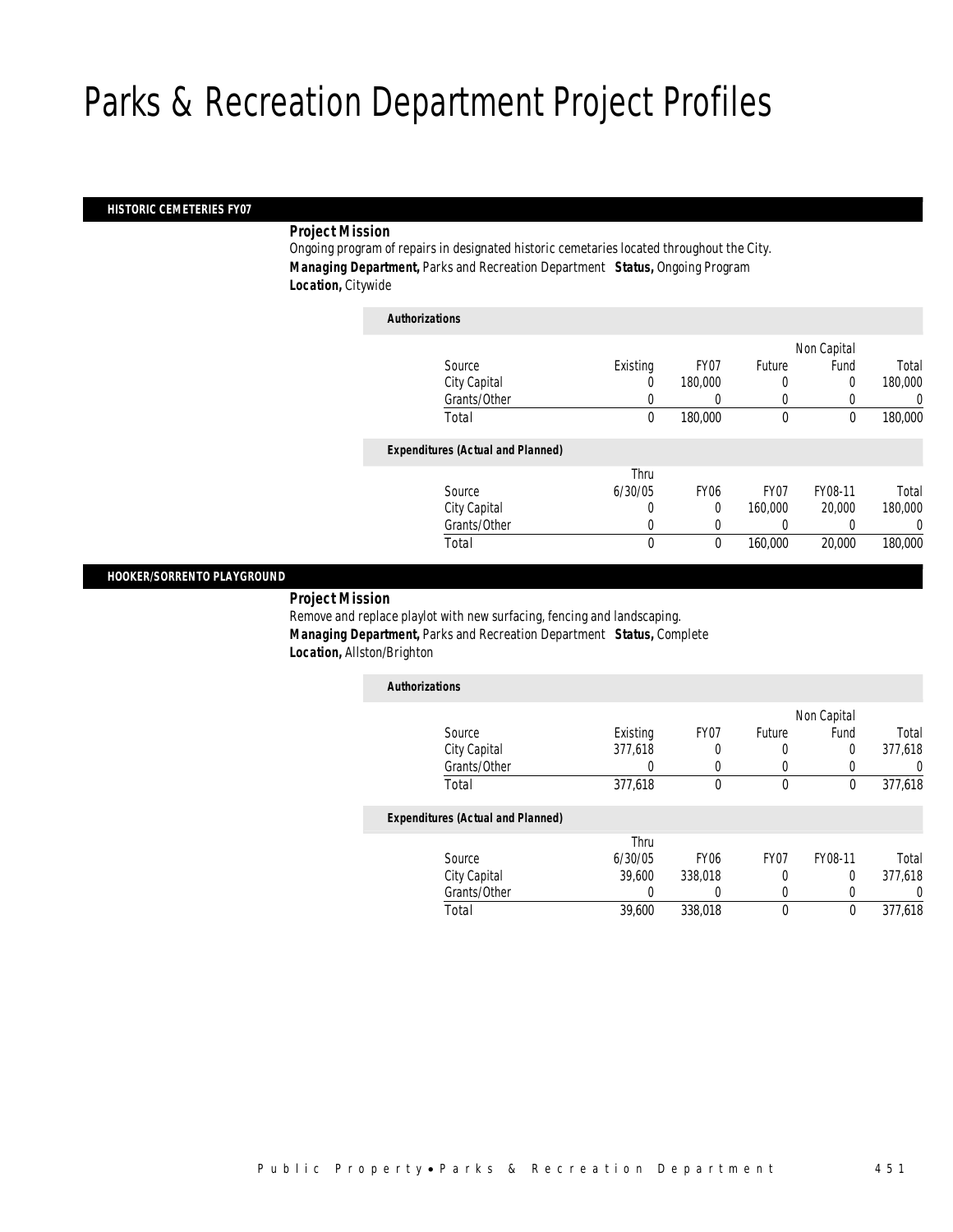#### *HUNT/ALMONT PLAYGROUND*

# *Project Mission*

Demolish the field house and replace with a passive area. *Managing Department,* Construction Management *Status,* In Design *Location,* Mattapan

| <b>Authorizations</b>                    |          |                  |         |             |         |
|------------------------------------------|----------|------------------|---------|-------------|---------|
|                                          |          |                  |         | Non Capital |         |
| Source                                   | Existing | FY07             | Future  | Fund        | Total   |
| City Capital                             | 188,123  | 0                | 0       | 0           | 188,123 |
| Grants/Other                             | 0        | 0                | 0       | 0           | 0       |
| Total                                    | 188,123  | 0                | 0       | 0           | 188,123 |
| <b>Expenditures (Actual and Planned)</b> |          |                  |         |             |         |
|                                          | Thru     |                  |         |             |         |
| Source                                   | 6/30/05  | FY <sub>06</sub> | FY07    | FY08-11     | Total   |
| City Capital                             | 0        | 20,000           | 168,123 | 0           | 188.123 |
| Grants/Other                             | 0        | 0                | 0       | 0           | 0       |
| Total                                    | 0        | 20,000           | 168,123 | 0           | 188,123 |

## *HYNES PLAYGROUND*

*Project Mission* 

Design and install new play equipment and water spray. Landscape park in and around the playlot. *Managing Department,* Parks and Recreation Department *Status,* In Design *Location,* West Roxbury

| Existing | FY07 | Future | Fund | Total       |
|----------|------|--------|------|-------------|
| 454,000  |      |        | 0    | 454,000     |
|          |      |        |      |             |
| 454,000  |      | 0      |      | 454,000     |
|          |      |        |      | Non Capital |

|              | Thru    |                  |                  |         |         |
|--------------|---------|------------------|------------------|---------|---------|
| Source       | 6/30/05 | FY <sub>06</sub> | FY <sub>07</sub> | FY08-11 | Total   |
| City Capital |         | 35.000           | 329,000          | 90.000  | 454,000 |
| Grants/Other |         |                  |                  |         |         |
| Total        | 0       | 35,000           | 329,000          | 90,000  | 454,000 |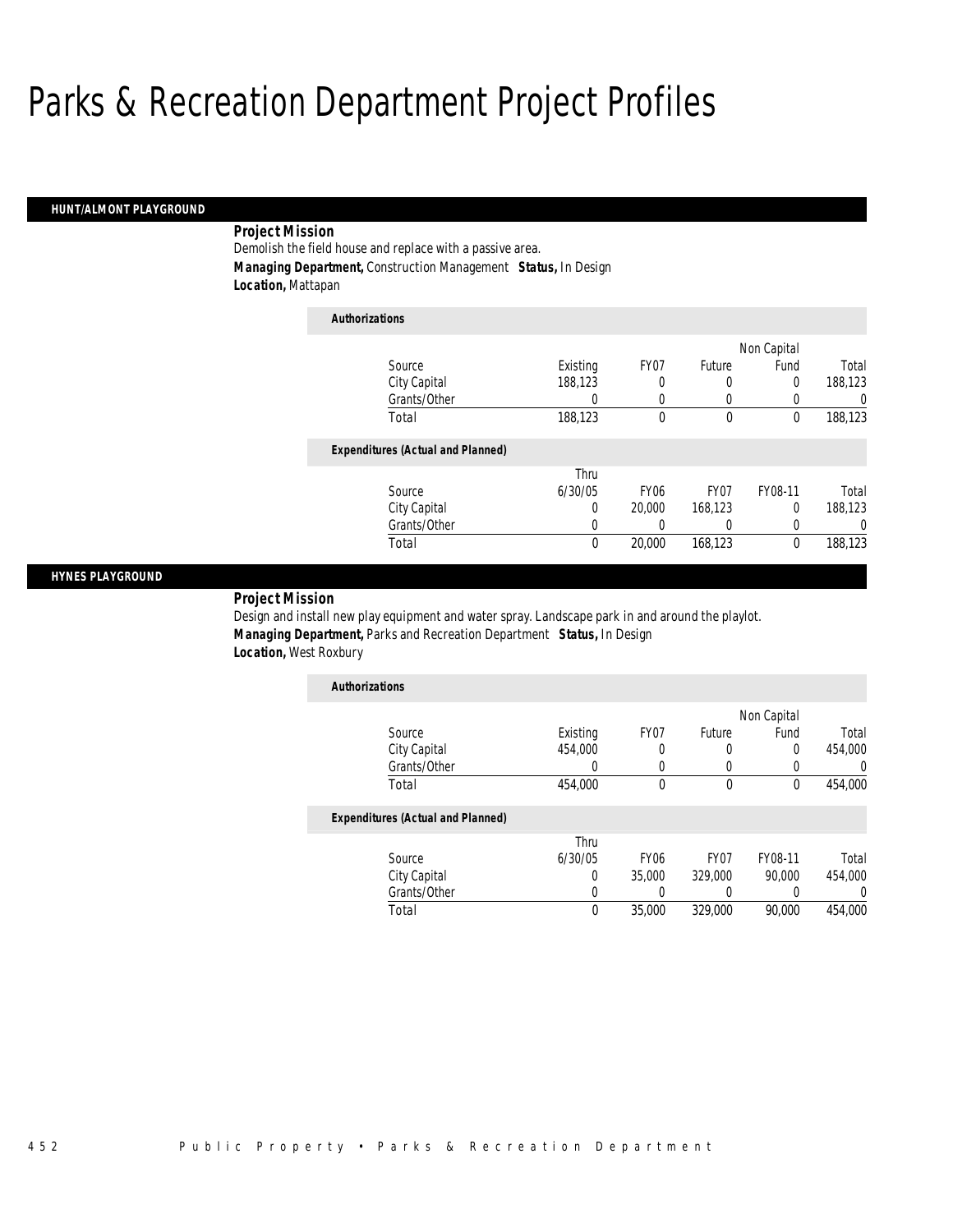## *INTERGENERATIONAL PARK*

# *Project Mission*

New playground, water, drainage, active and passive areas. *Managing Department,* Parks and Recreation Department *Status,* To Be Scheduled

*Location,* Roxbury

| <b>Authorizations</b>                    |          |             |             |             |         |
|------------------------------------------|----------|-------------|-------------|-------------|---------|
|                                          |          |             |             | Non Capital |         |
| Source                                   | Existing | FY07        | Future      | Fund        | Total   |
| City Capital                             | 710,000  | 0           | 0           | 0           | 710,000 |
| Grants/Other                             | 0        |             | 0           |             | 0       |
| Total                                    | 710,000  | 0           | $\mathbf 0$ | $\theta$    | 710,000 |
| <b>Expenditures (Actual and Planned)</b> |          |             |             |             |         |
|                                          | Thru     |             |             |             |         |
| Source                                   | 6/30/05  | <b>FY06</b> | FY07        | FY08-11     | Total   |
| City Capital                             | 26.554   | 0           | $\mathbf 0$ | 683,446     | 710,000 |
| Grants/Other                             | 0        | 0           | 0           |             | 0       |
| Total                                    | 26,554   | 0           | $\mathbf 0$ | 683,446     | 710,000 |
|                                          |          |             |             |             |         |

## *IRRIGATION SYSTEMS*

*Project Mission* 

Furnish and install irrigation systems in various parks. *Managing Department,* Parks and Recreation Department *Status,* To Be Scheduled *Location,* Citywide

| <b>Authorizations</b>                    |                  |                  |        |             |         |
|------------------------------------------|------------------|------------------|--------|-------------|---------|
|                                          |                  |                  |        | Non Capital |         |
| Source                                   | Existing         | FY07             | Future | Fund        | Total   |
| City Capital                             | 222,000          | 0                |        | 0           | 222,000 |
| Grants/Other                             | $\left( \right)$ | 0                |        | 0           |         |
| Total                                    | 222,000          | 0                | 0      | 0           | 222,000 |
| <b>Expenditures (Actual and Planned)</b> |                  |                  |        |             |         |
|                                          | Thru             |                  |        |             |         |
| Source                                   | 6/30/05          | FY <sub>06</sub> | FY07   | FY08-11     | Total   |
| City Capital                             | 0                | 0                | 0      | 222,000     | 222,000 |
| Grants/Other                             |                  | 0                |        |             |         |

Total 0 0 0 222,000 222,000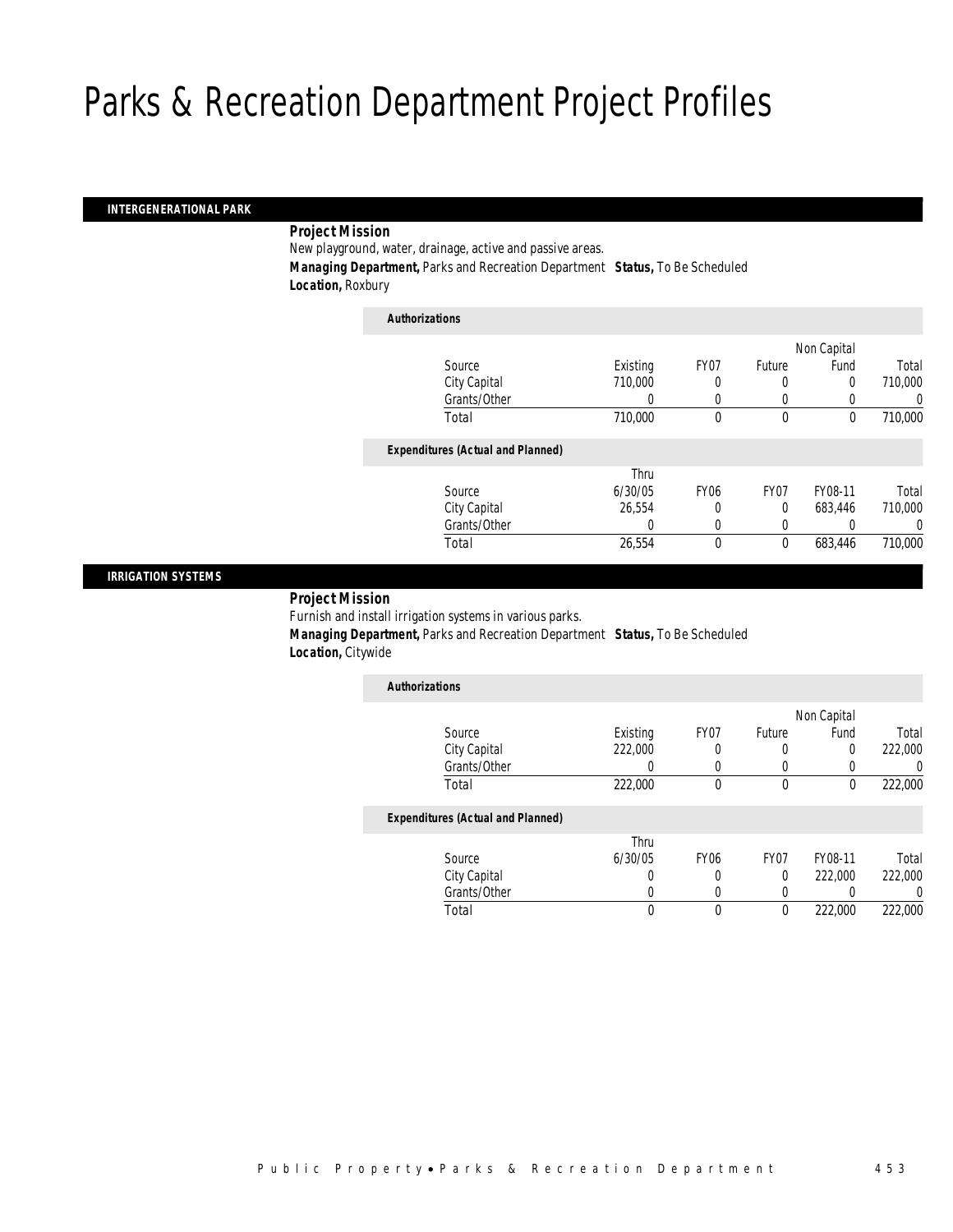*Authorizations*

#### *JEEP JONES PARK RENOVATIONS*

# *Project Mission*

Renovate adjacent city parcel with fence, walkway, paving, benches and landscaping. *Managing Department,* Parks and Recreation Department *Status,* In Design *Location,* Roxbury

| Authorizations |                                          |          |                  |                  |             |         |
|----------------|------------------------------------------|----------|------------------|------------------|-------------|---------|
|                |                                          |          |                  |                  | Non Capital |         |
| Source         |                                          | Existing | FY07             | Future           | Fund        | Total   |
| City Capital   |                                          | 125,500  | 0                | 0                | 0           | 125,500 |
|                | Grants/Other                             | 0        | 0                | 0                | 0           | 0       |
| Total          |                                          | 125,500  | 0                | 0                | 0           | 125,500 |
|                | <b>Expenditures (Actual and Planned)</b> |          |                  |                  |             |         |
|                |                                          | Thru     |                  |                  |             |         |
| Source         |                                          | 6/30/05  | FY <sub>06</sub> | FY <sub>07</sub> | FY08-11     | Total   |
| City Capital   |                                          | 16.940   | 0                | 78.560           | 30,000      | 125,500 |
|                | Grants/Other                             | 0        | 0                | 0                | 0           | 0       |
| Total          |                                          | 16,940   | 0                | 78,560           | 30,000      | 125,500 |

## *JEFFERSON PLAYGROUND RENOVATIONS*

# *Project Mission*

Renovate playground entrance, tot lot, water system, basketball court, lighting, field and wall repair. *Managing Department,* Parks and Recreation Department *Status,* Complete *Location,* Jamaica Plain

| <b>Authorizations</b>                                                                                                               |          |      |        |             |         |
|-------------------------------------------------------------------------------------------------------------------------------------|----------|------|--------|-------------|---------|
|                                                                                                                                     |          |      |        | Non Capital |         |
| Source                                                                                                                              | Existing | FY07 | Future | Fund        | Total   |
| City Capital                                                                                                                        | 476,500  |      |        |             | 476,500 |
| Grants/Other                                                                                                                        | 225,000  |      |        |             | 225,000 |
| Total                                                                                                                               | 701,500  |      |        |             | 701,500 |
| $\mathbf{F}$ and $\mathbf{F}$ and $\mathbf{F}$ and $\mathbf{F}$ and $\mathbf{F}$ and $\mathbf{F}$ and $\mathbf{F}$ and $\mathbf{F}$ |          |      |        |             |         |

|        |              | Thru    |                  |                  |         |         |
|--------|--------------|---------|------------------|------------------|---------|---------|
| Source |              | 6/30/05 | FY <sub>06</sub> | FY <sub>07</sub> | FY08-11 | Total   |
|        | City Capital | 84.625  | 325,000          | 66.875           |         | 476.500 |
|        | Grants/Other |         | 225.000          |                  |         | 225.000 |
| Total  |              | 84.625  | 550,000          | 66.875           |         | 701.500 |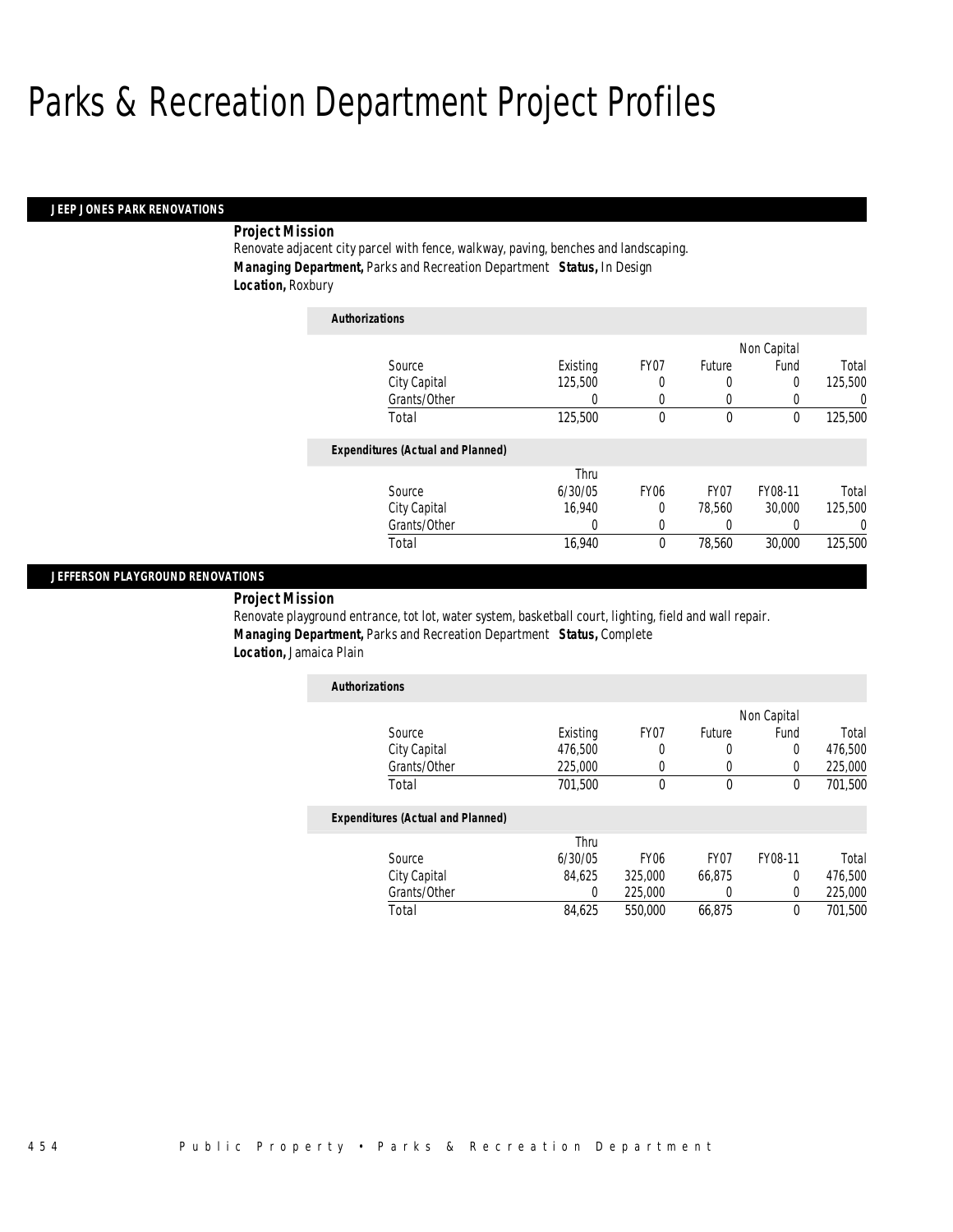## *JOE MOAKLEY PARK SOFTBALL DIAMOND*

*Project Mission* 

Renovate softball diamond.

 *Managing Department,* Parks and Recreation Department *Status,* To Be Scheduled *Location,* South Boston

| <b>Authorizations</b>                    |          |             |                  |             |        |
|------------------------------------------|----------|-------------|------------------|-------------|--------|
|                                          |          |             |                  | Non Capital |        |
| Source                                   | Existing | FY07        | Future           | Fund        | Total  |
| City Capital                             | 71,800   |             |                  | 0           | 71,800 |
| Grants/Other                             | $\Omega$ | 0           | 0                |             | 0      |
| Total                                    | 71,800   | 0           | $\mathbf 0$      | 0           | 71,800 |
| <b>Expenditures (Actual and Planned)</b> |          |             |                  |             |        |
|                                          | Thru     |             |                  |             |        |
| Source                                   | 6/30/05  | <b>FY06</b> | FY <sub>07</sub> | FY08-11     | Total  |
| City Capital                             | 0        | 0           | $\Omega$         | 71.800      | 71,800 |
| Grants/Other                             |          |             |                  |             | 0      |
| Total                                    | 0        | 0           | $\mathbf 0$      | 71,800      | 71,800 |
|                                          |          |             |                  |             |        |

## *JOHN HARVARD MALL*

*Project Mission* 

Remove deteriorated brick walls. Replace with brick piers and steel fencing. *Managing Department,* Parks and Recreation Department *Status,* In Design *Location,* Charlestown

| <b>Authorizations</b>                    |          |             |                  |             |         |
|------------------------------------------|----------|-------------|------------------|-------------|---------|
|                                          |          |             |                  | Non Capital |         |
| Source                                   | Existing | FY07        | Future           | Fund        | Total   |
| City Capital                             | 225,000  | 0           | 0                | 0           | 225,000 |
| Grants/Other                             |          | 0           | 0                | 0           |         |
| Total                                    | 225,000  | 0           | 0                | 0           | 225,000 |
| <b>Expenditures (Actual and Planned)</b> |          |             |                  |             |         |
|                                          | Thru     |             |                  |             |         |
| Source                                   | 6/30/05  | <b>FY06</b> | FY <sub>07</sub> | FY08-11     | Total   |
| City Capital                             |          | 0           | 0                | 225,000     | 225,000 |
| Grants/Other                             |          | 0           | 0                |             |         |
| Total                                    |          | 0           | 0                | 225,000     | 225,000 |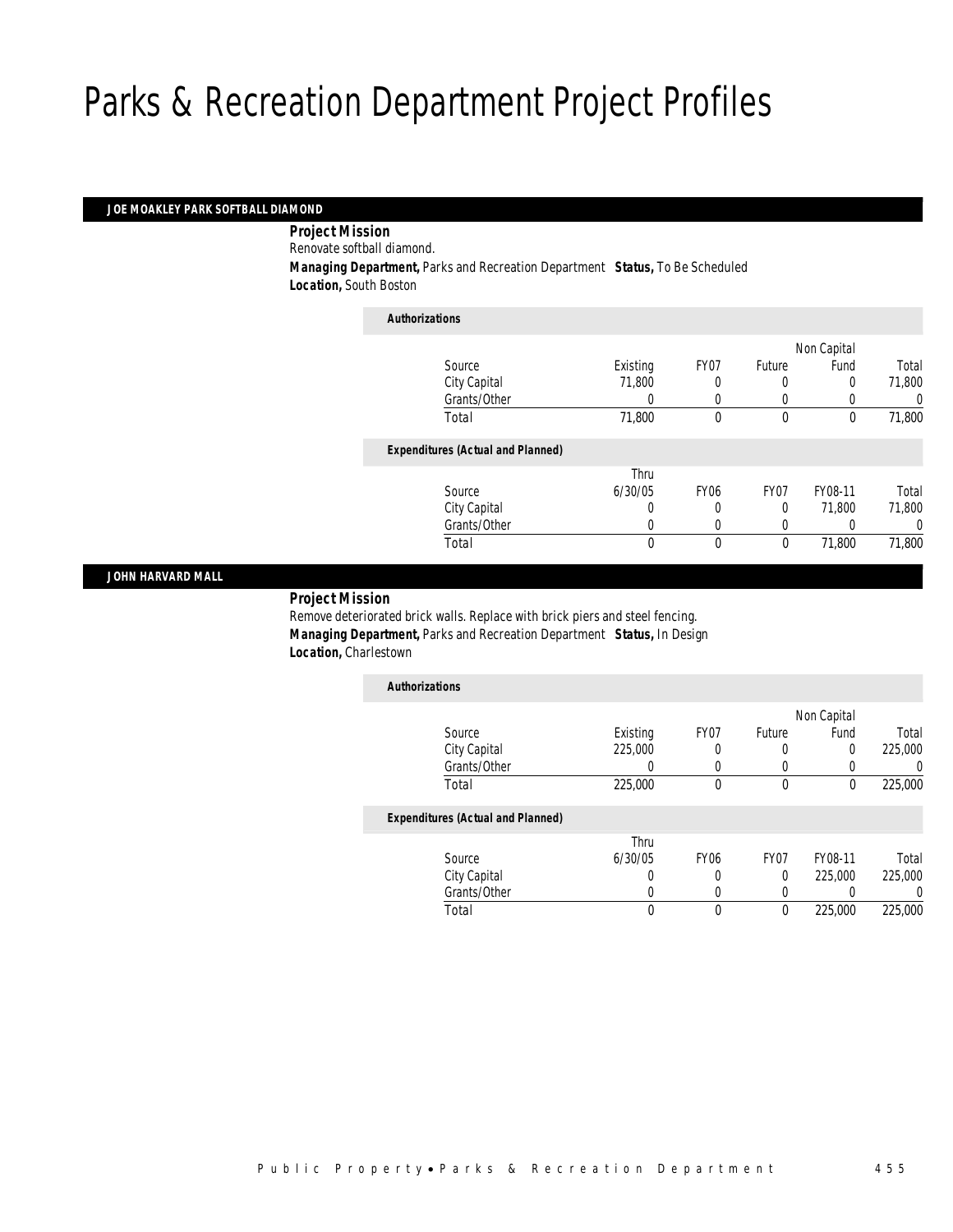## *LEE PLAYGROUND (M ST.)*

# *Project Mission*

Remove and partially replace the concrete bleachers and retaining walls. *Managing Department,* Parks and Recreation Department *Status,* In Design *Location,* South Boston

| <b>Authorizations</b>                    |          |                  |        |             |          |
|------------------------------------------|----------|------------------|--------|-------------|----------|
|                                          |          |                  |        | Non Capital |          |
| Source                                   | Existing | FY07             | Future | Fund        | Total    |
| City Capital                             | 580,000  | 0                | 0      | 0           | 580,000  |
| Grants/Other                             | 0        | 0                | 0      | 0           | 0        |
| Total                                    | 580,000  | 0                | 0      | 0           | 580,000  |
| <b>Expenditures (Actual and Planned)</b> |          |                  |        |             |          |
|                                          | Thru     |                  |        |             |          |
| Source                                   | 6/30/05  | FY <sub>06</sub> | FY07   | FY08-11     | Total    |
| City Capital                             | 0        | 0                | 60,000 | 520,000     | 580,000  |
| Grants/Other                             | 0        | 0                | 0      | 0           | $\left($ |
| Total                                    | 0        | 0                | 60,000 | 520,000     | 580,000  |

## *LIBERTY TREE*

## *Project Mission*

Restoration of passive park including brick paving and other site improvements. *Managing Department,* Parks and Recreation Department *Status,* In Design *Location,* Chinatown

| <b>Authorizations</b> |          |      |        |             |         |
|-----------------------|----------|------|--------|-------------|---------|
|                       |          |      |        | Non Capital |         |
| Source                | Existing | FY07 | Future | Fund        | Total   |
| City Capital          | 130,000  |      |        |             | 130,000 |
| Grants/Other          |          |      |        |             |         |
| Total                 | 130,000  |      |        |             | 130,000 |

|              | Thru    |      |                  |         |         |
|--------------|---------|------|------------------|---------|---------|
| Source       | 6/30/05 | FY06 | FY <sub>07</sub> | FY08-11 | Total   |
| City Capital |         |      | 130,000          |         | 130,000 |
| Grants/Other |         |      |                  |         |         |
| Total        |         |      | 130,000          |         | 130,000 |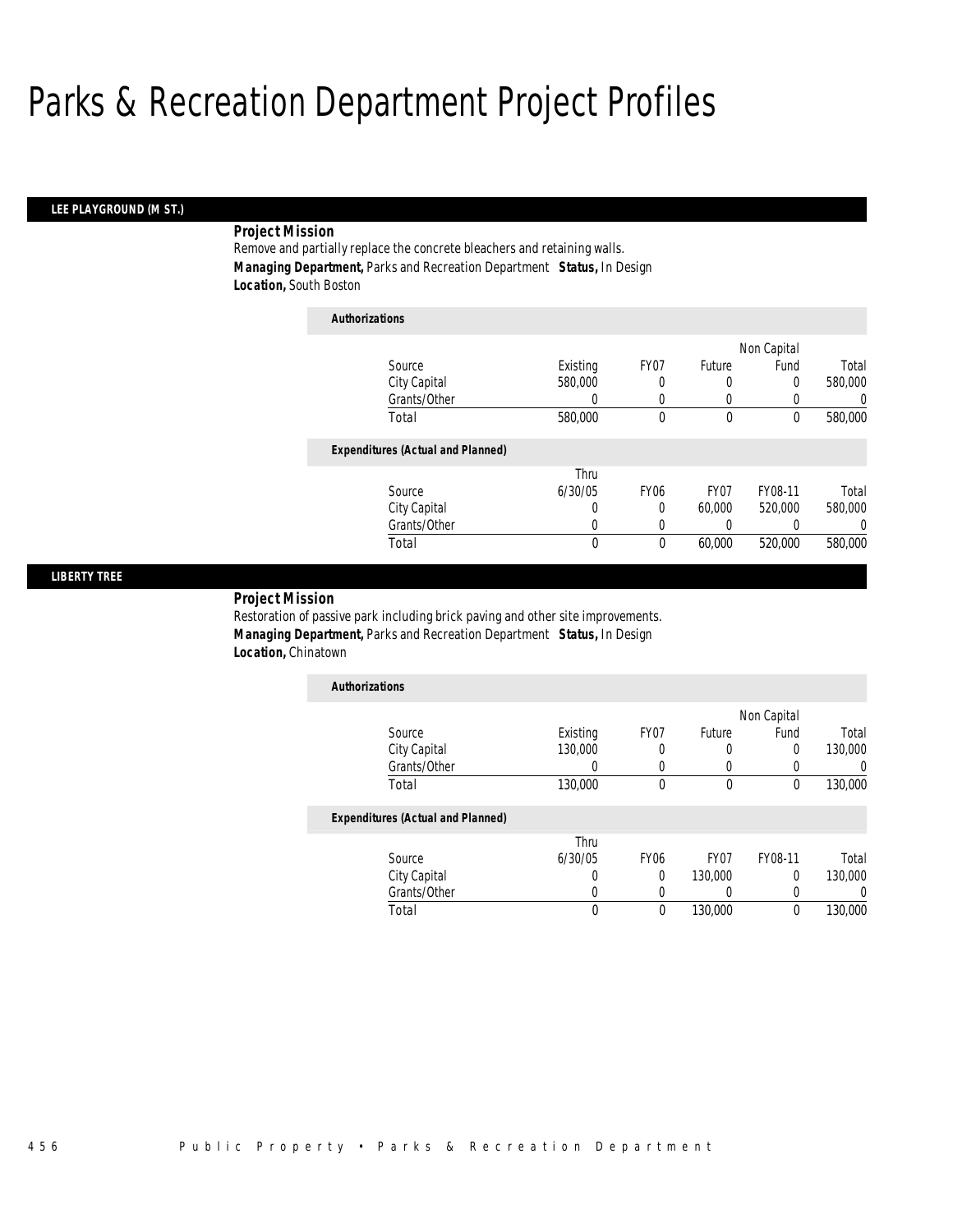# *MADISON PARK FIELD*

# *Project Mission*

Install new synthetic turf playing field.

*Managing Department,* Parks and Recreation Department *Status,* Complete

*Location,* Roxbury

| <b>Authorizations</b>                    |           |             |                  |             |           |
|------------------------------------------|-----------|-------------|------------------|-------------|-----------|
|                                          |           |             |                  | Non Capital |           |
| Source                                   | Existing  | FY07        | Future           | Fund        | Total     |
| City Capital                             | 3.320.000 | 0           | 0                | 0           | 3,320,000 |
| Grants/Other                             | 0         | 0           | 0                |             | 0         |
| Total                                    | 3,320,000 | 0           | $\mathbf 0$      | 0           | 3,320,000 |
| <b>Expenditures (Actual and Planned)</b> |           |             |                  |             |           |
|                                          | Thru      |             |                  |             |           |
| Source                                   | 6/30/05   | <b>FY06</b> | FY <sub>07</sub> | FY08-11     | Total     |
| City Capital                             | 730.844   | 2.240.000   | 75,000           | 274.157     | 3.320.000 |
| Grants/Other                             | 0         | 0           | 0                |             | 0         |
| Total                                    | 730.844   | 2.240.000   | 75,000           | 274.157     | 3.320.000 |
|                                          |           |             |                  |             |           |

## *MCCONNELL PLAYGROUND*

*Project Mission* 

Remove and replace outdated play equipment, curbing, paving, landscaping and other ancillary site improvements. *Managing Department,* Parks and Recreation Department *Status,* In Design *Location,* Dorchester

| <b>Authorizations</b>                    |          |                  |                  |             |                  |
|------------------------------------------|----------|------------------|------------------|-------------|------------------|
|                                          |          |                  |                  | Non Capital |                  |
| Source                                   | Existing | FY07             | Future           | Fund        | Total            |
| City Capital                             | 201.000  |                  | 0                | 0           | 201.000          |
| Grants/Other                             | $\cup$   | 0                | $\Omega$         | 0           | $\left( \right)$ |
| Total                                    | 201,000  | 0                | 0                | 0           | 201,000          |
| <b>Expenditures (Actual and Planned)</b> |          |                  |                  |             |                  |
|                                          | Thru     |                  |                  |             |                  |
| Source                                   | 6/30/05  | FY <sub>06</sub> | FY <sub>07</sub> | FY08-11     | Total            |
| City Capital                             | 23.996   | 5.000            | 139,000          | 33.004      | 201.000          |
| Grants/Other                             | 0        |                  | 0                | 0           | 0                |
| Total                                    | 23.996   | 5.000            | 139,000          | 33.004      | 201.000          |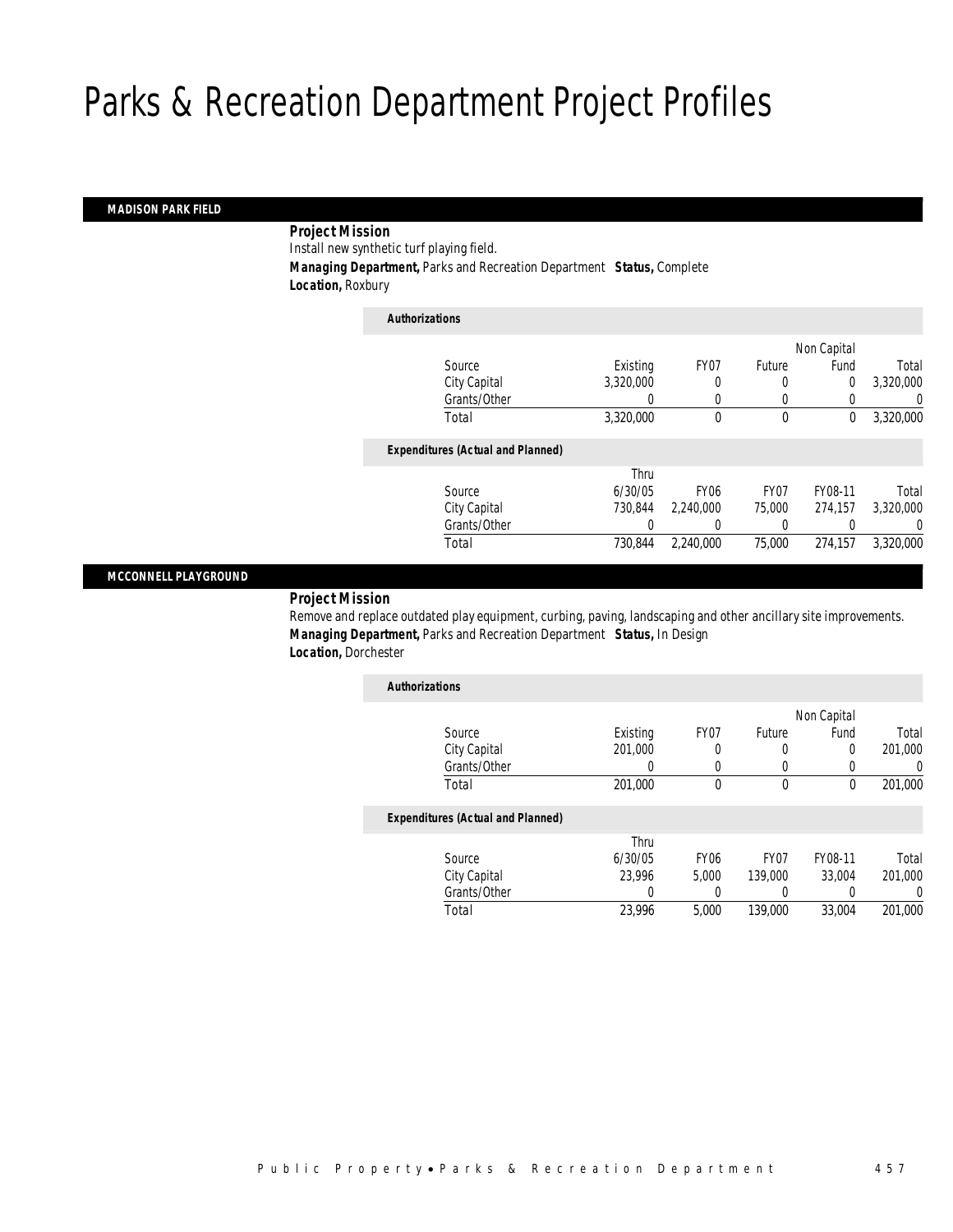#### *MCLAUGHLIN PLAYGROUND*

## *Project Mission*

Renovate softball fields with new diamonds, irrigation, fencing, benches and landscaping. *Managing Department,* Parks and Recreation Department *Status,* In Construction *Location,* Roxbury

| <b>Authorizations</b>                    |          |             |                  |             |         |
|------------------------------------------|----------|-------------|------------------|-------------|---------|
|                                          |          |             |                  | Non Capital |         |
| Source                                   | Existing | FY07        | Future           | Fund        | Total   |
| City Capital                             | 504.275  | 0           | 0                | 0           | 504,275 |
| Grants/Other                             | 200,000  | 0           | 0                | $\Omega$    | 200,000 |
| Total                                    | 704.275  | 0           | 0                | 0           | 704,275 |
| <b>Expenditures (Actual and Planned)</b> |          |             |                  |             |         |
|                                          | Thru     |             |                  |             |         |
| Source                                   | 6/30/05  | <b>FY06</b> | FY <sub>07</sub> | FY08-11     | Total   |
| City Capital                             | 2.700    | 60,000      | 400,000          | 41.575      | 504.275 |
| Grants/Other                             | 0        | 0           | 200,000          | 0           | 200,000 |
| Total                                    | 2,700    | 60.000      | 600.000          | 41.575      | 704.275 |

## *MONSIGNOR REYNOLDS PLAYGROUND*

*Project Mission* 

Remove and replace playlot, curbing, fencing and benches.

 *Managing Department,* Parks and Recreation Department *Status,* To Be Scheduled *Location,* South End

| <b>Authorizations</b> |          |      |         |             |         |
|-----------------------|----------|------|---------|-------------|---------|
|                       |          |      |         | Non Capital |         |
| Source                | Existing | FY07 | Future  | Fund        | Total   |
| City Capital          |          |      | 299,000 |             | 299,000 |
| Grants/Other          |          |      |         |             |         |
| Total                 |          |      | 299,000 |             | 299,000 |

|              | Thru    |      |      |         |         |
|--------------|---------|------|------|---------|---------|
| Source       | 6/30/05 | FY06 | FY07 | FY08-11 | Total   |
| City Capital |         |      |      | 299,000 | 299,000 |
| Grants/Other |         |      |      |         |         |
| Total        |         |      |      | 299,000 | 299,000 |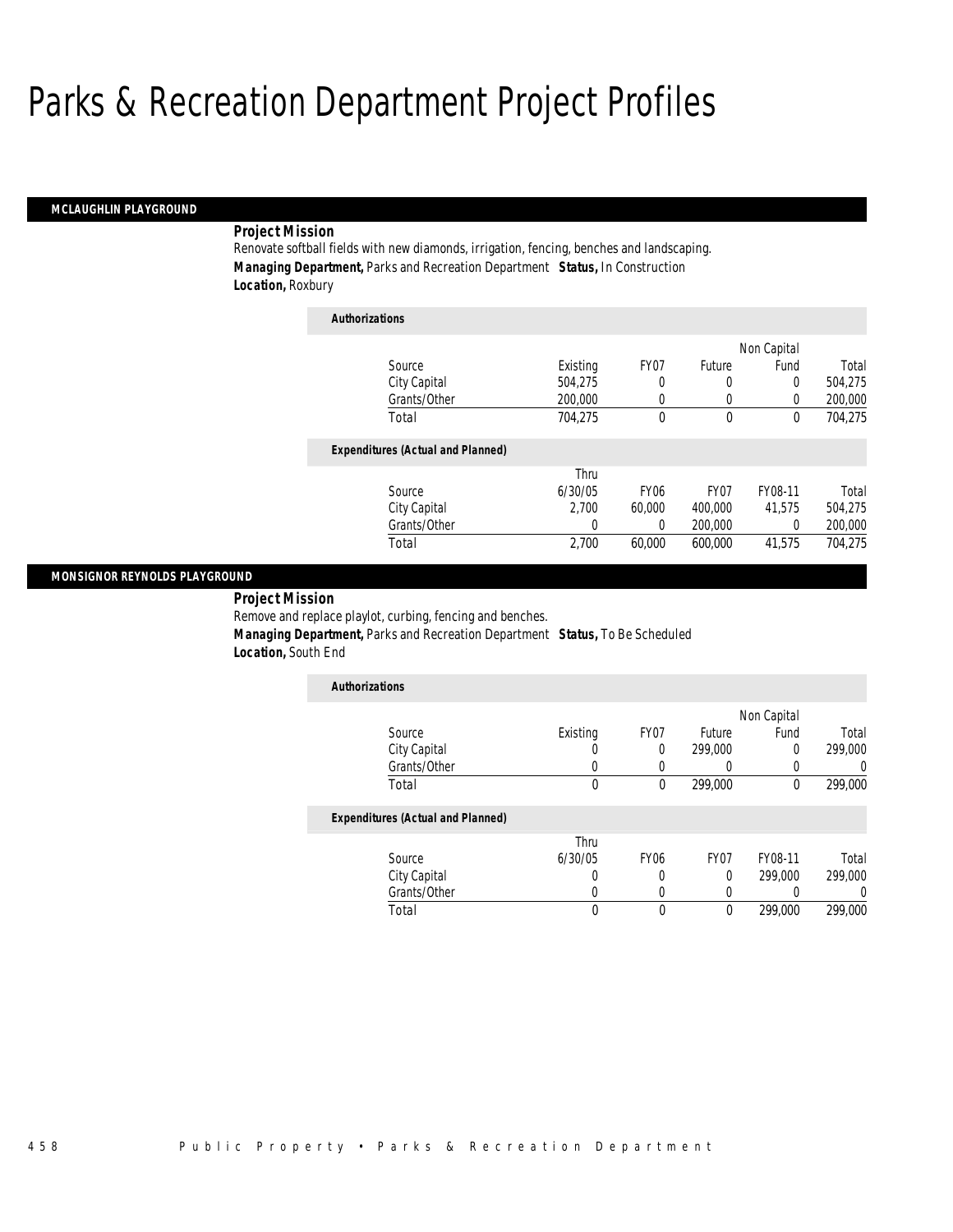## *MOZART PLAYGROUND*

# *Project Mission*

Remove and replace playlot, repave basketball court, upgrade lighting and renovate waterspray. *Managing Department,* Parks and Recreation Department *Status,* In Design *Location,* Jamaica Plain

| <b>Authorizations</b>                    |              |             |                  |             |         |
|------------------------------------------|--------------|-------------|------------------|-------------|---------|
|                                          |              |             |                  | Non Capital |         |
| Source                                   | Existing     | FY07        | Future           | Fund        | Total   |
| City Capital                             | 448,500      |             | 0                | 0           | 448,500 |
| Grants/Other                             | 0            | 0           | 0                |             | 0       |
| Total                                    | 448,500      | 0           | $\mathbf 0$      | $\mathbf 0$ | 448,500 |
| <b>Expenditures (Actual and Planned)</b> |              |             |                  |             |         |
|                                          | Thru         |             |                  |             |         |
| Source                                   | 6/30/05      | <b>FY06</b> | FY <sub>07</sub> | FY08-11     | Total   |
| City Capital                             | 0            | 35,000      | 115,000          | 298,500     | 448,500 |
| Grants/Other                             | 0            | 0           | 0                |             | 0       |
| Total                                    | $\mathbf{0}$ | 35,000      | 115,000          | 298,500     | 448,500 |

# *MT. HOPE CEMETERY CHAPEL*

## *Project Mission*

Secure and stabilize chapel against the elements and prevent further deterioration. *Managing Department,* Construction Management *Status,* In Design *Location,* Roslindale

| <b>Authorizations</b>                    |          |                  |                  |             |         |
|------------------------------------------|----------|------------------|------------------|-------------|---------|
|                                          |          |                  |                  | Non Capital |         |
| Source                                   | Existing | FY07             | Future           | Fund        | Total   |
| City Capital                             | 319,800  | 0                | 55,000           | 0           | 374,800 |
| Grants/Other                             | 0        |                  |                  | 0           | 0       |
| Total                                    | 319,800  | $\theta$         | 55,000           | 0           | 374,800 |
| <b>Expenditures (Actual and Planned)</b> |          |                  |                  |             |         |
|                                          | Thru     |                  |                  |             |         |
| Source                                   | 6/30/05  | FY <sub>06</sub> | FY <sub>07</sub> | FY08-11     | Total   |
| City Capital                             | 23,370   |                  | $\theta$         | 351.430     | 374,800 |
| Grants/Other                             | 0        |                  | 0                |             | 0       |
| Total                                    | 23,370   | $\theta$         | $\theta$         | 351.430     | 374,800 |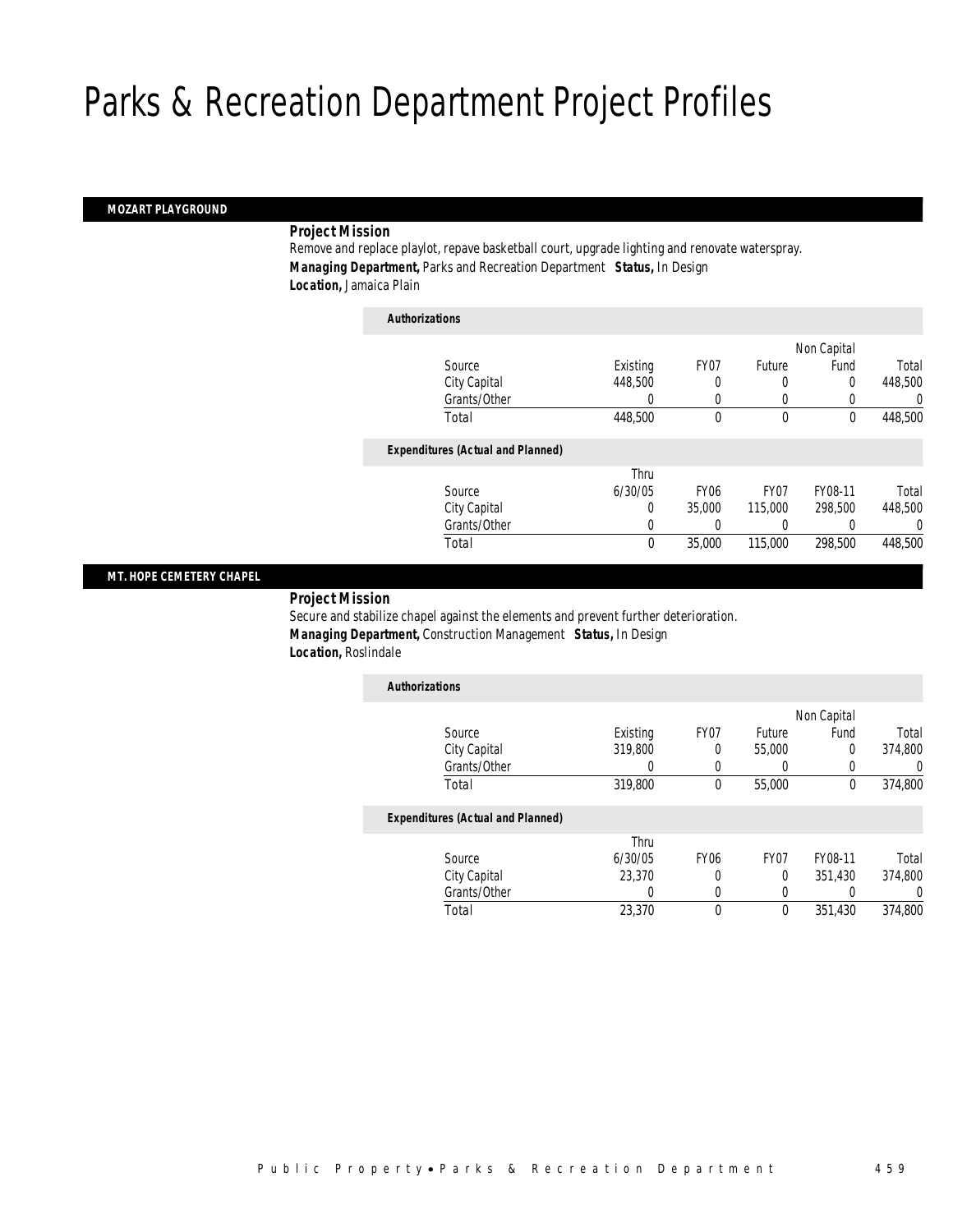# *MUDDY RIVER*

# *Project Mission*

Continue design and dredging of the Muddy River in conjunction with the Army Corps of Engineers and the Town of Brookline.

*Managing Department,* Parks and Recreation Department *Status,* In Design

*Location,* Fenway/Kenmore

| <b>Authorizations</b>                    |          |                  |                  |             |         |
|------------------------------------------|----------|------------------|------------------|-------------|---------|
|                                          |          |                  |                  | Non Capital |         |
| Source                                   | Existing | FY07             | Future           | Fund        | Total   |
| City Capital                             | 450,000  | 0                | 0                | 0           | 450,000 |
| Grants/Other                             | 0        | $\Omega$         | 0                | 0           | 0       |
| Total                                    | 450,000  | $\theta$         | $\theta$         | $\theta$    | 450,000 |
| <b>Expenditures (Actual and Planned)</b> |          |                  |                  |             |         |
|                                          | Thru     |                  |                  |             |         |
| Source                                   | 6/30/05  | FY <sub>06</sub> | FY <sub>07</sub> | FY08-11     | Total   |
| City Capital                             | 9.785    | 360,000          | 80.215           | $\Omega$    | 450,000 |
| Grants/Other                             | 0        |                  | 0                | 0           | 0       |
| Total                                    | 9,785    | 360,000          | 80,215           | 0           | 450,000 |

## *MUDDY RIVER PHASE II*

*Project Mission* 

Matching funds for Army Corps of Engineers dredging project. *Managing Department,* Parks and Recreation Department *Status,* In Design *Location,* Fenway/Kenmore

| <b>Authorizations</b>                    |          |                  |                  |             |            |
|------------------------------------------|----------|------------------|------------------|-------------|------------|
|                                          |          |                  |                  | Non Capital |            |
| Source                                   | Existing | FY <sub>07</sub> | Future           | Fund        | Total      |
| City Capital                             | 202,250  | 500,000          | 8,500,000        | 0           | 9,202,250  |
| Grants/Other                             |          |                  | 0                | 75,703,056  | 75,703,056 |
| Total                                    | 202.250  | 500,000          | 8,500,000        | 75,703,056  | 84.905.306 |
| <b>Expenditures (Actual and Planned)</b> |          |                  |                  |             |            |
|                                          | Thru     |                  |                  |             |            |
| Source                                   | 6/30/05  | FY <sub>06</sub> | FY <sub>07</sub> | FY08-11     | Total      |
| City Capital                             | 85,000   | 117.250          | 0                | 9,000,000   | 9.202.250  |
| Grants/Other                             |          | 0                | 0                | 0           | 0          |
| Total                                    | 85,000   | 117,250          | 0                | 9,000,000   | 9.202.250  |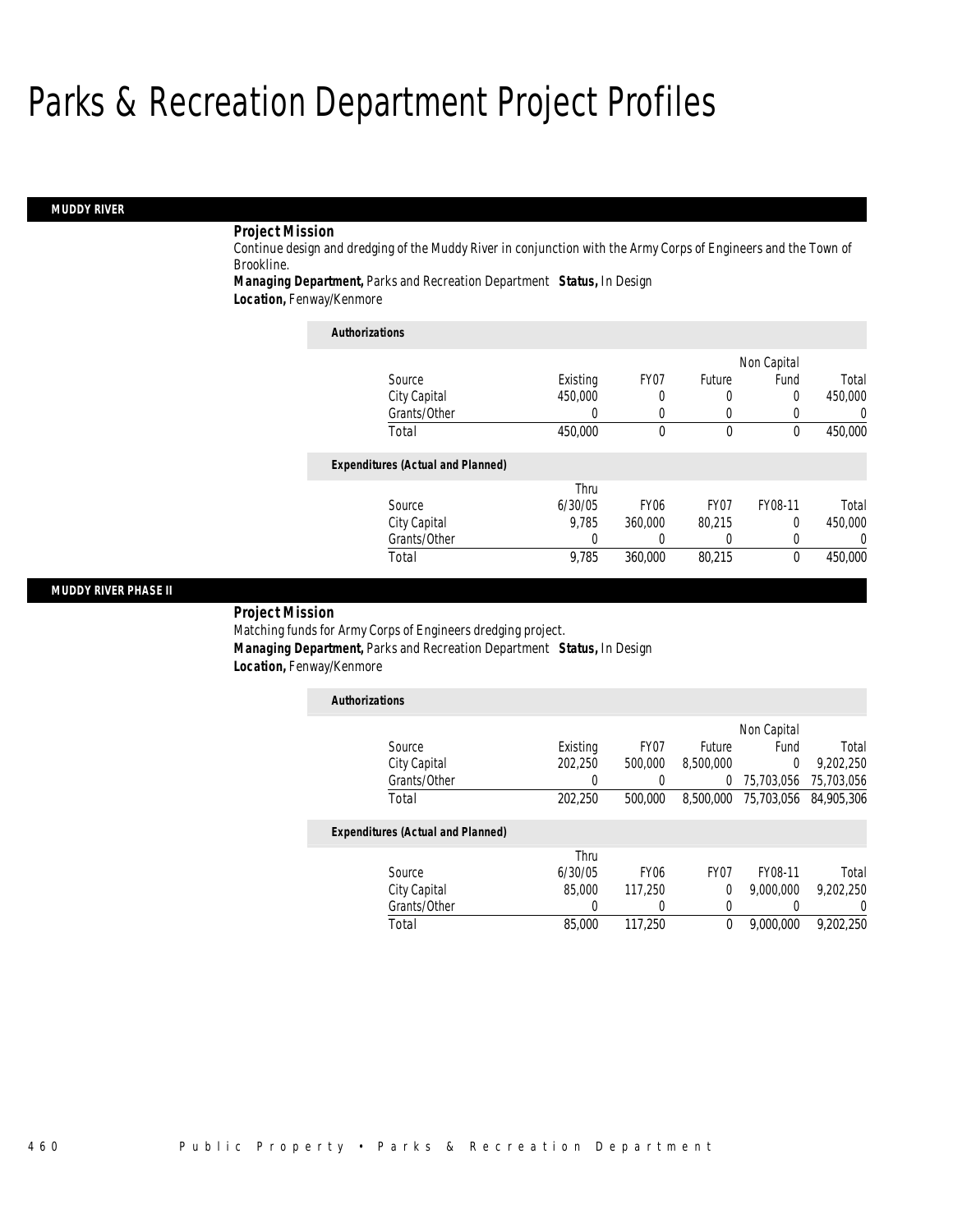## *MUDDY RIVER STORMWATER CONTROLS AND DREDGING*

## *Project Mission*

Dredge and construct stormwater controls on the Muddy River at Charlesgate. State grants support the construction phase of the project.

*Managing Department,* Parks and Recreation Department *Status,* In Design *Location,* Fenway/Kenmore

| <b>Authorizations</b>                    |           |                  |                |             |           |
|------------------------------------------|-----------|------------------|----------------|-------------|-----------|
|                                          |           |                  |                | Non Capital |           |
| Source                                   | Existing  | FY <sub>07</sub> | Future         | Fund        | Total     |
| City Capital                             | 200,000   | 0                | 0              | 0           | 200,000   |
| Grants/Other                             | 6,696,944 | 0                | 0              | 0           | 6,696,944 |
| Total                                    | 6.896.944 | 0                | $\mathbf 0$    | 0           | 6.896.944 |
| <b>Expenditures (Actual and Planned)</b> |           |                  |                |             |           |
|                                          | Thru      |                  |                |             |           |
| Source                                   | 6/30/05   | FY <sub>06</sub> | FY07           | FY08-11     | Total     |
| City Capital                             | 1.150     | 43.273           | $\Omega$       | 155.577     | 200,000   |
| Grants/Other                             | 6,053,956 | 300,988          | $\overline{0}$ | 342,000     | 6,696,944 |
| Total                                    | 6.055.106 | 344.261          | 0              | 497.577     | 6.896.944 |
|                                          |           |                  |                |             |           |

# *NEWLAND STREET PLAY AREA*

## *Project Mission*

Remove and replace play equipment, curbing, paving and repair fencing. *Managing Department,* Parks and Recreation Department *Status,* Complete *Location,* South End

| <b>Authorizations</b>                    |          |                  |        |             |         |
|------------------------------------------|----------|------------------|--------|-------------|---------|
|                                          |          |                  |        | Non Capital |         |
| Source                                   | Existing | FY07             | Future | Fund        | Total   |
| City Capital                             | 146.550  | 0                | 0      | 0           | 146,550 |
| Grants/Other                             |          | 0                | 0      | 0           | 0       |
| Total                                    | 146,550  | 0                | 0      | 0           | 146,550 |
| <b>Expenditures (Actual and Planned)</b> |          |                  |        |             |         |
|                                          | Thru     |                  |        |             |         |
| Source                                   | 6/30/05  | FY <sub>06</sub> | FY07   | FY08-11     | Total   |
| City Capital                             | $\Omega$ | 120,000          | 26,550 | 0           | 146.550 |
| Grants/Other                             | 0        |                  | 0      | 0           | 0       |
| Total                                    | 0        | 120,000          | 26,550 | 0           | 146,550 |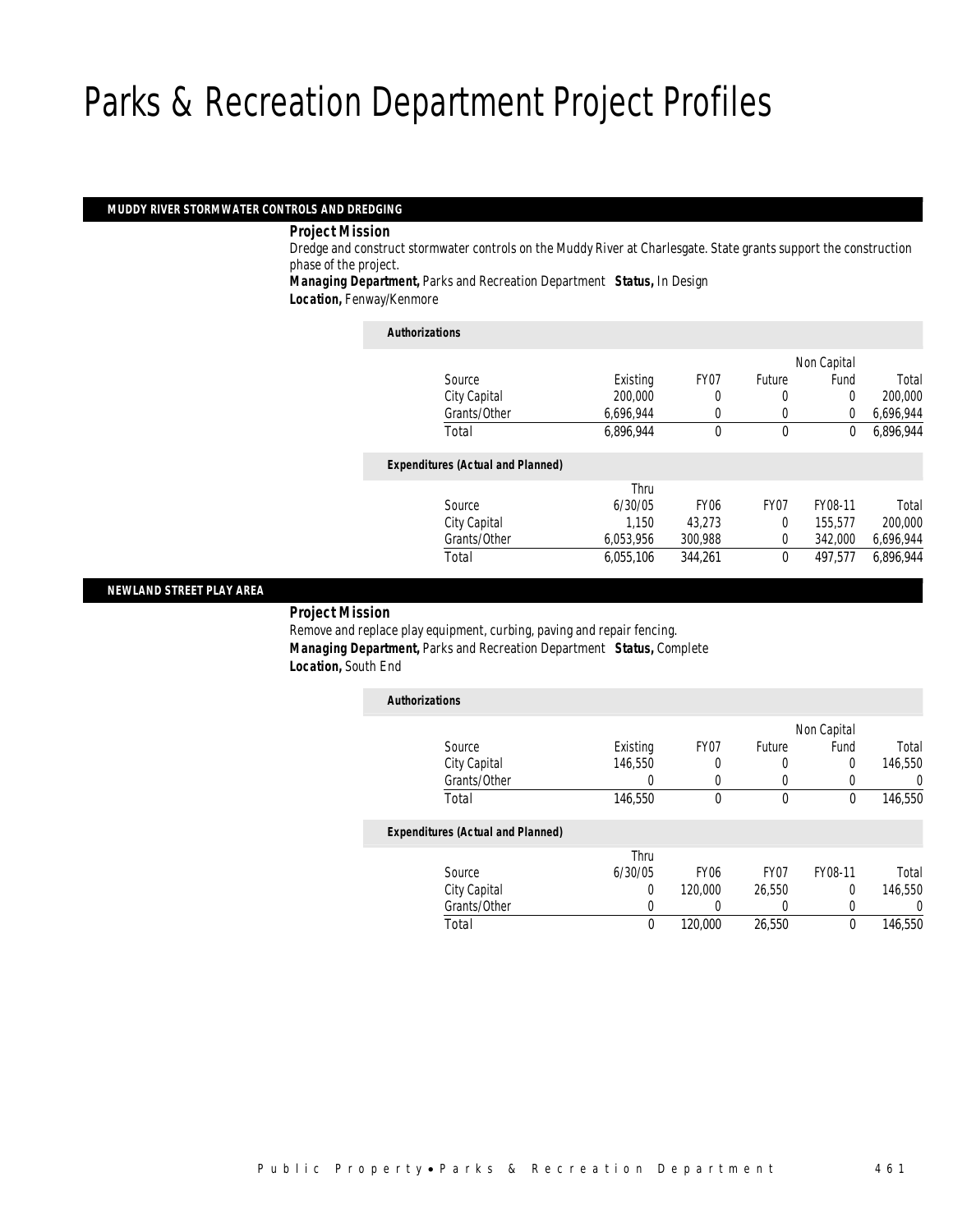### *NOYES PLAYGROUND*

*Project Mission* 

Install a new synthetic ballfield.

*Managing Department,* Parks and Recreation Department *Status,* New Project

*Location,* East Boston

| <b>Authorizations</b>                    |          |                  |                  |             |          |
|------------------------------------------|----------|------------------|------------------|-------------|----------|
|                                          |          |                  |                  | Non Capital |          |
| Source                                   | Existing | FY <sub>07</sub> | Future           | Fund        | Total    |
| City Capital                             | 0        | 300,000          | 0                | 0           | 300,000  |
| Grants/Other                             | 0        | 0                | 0                |             | $\Omega$ |
| Total                                    | 0        | 300,000          | $\theta$         | $\theta$    | 300,000  |
| <b>Expenditures (Actual and Planned)</b> |          |                  |                  |             |          |
|                                          | Thru     |                  |                  |             |          |
| Source                                   | 6/30/05  | <b>FY06</b>      | FY <sub>07</sub> | FY08-11     | Total    |
| City Capital                             | 0        | 0                | 75,000           | 225,000     | 300,000  |
| Grants/Other                             | 0        | 0                | 0                |             | $\Omega$ |
| Total                                    | 0        | $\theta$         | 75,000           | 225,000     | 300,000  |

## *PARK EQUIPMENT*

*Project Mission* 

Purchase park maintenance equipment.

 *Managing Department,* Parks and Recreation Department *Status,* Ongoing Program *Location,* Citywide

| <b>Authorizations</b> |          |         |        |             |         |
|-----------------------|----------|---------|--------|-------------|---------|
|                       |          |         |        | Non Capital |         |
| Source                | Existing | FY07    | Future | Fund        | Total   |
| City Capital          |          | 550,000 |        |             | 550,000 |
| Grants/Other          |          |         |        |             |         |
| Total                 |          | 550,000 |        |             | 550,000 |

|        |              | Thru    |      |                  |         |         |
|--------|--------------|---------|------|------------------|---------|---------|
| Source |              | 6/30/05 | FY06 | FY <sub>07</sub> | FY08-11 | Total   |
|        | City Capital |         |      | 300,000          | 250,000 | 550,000 |
|        | Grants/Other |         |      |                  |         |         |
| Total  |              |         |      | 300,000          | 250,000 | 550,000 |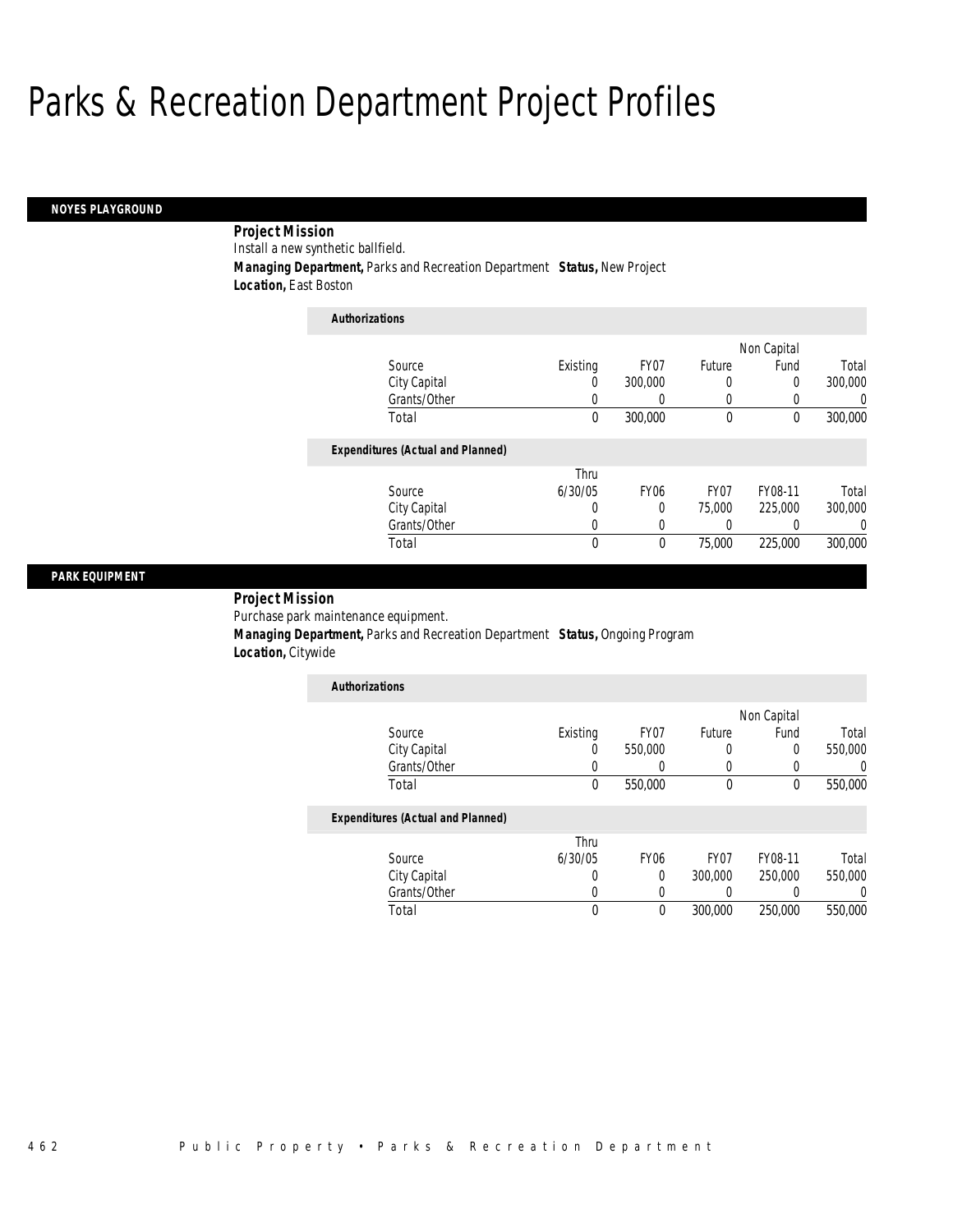## *PETER'S PARK*

# *Project Mission*

Reconstruct passive areas, incorporate new playlot into the park and install pedestrian lighting along pathways. *Managing Department,* Parks and Recreation Department *Status,* In Design *Location,* South End

| <b>Authorizations</b>                    |             |             |                  |             |           |
|------------------------------------------|-------------|-------------|------------------|-------------|-----------|
|                                          |             |             |                  | Non Capital |           |
| Source                                   | Existing    | FY07        | Future           | Fund        | Total     |
| City Capital                             | 1,073,000   | 0           | 0                | $\mathbf 0$ | 1,073,000 |
| Grants/Other                             | 0           | 300,000     | 0                | 0           | 300,000   |
| Total                                    | 1,073,000   | 300,000     | $\mathbf 0$      | 0           | 1,373,000 |
| <b>Expenditures (Actual and Planned)</b> |             |             |                  |             |           |
|                                          | Thru        |             |                  |             |           |
| Source                                   | 6/30/05     | <b>FY06</b> | FY <sub>07</sub> | FY08-11     | Total     |
| City Capital                             | 0           | 30,000      | 100,000          | 943.000     | 1,073,000 |
| Grants/Other                             | 0           | 0           | 50,000           | 250,000     | 300,000   |
| Total                                    | $\mathbf 0$ | 30,000      | 150,000          | 1,193,000   | 1,373,000 |
|                                          |             |             |                  |             |           |

## *PHILLIPS STREET PARK*

# *Project Mission*

Upgrade park with new drainage system, paving, water, fencing and landscaping. *Managing Department,* Parks and Recreation Department *Status,* New Project *Location,* Back Bay/Beacon Hill

| <b>Authorizations</b>                    |          |                  |                  |             |        |
|------------------------------------------|----------|------------------|------------------|-------------|--------|
|                                          |          |                  |                  | Non Capital |        |
| Source                                   | Existing | FY07             | Future           | Fund        | Total  |
| City Capital                             | U        | 40,000           | 0                | 0           | 40,000 |
| Grants/Other                             | 0        |                  |                  |             | 0      |
| Total                                    | 0        | 40,000           | $\theta$         | 0           | 40,000 |
| <b>Expenditures (Actual and Planned)</b> |          |                  |                  |             |        |
|                                          | Thru     |                  |                  |             |        |
| Source                                   | 6/30/05  | FY <sub>06</sub> | FY <sub>07</sub> | FY08-11     | Total  |

| Source       | 6/30/05 | FY06 | FY <sub>07</sub> | FY08-11 | Total  |
|--------------|---------|------|------------------|---------|--------|
| City Capital |         |      |                  | 40.000  | 40,000 |
| Grants/Other |         |      |                  |         |        |
| Total        |         |      |                  | 40,000  | 40,000 |
|              |         |      |                  |         |        |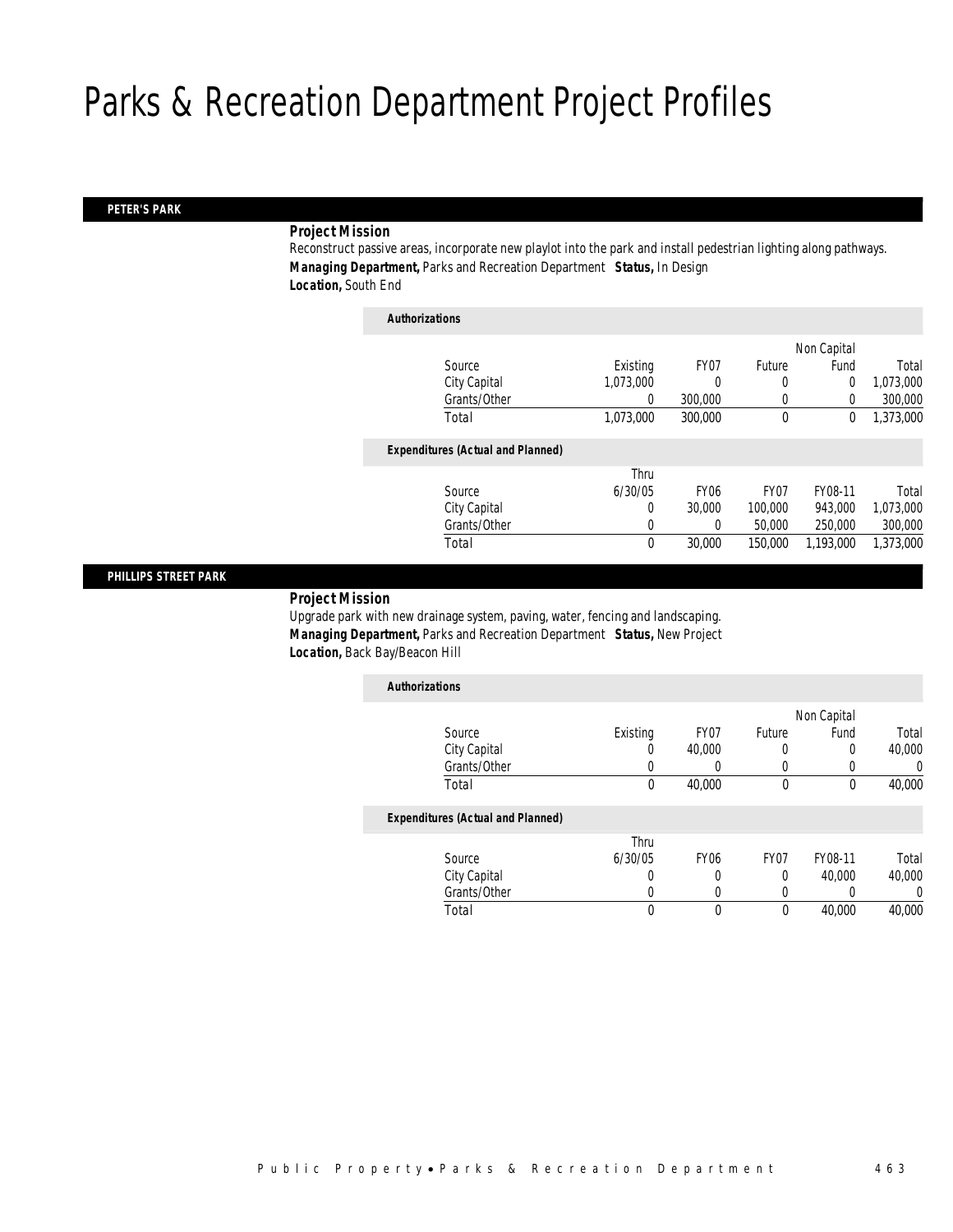# *PINEBANK*

# *Project Mission*

Restore burned out roof section and rafters. Secure building and limit other sources of weather infiltration. *Managing Department,* Construction Management *Status,* To Be Scheduled *Location,* Jamaica Plain

| <b>Authorizations</b>                    |          |                  |                  |             |          |
|------------------------------------------|----------|------------------|------------------|-------------|----------|
|                                          |          |                  |                  | Non Capital |          |
| Source                                   | Existing | FY07             | Future           | Fund        | Total    |
| City Capital                             | 750,000  | 0                | 0                | 0           | 750,000  |
| Grants/Other                             | 0        | 0                | 0                |             | $\Omega$ |
| Total                                    | 750,000  | 0                | $\mathbf 0$      | 0           | 750,000  |
| <b>Expenditures (Actual and Planned)</b> |          |                  |                  |             |          |
|                                          | Thru     |                  |                  |             |          |
| Source                                   | 6/30/05  | FY <sub>06</sub> | FY <sub>07</sub> | FY08-11     | Total    |
| City Capital                             | 3.968    | $\Omega$         | 300,000          | 446.033     | 750,000  |
| Grants/Other                             | 0        | 0                | 0                |             | $\Omega$ |
| Total                                    | 3,968    | 0                | 300,000          | 446.033     | 750,000  |

## *PLAYLOTS*

## *Project Mission*

Restoration of ten existing playlots to extend their useful lives.

*Managing Department,* Parks and Recreation Department *Status,* New Project

*Location,* Citywide

| <b>Authorizations</b> |          |         |        |             |         |
|-----------------------|----------|---------|--------|-------------|---------|
|                       |          |         |        | Non Capital |         |
| Source                | Existing | FY07    | Future | Fund        | Total   |
| City Capital          | 0        | 600,000 |        |             | 600,000 |
| Grants/Other          |          |         |        |             |         |
| Total                 | 0        | 600,000 |        |             | 600,000 |

| Source       | Thru<br>6/30/05 | FY06 | FY <sub>07</sub> | FY08-11 | Total   |
|--------------|-----------------|------|------------------|---------|---------|
| City Capital |                 |      | 200,000          | 400,000 | 600,000 |
| Grants/Other |                 |      |                  |         |         |
| Total        |                 |      | 200,000          | 400,000 | 600,000 |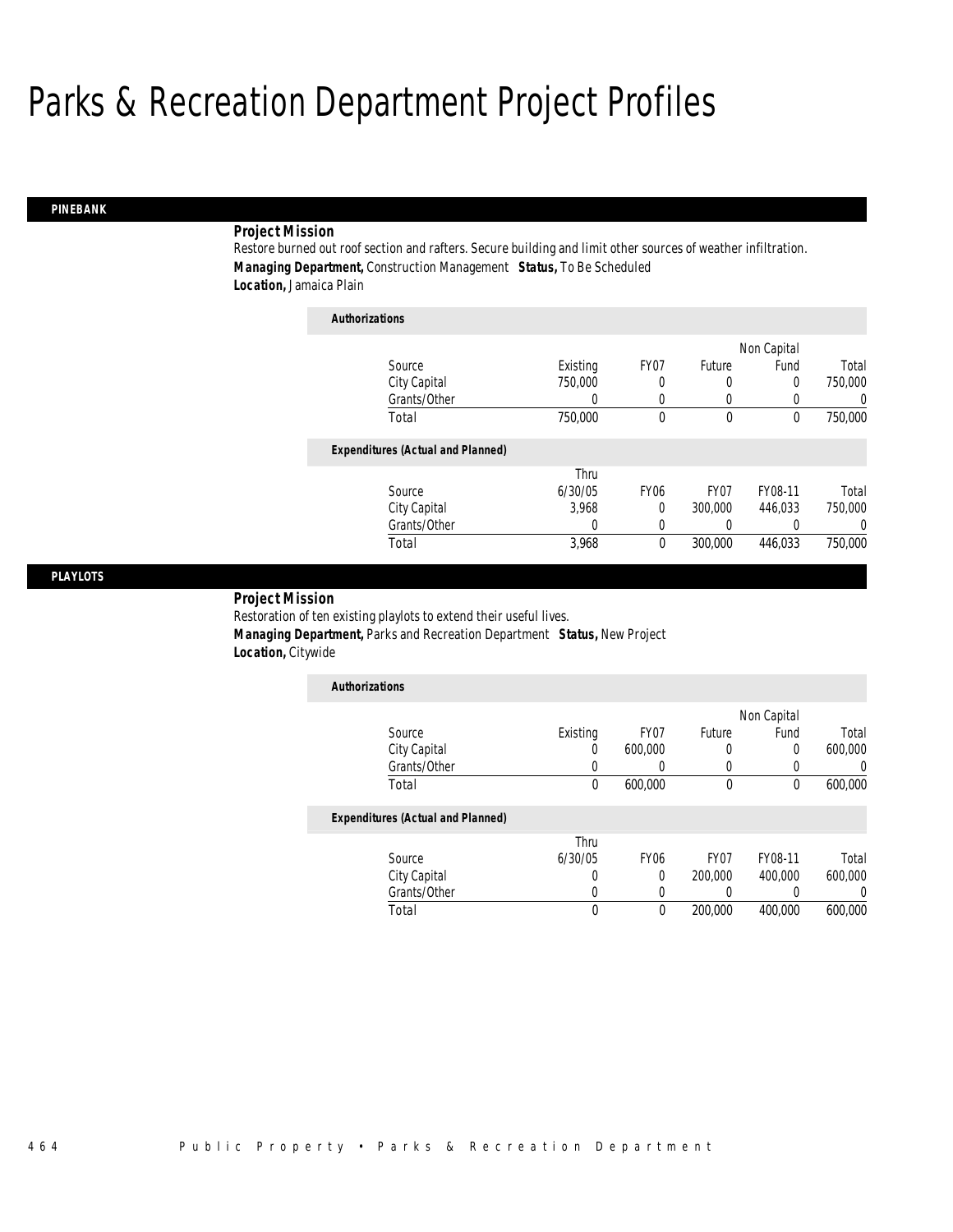# *PORTSMOUTH PLAYGROUND*

## *Project Mission*

Rehabilitate ballfields and ball diamonds including fencing, benches, paving and utility replacement. *Managing Department,* Parks and Recreation Department *Status,* In Design *Location,* Allston/Brighton

| <b>Authorizations</b>                    |          |             |                  |             |         |
|------------------------------------------|----------|-------------|------------------|-------------|---------|
|                                          |          |             |                  | Non Capital |         |
| Source                                   | Existing | FY07        | Future           | Fund        | Total   |
| City Capital                             | 645,000  | 0           | 0                | $\Omega$    | 645,000 |
| Grants/Other                             | 0        |             | 0                |             | 0       |
| Total                                    | 645,000  | 0           | $\theta$         | $\theta$    | 645,000 |
| <b>Expenditures (Actual and Planned)</b> |          |             |                  |             |         |
|                                          | Thru     |             |                  |             |         |
| Source                                   | 6/30/05  | <b>FY06</b> | FY <sub>07</sub> | FY08-11     | Total   |
| City Capital                             | 0        | 0           | 390,000          | 255,000     | 645,000 |
| Grants/Other                             | 0        | 0           | $\Omega$         |             | 0       |
| Total                                    | 0        | 0           | 390,000          | 255,000     | 645,000 |
|                                          |          |             |                  |             |         |

## *PUBLIC GARDEN, COMM AVE. MALL*

*Project Mission* 

Reconstruct deteriorated walkways including drainage systems, benches and curbing. *Managing Department,* Parks and Recreation Department *Status,* In Design *Location,* Back Bay/Beacon Hill

| <b>Authorizations</b>                    |          |                  |                  |             |         |
|------------------------------------------|----------|------------------|------------------|-------------|---------|
|                                          |          |                  |                  | Non Capital |         |
| Source                                   | Existing | FY <sub>07</sub> | Future           | Fund        | Total   |
| City Capital                             | 835,000  | 0                | 0                | 0           | 835,000 |
| Grants/Other                             |          | $\left($         | 0                | 0           |         |
| Total                                    | 835,000  | 0                | 0                | 0           | 835,000 |
| <b>Expenditures (Actual and Planned)</b> |          |                  |                  |             |         |
|                                          | Thru     |                  |                  |             |         |
| Source                                   | 6/30/05  | FY <sub>06</sub> | FY <sub>07</sub> | FY08-11     | Total   |
| City Capital                             | $\Omega$ | 40,000           | 205,000          | 590,000     | 835,000 |
| Grants/Other                             |          |                  |                  | 0           |         |

Total 0 40,000 205,000 590,000 835,000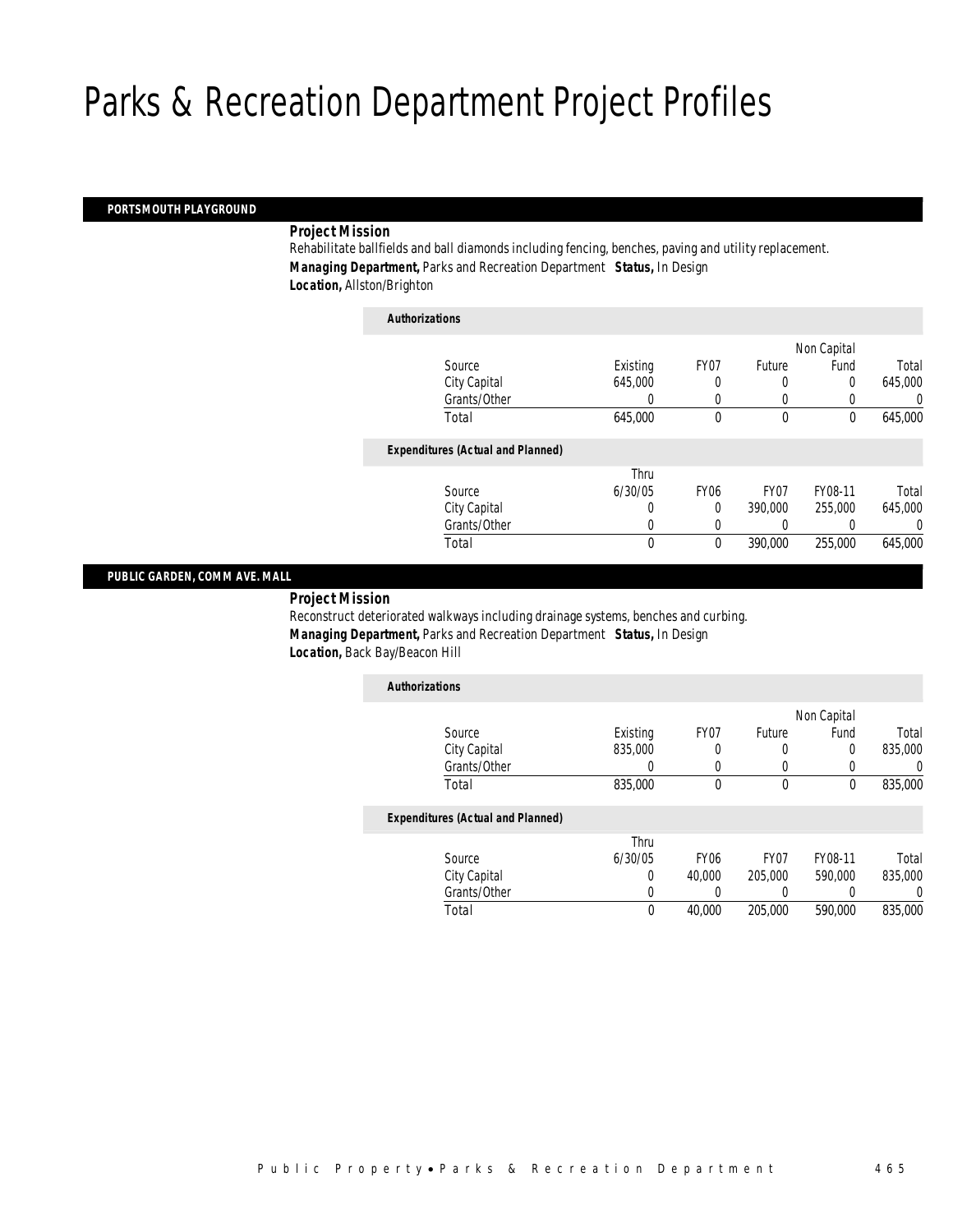#### *PUBLIC GARDEN, ETHER MONUMENT*

# *Project Mission*

Install a recirculating fountain system at Ether Monument. Additional fundraising efforts anticipated. *Managing Department,* Parks and Recreation Department *Status,* In Construction *Location,* Back Bay/Beacon Hill

| <b>Authorizations</b>                    |          |                  |             |             |          |
|------------------------------------------|----------|------------------|-------------|-------------|----------|
|                                          |          |                  |             | Non Capital |          |
| Source                                   | Existing | FY07             | Future      | Fund        | Total    |
| City Capital                             | 261,000  | 0                | 0           | 0           | 261,000  |
| Grants/Other                             | 0        | 0                | 0           |             | $\Omega$ |
| Total                                    | 261,000  | 0                | $\mathbf 0$ | 0           | 261,000  |
| <b>Expenditures (Actual and Planned)</b> |          |                  |             |             |          |
|                                          | Thru     |                  |             |             |          |
| Source                                   | 6/30/05  | FY <sub>06</sub> | FY07        | FY08-11     | Total    |
| City Capital                             | 20,003   | 80,000           | 160,997     | $\Omega$    | 261,000  |
| Grants/Other                             | 0        | 0                | 0           | 0           | 0        |
| Total                                    | 20,003   | 80,000           | 160.997     | $\theta$    | 261,000  |

## *QUINCY STANLEY PLAYGROUND*

*Project Mission* 

Remove and replace play equipment, paving, fencing and other miscellaneous items. *Managing Department,* Parks and Recreation Department *Status,* To Be Scheduled *Location,* Dorchester

| <b>Authorizations</b>                    |          |      |        |             |         |
|------------------------------------------|----------|------|--------|-------------|---------|
|                                          |          |      |        | Non Capital |         |
| Source                                   | Existing | FY07 | Future | Fund        | Total   |
| City Capital                             | 350,000  |      |        | 0           | 350,000 |
| Grants/Other                             |          |      |        |             |         |
| Total                                    | 350,000  | 0    |        |             | 350,000 |
| <b>Expenditures (Actual and Planned)</b> |          |      |        |             |         |

| Total        |         |      | 20,000           | 330,000 | 350,000 |
|--------------|---------|------|------------------|---------|---------|
| Grants/Other |         |      |                  |         |         |
| City Capital |         |      | 20,000           | 330,000 | 350,000 |
| Source       | 6/30/05 | FY06 | FY <sub>07</sub> | FY08-11 | Total   |
|              |         |      |                  |         |         |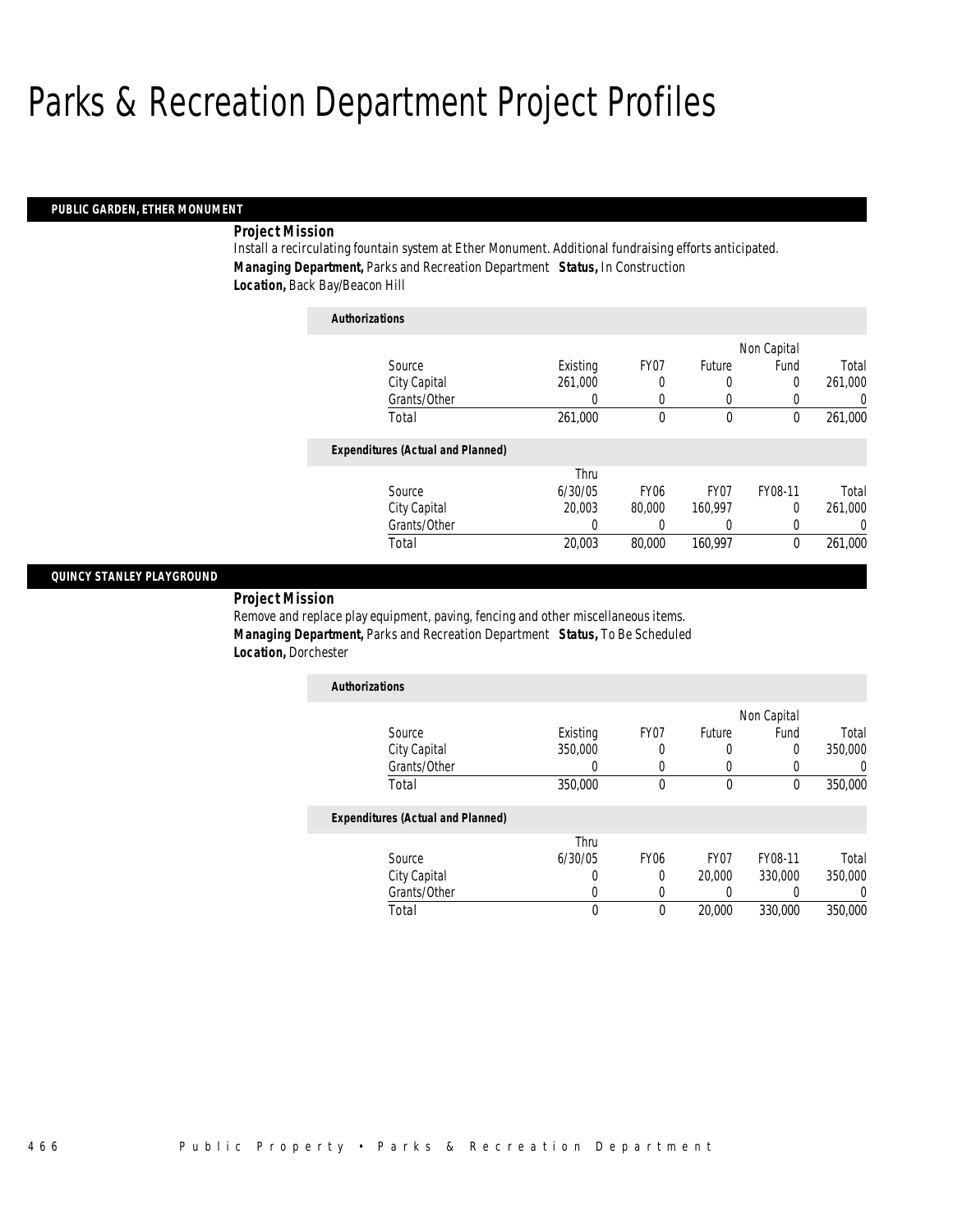## *QUINCY STREET PARK*

# *Project Mission*

Design renovations of existing lot into active multi-use park. *Managing Department,* Parks and Recreation Department *Status,* In Construction *Location,* Roxbury

| <b>Authorizations</b>                    |          |             |                  |             |         |
|------------------------------------------|----------|-------------|------------------|-------------|---------|
|                                          |          |             |                  | Non Capital |         |
| Source                                   | Existing | FY07        | Future           | Fund        | Total   |
| City Capital                             | 165,000  | 0           | 0                | 0           | 165,000 |
| Grants/Other                             | 258,750  | 0           | 0                | 0           | 258,750 |
| Total                                    | 423,750  | 0           | $\mathbf 0$      | 0           | 423,750 |
| <b>Expenditures (Actual and Planned)</b> |          |             |                  |             |         |
|                                          | Thru     |             |                  |             |         |
| Source                                   | 6/30/05  | <b>FY06</b> | FY <sub>07</sub> | FY08-11     | Total   |
| City Capital                             | 8.832    | 80,000      | 76,168           | $\Omega$    | 165,000 |
| Grants/Other                             | 0        | 0           | 258,750          | $\Omega$    | 258,750 |
| Total                                    | 8,832    | 80,000      | 334,918          | $\theta$    | 423,750 |
|                                          |          |             |                  |             |         |

## *RINGER PLAYGROUND*

## *Project Mission*

Remove and replace deteriorated, outdated play equipment and provide additional site improvements. *Managing Department,* Parks and Recreation Department *Status,* Complete *Location,* Allston/Brighton

| <b>Authorizations</b>                    |          |             |                  |             |         |
|------------------------------------------|----------|-------------|------------------|-------------|---------|
|                                          |          |             |                  | Non Capital |         |
| Source                                   | Existing | FY07        | Future           | Fund        | Total   |
| City Capital                             | 532,250  | 0           | $\Omega$         | $\Omega$    | 532,250 |
| Grants/Other                             | 0        | 0           | $\Omega$         | 41.554      | 41,554  |
| Total                                    | 532,250  | 0           | 0                | 41.554      | 573,804 |
| <b>Expenditures (Actual and Planned)</b> |          |             |                  |             |         |
|                                          | Thru     |             |                  |             |         |
| Source                                   | 6/30/05  | <b>FY06</b> | FY <sub>07</sub> | FY08-11     | Total   |
| City Capital                             | 31.559   | 358,060     | $\Omega$         | 142.631     | 532,250 |
| Grants/Other                             | 0        |             | 0                |             | 0       |
| Total                                    | 31.559   | 358,060     | $\theta$         | 142,631     | 532,250 |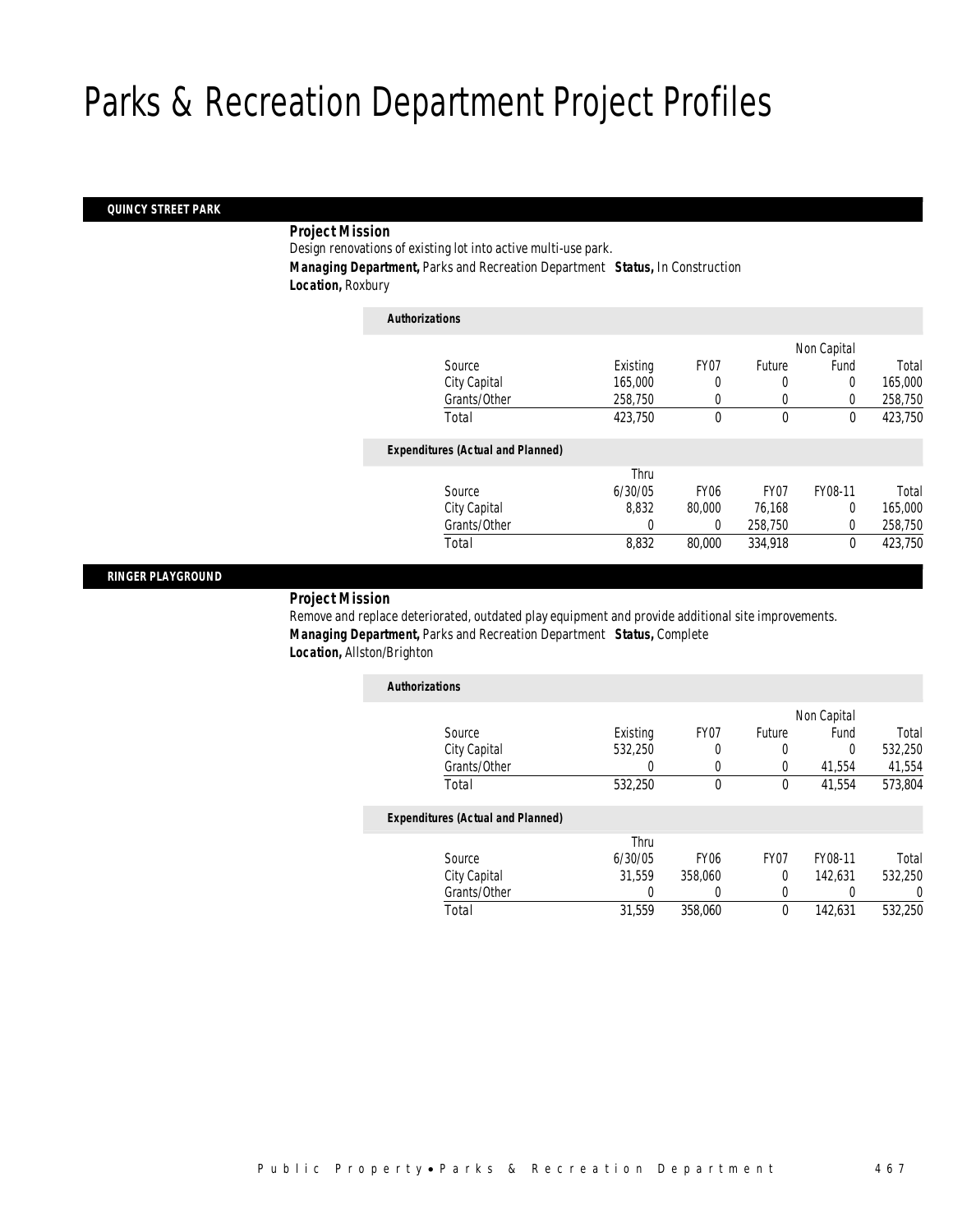*Authorizations*

## *RIPLEY PLAYGROUND*

# *Project Mission*

Remove and replace play equipment, courts, fencing and other miscellaneous items. *Managing Department,* Parks and Recreation Department *Status,* In Design *Location,* Dorchester

| Authorizations |                                          |          |                  |        |             |         |
|----------------|------------------------------------------|----------|------------------|--------|-------------|---------|
|                |                                          |          |                  |        | Non Capital |         |
|                | Source                                   | Existing | FY07             | Future | Fund        | Total   |
|                | City Capital                             | 490,000  | 0                | 0      | 0           | 490.000 |
|                | Grants/Other                             | 0        | 0                | 0      | 0           | 0       |
|                | Total                                    | 490,000  | 0                | 0      | 0           | 490,000 |
|                | <b>Expenditures (Actual and Planned)</b> |          |                  |        |             |         |
|                |                                          | Thru     |                  |        |             |         |
|                | Source                                   | 6/30/05  | FY <sub>06</sub> | FY07   | FY08-11     | Total   |
|                | City Capital                             | 0        | 25,000           | 50,000 | 415,000     | 490.000 |
|                | Grants/Other                             | 0        | 0                | 0      |             | 0       |
|                | Total                                    | 0        | 25,000           | 50,000 | 415,000     | 490,000 |

## *ROCK CLIMBING PROGRAM*

## *Project Mission*

Provide areas in parks and urban wilds for rock climbers. Installation of footholds, signage and landscaping. *Managing Department,* Parks and Recreation Department *Status,* New Project *Location,* Various neighborhoods

| <b>Authorizations</b> |          |         |        |             |         |
|-----------------------|----------|---------|--------|-------------|---------|
|                       |          |         |        | Non Capital |         |
| Source                | Existing | FY07    | Future | Fund        | Total   |
| City Capital          | U        | 107,000 |        |             | 107,000 |
| Grants/Other          |          |         |        |             |         |
| Total                 | O        | 107,000 |        |             | 107,000 |

| Source       | Thru<br>6/30/05 | FY <sub>06</sub> | FY07   | FY08-11 | Total   |
|--------------|-----------------|------------------|--------|---------|---------|
| City Capital |                 |                  | 20,000 | 87.000  | 107,000 |
| Grants/Other |                 |                  |        |         |         |
| ™otal        |                 |                  | 20,000 | 87,000  | 107,000 |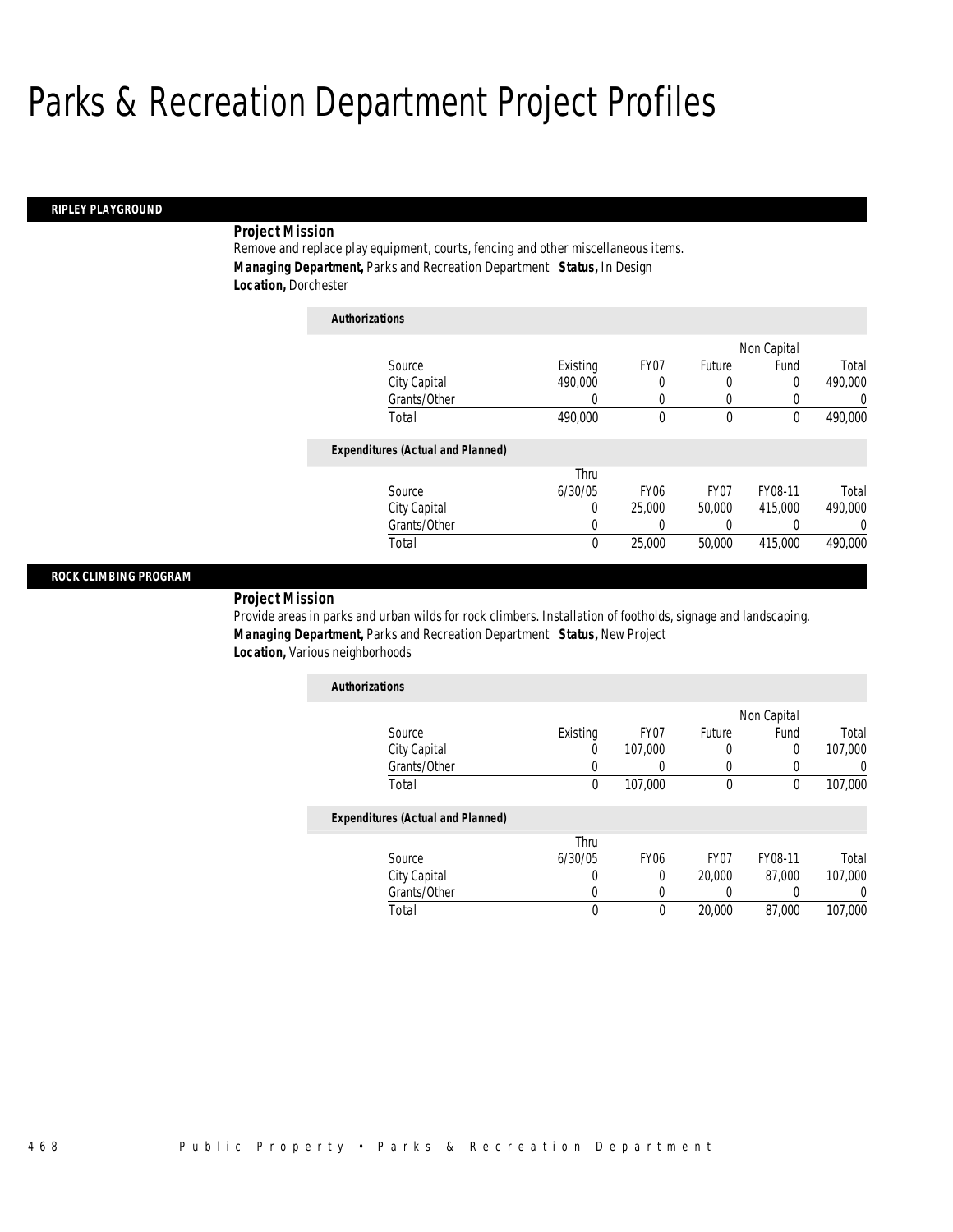## *RONAN PLAYGROUND*

# *Project Mission*

Design and install new play equipment. Landscape park in and around the playlot. *Managing Department,* Parks and Recreation Department *Status,* In Design *Location,* Dorchester

| <b>Authorizations</b>                    |             |             |                  |             |         |
|------------------------------------------|-------------|-------------|------------------|-------------|---------|
|                                          |             |             |                  | Non Capital |         |
| Source                                   | Existing    | FY07        | Future           | Fund        | Total   |
| City Capital                             | 390,000     | 0           | 0                | 0           | 390,000 |
| Grants/Other                             | 301,200     | 0           | 0                | $\Omega$    | 301,200 |
| Total                                    | 691,200     | 0           | $\mathbf 0$      | 0           | 691,200 |
| <b>Expenditures (Actual and Planned)</b> |             |             |                  |             |         |
|                                          | Thru        |             |                  |             |         |
| Source                                   | 6/30/05     | <b>FY06</b> | FY <sub>07</sub> | FY08-11     | Total   |
| City Capital                             | 0           | 30,000      | 335,000          | 25,000      | 390,000 |
| Grants/Other                             | 0           | 0           | 301.200          | 0           | 301,200 |
| Total                                    | $\mathbf 0$ | 30,000      | 636,200          | 25,000      | 691,200 |
|                                          |             |             |                  |             |         |

## *ROSSMORE-STEDMAN PARK*

*Project Mission* 

Remove deteriorated park furniture, upgrade lawn and fencing. Install new curbing, plantings and hose bib. *Managing Department,* Parks and Recreation Department *Status,* To Be Scheduled *Location,* Jamaica Plain

| <b>Authorizations</b>                    |          |             |                  |             |          |
|------------------------------------------|----------|-------------|------------------|-------------|----------|
|                                          |          |             |                  | Non Capital |          |
| Source                                   | Existing | FY07        | Future           | Fund        | Total    |
| City Capital                             | 42,000   | 0           | 0                | 0           | 42,000   |
| Grants/Other                             |          | 0           |                  |             | 0        |
| Total                                    | 42,000   | 0           | $\theta$         | $\theta$    | 42,000   |
| <b>Expenditures (Actual and Planned)</b> |          |             |                  |             |          |
|                                          | Thru     |             |                  |             |          |
| Source                                   | 6/30/05  | <b>FY06</b> | FY <sub>07</sub> | FY08-11     | Total    |
| City Capital                             | 20.458   | 0           | 0                | 21.542      | 42,000   |
| Grants/Other                             | 0        | $\left($    | 0                |             | $\Omega$ |
| Total                                    | 20.458   | 0           | $\theta$         | 21.542      | 42,000   |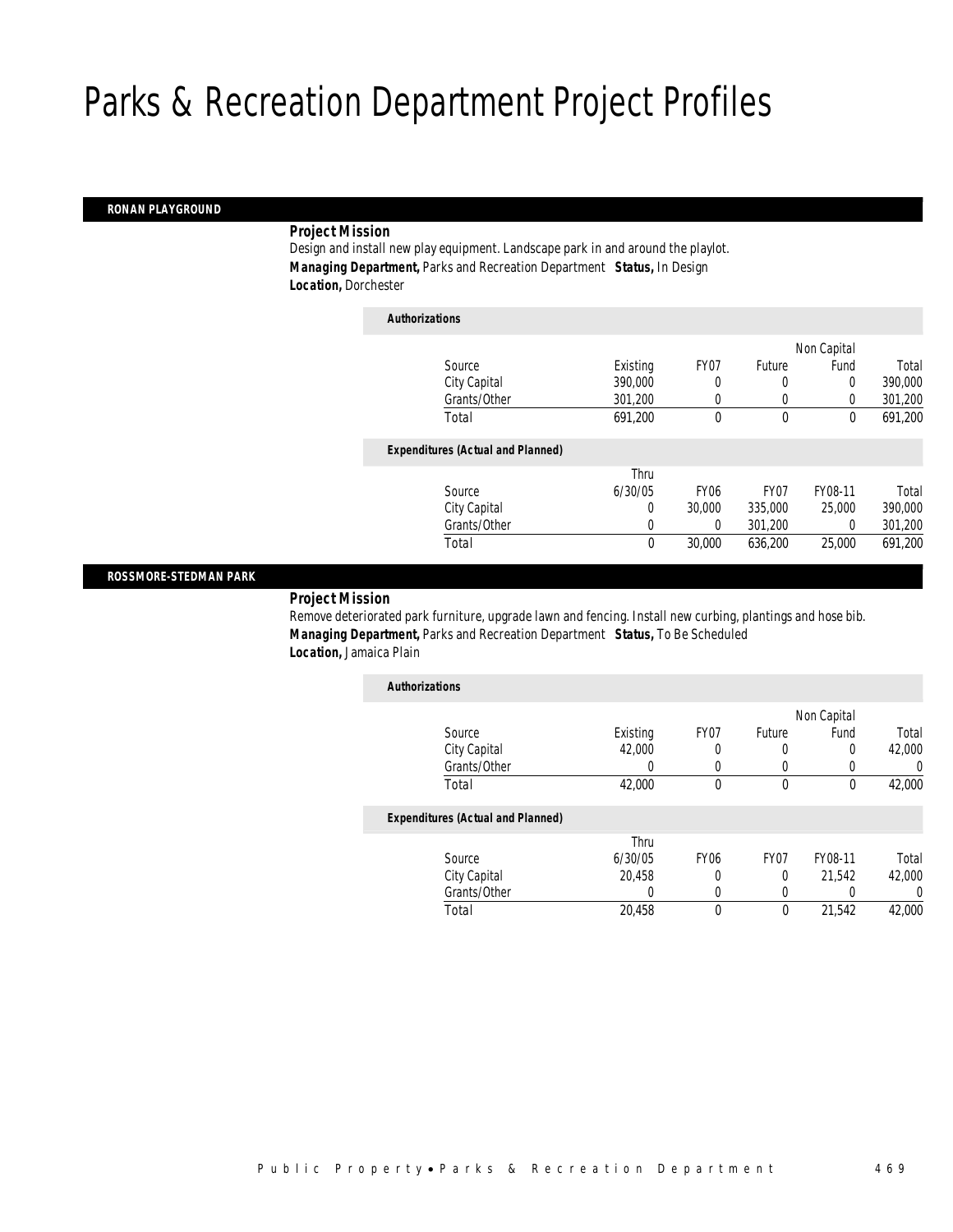## *RUTHERFORD UNION PLAYLOT*

 *Project Mission* Design playlot improvements. *Managing Department,* Parks and Recreation Department *Status,* New Project *Location,* Charlestown

| <b>Authorizations</b>                    |          |             |                  |             |          |
|------------------------------------------|----------|-------------|------------------|-------------|----------|
|                                          |          |             |                  | Non Capital |          |
| Source                                   | Existing | FY07        | Future           | Fund        | Total    |
| City Capital                             | 50,000   | 0           | 0                | 0           | 50,000   |
| Grants/Other                             | 0        | 0           | 0                | 0           | $\left($ |
| Total                                    | 50,000   | 0           | 0                | 0           | 50,000   |
| <b>Expenditures (Actual and Planned)</b> |          |             |                  |             |          |
|                                          | Thru     |             |                  |             |          |
| Source                                   | 6/30/05  | <b>FY06</b> | FY <sub>07</sub> | FY08-11     | Total    |
| City Capital                             | 0        | $\Omega$    | 25,000           | 25,000      | 50,000   |
| Grants/Other                             | 0        | 0           | 0                | 0           | $\left($ |
| Total                                    | 0        | 0           | 25,000           | 25,000      | 50,000   |

## *RYAN PLAYGROUND*

*Project Mission* 

Rehabilitate the stone retaining wall adjacent to the river.

 *Managing Department,* Parks and Recreation Department *Status,* To Be Scheduled *Location,* Charlestown

| <b>Authorizations</b> |          |        |         |             |         |
|-----------------------|----------|--------|---------|-------------|---------|
|                       |          |        |         | Non Capital |         |
| Source                | Existing | FY07   | Future  | Fund        | Total   |
| City Capital          |          | 60,000 | 240,000 |             | 300,000 |
| Grants/Other          |          |        |         |             |         |
| Total                 |          | 60,000 | 240,000 |             | 300,000 |

|              | Thru    |      |      |         |         |
|--------------|---------|------|------|---------|---------|
| Source       | 6/30/05 | FY06 | FY07 | FY08-11 | Total   |
| City Capital |         |      |      | 300,000 | 300,000 |
| Grants/Other |         |      |      |         |         |
| Total        |         |      |      | 300,000 | 300,000 |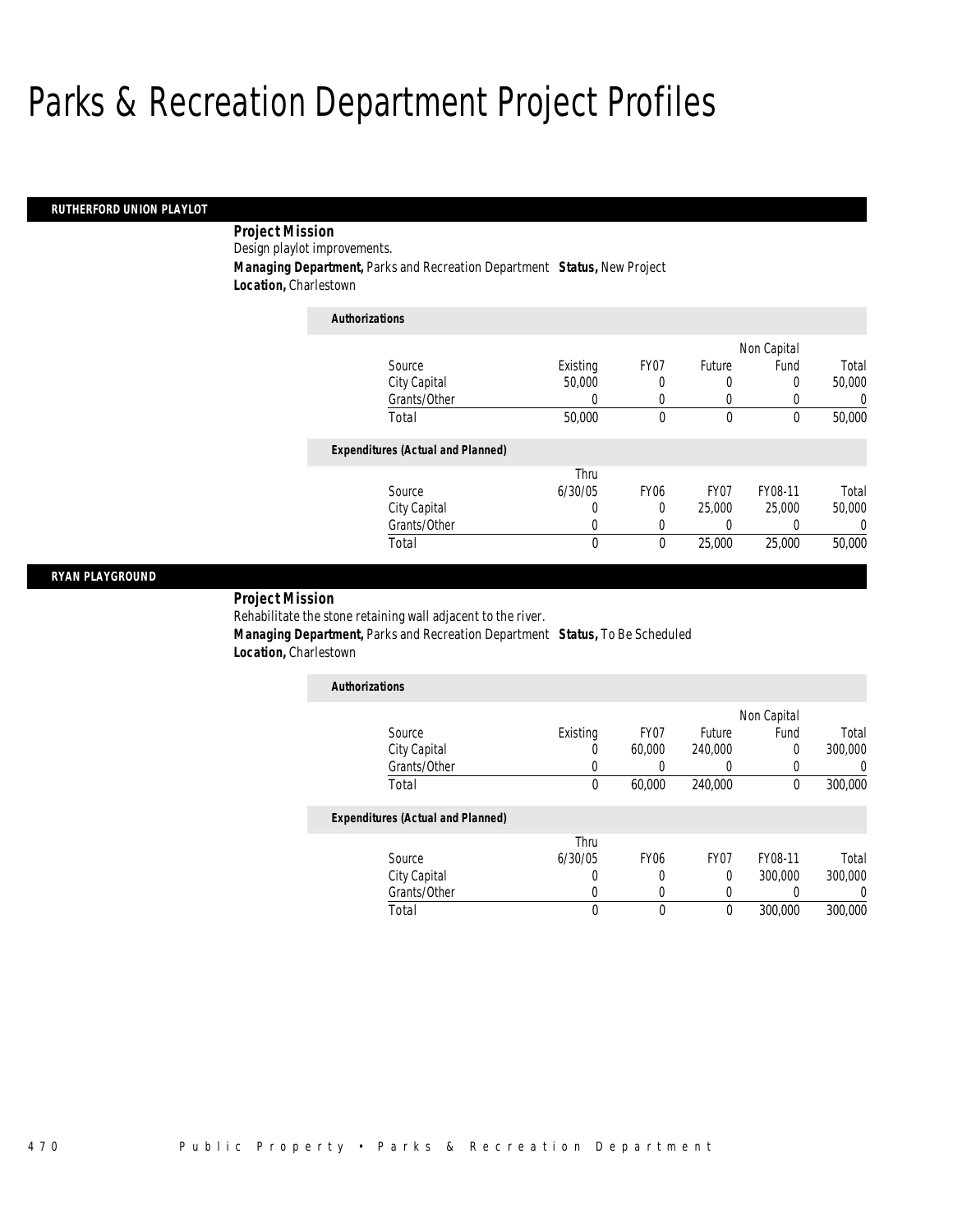## *SCARBOROUGH POND*

# *Project Mission*

Diagnostic study of Scarborough Pond.

*Managing Department,* Parks and Recreation Department *Status,* In Design

*Location,* Roxbury

| <b>Authorizations</b>                    |             |             |             |             |          |
|------------------------------------------|-------------|-------------|-------------|-------------|----------|
|                                          |             |             |             | Non Capital |          |
| Source                                   | Existing    | FY07        | Future      | Fund        | Total    |
| City Capital                             |             |             |             |             | 0        |
| Grants/Other                             | 10,000      | 0           | 0           |             | 10,000   |
| Total                                    | 10,000      | 0           | $\mathbf 0$ | $\theta$    | 10,000   |
| <b>Expenditures (Actual and Planned)</b> |             |             |             |             |          |
|                                          | Thru        |             |             |             |          |
| Source                                   | 6/30/05     | <b>FY06</b> | FY07        | FY08-11     | Total    |
| City Capital                             | 0           |             | 0           |             | $\Omega$ |
| Grants/Other                             | 0           | 10,000      | 0           | 0           | 10,000   |
| Total                                    | $\mathbf 0$ | 10,000      | $\mathbf 0$ | $\mathbf 0$ | 10,000   |
|                                          |             |             |             |             |          |

## *SMITH FIELD*

## *Project Mission*

Renovate ballfield including new drainage, benches, backstop, fencing, grading and landscaping. *Managing Department,* Parks and Recreation Department *Status,* In Design *Location,* Allston/Brighton

| <b>Authorizations</b>                    |          |                  |                  |             |         |
|------------------------------------------|----------|------------------|------------------|-------------|---------|
|                                          |          |                  |                  | Non Capital |         |
| Source                                   | Existing | FY07             | Future           | Fund        | Total   |
| City Capital                             | 289,000  | 0                | 0                | 0           | 289,000 |
| Grants/Other                             |          |                  | 0                | 0           |         |
| Total                                    | 289,000  | 0                | 0                | 0           | 289,000 |
| <b>Expenditures (Actual and Planned)</b> |          |                  |                  |             |         |
|                                          | Thru     |                  |                  |             |         |
| Source                                   | 6/30/05  | FY <sub>06</sub> | FY <sub>07</sub> | FY08-11     | Total   |
| City Capital                             | $\Omega$ | 25,000           | 120,000          | 144,000     | 289,000 |
| Grants/Other                             |          |                  | 0                |             |         |
| Total                                    | $\theta$ | 25,000           | 120,000          | 144,000     | 289,000 |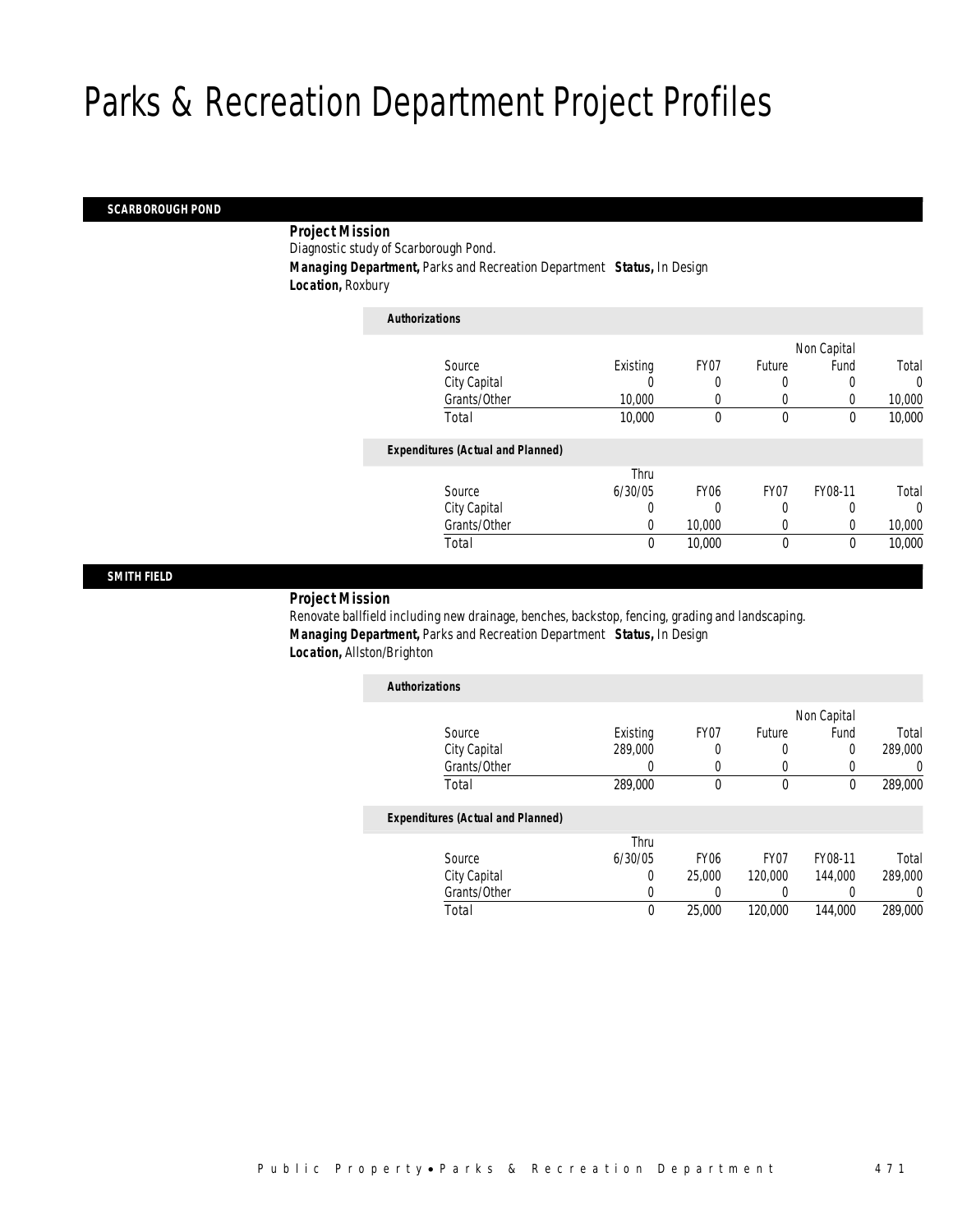*Authorizations*

#### *SOUTH STREET MALL*

# *Project Mission*

Renovate the park with new drainage, water, paving, fencing, benches, landscaping and other miscellaneous items. *Managing Department,* Parks and Recreation Department *Status,* New Project *Location,* Jamaica Plain

| Authorizations                           |             |                  |        |             |          |
|------------------------------------------|-------------|------------------|--------|-------------|----------|
|                                          |             |                  |        | Non Capital |          |
| Source                                   | Existing    | FY07             | Future | Fund        | Total    |
| City Capital                             | 0           | 353,000          | 0      | 0           | 353,000  |
| Grants/Other                             | 0           | 0                | 0      | 0           | 0        |
| Total                                    | $\mathbf 0$ | 353,000          | 0      | 0           | 353,000  |
| <b>Expenditures (Actual and Planned)</b> |             |                  |        |             |          |
|                                          | Thru        |                  |        |             |          |
| Source                                   | 6/30/05     | FY <sub>06</sub> | FY07   | FY08-11     | Total    |
| City Capital                             | 0           | 0                | 30,000 | 323,000     | 353,000  |
| Grants/Other                             | 0           | 0                | 0      | 0           | $\left($ |
| Total                                    | 0           | 0                | 30,000 | 323,000     | 353,000  |

## *ST. JAMES PARK*

*Project Mission* 

Reconstruct park with new fencing, paving, benches and landscaping. *Managing Department,* Parks and Recreation Department *Status,* To Be Scheduled *Location,* South End

| <b>Authorizations</b> |          |      |         |             |         |
|-----------------------|----------|------|---------|-------------|---------|
|                       |          |      |         | Non Capital |         |
| Source                | Existing | FY07 | Future  | Fund        | Total   |
| City Capital          |          |      | 330,000 |             | 330,000 |
| Grants/Other          |          |      |         |             |         |
| Total                 |          |      | 330,000 |             | 330,000 |

|              | Thru    |                  |                  |         |         |
|--------------|---------|------------------|------------------|---------|---------|
| Source       | 6/30/05 | FY <sub>06</sub> | FY <sub>07</sub> | FY08-11 | Total   |
| City Capital |         |                  | 39,000           | 291.000 | 330,000 |
| Grants/Other |         |                  |                  |         |         |
| ™otal        |         |                  | 39,000           | 291.000 | 330,000 |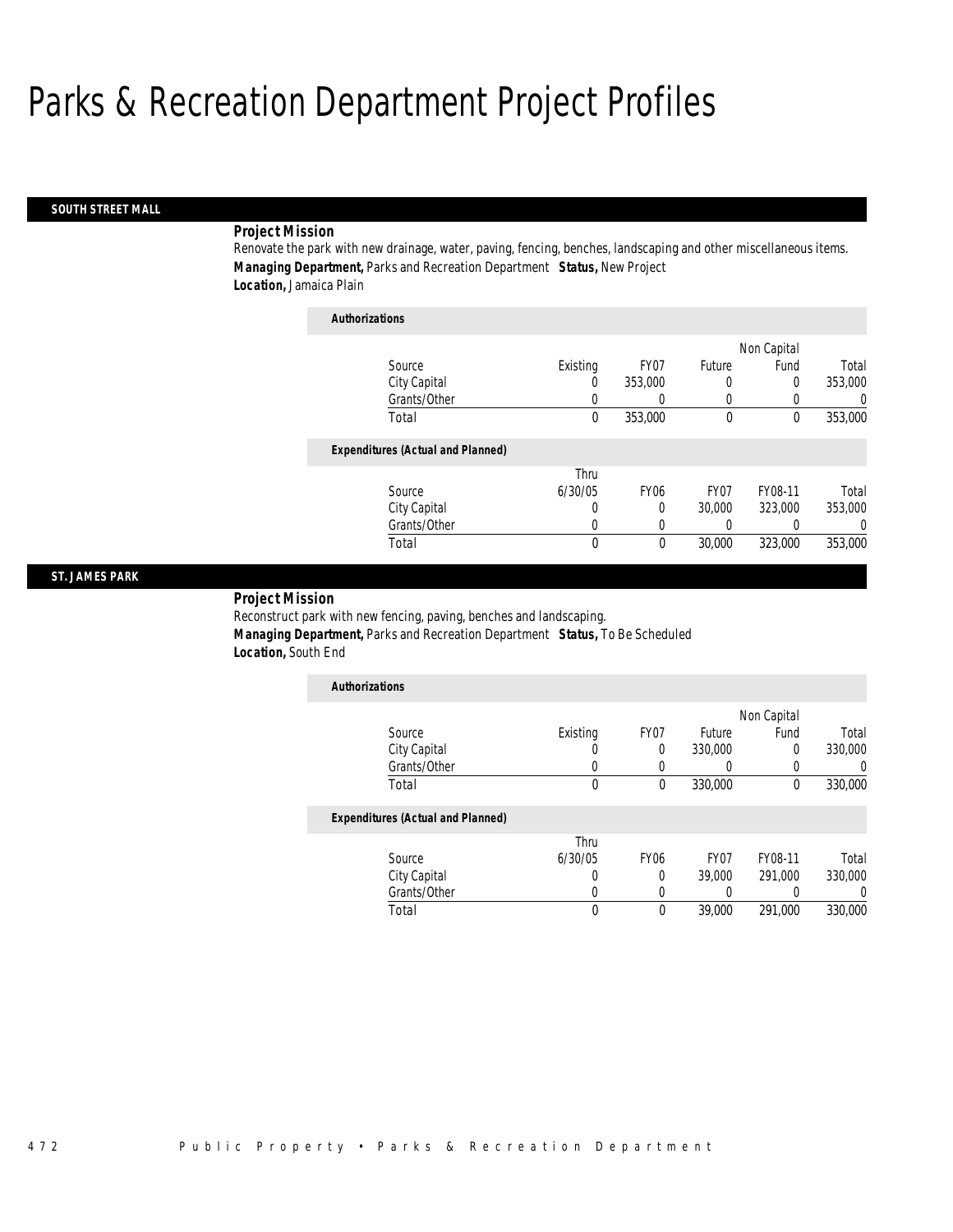#### *STATLER PARK*

# *Project Mission*

Renovate park with new curbing, paving, landscaping, water and drainage improvements. *Managing Department,* Parks and Recreation Department *Status,* To Be Scheduled *Location,* Back Bay/Beacon Hill

| <b>Authorizations</b>                    |          |             |                  |             |         |
|------------------------------------------|----------|-------------|------------------|-------------|---------|
|                                          |          |             |                  | Non Capital |         |
| Source                                   | Existing | FY07        | Future           | Fund        | Total   |
| City Capital                             | 320,000  | 0           | 0                | 0           | 320,000 |
| Grants/Other                             | 0        | 0           | 0                | 0           | 0       |
| Total                                    | 320,000  | 0           | 0                | 0           | 320,000 |
| <b>Expenditures (Actual and Planned)</b> |          |             |                  |             |         |
|                                          | Thru     |             |                  |             |         |
| Source                                   | 6/30/05  | <b>FY06</b> | FY <sub>07</sub> | FY08-11     | Total   |
| City Capital                             | 0        | 0           | 20,000           | 300,000     | 320,000 |
| Grants/Other                             | 0        | 0           | 0                | 0           | 0       |
| Total                                    | 0        | 0           | 20,000           | 300,000     | 320,000 |

## *STORAGE SHED INSTALLATIONS*

*Project Mission* 

Install storage sheds at various park locations.

 *Managing Department,* Construction Management *Status,* To Be Scheduled *Location,* Citywide

| <b>Authorizations</b>                    |          |                  |        |             |        |
|------------------------------------------|----------|------------------|--------|-------------|--------|
|                                          |          |                  |        | Non Capital |        |
| Source                                   | Existing | FY07             | Future | Fund        | Total  |
| City Capital                             | 84,000   |                  | 0      | 0           | 84,000 |
| Grants/Other                             | 0        |                  | 0      |             | 0      |
| Total                                    | 84,000   | 0                | 0      | 0           | 84,000 |
| <b>Expenditures (Actual and Planned)</b> |          |                  |        |             |        |
|                                          | Thru     |                  |        |             |        |
| Source                                   | 6/30/05  | FY <sub>06</sub> | FY07   | FY08-11     | Total  |
| City Capital                             | 4,065    |                  |        | 79.935      | 84,000 |

Total 4,065 0 0 79,935 84,000

Grants/Other 0 0 0 0 0 0<br>
Total 1,065 0 0 79,935 84,000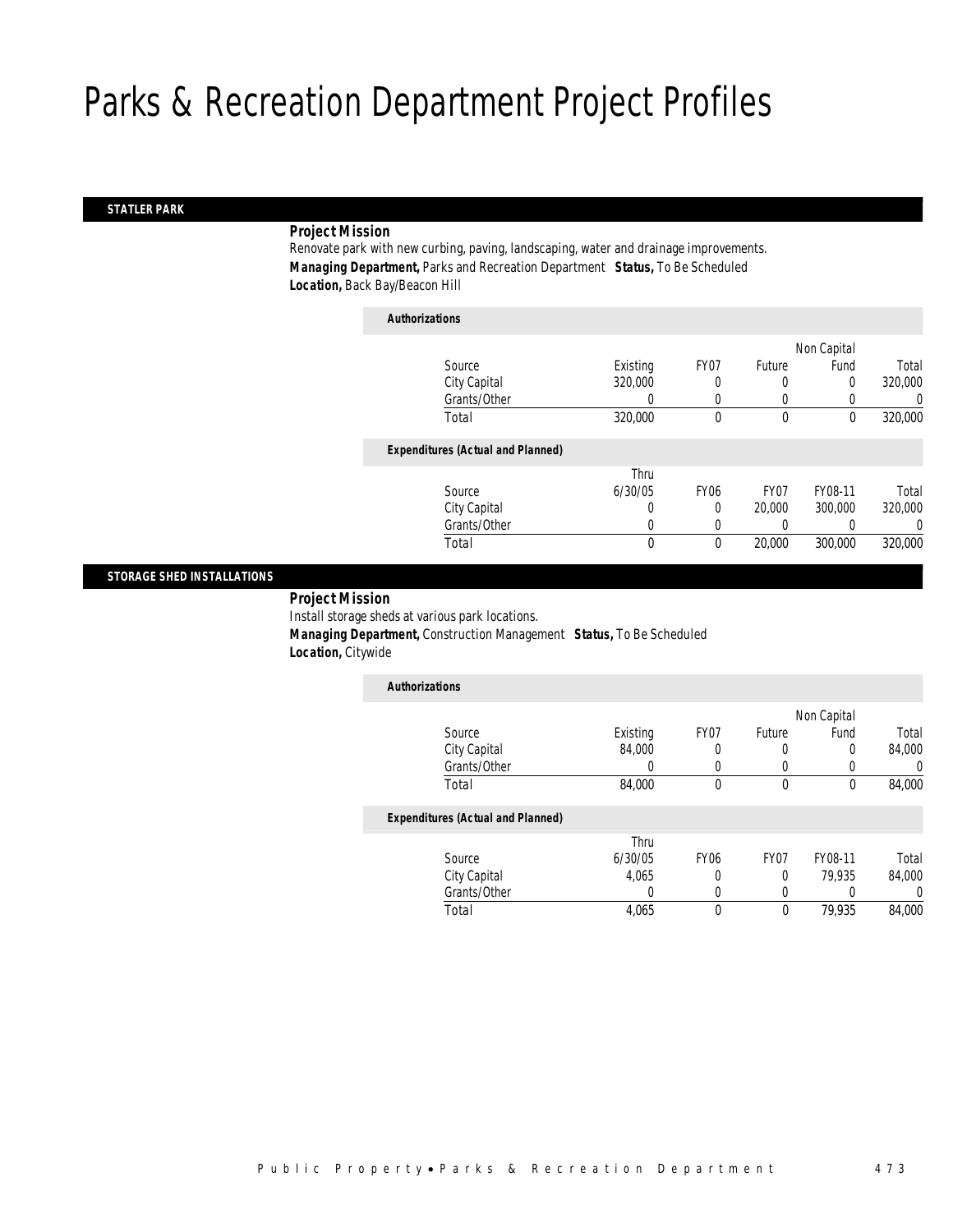*Authorizations*

## *STREET TREE PLANTING FY02-05*

# *Project Mission*

Ongoing program of street tree planting throughout the City. *Managing Department,* Parks and Recreation Department *Status,* Ongoing Program *Location,* Citywide

| Authorizations |                                          |           |             |                  |             |           |
|----------------|------------------------------------------|-----------|-------------|------------------|-------------|-----------|
|                |                                          |           |             |                  | Non Capital |           |
|                | Source                                   | Existing  | FY07        | Future           | Fund        | Total     |
|                | City Capital                             | 1,500,000 | 0           | 0                | 0           | 1,500,000 |
|                | Grants/Other                             | 0         | 0           | 0                | $\Omega$    | 0         |
|                | Total                                    | 1,500,000 | 0           | 0                | 0           | 1,500,000 |
|                | <b>Expenditures (Actual and Planned)</b> |           |             |                  |             |           |
|                |                                          | Thru      |             |                  |             |           |
|                | Source                                   | 6/30/05   | <b>FY06</b> | FY <sub>07</sub> | FY08-11     | Total     |
|                | City Capital                             | 1.069.073 | 200,000     | 198.624          | 32,302      | 1.500.000 |
|                | Grants/Other                             | 0         | 0           | 0                | 0           | 0         |
|                | Total                                    | 1,069,073 | 200,000     | 198,624          | 32,302      | 1.500.000 |

## *STREET TREE PLANTING FY06*

*Project Mission* 

Ongoing program of street tree planting throughout the City.

*Managing Department,* Parks and Recreation Department *Status,* Ongoing Program

*Location,* Citywide

| <b>Authorizations</b> |          |      |        |             |         |
|-----------------------|----------|------|--------|-------------|---------|
|                       |          |      |        | Non Capital |         |
| Source                | Existing | FY07 | Future | Fund        | Total   |
| City Capital          | 250,000  |      |        |             | 250,000 |
| Grants/Other          |          |      |        |             |         |
| Total                 | 250,000  |      |        |             | 250,000 |

|              | Thru    |         |                  |         |         |
|--------------|---------|---------|------------------|---------|---------|
| Source       | 6/30/05 | FY06    | FY <sub>07</sub> | FY08-11 | Total   |
| City Capital |         | 140,000 | 65,000           | 45,000  | 250,000 |
| Grants/Other |         |         |                  |         |         |
| Total        |         | 140,000 | 65,000           | 45,000  | 250,000 |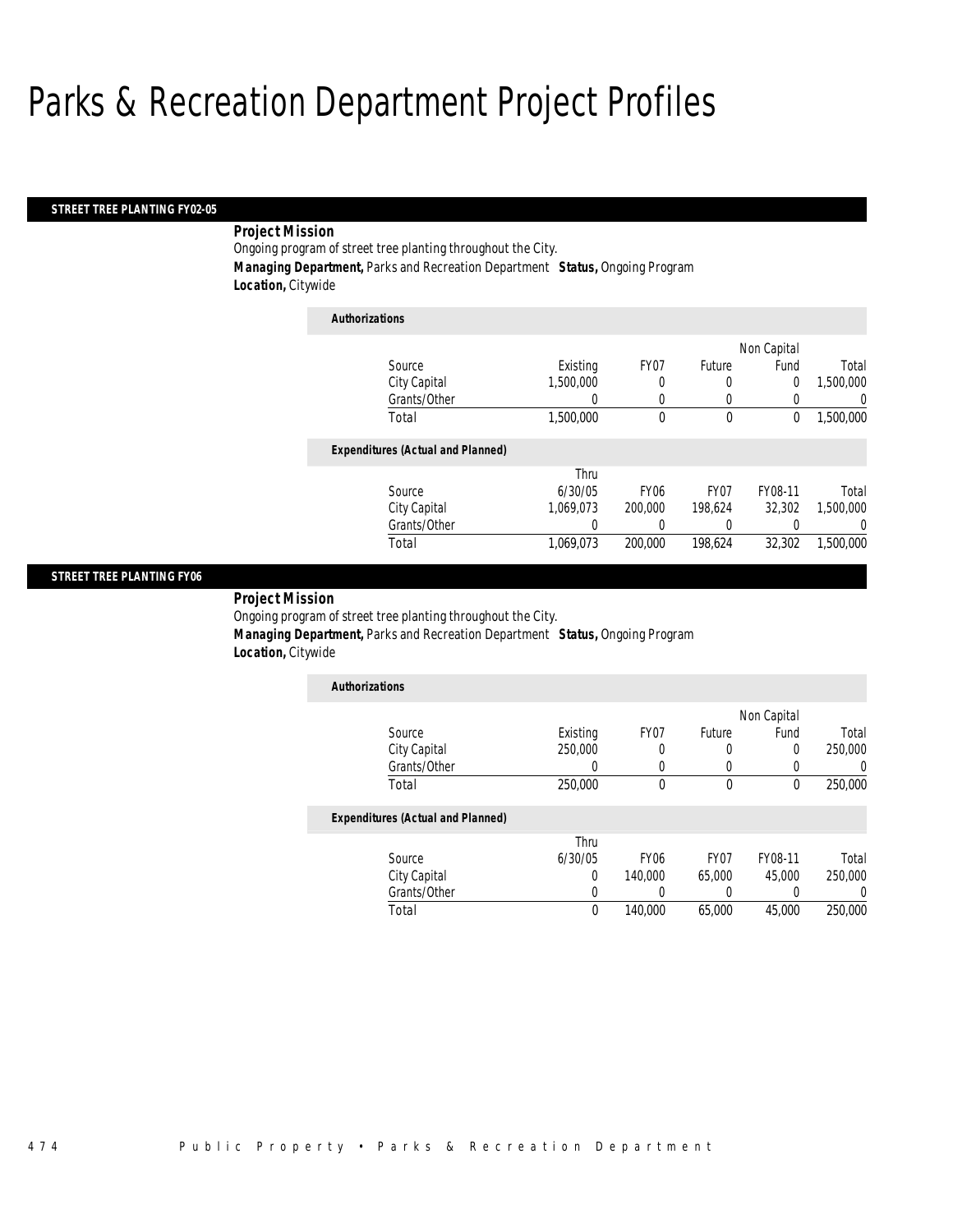# *STREET TREE PLANTING FY07*

## *Project Mission*

Ongoing program of street tree planting throughout the City. *Managing Department,* Parks and Recreation Department *Status,* Ongoing Program *Location,* Citywide

| <b>Authorizations</b>                    |              |             |             |             |         |
|------------------------------------------|--------------|-------------|-------------|-------------|---------|
|                                          |              |             |             | Non Capital |         |
| Source                                   | Existing     | FY07        | Future      | Fund        | Total   |
| City Capital                             | 0            | 300,000     | 0           | 0           | 300,000 |
| Grants/Other                             |              |             | 0           |             | 0       |
| Total                                    | $\mathbf 0$  | 300,000     | $\mathbf 0$ | $\mathbf 0$ | 300,000 |
| <b>Expenditures (Actual and Planned)</b> |              |             |             |             |         |
|                                          | Thru         |             |             |             |         |
| Source                                   | 6/30/05      | <b>FY06</b> | FY07        | FY08-11     | Total   |
| City Capital                             | 0            | $\Omega$    | 250,000     | 50,000      | 300,000 |
| Grants/Other                             | 0            |             |             |             | 0       |
| Total                                    | $\mathbf{0}$ | 0           | 250,000     | 50,000      | 300,000 |
|                                          |              |             |             |             |         |

## *SUMNER AND LAMSON PLAYGROUND*

*Project Mission* 

Remove and replace play equipment, repair stairs and walls, paving, fencing and other miscellaneous items. *Managing Department,* Parks and Recreation Department *Status,* To Be Scheduled *Location,* East Boston

| <b>Authorizations</b>                    |          |                  |                  |             |                  |
|------------------------------------------|----------|------------------|------------------|-------------|------------------|
|                                          |          |                  |                  | Non Capital |                  |
| Source                                   | Existing | FY07             | Future           | Fund        | Total            |
| City Capital                             | 435,000  |                  | 0                | 0           | 435,000          |
| Grants/Other                             | 0        |                  | 0                |             | $\left( \right)$ |
| Total                                    | 435,000  | $\theta$         | $\theta$         | 0           | 435,000          |
| <b>Expenditures (Actual and Planned)</b> |          |                  |                  |             |                  |
|                                          | Thru     |                  |                  |             |                  |
| Source                                   | 6/30/05  | FY <sub>06</sub> | FY <sub>07</sub> | FY08-11     | Total            |
| City Capital                             | 0        | 25,000           | 35,000           | 375,000     | 435,000          |
| Grants/Other                             | 0        |                  |                  |             | 0                |
| Total                                    | $\theta$ | 25,000           | 35,000           | 375,000     | 435,000          |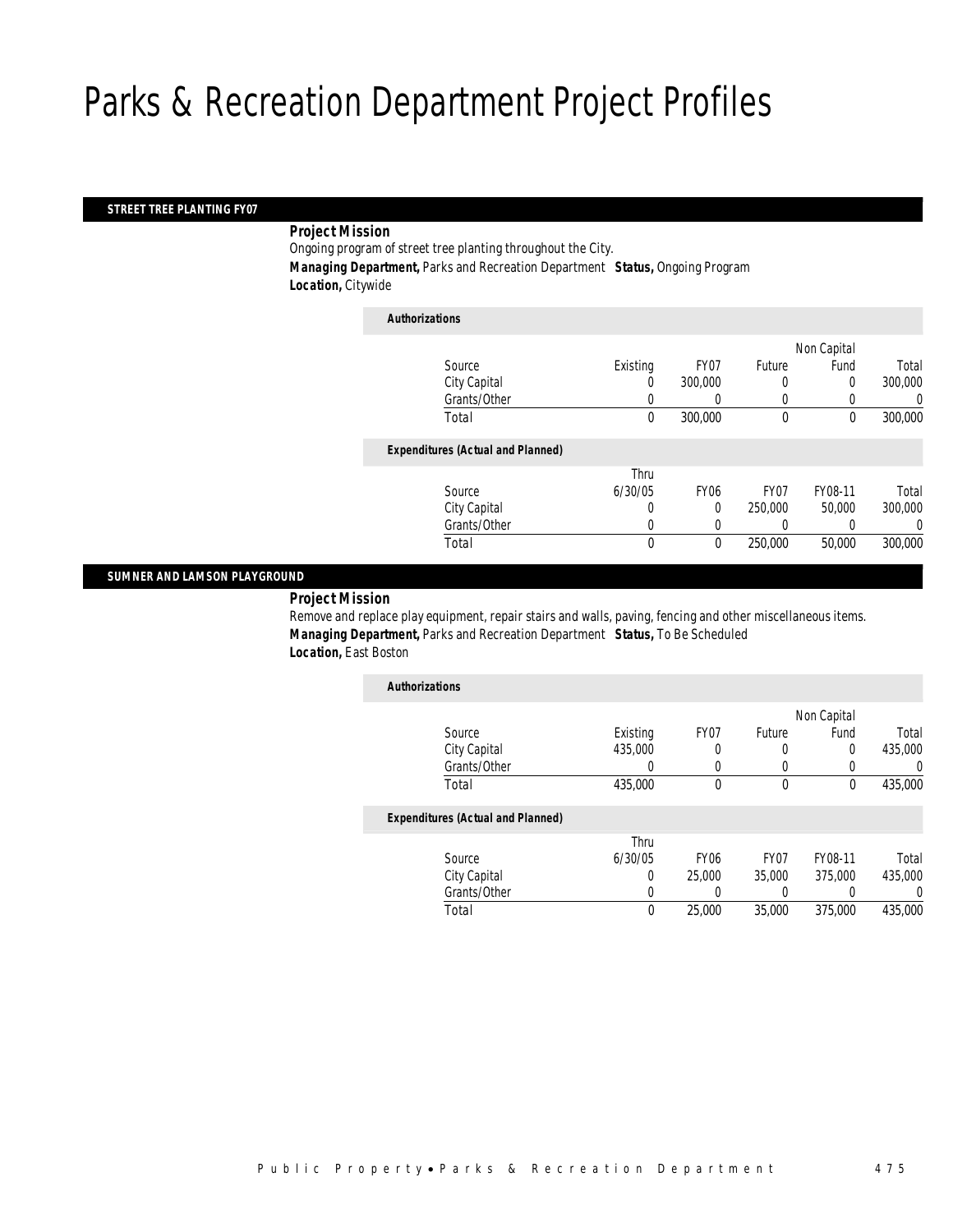# *UNION PARK*

# *Project Mission*

Renovate existing historic ornamental perimeter fence.

*Authorizations*

*Managing Department,* Parks and Recreation Department *Status,* To Be Scheduled

*Location,* South End

| <b>Authorizations</b>                    |          |                  |                  |             |          |
|------------------------------------------|----------|------------------|------------------|-------------|----------|
|                                          |          |                  |                  | Non Capital |          |
| Source                                   | Existing | FY07             | Future           | Fund        | Total    |
| City Capital                             | 225,000  | 0                | 0                | 0           | 225,000  |
| Grants/Other                             | 0        | 0                | 0                |             | 0        |
| Total                                    | 225,000  | 0                | $\mathbf 0$      | $\theta$    | 225,000  |
| <b>Expenditures (Actual and Planned)</b> |          |                  |                  |             |          |
|                                          | Thru     |                  |                  |             |          |
| Source                                   | 6/30/05  | FY <sub>06</sub> | FY <sub>07</sub> | FY08-11     | Total    |
| City Capital                             | 0        | 0                | 25,000           | 200,000     | 225,000  |
| Grants/Other                             | 0        | 0                | 0                |             | $\left($ |
| Total                                    | 0        | 0                | 25,000           | 200,000     | 225,000  |

## *UNION STREET PLAYGROUND*

*Project Mission* 

Construct a playlot, water splash pad, fencing, paving and landscaping. *Managing Department,* Parks and Recreation Department *Status,* New Project *Location,* South End

| <b>Authorizations</b> |          |         |        |             |         |
|-----------------------|----------|---------|--------|-------------|---------|
|                       |          |         |        | Non Capital |         |
| Source                | Existing | FY07    | Future | Fund        | Total   |
| City Capital          |          | 179,000 |        |             | 179,000 |
| Grants/Other          |          |         |        |             |         |
| Total                 |          | 179,000 |        |             | 179,000 |

|              | Thru    |      |      |         |         |
|--------------|---------|------|------|---------|---------|
| Source       | 6/30/05 | FY06 | FY07 | FY08-11 | Total   |
| City Capital |         |      |      | 179,000 | 179,000 |
| Grants/Other |         |      |      |         |         |
| Total        |         |      |      | 179,000 | 179,000 |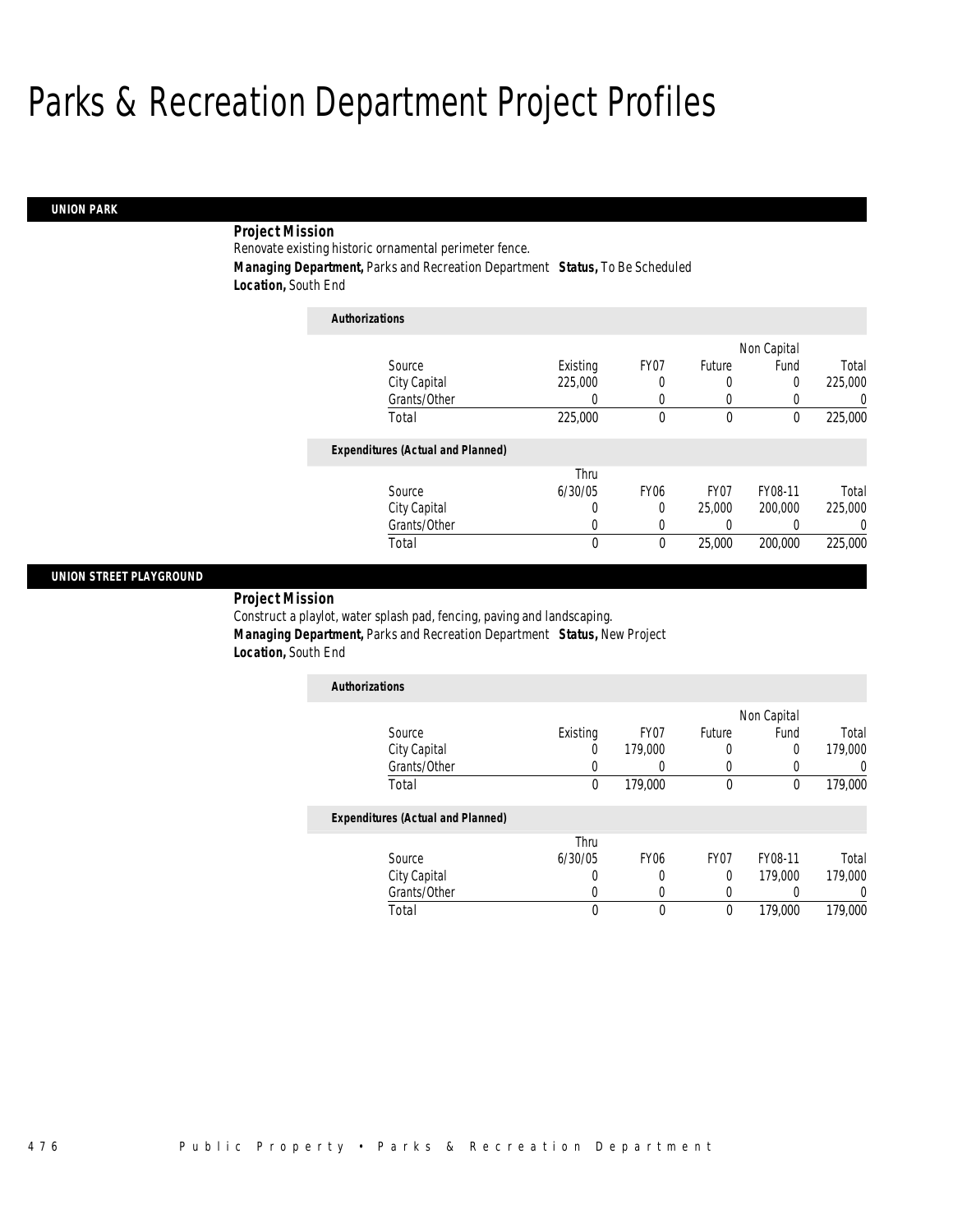## *URBAN WILDS RENOVATIONS*

## *Project Mission*

Renovation of walls, walkways, and signage within urban wilds owned by Environment and Parks Department. *Managing Department,* Parks and Recreation Department *Status,* Ongoing Program *Location,* Citywide

| <b>Authorizations</b> |                                          |          |                  |                  |             |          |
|-----------------------|------------------------------------------|----------|------------------|------------------|-------------|----------|
|                       |                                          |          |                  |                  | Non Capital |          |
|                       | Source                                   | Existing | FY07             | Future           | Fund        | Total    |
|                       | City Capital                             | 535,000  | 0                | 0                | 0           | 535,000  |
|                       | Grants/Other                             | 0        | 0                | 0                |             | $\Omega$ |
|                       | Total                                    | 535,000  | 0                | $\mathbf 0$      | 0           | 535,000  |
|                       | <b>Expenditures (Actual and Planned)</b> |          |                  |                  |             |          |
|                       |                                          | Thru     |                  |                  |             |          |
|                       | Source                                   | 6/30/05  | FY <sub>06</sub> | FY <sub>07</sub> | FY08-11     | Total    |
|                       | City Capital                             | 278,602  | 45,000           | 45,000           | 166.398     | 535,000  |
|                       | Grants/Other                             | 0        | 0                | 0                |             | 0        |
|                       | Total                                    | 278,602  | 45,000           | 45,000           | 166,398     | 535,000  |

## *VIC BOSTON COMMON*

## *Project Mission*

Redesign the front entrance to ensure minimal fluctuation of interior temperature and upgrade HVAC system. *Managing Department,* Construction Management *Status,* To Be Scheduled *Location,* Back Bay/Beacon Hill

| <b>Authorizations</b>                    |          |                  |                  |             |                  |
|------------------------------------------|----------|------------------|------------------|-------------|------------------|
|                                          |          |                  |                  | Non Capital |                  |
| Source                                   | Existing | FY07             | Future           | Fund        | Total            |
| City Capital                             |          | 0                | 500,000          | 0           | 500,000          |
| Grants/Other                             |          |                  |                  | 0           | $\left( \right)$ |
| Total                                    | 0        | 0                | 500,000          | 0           | 500,000          |
| <b>Expenditures (Actual and Planned)</b> |          |                  |                  |             |                  |
|                                          | Thru     |                  |                  |             |                  |
| Source                                   | 6/30/05  | FY <sub>06</sub> | FY <sub>07</sub> | FY08-11     | Total            |
| City Capital                             | 0        | $\Omega$         | $\Omega$         | 500,000     | 500,000          |
| Grants/Other                             |          |                  |                  |             | $\left( \right)$ |

Total 0 0 0 500,000 500,000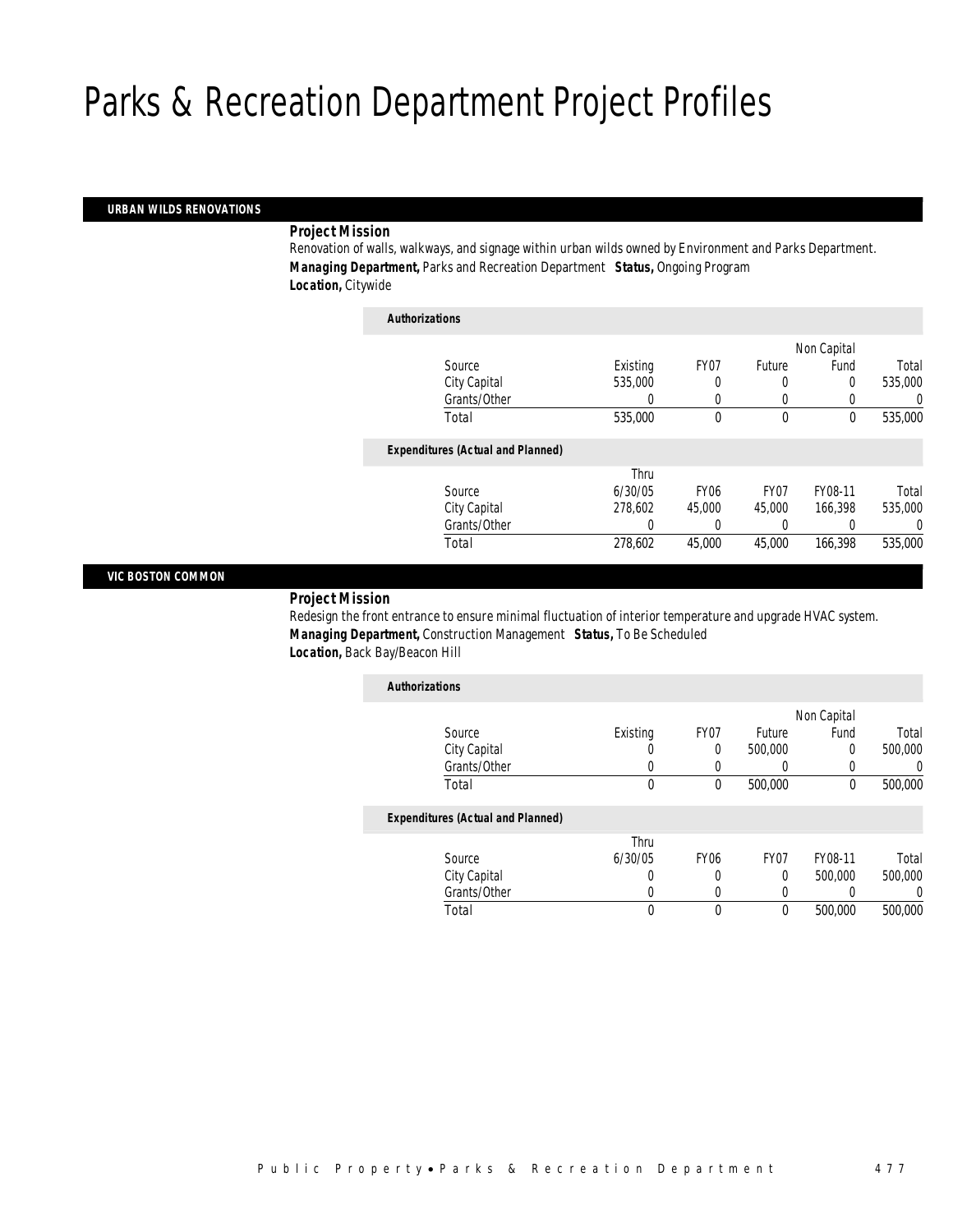### *WATER SPRAY FEATURE*

# *Project Mission*

Install water spray feature in Hyde Park, Roslindale and West Roxbury. *Managing Department,* Parks and Recreation Department *Status,* To Be Scheduled *Location,* Various neighborhoods

| <b>Authorizations</b>                    |          |                  |        |             |          |
|------------------------------------------|----------|------------------|--------|-------------|----------|
|                                          |          |                  |        | Non Capital |          |
| Source                                   | Existing | FY07             | Future | Fund        | Total    |
| City Capital                             | 225,000  | 0                | 0      | 0           | 225,000  |
| Grants/Other                             | 0        | 0                | 0      | 0           | 0        |
| Total                                    | 225,000  | 0                | 0      | 0           | 225,000  |
| <b>Expenditures (Actual and Planned)</b> |          |                  |        |             |          |
|                                          | Thru     |                  |        |             |          |
| Source                                   | 6/30/05  | FY <sub>06</sub> | FY07   | FY08-11     | Total    |
| City Capital                             | 0        | 0                | 0      | 225,000     | 225,000  |
| Grants/Other                             | 0        | 0                | 0      |             | $\left($ |
| Total                                    | 0        | 0                | 0      | 225,000     | 225,000  |

## *WEST ROXBURY SKATEBOARD PARK*

*Project Mission* 

Design and construct a new skateboard park at West Roxbury High School. *Managing Department,* Parks and Recreation Department *Status,* To Be Scheduled *Location,* West Roxbury

| <b>Authorizations</b> |          |      |         |             |         |
|-----------------------|----------|------|---------|-------------|---------|
|                       |          |      |         | Non Capital |         |
| Source                | Existing | FY07 | Future  | Fund        | Total   |
| City Capital          |          |      | 461,000 |             | 461,000 |
| Grants/Other          |          |      |         |             |         |
| Total                 |          |      | 461,000 |             | 461,000 |

|              | Thru    |      |      |         |         |
|--------------|---------|------|------|---------|---------|
| Source       | 6/30/05 | FY06 | FY07 | FY08-11 | Total   |
| City Capital |         |      |      | 461.000 | 461,000 |
| Grants/Other |         |      |      |         |         |
| Total        |         |      |      | 461.000 | 461.000 |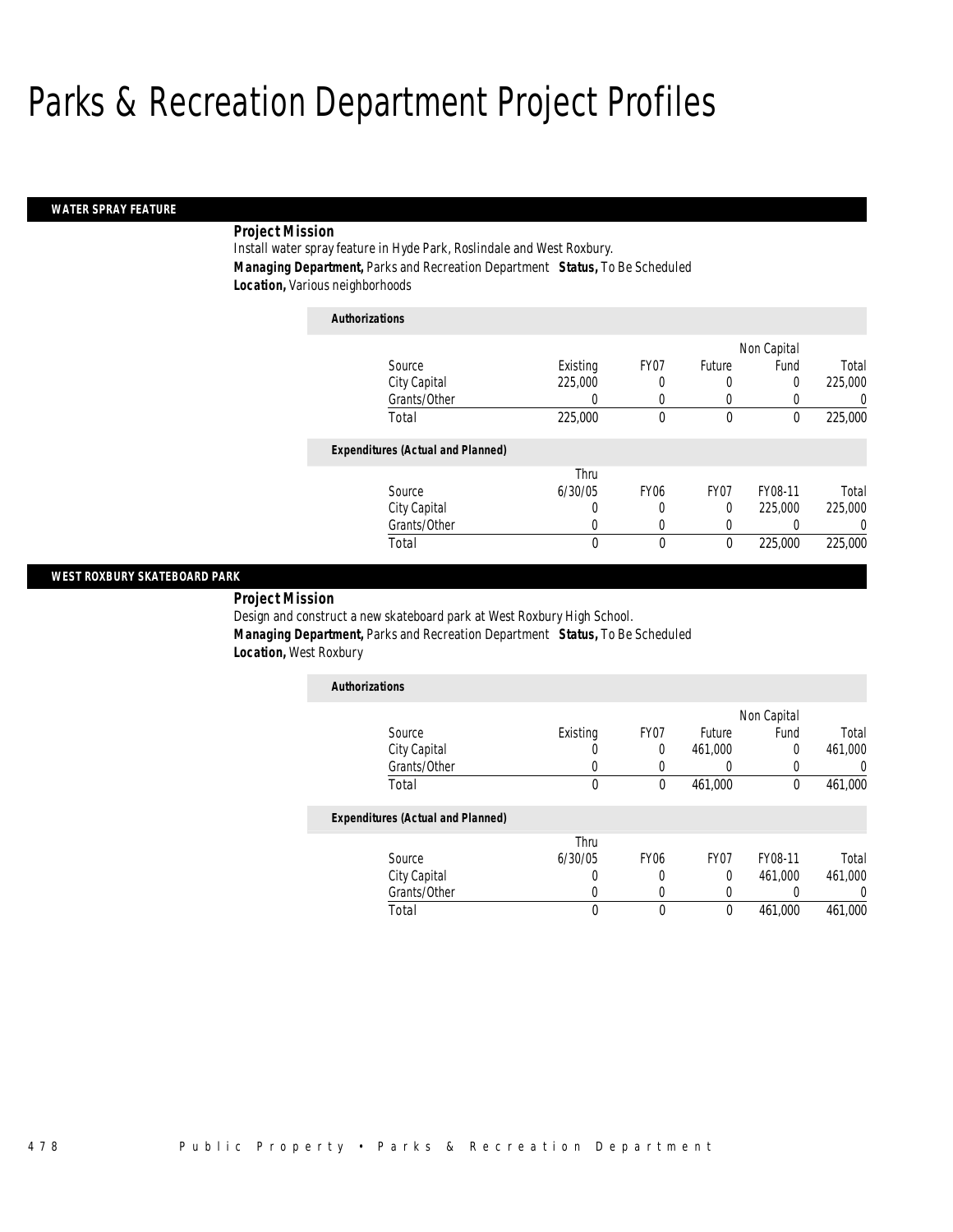## *WILLIAM DEVINE GOLF COURSE FY06*

## *Project Mission*

Improve drainage, paving and other miscellaneous items.

*Authorizations*

*Managing Department,* Parks and Recreation Department *Status,* In Construction

*Location,* Roxbury

| Authorizations                           |          |                  |             |             |          |
|------------------------------------------|----------|------------------|-------------|-------------|----------|
|                                          |          |                  |             | Non Capital |          |
| Source                                   | Existing | FY07             | Future      | Fund        | Total    |
| City Capital                             | 200,000  | 0                | 0           | 0           | 200,000  |
| Grants/Other                             |          | 0                | 0           |             | $\Omega$ |
| Total                                    | 200,000  | 0                | $\mathbf 0$ | $\mathbf 0$ | 200,000  |
| <b>Expenditures (Actual and Planned)</b> |          |                  |             |             |          |
|                                          | Thru     |                  |             |             |          |
| Source                                   | 6/30/05  | FY <sub>06</sub> | FY07        | FY08-11     | Total    |
| City Capital                             | 0        | 7.164            | 192,836     | $\Omega$    | 200,000  |
| Grants/Other                             | 0        |                  | 0           |             | $\Omega$ |
| Total                                    | 0        | 7,164            | 192,836     | 0           | 200,000  |
|                                          |          |                  |             |             |          |

## *WILLIAM DEVINE GOLF COURSE FY07*

*Project Mission* 

Improve drainage, paving and other miscellaneous items. *Managing Department,* Parks and Recreation Department *Status,* New Project *Location,* Roxbury

| Existing | FY07    | Future | Fund | Total       |
|----------|---------|--------|------|-------------|
| U        | 200,000 |        |      | 200,000     |
|          |         |        |      |             |
| 0        | 200,000 | 0      |      | 200,000     |
|          |         |        |      | Non Capital |

| Thru    |             |                  |         |         |
|---------|-------------|------------------|---------|---------|
| 6/30/05 | <b>FY06</b> | FY <sub>07</sub> | FY08-11 | Total   |
|         |             | 50,000           | 150,000 | 200,000 |
|         |             |                  |         |         |
|         |             | 50,000           | 150,000 | 200,000 |
|         |             |                  |         |         |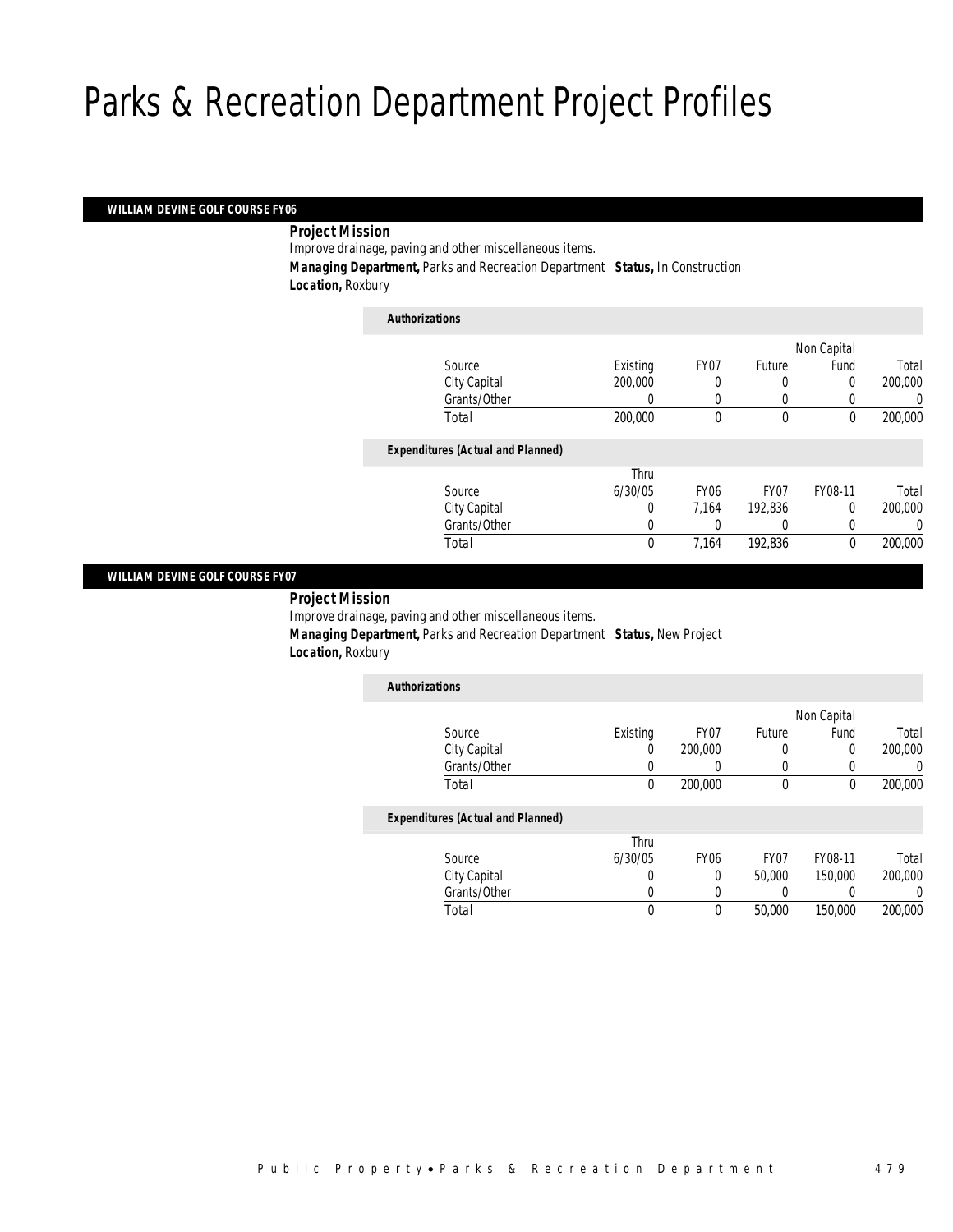#### *WINTHROP PLAYGROUND*

# *Project Mission*

Renovate the playlot area, curbing, paving and other miscellaneous items. *Managing Department,* Parks and Recreation Department *Status,* In Design *Location,* Roxbury

| <b>Authorizations</b>                    |          |                  |                  |         |          |
|------------------------------------------|----------|------------------|------------------|---------|----------|
|                                          |          |                  | Non Capital      |         |          |
| Source                                   | Existing | FY <sub>07</sub> | Future           | Fund    | Total    |
| City Capital                             | 290,000  | 0                | 0                | 0       | 290,000  |
| Grants/Other                             | 0        | 0                | 0                | 0       | 0        |
| Total                                    | 290,000  | 0                | 0                | 0       | 290,000  |
| <b>Expenditures (Actual and Planned)</b> |          |                  |                  |         |          |
|                                          | Thru     |                  |                  |         |          |
| Source                                   | 6/30/05  | <b>FY06</b>      | FY <sub>07</sub> | FY08-11 | Total    |
| City Capital                             | 0        | 0                | 30,000           | 260,000 | 290,000  |
| Grants/Other                             | 0        | 0                | 0                | 0       | $\Omega$ |
| Total                                    | 0        | 0                | 30,000           | 260,000 | 290,000  |

## *WINTHROP SQUARE III*

*Project Mission* 

Develop a master plan. Landscape area and install new perimeter fencing. *Managing Department,* Parks and Recreation Department *Status,* In Design *Location,* Charlestown

| <b>Authorizations</b> |          |      |             |      |         |
|-----------------------|----------|------|-------------|------|---------|
|                       |          |      | Non Capital |      |         |
| Source                | Existing | FY07 | Future      | Fund | Total   |
| City Capital          | 251,200  |      |             |      | 251,200 |
| Grants/Other          |          |      |             |      |         |
| Total                 | 251,200  |      |             |      | 251,200 |

|              | Thru    |                  |      |         |         |
|--------------|---------|------------------|------|---------|---------|
| Source       | 6/30/05 | FY <sub>06</sub> | FY07 | FY08-11 | Total   |
| City Capital |         | 13.615           |      | 237.585 | 251,200 |
| Grants/Other |         |                  |      |         |         |
| Total        |         | 13,615           |      | 237.585 | 251,200 |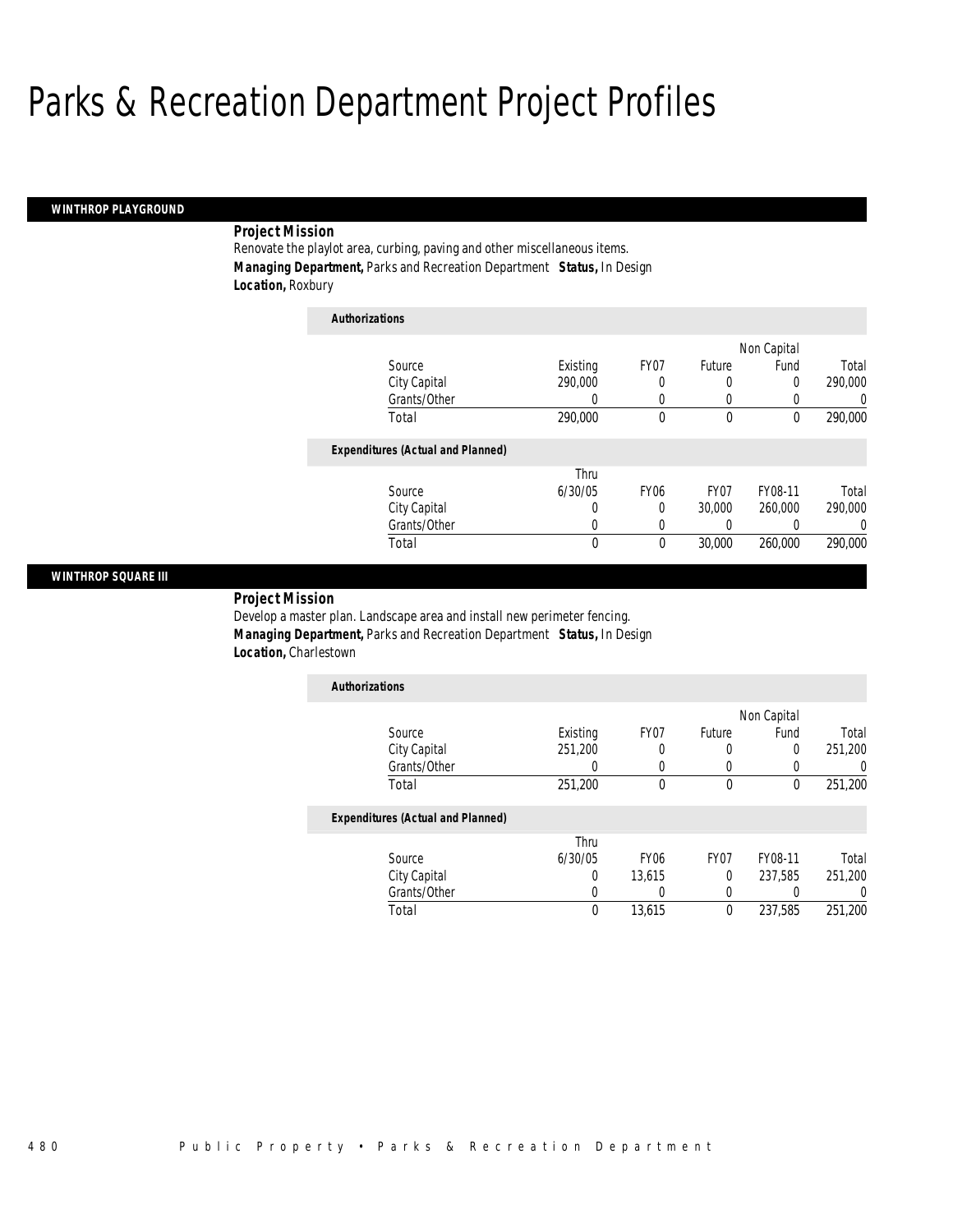# Property & Construction Management Operating Budget

## *Michael J. Galvin, Commissioner Appropriation: 180*

# *Department Mission*

The mission of the Property Management Department is to manage, maintain, repair and provide security for the City's municipal buildings including City Hall and Faneuil Hall; to preserve the useful life of City facilities and reduce operating costs through effective preventive maintenance measures; and to facilitate compliance with City ordinances involving employee residency regulations.

# *FY07 Performance Objectives*

- To provide safe, secure and sanitary facilities.
- To improve and maintain the physical and operational condition of managed city-owned facilities.
- To ensure efficient security monitoring of public buildings.
- To provide technical assistance, scheduling and management of special events at City Hall, Faneuil Hall and major City special events e.g., Boston Marathon and First Night Celebration and to ensure adequate public safety for participants and neighborhood residents.
- To ensure that all dogs are licensed in accordance with state law and city ordinances.

| <b>Operating Budget</b>            | Program Name                      | <b>Total Actual '04</b> | <b>Total Actual '05</b> | Total Approp '06 | Total Budget '07 |
|------------------------------------|-----------------------------------|-------------------------|-------------------------|------------------|------------------|
|                                    | Administration                    | 1.706.753               | 1.541.772               | 1.413.771        | 1,544,677        |
|                                    | <b>Buildings Maintenance Mgmt</b> | 5.247.838               | 6.084.410               | 7.822.831        | 8,140,945        |
|                                    | Alteration & Repair               | 709.583                 | 994.679                 | 976.514          | 1,337,708        |
|                                    | Enforcement                       | 6.688.147               | 7,064,169               | 6,823,443        | 5.039.258        |
|                                    | Communications                    | 918.131                 | 948.540                 | 985.015          | 1.019.623        |
|                                    | Animal Control                    | 708.047                 | 832,605                 | 748.672          | 816,035          |
|                                    | <b>Building Systems</b>           | 1.285.777               | 1,730,764               | 1,942,975        | 2,017,580        |
|                                    | Capital Construction              | 3,978,807               | 4,030,777               | 2,072,060        | 2,005,732        |
|                                    | Total                             | 21,243,083              | 23,227,715              | 22,785,281       | 21,921,559       |
|                                    |                                   |                         |                         |                  |                  |
| <b>External Funds Budget</b>       | <b>Fund Name</b>                  | <b>Total Actual '04</b> | <b>Total Actual '05</b> | Total Approp '06 | Total Budget '07 |
|                                    | Animal Control Fund               | 285,511                 | 115,975                 | 152,928          | 162,927          |
|                                    | <b>Total</b>                      | 285,511                 | 115,975                 | 152,928          | 162,927          |
|                                    |                                   |                         |                         |                  |                  |
| <b>Selected Service Indicators</b> |                                   | Actual '04              | Actual '05              | Approp '06       | Budget '07       |
|                                    | Personnel Services                | 15,803,036              | 16,368,362              | 14,086,113       | 12,550,495       |
|                                    | Non Personnel                     | 5,440,047               | 6,859,353               | 8,699,169        | 9,371,064        |
|                                    | Total                             | 21,243,083              | 23, 227, 715            | 22,785,281       | 21,921,559       |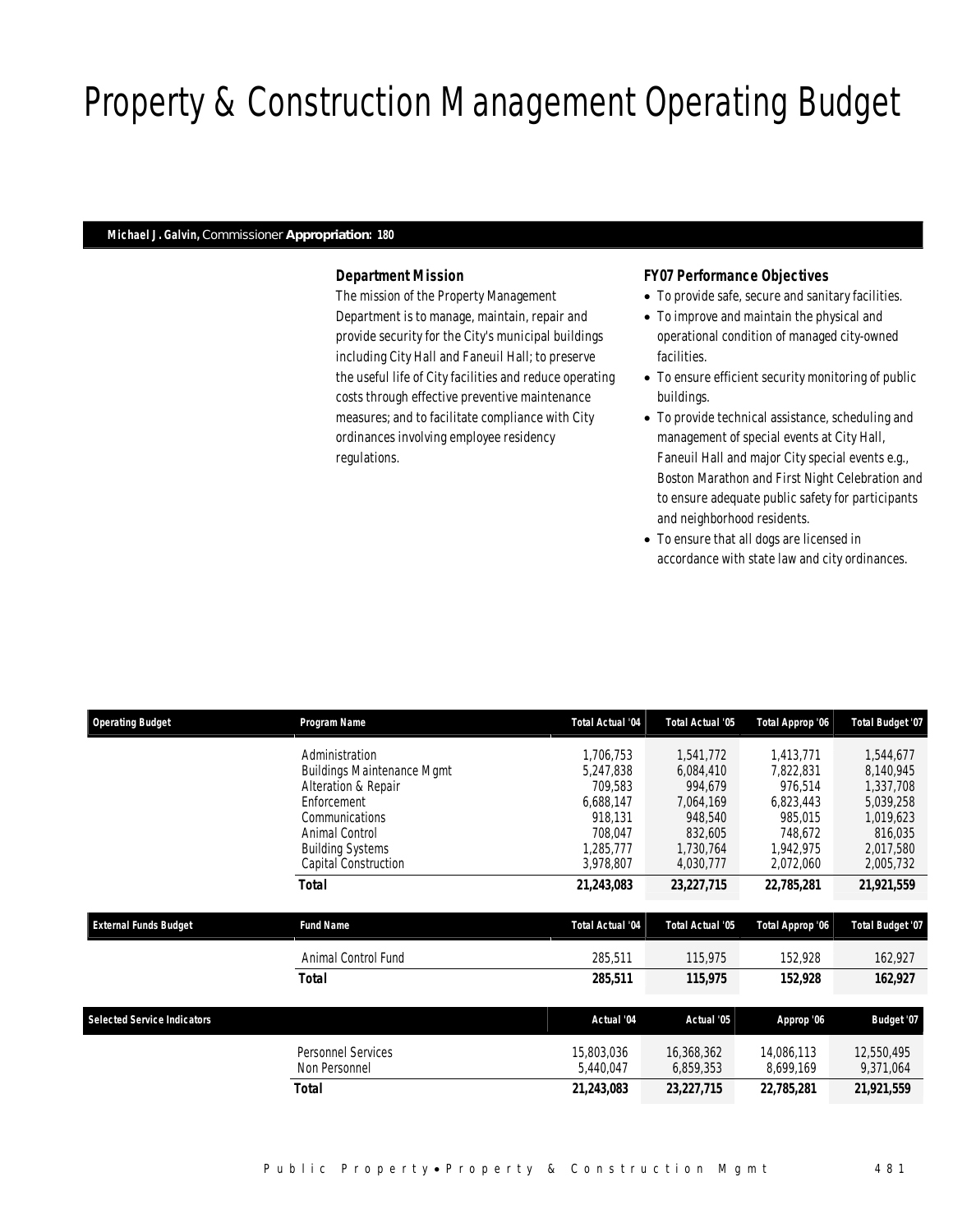# Property & Construction Management Operating Budget



# *Authorizing Statutes*

- Real Property Board; Powers and Duties, CBC Ord. 11, s. 250-251; St. 1943, c. 434, as amended; St. 1946, c. 474, as amended.
- Powers and Duties of Commissioner of Real Property, CBC Ord. 11, s. 250; St. 1943, c. 434, as amended; St. 1946, c. 474, as amended.
- Powers and Duties of Assistant Commissioner of Real Property, CBC. Ord. 11. s. 253-259.
- Animal Control, MGLA c. 140, s. 137, 141, 15La, CBC Ord. 14: s. 254, 500.

# *Description of Services*

The Property Management Department is responsible for the management, maintenance, security, and repair of the City's municipal buildings including City Hall, Faneuil Hall, and the Old State House. Property Management is responsible for facility layout and space planning analysis for City departments, building security, events management, and the coordination of capital improvement projects for properties within its jurisdiction. Property Management administers the Animal Control unit that enforces regulations pertaining to the public safety of both residents and animals.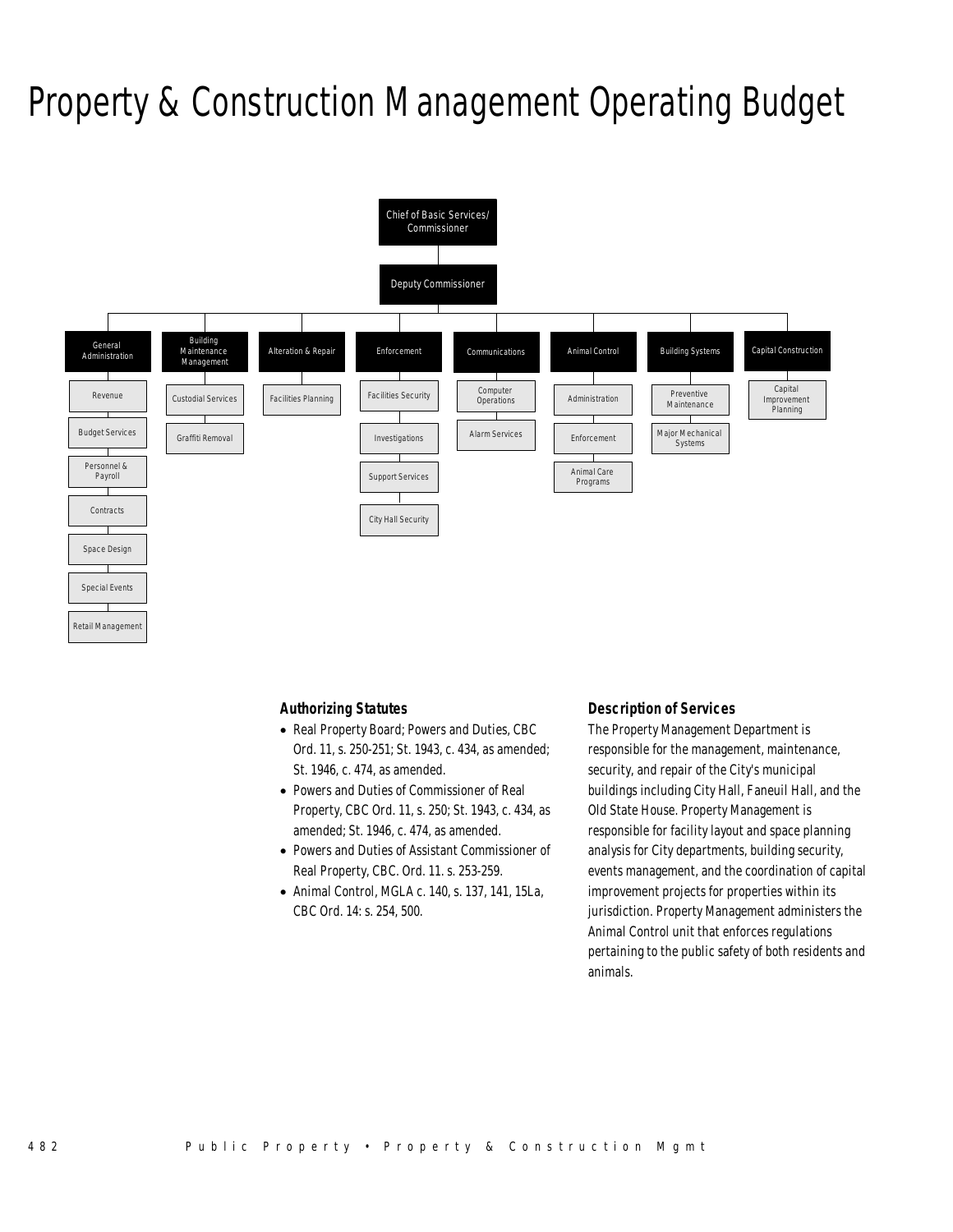# Department History

| <b>Personnel Services</b>       |                                                                                                                                                                                                                                                                                                          | FY04 Expenditure                                                                                                     | FY05 Expenditure                                                                                          | FY06 Appropriation                                                                                                           | FY07 Adopted                                                                                           | Inc/Dec 06 vs 07                                                                                                    |
|---------------------------------|----------------------------------------------------------------------------------------------------------------------------------------------------------------------------------------------------------------------------------------------------------------------------------------------------------|----------------------------------------------------------------------------------------------------------------------|-----------------------------------------------------------------------------------------------------------|------------------------------------------------------------------------------------------------------------------------------|--------------------------------------------------------------------------------------------------------|---------------------------------------------------------------------------------------------------------------------|
|                                 | 51000 Permanent Employees<br>51100 Emergency Employees<br>51200 Overtime<br>51600 Unemployment Compensation<br>51700 Workers' Compensation<br><b>Total Personnel Services</b>                                                                                                                            | 14,107,491<br>86,479<br>1,305,539<br>51,906<br>251,620<br>15,803,035                                                 | 14,530,775<br>79,727<br>1,656,475<br>2,192<br>99,193<br>16,368,362                                        | 13,213,419<br>$\overline{0}$<br>677,694<br>30,000<br>165,000<br>14,086,113                                                   | 11,309,072<br>26,146<br>604,823<br>445,454<br>165,000<br>12,550,495                                    | $-1,904,347$<br>26,146<br>$-72,871$<br>415,454<br>$\Omega$<br>$-1,535,618$                                          |
| <b>Contractual Services</b>     |                                                                                                                                                                                                                                                                                                          | FY04 Expenditure                                                                                                     | FY05 Expenditure                                                                                          | FY06 Appropriation                                                                                                           | FY07 Adopted                                                                                           | Inc/Dec 06 vs 07                                                                                                    |
|                                 | 52100 Communications<br>52200 Utilities<br>52300 Water & Sewer<br>52400 Snow Removal<br>52500 Garbage/Waste Removal<br>52600 Repairs Buildings & Structures<br>52700 Repairs & Service of Equipment<br>52800 Transportation of Persons<br>52900 Contracted Services<br><b>Total Contractual Services</b> | 193,533<br>2,590,545<br>$\mathbf 0$<br>$\mathbf{0}$<br>55,994<br>1,069,255<br>162,026<br>793<br>655,107<br>4,727,253 | 193,039<br>3,112,745<br>0<br>$\mathbf 0$<br>31,813<br>1,894,513<br>204,017<br>876<br>639,557<br>6,076,560 | 209,973<br>4,250,555<br>$\overline{0}$<br>$\overline{0}$<br>57,950<br>2,165,046<br>256,163<br>15,200<br>704,458<br>7,659,345 | 209.973<br>4,655,040<br>0<br>20,000<br>91,600<br>2,330,630<br>302,540<br>5,200<br>828,852<br>8,443,835 | $\theta$<br>404,485<br>$\Omega$<br>20,000<br>33,650<br>165,584<br>46,377<br>$-10,000$<br>124,394<br>784,490         |
| <b>Supplies &amp; Materials</b> |                                                                                                                                                                                                                                                                                                          | FY04 Expenditure                                                                                                     | FY05 Expenditure                                                                                          | FY06 Appropriation                                                                                                           | FY07 Adopted                                                                                           | Inc/Dec 06 vs 07                                                                                                    |
|                                 | 53000 Auto Energy Supplies<br>53200 Food Supplies<br>53400 Custodial Supplies<br>53500 Med, Dental, & Hosp Supply<br>53600 Office Supplies and Materials<br>53700 Clothing Allowance<br>53800 Educational Supplies & Mat<br>53900 Misc Supplies & Materials<br><b>Total Supplies &amp; Materials</b>     | 78,383<br>3,642<br>71,859<br>$\boldsymbol{0}$<br>33,644<br>70,350<br>$\theta$<br>218,981<br>476,859                  | 88,059<br>$\Omega$<br>61,064<br>$\theta$<br>32,548<br>66,925<br>$\Omega$<br>268,695<br>517,291            | 115,302<br>$\Omega$<br>59,200<br>$\overline{0}$<br>45,503<br>74,500<br>$\Omega$<br>350,431<br>644,936                        | 83,448<br>0<br>59,200<br>0<br>46,258<br>54,700<br>0<br>391,431<br>635,037                              | $-31,854$<br>$\mathbf{0}$<br>$\overline{0}$<br>$\theta$<br>755<br>$-19,800$<br>$\overline{0}$<br>41,000<br>$-9,899$ |
| <b>Current Chgs &amp; Oblig</b> |                                                                                                                                                                                                                                                                                                          | FY04 Expenditure                                                                                                     | FY05 Expenditure                                                                                          | FY06 Appropriation                                                                                                           | FY07 Adopted                                                                                           | Inc/Dec 06 vs 07                                                                                                    |
|                                 | 54300 Workers' Comp Medical<br>54400 Legal Liabilities<br>54600 Current Charges H&I<br>54700 Indemnification<br>54900 Other Current Charges<br>Total Current Chgs & Oblig                                                                                                                                | 70,615<br>3,881<br>$\mathbf 0$<br>$\mathbf{0}$<br>30,453<br>104,949                                                  | 41,872<br>100<br>$\boldsymbol{0}$<br>$\mathbf{0}$<br>21,244<br>63,216                                     | 50,000<br>8,623<br>0<br>$\Omega$<br>152,505<br>211,128                                                                       | 50,000<br>8,753<br>0<br>$\mathbf 0$<br>25,195<br>83,948                                                | 0<br>130<br>$\overline{0}$<br>$\Omega$<br>$-127,310$<br>$-127,180$                                                  |
| Equipment                       |                                                                                                                                                                                                                                                                                                          | FY04 Expenditure                                                                                                     | FY05 Expenditure                                                                                          | FY06 Appropriation                                                                                                           | FY07 Adopted                                                                                           | Inc/Dec 06 vs 07                                                                                                    |
|                                 | 55000 Automotive Equipment<br>55400 Lease/Purchase<br>55600 Office Furniture & Equipment<br>55900 Misc Equipment<br><b>Total Equipment</b>                                                                                                                                                               | $\mathbf 0$<br>72,121<br>3,310<br>55,554<br>130,985                                                                  | 24,300<br>95,501<br>21,531<br>60,954<br>202,286                                                           | $\mathbf 0$<br>159,110<br>$\mathbf 0$<br>24,650<br>183,760                                                                   | 0<br>183,594<br>0<br>24,650<br>208,244                                                                 | $\theta$<br>24,484<br>$\mathbf 0$<br>0<br>24,484                                                                    |
| Other                           |                                                                                                                                                                                                                                                                                                          | FY04 Expenditure                                                                                                     | FY05 Expenditure                                                                                          | FY06 Appropriation                                                                                                           | FY07 Adopted                                                                                           | Inc/Dec 06 vs 07                                                                                                    |
|                                 | 56200 Special Appropriation<br>57200 Structures & Improvements<br>58000 Land & Non-Structure<br><b>Total Other</b>                                                                                                                                                                                       | $\boldsymbol{0}$<br>$\mathbf 0$<br>$\mathbf 0$<br>$\bf{0}$                                                           | $\boldsymbol{0}$<br>0<br>0<br>0                                                                           | $\boldsymbol{0}$<br>0<br>0<br>0                                                                                              | 0<br>0<br>0<br>0                                                                                       | 0<br>0<br>0<br>0                                                                                                    |
|                                 | <b>Grand Total</b>                                                                                                                                                                                                                                                                                       | 21,243,083                                                                                                           | 23,227,715                                                                                                | 22,785,281                                                                                                                   | 21,921,559                                                                                             | $-863,723$                                                                                                          |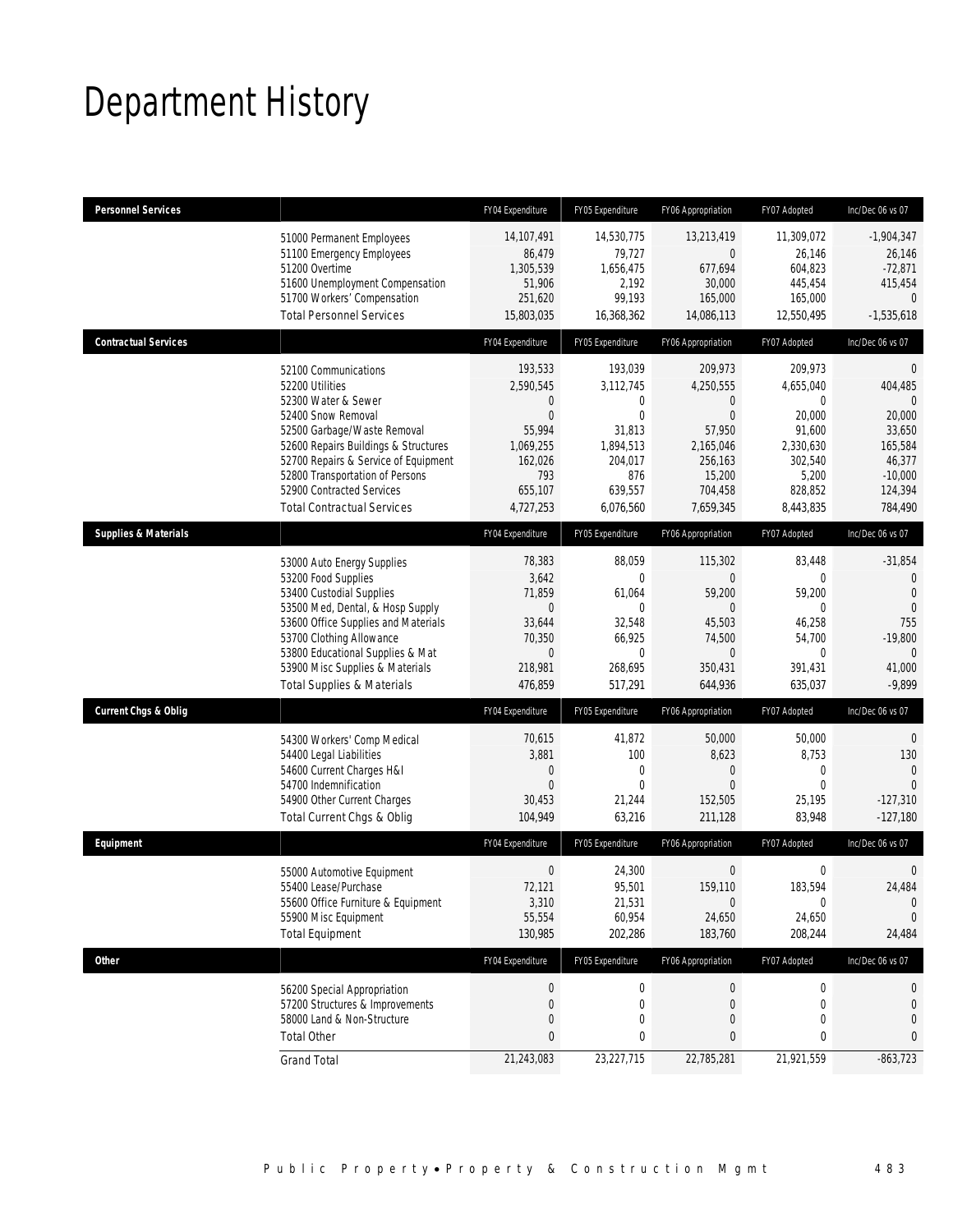# Department Personnel

| Title                            | Code             | Union Grade | Position       | FY07 Salary | Title                               | Code            | Union Grade    | Position       | FY07 Salary  |
|----------------------------------|------------------|-------------|----------------|-------------|-------------------------------------|-----------------|----------------|----------------|--------------|
| Commissioner                     | CDH              |             | 1              | 128,501     | Maint Mech Painter                  | SU <sub>4</sub> | 11L            | 1              | 29,994       |
| <b>Deputy Director</b>           | EXM              |             | $\mathbf{1}$   | 107,921     | Maint Mech Plumber                  | SU <sub>4</sub> | 11L            | $\mathbf{1}$   | 39,239       |
| <b>General Counsel</b>           | <b>EXM</b>       |             | $\mathbf{1}$   | 63,175      | Prin Admin Assistant                | SE1             | 11             | 1              | 96,395       |
| <b>Assistant Director</b>        | EXM              | 26          | $\overline{4}$ | 340,049     | Sr Animal Room Attendant            | AFL             | 11             | 1              | 37,459       |
| <b>Executive Assistant</b>       | EXM              | 25          | $\overline{2}$ | 151,014     | Steam Fireman                       | F <sub>02</sub> | 11             | 1              | 41,846       |
| Spec Asst Director               | <b>EXM</b>       | 23          | $\mathbf{1}$   | 69,810      | Boston Minicipal Police Lieut       | <b>MPS</b>      | 10             | 3              | 163,625      |
| Administrative Assistant         | EXM              | 19          | 3              | 146,628     | <b>Executive Assistant</b>          | SE1             | 10             | $\mathbf{1}$   | 90,815       |
| Director-Operations              | <b>EXM</b>       | 11          | $\mathbf{1}$   | 96,395      | <b>Executive Asst</b>               | SE <sub>1</sub> | 10             | 1              | 90,815       |
| Prin Admin Assistant             | EXM              | 10          | $\mathbf{1}$   | 90,815      | Garage Attendant                    | SU4             | 10L            | 1              | 36,145       |
| Residency Investigator           | <b>MYN</b>       |             | $\mathbf{1}$   | 41,706      | Pr Admin Asst                       | SE1             | 10             | $\mathbf{1}$   | 90,815       |
| Sen Adm Asst(Operations Mangr)   | SU4              | 24          | $\mathbf{1}$   | 79,291      | Sr Admin Anl (Dir A&F)              | SE1             | 10             | $\mathbf{1}$   | 90,815       |
| SenAdmAsst(Mangr Secrty Systm)   | SU4              | 23          | $\mathbf{1}$   | 75,874      | Sr Building Custodian               | SU <sub>4</sub> | <b>10L</b>     | 5              | 188,747      |
| Senior Shift Supervisor          | SU4              | 22          | $\mathbf{1}$   | 68,696      | Sr Project Manager                  | SE <sub>1</sub> | 10             | 5              | 428,186      |
| Alarm Specialist                 | SU4              | 20          | $\mathbf{1}$   | 57,938      | Sr Review Architect                 | SE <sub>1</sub> | 10             | 1              | 90,815       |
| Sen Admin Asst (Shift Superv)    | SU4              | 20          | $\overline{2}$ | 120,005     | Telephone Operator                  | SU4             | 10             | $\overline{c}$ | 64,869       |
| Sen Computer Oper (Shift Supv)   | SU4              | 20          | $\mathbf{1}$   | 60,002      | Animal Room Attendant               | AFL             | 9              | $\overline{2}$ | 62,799       |
| Alarm Technician                 | SU4              | 19          | $\mathbf{1}$   | 36,144      | Jr Building Custodian               | SU <sub>4</sub> | 9L             | 16             | 544,011      |
| Admin Asst (Exec. Secretary)     | SU4              | 18          | 3              | 148,576     | Project Manager II                  | SE <sub>1</sub> | 9              | 5              | 381,495      |
| Contract Manager                 | SU4              | 18          | $\mathbf{1}$   | 59,965      | <b>Boston Minicipal Police Serg</b> | <b>MPS</b>      | 8              | 12             | 612,833      |
| Motor Equipment Repair Foreman   | SU4              | 18          | $\sqrt{2}$     | 99,050      | Prin Admin Assistant                | SE <sub>1</sub> | 8              | 3              | 234,430      |
| Prin Storekeeper                 | SU4              | 18          | $\overline{2}$ | 134,091     | Prin Research Analyst               | SE <sub>1</sub> | 8              | 1              | 78,143       |
| Admin Asst I                     | SU4              | 17          | $\overline{2}$ | 114,149     | Project Manager                     | SE1             | 8              | 6              | 463,264      |
| Chief Power Plant Eng            | F <sub>O</sub> 2 | 17          | $\mathbf{1}$   | 66,037      | Sr Admin Analyst                    | SE <sub>1</sub> | 8              | $\overline{2}$ | 156,287      |
| Dog Officer (Sr A/C Officer)     | AFL              | 17A         | $\mathbf{1}$   | 60,495      | Admin Assistant                     | SE <sub>1</sub> | $\overline{7}$ | 1              | 71,486       |
| Dog Officer (Supervisor/AC)      | AFL              | 17A         | $\mathbf{1}$   | 60,495      | Clerk of Works II                   | SE <sub>1</sub> | $\overline{7}$ | 6              | 427,799      |
| Admin Assistant                  | SU4              | 16          | 5              | 272,323     | Main Mech Rep Frmn                  | SE <sub>1</sub> | $\overline{7}$ | $\mathbf{1}$   | 71,486       |
| Admin Asst (Data Specialist)     | SU <sub>4</sub>  | 16          | $\mathbf{1}$   | 42,712      | Program Analyst                     | SE1             | $\overline{7}$ | $\overline{c}$ | 142,972      |
| Assistant Supn Custodians        | SU4              | 16          | $\overline{c}$ | 110,211     | Security Supervisor                 | <b>MPS</b>      | $\overline{7}$ | 6              | 243,005      |
| Computer Operator                | SU4              | 16          | $\overline{4}$ | 156,824     | Sr Admin Assistant                  | SE1             | $\overline{7}$ | 1              | 71,486       |
| Sen Computer Operator            | SU4              | 16          | 8              | 349,005     | Boston Minicipal Police Officer     | <b>MPP</b>      | 6              | 54             | 2,467,221    |
| Admin Assistant                  | SU4              | 15          | $\overline{4}$ | 195,333     | Clerk of Works                      | SE1             | 6              | 14             | 873,900      |
| Main Mech Foreman                | SU4              | 15          | $\mathbf{1}$   | 51,470      | Mechanic Equipment Repairman        | SE1             | 6              | $\mathbf{1}$   | 65,044       |
| Dog Officer (Animal Control Off) | AFL              | 14A         | $\overline{7}$ | 306,396     | Motor Equip Rep Foreman             | SE <sub>1</sub> | 6              | $\overline{2}$ | 123,761      |
| <b>Head Admin Clerk</b>          | SU4              | 14          | 3              | 135,878     | Senior Admin Analyst                | SE <sub>1</sub> | 6              | $\sqrt{3}$     | 195,132      |
| Second Class Station Eng         | F <sub>02</sub>  | 14          | $\overline{2}$ | 105,146     | Admin Assistant                     | SE <sub>1</sub> | 5              | $\overline{2}$ | 100,447      |
| Head Clerk & Secretary           | SU4              | 13          | $\mathbf{1}$   | 30,785      | Clerk of Works                      | SE <sub>1</sub> | 5              | $\mathbf{1}$   | 59,675       |
| Main Mech Painter (Graff Rem)    | SU4              | 13          | 3              | 122,703     | Contract Manager                    | SE1             | 5              | 1              | 59,675       |
| Third Class Station Engineer     | F <sub>02</sub>  | 13          | $\overline{4}$ | 174,631     | Mech Equip Repairman                | SE <sub>1</sub> | 5              | $\overline{2}$ | 119,351      |
| <b>Building Systems Engineer</b> | SE <sub>1</sub>  | 12          | 1              | 100,045     | Personnel Manager                   | SE <sub>1</sub> | 5              |                | 59,675       |
| Electrician                      | SU4              | 12L         | $\mathbf{1}$   | 40,787      | Security Officer (Prot Serv)        | <b>MPP</b>      | 5              | 53             | 1,744,626    |
| <b>Executive Assistant</b>       | SE <sub>1</sub>  | 12          | $\mathbf{1}$   | 100,045     | Admin Officer                       | SE <sub>1</sub> | $\overline{4}$ | 1              | 54,306       |
| <b>Head Clerk</b>                | SU4              | 12          | $\mathbf{3}$   | 119,247     | Program Asst                        | SE1             | $\overline{4}$ | $\overline{2}$ | 107,195      |
| Chief Telephone Operator         | SU4              | 11          | $\mathbf{1}$   | 38,717      | Asst Admin Off                      | SE1             | 3              | 1              | 32,960       |
|                                  |                  |             |                |             | <b>Total</b>                        |                 |                | 317            | 16, 134, 128 |
|                                  |                  |             |                |             | <b>Adjustments</b>                  |                 |                |                |              |

| <b>FY07 Total Request</b> | 11,309,072   |
|---------------------------|--------------|
| <b>Salary Savings</b>     | $-2,083,912$ |
| Chargebacks               | $-3,113,591$ |
| Other                     | 332,167      |
| Differential Payments     | 40,280       |
| Adjustments               |              |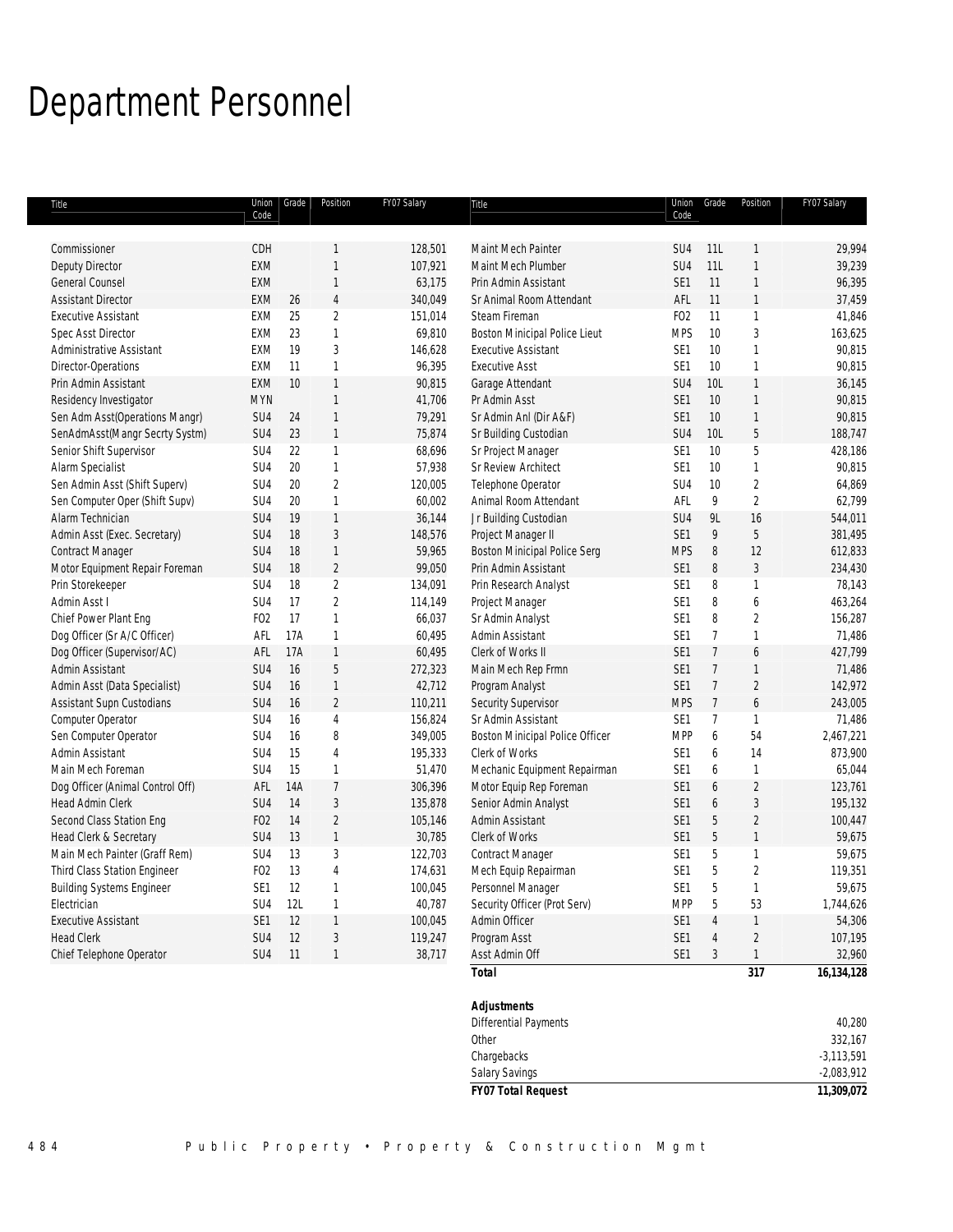# External Funds History

| <b>Personnel Services</b>       |                                                                                                                                                                                                                                                                                                          | FY04 Expenditure                                                                                                                     | FY05 Expenditure                                                                                                      | FY06 Appropriation                                                                                                        | FY07 Adopted                                                                                        | Inc/Dec 06 vs 07                                                                                                                          |
|---------------------------------|----------------------------------------------------------------------------------------------------------------------------------------------------------------------------------------------------------------------------------------------------------------------------------------------------------|--------------------------------------------------------------------------------------------------------------------------------------|-----------------------------------------------------------------------------------------------------------------------|---------------------------------------------------------------------------------------------------------------------------|-----------------------------------------------------------------------------------------------------|-------------------------------------------------------------------------------------------------------------------------------------------|
|                                 | 51000 Permanent Employees<br>51100 Emergency Employees<br>51200 Overtime<br>51600 Unemployment Compensation<br>51700 Workers' Compensation<br>51900 Medicare<br><b>Total Personnel Services</b>                                                                                                          | $\mathbf 0$<br>$\mathbf{0}$<br>$\mathbf{0}$<br>$\mathbf{0}$<br>$\mathbf{0}$<br>$\mathbf{0}$<br>$\mathbf{0}$                          | $\mathbf 0$<br>$\mathbf{0}$<br>$\mathbf{0}$<br>$\mathbf{0}$<br>$\mathbf{0}$<br>$\mathbf{0}$<br>$\mathbf 0$            | $\mathbf 0$<br>$\overline{0}$<br>$\overline{0}$<br>$\overline{0}$<br>$\overline{0}$<br>$\overline{0}$<br>0                | $\boldsymbol{0}$<br>$\mathbf 0$<br>$\boldsymbol{0}$<br>$\mathbf 0$<br>0<br>$\mathbf 0$<br>0         | $\mathbf 0$<br>$\mathbf 0$<br>$\overline{0}$<br>$\overline{0}$<br>$\overline{0}$<br>$\overline{0}$<br>0                                   |
| <b>Contractual Services</b>     |                                                                                                                                                                                                                                                                                                          | FY04 Expenditure                                                                                                                     | FY05 Expenditure                                                                                                      | FY06 Appropriation                                                                                                        | FY07 Adopted                                                                                        | Inc/Dec 06 vs 07                                                                                                                          |
|                                 | 52100 Communications<br>52200 Utilities<br>52300 Water & Sewer<br>52400 Snow Removal<br>52500 Garbage/Waste Removal<br>52600 Repairs Buildings & Structures<br>52700 Repairs & Service of Equipment<br>52800 Transportation of Persons<br>52900 Contracted Services<br><b>Total Contractual Services</b> | $\mathbf 0$<br>$\mathbf{0}$<br>$\overline{0}$<br>$\overline{0}$<br>6,290<br>$\mathbf 0$<br>701<br>$\mathbf{0}$<br>229,977<br>236,968 | $\mathbf 0$<br>$\mathbf{0}$<br>0<br>$\mathbf{0}$<br>6,703<br>$\mathbf{0}$<br>$\theta$<br>$\theta$<br>67,854<br>74,557 | $\boldsymbol{0}$<br>$\mathbf{0}$<br>$\Omega$<br>$\Omega$<br>9,999<br>$\Omega$<br>$\Omega$<br>$\Omega$<br>72,929<br>82,928 | $\boldsymbol{0}$<br>0<br>$\mathbf 0$<br>0<br>9,999<br>0<br>$\theta$<br>$\Omega$<br>82,928<br>92,927 | 0<br>$\overline{0}$<br>$\overline{0}$<br>$\overline{0}$<br>$\overline{0}$<br>$\mathbf{0}$<br>$\overline{0}$<br>$\Omega$<br>9,999<br>9,999 |
| <b>Supplies &amp; Materials</b> |                                                                                                                                                                                                                                                                                                          | FY04 Expenditure                                                                                                                     | FY05 Expenditure                                                                                                      | FY06 Appropriation                                                                                                        | FY07 Adopted                                                                                        | Inc/Dec 06 vs 07                                                                                                                          |
|                                 | 53000 Auto Energy Supplies<br>53200 Food Supplies<br>53400 Custodial Supplies<br>53500 Med, Dental, & Hosp Supply<br>53600 Office Supplies and Materials<br>53900 Misc Supplies & Materials<br><b>Total Supplies &amp; Materials</b>                                                                     | $\boldsymbol{0}$<br>17,777<br>$\mathbf 0$<br>27,788<br>$\mathbf 0$<br>1,319<br>46,884                                                | $\mathbf 0$<br>13,652<br>$\mathbf{0}$<br>25,165<br>$\mathbf 0$<br>1,832<br>40,649                                     | $\boldsymbol{0}$<br>25,000<br>$\overline{0}$<br>45,000<br>0<br>$\Omega$<br>70,000                                         | 0<br>25,000<br>0<br>45,000<br>$\boldsymbol{0}$<br>$\mathbf 0$<br>70,000                             | 0<br>$\overline{0}$<br>$\overline{0}$<br>$\overline{0}$<br>$\overline{0}$<br>$\overline{0}$<br>$\mathbf{0}$                               |
| <b>Current Chgs &amp; Oblig</b> |                                                                                                                                                                                                                                                                                                          | FY04 Expenditure                                                                                                                     | FY05 Expenditure                                                                                                      | FY06 Appropriation                                                                                                        | FY07 Adopted                                                                                        | Inc/Dec 06 vs 07                                                                                                                          |
|                                 | 54300 Workers' Comp Medical<br>54400 Legal Liabilities<br>54600 Current Charges H&I<br>54900 Other Current Charges<br>Total Current Chgs & Oblig                                                                                                                                                         | $\mathbf 0$<br>$\mathbf{0}$<br>$\overline{0}$<br>$\mathbf{0}$<br>$\mathbf{0}$                                                        | $\mathbf 0$<br>$\mathbf{0}$<br>$\mathbf{0}$<br>$\mathbf{0}$<br>$\mathbf 0$                                            | $\boldsymbol{0}$<br>$\boldsymbol{0}$<br>$\overline{0}$<br>$\overline{0}$<br>$\mathbf{0}$                                  | $\boldsymbol{0}$<br>$\boldsymbol{0}$<br>$\mathbf 0$<br>0<br>0                                       | $\mathbf{0}$<br>$\mathbf{0}$<br>$\overline{0}$<br>$\overline{0}$<br>0                                                                     |
| Equipment                       |                                                                                                                                                                                                                                                                                                          | FY04 Expenditure                                                                                                                     | FY05 Expenditure                                                                                                      | FY06 Appropriation                                                                                                        | FY07 Adopted                                                                                        | Inc/Dec 06 vs 07                                                                                                                          |
|                                 | 55000 Automotive Equipment<br>55400 Lease/Purchase<br>55600 Office Furniture & Equipment<br>55900 Misc Equipment<br><b>Total Equipment</b>                                                                                                                                                               | $\mathbf{0}$<br>$\mathbf{0}$<br>$\mathbf{0}$<br>1,658<br>1,658                                                                       | $\mathbf{0}$<br>$\mathbf{0}$<br>$\mathbf{0}$<br>769<br>769                                                            | $\boldsymbol{0}$<br>0<br>$\overline{0}$<br>$\Omega$<br>$\pmb{0}$                                                          | $\boldsymbol{0}$<br>0<br>0<br>$\Omega$<br>$\pmb{0}$                                                 | 0<br>$\mathbf{0}$<br>$\mathbf 0$<br>$\Omega$<br>0                                                                                         |
| Other                           |                                                                                                                                                                                                                                                                                                          | FY04 Expenditure                                                                                                                     | FY05 Expenditure                                                                                                      | FY06 Appropriation                                                                                                        | FY07 Adopted                                                                                        | Inc/Dec 06 vs 07                                                                                                                          |
|                                 | 56200 Special Appropriation<br>57200 Structures & Improvements<br>58000 Land & Non-Structure<br><b>Total Other</b>                                                                                                                                                                                       | $\boldsymbol{0}$<br>$\boldsymbol{0}$<br>$\mathbf{0}$<br>$\bf{0}$                                                                     | $\boldsymbol{0}$<br>$\mathbf 0$<br>$\mathbf{0}$<br>0                                                                  | $\boldsymbol{0}$<br>$\boldsymbol{0}$<br>$\overline{0}$<br>0                                                               | $\boldsymbol{0}$<br>$\boldsymbol{0}$<br>0<br>0                                                      | 0<br>0<br>$\mathbf 0$<br>0                                                                                                                |
|                                 | <b>Grand Total</b>                                                                                                                                                                                                                                                                                       | 285,510                                                                                                                              | 115,975                                                                                                               | 152,928                                                                                                                   | 162,927                                                                                             | 9,999                                                                                                                                     |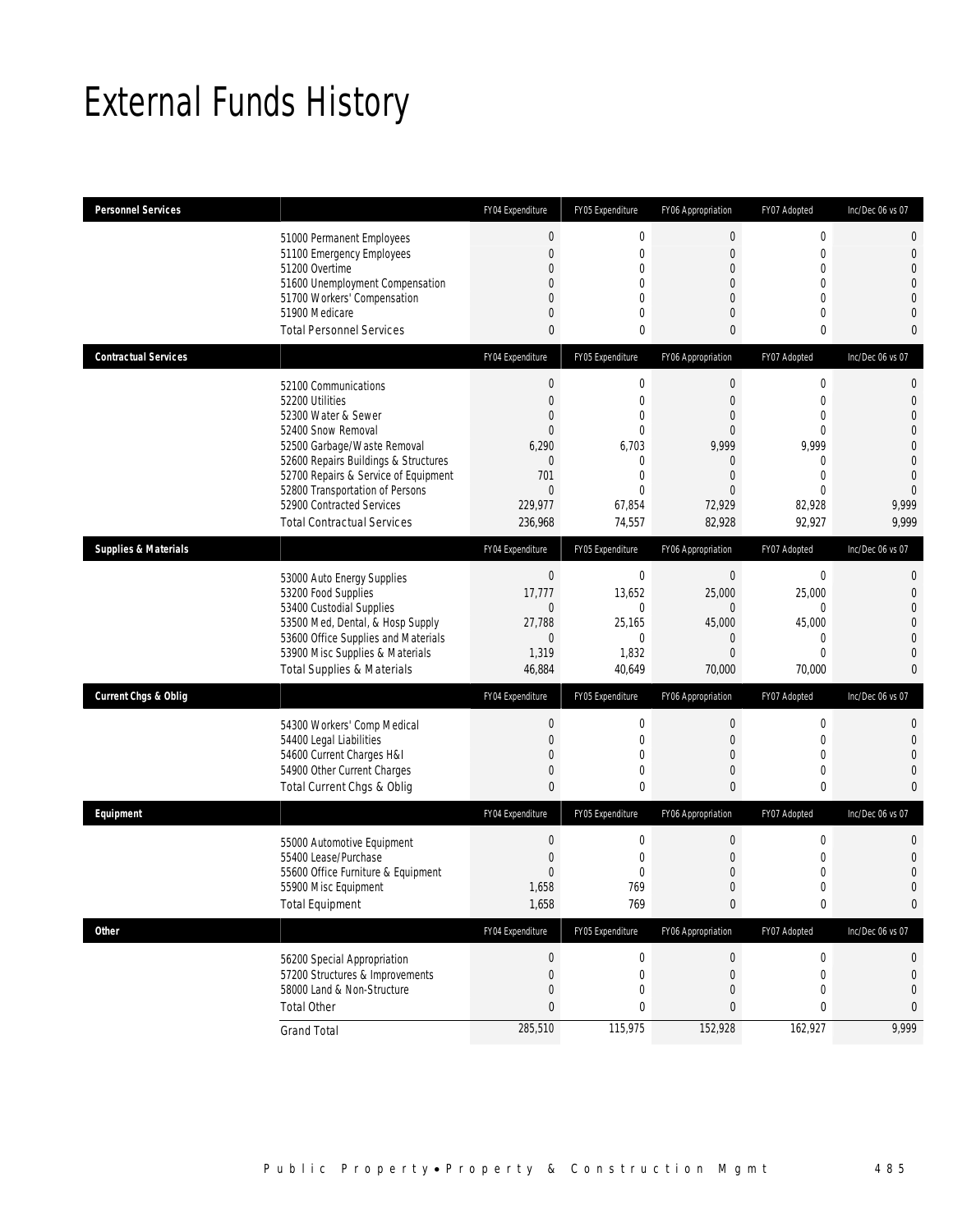# Program 1. Administration

#### *Stephen Crosby, Manager Organization: 180100*

#### *Program Description*

The Administration Program provides centralized administrative, fiscal, and human resource support services for the Basic City Services Cabinet. The program processes contracts, manages finances, implements human resource management policies and personnel paperwork, and monitors all budgetary actions through internal auditing of expenditures and revenue collections. In addition, it assists in efforts to enhance the effectiveness and efficiency of the Department's programs and activities.

#### *Program Objectives*

- To manage the delivery of basic city services.
- To provide administrative and human resource support to all department programs.
- To provide state of the art coordinated street furniture throughout the downtown area, including automatic public toilets and City informational panels along with the installation of street line bus shelters along major MBTA bus routes throughout the City.
- To provide technical assistance, scheduling and management of special events at City Hall, Faneuil Hall and major City special events e.g., Boston Marathon and First Night Celebration and to ensure adequate public safety for participants and neighborhood residents.

| <b>Program Outcomes</b>            |                                                                                                                                       | Actual '04                 | Actual '05                 | Projected '06             | <b>PLOS '07</b>           |
|------------------------------------|---------------------------------------------------------------------------------------------------------------------------------------|----------------------------|----------------------------|---------------------------|---------------------------|
|                                    | Special events provided with technical<br>assistance                                                                                  | 305                        | 313                        | 306                       | 300                       |
| <b>Selected Service Indicators</b> |                                                                                                                                       | Actual '04                 | Actual '05                 | Approp '06                | Budget '07                |
|                                    | Quota<br>Personnel Services<br>Non Personnel                                                                                          | 18<br>1,582,097<br>124.656 | 18<br>1,421,920<br>119,853 | 17<br>1,324,422<br>89,349 | 19<br>1,455,862<br>88,815 |
|                                    | <b>Total</b>                                                                                                                          | 1,706,753                  | 1,541,772                  | 1,413,771                 | 1,544,677                 |
|                                    | Special events scheduled<br>Automatic public toilets installed<br>Telephone informational pillars installed<br>Bus shelters installed | 10<br>29<br>46             | 13<br>0<br>60              | 73<br>30<br>30            | 10<br>30                  |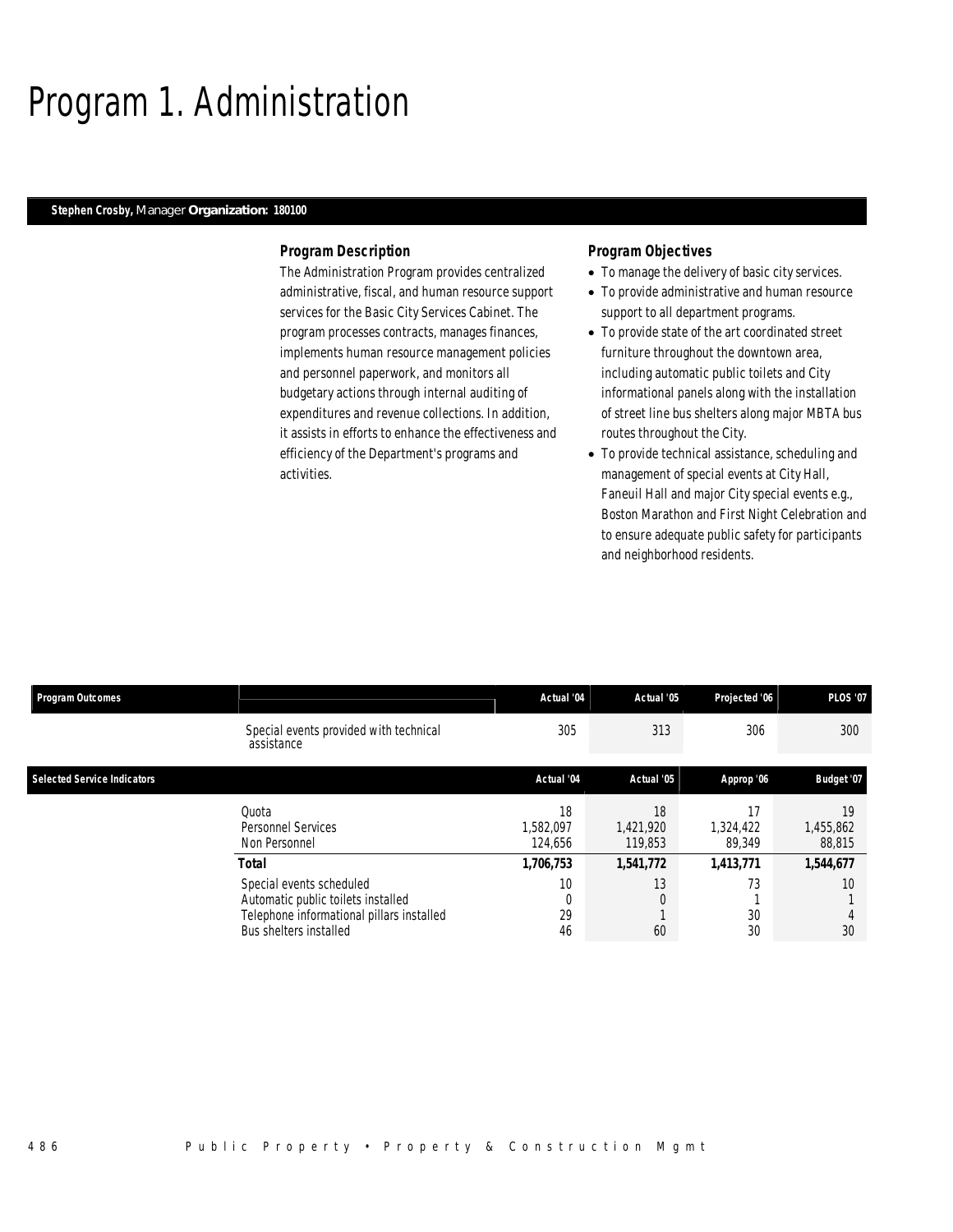# Program 2. Buildings Maintenance Management

### *Edward Campia, Manager Organization: 180200*

#### *Program Description*

The Buildings Maintenance Management Program provides for the care and custody of Boston City Hall, municipal buildings, and historic structures. The Program is also responsible for graffiti removal from public and private property in the City of Boston. The program also provides maintenance support for special events and celebrations held in municipal buildings managed by the Department.

### *Program Objectives*

- To conduct graffiti removal citywide.
- To provide safe, secure and sanitary facilities.
- To provide maintenance support for special events.

| <b>Program Outcomes</b>            |                                                             | Actual '04 | Actual '05 | Projected '06 | <b>PLOS '07</b> |
|------------------------------------|-------------------------------------------------------------|------------|------------|---------------|-----------------|
|                                    | % of building service calls responded to within<br>24 hours | <b>DNR</b> | <b>DNR</b> | <b>DNR</b>    | <b>TBR</b>      |
|                                    | Total special events coordinated                            | 299        | 252        | 306           | 300             |
|                                    | Locations receiving graffiti removal                        | 641        | 783        | 1,283         | 1,200           |
|                                    | % of graffiti removal calls responded to within<br>36 hours | 3.5%       | 4.3%       | 12.8%         | 7%              |
|                                    |                                                             |            |            |               |                 |
| <b>Selected Service Indicators</b> |                                                             | Actual '04 | Actual '05 | Approp '06    | Budget '07      |
|                                    | Quota                                                       | 37         | 37         | 38            | 36              |
|                                    | Personnel Services                                          | 1,497,576  | 1,624,562  | 1,820,139     | 1,824,456       |
|                                    | Non Personnel                                               | 3,750,262  | 4,459,848  | 6,002,692     | 6,316,489       |
|                                    | <b>Total</b>                                                | 5,247,838  | 6,084,410  | 7,822,831     | 8,140,945       |
|                                    | Total building service calls                                | <b>DNR</b> | <b>DNR</b> | <b>DNR</b>    | TBR             |
|                                    | Responses to building service calls within 24<br>hours      | <b>DNR</b> | <b>DNR</b> | <b>DNR</b>    | <b>TBR</b>      |
|                                    | Attendees to special events                                 | 2,509,000  | 1,705,000  | 2.154,000     | 1,000,000       |
|                                    | Neighborhood clean-ups                                      | 22         | 16         | 17            | 12              |
|                                    | Requests for graffiti removal                               | 1,096      | 956        | 1,171         | 1,400           |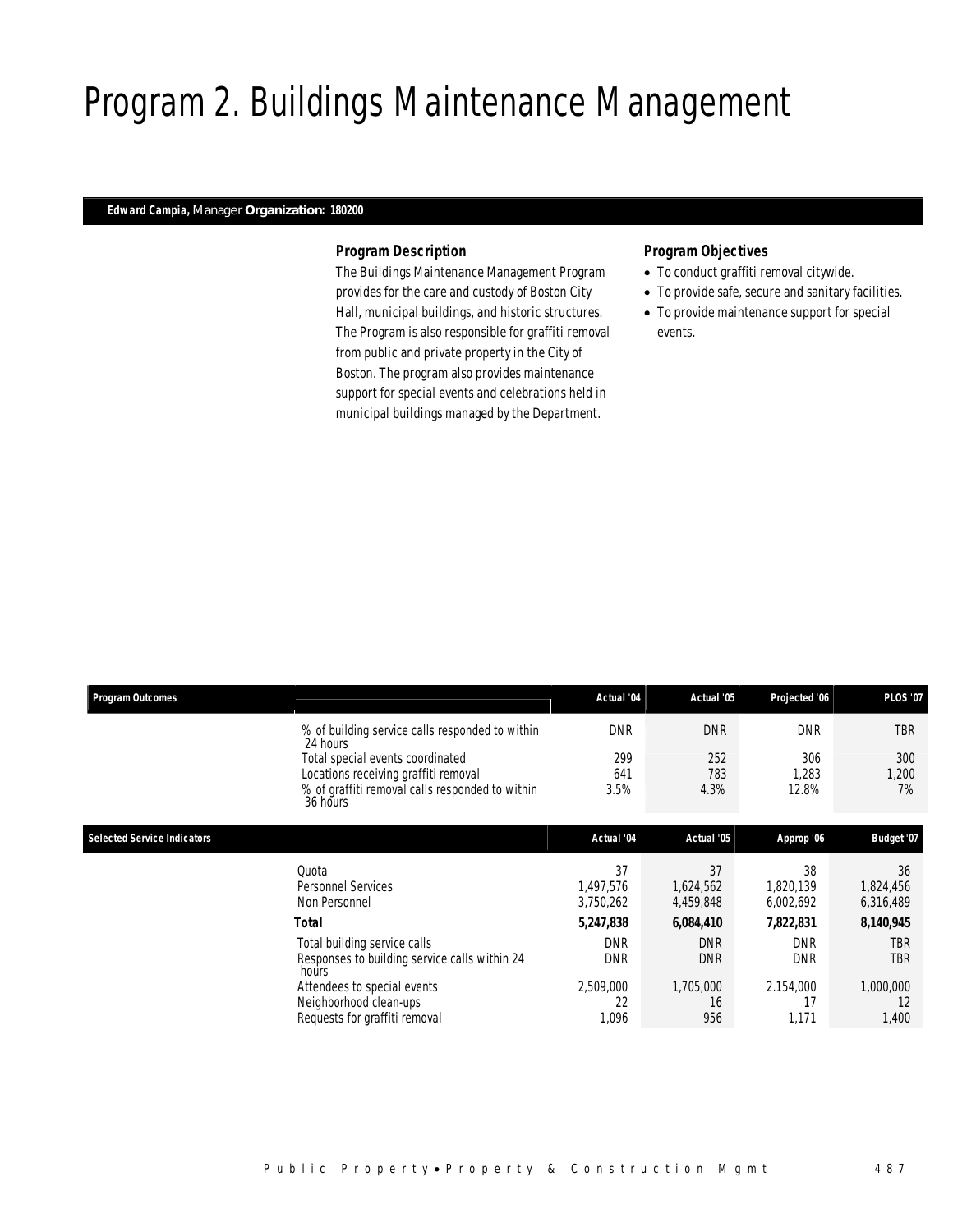## Program 3. Alteration & Repair

### *Rick Bradley, Manager Organization: 180300*

#### *Program Description*

The Alteration and Repair Program performs and oversees non-capital alterations and repairs to Cityowned facilities to meet the needs of building occupants, responds to emergency repair and hazardous waste removal needs, and ensures that all systems are functioning and that the facilities are environmentally safe. The program also preserves the useful life of City facilities and reduces operating costs by developing and implementing preventive maintenance programs.

#### *Program Objectives*

• To improve and maintain the physical and operational condition of managed city-owned facilities.

| <b>Program Outcomes</b>            |                                                                                                                                 | Actual '04                       | Actual '05                       | Projected '06                    | <b>PLOS '07</b>                    |
|------------------------------------|---------------------------------------------------------------------------------------------------------------------------------|----------------------------------|----------------------------------|----------------------------------|------------------------------------|
|                                    | % of total maintenance projects completed by<br>in-house work crews                                                             | 94%                              | 85%                              | 87%                              | 87%                                |
| <b>Selected Service Indicators</b> |                                                                                                                                 | Actual '04                       | Actual '05                       | Approp '06                       | Budget '07                         |
|                                    | Ouota<br>Personnel Services<br>Non Personnel                                                                                    | 8<br>479.208<br>230.375          | 8<br>490.272<br>504,407          | 8<br>489.779<br>486.735          | Q<br>559.679<br>778,029            |
|                                    | <b>Total</b><br>Projects completed by in-house crews<br>Projects completed by outside contractors<br>Total maintenance projects | 709,583<br>1.655<br>101<br>1.756 | 994.679<br>2.192<br>382<br>2,574 | 976.514<br>2.650<br>390<br>3,040 | 1,337,708<br>2,500<br>350<br>2,850 |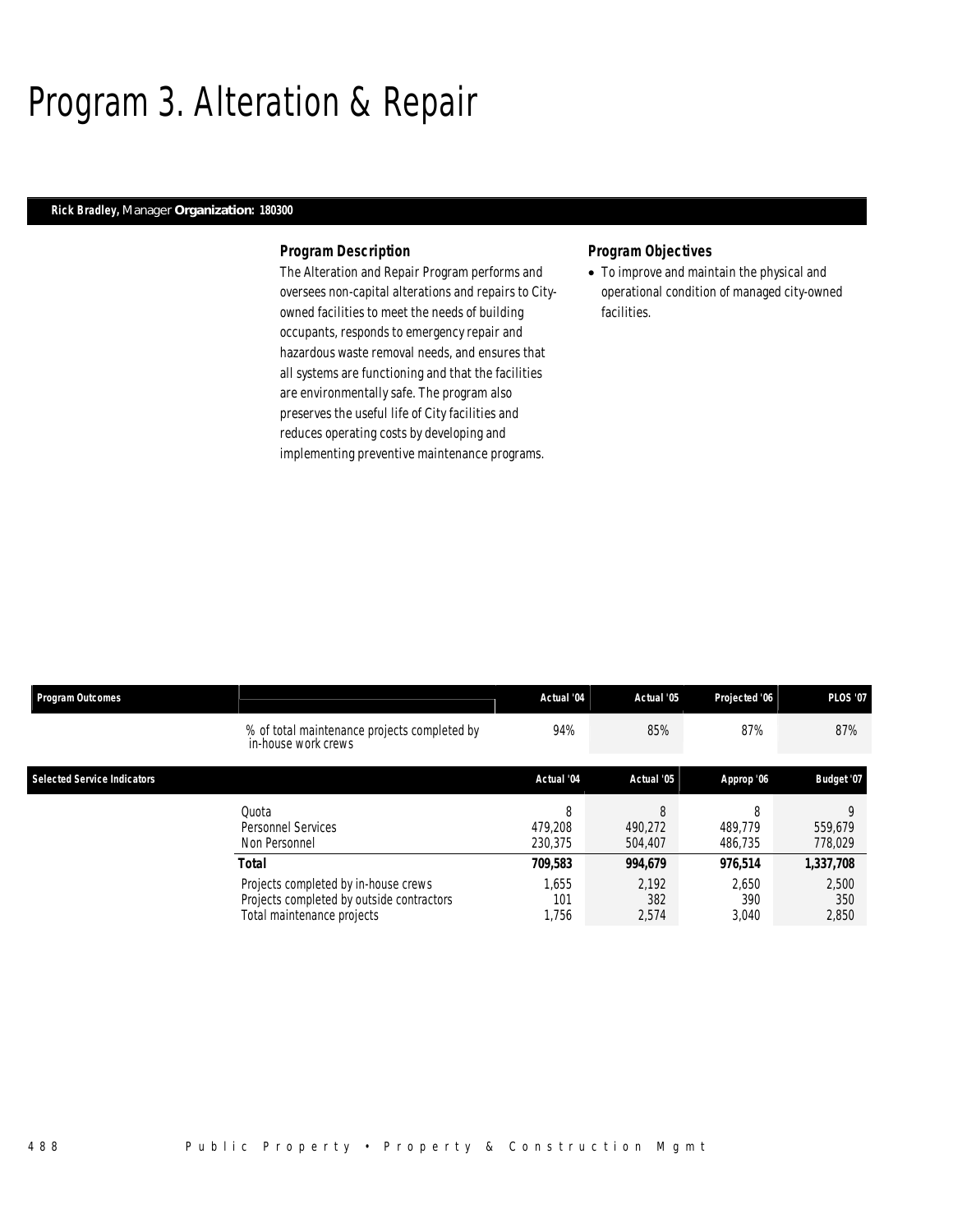### Program 4. Enforcement

### *Frank Pedersen, Acting Director Organization: 180400*

### *Program Description*

The Municipal Protective Services Division (MPSD) protects City property from vandalism, arson, and theft by rapidly responding to alarm conditions in City buildings.

### *Program Objectives*

• To effectively protect municipal facilities.

| <b>Program Outcomes</b>            |                                                                                                                          | Actual '04                  | Actual '05                  | Projected '06               | <b>PLOS '07</b>             |
|------------------------------------|--------------------------------------------------------------------------------------------------------------------------|-----------------------------|-----------------------------|-----------------------------|-----------------------------|
|                                    | Rapid response time to security violators                                                                                | $12.9$ min                  | 13.27 min                   | 10.63 min                   | 13.00 min                   |
| <b>Selected Service Indicators</b> |                                                                                                                          | Actual '04                  | Actual '05                  | Approp '06                  | Budget '07                  |
|                                    | Quota<br><b>Personnel Services</b><br>Non Personnel                                                                      | 147<br>6.279.381<br>408.766 | 146<br>6.589.868<br>474.301 | 143<br>6.316.906<br>506,537 | 142<br>4,620,068<br>419,190 |
|                                    | <b>Total</b>                                                                                                             | 6,688,147                   | 7,064,169                   | 6.823.443                   | 5,039,258                   |
|                                    | Breaking/entering incidents in public buildings<br>Arrests of violators of laws and ordinances on<br>city-owned property | 30<br>248                   | 29<br>213                   | 18<br>232                   | 15<br>175                   |
|                                    | Calls responded to                                                                                                       | 34,322                      | 40,528                      | 34.416                      | 35,700                      |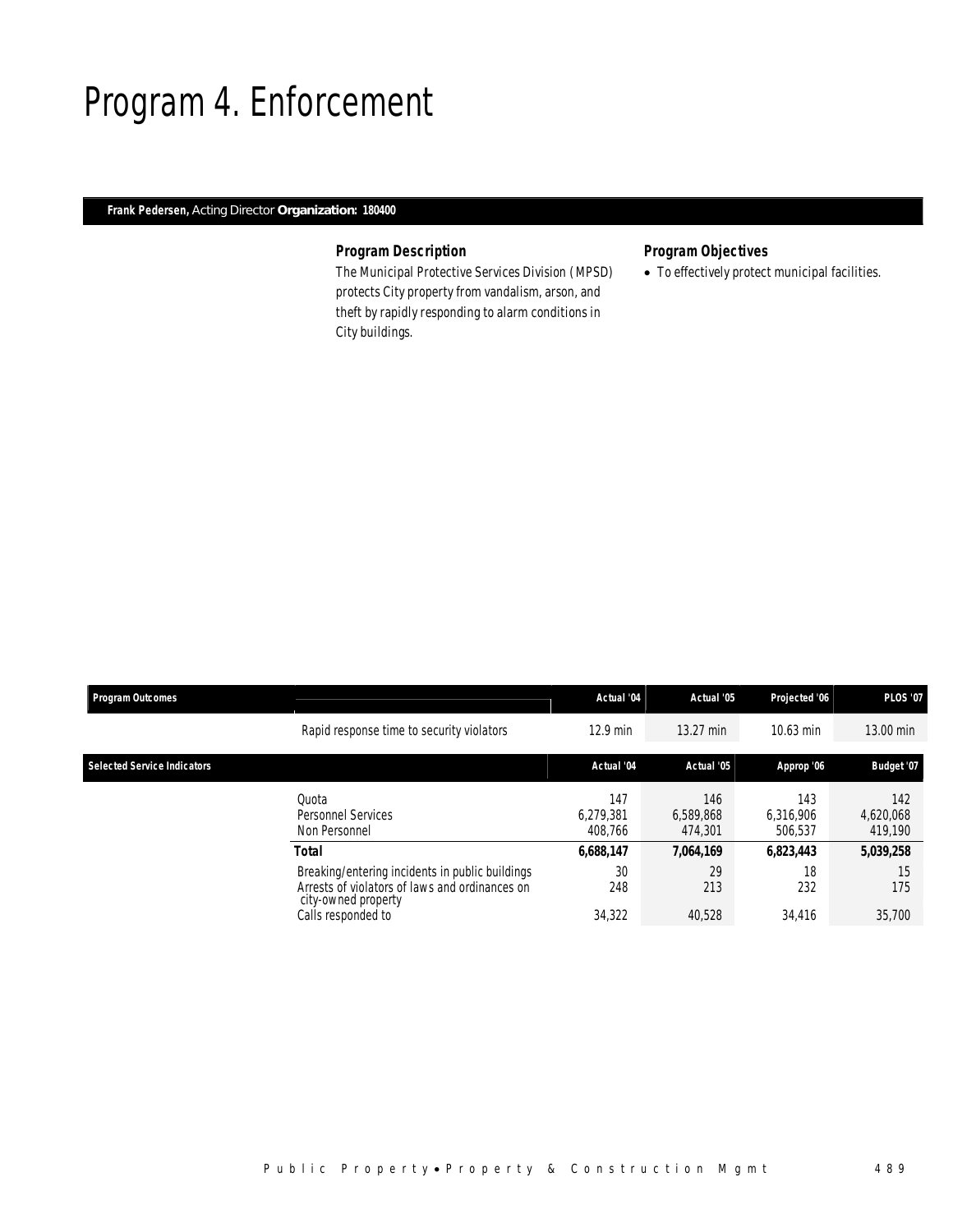# Program 5. Communications

### *Bob Slade, Manager Organization: 180500*

#### *Program Description*

The Communications Program monitors public buildings for safety and security violations, coordinates an effective response by the Municipal Protective Services Division (MPSD) as well as other public safety agencies of the City of Boston, installs, maintains, and monitors fire and intrusion alarms in public buildings, and installs and monitors temporary alarm systems to protect various projects.

### *Program Objectives*

• To ensure efficient security monitoring of public buildings.

| <b>Program Outcomes</b>            |                                                 | Actual '04              | Actual '05              | Projected '06           | <b>PLOS '07</b>         |
|------------------------------------|-------------------------------------------------|-------------------------|-------------------------|-------------------------|-------------------------|
|                                    | % of building alarm systems operational         | 99%                     | 99%                     | 99%                     | 100%                    |
| <b>Selected Service Indicators</b> |                                                 | Actual '04              | Actual '05              | Approp '06              | Budget '07              |
|                                    | Quota<br>Personnel Services<br>Non Personnel    | 21<br>849.469<br>68,662 | 20<br>891.819<br>56.721 | 20<br>908.715<br>76,300 | 20<br>931,073<br>88,550 |
|                                    | <b>Total</b>                                    | 918,131                 | 948,540                 | 985,015                 | 1,019,623               |
|                                    | Total alarms systems<br>Number of service calls | 591<br>468              | 591<br>563              | 591<br>688              | 591<br>500              |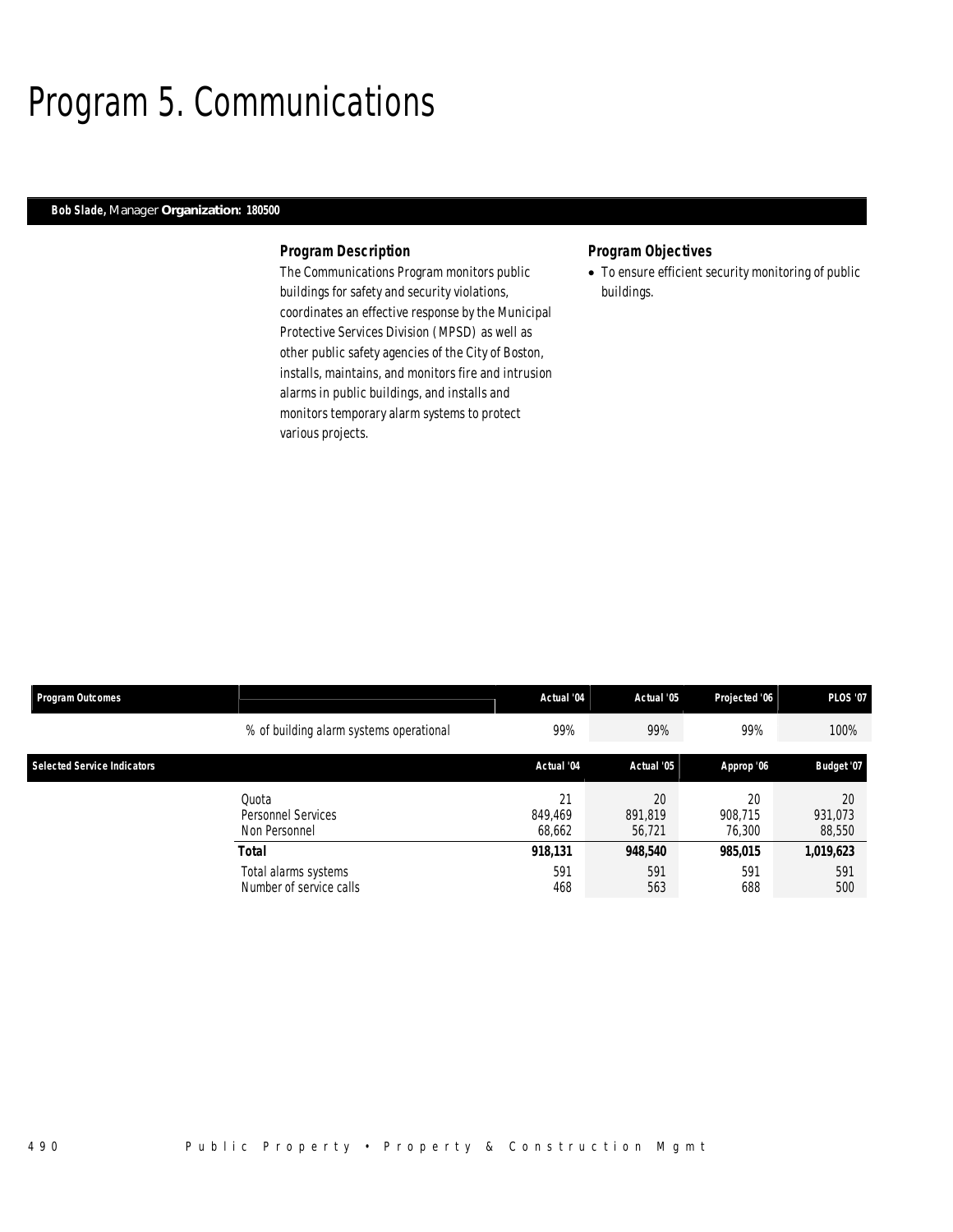### Program 6. Animal Control

### *Charles J. Rudack, Acting Manager Organization: 180600*

#### *Program Description*

The Animal Control Unit is responsible for enforcing both state and City regulations pertaining to the public safety of residents as well as animals. Two sections comprise the program, Administration and Enforcement. Administration is charged with the data collection, registration and licensing of all dogs. This registry requires documentation of rabies inoculations pursuant to Massachusetts General Laws and City Ordinances. The Enforcement Unit issues site violations, responds to resident complaints and captures and transports stray and/or dangerous animals within the neighborhoods of the City.

### *Program Objectives*

- To ensure that all dogs are licensed in accordance with state law and city ordinances.
- To respond to animal control issues and complaints.

| <b>Program Outcomes</b>            |                                             | Actual '04 | Actual '05 | Projected '06 | <b>PLOS '07</b> |
|------------------------------------|---------------------------------------------|------------|------------|---------------|-----------------|
|                                    | Dog licenses issued                         | 8,556      | 8.219      | 7,636         | 7,500           |
|                                    | % of animal control complaints responded to | 88%        | 94%        | 91%           | 89%             |
| <b>Selected Service Indicators</b> |                                             | Actual '04 | Actual '05 | Approp '06    | Budget '07      |
|                                    | Quota                                       | 16         | 17         | 17            | 18              |
|                                    | Personnel Services                          | 641,579    | 729,083    | 653,535       | 708,829         |
|                                    | Non Personnel                               | 66.468     | 103,521    | 95,137        | 107,206         |
|                                    | Total                                       | 708,047    | 832,605    | 748,672       | 816,035         |
|                                    | Violations issued                           | 2,132      | 1,748      | 1,232         | 1,800           |
|                                    | Animal control complaints received          | 1,932      | 1,684      | 2,633         | 2,425           |
|                                    | Animal control complaints responded to      | 1.693      | 1.581      | 2,414         | 2,182           |
|                                    | Rabies clinics held                         | 10         | 10         | 10            | TBR             |
|                                    | Animals adopted at Animal Shelter           | 245        | 255        | 257           | 200             |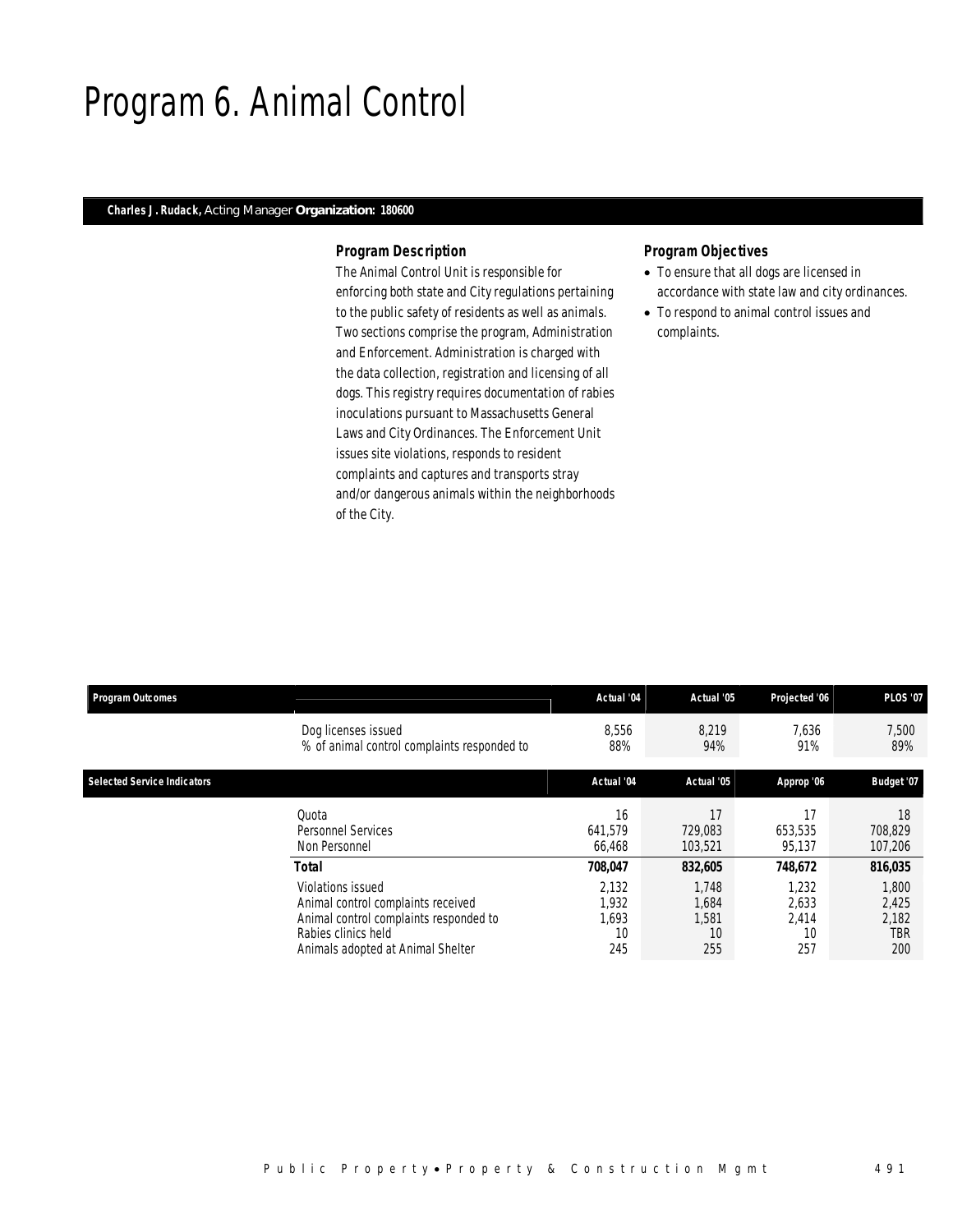# Program 7. Building Systems

### *John Sinagra, Manager Organization: 180700*

#### *Program Description*

The Building Systems program is responsible for all mechanical systems in Boston City Hall and at 52 other City-owned buildings. Responsibilities include preventive maintenance and incidental repairs to heating, ventilation, and air conditioning (HVAC).

### *Program Objectives*

• To maintain heating, ventilation and airconditioning (HVAC) systems in proper working order.

| <b>Program Outcomes</b>            |                                                                      | Actual '04         | Actual '05           | Projected '06              | <b>PLOS '07</b>      |
|------------------------------------|----------------------------------------------------------------------|--------------------|----------------------|----------------------------|----------------------|
|                                    | % of HVAC breakdowns corrected within 8 hours<br>of being reported   | 65%                | 81%                  | 83%                        | 83%                  |
| <b>Selected Service Indicators</b> |                                                                      | Actual '04         | Actual '05           | Approp '06                 | Budget '07           |
|                                    | Quota<br>Personnel Services<br>Non Personnel                         | 596.310<br>689.468 | 686.424<br>1.044.339 | 11<br>668.618<br>1.274.357 | 676.306<br>1,341,274 |
|                                    | Total                                                                | 1,285,777          | 1,730,764            | 1,942,975                  | 2,017,580            |
|                                    | HVAC breakdowns reported<br>HVAC breakdowns corrected within 8 hours | 783<br>512         | 548<br>446           | 566<br>475                 | 560<br>466           |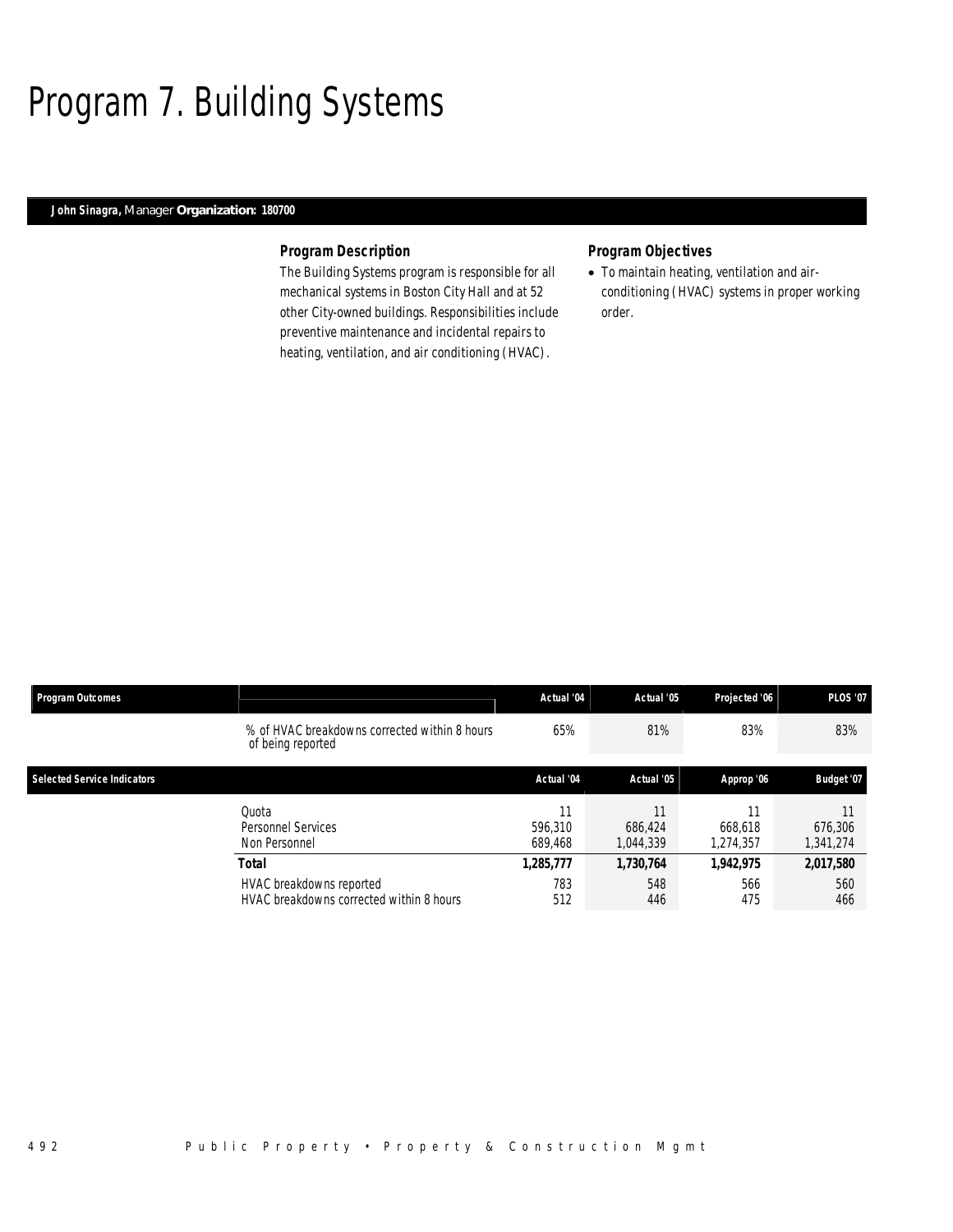### Program 8. Capital Construction

### *Andrew Hudak, Manager Organization: 180900*

#### *Program Description*

The Capital Construction program is responsible for the renovation, repair and new construction of Cityowned facilities, including the new school facilities resulting from the Mayor's Blue Ribbon Commission. The program provides professional planning, design and construction management services for capital funded projects at 425 City facilities.

### *Program Objectives*

• To design durable, architecturally appropriate capital projects to accommodate user needs, activities, and goals; to complete them on time and within budget.

| <b>Program Outcomes</b>            |                                                                                                                 | Actual '04                 | Actual '05                | Projected '06              | <b>PLOS '07</b>            |
|------------------------------------|-----------------------------------------------------------------------------------------------------------------|----------------------------|---------------------------|----------------------------|----------------------------|
|                                    | Designers selected for capital projects<br>Project designs completed                                            | 19<br>23                   | 19<br>32                  | 21<br>17                   | 15<br>20                   |
|                                    | Site designs completed<br>General contractors selected for capital projects<br>Projects substantially completed | 31<br>20<br>47             | 55<br>33<br>28            | 18<br>13<br>37             | 20<br>21<br>21             |
|                                    | Sites substantially completed                                                                                   | 62                         | 40                        | 58                         | 27                         |
| <b>Selected Service Indicators</b> |                                                                                                                 | Actual '04                 | Actual '05                | Approp '06                 | Budget '07                 |
|                                    | Quota<br>Personnel Services<br>Non Personnel                                                                    | 60<br>3.877.417<br>101.390 | 61<br>3,934,414<br>96,363 | 63<br>1.903.999<br>168,061 | 62<br>1,774,221<br>231,511 |
|                                    | <b>Total</b>                                                                                                    | 3,978,807                  | 4,030,777                 | 2,072,060                  | 2,005,732                  |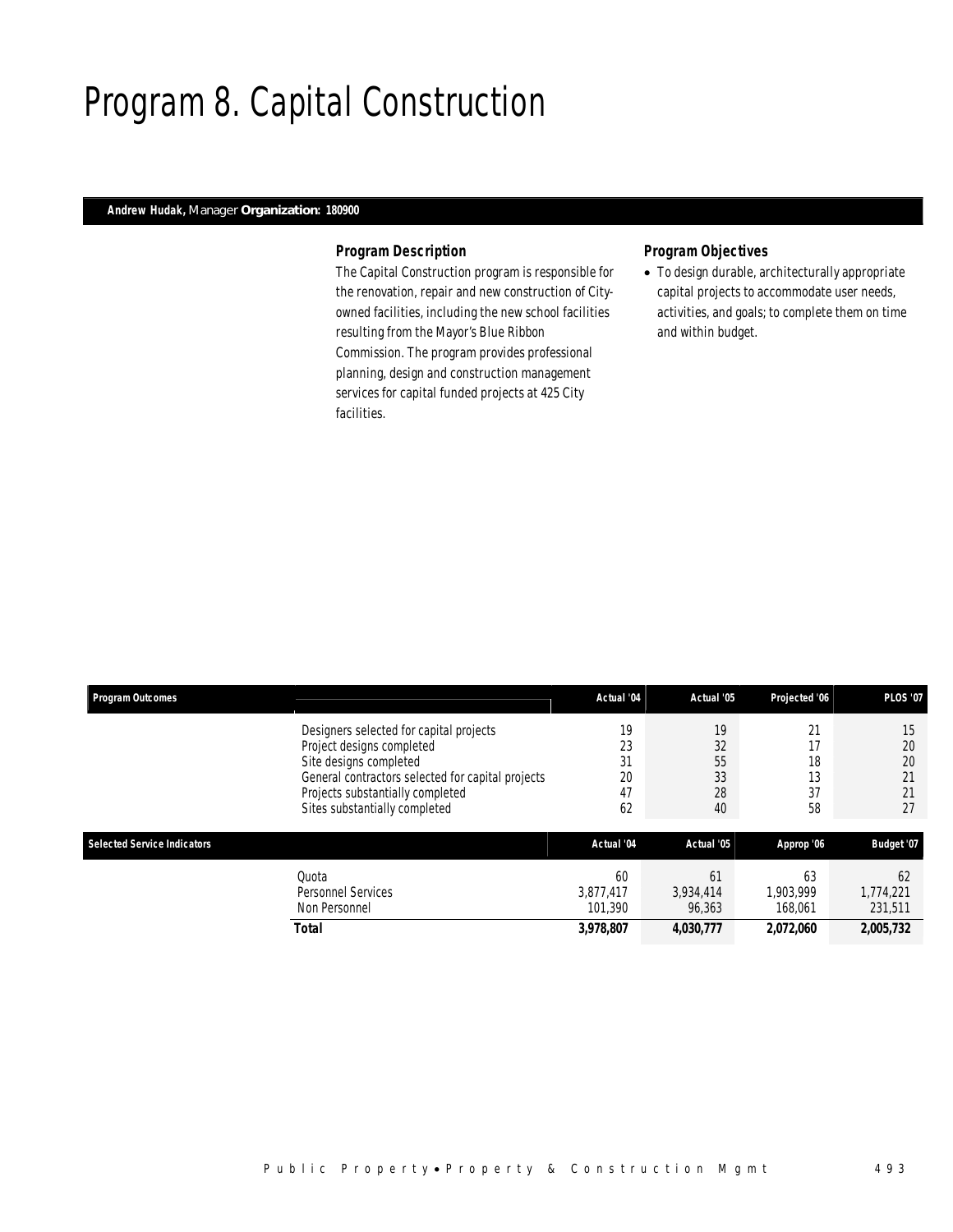## External Funds Projects

#### *Animal Control Fund*

### *Project Mission*

The Animal Control Fund generates monies derived from dog licenses and animal violations. The fund is used to defer and supplement the costs of animal control program such as veterinary care, animal food, spay and neuter services, and public service television programming.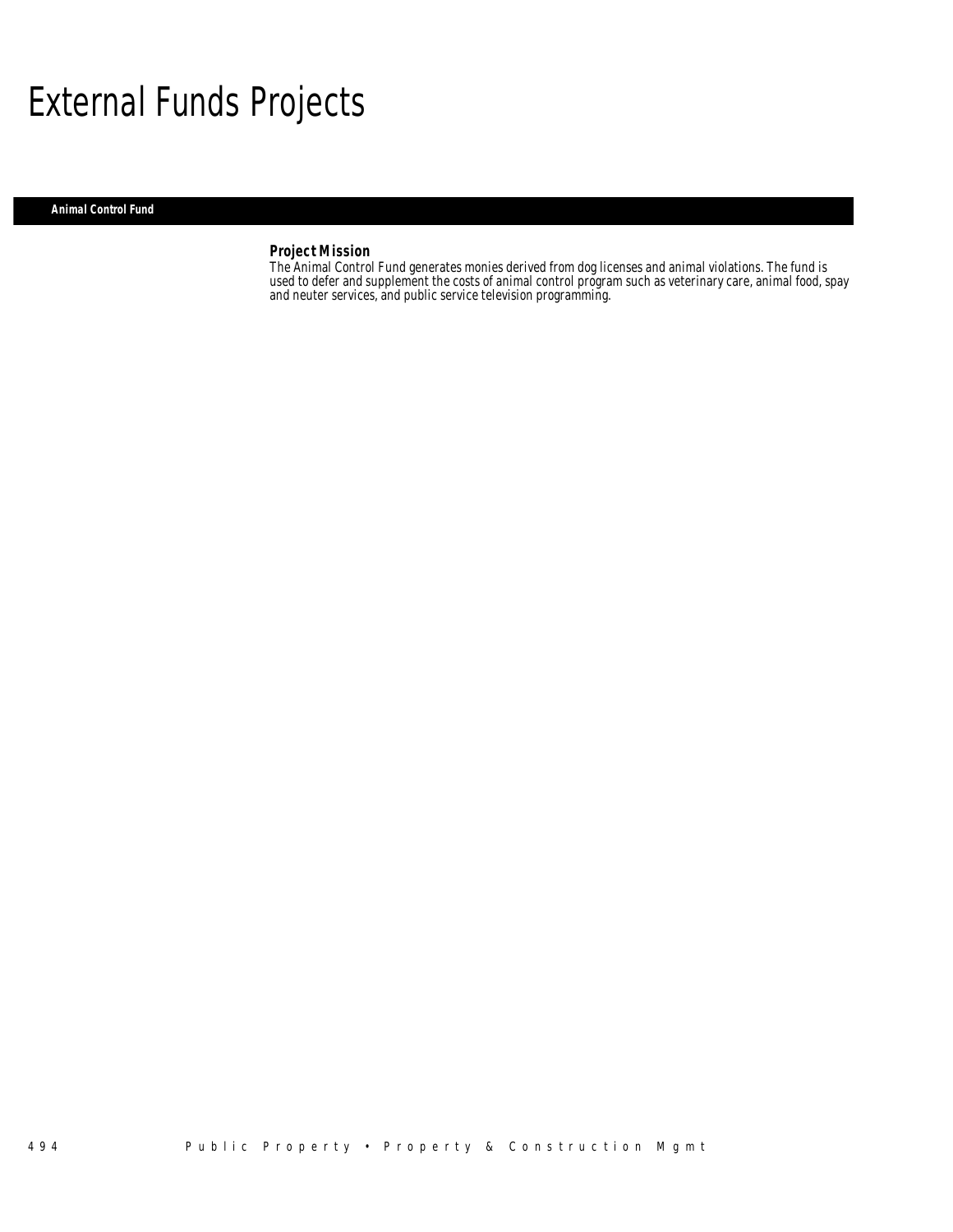# Property & Construction Management Capital Budget

#### *Overview*

Timely investments in municipal structures, historic buildings and other city-owned properties ensures these sites are well maintained and managed. Asset preservation is of the utmost importance as Fiscal Year 2007 capital investments support a number of new and ongoing initiatives across the city.

### *FY07 Major Initiatives*

- Roof repairs will begin at Faneuil Hall.
- Interior renovations and roof replacement at the Temporary Home for Women and Children at 41 New Chardon Street.
- Fire sprinkler and fire alarm systems at City Hall will be completed.
- Renovation of the Rivermoor building to accommodate BPL and City Archives.
- Necessary critical repairs at various municipal buildings will be completed under the Critical Repairs budget.

| <b>Capital Budget Expenditures</b> |                         | <b>Total Actual '04</b> | Total Actual '05 |           | Estimated '06 Total Projected '07 |
|------------------------------------|-------------------------|-------------------------|------------------|-----------|-----------------------------------|
|                                    |                         |                         |                  |           |                                   |
|                                    | <b>Total Department</b> | 4.384.491               | 10,197,419       | 7.631.860 | 14,343,008                        |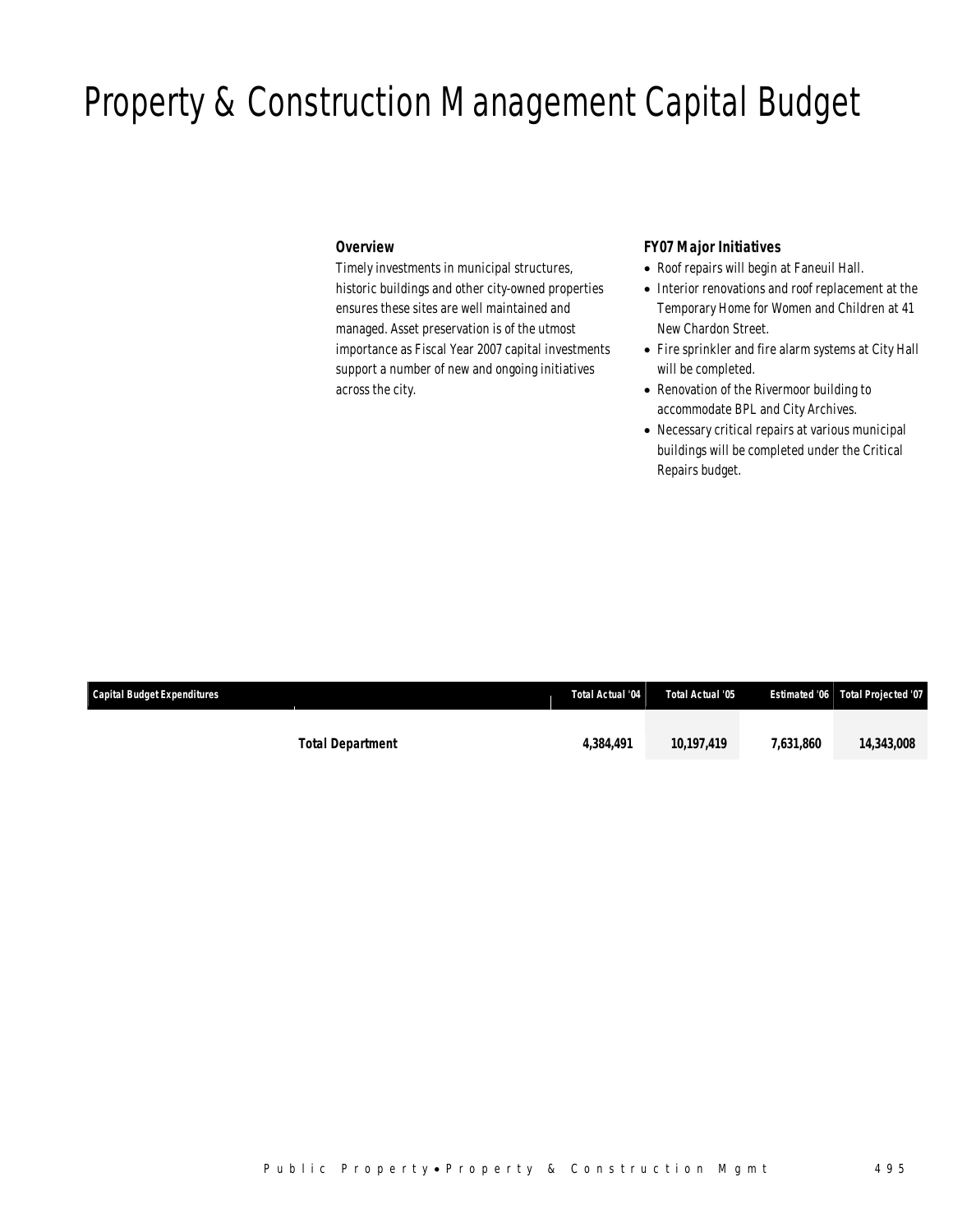#### *1010 MASSACHUSETTS AVENUE*

### *Project Mission*

Acquisition of building at 1010 Massachusetts Avenue and related parcels. *Managing Department,* Construction Management *Status,* Ongoing Program *Location,* Roxbury

*Authorizations*

| Authorizations                           |            |                  |                  |             |            |
|------------------------------------------|------------|------------------|------------------|-------------|------------|
|                                          |            |                  |                  | Non Capital |            |
| Source                                   | Existing   | FY <sub>07</sub> | Future           | Fund        | Total      |
| City Capital                             | 33,100,000 | 0                | 0                | 0           | 33,100,000 |
| Grants/Other                             |            |                  | 0                |             | $\left($   |
| Total                                    | 33,100,000 | 0                | $\boldsymbol{0}$ | 0           | 33,100,000 |
| <b>Expenditures (Actual and Planned)</b> |            |                  |                  |             |            |
|                                          | Thru       |                  |                  |             |            |
| Source                                   | 6/30/05    | FY <sub>06</sub> | FY <sub>07</sub> | FY08-11     | Total      |
| City Capital                             | 31,858,696 | 0                | $\overline{0}$   | 1.241.304   | 33,100,000 |
| Grants/Other                             | 0          | 0                | 0                |             | $\left($   |
| Total                                    | 31.858.696 | 0                | 0                | 1.241.304   | 33,100,000 |
|                                          |            |                  |                  |             |            |

#### *1010 MASSACHUSETTS AVENUE COOLING TOWERS*

 *Project Mission* Replace cooling towers. *Managing Department,* Construction Management *Status,* In Construction *Location,* Roxbury

| Authorizations |          |      |        |             |         |
|----------------|----------|------|--------|-------------|---------|
|                |          |      |        | Non Capital |         |
| Source         | Existing | FY07 | Future | Fund        | Total   |
| City Capital   | 150,000  |      |        |             | 150,000 |
| Grants/Other   |          |      |        |             |         |
| Total          | 150,000  |      |        |             | 150,000 |

#### *Expenditures (Actual and Planned)*

|              | Thru    |                  |      |         |         |
|--------------|---------|------------------|------|---------|---------|
| Source       | 6/30/05 | FY <sub>06</sub> | FY07 | FY08-11 | Total   |
| City Capital |         | 150,000          |      |         | 150,000 |
| Grants/Other |         |                  |      |         |         |
| Total        |         | 150,000          |      |         | 150,000 |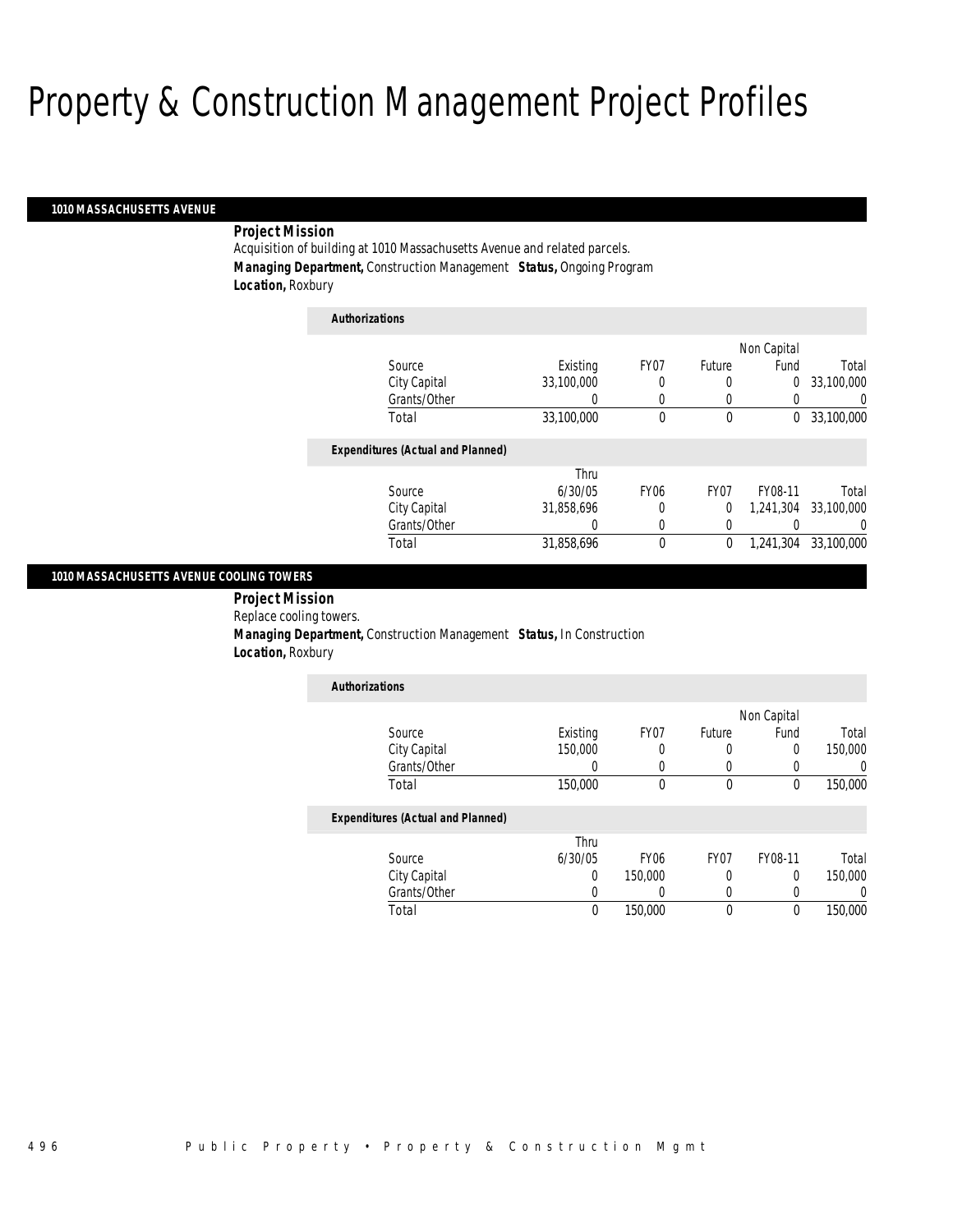#### *152 NORTH STREET*

### *Project Mission*

Rezone heating and replace windows.

*Managing Department,* Construction Management *Status,* To Be Scheduled

*Location,* North End

| <b>Authorizations</b>                    |          |             |              |             |         |
|------------------------------------------|----------|-------------|--------------|-------------|---------|
|                                          |          |             |              | Non Capital |         |
| Source                                   | Existing | FY07        | Future       | Fund        | Total   |
| City Capital                             | 89,000   | 0           | 883,000      | $\Omega$    | 972,000 |
| Grants/Other                             | 0        | 0           | 0            |             | 0       |
| Total                                    | 89,000   | 0           | 883,000      | $\theta$    | 972,000 |
| <b>Expenditures (Actual and Planned)</b> |          |             |              |             |         |
|                                          | Thru     |             |              |             |         |
| Source                                   | 6/30/05  | <b>FY06</b> | FY07         | FY08-11     | Total   |
| City Capital                             | 0        | 0           | $\Omega$     | 972,000     | 972,000 |
| Grants/Other                             | 0        | 0           | 0            |             | 0       |
| Total                                    | 0        | $\theta$    | $\mathbf{0}$ | 972,000     | 972,000 |

#### *201 RIVERMOOR STREET*

### *Project Mission*

Renovate building for use as a new Boston Public Library collections storage facility and also for a new City Archives and Records Management Center.

*Managing Department,* Construction Management *Status,* In Design *Location,* West Roxbury

| Existing   | FY07        | Future           | Fund      | Total       |
|------------|-------------|------------------|-----------|-------------|
| 10,000,000 | 0           | 0                | 0         | 10,000,000  |
|            | 0           | 0                |           | $\Omega$    |
| 10,000,000 | 0           | 0                | 0         | 10.000.000  |
|            |             |                  |           |             |
| Thru       |             |                  |           |             |
| 6/30/05    | <b>FY06</b> | FY <sub>07</sub> | FY08-11   | Total       |
| 0          | 700,000     | 1,200,000        | 8.100.000 | 10,000,000  |
| 0          |             |                  |           | $\left($    |
|            |             |                  |           |             |
|            |             |                  |           | Non Capital |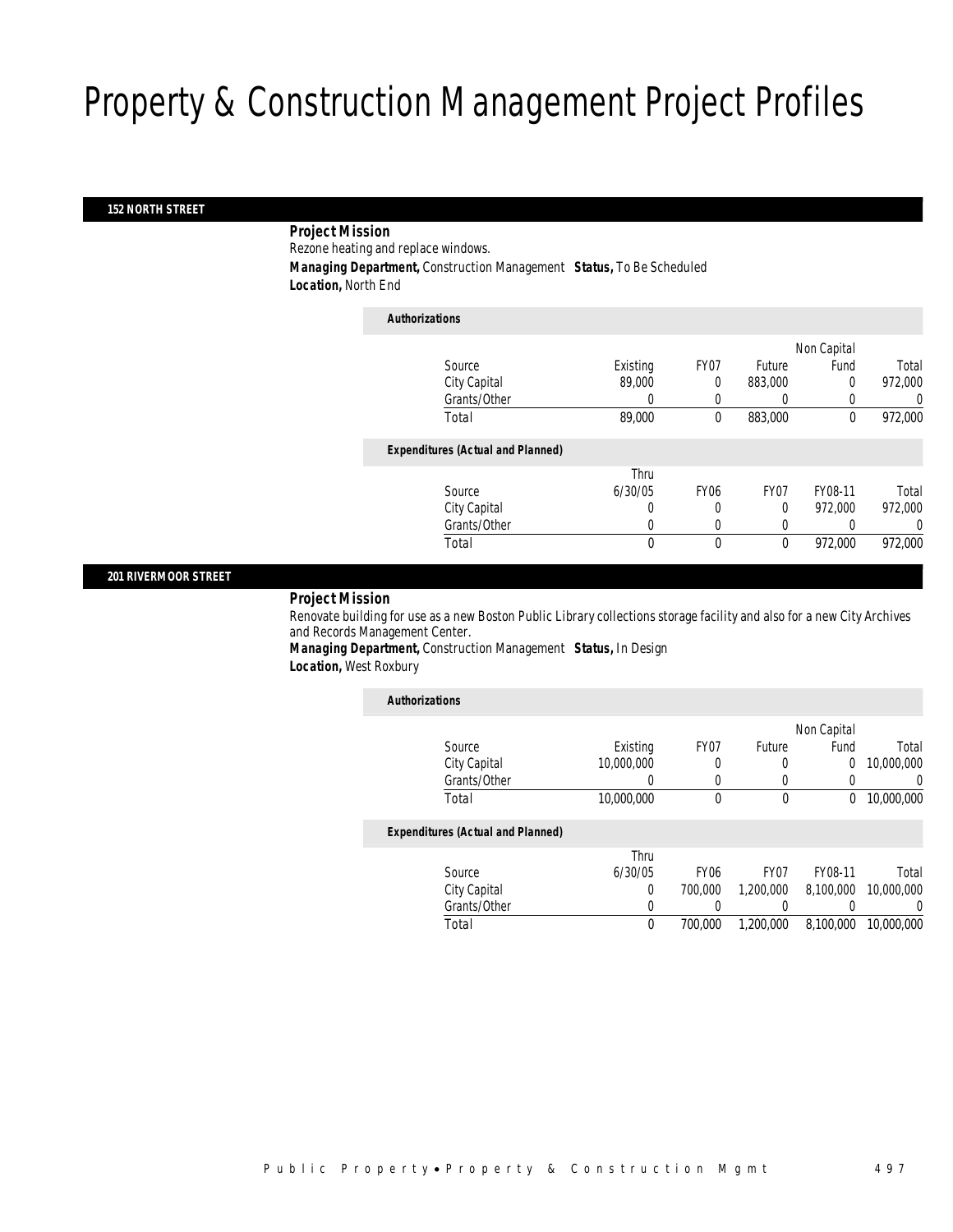#### *400 FRONTAGE ROAD*

#### *Project Mission*

Replace HVAC split system. Reprogram/renovate communications center including new workstations, new ceilings, lighting, sound attenuation, emergency lights and painting.

*Managing Department,* Construction Management *Status,* In Design

*Location,* South Boston

| <b>Authorizations</b>                    |          |             |                  |             |          |
|------------------------------------------|----------|-------------|------------------|-------------|----------|
|                                          |          |             |                  | Non Capital |          |
| Source                                   | Existing | FY07        | Future           | Fund        | Total    |
| City Capital                             | 340,000  | 0           |                  | $\Omega$    | 340,000  |
| Grants/Other                             | 0        | $\left($    | $\left($         |             | $\Omega$ |
| Total                                    | 340,000  | $\theta$    | $\theta$         | $\Omega$    | 340,000  |
| <b>Expenditures (Actual and Planned)</b> |          |             |                  |             |          |
|                                          | Thru     |             |                  |             |          |
| Source                                   | 6/30/05  | <b>FY06</b> | FY <sub>07</sub> | FY08-11     | Total    |
| City Capital                             | $\left($ | 20,000      | 75,000           | 245,000     | 340,000  |
| Grants/Other                             | 0        |             |                  |             | $\Omega$ |
| Total                                    | $\theta$ | 20,000      | 75,000           | 245,000     | 340,000  |

#### *41 NEW CHARDON STREET*

#### *Project Mission*

Upgrade kitchen, remodel food storage including pantry and improve refrigeration for the temporary Home for Women and Children. Replace roof.

*Managing Department,* Construction Management *Status,* In Design

*Location,* Central Business District

| <b>Authorizations</b>                    |          |             |                  |             |         |
|------------------------------------------|----------|-------------|------------------|-------------|---------|
|                                          |          |             |                  | Non Capital |         |
| Source                                   | Existing | FY07        | Future           | Fund        | Total   |
| City Capital                             | 380,000  | 0           | 0                | 0           | 380,000 |
| Grants/Other                             |          | 0           | 0                | 0           |         |
| Total                                    | 380,000  | 0           | $\theta$         | $\theta$    | 380,000 |
| <b>Expenditures (Actual and Planned)</b> |          |             |                  |             |         |
|                                          | Thru     |             |                  |             |         |
| Source                                   | 6/30/05  | <b>FY06</b> | FY <sub>07</sub> | FY08-11     | Total   |
| City Capital                             | $\Omega$ | 150,000     | 230,000          | 0           | 380,000 |
| Grants/Other                             |          |             | 0                | 0           | 0       |
| Total                                    | 0        | 150,000     | 230,000          | 0           | 380,000 |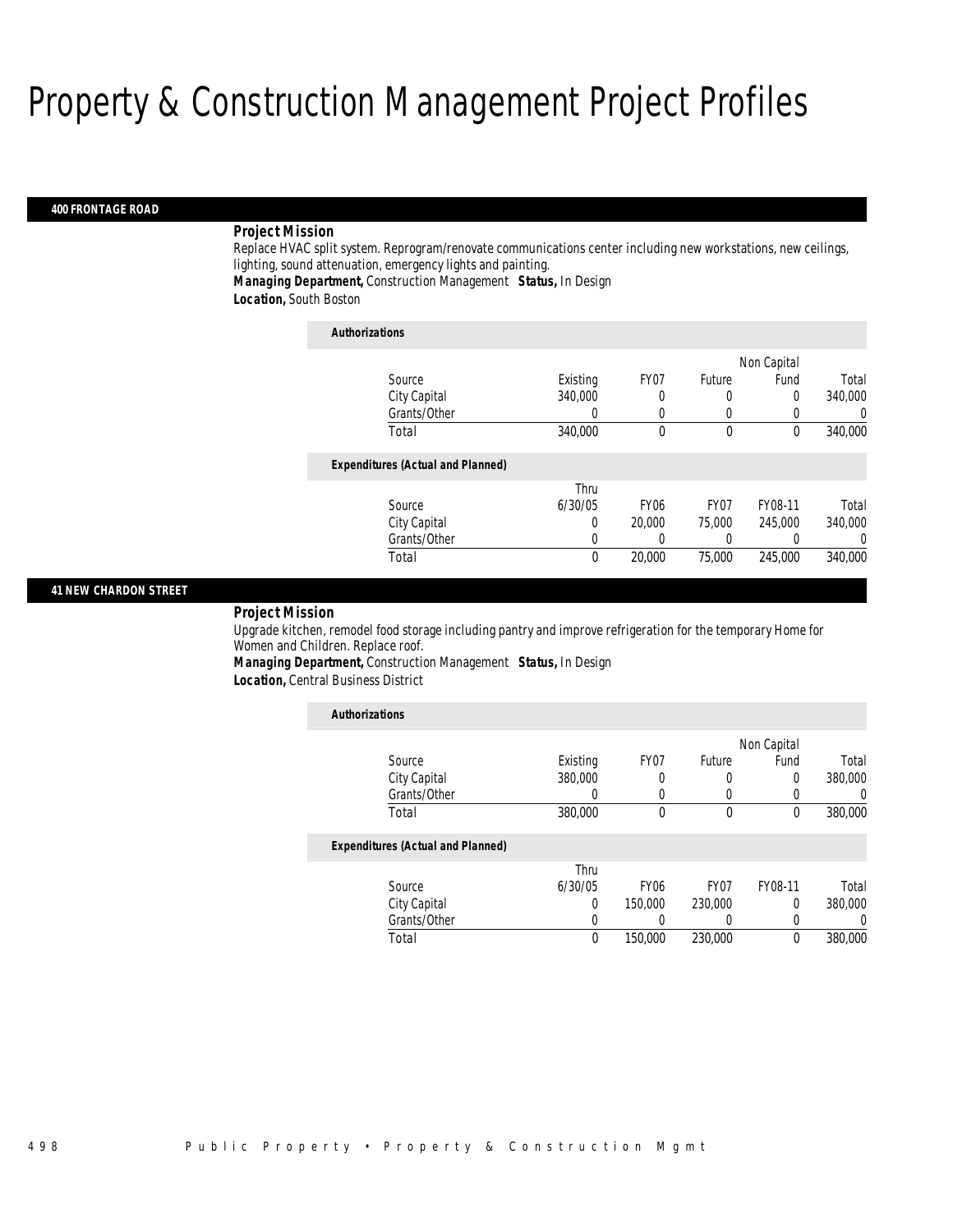#### *43 HAWKINS STREET*

### *Project Mission*

Upgrade existing elevators to meet building code requirements. Upgrade heating system. *Managing Department,* Construction Management *Status,* In Design *Location,* Central Business District

### *Authorizations*

|                                          |          |                  |             | Non Capital |         |
|------------------------------------------|----------|------------------|-------------|-------------|---------|
| Source                                   | Existing | FY07             | Future      | Fund        | Total   |
| City Capital                             | 279,338  | 0                | 0           | 0           | 279,338 |
| Grants/Other                             | 0        |                  | 0           |             | 0       |
| Total                                    | 279,338  | 0                | $\mathbf 0$ | $\mathbf 0$ | 279,338 |
| <b>Expenditures (Actual and Planned)</b> |          |                  |             |             |         |
|                                          | Thru     |                  |             |             |         |
| Source                                   | 6/30/05  | FY <sub>06</sub> | FY07        | FY08-11     | Total   |
| City Capital                             | 3.330    | 200,000          | 76,008      | $\Omega$    | 279,338 |
| Grants/Other                             | 0        |                  | 0           |             | 0       |
| Total                                    | 3,330    | 200,000          | 76,008      | $\theta$    | 279,338 |
|                                          |          |                  |             |             |         |

#### *43 HAWKINS STREET ROOF*

*Project Mission* 

Replace roof.

 *Managing Department,* Construction Management *Status,* To Be Scheduled *Location,* Central Business District

| <b>Authorizations</b>                    |          |      |         |             |         |
|------------------------------------------|----------|------|---------|-------------|---------|
|                                          |          |      |         | Non Capital |         |
| Source                                   | Existing | FY07 | Future  | Fund        | Total   |
| City Capital                             | U        | 0    | 570,000 | 0           | 570,000 |
| Grants/Other                             | 0        |      |         |             | 0       |
| Total                                    | 0        | 0    | 570,000 | 0           | 570,000 |
| <b>Expenditures (Actual and Planned)</b> |          |      |         |             |         |
|                                          | Thru     |      |         |             |         |

|              | Thru    |      |                  |         |         |
|--------------|---------|------|------------------|---------|---------|
| Source       | 6/30/05 | FY06 | FY <sub>07</sub> | FY08-11 | Total   |
| City Capital |         |      | 40.000           | 530,000 | 570,000 |
| Grants/Other |         |      |                  |         |         |
| Total        |         |      | 40,000           | 530,000 | 570,000 |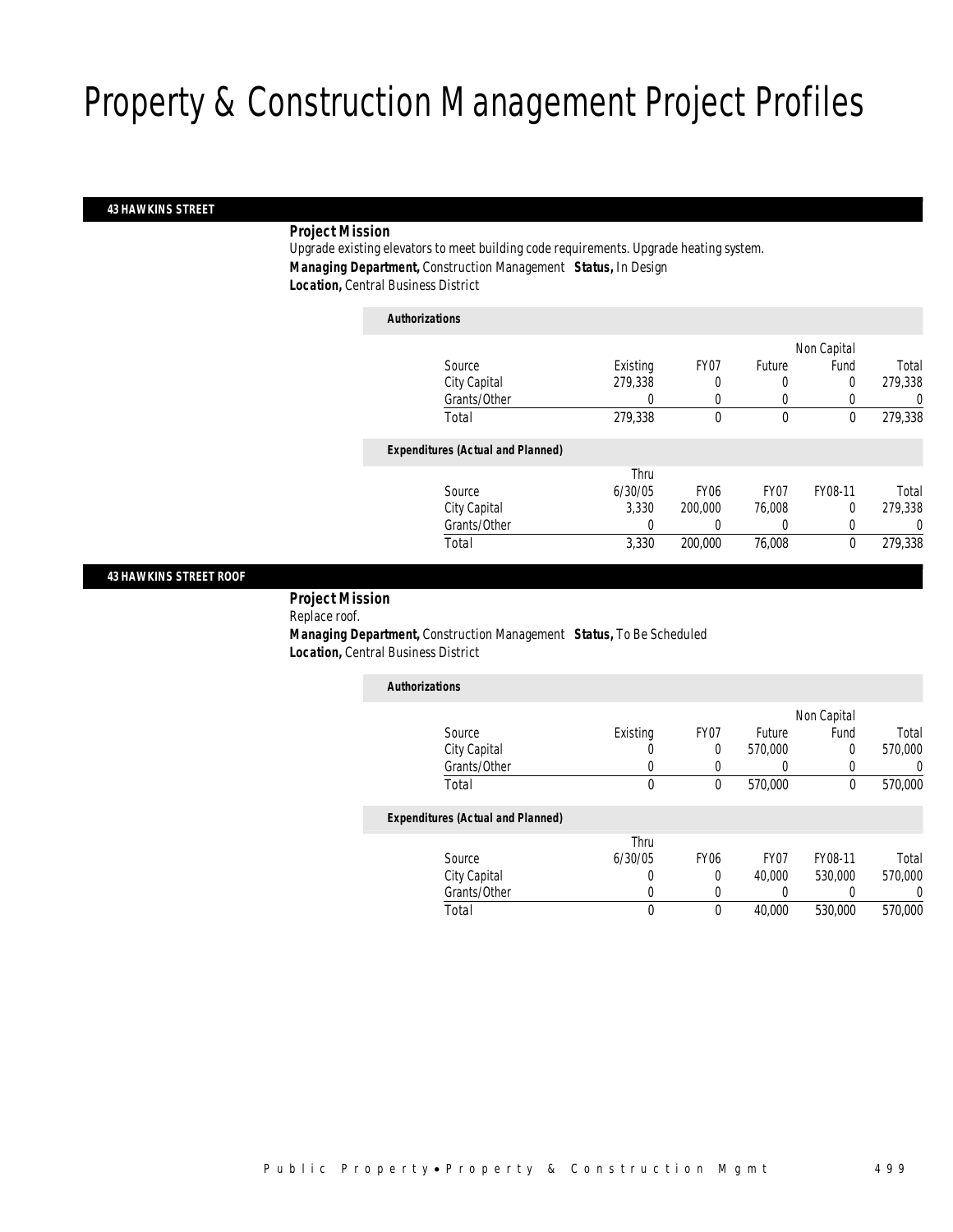#### *ANIMAL SHELTER*

#### *Project Mission*

Renovate Animal Control Phase II- Repair roof leaks causing interior flooding and building requires exterior drainage to prevent flooding on side of building.

*Managing Department,* Construction Management *Status,* New Project

*Location,* Roslindale

| <b>Authorizations</b>                    |          |                  |                  |             |                  |
|------------------------------------------|----------|------------------|------------------|-------------|------------------|
|                                          |          |                  |                  | Non Capital |                  |
| Source                                   | Existing | FY07             | Future           | Fund        | Total            |
| City Capital                             | 0        | 290,000          | 0                | 0           | 290,000          |
| Grants/Other                             | O        |                  | 0                | 0           | $\left( \right)$ |
| Total                                    | 0        | 290,000          | $\mathbf{0}$     | 0           | 290,000          |
| <b>Expenditures (Actual and Planned)</b> |          |                  |                  |             |                  |
|                                          | Thru     |                  |                  |             |                  |
| Source                                   | 6/30/05  | FY <sub>06</sub> | FY <sub>07</sub> | FY08-11     | Total            |
| City Capital                             | 0        |                  | $\theta$         | 290,000     | 290,000          |
| Grants/Other                             | O        |                  | 0                |             | 0                |
| Total                                    | $\theta$ | $\theta$         | $\theta$         | 290,000     | 290,000          |

#### *CITY HALL 4TH FLOOR COURTYARD*

*Project Mission* 

Waterproof brick and concrete, skylight repairs and necessary ancillary work on 4th floor courtyard. *Managing Department,* Construction Management *Status,* To Be Scheduled *Location,* Central Business District

| <b>Authorizations</b>                    |          |                  |                  |             |                  |
|------------------------------------------|----------|------------------|------------------|-------------|------------------|
|                                          |          |                  |                  | Non Capital |                  |
| Source                                   | Existing | FY07             | Future           | Fund        | Total            |
| City Capital                             | 500,000  | $\theta$         | 3,075,000        | 0           | 3,575,000        |
| Grants/Other                             | 0        |                  |                  | 0           | 0                |
| Total                                    | 500,000  | $\theta$         | 3,075,000        | 0           | 3,575,000        |
| <b>Expenditures (Actual and Planned)</b> |          |                  |                  |             |                  |
|                                          | Thru     |                  |                  |             |                  |
| Source                                   | 6/30/05  | FY <sub>06</sub> | FY <sub>07</sub> | FY08-11     | Total            |
| City Capital                             | 0        | 20,000           | 100,000          | 3,455,000   | 3,575,000        |
| Grants/Other                             | 0        |                  |                  |             | $\left( \right)$ |
| Total                                    | $\theta$ | 20,000           | 100,000          | 3.455.000   | 3.575.000        |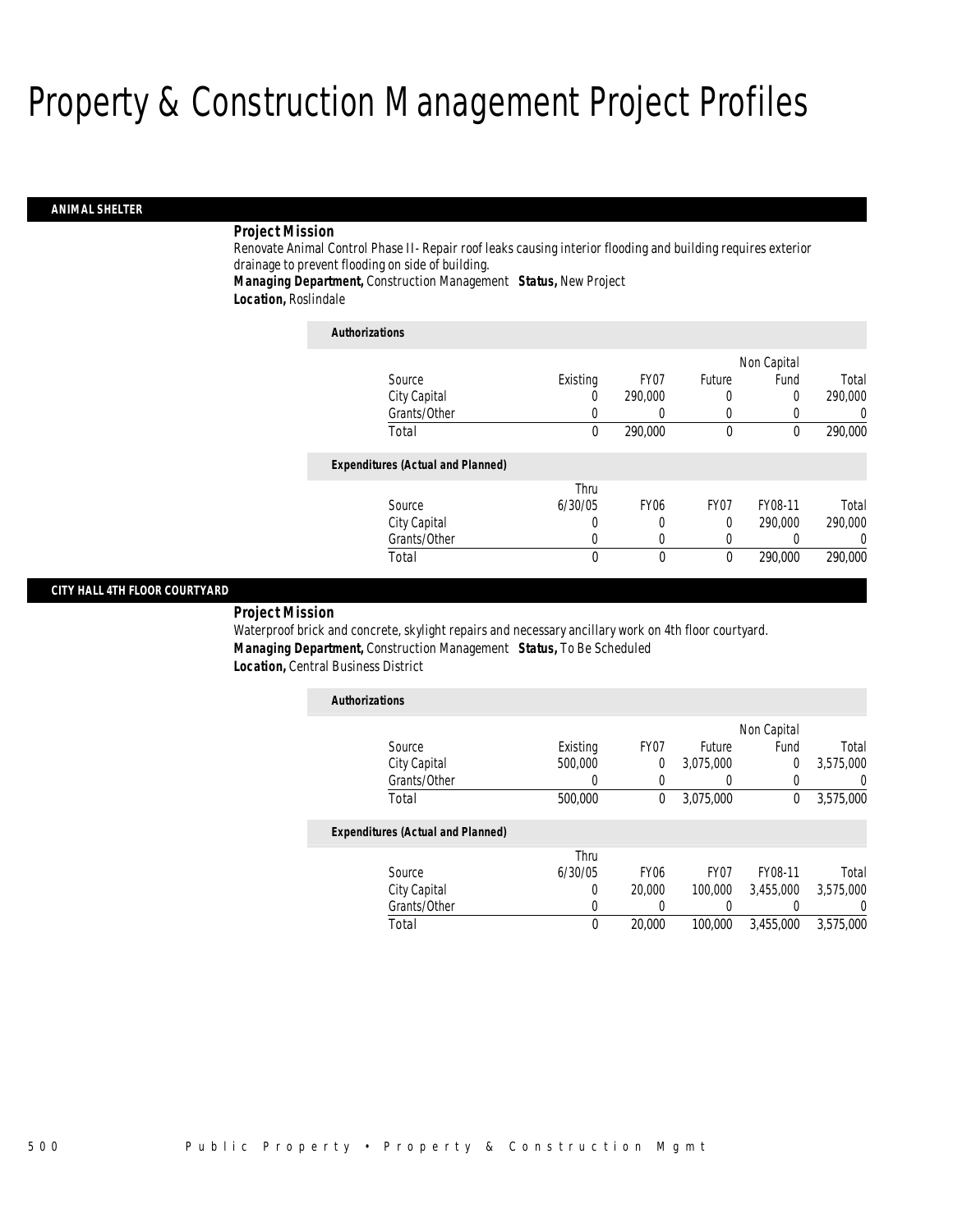### *CITY HALL COOLING TOWER*

#### *Project Mission*

Replace existing cooling tower in the Dock Square parking garage. Install a new chiller for the Data Processing Department and upgrade an existing centrifugal chiller to a variable speed operation. *Managing Department,* Construction Management *Status,* To Be Scheduled *Location,* Central Business District

| <b>Authorizations</b>                    |          |             |             |             |         |
|------------------------------------------|----------|-------------|-------------|-------------|---------|
|                                          |          |             |             | Non Capital |         |
| Source                                   | Existing | FY07        | Future      | Fund        | Total   |
| City Capital                             | 475,000  | 0           | 0           | 0           | 475,000 |
| Grants/Other                             | $\left($ | 0           | 0           |             | 0       |
| Total                                    | 475,000  | 0           | $\mathbf 0$ | $\mathbf 0$ | 475,000 |
| <b>Expenditures (Actual and Planned)</b> |          |             |             |             |         |
|                                          | Thru     |             |             |             |         |
| Source                                   | 6/30/05  | <b>FY06</b> | FY07        | FY08-11     | Total   |
| City Capital                             | 98,860   |             | $\Omega$    | 376,140     | 475,000 |
| Grants/Other                             | 0        | 0           | 0           |             | 0       |
| Total                                    | 98,860   | 0           | $\mathbf 0$ | 376,140     | 475,000 |
|                                          |          |             |             |             |         |

### *CITY HALL ENERGY EFFICIENCY*

#### *Project Mission*

Recommissioning, lighting upgrades, lighting controls, USD pumping and chiller upgrades. *Managing Department,* Construction Management *Status,* New Project *Location,* Central Business District

| <b>Authorizations</b> |                                          |             |             |                  |             |           |
|-----------------------|------------------------------------------|-------------|-------------|------------------|-------------|-----------|
|                       |                                          |             |             |                  | Non Capital |           |
|                       | Source                                   | Existing    | FY07        | Future           | Fund        | Total     |
|                       | City Capital                             | 0           | 2,350,000   | 0                | 0           | 2,350,000 |
|                       | Grants/Other                             | 0           | 0           | 750,000          | 0           | 750,000   |
|                       | Total                                    | $\mathbf 0$ | 2,350,000   | 750,000          | 0           | 3,100,000 |
|                       | <b>Expenditures (Actual and Planned)</b> |             |             |                  |             |           |
|                       |                                          | Thru        |             |                  |             |           |
|                       | Source                                   | 6/30/05     | <b>FY06</b> | FY <sub>07</sub> | FY08-11     | Total     |
|                       | City Capital                             | 0           | $\Omega$    | 200,000          | 2,150,000   | 2,350,000 |
|                       | Grants/Other                             | 0           |             | 0                | 750,000     | 750,000   |
|                       | Total                                    | 0           | $\theta$    | 200,000          | 2.900.000   | 3.100.000 |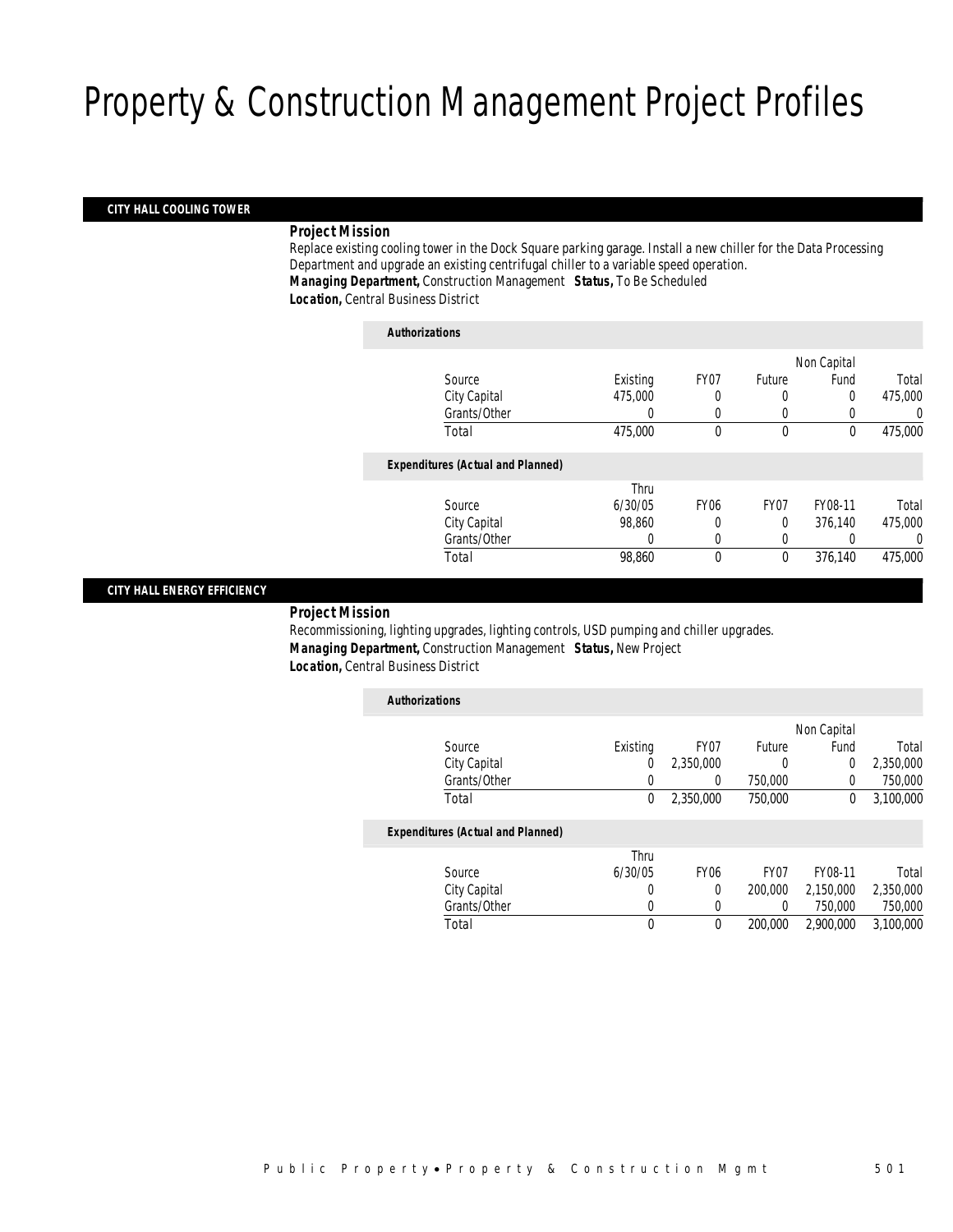#### *CITY HALL ENTRANCE DOORS*

#### *Project Mission*

Replace all entrance doors and door systems at City Hall, including north, south and Congress Street entrances. *Managing Department,* Construction Management *Status,* To Be Scheduled *Location,* Central Business District

| <b>Authorizations</b>                    |          |             |                  |             |         |
|------------------------------------------|----------|-------------|------------------|-------------|---------|
|                                          |          |             |                  | Non Capital |         |
| Source                                   | Existing | FY07        | Future           | Fund        | Total   |
| City Capital                             | 380,000  | 0           | 0                | 0           | 380,000 |
| Grants/Other                             | 0        | 0           | 0                |             | 0       |
| Total                                    | 380,000  | 0           | $\theta$         | $\theta$    | 380,000 |
| <b>Expenditures (Actual and Planned)</b> |          |             |                  |             |         |
|                                          | Thru     |             |                  |             |         |
| Source                                   | 6/30/05  | <b>FY06</b> | FY <sub>07</sub> | FY08-11     | Total   |
| City Capital                             | 0        | 15,000      | 340,000          | 25,000      | 380,000 |
| Grants/Other                             | 0        |             | 0                |             | 0       |
| Total                                    | $\theta$ | 15,000      | 340,000          | 25,000      | 380,000 |
|                                          |          |             |                  |             |         |

#### *CITY HALL FIRE SAFETY*

#### *Project Mission*

Replace fire alarm system, interior fire doors and install new sprinkler system at Boston City Hall. *Managing Department,* Construction Management *Status,* In Construction *Location,* Central Business District

| <b>Authorizations</b> |           |      |        |             |           |
|-----------------------|-----------|------|--------|-------------|-----------|
|                       |           |      |        | Non Capital |           |
| Source                | Existing  | FY07 | Future | Fund        | Total     |
| City Capital          | 8,954,500 |      |        |             | 8,954,500 |
| Grants/Other          |           |      |        |             |           |
| Total                 | 8,954,500 |      |        |             | 8,954,500 |

#### *Expenditures (Actual and Planned)*

|              | Thru    |                  |                  |           |           |
|--------------|---------|------------------|------------------|-----------|-----------|
| Source       | 6/30/05 | FY <sub>06</sub> | FY <sub>07</sub> | FY08-11   | Total     |
| City Capital | 973.817 | 3.774.631        | 2,200,000        | 2.006.052 | 8,954,500 |
| Grants/Other |         |                  |                  |           |           |
| Total        | 973.817 | 3.774.631        | 2,200,000        | 2,006,052 | 8,954,500 |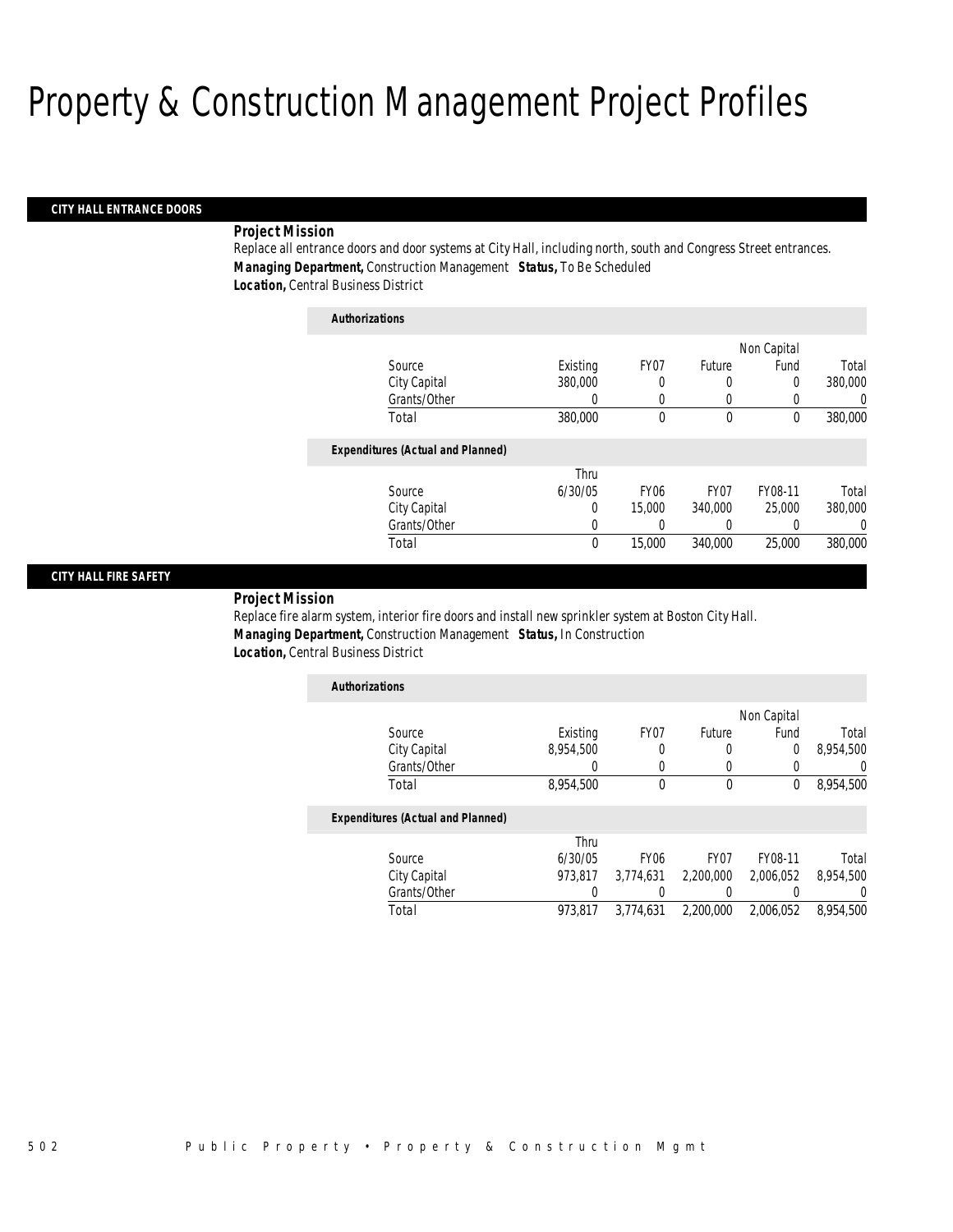#### *CITY HALL GARAGE AND LOADING DOCK*

*Project Mission* 

Remove ceiling insulation. Repair loading dock lift and bumpers. *Managing Department,* Construction Management *Status,* In Design *Location,* Central Business District

| <b>Authorizations</b> |                                          |          |                  |                  |             |         |
|-----------------------|------------------------------------------|----------|------------------|------------------|-------------|---------|
|                       |                                          |          |                  |                  | Non Capital |         |
|                       | Source                                   | Existing | FY07             | Future           | Fund        | Total   |
|                       | City Capital                             | 350,000  | 295,000          | 0                | 0           | 645,000 |
|                       | Grants/Other                             |          | $\left($         | 0                | $\left($    |         |
|                       | Total                                    | 350,000  | 295,000          | $\mathbf 0$      | $\theta$    | 645,000 |
|                       | <b>Expenditures (Actual and Planned)</b> |          |                  |                  |             |         |
|                       |                                          | Thru     |                  |                  |             |         |
|                       | Source                                   | 6/30/05  | FY <sub>06</sub> | FY <sub>07</sub> | FY08-11     | Total   |
|                       | City Capital                             | 0        | 50,000           | 545,000          | 50,000      | 645,000 |
|                       | Grants/Other                             | 0        | 0                | 0                |             | 0       |
|                       | Total                                    | 0        | 50,000           | 545,000          | 50,000      | 645,000 |
|                       |                                          |          |                  |                  |             |         |

#### *CITY HALL LIGHTING*

### *Project Mission*

Lighting improvements include exterior canopy lights, lamps and ballasts for lighting not completed by the NSTAR Program and all motorized light fixtures including the lobby area.

*Managing Department,* Construction Management *Status,* To Be Scheduled

| <b>Authorizations</b>                    |          |                  |                  |             |          |
|------------------------------------------|----------|------------------|------------------|-------------|----------|
|                                          |          |                  |                  | Non Capital |          |
| Source                                   | Existing | FY07             | Future           | Fund        | Total    |
| City Capital                             | 542.575  | 0                | 0                | 0           | 542.575  |
| Grants/Other                             | 0        | 0                | 0                |             | $\Omega$ |
| Total                                    | 542,575  | 0                | 0                | 0           | 542,575  |
| <b>Expenditures (Actual and Planned)</b> |          |                  |                  |             |          |
|                                          | Thru     |                  |                  |             |          |
| Source                                   | 6/30/05  | FY <sub>06</sub> | FY <sub>07</sub> | FY08-11     | Total    |
| City Capital                             | 0        | 15,000           | 100,000          | 427.575     | 542,575  |
| Grants/Other                             | 0        | 0                |                  |             | 0        |
| Total                                    | 0        | 15,000           | 100,000          | 427,575     | 542,575  |
|                                          |          |                  |                  |             |          |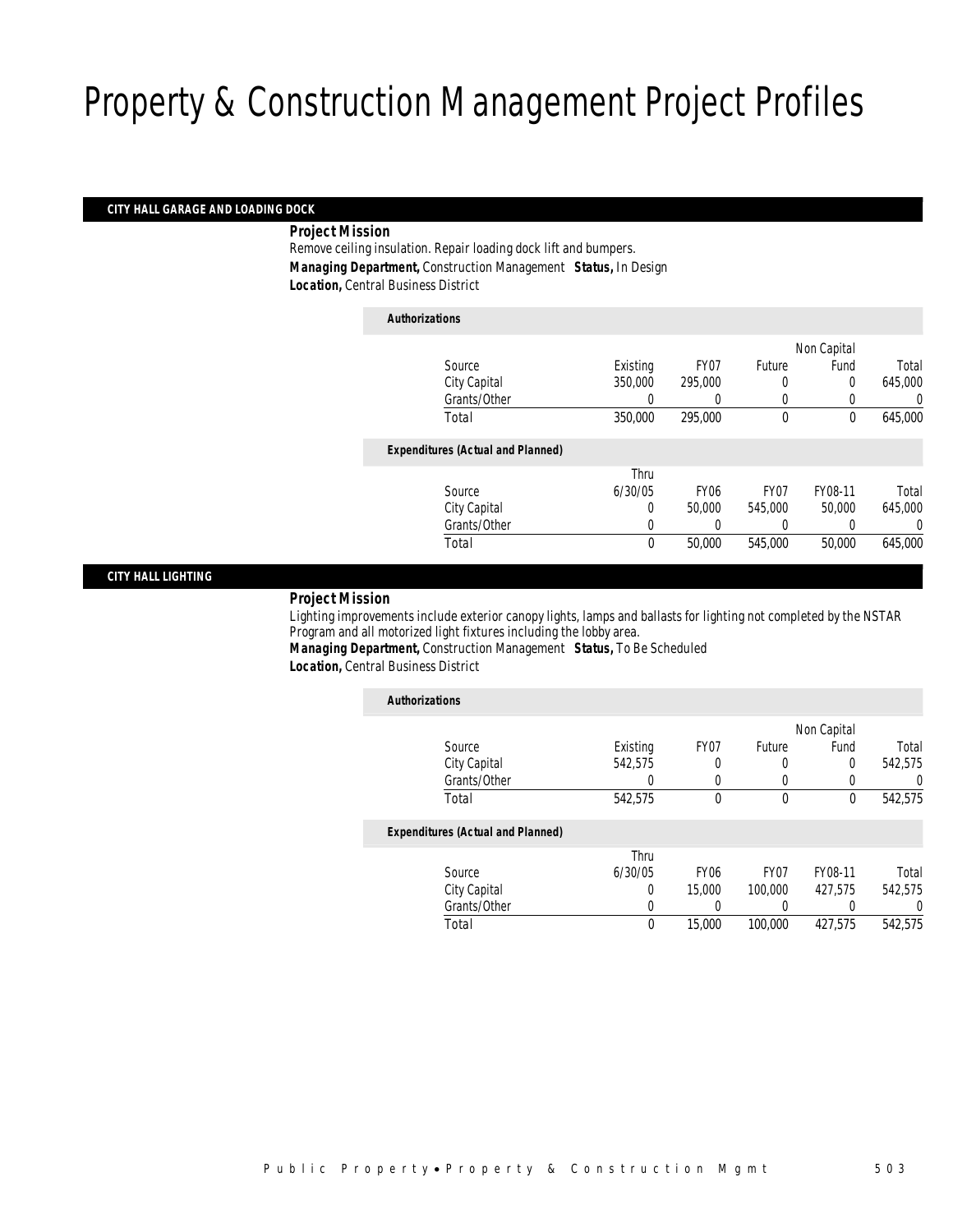#### *CITY HALL NORTH WATER MAIN*

 *Project Mission* Replace the north side water main. *Managing Department,* Construction Management *Status,* To Be Scheduled *Location,* Central Business District

| <b>Authorizations</b>                    |             |                  |                  |                  |          |
|------------------------------------------|-------------|------------------|------------------|------------------|----------|
|                                          |             |                  |                  | Non Capital      |          |
| Source                                   | Existing    | FY07             | Future           | Fund             | Total    |
| City Capital                             | 0           | 250,000          | 0                | $\Omega$         | 250,000  |
| Grants/Other                             | 0           | 0                | 0                |                  | 0        |
| Total                                    | 0           | 250,000          | $\mathbf 0$      | $\Omega$         | 250,000  |
| <b>Expenditures (Actual and Planned)</b> |             |                  |                  |                  |          |
|                                          | Thru        |                  |                  |                  |          |
| Source                                   | 6/30/05     | FY <sub>06</sub> | FY <sub>07</sub> | FY08-11          | Total    |
| City Capital                             | 0           | 0                | 20,000           | 230,000          | 250,000  |
| Grants/Other                             | 0           | 0                | 0                | $\left( \right)$ | $\Omega$ |
| Total                                    | $\mathbf 0$ | 0                | 20,000           | 230,000          | 250,000  |

#### *CITY HALL PLAZA*

*Project Mission* 

Repair plaza brickwork and ancillary repairs to railings, granite and fountain area. *Managing Department,* Construction Management *Status,* To Be Scheduled *Location,* Central Business District

| <b>Authorizations</b> |           |      |        |             |           |
|-----------------------|-----------|------|--------|-------------|-----------|
|                       |           |      |        | Non Capital |           |
| Source                | Existing  | FY07 | Future | Fund        | Total     |
| City Capital          | 2,000,000 |      |        |             | 2,000,000 |
| Grants/Other          |           |      |        |             |           |
| Total                 | 2,000,000 |      |        |             | 2,000,000 |
|                       |           |      |        |             |           |

#### *Expenditures (Actual and Planned)*

|              | Thru    |                  |      |           |           |
|--------------|---------|------------------|------|-----------|-----------|
| Source       | 6/30/05 | FY <sub>06</sub> | FY07 | FY08-11   | Total     |
| City Capital |         |                  |      | 2,000,000 | 2,000,000 |
| Grants/Other |         |                  |      |           |           |
| Total        |         |                  |      | 2,000,000 | 2,000,000 |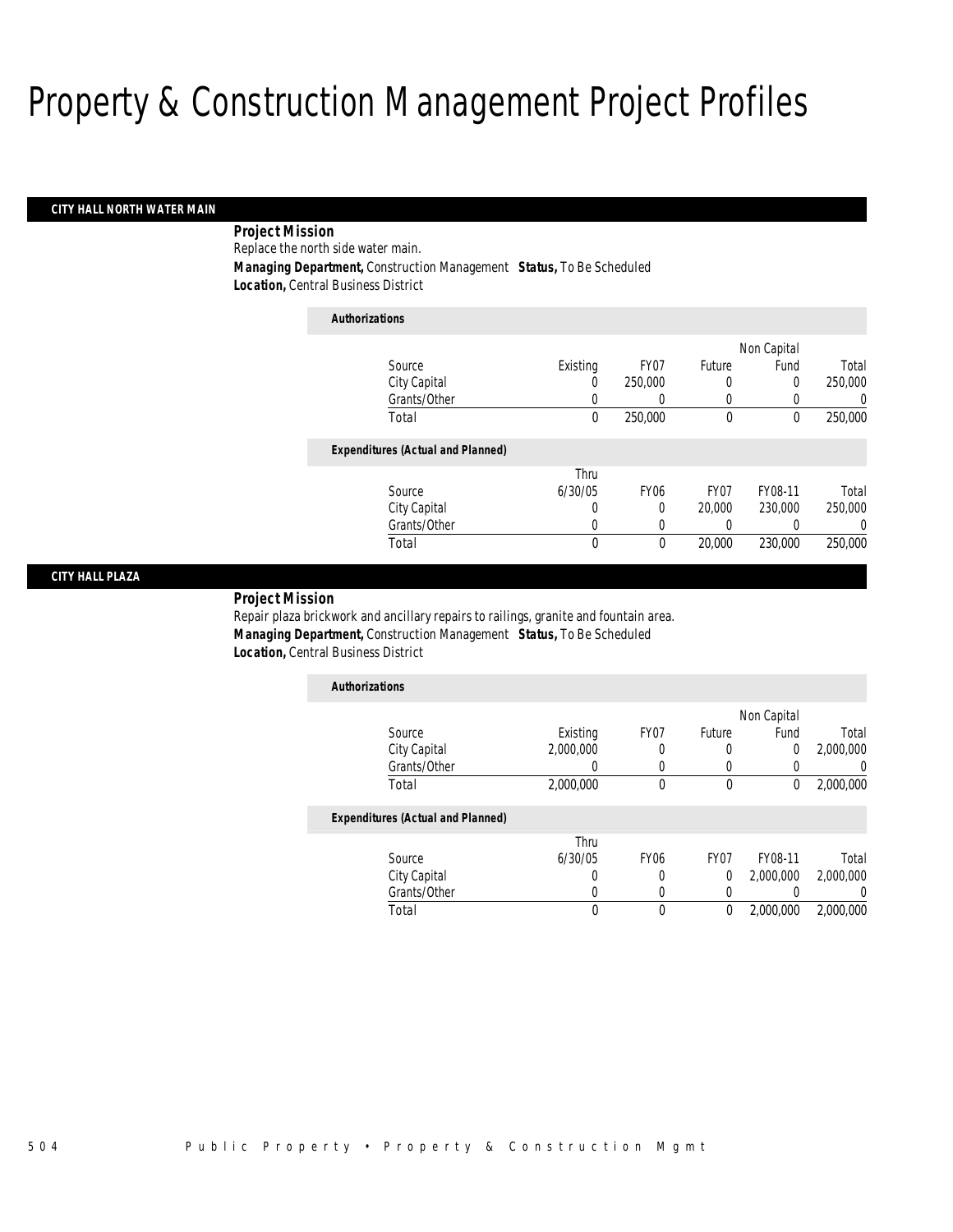### *CITY HALL SEALANT*

#### *Project Mission*

Study of waterproofing requirements for exposed vertical surfaces of the building including all caulking and construction joints.

*Managing Department,* Construction Management *Status,* To Be Scheduled *Location,* Central Business District

#### *Authorizations*

|                                          |          |             |                  | Non Capital |        |
|------------------------------------------|----------|-------------|------------------|-------------|--------|
| Source                                   | Existing | FY07        | Future           | Fund        | Total  |
| City Capital                             | U        | 0           | 50,000           | 0           | 50,000 |
| Grants/Other                             |          |             |                  |             | O      |
| Total                                    | 0        | 0           | 50,000           | $\theta$    | 50,000 |
| <b>Expenditures (Actual and Planned)</b> |          |             |                  |             |        |
|                                          | Thru     |             |                  |             |        |
| Source                                   | 6/30/05  | <b>FY06</b> | FY <sub>07</sub> | FY08-11     | Total  |
| City Capital                             | 0        |             | 0                | 50,000      | 50,000 |
| Grants/Other                             | 0        |             | 0                |             | 0      |
| Total                                    | 0        | 0           | $\theta$         | 50,000      | 50,000 |
|                                          |          |             |                  |             |        |

#### *CITY HALL STUDY*

#### *Project Mission* Engineering study of structural issues at City Hall. *Managing Department,* Construction Management *Status,* To Be Scheduled *Location,* Central Business District

| <b>Authorizations</b>                    |          |             |             |             |         |
|------------------------------------------|----------|-------------|-------------|-------------|---------|
|                                          |          |             |             | Non Capital |         |
| Source                                   | Existing | FY07        | Future      | Fund        | Total   |
| City Capital                             | 150,000  | 0           | 0           | 0           | 150,000 |
| Grants/Other                             | 0        |             | 0           |             | 0       |
| Total                                    | 150,000  | 0           | $\mathbf 0$ | $\mathbf 0$ | 150,000 |
| <b>Expenditures (Actual and Planned)</b> |          |             |             |             |         |
|                                          | Thru     |             |             |             |         |
| Source                                   | 6/30/05  | <b>FY06</b> | FY07        | FY08-11     | Total   |
| City Capital                             | 0        | 0           | 10,000      | 140,000     | 150,000 |
| Grants/Other                             | 0        | 0           |             |             | 0       |
| Total                                    | 0        | 0           | 10,000      | 140,000     | 150,000 |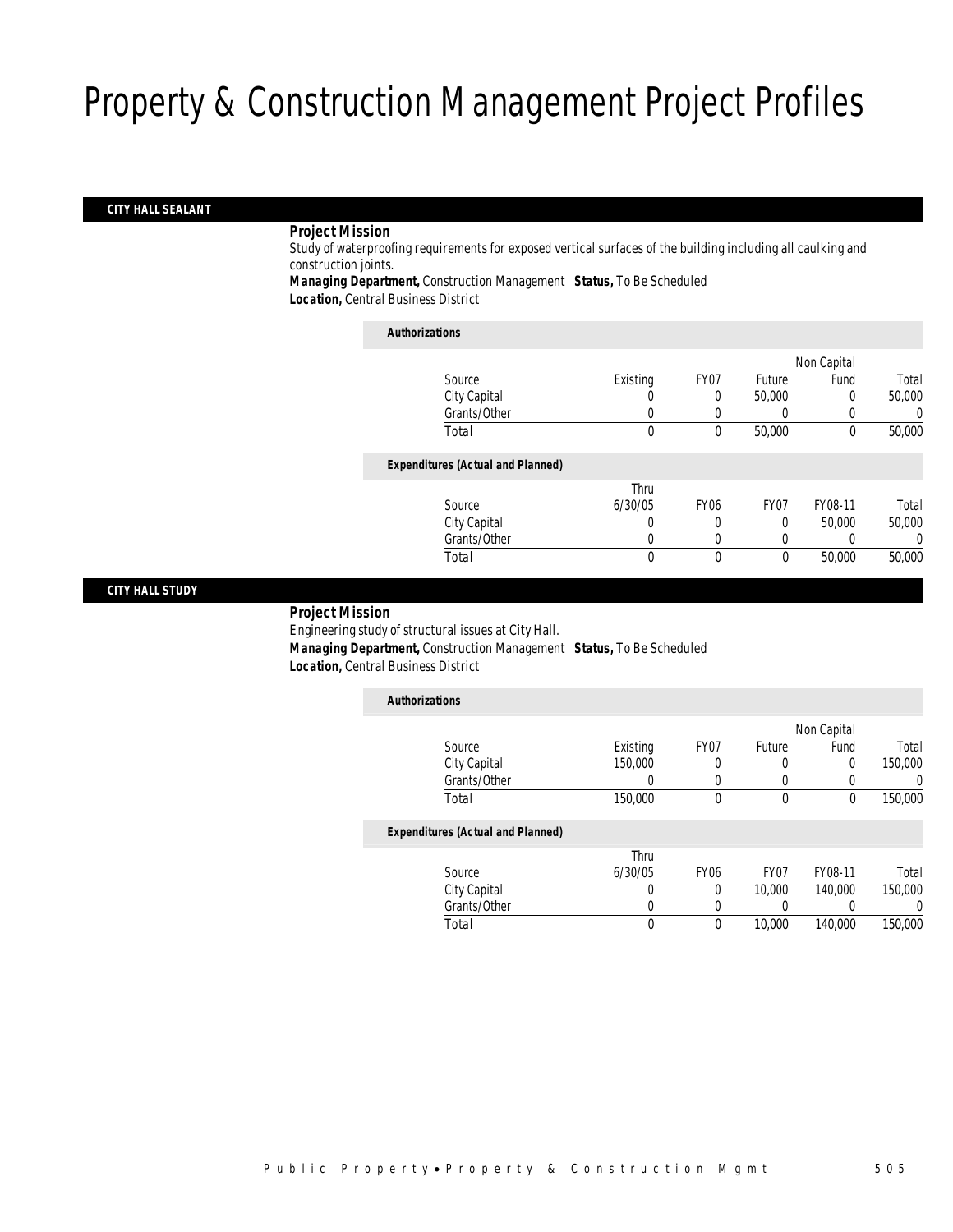#### *CITY HALL THIRD FLOOR ENTRANCE*

### *Project Mission*

Enclose open canopied area outside third floor main entrance to increase capacity of lobby and relocate entrance to the building façade.

*Managing Department,* Construction Management *Status,* To Be Scheduled

*Location,* Central Business District

| <b>Authorizations</b>                    |          |                  |                  |             |           |
|------------------------------------------|----------|------------------|------------------|-------------|-----------|
|                                          |          |                  |                  | Non Capital |           |
| Source                                   | Existing | FY <sub>07</sub> | Future           | Fund        | Total     |
| City Capital                             | 150,000  | 0                | 3,800,000        | 0           | 3,950,000 |
| Grants/Other                             | 0        | 0                |                  |             | $\Omega$  |
| Total                                    | 150,000  | $\theta$         | 3,800,000        | $\theta$    | 3,950,000 |
| <b>Expenditures (Actual and Planned)</b> |          |                  |                  |             |           |
|                                          | Thru     |                  |                  |             |           |
| Source                                   | 6/30/05  | <b>FY06</b>      | FY <sub>07</sub> | FY08-11     | Total     |
| City Capital                             | 0        | 0                | 0                | 3.950.000   | 3.950.000 |
| Grants/Other                             | 0        | $\theta$         | $\left( \right)$ |             | $\Omega$  |
| Total                                    | 0        | 0                | 0                | 3,950,000   | 3,950,000 |

#### *CITY HALL WEATHERSTRIPPING*

*Project Mission* 

Replace weather stripping at all doors and windows at City Hall. *Managing Department,* Construction Management *Status,* To Be Scheduled *Location,* Central Business District

| <b>Authorizations</b>                    |          |                  |                  |             |         |
|------------------------------------------|----------|------------------|------------------|-------------|---------|
|                                          |          |                  |                  | Non Capital |         |
| Source                                   | Existing | FY <sub>07</sub> | Future           | Fund        | Total   |
| City Capital                             | 307,500  | 0                | 0                | 0           | 307,500 |
| Grants/Other                             |          | 0                | 0                | 0           |         |
| Total                                    | 307,500  | 0                | $\mathbf{0}$     | $\theta$    | 307,500 |
| <b>Expenditures (Actual and Planned)</b> |          |                  |                  |             |         |
|                                          | Thru     |                  |                  |             |         |
| Source                                   | 6/30/05  | <b>FY06</b>      | FY <sub>07</sub> | FY08-11     | Total   |
| City Capital                             |          | 0                | 0                | 307.500     | 307.500 |
| Grants/Other                             |          | 0                | 0                | 0           |         |
| Total                                    | 0        | 0                | 0                | 307.500     | 307.500 |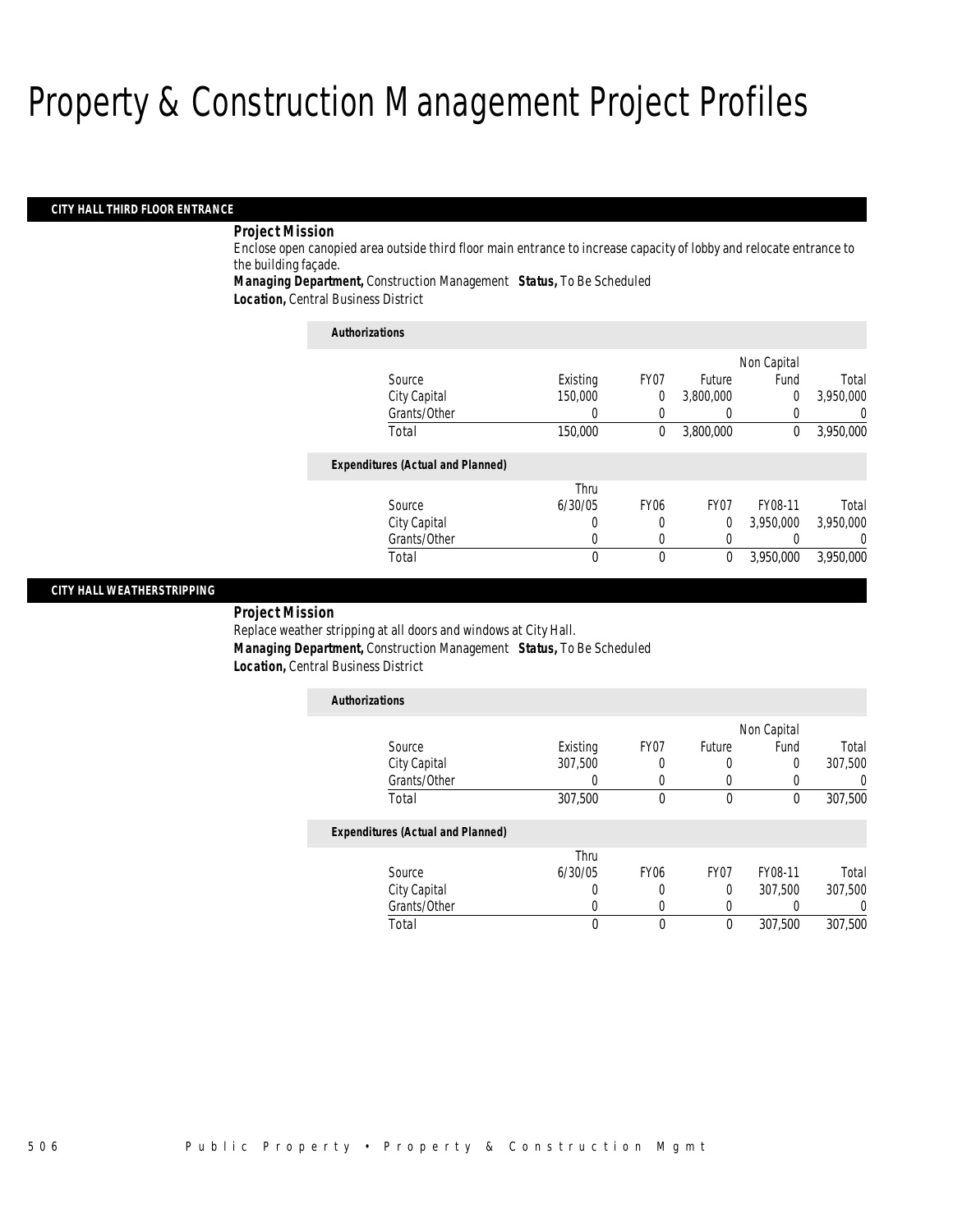#### *CRITICAL FACILITY REPAIRS FY04*

*Project Mission* 

A critical repair fund to be used for emergency repairs to facilities managed by Property and Construction Management.

*Managing Department,* Construction Management *Status,* Ongoing Program *Location,* Citywide

#### *Authorizations*

|                                          |          |                  |                  | Non Capital |         |
|------------------------------------------|----------|------------------|------------------|-------------|---------|
| Source                                   | Existing | FY <sub>07</sub> | Future           | Fund        | Total   |
| City Capital                             | 250,000  | 0                | 0                |             | 250,000 |
| Grants/Other                             | 0        |                  | 0                |             | 0       |
| Total                                    | 250,000  | 0                | $\mathbf 0$      | 0           | 250,000 |
| <b>Expenditures (Actual and Planned)</b> |          |                  |                  |             |         |
|                                          | Thru     |                  |                  |             |         |
| Source                                   | 6/30/05  | <b>FY06</b>      | FY <sub>07</sub> | FY08-11     | Total   |
| City Capital                             | 44.563   | 50,000           | $\Omega$         | 155.437     | 250,000 |
| Grants/Other                             |          |                  | 0                |             | 0       |
| Total                                    | 44,563   | 50,000           | $\theta$         | 155,437     | 250,000 |
|                                          |          |                  |                  |             |         |

#### *CRITICAL FACILITY REPAIRS FY05*

*Project Mission* 

A critical repair fund to be used for emergency repairs to facilities managed by Property and Construction Management.

*Managing Department,* Construction Management *Status,* Ongoing Program *Location,* Citywide

| <b>Authorizations</b> |                                          |                  |                  |                  |             |          |
|-----------------------|------------------------------------------|------------------|------------------|------------------|-------------|----------|
|                       |                                          |                  |                  |                  | Non Capital |          |
|                       | Source                                   | Existing         | FY07             | Future           | Fund        | Total    |
|                       | City Capital                             | 250,000          | 0                | 0                | $\Omega$    | 250,000  |
|                       | Grants/Other                             | $\left( \right)$ | 0                | 0                | 0           | 0        |
|                       | Total                                    | 250,000          | $\theta$         | $\theta$         | $\theta$    | 250,000  |
|                       | <b>Expenditures (Actual and Planned)</b> |                  |                  |                  |             |          |
|                       |                                          | Thru             |                  |                  |             |          |
|                       | Source                                   | 6/30/05          | FY <sub>06</sub> | FY <sub>07</sub> | FY08-11     | Total    |
|                       | City Capital                             | 28.814           | 195,000          | 0                | 26.186      | 250,000  |
|                       | Grants/Other                             |                  |                  | 0                | 0           | $\left($ |
|                       | Total                                    | 28.814           | 195,000          | 0                | 26.186      | 250,000  |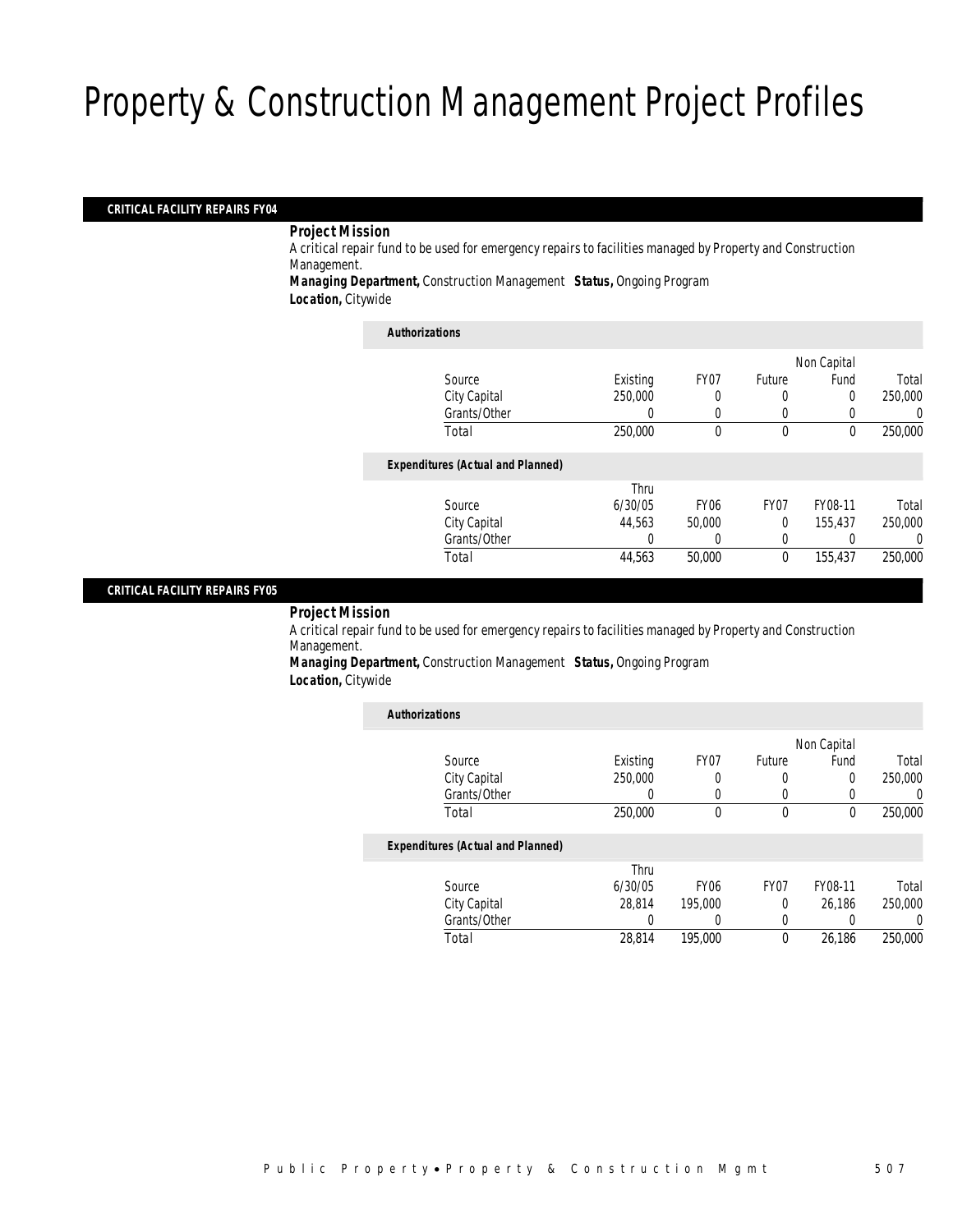#### *CRITICAL FACILITY REPAIRS FY06*

### *Project Mission*

A critical repair fund to be used for emergency repairs to facilities managed by Property and Construction Management.

*Managing Department,* Construction Management *Status,* Ongoing Program

*Location,* Citywide

| <b>Authorizations</b>                    |                  |                  |                  |             |         |
|------------------------------------------|------------------|------------------|------------------|-------------|---------|
|                                          |                  |                  |                  | Non Capital |         |
| Source                                   | Existing         | FY07             | <b>Future</b>    | Fund        | Total   |
| City Capital                             | 250,000          | 0                | 0                | 0           | 250,000 |
| Grants/Other                             | $\left( \right)$ | 0                | 0                |             |         |
| Total                                    | 250,000          | $\boldsymbol{0}$ | 0                | 0           | 250,000 |
| <b>Expenditures (Actual and Planned)</b> |                  |                  |                  |             |         |
|                                          | Thru             |                  |                  |             |         |
| Source                                   | 6/30/05          | FY <sub>06</sub> | FY <sub>07</sub> | FY08-11     | Total   |
| City Capital                             | 0                | 250,000          | 0                | 0           | 250,000 |
| Grants/Other                             | 0                | 0                | 0                | 0           |         |
| Total                                    | 0                | 250,000          | $\Omega$         | $\theta$    | 250,000 |

#### *CRITICAL FACILITY REPAIRS FY07*

#### *Project Mission*

A critical repair fund to be used for emergency repairs to facilities managed by Property and Construction Management.

*Managing Department,* Property and Construction Management *Status,* Ongoing Program *Location,* Citywide

| <b>Authorizations</b>                    |          |                  |         |             |         |
|------------------------------------------|----------|------------------|---------|-------------|---------|
|                                          |          |                  |         | Non Capital |         |
| Source                                   | Existing | FY <sub>07</sub> | Future  | Fund        | Total   |
| City Capital                             |          | 250,000          | 0       | 0           | 250,000 |
| Grants/Other                             |          | $\left($         | 0       | 0           | 0       |
| Total                                    | $\theta$ | 250,000          | 0       | $\theta$    | 250,000 |
| <b>Expenditures (Actual and Planned)</b> |          |                  |         |             |         |
|                                          | Thru     |                  |         |             |         |
| Source                                   | 6/30/05  | <b>FY06</b>      | FY07    | FY08-11     | Total   |
| City Capital                             | 0        | 0                | 250,000 | 0           | 250,000 |
| Grants/Other                             |          | 0                | 0       | 0           | 0       |
| Total                                    |          | 0                | 250,000 | 0           | 250,000 |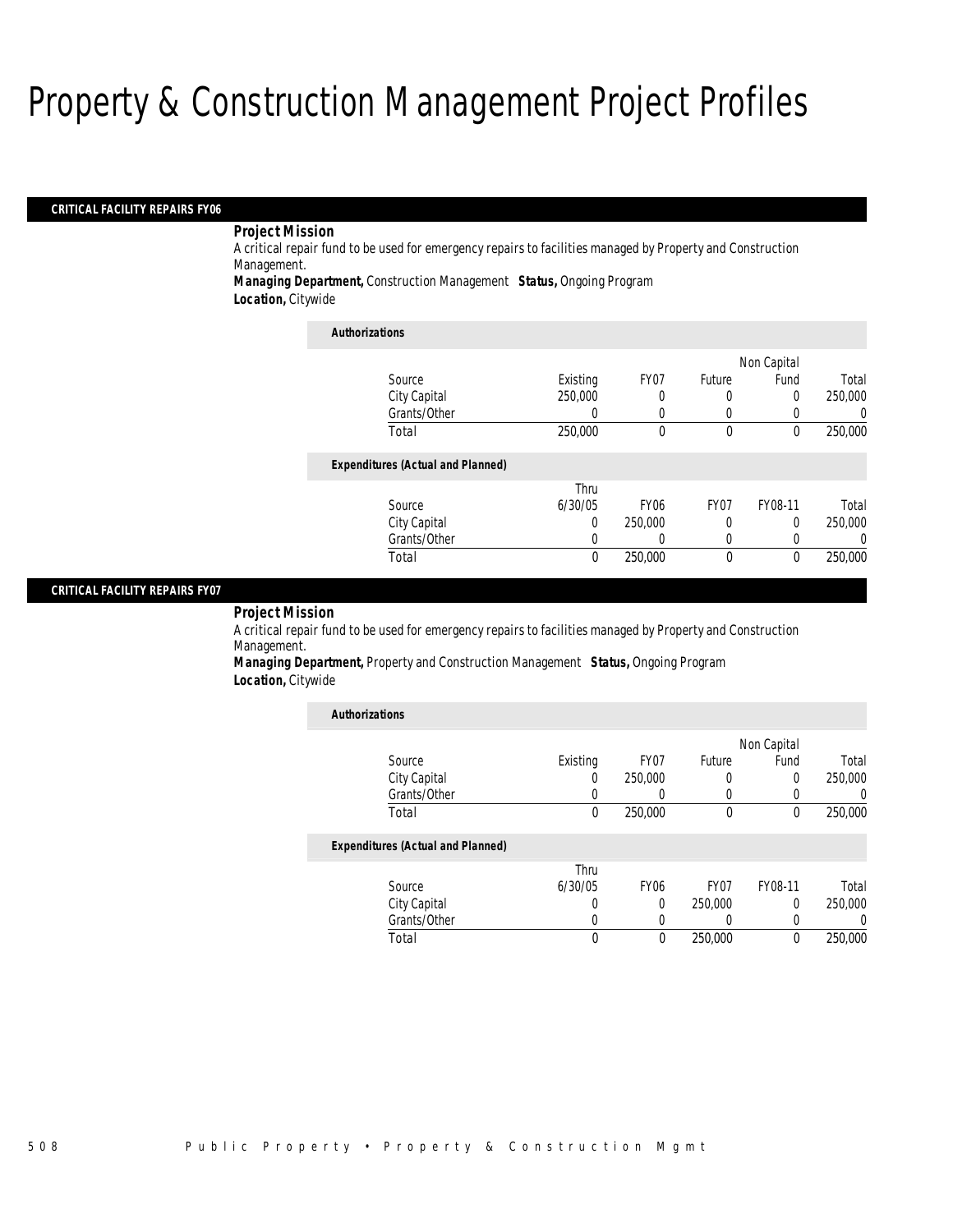#### *DUDLEY SQUARE OFFICE BUILDING*

*Project Mission* 

Site acquisition and remediation for the development of a new municipal building in Dudley Square. *Managing Department,* Construction Management *Status,* New Project *Location,* Roxbury

| <b>Authorizations</b>                    |          |                  |             |             |           |
|------------------------------------------|----------|------------------|-------------|-------------|-----------|
|                                          |          |                  |             | Non Capital |           |
| Source                                   | Existing | FY07             | Future      | Fund        | Total     |
| City Capital                             | 0        | 0                | 0           | 0           | 0         |
| Grants/Other                             | 0        | 8,000,000        | 0           | 0           | 8,000,000 |
| Total                                    | 0        | 8,000,000        | $\mathbf 0$ | 0           | 8,000,000 |
| <b>Expenditures (Actual and Planned)</b> |          |                  |             |             |           |
|                                          | Thru     |                  |             |             |           |
| Source                                   | 6/30/05  | FY <sub>06</sub> | FY07        | FY08-11     | Total     |
| City Capital                             | 0        | 0                | 0           | 0           | 0         |
| Grants/Other                             | 0        | 0                | 8,000,000   | 0           | 8,000,000 |
| Total                                    | 0        | 0                | 8,000,000   | 0           | 8,000,000 |
|                                          |          |                  |             |             |           |

#### *EAST EAGLE STREET*

### *Project Mission*

Site acquisition and remediation, design and construction for a combined municipal facility that will include a new police station, ambulance garage and public works yard as well as the creation of additional open space. *Managing Department,* Construction Management *Status,* To Be Scheduled *Location,* East Boston

| <b>Authorizations</b>                    |           |                |                  |             |            |
|------------------------------------------|-----------|----------------|------------------|-------------|------------|
|                                          |           |                |                  | Non Capital |            |
| Source                                   | Existing  | FY07           | Future           | Fund        | Total      |
| City Capital                             | 1,400,000 | $\overline{0}$ | 19,400,000       | $\mathbf 0$ | 20,800,000 |
| Grants/Other                             |           |                |                  |             | 0          |
| Total                                    | 1.400.000 | $\bf{0}$       | 19,400,000       | 0           | 20,800,000 |
| <b>Expenditures (Actual and Planned)</b> |           |                |                  |             |            |
|                                          | Thru      |                |                  |             |            |
| Source                                   | 6/30/05   | <b>FY06</b>    | FY <sub>07</sub> | FY08-11     | Total      |
| City Capital                             | 1.400.000 | 0              | $\overline{0}$   | 19,400,000  | 20,800,000 |
| Grants/Other                             |           |                |                  |             | 0          |
| Total                                    | 1,400,000 | 0              | 0                | 19,400,000  | 20,800,000 |
|                                          |           |                |                  |             |            |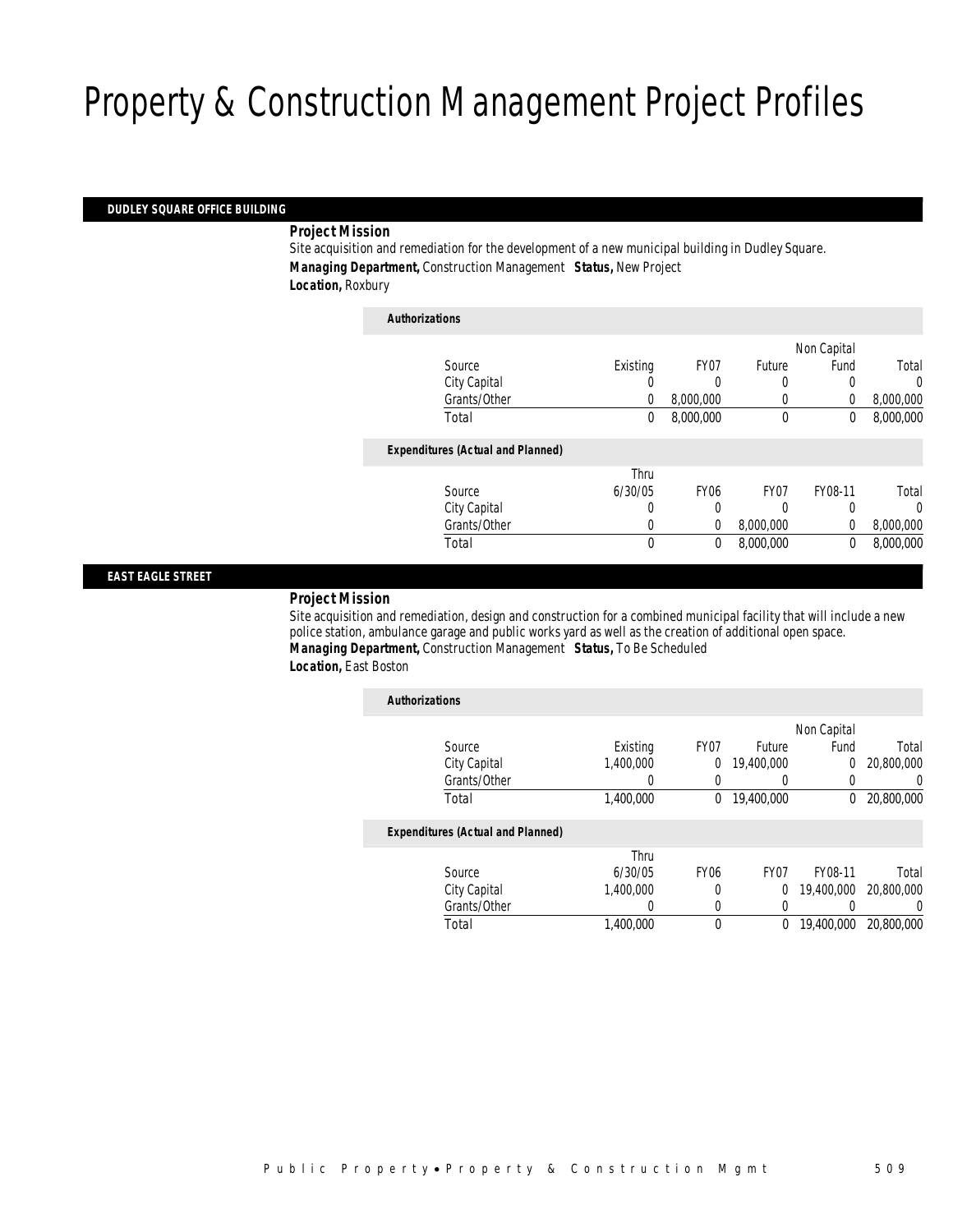#### *ENERGY CONSERVATION PROGRAM*

#### *Project Mission*

Develop and implement an energy conservation strategy citywide including lamp and ballast replacements and water conservation. Project will seek to maximize all available external funding sources including rebates provided by NSTAR and Keyspan.

*Managing Department,* Construction Management *Status,* To Be Scheduled *Location,* NA

| <b>Authorizations</b>                    |          |                  |                  |             |                  |
|------------------------------------------|----------|------------------|------------------|-------------|------------------|
|                                          |          |                  |                  | Non Capital |                  |
| Source                                   | Existing | FY07             | Future           | Fund        | Total            |
| City Capital                             | 717,000  |                  |                  | 0           | 717,000          |
| Grants/Other                             | 0        | 0                | $\left($         | 0           | $\left( \right)$ |
| Total                                    | 717,000  | $\theta$         | $\mathbf{0}$     | 0           | 717,000          |
| <b>Expenditures (Actual and Planned)</b> |          |                  |                  |             |                  |
|                                          | Thru     |                  |                  |             |                  |
| Source                                   | 6/30/05  | FY <sub>06</sub> | FY <sub>07</sub> | FY08-11     | Total            |
| City Capital                             | 0        | 0                | 125,000          | 592,000     | 717,000          |
| Grants/Other                             | 0        |                  |                  |             | 0                |
| Total                                    | $\theta$ | $\theta$         | 125,000          | 592,000     | 717,000          |

#### *FACILITIES ASSESSMENT STUDY*

*Project Mission* 

Assess Property Management facilities and develop a ten year plan for capital renovations. *Managing Department,* Construction Management *Status,* To Be Scheduled *Location,* Citywide

| <b>Authorizations</b>                    |          |                  |                  |             |         |
|------------------------------------------|----------|------------------|------------------|-------------|---------|
|                                          |          |                  |                  | Non Capital |         |
| Source                                   | Existing | FY07             | Future           | Fund        | Total   |
| City Capital                             | 100,000  | 0                |                  | $\Omega$    | 100,000 |
| Grants/Other                             | 0        | $\left($         |                  |             |         |
| Total                                    | 100,000  | $\theta$         | $\mathbf 0$      | $\theta$    | 100,000 |
| <b>Expenditures (Actual and Planned)</b> |          |                  |                  |             |         |
|                                          | Thru     |                  |                  |             |         |
| Source                                   | 6/30/05  | FY <sub>06</sub> | FY <sub>07</sub> | FY08-11     | Total   |
| City Capital                             | 0        | 0                | 0                | 100,000     | 100,000 |
| Grants/Other                             | O        | 0                |                  |             |         |
| Total                                    |          | 0                | $\theta$         | 100,000     | 100,000 |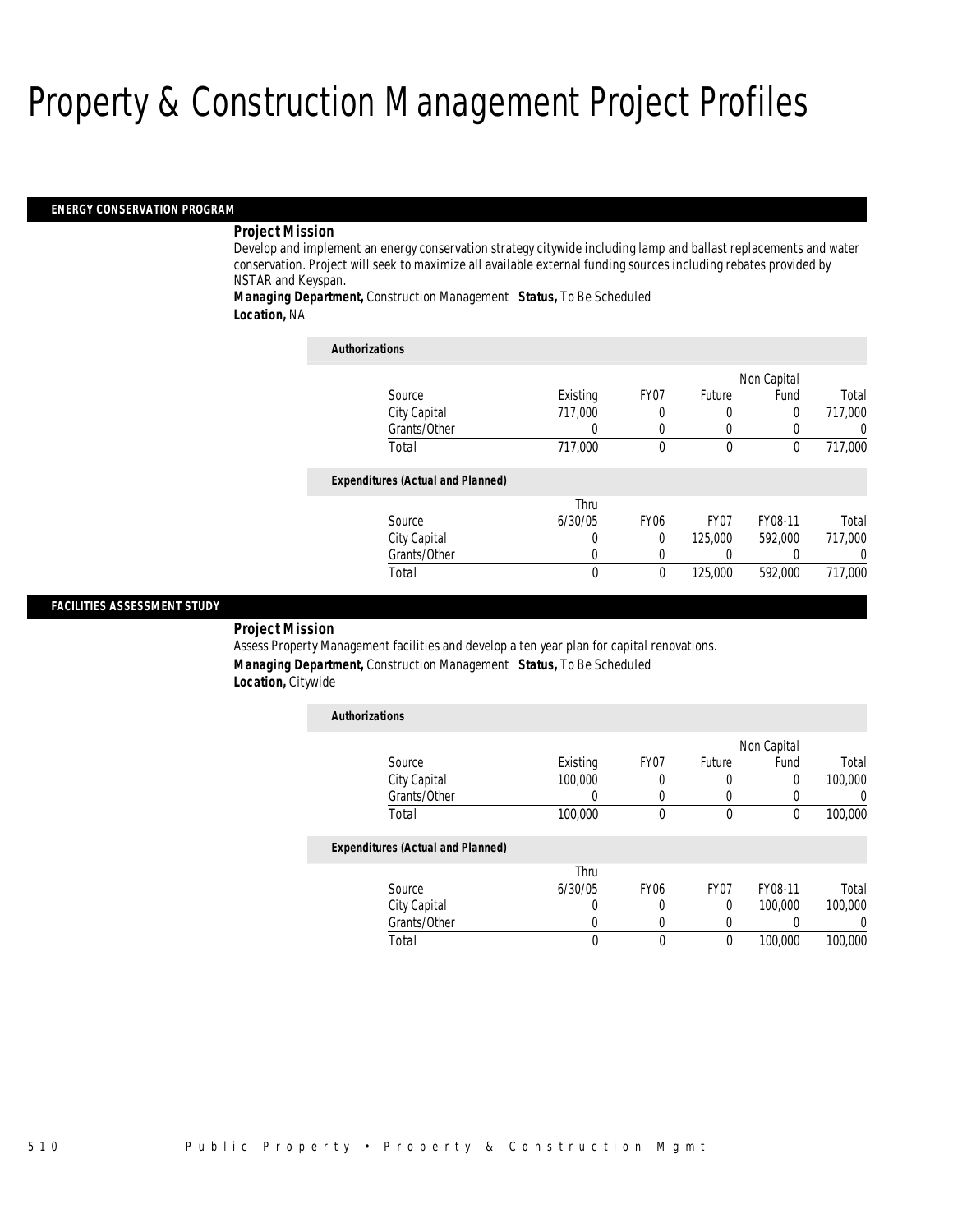#### *FAMILY JUSTICE CENTER*

#### *Project Mission*

Renovate the former Boston Business School building for use by the Boston Police Department and the Suffolk County District Attorney's office.

*Managing Department,* Construction Management *Status,* To Be Scheduled *Location,* Allston/Brighton

#### *Authorizations*

|                                          |          |                  |                  | Non Capital |          |
|------------------------------------------|----------|------------------|------------------|-------------|----------|
| Source                                   | Existing | FY <sub>07</sub> | Future           | Fund        | Total    |
| City Capital                             | 0        | 500,000          | 0                | 0           | 500,000  |
| Grants/Other                             | 0        |                  | 0                |             | $\Omega$ |
| Total                                    | 0        | 500,000          | 0                | 0           | 500,000  |
| <b>Expenditures (Actual and Planned)</b> |          |                  |                  |             |          |
|                                          | Thru     |                  |                  |             |          |
| Source                                   | 6/30/05  | <b>FY06</b>      | FY <sub>07</sub> | FY08-11     | Total    |
| City Capital                             | 0        | 0                | 0                | 500,000     | 500,000  |
| Grants/Other                             | 0        | 0                | 0                |             | $\Omega$ |
| Total                                    | 0        | 0                | 0                | 500,000     | 500,000  |
|                                          |          |                  |                  |             |          |

### *FANEUIL HALL ROOF*

 *Project Mission* Replace roof. Repair and paint ceiling on top floor. *Managing Department,* Construction Management *Status,* In Design *Location,* Central Business District

| <b>Authorizations</b>                    |          |                  |                  |             |           |
|------------------------------------------|----------|------------------|------------------|-------------|-----------|
|                                          |          |                  |                  | Non Capital |           |
| Source                                   | Existing | FY07             | Future           | Fund        | Total     |
| City Capital                             | 740,000  | 340,000          | 0                | 0           | 1,080,000 |
| Grants/Other                             |          | 0                | 0                | 0           | $\Omega$  |
| Total                                    | 740,000  | 340,000          | $\boldsymbol{0}$ | 0           | 1,080,000 |
| <b>Expenditures (Actual and Planned)</b> |          |                  |                  |             |           |
|                                          | Thru     |                  |                  |             |           |
| Source                                   | 6/30/05  | FY <sub>06</sub> | FY <sub>07</sub> | FY08-11     | Total     |
| City Capital                             | 0        | 50,000           | 725,000          | 305,000     | 1.080.000 |
| Grants/Other                             | 0        |                  |                  |             | $\left($  |
| Total                                    | 0        | 50,000           | 725,000          | 305,000     | 1.080.000 |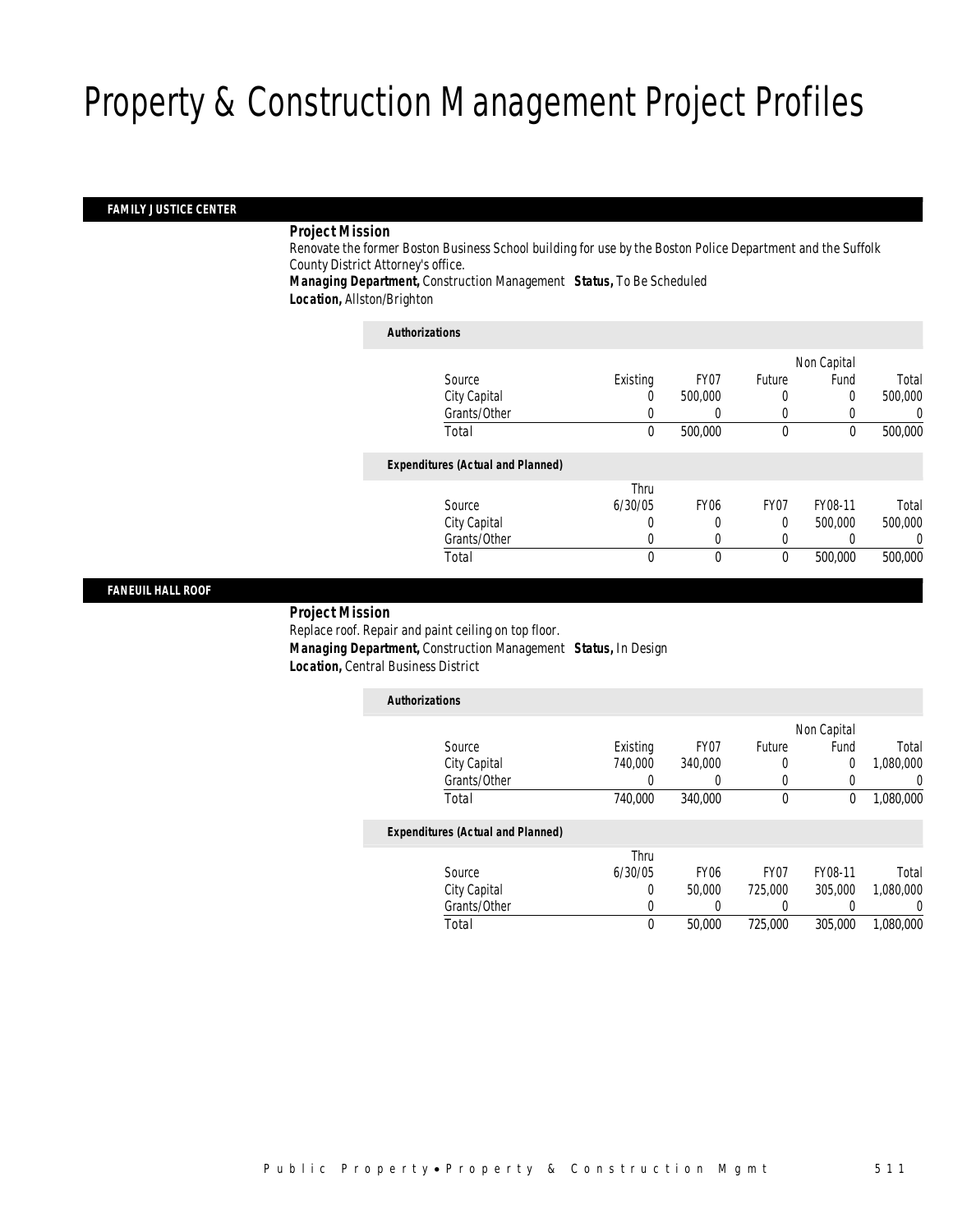#### *GREAT HALL AT CODMAN SQUARE*

### *Project Mission*

Improve access to building for persons with disabilities. *Managing Department,* Construction Management *Status,* In Design *Location,* Dorchester

| <b>Authorizations</b>                    |          |                  |                  |             |          |
|------------------------------------------|----------|------------------|------------------|-------------|----------|
|                                          |          |                  |                  | Non Capital |          |
| Source                                   | Existing | FY07             | Future           | Fund        | Total    |
| City Capital                             | 480,000  | 0                | 0                | 0           | 480,000  |
| Grants/Other                             | 0        | 0                | 0                |             | U        |
| Total                                    | 480,000  | 0                | 0                | 0           | 480,000  |
| <b>Expenditures (Actual and Planned)</b> |          |                  |                  |             |          |
|                                          | Thru     |                  |                  |             |          |
| Source                                   | 6/30/05  | FY <sub>06</sub> | FY <sub>07</sub> | FY08-11     | Total    |
| City Capital                             | 0        | 50,000           | 50,000           | 380,000     | 480,000  |
| Grants/Other                             | 0        | 0                | 0                |             | $\left($ |
| Total                                    | 0        | 50,000           | 50,000           | 380,000     | 480,000  |

#### *UNDERGROUND STORAGE TANKS*

*Project Mission* 

Remove and replace as necessary underground heating oil tanks at approximately twenty-three locations. Project includes associated testing, monitoring and site remediation as needed.

*Managing Department,* Construction Management *Status,* To Be Scheduled *Location,* Citywide

| <b>Authorizations</b>                    |           |                  |         |             |                |
|------------------------------------------|-----------|------------------|---------|-------------|----------------|
|                                          |           |                  |         | Non Capital |                |
| Source                                   | Existing  | FY07             | Future  | Fund        | Total          |
| City Capital                             | 1.700.000 | 0                | 835,000 | 0           | 2,535,000      |
| Grants/Other                             | 0         | 0                | 0       |             | $\overline{0}$ |
| Total                                    | 1,700,000 | 0                | 835,000 | 0           | 2,535,000      |
| <b>Expenditures (Actual and Planned)</b> |           |                  |         |             |                |
|                                          | Thru      |                  |         |             |                |
| Source                                   | 6/30/05   | FY <sub>06</sub> | FY07    | FY08-11     | Total          |
| City Capital                             | 0         | 0                | 0       | 2,535,000   | 2,535,000      |
| Grants/Other                             | 0         |                  | 0       |             | 0              |
| Total                                    | 0         | 0                | 0       | 2,535,000   | 2,535,000      |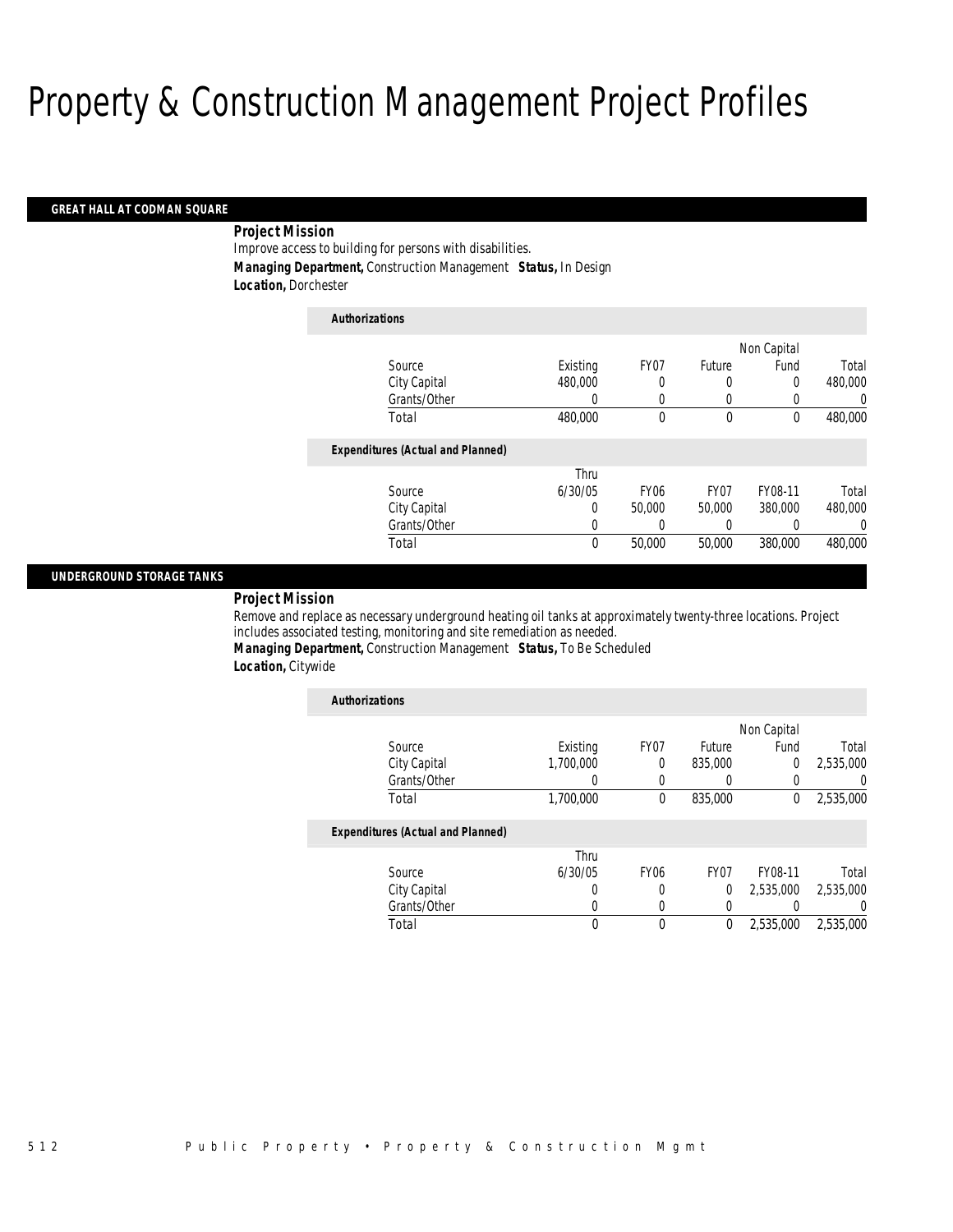#### *UPHAMS CORNER MUNICIPAL BUILDING*

*Project Mission* 

Replace roof and gutters, install new boiler, renovate exterior entry, bathroom, stairway and lighting. *Managing Department,* Construction Management *Status,* To Be Scheduled *Location,* Dorchester

| Authorizations                           |           |             |                  |             |           |
|------------------------------------------|-----------|-------------|------------------|-------------|-----------|
|                                          |           |             |                  | Non Capital |           |
| Source                                   | Existing  | FY07        | Future           | Fund        | Total     |
| City Capital                             | 1,500,000 | 0           | 0                | 0           | 1,500,000 |
| Grants/Other                             |           | 0           | 0                |             | 0         |
| Total                                    | 1,500,000 | 0           | $\mathbf 0$      | 0           | 1,500,000 |
| <b>Expenditures (Actual and Planned)</b> |           |             |                  |             |           |
|                                          | Thru      |             |                  |             |           |
| Source                                   | 6/30/05   | <b>FY06</b> | FY <sub>07</sub> | FY08-11     | Total     |
| City Capital                             | 0         | 0           | $\overline{0}$   | 1.500.000   | 1,500,000 |
| Grants/Other                             | 0         | 0           | 0                |             | 0         |
| Total                                    | 0         | 0           | 0                | 1,500,000   | 1,500,000 |
|                                          |           |             |                  |             |           |

#### *UPHAMS CORNER MUNICIPAL BUILDING ACCESS*

*Project Mission* 

Improve access for persons with disabilities.

*Authorizations*

*Managing Department,* Construction Management *Status,* To Be Scheduled

*Location,* Dorchester

| <b>Authorizations</b>                    |          |                  |                  |             |          |
|------------------------------------------|----------|------------------|------------------|-------------|----------|
|                                          |          |                  |                  | Non Capital |          |
| Source                                   | Existing | FY07             | Future           | Fund        | Total    |
| City Capital                             | 317,000  | 0                | O                | $\Omega$    | 317,000  |
| Grants/Other                             | 0        | $\Omega$         | $\left( \right)$ |             | $\Omega$ |
| Total                                    | 317,000  | 0                | $\theta$         | $\Omega$    | 317,000  |
| <b>Expenditures (Actual and Planned)</b> |          |                  |                  |             |          |
|                                          | Thru     |                  |                  |             |          |
| Source                                   | 6/30/05  | FY <sub>06</sub> | FY <sub>07</sub> | FY08-11     | Total    |
| City Capital                             | 4.277    | 0                | $\Omega$         | 312,723     | 317.000  |
| Grants/Other                             | 0        | 0                | 0                |             |          |
| Total                                    | 4.277    |                  | 0                | 312.723     | 317.000  |

Total 4,277 0 0 312,723 317,000